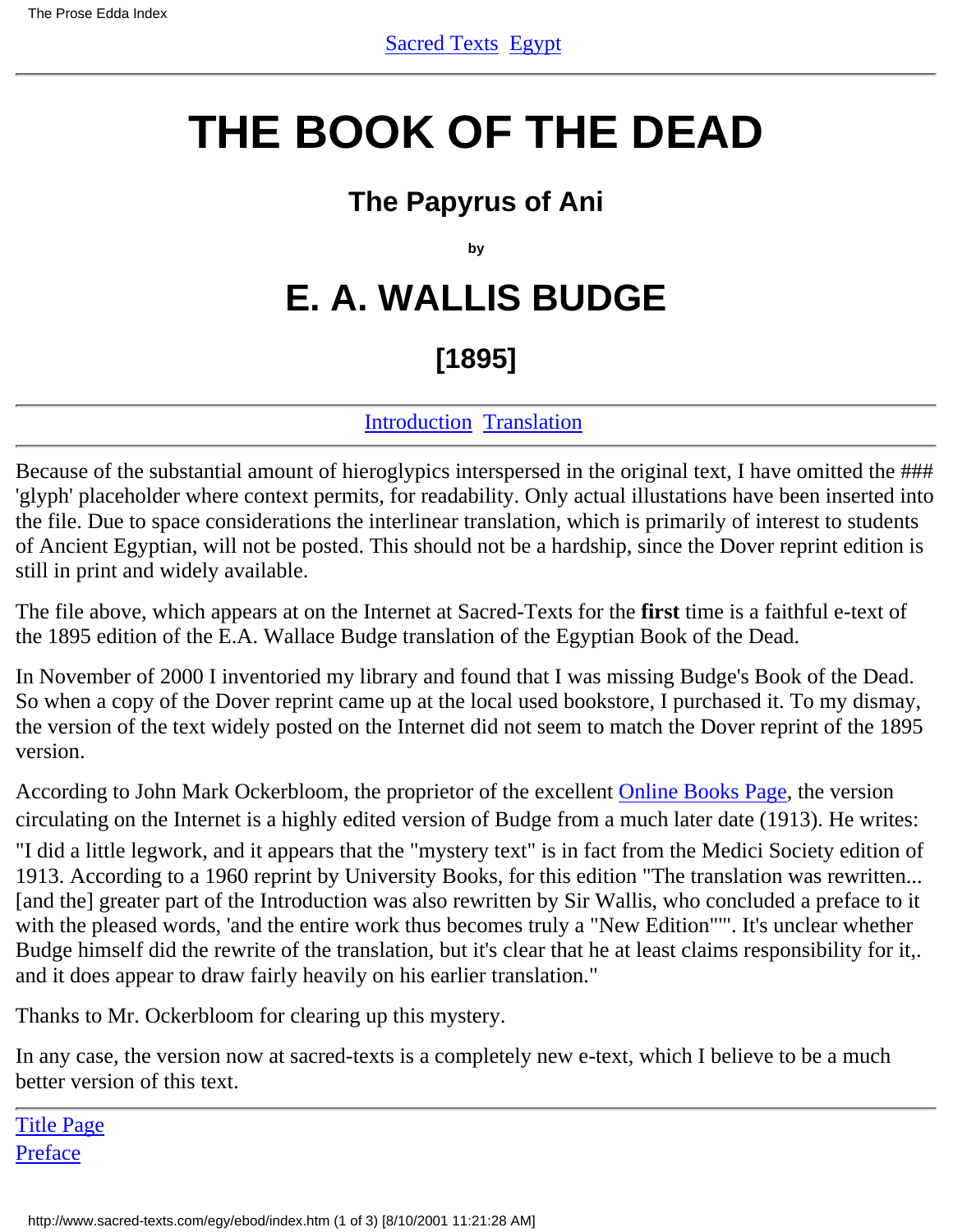The Prose Edda Index

**[Contents](#page-5-0)** 

### **Introduction**

<span id="page-1-0"></span>[The Versions Of The Book Of The Dead.](#page-6-0) [The Legend Of Osiris.](#page-42-0) [The Doctrine Of Eternal Life.](#page-48-0) [The Egyptians' Ideas Of God.](#page-69-0) [The Legend Of Ra And Isis.](#page-76-0) [The Abode Of The Blessed.](#page-86-0) [The Gods Of The Book Of The Dead.](#page-90-0) [The Principal Geographical And Mythological Places In The Book Of The Dead.](#page-109-0) [Funeral Ceremonies.](#page-113-0) [The Papyrus Of Ani.](#page-118-0)

### **Translation**

<span id="page-1-1"></span>[Plate I.](#page-127-0) [Plate II.](#page-133-0) [Plate III.](#page-136-0) [Plate IV.](#page-140-0) [Plates V. and VI.](#page-144-0) [Plates VII.-X.](#page-156-0) [Plates XI. and XII.](#page-170-0) [Plate XIII.](#page-179-0) [Plate XIV.](#page-181-0) [Plate XV.](#page-183-0) [Plate XVI.](#page-189-0) [Plate XVII.](#page-193-0) [Plate XVIII.](#page-196-0) [Plate XIX.](#page-198-0) [Plate XX.](#page-200-0) [Plate XXI.](#page-202-0) [Plate XXII.](#page-204-0) [Plate XXIII. and Plate XXIV.](#page-206-0) [Plate XXV.](#page-208-0) [Plate XXVI.](#page-210-0) [Plate XXVII.](#page-212-0) [Plate XXVIII.](#page-216-0) [Plates XXIX. and XXX.](#page-218-0) [Plates XXXI. and XXXII.](#page-222-0)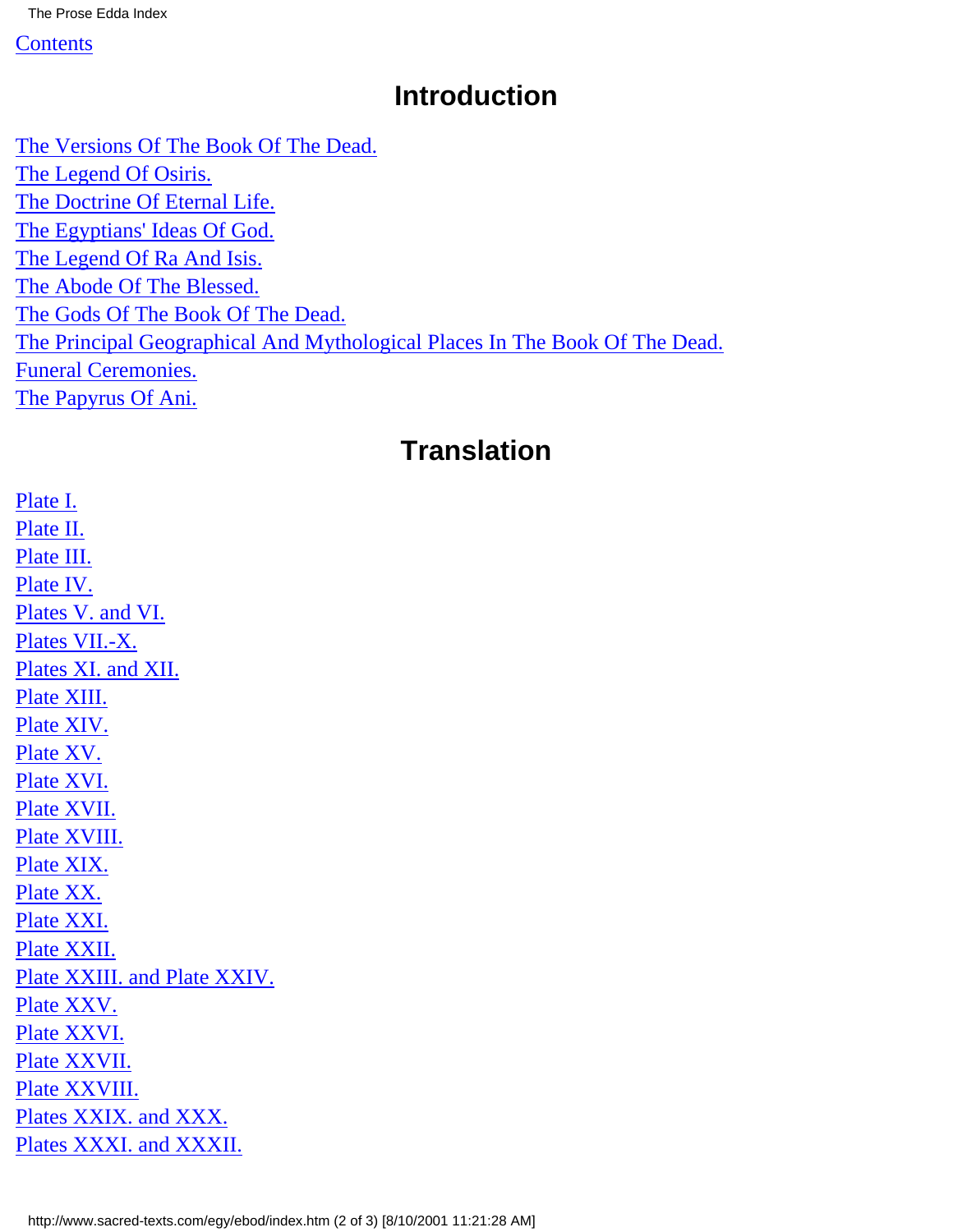The Prose Edda Index

[Plate XXXII.](#page-225-0) [Plate XXXIII.](#page-232-0) [Plates XXXIII and XXXIV.](#page-235-0) [Plates XXXV. and XXXVI.](#page-240-0) [Plate XXXVII.](#page-242-0)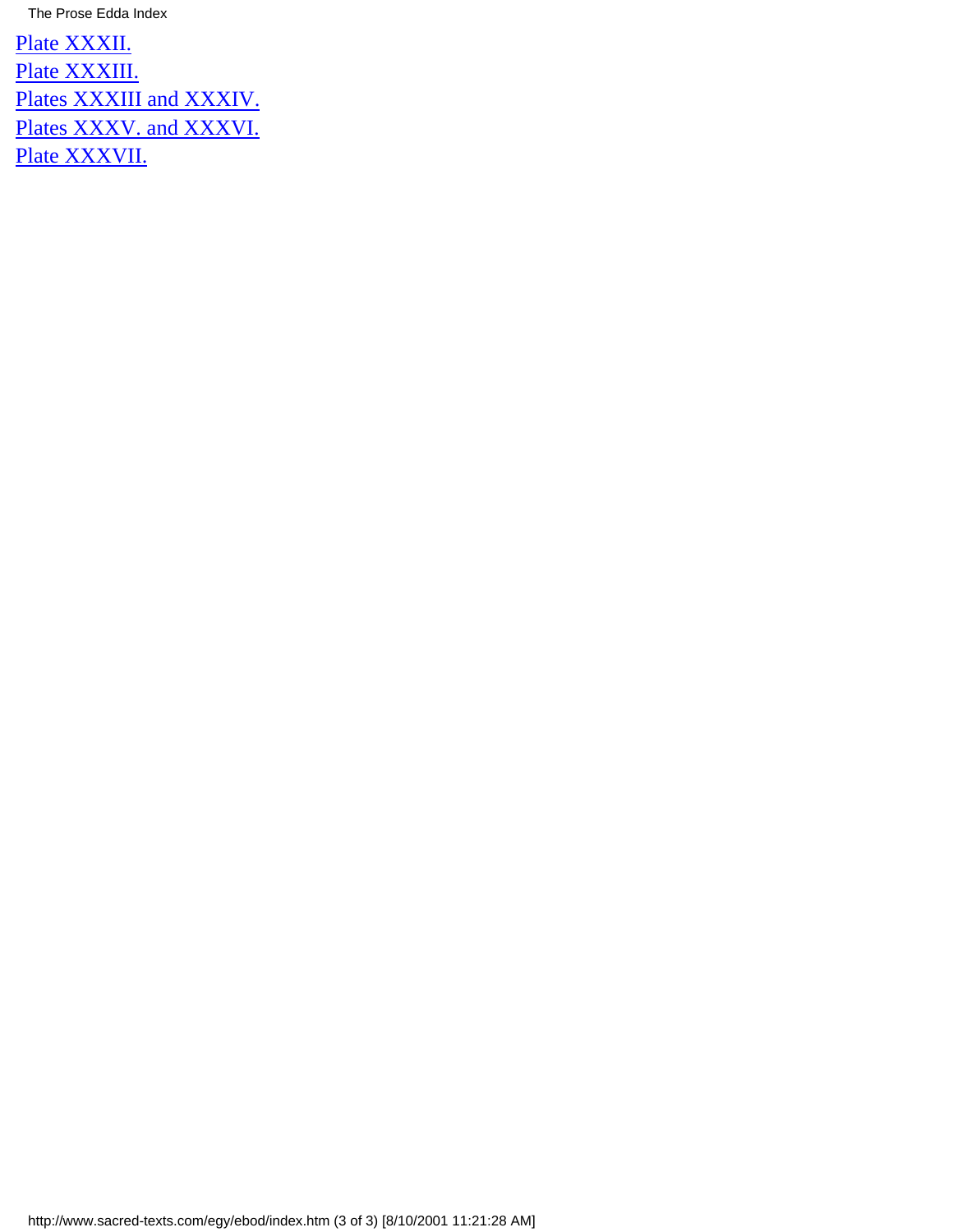# <span id="page-3-0"></span>**THE BOOK OF THE DEAD**

## **The Papyrus of Ani**

## **IN THE BRITISH MUSEUM.**

## **THE EGYPTIAN TEXT WITH INTERLINEAR**

## **TRANSLITERATION AND TRANSLATION,**

## **A RUNNING TRANSLATION, INTRODUCTION, ETC.**

**by**

## **E. A. WALLIS BUDGE**

**Late keeper of Assyrian and Egyptian Antiquities**

**in the British Museum**

## **[1895]**

**scanned at www.sacred-texts.com, Oct-Dec 2000.**

[Next: Preface](#page-4-0)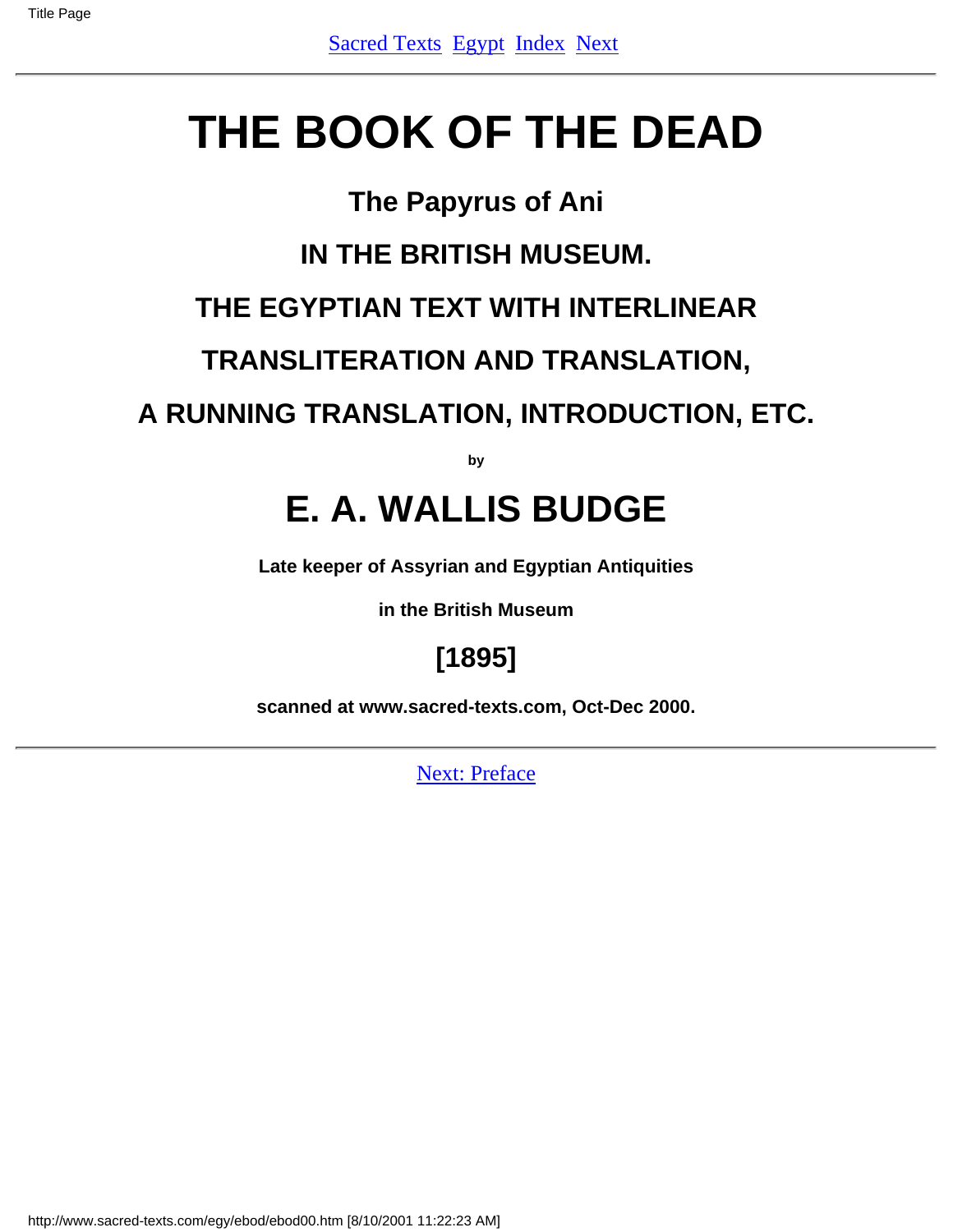# **PREFACE.**

<span id="page-4-0"></span>The Papyrus of Ani, which was acquired by the Trustees of the British Museum in the year 1888, is the largest, the most perfect, the best preserved, and the best illuminated of all the papyri which date from the second half of the XVIIIth dynasty (about B.C. 1500 to 1400). Its rare vignettes, and hymns, and chapters, and its descriptive and introductory rubrics render it of unique importance for the study of the Book of the Dead, and it takes a high place among the authoritative texts of the Theban version of that remarkable work. Although it contains less than one-half of the chapters which are commonly assigned to that version, we may conclude that Ani's exalted official position as Chancellor of the ecclesiastical revenues and endowments of Abydos and Thebes would have ensured a selection of such chapters as would suffice for his spiritual welfare in the future life. We may therefore regard the Papyrus of Ani as typical of the funeral book in vogue among the Theban nobles of his time.

The first edition of the Facsimile of the Papyrus was issued in 1890, and was accompanied by a valuable Introduction by Mr. Le Page Renouf, then Keeper of the Department of Egyptian and Assyrian Antiquities. But, in order to satisfy a widely expressed demand for a translation of the text, the present volume has been prepared to be issued with the second edition of the Facsimile. It contains the hieroglyphic text of the Papyrus with interlinear transliteration and word for word translation, a full description of the vignettes, and a running translation; and in the Introduction an attempt has been made to illustrate from native

{p. vi}

Egyptian sources the religious views of the wonderful people who more than five thousand years ago proclaimed the resurrection of a spiritual body and the immortality of the soul.

The passages which supply omissions, and vignettes which contain important variations either in subject matter or arrangement, as well as supplementary texts which appear in the appendixes, have been, as far as possible, drawn from other contemporary papyri in the British Museum.

The second edition of the Facsimile has been executed by Mr. F. C. Price.

E. A. WALLIS BUDGE.

### BRITISH MUSEUM.

*January* 25, 1895.

[Next: Contents](#page-5-0)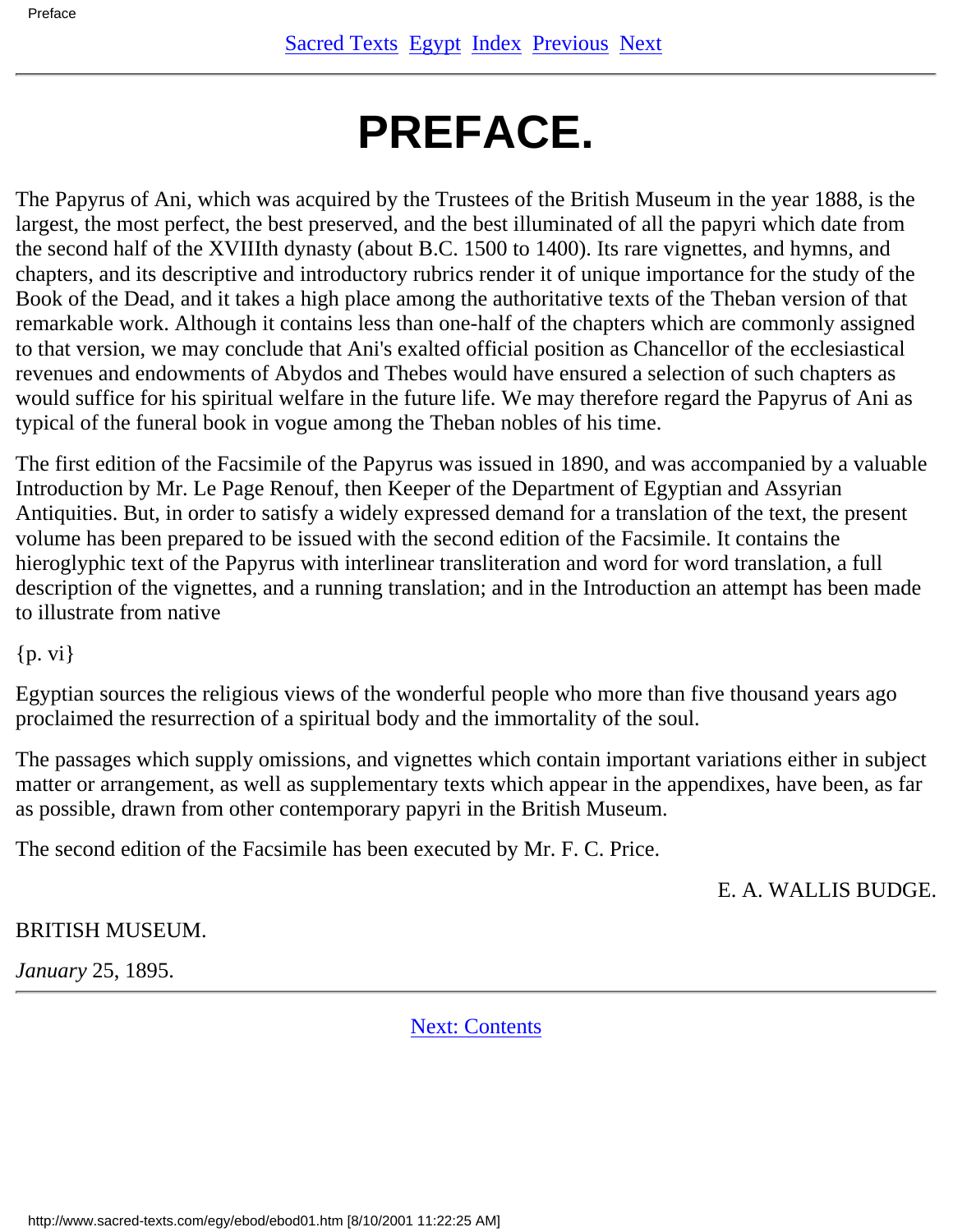# **CONTENTS.**

<span id="page-5-0"></span>PREFACE v.

INTRODUCTION:--

THE VERSIONS OF THE BOOK OF THE DEAD ix

THE LEGEND OF OSIRIS xlviii

THE DOCTRINE OF ETERNAL LIFE lv

EGYPTIAN IDEAS OF GOD lxxxii

THE ABODE OF THE BLESSED ci

THE GODS OF THE BOOK OF THE DEAD cvii

GEOGRAPHICAL AND MYTHOLOGICAL PLACES cxxxiii

FUNERAL CEREMONIES cxxxviii

THE PAPYRUS OF ANI cxlii

TABLE OF CHAPTERS cliii

THE HIEROGLYPHIC TEXT OF THE PAPYRUS OF ANI, WITH INTERLINEAR TRANSLITERATION AND WORD FOR WORD TRANSLATION 1-242

TRANSLATION 245-369

BIBLIOGRAPHY 371-377

[Next: The Versions Of The Book Of The Dead.](#page-6-0)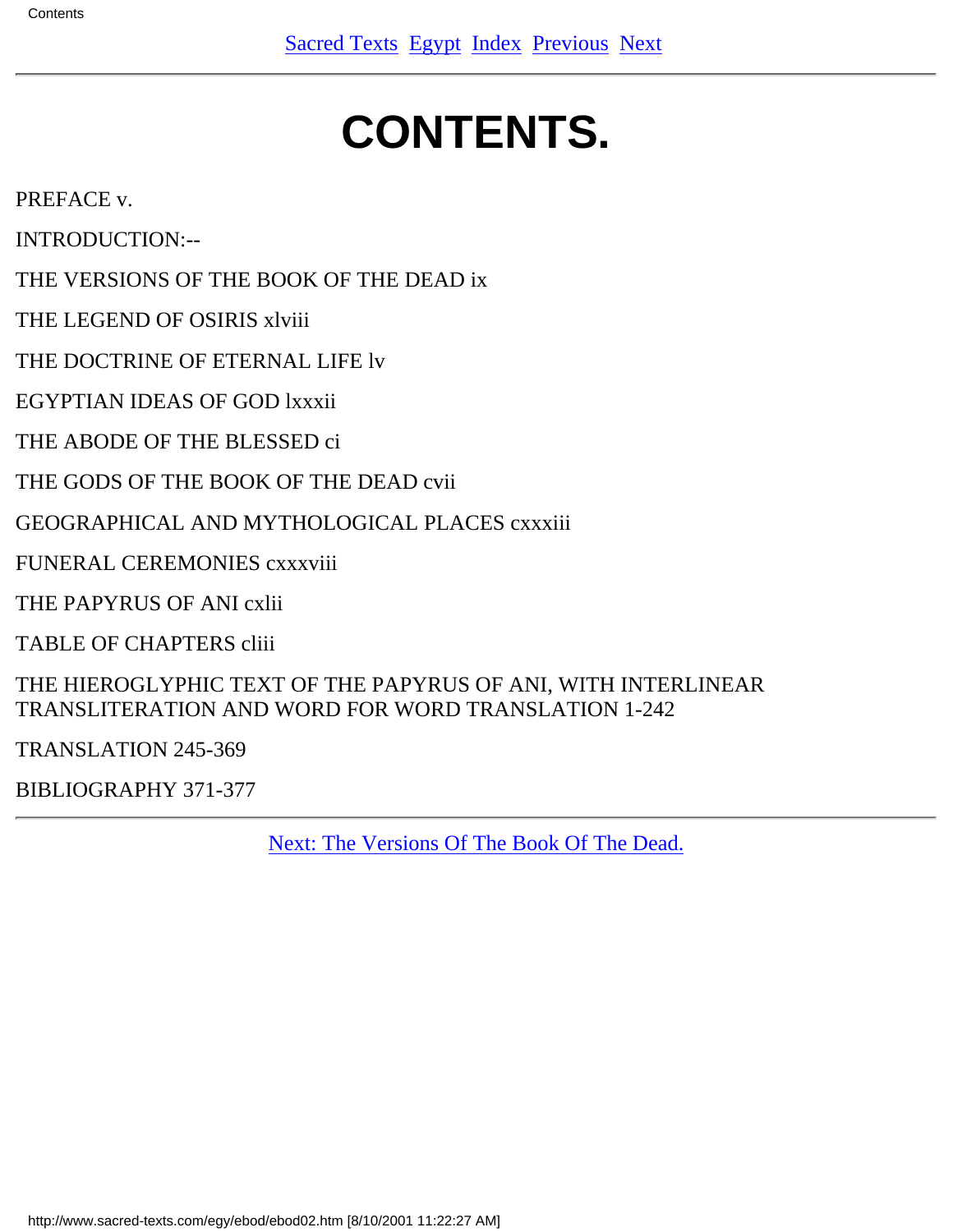# **INTRODUCTION.**

## <span id="page-6-0"></span>**THE VERSIONS OF THE BOOK OF THE DEAD.**

The four great Versions of the Book of the Dead.

THE history of the great body of religious compositions which form the Book of Dead of the ancient Egyptians may conveniently be divided into four[1] of the periods, which are represented by four versions:--

1. The version which was edited by the priests of the college of Annu (the On of the Bible, and the Heliopolis of the Greeks), and which was based upon a series of texts now lost, but which there is evidence to prove had passed through a series of revisions or editions as early as the period of the Vth dynasty. This version was, so far as we know, always written in hieroglyphics, and may be called the Heliopolitan version. It is known from five copies which are inscribed upon the walls of the chambers and passages in the pyramids[2] of kings of the Vth and VIth dynasties at Sakkâra;[3] and sections of it are found inscribed upon tombs, sarcophagi, coffins, stelæ and papyri from the XIth dynasty to about A.D. 200.[4]

[1. See Naville, *Todtenbuch* (Einleitung), p. 39.

2. Hence known as the "pyramid texts."

3. *I.e.*, Unâs, Tetâ, Pepi I., Mentu-em-sa-f, and Pepi II. Their pyramids were cleared out by MM. Mariette and Maspero during the years 1890-84, and the hieroglyphic texts were published, with a French translation, in *Recueil de Travaux*, t. iii-xiv., Paris, 1882-93.

4. In the XIth, XIIth, and XIIIth dynasties many monuments are inscribed with sections of the Unâs text. Thus lines 206-69 are found in hieroglyphics upon the coffin of Amamu (British Museum, No. 6654. See Birch, *Egyptian Texts of the Earliest Period from the Coffin of Amamu*, 1886. Plates XVII.-XX.); Il. 206-14 and 268-84 on the coffin of Apa-ankh, from Sakkâra (see Lepsius, *Denkmäler*, ii., Bl. 99 *b*; Maspero, *Recueil*, t. iii., pp. 200 and 214 ff.); Il. 206-10 {footnote page x.} and 268-89 on the coffin of Antef (see Lepsius, *Denkmäler*, ii., Bl. 145; Maspero, *Recueil*, t. iii., pp. 200, 214); line 206 on a coffin of Menthu-hetep at Berlin (see Lepsius, *Aelteste Texte*, Bl. 5); lines 269-94 on the sarcophagus of Heru-hetep (see Maspero, *Mémoires*, t, i., p. 144). A section is found on the walls of the tomb of Queen Neferu (see Maspero, *Recueil*, t. iii., p. 201 ff.; *Mémoires*, t. i., p. 134); other sections are found on the sarcophagus of Taka (see Lepsius, *Denkmäler*, ii., Bll. 147, 148; Maspero, *Guide au Visiteur*, p. 224, No. 1053; *Mémoires*, t. i., p. 134); lines 5-8 occur on the stele of Apa (see Ledrain, *Monuments Égyptiens de la Bibl. Nationale*, Paris, 1879, foll. 14, 15); lines 166 ff. are found on the stele of Nehi (see Mariette, *Notice des Mon. à Boulaq*, p. 190; Maspero, *Recueil*, t. iii., p. 195); and lines 576-83 on the coffin of Sebek-Aa (see Lepsius, *Aelteste Texte*, Bl. 37; Maspero, *Recueil*, t. iv., p. 68). In the XVIIIth dynasty line 169 was copied on a wall in the temple of Hatshepset at Dêr el-baharî (see Dümichen, *Hist. Inschriften*, Bll. 25-37; Maspero, *Recueil*, t. i., p. 195 ff.); and copies of lines 379-99 occur in the papyri of Mut-hetep (British Museum, No. 10,010) and Nefer-uten-f (Paris, No. 3092, See Naville, *Todtenbuch*, Bd. I., Bl. 197; *Aeg. Zeitschrift*, Bd. XXXII., p. 3; and Naville, Einleitung, pp. 39, 97). In the XXVIth dynasty we find texts of the Vth dynasty repeated on the walls of the tomb of Peta-Amen-apt, the chief *kher-heb* at Thebes (see Dümichen, *Der Grabpalast des Patuamenap in der Thebanischen Nekropolis*, Leipzig, 1884-85); and also upon the papyrus written for the lady Sais ###, about A.D. 200 (see Devéria, *Catalogue des MSS. Égyptiens*, Paris, 1874, p. 170 No. 3155). Signor Schiaparelli's words are:--"Esso è scritto in ieratico, di un tipo paleografico speciale: l' enorme abbondanza di segni espletivi, la frequenza di segni o quasi demotici o quasi geroglifici, la sottigliezza di tutti, e l'incertezza con cui sono tracciati, che rivela una mano più abituata a scrivere in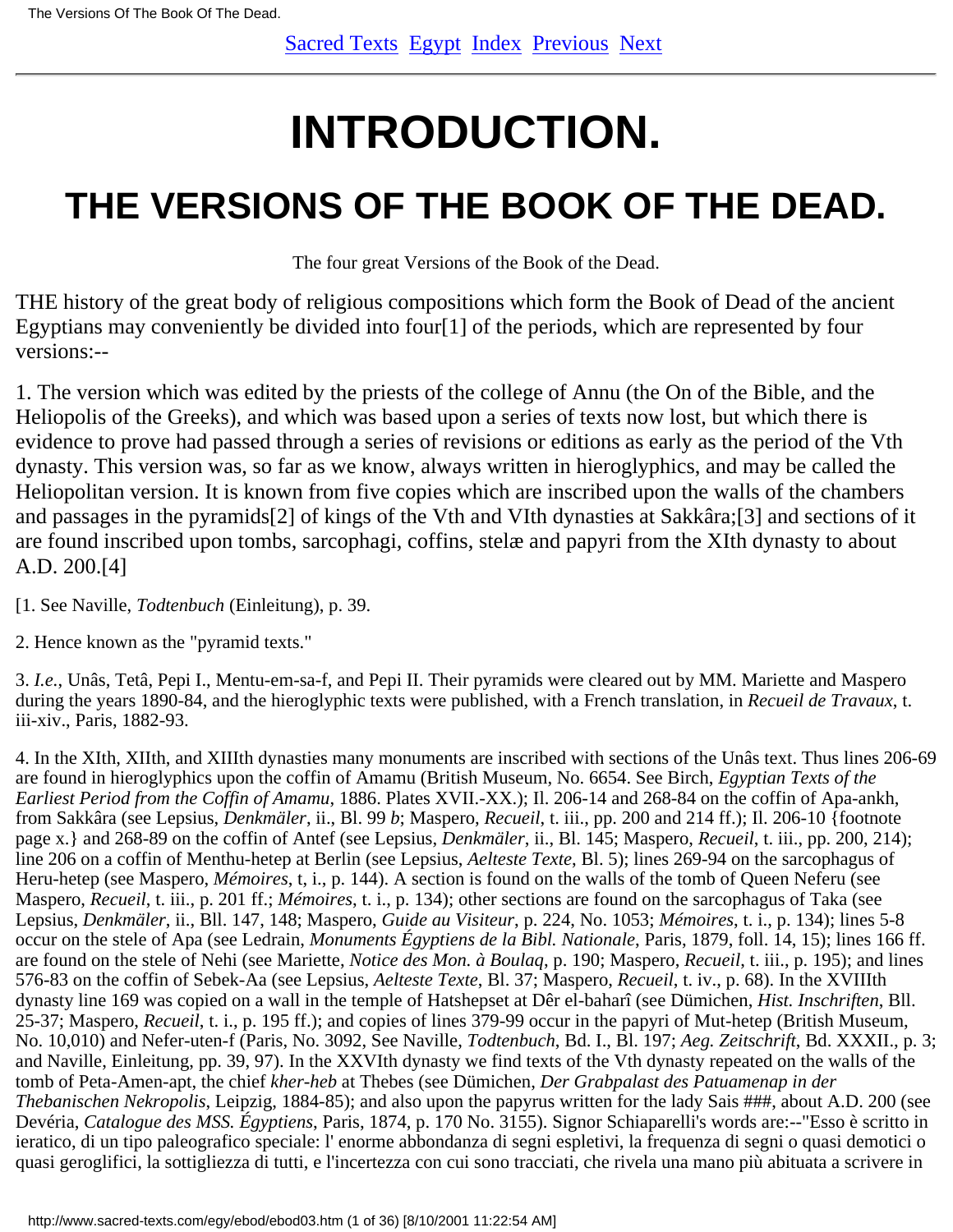greco che in egiziano, sono altrettanti caratteri del tipo ieratico del periodo esclusivamente romano, a cui il nostro papiro appartiene senza alcun dubbio." *Il Libro dei Funerali*, p. 19. On Devéria's work in connection with this MS., see Maspero, *Le Rituel du sacrifice Funéraire* (in *Revue de l'Histoire des Religions*, t. xv., p. 161).]

 ${p.x}$ 

II. The Theban version, which was commonly written on papyri in hieroglyphics and was divided into sections or chapters, each of which had its distinct title but no definite place in the series. The version was much used from the XVIIIth to the XXth dynasty.

III. A version closely allied to the preceding version, which is found written on papyri in the hieratic character and also in hieroglyphics. In this version, which came into use about the XXth dynasty, the chapters have no fixed order.

IV. The so-called Saïte version, in which, at some period anterior probably to the XXVIth dynasty, the chapters were arranged in a definite order. It is commonly written in hieroglyphics and in hieratic, and it was much used from the XXVIth dynasty to the end of the Ptolemaic period.

Early forms of the Book of the Dead.

The Book of the Dead.

The earliest inscribed monuments and human remains found in Egypt prove that the ancient Egyptians took the utmost care to preserve the bodies of their

{p. xi}

dead by various processes of embalming. The deposit of the body in the tomb was accompanied by ceremonies of a symbolic nature, in the course of which certain compositions comprising prayers, short litanies, etc., having reference to the future life, were recited or chanted by priests and relatives on behalf of the dead. The greatest importance was attached to such compositions, in the belief that their recital would secure for the dead an unhindered passage to God in the next world, would enable him to overcome the opposition of all ghostly foes, would endow his body in the tomb with power to resist corruption, and would ensure him a new life in a glorified body in heaven. At a very remote period certain groups of sections or chapters had already become associated with some of the ceremonies which preceded actual burial, and these eventually became a distinct ritual with clearly defined limits. Side by side, however, with this ritual there seems to have existed another and larger work, which was divided into an indefinite number of sections or chapters comprising chiefly prayers, and which dealt on a larger scale with the welfare of the departed in the next world, and described the state of existence therein and the dangers which must be passed successfully before it could be reached, and was founded generally on the religious dogmas and mythology of the Egyptians. The title of "Book of the Dead" is usually given by Egyptologists to the editions of the larger work which were made in the XVIIIth and following dynasties, but in this Introduction the term is intended to include the general body of texts which have reference to the burial of the dead and to the new life in the world beyond the grave, and which are known to have existed in revised editions and to have been in use among the Egyptians from about B.C. 4500, to the early centuries of the Christian era.

### Uncertainty of the history of its source

The home, origin, and early history of the collection of ancient religious texts which have descended to us are, at present, unknown, and all working theories regarding them, however strongly supported by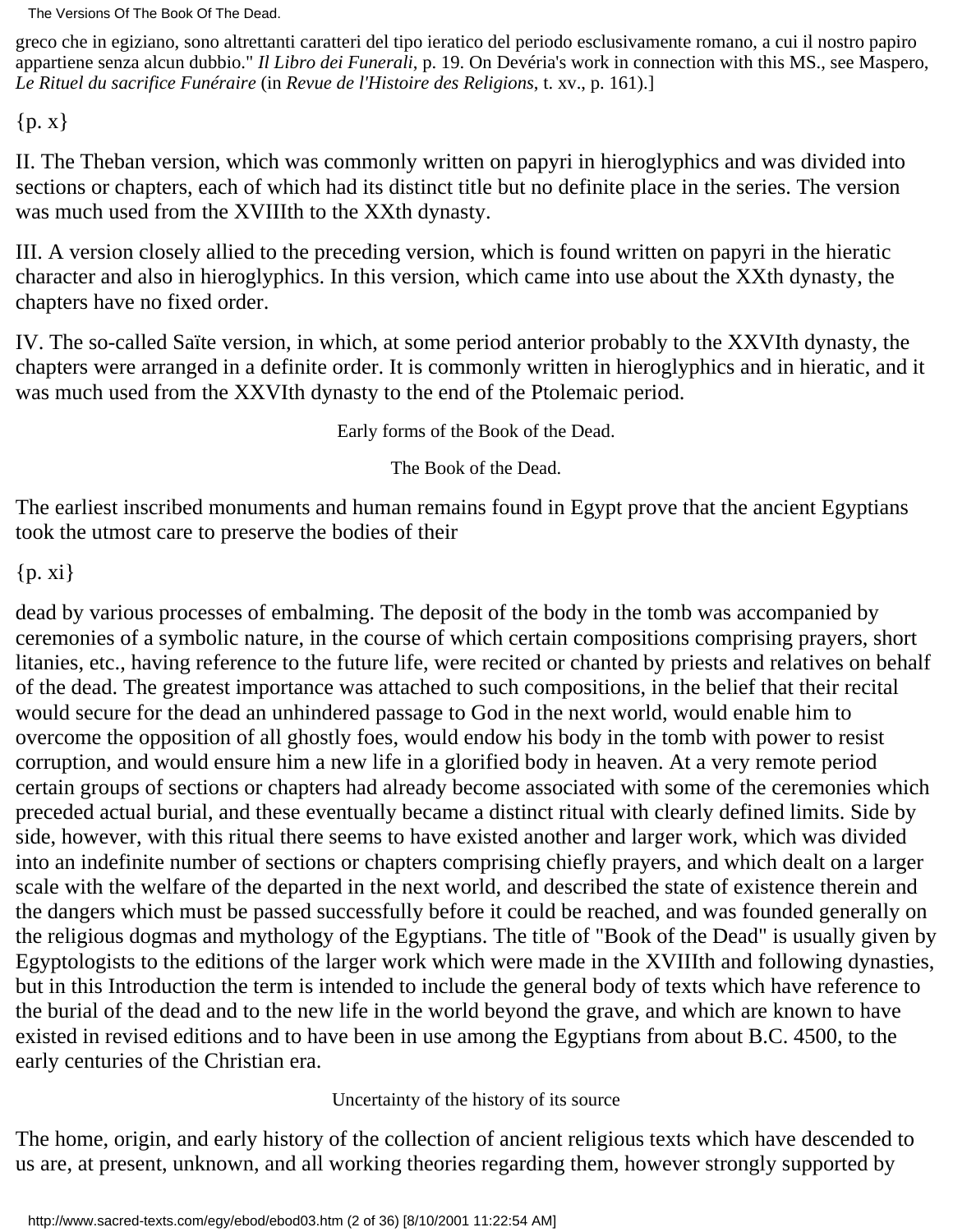apparently well-ascertained facts, must be carefully distinguished as theories only, so long as a single ancient necropolis in Egypt remains unexplored and its inscriptions are untranslated. Whether they were composed by the inhabitants of Egypt, who recorded them in hieroglyphic characters, and who have left the monuments which are the only trustworthy sources of information on the subject, or whether they were brought into Egypt by the early immigrants from the Asiatic continent whence they came, or whether they represent the religious books of the Egyptians incorporated with the funeral texts of some prehistoric dwellers on the banks of the Nile, are all questions which the possible discovery of inscriptions belonging to the first dynasties of the Early Empire can alone decide. The evidence derived from the

 ${p. xii}$ 

#### Its antiquity.

enormous mass of new material which we owe to the all-important discoveries of *mastaba* tombs and pyramids by M. Maspero, and to his publication of the early religious texts, proves beyond all doubt that the greater part of the texts comprised in the Book of the Dead are far older than the period of Mena (Menes), the first historical king of Egypt.[1] Certain sections indeed appear to belong to an indefinitely remote and primeval time.

Internal evidence of its antiquity.

The earliest texts bear within themselves proofs, not only of having been composed, but also of having been revised, or edited, long before the days of king Meni, and judging from many passages in the copies inscribed in hieroglyphics upon the pyramids of Unas (the last king of the Vth dynasty, about B.C. 3333), and Teta, Pepi I., Mer-en-Ra, and Pepi II. (kings of the VIth dynasty, about B.C. 3300-3166), it would seem that, even at that remote date, the scribes were perplexed and hardly understood the texts which they had before them.[2] The most moderate estimate makes certain sections of the Book of the Dead as known from these tombs older than three thousand years before Christ. We are in any case justified in estimating the earliest form of the work to be contemporaneous with the foundation of the civilization[3] which we call Egyptian in the valley of

[1. "Les textes des Pyramides . . . . . . nous reportent si loin dans le passé que je n'ai aucun moyen de les dater que de dire qu'elles étaient dejà vieilles cinq mille ans avant notre ère. Si extraordinaire que paraisse ce chiffre, il faudra bien nous habituer à le considérer comme représentant une évaluation *à minima* toutes les fois qu'on voudra rechercher les origines de la religion Égyptienne. La religion et les textes qui nous la font connaître étaient déjà constitués avant la Ire dynastie: c'est à nous de nous mettre, pour les comprendre, dans l'état d'esprit où était, il y a plus de sept mille ans, le peuple qui les a constitués. Bien entendu, je ne parle ici que des systèmes théologiques: si nous voulions remonter jusqu'à l'origine des é1éments qu'ils ont mis en œuvre, il nous faudrait reculer vers des ages encore plus lointains." Maspero, *La Mythologie Égyptienne* (in *Revue de l'Histoire des Religions*, t. xix., p. 12; and in *Études de Mythologie et d'Archéologie Égyptiennes*, t. ii., p. 2 36). Compare also "dass die einzelnen Texte selbst damals schon einer alten heiligen Litteratur angehörten, unterliegt keinem Zweifel, sie sind in jeder Hinsicht alterthümlicher als die ältesten uns erhaltenen Denkmäler. Sie gehören in eine für uns 'vorhistorische' Zeit und man wird ihnen gewiss kein Unrecht anthun, wenn man sie bis in das vierte Jahrtausend hinein versetzt." Erman, Das Verhältniss des aegyptischen zu den semitischen Sprachen, in Z.D.M.G., Bd. XLVI., p. 94.

2. "Le nombre des prières et des formules dirigées contre les animaux venimeux montre quel effroi le serpent et le scorpion inspirait aux Égyptiens. Beaucoup d'entre elles sont écrites dans une langue et avec des combinaisons de signes qui ne paraissent plus avoir été complètement comprises des scribes qui les copiaient sous Ounas et sous Pepi. Je crois, quant à moi, qu'elles appartiennent an plus vieux rituel et remontent an delà du règne de Mînî." Maspero, La Religion Égyptienne (in *Revue de l'Histoire des Religions*, t. xii., p. 125). See also *Recueil de Travaux*, t. iv., p. 62.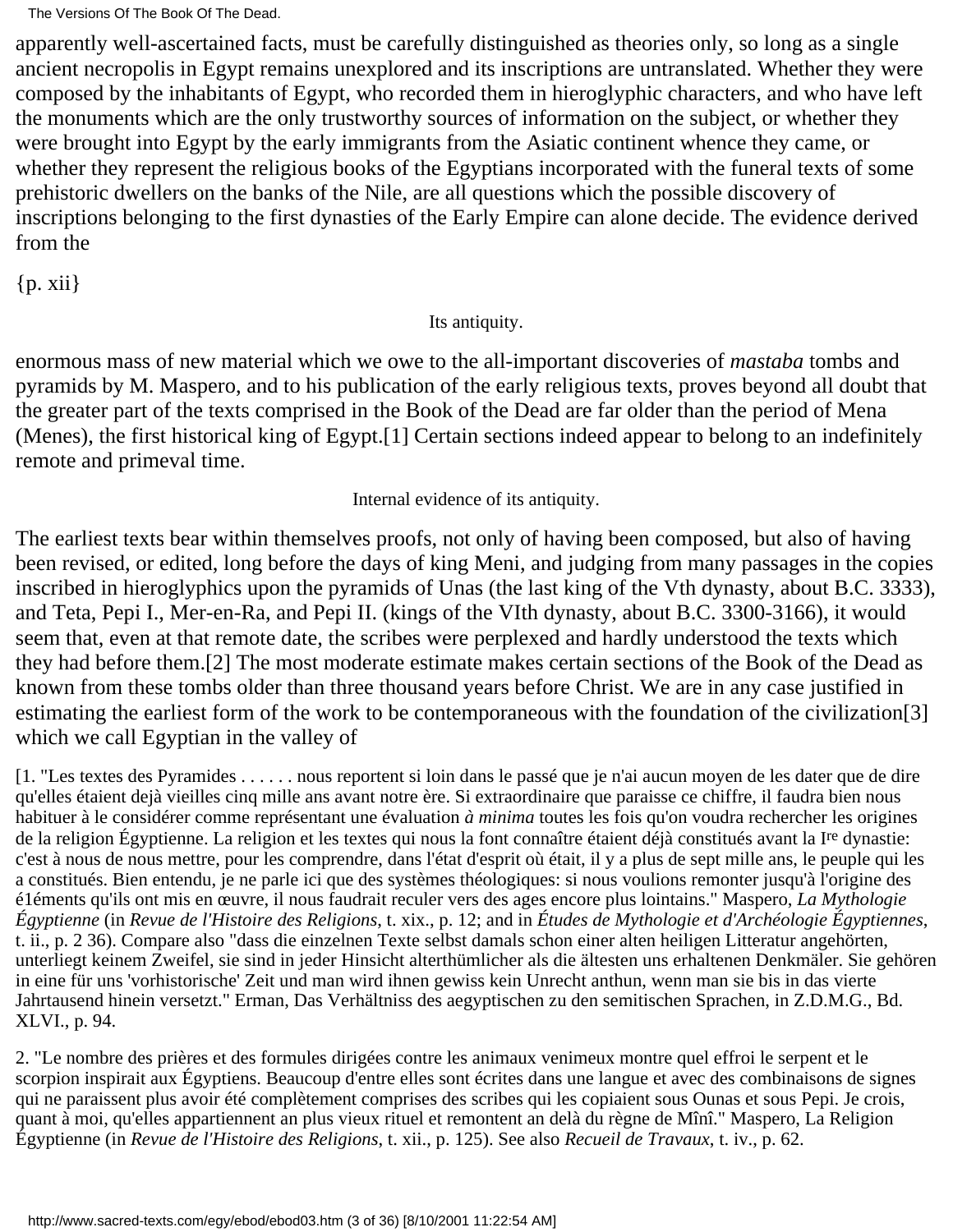3. So sind wir gezwungen, wenigstens die ersten Grundlagen des Buches den Anfängen den Aegyptischen Civilization beizumessen." See Naville, *Das Aegyptische Todtenbuch* (Einleitung), Berlin, 1886, p. 18.]

 ${p. xiii}$ 

the Nile.[1] To fix a chronological limit for the arts and civilization of Egypt is absolutely impossible.[2]

Evidence of the antiquity of certain chapters.

The oldest form or edition of the Book of the Dead as we have received it supplies no information whatever as to the period when it was compiled; but a copy of the hieratic text inscribed upon a coffin of Menthu-hetep, a queen of the XIth dynasty,[3] about B.C. 2500, made by the late Sir J. G. Wilkinson,[4] informs us that the chapter which, according to the arrangement of Lepsius, bears the number LXIV.,[5] was discovered in the reign of Hesep-ti,[6] the fifth king of the Ist dynasty, about B.C. 4266. On this coffin are two copies of the chapter, the one immediately following the other. In the rubric to the first the name of the king during whose reign the chapter is said to have been "found" is given as Menthu-hetep, which, as Goodwin first pointed out,[7] is a mistake for Men-kau-Ra,[8] the fourth king of the IVth dynasty, about B.C. 3633;[9] but in the rubric to the second the king's name is given as Hesep-ti. Thus it appears that in the period of the XIth dynasty it was believed that the chapter might alternatively be as old as the time of the Ist dynasty. Further, it is given to Hesep-ti in papyri of the XXIst dynasty,[10] a period when particular attention was paid to the history of the Book of the Dead; and it thus appears that the Egyptians of the Middle Empire believed the chapter to date from the more

[1. The date of Mena, the first king of Egypt, is variously given B.C. 5867 (Champollion), B.C. 5004 (Mariette), B.C. 5892 (Lepsius), B.C. 4455 (Brugsch).

2 See Chabas, *Aeg. Zeitschrift*, 1865, p. 95. On the subject of the Antiquity of Egyptian Civilization generally, see Chabas, *Études sur l'Antiquité Historique d'après les Sources Égyptiennes*, Paris, 1873--Introduction, p. 9.

3 The name of the queen and her titles are given on p. 7 (margin) thus:--

###.

4 It was presented to the British Museum in 1834, and is now in the Department of Egyptian and Assyrian Antiquities.

*Todtenbuch*, Bl. 23-25.

6. the *Ou?safaï's ui!o's* of Manetho.

7 *Aeg. Zeitschrift*, 1866, p. 54.

8. See Guieyesse, *Rituel Funéraire Égyptien*, chapitre 64e, Paris, 1876, p. 10, note 2.

9. The late recension of the Book of the Dead published by Lepsius also gives the king's name as Men-kau-Ra (*Todtenbuch*, Bl. 25, l. 30. In the same recension the CXXXth Chapter is ascribed to the reign of Hesep-ti (131. 53, l. 28).

10. Naville, *Todtenbuch* (Einleitung), pp. 33, 139]

 ${p. xiv}$ 

remote period. To quote the words of Chabas, the chapter was regarded as being "very ancient, very mysterious, and very difficult to understand" already fourteen centuries before our era.[1]

Antiquity of Chapter LXIV.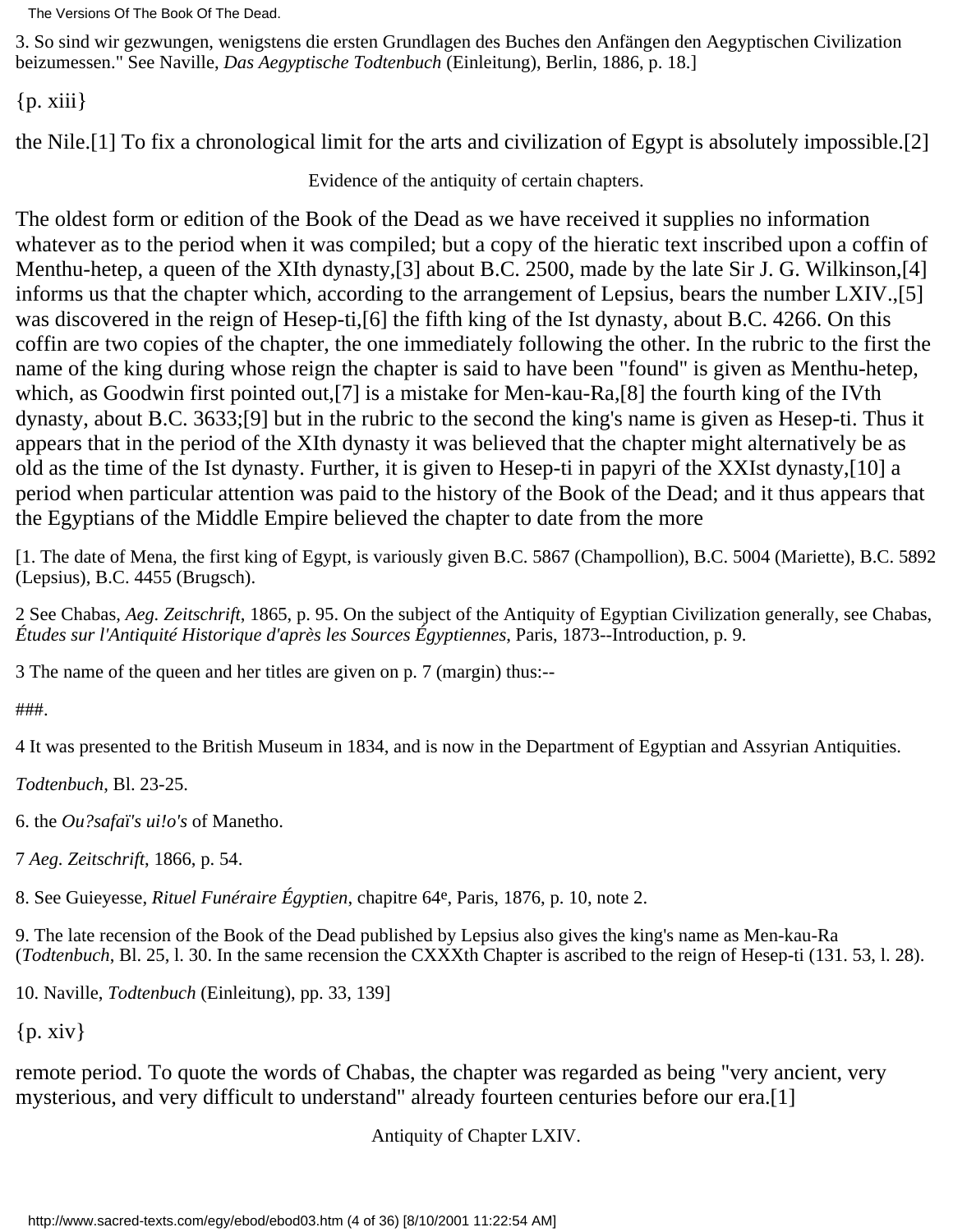The rubric on the coffin of Queen Menthu-hetep, which ascribes the chapter to Hesep-ti, states that "this chapter was found in the foundations beneath the *hennu* boat by the foreman of the builders in the time of the king of the North and South, Hesep-ti, triumphant";[2] the Nebseni papyrus says that this chapter was found in the city of Khemennu (Hermopolis) on a block of ironstone (?) written in letters of lapis-lazuli, under the feet of the god";[3] and the Turin papyrus (XXVIth dynasty or later) adds that the name of the finder was Heru-ta-ta-f, the son of Khufu or Cheops,[4] the second king of the IVth dynasty, about B.C. 3733, who was at the time making a tour of inspection of the temples. Birch[5] and Naville[6] consider the chapter one of

[1. Chabas, *Voyage d'un Égyptien*, p. 46. According to M. Naville (Einleitung, p. 138), who follows Chabas's opinion, this chapter is an abridgement of the whole Book of the Dead; and it had, even though it contained not all the religious doctrine of the Egyptians, a value which was equivalent to the whole.

2. See Goodwin, *Aeg. Zeitschrift*, 1866, p. 55, and compare the reading from the Cairo papyrus of Mes-em-neter given by Naville (*Todtenbuch*, ii-, p. 139)

3 Naville, *Todtenbuch*, Bd. I., B1. 76, L 52.

4 Lepsius, *Todtenbuch*, Bl. 25, 1. 31.

6 "The most remarkable chapter is the 64th . . . . . It is one of the oldest of all, and is attributed, as already stated, to the epoch of king Gaga-Makheru or Menkheres . . . . . This chapter enjoyed a high reputation till a late period, for it is found on a stone presented to General Perofski by the late Emperor Nicholas, which must have come from the tomb of Petemenophis,[\*] in the El-Assasif[+] and was made during the XXVIth dynasty Some more recent compiler of the Hermetic books has evidently paraphrased it for the Ritual of Turin." Bunsen, *Egypt's Place in Universal History*, London, 1867, p. 1142. The block of stone to which Dr. Birch refers is described by Golénischeff, *Inventaire de la Ermitage Impérial, Collection Égyptienne*, No. 1101, pp. 169, 170. M. Maspero thinks it was meant to be a "prétendu fac-similé" of the original slab, which, according to the rubric, was found in the temple of Thoth, *Revue de l'Histoire des Religions*, t. XV., p. 299, and *Études de Mythologie*, t i., p. 368.

6 *Todtenbuch* (Einleitung), p. 139. Mr. Renouf also holds this opinion, Trans. See. Bibl. Arch., 1803, p. 6.

\* *I.e.*, the "chief reader." Many of the inscriptions on whose tomb have been published by Dümichen, Der Grabpalast des Patuamenap; Leipzig, 1884, 1885.

+ *I.e.*, Asasîf el-bahrîyeh, or Asasif of the north, behind Dêr el-baharî, on the western bank of the Nile, opposite Thebes.]

 ${p. xv}$ 

the oldest in the Book of the Dead; the former basing his opinion on the rubric' and the latter upon the evidence derived from the contents and character of the text; but Maspero, while admitting the great age of the chapter, does not attach any very great importance to the rubric as fixing any exact date for its composition.[1] Of Herutataf the finder of the block of stone, we know from later texts that he was considered to be a learned man, and that his speech was only with difficulty to be understood,[2] and we also know the prominent part which he took as a recognized man of letters in bringing to the court of his father Khufu the sage Tetteta.[3] It is then not improbable that Herutataf's character for learning may have suggested the connection of his name with the chapter, and possibly as its literary reviser; at all events as early as the period of the Middle Empire tradition associated him with it.

[1. "On explique d'ordinaire cette indication comme une marque d'antiquité extrême; on part de ce principe que le *Livre des Morts* est de composition relativement moderne, et qu'un scribe égyptien, nommant un roi des premières dynasties memphites, ne pouvait entendre par là qu'un personnage d'époque très reculée. Cette explication ne me paraît pas être exacte. En premier lieu, le chapitre LXIV, se trouve déjà sur des monuments contemporains de la X<sup>e</sup> et de la XI<sup>e</sup> dynastie, et n'était certainement pas nouveau au moment où on écrivait les copies les plus vieilles que nous en ayons aujourd'hui.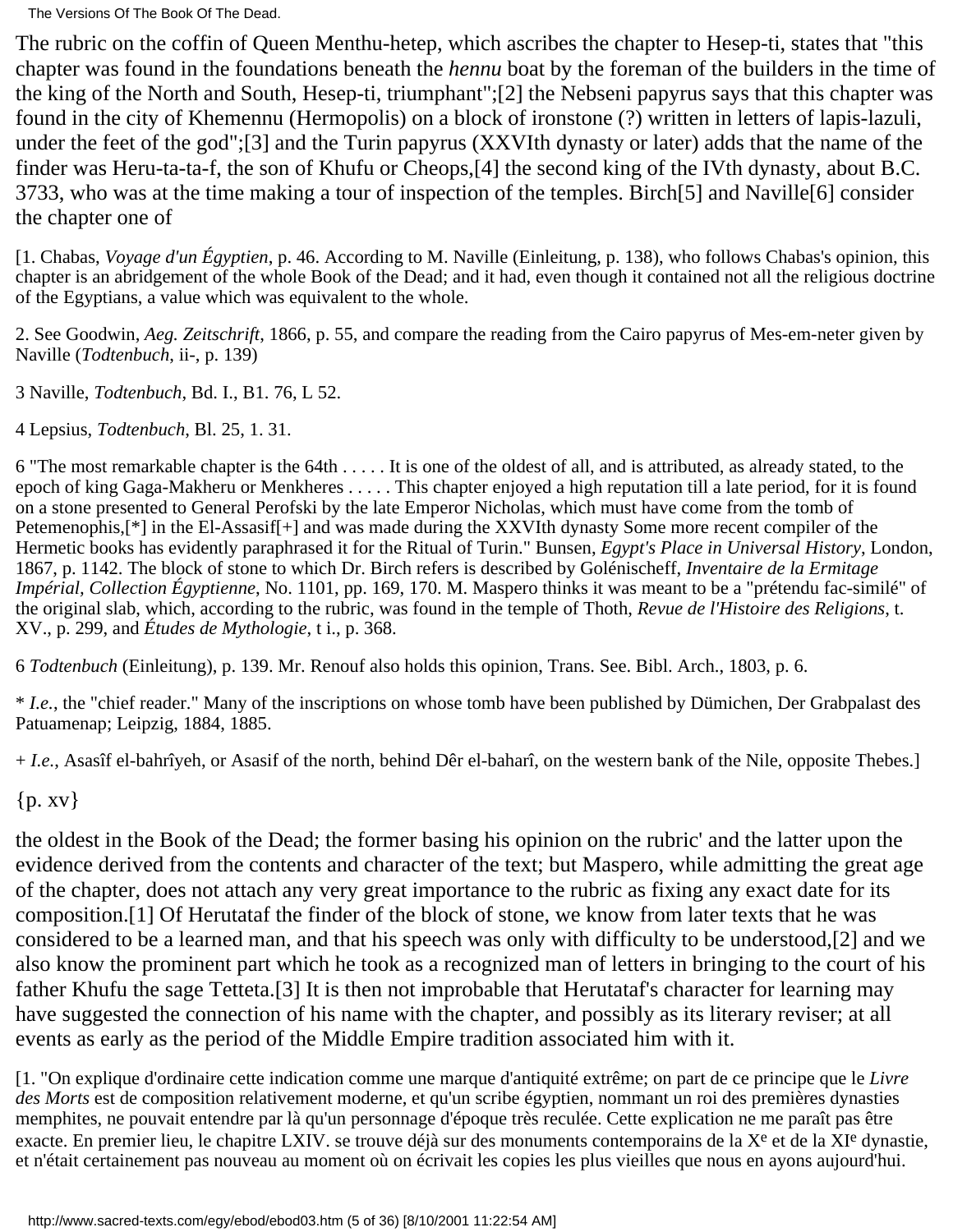Lorsqu'on le rédigea sous sa forme actuelle, le règne de Mykérinos, et même celui d'Housapaiti, ne devaient pas soulever dans l'esprit des indigènes la sensation de l'archaïsme et du primitif: on avait pour rendre ces idées des expressions plus fortes, qui renvoyaient le lecteur au siècles des *Serviteurs d'Horus*, à la domination de Ra, aux âges où les dieux régnaient sur l'Égypte." *Revue de l'Histoire des Religions*, t. xv., p. 299.

2 Chabas, Voyage, p. 46; Wiedemann, *Aegyptische Geschichte*, p. 191. In the Brit. Mus. papyrus No. 10,060 (Harris 500), Herutataf is mentioned together with I-em-hetep as a well known author, and the writer of the dirge says, "I have heard the words of I-em-hetep and of Herutataf, whose many and varied writings are said and sung; but now where are their places?" The hieratic text is published with a hieroglyphic transcript by Maspero in *Journal Asiatique*, Sér. VIIième, t. xv., p. 404 ff., and *Études Égyptiennes*, t. i., p. 173; for English translations, see *Trans. Soc. Bibl. Arch.*, vol. iii., p. 386, and *Records of the Past*, 1st ed., vol. iv., p. 117.

3 According to the Westcar papyrus, Herutataf informed his father Khufu of the existence of a man 110 years old who lived in the town of Tettet-Seneferu: he was able to join to its body again a head that had been cut off, and possessed influence over the lion, and was acquainted with the mysteries of Thoth. By Khufu's command Herutataf brought the sage to him by boat, and, on his arrival, the king ordered the head to be struck off from a prisoner that Tetteta might fasten it on again. Having excused himself from performing this act upon a man, a goose was brought and its head was cut off and laid on one side of the room and the body was placed on the other. The sage spake certain words of power whereupon the goose stood up and began to waddle, and the head also began to move towards it; when the head had joined itself again to the body the bird stood up and cackled. For the complete hieratic text, transcript and translation, see Erman, *Die Märchen des Papyrus Westcar*, Berlin, 1890, p. it, plate 6.]

 ${p. xvi}$ 

The Book of the Dead in the IInd dynasty.

Passing from the region of native Egyptian tradition, we touch firm ground with the evidence derived from the monuments of the IInd dynasty. A bas-relief preserved at Aix in Provence mentions Âasen and Ankef,[1] two of the priests of Sent or Senta, the fifth king of the IInd dynasty, about B.C. 4000; and a stele at Oxford[2] and another in the Egyptian Museum at Gizeh[3] record the name of a third priest, Shera or Sheri, a "royal relative" On the stele at Oxford we have represented the deceased and his wife seated, one on each side of an altar,[4] which is covered with funeral offerings of pious relatives; above, in perpendicular lines of hieroglyphics in relief, are the names of the objects offered,[5] and below is an inscription which reads,[6] "thousands of loaves of bread, thousands of vases of ale, thousands of linen garments, thousands of changes of wearing apparel, and thousands of oxen." Now from this monument it is evident that already in the IInd dynasty a priesthood existed in Egypt which numbered among its members relatives of the royal family, and that a religious system which prescribed as a duty the providing of meat and drink offerings for the dead was also in active operation. The offering of specific objects goes far to prove the existence of a ritual or service wherein their signification would be indicated; the coincidence of these words and the prayer for "thousands of loaves of bread, thousands of vases of ale," etc., with the promise, "Anpu-khent-Amenta shall give thee thy thousands of loaves of bread, thy thousands of vases of ale, thy thousands of vessels

[1. Wiedemann, *Aegyptische Geschichte*, p. 170. In a mastaba at Sakkara we have a stele of Sheri, a superintendent of the priests of the *ka*, whereon the cartouches of Sent and Per-ab-sen both occur. See Mariette and Maspero, *Les Mastaba de l'ancien Empire*, Paris, 1882, p. 92.

2. See Lepsius, *Auswahl*, Bl. 9.

3. See Maspero, *Guide du Visiteur au Musée de Boulaq*, 1883, pp. 31, 32, and 213 (No. 1027).

4 A discussion on the method of depicting this altar on Egyptian monuments by Borchardt may be found in *Aeg. Zeitschrift*, Bd. XXXI., p. i (Die Darstellung innen verzierter Schalen auf aeg. Denkmälern).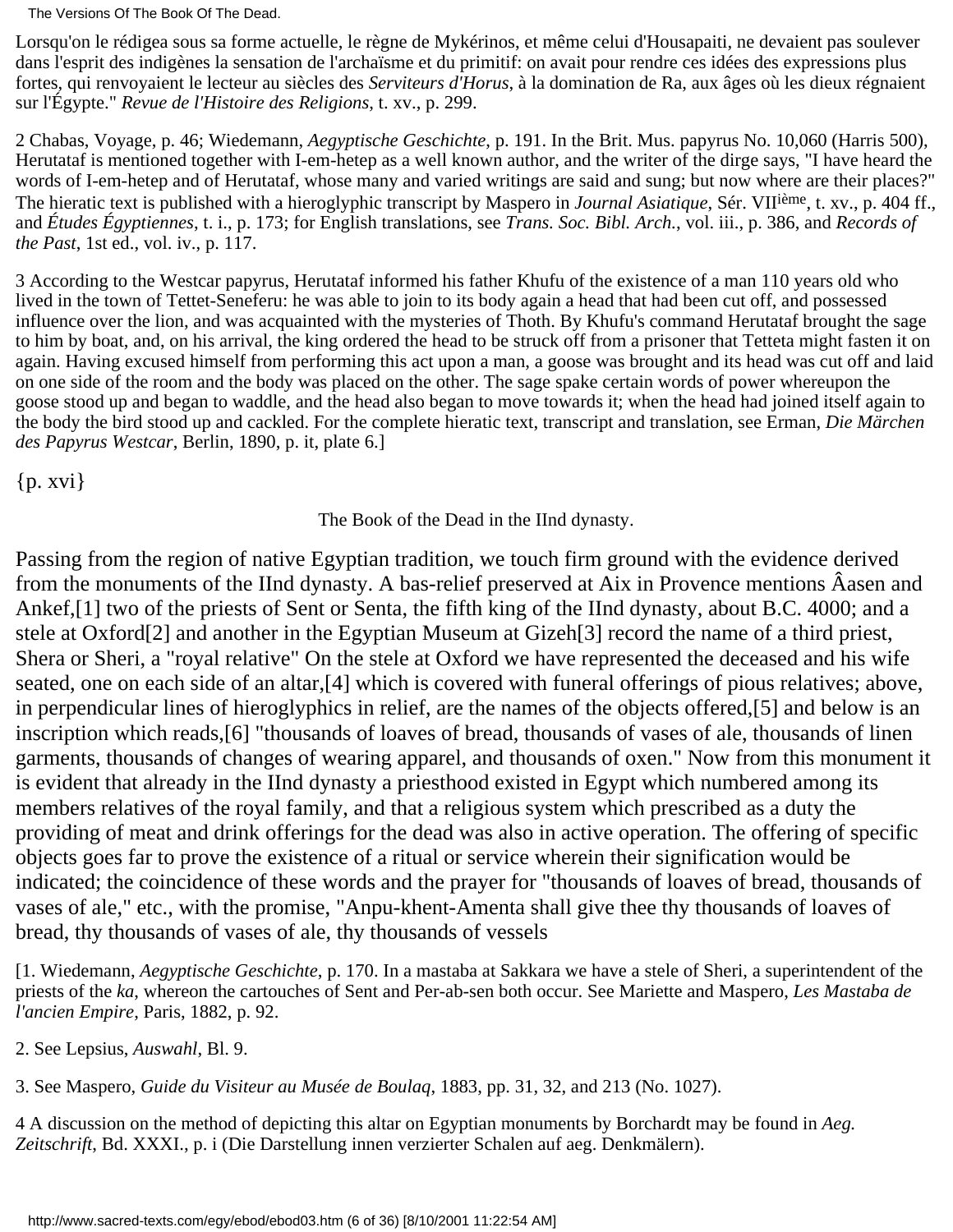6 Among others, (1) ###, (2) ###, (3) ###, (4) ###; the word incense is written twice, ###. Some of these appear in the lists of offerings made for Unas (l. 147) and for Teta (11. 125, 131, 133; see *Recueil de Travaux*, 1884, plate 2).

6 ###.

7 The sculptor had no room for the ### belonging to ###.]

 ${p. xvii}$ 

of unguents, thy thousands of changes of apparel, thy thousands of oxen, and thy thousands of bullocks," enables us to recognise that ritual in the text inscribed upon the pyramid of Teta in the Vth dynasty, from which the above promise is taken.[1] Thus the traditional evidence of the text on the coffin of Menthu-hetep and the scene on the monument of Shera support one another, and together they prove beyond a doubt that a form of the Book of the Dead was in use at least in the period of the earliest dynasties, and that sepulchral ceremonies connected therewith were duly performed.[2]

The Book of the Dead in the IVth dynasty.

With the IVth dynasty we have an increased number of monuments, chiefly sepulchral, which give details as to the Egyptian sacerdotal system and the funeral ceremonies which the priests performed.[3] The inscriptions upon the earlier

[1. ###. Teta, II. 388, 389. (*Recueil*, ed. Maspero, t. v., p. 58.)

2 The arguments brought forward here in proof of the great antiquity of a religious system in Egypt are supplemented in a remarkable manner by the inscriptions found in the mastaba of Seker-kha-baiu at Sakkara. Here we have a man who, like Shera, was a "royal relative" and a priest, but who, unlike him, exercised some of the highest functions of the Egyptian priesthood in virtue of his title *xerp hem*. (On the ###[\*] see Max Müller, *Recueil de Travaux*, t. ix., p. 166; Brugsch, *Aegyptologie*, p. 218; and Maspero, *Un Manuel de Hiérarchie Égyptienne*, p. 9.)

Among the offerings named in the tomb are the substances ### and ### which are also mentioned on the stele of Shera of the IInd dynasty, and in the texts of the VIth dynasty. But the tomb of Seker-kha-baiu is different from any other known to us, both as regards the form and cutting of the hieroglyphics, which are in relief, and the way in which they are disposed and grouped. The style of the whole monument is rude and very primitive, and it cannot be attributed to any dynasty later than the second, or even to the second itself; it must, therefore, have been built during the first dynasty, or in the words of MM. Mariette and Maspero, "L'impression générale que l'on reçoit au premier aspect du tombeau No. 5, est celle d'une extrême antiquité. Rien en effet de ce que nous sommes habitués à voir dans les autres tombeaux ne se retrouve ici . . . Le monument . . . . est certainement le plus ancien de ceux que nous connaissons dans la plaine de Saqqarah, et il n'y a pas de raison pour qu'il ne soit pas de la Ire Dynastie." *Les Mastaba de l'ancien Empire*; Paris, 1882, p. 73. Because there is no incontrovertible proof that this tomb belongs to the Ist dynasty, the texts on the stele of Shera, a monument of a later dynasty, have been adduced as the oldest evidences of the antiquity of a fixed religious system and literature in Egypt.

3. Many of the monuments commonly attributed to this dynasty should more correctly be described as being the work of the IInd dynasty; see Maspero, Geschichte der *Morgenlänsdischen Völker im Alterthum* (trans. Pietschmann), Leipzig, 1877, p. 56; Wiedemann, *Aegyptische Geschichte* p. 170.

\* Ptah-shepses bore this title; see Mariette and Maspero, *Les Mastaba*, p. 113.]

 ${p. xviii}$ 

monuments prove that many of the priestly officials were still relatives of the royal family, and the tombs of feudal lords, scribes, and others, record a number of their official titles, together with the names of several of their religious festivals. The subsequent increase in the number of the monuments during this period may be due to the natural development of the religion of the time, but it is very probable that the greater security of life and property which had been assured by the vigorous wars of Seneferu,[1] the first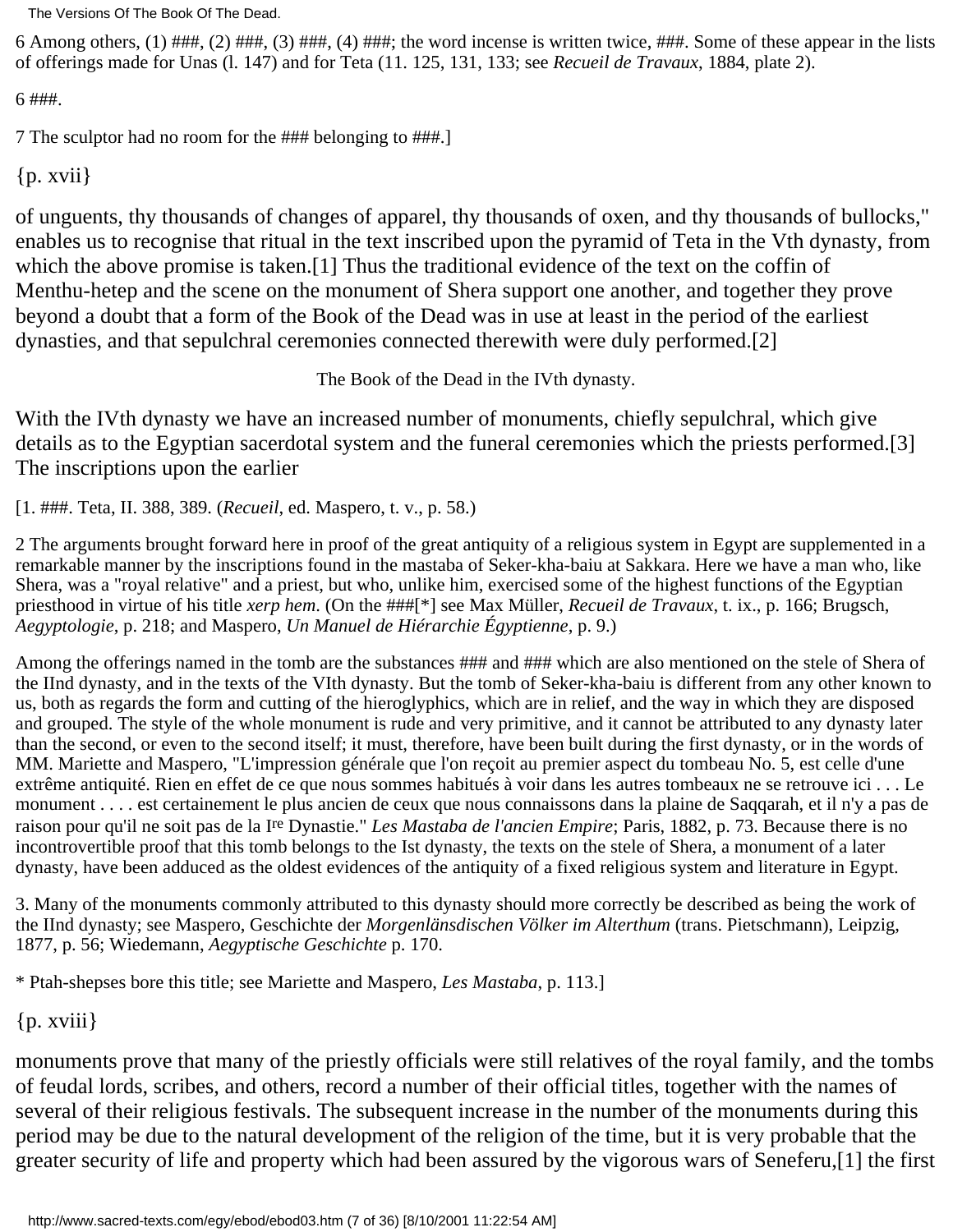king of this dynasty, about B.C. 3766, encouraged men to incur greater expense, and to build larger and better abodes for the dead, and to celebrate the full ritual at the prescribed festivals. In this dynasty the royal dead were honoured with sepulchral monuments of a greater size and magnificence than had ever before been contemplated, and the chapels attached to the pyramids were served by courses of priests whose sole duties consisted in celebrating the services. The fashion of building a pyramid instead of the rectangular flat-roofed mastaba for a royal tomb was revived by Seneferu,[2] who called his pyramid Kha; and his example was followed by his immediate successors, Khufu (Cheops), Khaf-Ra (Chephren), Men-kau-Ra (Mycerinus), and others.

Revision of certain chapters in the IVth dynasty.

In the reign of Mycerinus some important work seems to have been under taken in connection with certain sections of the text of the Book of the Dead, for the rubrics of Chapters XXXB. and CXLVIII.[3] state that these compositions were found inscribed upon "a block of iron(?) of the south in letters of real lapis-lazuli under the feet of the majesty of the god in the time of the King it of the North and South Men-kau-Ra, by the royal son Herutataf, triumphant." That a new impulse should be given to religious observances, and that the revision of existing religious texts should take place in the reign of Mycerinus, was only to be expected if Greek tradition may be believed, for both Herodotus and Diodorus Siculus represent him as a just king, and one who was anxious to efface from the minds of the people the memory of the alleged cruelty of his

[1. He conquered the peoples in the Sinaitic peninsula, and according to a text of a later date he built a wall to keep out the Aamu from Egypt. In the story of Saneha a "pool of Seneferu" is mentioned, which shows that his name was well known on the frontiers of Egypt. See Golénischeff, *Aeg. Zeitschrift*, p. 110; Maspero, *Mélanges d'Archéologie*, t. iii., Paris, 1876, p. 71, 1. 2; Lepsius, *Denkmäler*, ii., 2a.

2 The building of the pyramid of Mêdûm has usually been attributed to Seneferu, but the excavations made there in 1882 did nothing to clear up the uncertainty which exists on this point; for recent excavations see Petrie, Medum, London, 1892, 40.

3 For the text see Naville, *Todtenbuch*, Bd. II., Bl. 99; Bd. I., Bl. 167.]

predecessor by re-opening the temples and by letting every man celebrate his own sacrifices and discharge his own religious duties.[1] His pyramid is the one now known as the "third pyramid of Gizeh," under which he was buried in a chamber vertically below the apex and 60 feet below the level of the ground. Whether the pyramid was finished or not[2] when the king died, his body was certainly laid in it, and notwithstanding all the attempts made by the Muhammadan rulers of Egypt[3] to destroy it at the end of the 12th century of our era, it has survived to yield up important facts for the history of the Book of the Dead.

Evidence of the Inscription on the coffin of Mycerinus.

In 1837 Colonel Howard Vyse succeeded in forcing the entrance. On the 29th of July he commenced operations, and on the 1st of August he made his way into the sepulchral chamber, where, however, nothing was found but a rectangular stone sarcophagous[4] without the lid. The large stone slabs of the floor and the linings of the wall had been in many instances removed by thieves in search of treasure. In a lower chamber, connected by a passage with the sepulchral chamber, was found the greater part of the lid of the sarcophagus, [5] together with portions of a wooden coffin, and part of the body of a man, consisting of ribs and vertebrae and the bones of the legs and feet, enveloped

[1. Herodotus, ii., 129, 1; Diodorus, i., 64, 9.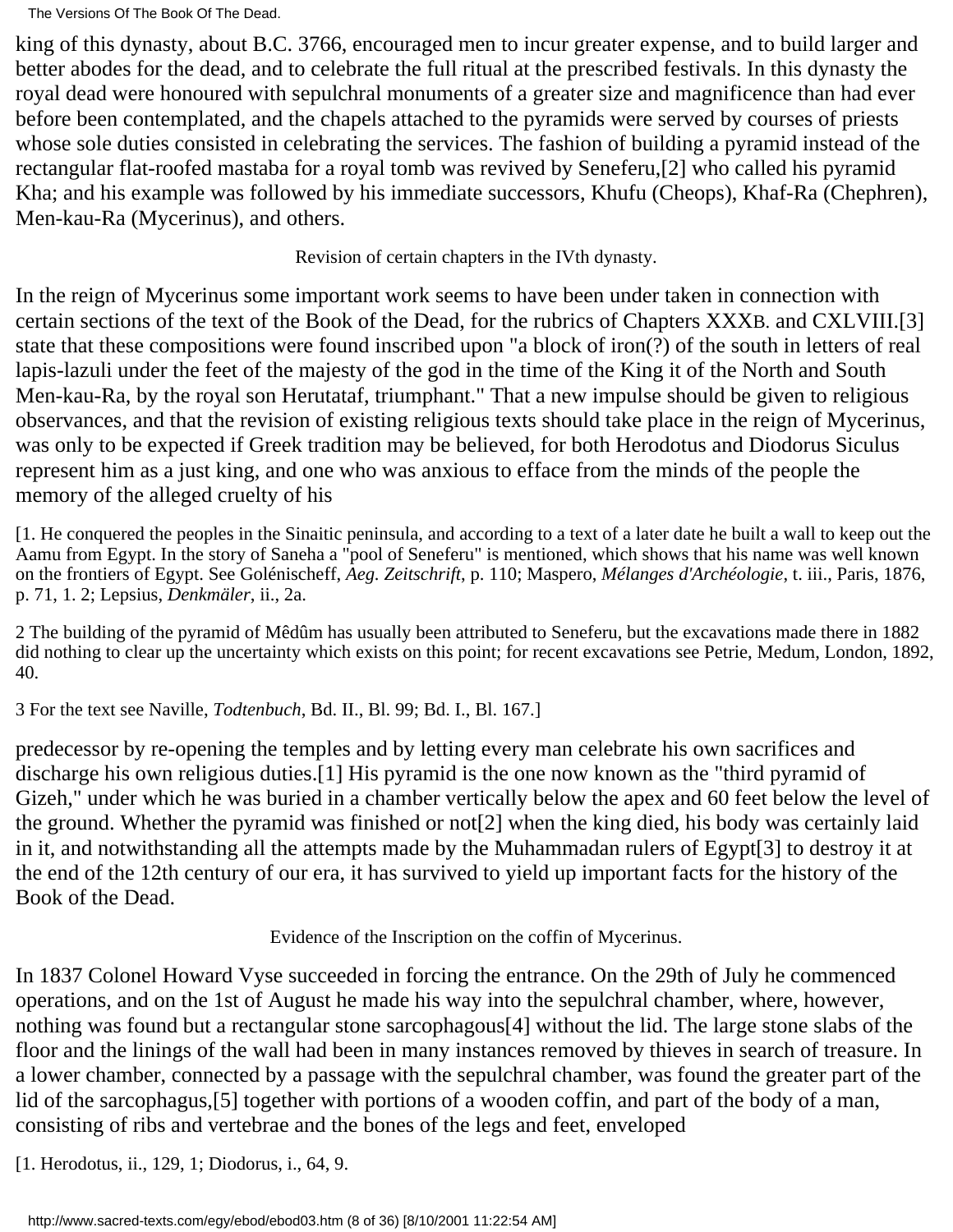2. According to Diodorus, he died before it was completed (i., 64, 7).

3. According to 'Abd el-Latif the Khalif's name was Mâmûn, but M. de Sacy doubted that he was the first to attempt this work; the authorities on the subject are all given in his *Relation de l'Égypte*, Paris, 1810, p. 215-221. Tradition, as represented in the "Arabian Nights," says that Al-Mâmûn was minded to pull down the Pyramids, and that he expended a mint of money in the attempt; he succeeded, however, only in opening up a small tunnel in one of them, wherein it is said he found treasure to the exact amount of the moneys which he had spent in the work, and neither more nor less. The Arabic writer Idrîsî, who wrote about A.H. 623 (A.D. 1226), states that a few years ago the "Red Pyramid," *i.e.*, that of Mycerinus, was opened on the north side. After passing through various passages a room was reached wherein was found a long blue vessel, quite empty. The opening into this pyramid was effected by people who were in search of treasure; they worked at it with axes for six months, and they were in great numbers. They found in this basin, after they had broken the covering of it, the decayed remains of a man, but no treasures, excepting some golden tablets inscribed with characters of a language which nobody could understand. Each man's share of these tablets amounted to one hundred dinars (about £50). Other legendary history says that the western pyramid contains thirty chambers of parti-coloured syenite full of precious gems and costly weapons anointed with unguents that they may not rust until the day of the Resurrection. See Howard Vyse, *The Pyramids of Gizeh*, vol. ii., pp. 71, 72; and Burton, *The Book of the Thousand Nights and a Night*; 1885, vol. v., p. 105, and vol. x., p. 150.

4 Vyse, The Pyramids of Gizeh, vol. ii., p. 84. A fragment of this sarcophagus is exhibited in the British Museum, First Egyptian Room, Case A, No. 6646.

5 With considerable difficulty this interesting monument was brought out from the pyramid by Mr. Raven, and having been cased in strong timbers, was sent off to the British Museum. It was embarked at Alexandria in the autumn of 1838, on board a merchant ship, which was supposed to have been lost off Carthagena, as she never was heard of after her departure from Leghorn on the 12th of October in that year, and as some parts of the wreck were picked up near the former port. The sarcophagus is figured by Vyse, Pyramids, vol. ii., plate facing p. 84.]

 ${p. xx}$ 

in a coarse woollen cloth of a yellow colour, to which a small quantity of resinous substance and gum adhered.[1] It would therefore seem that, as the sarcophagus could not be removed, the wooden case alone containing the body had been brought into the large apartment for examination. Now, whether the human remains' there found are those of Mycerinus or of some one else, as some have suggested, in no way affects the question of the ownership of the coffin, for we know by the hieroglyphic inscription upon it that it was made to hold the mummified body of the king. This inscription, which is arranged in two perpendicular lines down the front of the coffin reads:--[3]

*Ausar suten net[4] Men-kau-Ra anx t'etta mes en pet aur*

King of the North and South Men-kau-Ra, living for ever, born of heaven, conceived of

*Nut a a en Seb[5] mer-f peses-s mut-k Nut her-k*

Nut, heir of Seb, his beloved. Spreadeth she thy mother Nut over thee

[1. As a considerable misapprehension about the finding of these remains has existed, the account of the circumstances under which they were discovered will be of interest. "Sir, by your request, I send you the particulars of the finding of the bones, mummy-cloth, and parts of the coffin in the Third Pyramid. In clearing the rubbish out of the large entrance-room, after the men had been employed there several days and had advanced some distance towards the south-eastern corner, some bones were first discovered at the bottom of the rubbish; and the remaining bones and parts of the coffin were immediately discovered all together. No other parts of the coffin or bones could be found in the room; I therefore had the rubbish which had been previously turned out of the same room carefully re-examined, when several pieces of the coffin and of the mummy-cloth were found; but in no other part of the pyramid were any parts of it to be discovered, although every place was most minutely examined, to make the coffin as complete as possible. There was about three feet of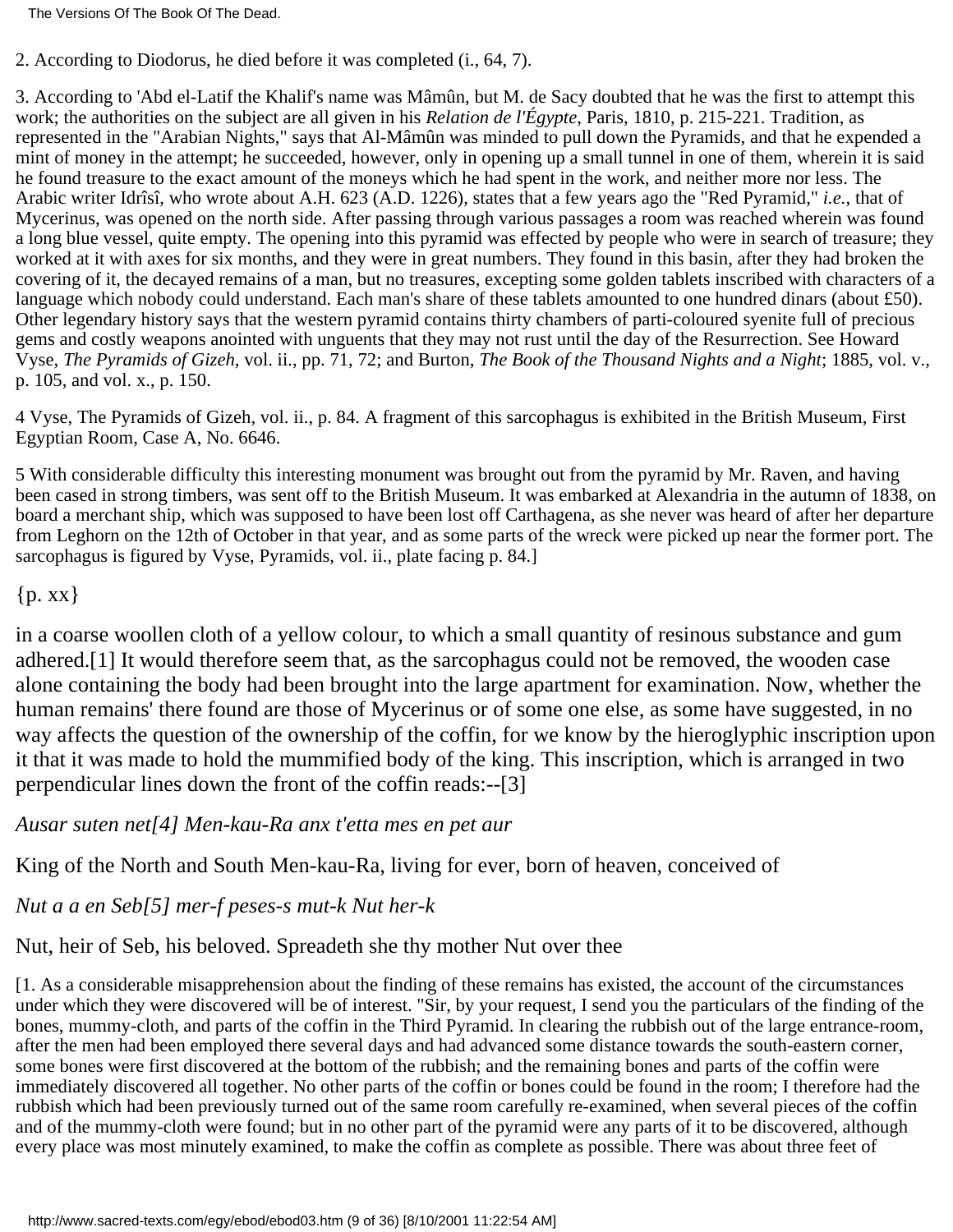rubbish on the top of the same; and from the circumstance of the bones and part of the coffin being all found together, it appeared as if the coffin had been brought to that spot and there unpacked.--H. Raven." Vyse, *Pyramids*, vol. ii., p. 86.

2. They are exhibited in the First Egyptian Room, Case A, and the fragments of the coffin in Wall Case No. 1 (No. 6647) in the same room.

3. See Lepsius, *Auswahl*, Taf. 7.

4. Or *suten bat*; see Sethe, *Aeg. Zeitschrift*, Bd. XXVIII., p. 125; and Bd. XXX, p. 113; Max Müller, *Aeg. Zeitschrift*, Bd. XXX., p. 56; Renouf, *Proc. Son Bibl. Arch.*, 1893, pp. 219, 220; and Lefébure, *Aeg. Zeitschrift*, Bd. XXXI., p. 114 ff.

5. It seems that we should read this god's name Keb (see Lefébure, *Aeg. Zeitschrift*, Bd. XXXI., p. 12 5); for the sake of uniformity the old name is here retained.]

 ${p. xxi}$ 

*em ren-s en seta pet ertat-nes un-k em neter*

in her name of "mystery of heaven," she granteth that thou mayest exist as a god

*an xeft-k suten net Men-kau-Ra anx t'etta*

without thy foes, O King of the North and South, Men-kau-Ra, living for ever!

Now it is to be noted that the passage, "Thy mother Nut spreadeth herself over thee in her name of 'Mystery of Heaven,' she granteth that thou mayest be without enemies," occurs in the texts which are inscribed upon the pyramids built by the kings of the VIth dynasty,[1] and thus we have evidence of the use of the same version of one religious text both in the IVth and in the VIth dynasties.[2]

Even if we were to admit that the coffin is a forgery of the XXVIth dynasty, and that the inscription upon it was taken from an edition of the text of the Book of the Dead, still the value of the monument as an evidence of the antiquity of the Book of the Dead is scarcely impaired, for those who added the inscription would certainly have chosen it from a text of the time of Mycerinus.

The Book of the Dead in the Vth dynasty.

In the Vth dynasty we have--in an increased number of mastabas and other monuments--evidence of the extension of religious ceremonials, including the

[1. See the texts of Teta and Pepi I. in Maspero, *Recueil de Travaux*, t. V., pp. 20, 38 (ll. 175, 279), and pp. 165, T73 (ll. 60, 103), *etc.*

2. So far back as 1883, M. Maspero, in lamenting (Guide du Visiteur de Boulaq, p. 310) the fact that the Bûlâq Museum possessed only portions of wooden coffins of the Ancient Empire and no complete example, noticed that the coffin of Mycerinus, preserved in the British Museum, had been declared by certain Egyptologists to be a "restoration" of the XXVIth dynasty, rather than the work of the IVth dynasty, in accordance with the inscription upon it; but like Dr. Birch he was of opinion that the coffin certainly belonged to the IVth dynasty, and adduced in support of his views the fact of the existence of portions of a similar coffin of Seker-em-sa-f, a king of the VIth dynasty. Recently, however, an attempt has again been made (*Aeg. Zeitschrift*, Bd. XXX., p. 94 ff.) to prove by the agreement of the variants in the text on the coffin of Mycerinus with those of texts of the XXVIth dynasty, that the Mycerinus text is of this late period, or at all events not earlier than the time of Psammetichus. But it is admitted on all hands that in the XXVIth dynasty the Egyptians resuscitated texts of the first dynasties of the Early Empire, and that they copied the arts and literature of that period as far as possible, and, this being so, the texts on the monuments which have been made the standard of comparison for that on the coffin of Mycerinus may be themselves at fault in their variants. If the text on the cover could be proved to differ as much from an undisputed IVth dynasty text as it does from those even of the VIth dynasty, the philological argument might have some weight; but even this would not get rid of the fact that the cover itself is a genuine relic of the IVth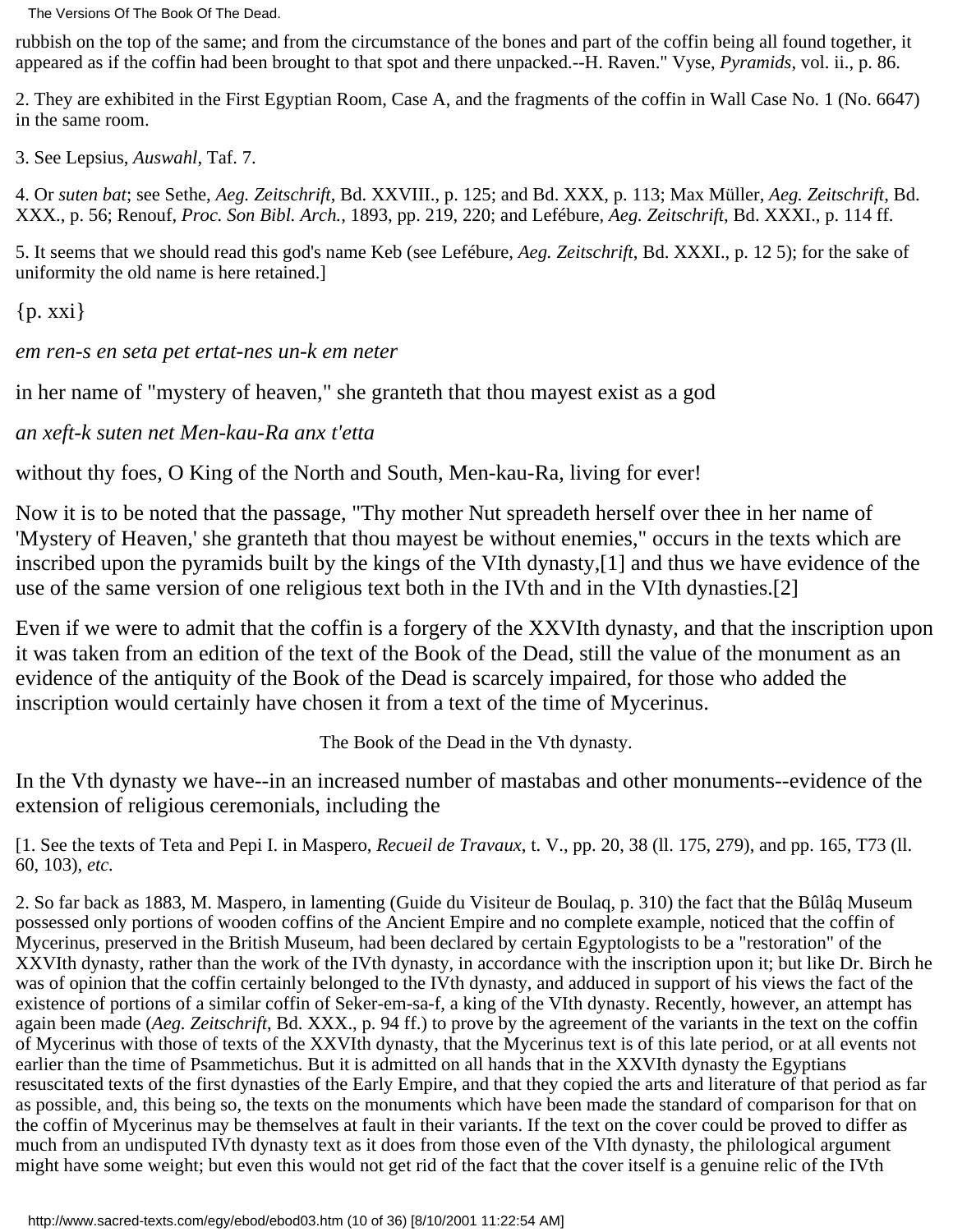dynasty.]

{p. xxii}

Evidence of the texts of the pyramid of Unas.

celebration of funeral rites; but a text forming the Book of the Dead as a whole does not occur until the reign of Unas (B.C. 3333), the last king of the dynasty, who according to the Turin papyrus reigned thirty years. This monarch built on the plain of Sakkâra a stone pyramid about sixty-two feet high, each side measuring about two hundred feet at the base. In the time of Perring and Vyse it was surrounded by heaps of broken stone and rubbish, the result of repeated attempts to open it, and with the casing stones, which consisted of compact limestone from the quarries of Tura.[1] In February, 1881, M. Maspero began to clear the pyramid, and soon after he succeeded in making an entrance into the innermost chambers, the walls of which were covered with hieroglyphic inscriptions, arranged in perpendicular lines and painted in green.[2] The condition of the interior showed that at some time or other thieves had already succeeded in making an entrance, for the cover of the black basalt sarcophagus of Unas had been wrenched off and moved near the door of the sarcophagus chamber; the paving stones had been pulled up in the vain attempt to find buried treasure; the mummy had been broken to pieces, and nothing remained of it except the right arm, a tibia, and some fragments of the skull and body. The inscriptions which covered certain walls and corridors in the tomb were afterwards published by M. Maspero.[3] The appearance of the text of Unas[4] marks an era in the history of the Book of the Dead, and its translation must be regarded as one of the greatest triumphs of Egyptological decipherment, for the want of determinatives in many places in the text, and the archaic spelling of many of the words and passages presented difficulties which were not easily overcome.[6] Here, for the first time, it was shown that the Book of the Dead was no compilation of a comparatively late period in the history of Egyptian civilization, but a work belonging to a very remote antiquity; and it followed naturally that texts which were then known, and which were thought to be themselves original ancient texts, proved to be only versions which had passed through two or more successive revisions.

[1. Vyse, *Pyramids of Gizeh*, p. 51

2. Maspero, *Recueil de Travaux*, t. iii., p. 78.

3. See *Recueil de Travaux*, t. iii., pp. 177-224; t. iv., pp. 41-78.

4. In 1881 Dr. Brugsch described two pyramids of the VIth dynasty inscribed with religious texts similar to those found in the pyramid of Unas, and translated certain passages (Aeg. Zeitschrift, Bd., xix., pp. 1-15); see also Birch in Trans. Son Bibl. Arch., 1881, p. iii ff.

5 The pyramid which bore among the Arabs the name of *Mastabat el-Far'ûn*, or "Pharaoh's Bench," was excavated by Mariette in 1858, and, because he found the name of Unas painted on certain blocks of stone, he concluded that it was the tomb of Unas. M. Maspero's excavations have, as Dr. Lepsius observes (*Aeg. Zeitschrift*, Bd. XIX., p. 15), set the matter right.]

 ${p. xxiii}$ 

The Book of the Dead in the VIth dynasty

Evidence of the text of the pyramid of Teta;

Continuing his excavations at Sakkâra, M. Maspero opened the pyramid Of Teta,[1] king of Egypt about B.C. 3300, which Vyse thought[2] had never been entered, and of which, in his day, the masonry on one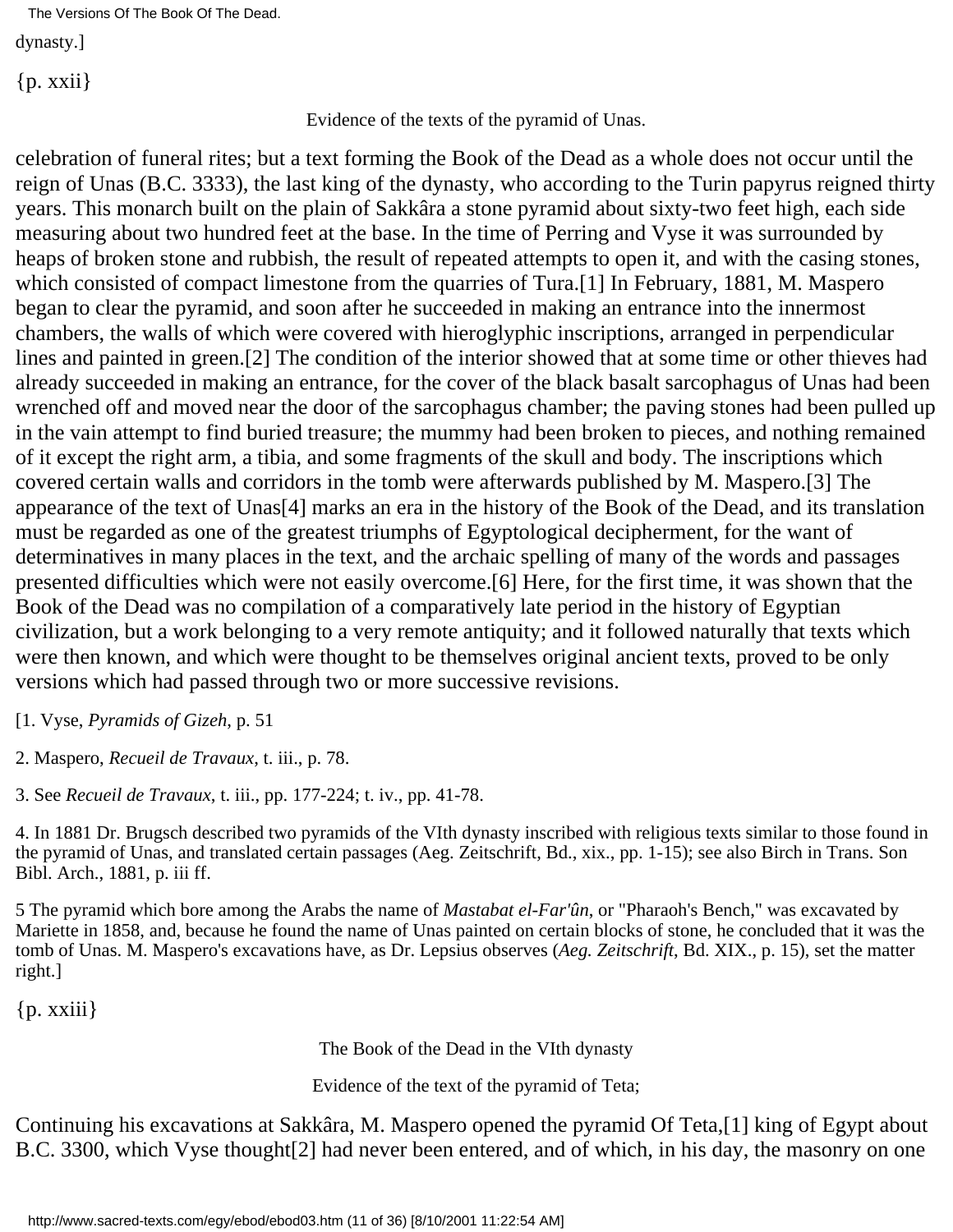side only could be seen. Here again it was found that thieves had already been at work, and that they had smashed in pieces walls, floors, and many other parts of the chambers in their frantic search for treasure. As in the case of the pyramid of Unas, certain chambers, etc., of this tomb were found covered with inscriptions in hieroglyphics, but of a smaller size.[3] A brief examination of the text showed it to be formed of a series of extracts from the Book of the Dead, some of which were identical with those in the pyramid of Unas. Thus was brought to light a Book of the Dead of the time of the first king 4 of the VIth dynasty.

and of the pyramid of Pepi I., Mer-en-Ra, and Pepi II.

The pyramid of Pepi I., king of Egypt about B.C. 3233, was next opened.[5] It is situated in the central group at Sakkâra, and is commonly known as the pyramid of Shêkh Abu-Mansûr.[6] Certain chambers and other parts of the tomb were found to be covered with hieroglyphic texts, which not only repeated in part those which had been found in the pyramids of Unas and Teta, but also contained a considerable number of additional sections of the Book of the Dead.[7] In the same neighbourhood M. Maspero, cleared out the pyramid of Mer-en-Ra, the fourth king of the VIth dynasty, about B.C. 3200;[8] and the pyramid of Pepi II., the fifth king of the VIth dynasty, about B.C. 3166.[9]

[1. The mummy of the king had been taken out of the sarcophagus through a hole which the thieves had made in it; it was broken by them in pieces, and the only remains of it found by M. Maspero consisted of an arm and shoulder. Parts of the wooden coffin are preserved in the Gizeh Museum.

2. *The Pyramids of Gizeh*, vol. iii., p. 39.

3. They were copied in 1882, and published by M. Maspero in *Recueil de Travaux*, t. v., pp. 1-59.

4. The broken mummy of this king, together with fragments of its bandages, was found lying on the floor.

5. See Vyse, *Pyramids of Gizeh*, vol. iii., p. 5

6. It had been partially opened by Mariette in May, 1880, but the clearance of sand was not effected until early in 1881.

7. The full text is given by Maspero in *Recueil de Travaux*, t. v., pp. 157-58, Paris, 1884; t. vii., pp. 145-76, Paris, 1886; and t. viii., pp. 87-120, Paris, 1886.

8. It was opened early in January, 1880, by Mariette, who seeing that the sarcophagus chamber was inscribed, abandoned his theory that pyramids never contained inscriptions, or that if they did they were not royal tombs. The hieroglyphic texts were published by Maspero in *Recueil de Travaux*, t. ix., pp. 177-91, Paris, 1887; t. X, pp. 1-29, Paris, 1388; and t. xi., pp. 1-31, Paris, 1889. The alabaster vase in the British Museum, NQ 4493, came from this pyramid.

9. This pyramid is a little larger than the others of the period, and is built in steps of small stones; it is commonly called by the Arabs *Haram el Mastabat*, because it is near the building usually called *Mastabat el-Far'ûn*. See Vyse, *Pyramids*, vol. iii., p. 52. The hieroglyphic texts are published by Maspero in *Recueil de Travaux*, t. xii., pp. 53-95, and pp. 136-95, Paris, 1892; and t. xiv., pp. 125-52, Paris, 1892. There is little doubt that this pyramid was broken into more than once in Christian times, and that the early collectors of Egyptian antiquities obtained the beautiful alabaster vases inscribed with the cartouches and titles of Pepi II. from those who had access to the sarcophagus chamber. Among such objects in the British Museum collection, Nos. 4492, 22,559, 22,758 and 22,817 are fine examples.]

 ${p. xxiv}$ 

Summary of the monumental evidence.

Thus we have before the close of the VIth dynasty five copies of a series of texts which formed the Book of the Dead of that period, and an extract from a well-known passage of that work on the wooden coffin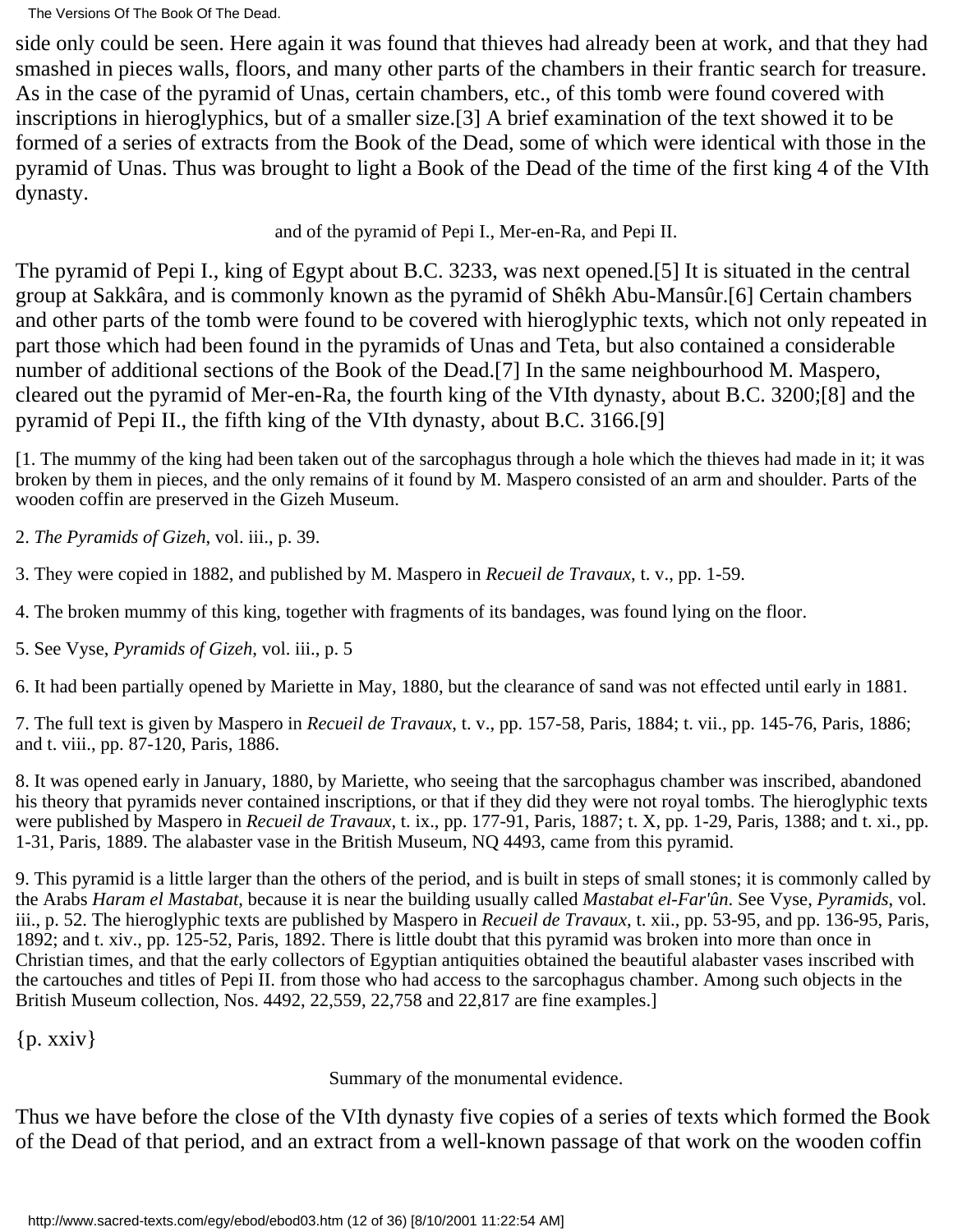of Mycerinus; we have also seen from a number of mastabas and stelæ that the funeral ceremonies connected with the Book of the Dead were performed certainly in the IInd, and with almost equal certainty in the Ist dynasty. It is easy to show that certain sections of the Book of the Dead of this period were copied and used in the following dynasties down to a period about A.D. 200.

The Book of the Dead a collection of separate works.

The fact that not only in the pyramids of Unas and Teta, but also in those of Pepi I. and his immediate successors, we find selected passages, suggests that the Book of the Dead was, even in those early times, so extensive that even a king was fain to make from it a selection only of the passages which suited his individual taste or were considered sufficient to secure his welfare in the next world. In the pyramids of Teta, Pepi I., Mer-en-Ra and Pepi II. are found many texts which are identical with those employed by their predecessors, and an examination of the inscription of Pepi II. will show that about three-fourths of the whole may be found in the monuments of his ancestors. What principle guided each king in the selection of his texts, or whether the additions in each represent religious developments, it is impossible to say; but, as the Egyptian religion cannot have remained stationary in every particular, it is probable that some texts reflect the changes in the opinions of the priests upon matters of doctrine.[1] The "Pyramid Texts" prove that each section of the religious books of the Egyptians was originally a separate and independent composition, that it was written with a definite object, and that it might be arranged in any order in a series of similar texts. What preceded or what followed it was never taken into

[1. A development has been observed in the plan of ornamenting the interiors of the pyramids of the Vth and VIth dynasties. In that of Unas about one-quarter of the sarcophagus chamber is covered with architectural decorations, and the hieroglyphics are large, well spaced, and enclosed in broad lines. But as we advance in the VIth dynasty, the space set apart for decorative purposes becomes less, the hieroglyphics are smaller, the lines are crowded, and the inscriptions overflow into the chambers and corridors, which in the Vth dynasty were left blank. See Maspero in *Revue des Religions*, t. xi., p. 124.]

 ${p. xxv}$ 

consideration by the scribe, although it seems, at times, as if traditions had assigned a sequence to certain texts.

Historical reference.

That events of contemporary history were sometimes reflected in the Book of the Dead of the early dynasties is proved by the following. We learn from the inscription upon the tomb of Heru-khuf at Aswân,[l] that this governor of Elephantine was ordered to bring for king Pepi II.[2] a pigmy,[3] from the interior of Africa, to dance before the king and amuse him; and he was promised that, if he succeeded in bringing the pigmy alive and in good health, his majesty would confer upon him a higher rank and dignity than that which king Assa conferred upon his minister Ba-ur-Tettet, who performed this much appreciated service for his master.[4] Now Assa was the eighth king of the Vth dynasty, and Pepi II. was the fifth king of the VIth dynasty, and between the reigns of these kings there was, according to M. Maspero, an interval of at least sixty-four, but more probably eighty, years. But in the text in the pyramid of Pepi I., which must have been drafted at some period between the reigns of these kings, we have the passage, "Hail thou who [at thy will] makest to pass over to the Field of Aaru the soul that is right and true, or dost make shipwreck of it. Ra-meri (*i.e.*, Pepi I.) is right and true in respect of heaven and in respect of earth, Pepi is right and true in respect of the island of the earth whither he swimmeth and where he arriveth. He who is between the thighs of Nut (*i.e.*, Pepi) is the pigmy who danceth [like] the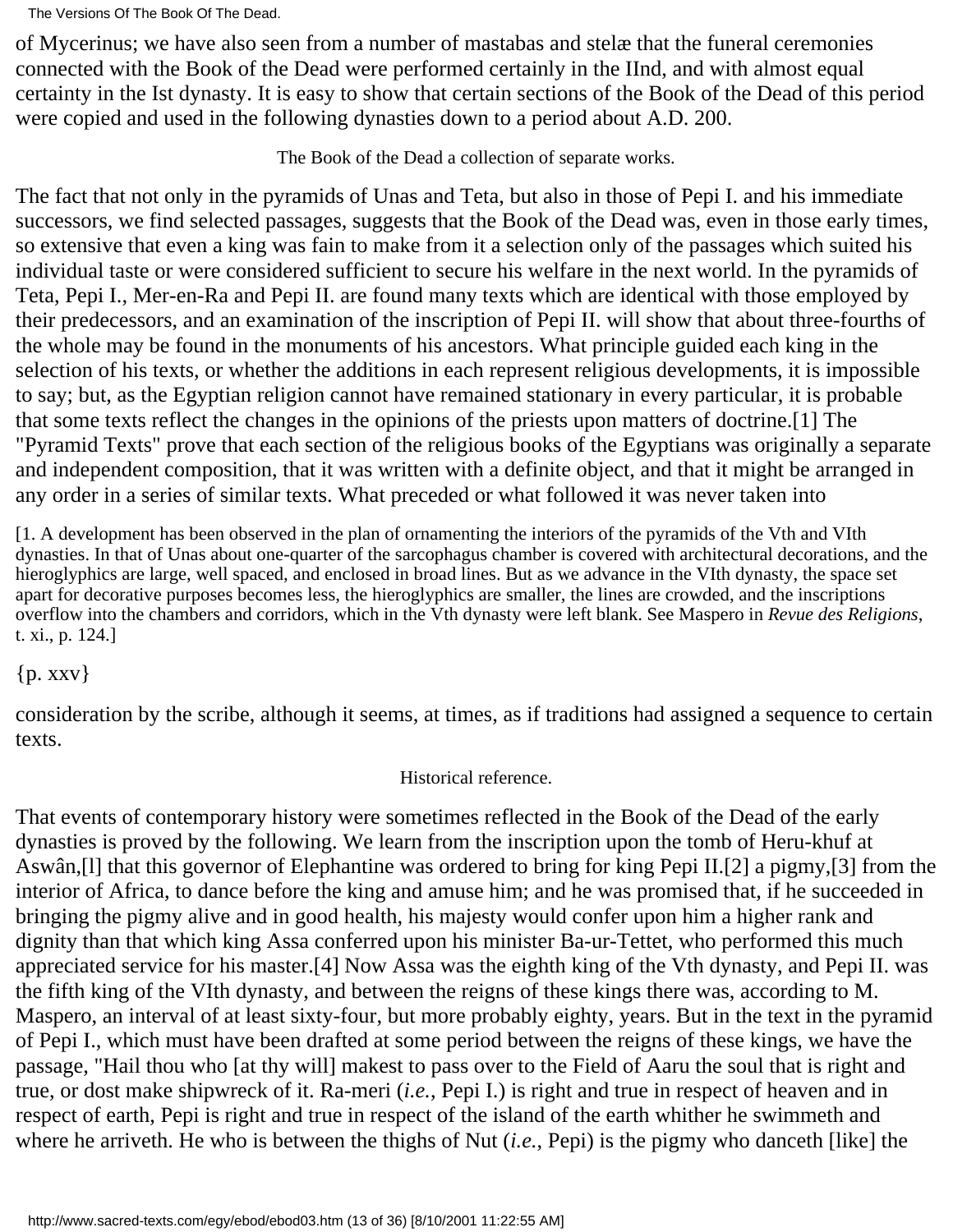god, and who pleaseth the heart

[1. The full text from this tomb and a discussion on its contents are given by Schiaparelli, *Una tomba egiziana inedita della VIa dinastia con inscrizioni storiche e geografiche*, in *Atti della R. Accademia dei Lincei*, anno CCLXXXIX., Ser. 4a, Classe di Scienze Morali, etc., t. x., Rome, 1893, pp. 22-53. This text has been treated by Erman (*Z.D.M.G.*, Bd. XLVI., 1892, p. 574 ff.), who first pointed out the reference to the pigmy in the pyramid texts, and by Maspero in Revue Critique, Paris, 1892, p. 366.

2 See Erman in *Aeg. Zeitschrift*, Bd. XXXI., p. 65 ff.

3 On the pigmy see Stanley, *Darkest Africa*, vol. i., p. 198; vol. ii., p. 40f; Schweinfurth, *Im Herzen von Africa*, Bd. II., Kap. 16, p. 131 ff. That the pigmies paid tribute to the Egyptians is certain from the passage "The pigmies came to him from the lands of the south having things of service for his palace"; see Dümichen, *Geschichte des alten Aegyptens*, Berlin, 1887, p. 7.

4. ###.]

{p. xxvi}

of the god [Osiris] before his great throne. . . . The two beings who are over the throne of the great god proclaim Pepi to be sound and healthy, [therefore] Pepi shall sail in the boat to the beautiful field of the great god, and he shall do therein that which is done by those to whom veneration is due."[1] Here clearly we have a reference to the historical fact of the importation of a pigmy from the regions south of Nubia; and the idea which seems to have been uppermost in the mind of him that drafted the text was that as the pigmy pleased the king for whom he was brought in this world, even so might the dead Pepi please the god Osiris[2] in the next world. As the pigmy was brought by boat to the king, so might Pepi be brought by boat to the island wherein the god dwelt; as the conditions made by the king were fulfilled by him that brought the pigmy, even so might the conditions made by Osiris concerning the dead be fulfilled by him that transported Pepi to his presence. The wording of the passage amply justifies the assumption that this addition was made to the text after the mission of Assa, and during the VIth dynasty.[3]

Authorship of the Book of the Dead.

Like other works of a similar nature, however, the pyramid texts afford us no information as to their authorship. In the later versions of the Book of the Dead certain chapters[4] are stated to be the work of the god Thoth. They certainly belong to that class of literature which the Greeks called "Hermetic,"[5] and it is pretty certain that under some group they were included in the list of the forty-two works which, according to Clement of Alexandria,[6] constituted the sacred books of the Egyptians.[7] As Thoth, whom the Greeks called Hermes, is in Egyptian texts styled "lord of divine books,"[8] "scribe of the company of the gods,"[9] and "lord of divine speech,"[10] this ascription is well founded. The

[1. For the hieroglyphic text see Maspero, *Recueil de Travaux*, t. vii., pp. 162, 163; and t. xi., p. ii.

2 Pietschmann thinks (*Aeg. Zeitschrift*, Bd. XXXI., p. 73 f) that the Satyrs, who are referred to by Diodorus (i., XVIII) as the companions and associates of Osiris in Ethiopia, have their origin in the pigmies.

3. The whole question of the pigmy in the text of Pepi I. has been discussed by Maspero in *Recueil de Travaux*, t. xiv., p. 186 ff.

4. Chapp. 30B, 164, 37B and 148. Although these chapters were found at Hermopolis, the city of Thoth, it does not follow that they were drawn up there.

5. See Birch, in Bunsen, *Egypt's Place in Universal History*, vol. V., p. 125; Naville, *Todtenbuch* (Einleitung), p. 26.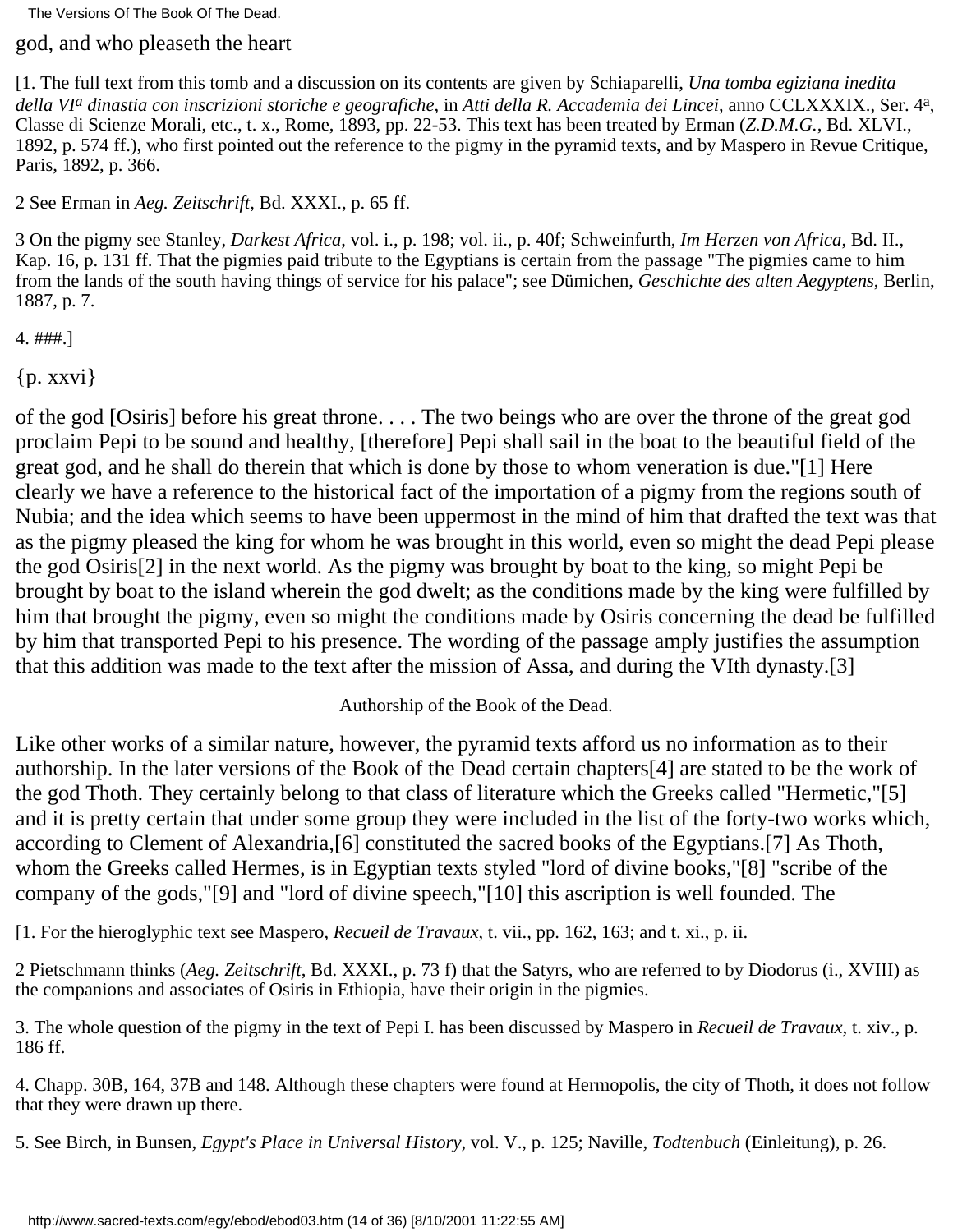6. *Stromata*, VI., 4, 35, ed. Dindorff, t. iii., p. 155.

7. On the sacred books of the Egyptians see also Iamblichus, *De Mysteriis*, ed. Parthey, Berlin 1857, pp. 260, 261; Lepsius, *Chronologie*, p. 45 ff.; and Brugsch, *Aegyptologie*, p. 149.

8. ###.

9. ###.

10. ###.]

{p. xxvii}

#### Influence of the priests of Annu on its compilation.

pyramid texts are versions of ancient religious compositions which the priests of the college or school of Annu[1] succeeded in establishing as the authorized version of the Book of the Dead in the first six dynasties. Ra, the local form of the Sun-god, usurps the place occupied by the more ancient form Tmu; and it would seem that when a dogma had been promulgated by the college of Annu, it was accepted by the priesthood of all the great cities throughout Egypt. The great influence of the Annu school of priests even in the time of Unas is proved by the following passage from the text in his pyramid: "O God, thy Annu is Unas; O God, thy Annu is Unas. O Ra, Annu is Unas, thy Annu is Unas, O Ra. The mother of Unas is Annu, the father of Unas is Annu; Unas himself is Annu, and was born in Annu."[2] Elsewhere we are told that Unas "cometh to the great bull which cometh forth from Annu,[3] and that he uttereth words of magical import in Annu."[4] In Annu the god Tmu produced the gods Shu and Tefnut,[5] and in Annu dwelt the great and oldest company of the gods, Tmu, Shu, Tefnut, Seb, Nut, Osiris, Isis, Set and Nephthys.[6] The abode of the blessed in heaven was called[7] Annu, and it was asserted that the souls of

[1 *Annu*, the metropolis of the thirteenth nome of Lower Egypt; see Brugsch, *Dict. Géog.*, p. 41; de Rougé, *Géographie Ancienne de la Basse-Égypte*, p. 81; and Amélineau, *La Géographie de Égypte a l'Époque Copte*, p. 287. Annu is ###, Genesis xli., 45; ###, Genesis xli., 50; ### Ezekiel xxx., 17; and Beth Shemesh, ### 4:11 Jeremiah xliii., 13; and the Heliopolis of the Greek writers (*H?liou'polis*, Strabo, XVII., 1., §§ 27, 28; Herodotus, II., 3; Diodorus, I., 57, 4).

2. ###. Maspero, Unas, II. 591, 592; and compare Pepi I., II. 690, 691.

3. See line 596.

4. ###.

- 5. ###. Maspero, *Pepi I.*, 1. 465, 466.
- 6. *The Pyramid of Pepi II.*, 1. 665.

7. In reading Egyptian religious texts, the existence of the heavenly Annu, which was to the Egyptians what Jerusalem was to the Jews, and what Mecca still is to the Mubammadans, must be remembered. The heavenly Annu was the capital of the mythological world (see Naville, *Todtenbuch* (Einleitung), p. 27), and was, to the spirits of men, what the earthly Annu was to their bodies, *i.e.*, the abode of the gods and the centre and source of all divine instruction. Like many other mythological cities, such as Abtu, Tattu, Pe, Tep, Khemennu, *etc.*, the heavenly Annu had no geographical position.]

{p. xxviii}

the just were there united to their spiritual or glorified bodies, and that they lived there face to face with the deity for all eternity.[1] judging from the fact that the texts in the tombs of Heru-hetep and Neferu, and those inscribed upon the sarcophagus of Taka, all of the XIth and XIIth dynasties, differ in extent only and not in character or contents from those of the royal pyramids of Sakkâra of the Vth and VIth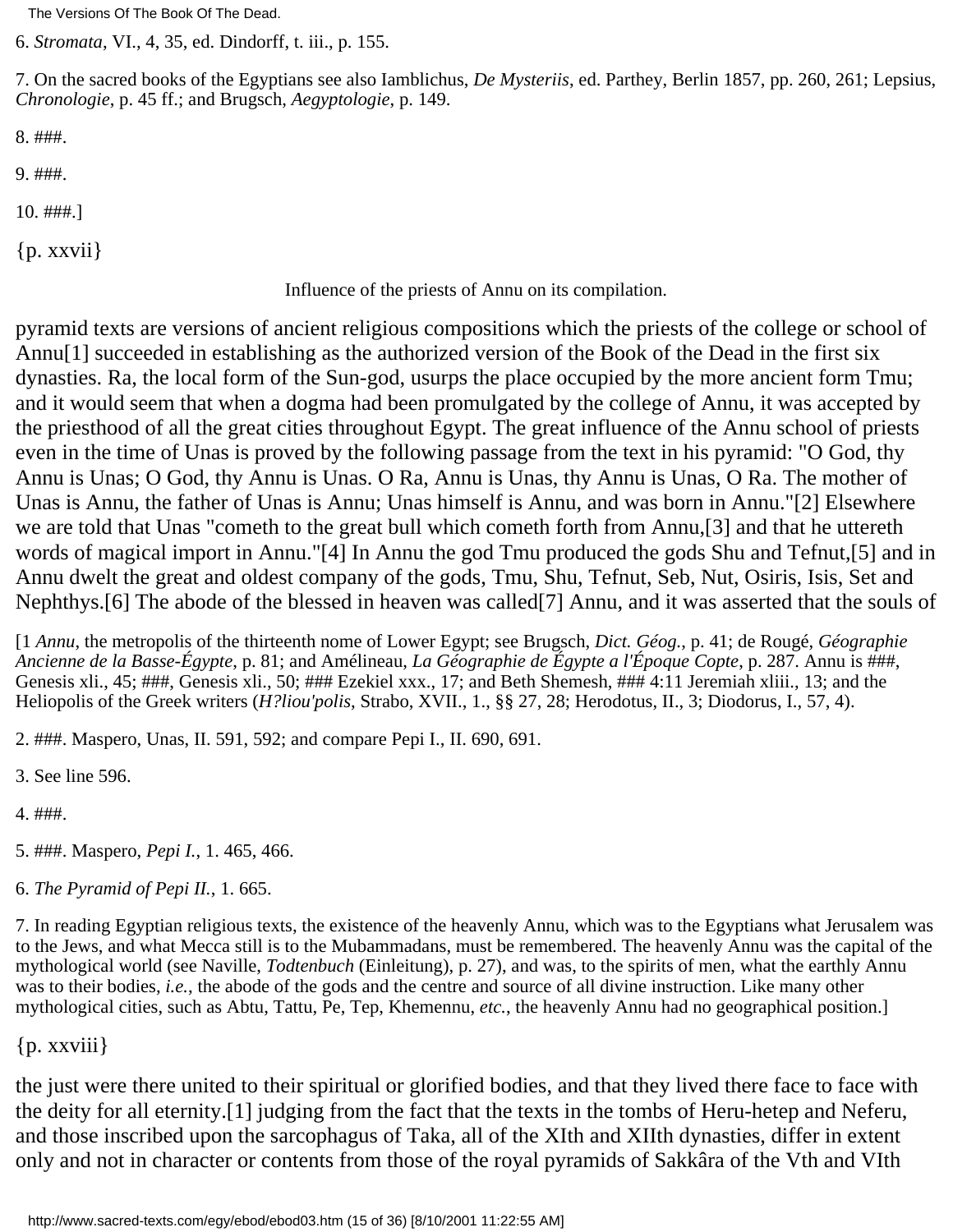dynasties, it has been declared that the religion as well as the art of the first Theban empire are nothing but a slavish copy of those of northern Egypt.[2]

The Theban version.

The Theban version, which was much used in Upper Egypt from the XVIIIth to the XXth dynasty, was commonly written on papyri in the hieroglyphic character. The text is written in black ink in perpendicular rows of hieroglyphics, which are separated from each other by black lines; the titles of the chapters or sections, and certain parts of the chapters and the rubrics belonging thereto, are written in red ink. A steady development in the illumination of the vignettes is observable in the papyri of this period. At the beginning of the XVIIIth dynasty the vignettes are in black outline, but we see from the papyrus of Hunefer (Brit. Mus. No. 9901), who was an overseer of cattle of Seti I., king of Egypt about B.C. 1370, that the vignettes are painted in reds, greens, yellows, white, and other colours, and that the whole of the text and

[1. The importance of Annu and its gods in the VIth dynasty is well indicated by a prayer from the pyramid of Pepi II. (for the texts see Maspero, *Recueil*, t. x., p. 8, and t. xii., p. 146), which reads:

"Hail, ye great nine gods who dwell in Annu, grant ye that Pepi may flourish, and grant ye that this pyramid of Pepi, this building built for eternity, may flourish, even as the name of the god Tmu, the chief of the great company of the nine gods, doth flourish. If the name of Shu, the lord of the celestial shrine in Annu flourisheth, then Pepi shall flourish, and this his pyramid shall flourish, and this his work shall endure to all eternity. If the name of Tefnut, the lady of the terrestrial shrine in Annu endureth, the name of Pepi shall endure, and this pyramid shall endure to all eternity. If the name of Seb . . . . . flourisheth the name of Pepi shall flourish, and this pyramid shall flourish, and this his work shall endure to all eternity. If the name of Nut flourisheth in the temple of Shenth in Annu, the name of Pepi shall flourish, and this pyramid shall flourish, and this his work shall endure to all eternity. If the name of Osiris flourisheth in This, the name of Pepi shall flourish, and this pyramid shall flourish, and this his work shall endure to all eternity. If the name of Osiris Khent-Amenta flourisheth, the name of Pepi shall flourish, and this pyramid shall flourish, and this his work shall endure to all eternity. If the name of Set flourisheth in Nubt, the name of Pepi shall flourish, and this pyramid shall flourish, and this his work shall endure to all eternity."

2. Maspero, *la Religion Égyptienne d'après les Pyramides de la VIe et de la VIIe dynastie*, (In Revue des Religions, t. xii., pp. 138, 139.)]

 ${p. xxix}$ 

Palæography of the version.

vignettes are enclosed in a red and yellow border. Originally the text was the most important part of the work, and both it and its vignettes were the work of the scribe; gradually, however, the brilliantly illuminated vignettes were more and more cared for, and when the skill of the scribe failed, the artist was called in. In many fine papyri of the Theban period it is altar that the whole plan of the vignettes of a papyrus was set out by artists, who often failed to leave sufficient space for the texts to which they belonged; in consequence many lines of chapters are often omitted, and the last few lines of some texts are so much crowded as to be almost illegible. The frequent clerical errors also show that while an artist of the greatest skill might be employed on the vignettes, the execution of the text was left to an ignorant or careless scribe. Again, the artist at times arranged his vignettes in wrong order, and it is occasionally evident that neither artist nor scribe understood the matter upon which he was engaged. According to M. Maspero[1] the scribes of the VIth dynasty did not understand the texts which they were drafting, and in the XIXth dynasty the scribe of a papyrus now preserved at Berlin knew or cared so little about the text which he was copying that he transcribed the LXXVIIth Chapter from the wrong end, and apparently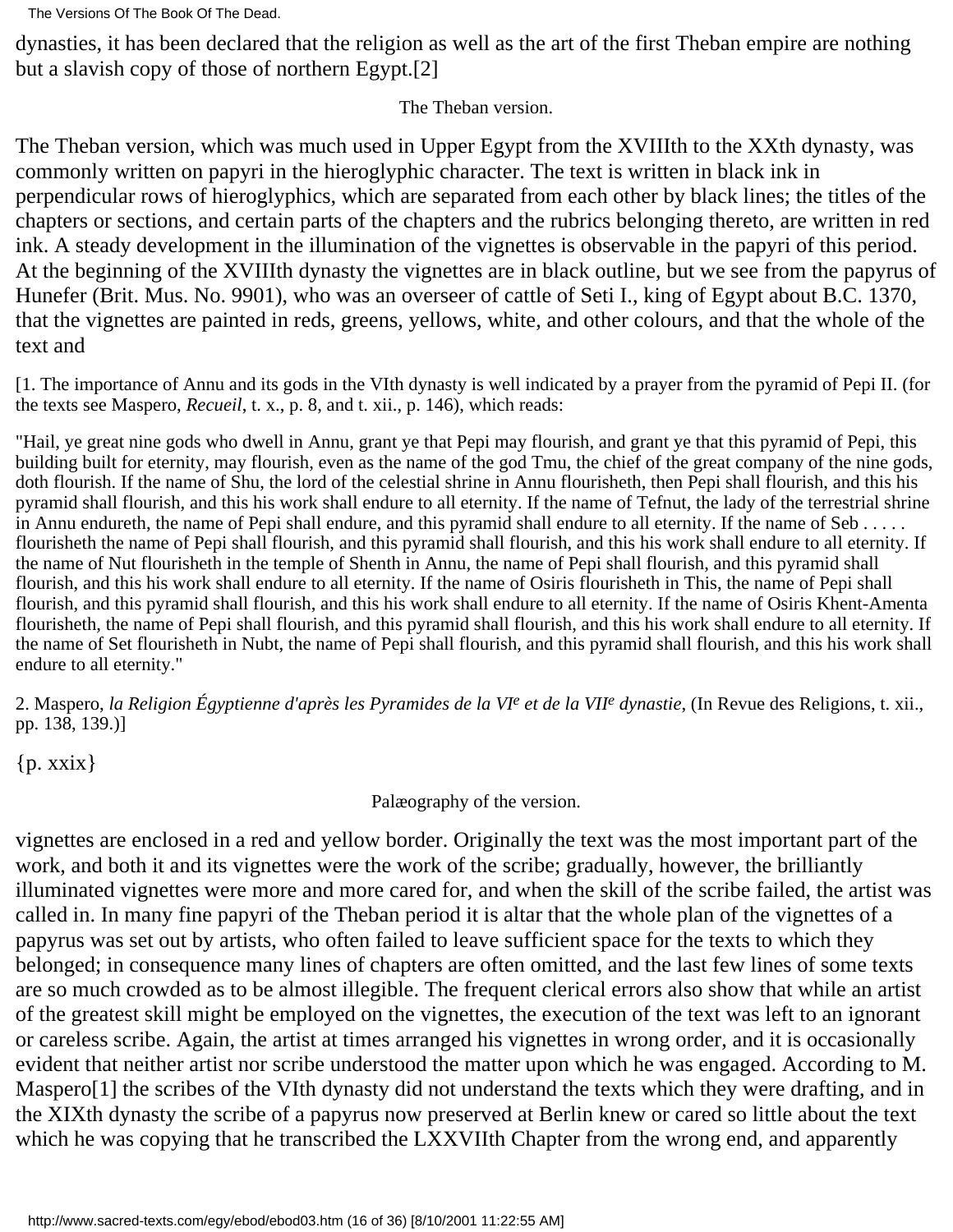never discovered his error although he concluded the chapter with its title.[2] Originally each copy of the Book of the Dead was written to order, but soon the custom obtained of preparing copies with blank spaces in which the name of the purchaser might be inserted; and many of the errors in spelling and most of the omissions of words are no doubt due to the haste with which such "stock" copies were written by the members of the priestly caste, whose profession it was to copy them.

#### Theban papyri.

The papyri upon which copies of the Theban version were written vary in length from about 20 to go feet, and in width from 14 to 18 inches; in the XVIIIth dynasty the layers of the papyrus are of a thicker texture and of a darker colour than in the succeeding dynasties. The art of making great lengths of papyrus of light colour and fine texture attained its highest perfection in the XIXth dynasty. An examination of Theban papyri shows that the work of writing and illuminating a fine copy of the Book of the Dead was frequently distributed between two or more groups of artists and scribes, and that the sections were afterwards joined up into a whole. Occasionally by error two groups of men would transcribe the same chapter; hence in the papyrus of Ani, Chapter XVIII. occurs twice (see within, p. cxlviii.).

[1. *Recueil de Travaux*, t. iv., p. 62.

2. Naville, *Todtenbuch* (Einleitung), pp. 41-43.]

 ${p. XXX}$ 

Selection and arrangement of chapters.

The sections or chapters of the Theban version are a series of separate and distinct compositions, which, like the sections of the pyramid texts, had no fixed order either on coffins or in papyri. Unlike these texts, however, with very few exceptions each composition had a special title and vignette which indicate its purpose. The general selection of the chapters for a papyrus seems to have been left to the individual fancy of the purchaser or scribe, but certain of them were no doubt absolutely necessary for the preservation of the body of the deceased in the tomb, and for the welfare of his soul in its new state of existence. Traditional selections would probably be respected, and recent selections approved by any dominant school of religious thought in Egypt were without doubt accepted.

Change in forms.

While in the period of the pyramid texts the various sections were said or sung by priests, probably assisted by some members of the family of the deceased, the welfare of his soul and body being proclaimed for him as an established fact in the Theban version the hymns and prayers to the gods were put into the mouth of the deceased. As none but the great and wealthy could afford the ceremonies which were performed in the early dynasties, economy was probably the chief cause of this change, which had come about at Thebes as early as the XIIth dynasty. Little by little the ritual portions of the Book of the Dead disappeared, until finally, in the Theban version, the only chapters of this class which remain are the XXIInd, XXIIIrd, CVth, and CLIst.[1] Every chapter and prayer of this version was to be said in the next world, where the words, properly uttered, enabled the deceased to overcome every foe and to attain to the life of the perfected soul which dwelt in a spiritual body in the abode of the blessed.

Theban title of the Book of the Dead.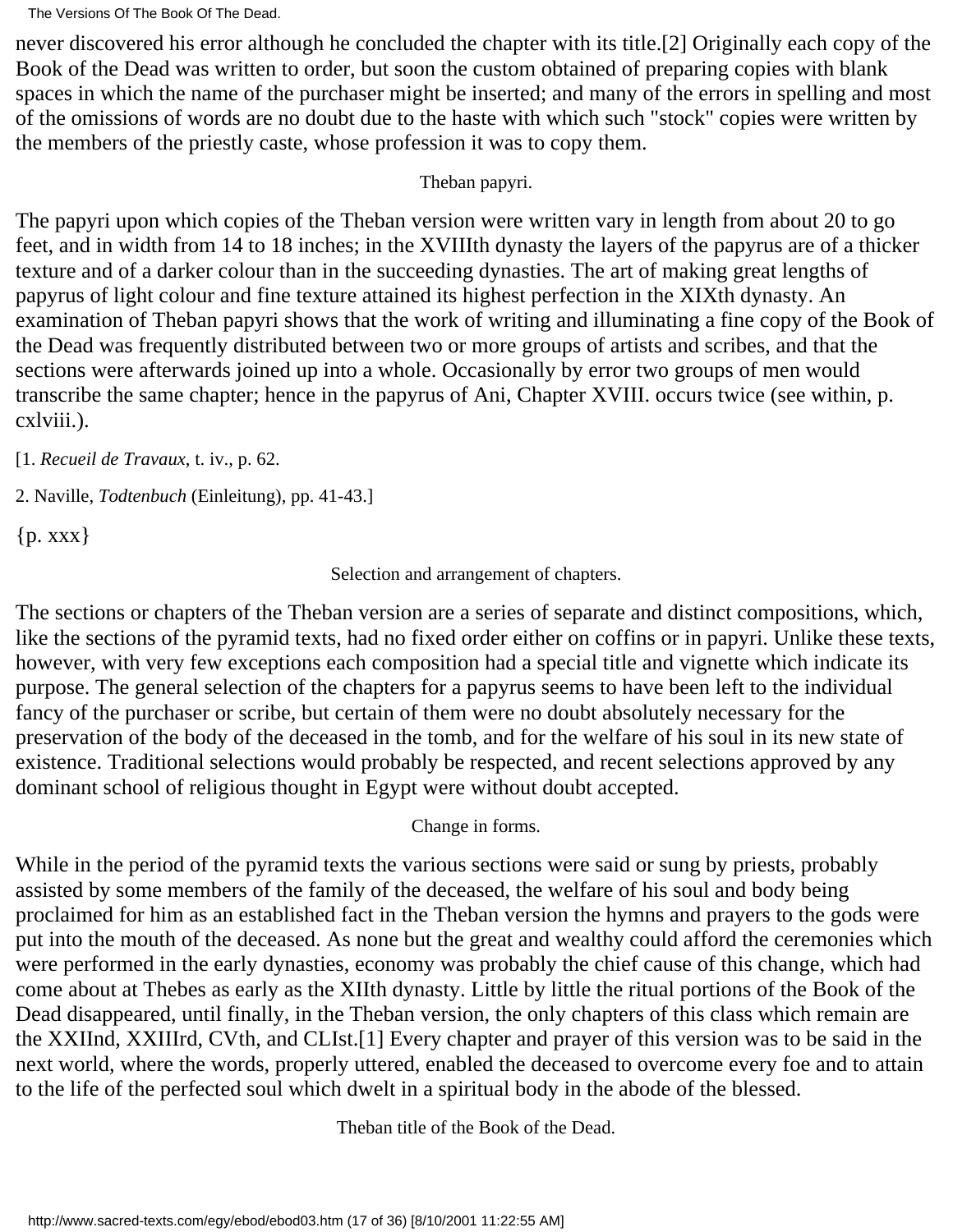The common name for the Book of the Dead in the Theban period, and probably also before this date, is *per em hru*, which words have been variously translated manifested in the light," "coming forth from the day," coming forth by day," "la manifestation au jour," "la manifestation à la lumière," [Kapitel von] der Erscheinung im Lichte," "Erscheinen am Tage," "[Caput] egrediendi in lucem," *etc.* This name, however, had probably a meaning for the Egyptians which has not yet been rendered in a modern language, and one important idea in connection with the whole work is expressed by another title[2] which calls it "the chapter of making strong (or perfect) the Khu."

[1. See Naville, *Todtenbuch* (Einleitung), p. 20. On the titles "Book of the Dead" and "Ritual Funéraire" which have been given to these texts, see Lepsius, *Todtenbuch*, p. 3; De Rougé, *Revue Archéologique*, N.S., t. i., 1860, pp. 69-100.

2. See Naville, Einleitung, p. 24.]

 ${p. xxxi}$ 

Continuity of doctrine

In the Theban version the main principles of the Egyptian religion which were held in the times when the pyramid texts were written are maintained, and the views concerning the eternal existence of the soul remain unaltered. Many passages in the work, however, show that modifications and developments in details have taken place, and much that is not met with in the early dynasties appears, so far as we know, for the first time. The vignettes too are additions to the work; but, although they depict scenes in the life beyond the grave, they do not seem to form a connected series, and it is doubtful if they are arranged on any definite plan. A general idea of the contents of this version may be gathered from the following list of chapters[1]:--

Theban version: list of chapters.

Chapter I. Here begin the Chapters of "Coming forth by day," and of the songs of praise and glorifying,[2] and of coming forth from, and going into, the underworld.[3]

Vignette: The funeral procession from the house of the dead to the tomb.

Chapter IB. The Chapter of making the mummy to go into the *tuat*[4] on the day of the burial.[5]

Vignette: Anubis standing by the bier upon which the mummy of the deceased is laid.

Chapter II. [The Chapter of] coming forth by day and of living after death.

Vignette: A man standing, holding a staff.

Chapter III.\* Another Chapter like unto it (*i.e.*, like Chapter II).[6]

This Chapter has no vignette.

Chapter IV.\* Another Chapter of passing along the way over the earth.

This Chapter has no vignette.

[1. The various chapters of the Book of the Dead were numbered by Lepsius in his edition of tile Turin papyrus in 1842. This papyrus, however, is a product of the Ptolemaic period, and contains a number of chapters which are wanting in the Theban version. For convenience, Lepsius' numbers are retained, and the chapters which belong to the Saïte version are indicated by an asterisk. For the hieroglyphic text see Naville, Einleitung, p. 193 ff.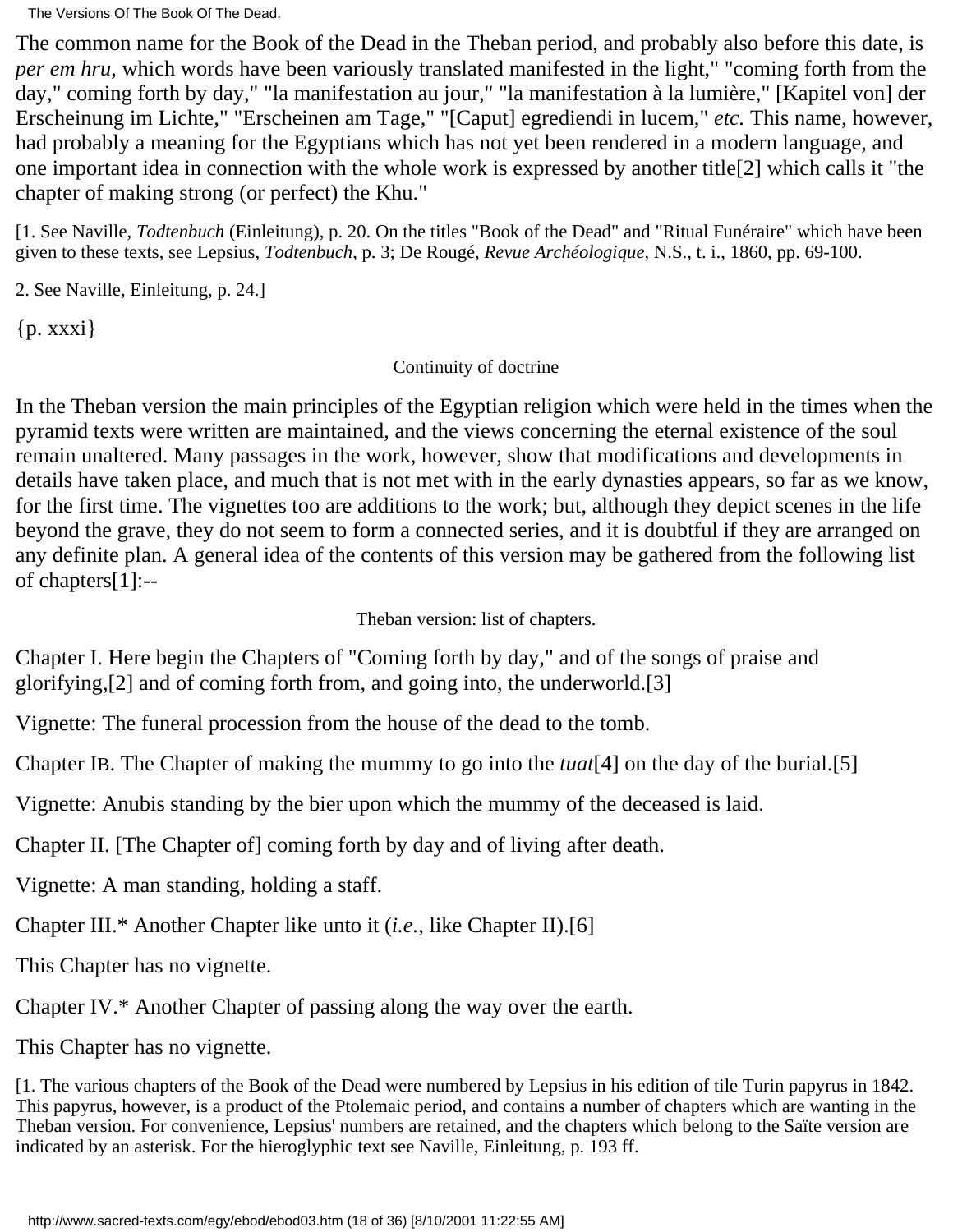2. Another title reads:--"The Chapter of going in to the divine chiefs of Osiris on the day of the burial, and of going in after coming forth." This chapter had to be recited on the day of the burial.

3. *neter xert*, the commonest name for the tomb.

- 4. The Egyptian underworld.
- 5. *sam ta*, "the union with the earth."
- 6. In some papyri Chapters II. and III. are united and have only one title; see Naville, *Todtenbuch*, Bd. I., B1. 6.]  ${p. xxxii}$

Theban version: list of chapters.

Chapter V. The Chapter of not allowing the deceased to do work in the underworld.

Vignette: The deceased kneeling on one knee.

Chapter VI. The Chapter of making *ushabtiu* figures do work for a man in the underworld.

Vignette: An *ushabti* figure

Chapter VII. The Chapter of passing over the back of Apep, the evil one.

Vignette: The deceased spearing a serpent.

Chapter VIII. Another Chapter of the *tuat*, and of coming forth by day.

Vignette: The deceased kneeling before a ram.

Chapter IX. The Chapter of passing through the tuat.

Vignette: The deceased kneeling before a ram.

Chapter X. (This Chapter is now known as Chapter XLVIII.)

Chapter XI.\* The Chapter of coming forth against his enemies in the underworld.

This Chapter has no vignette.

Chapter XII. Another Chapter of going into, and coming forth from, the underworld.

This Chapter has no vignette.

Chapter XIII. The Chapter of going into, and of coming forth, from Amentet. This Chapter has no vignette.

Chapter XIV. The Chapter of driving away shame from the heart of the deceased.

This Chapter has no vignette.

Chapter XV. A Hymn of praise to Ra when he riseth in the eastern horizon of heaven.

Vignette: The deceased adoring Ra.

Chapter XVB. 1. A Hymn of praise to Ra when he setteth in the land of life. Vignette: The deceased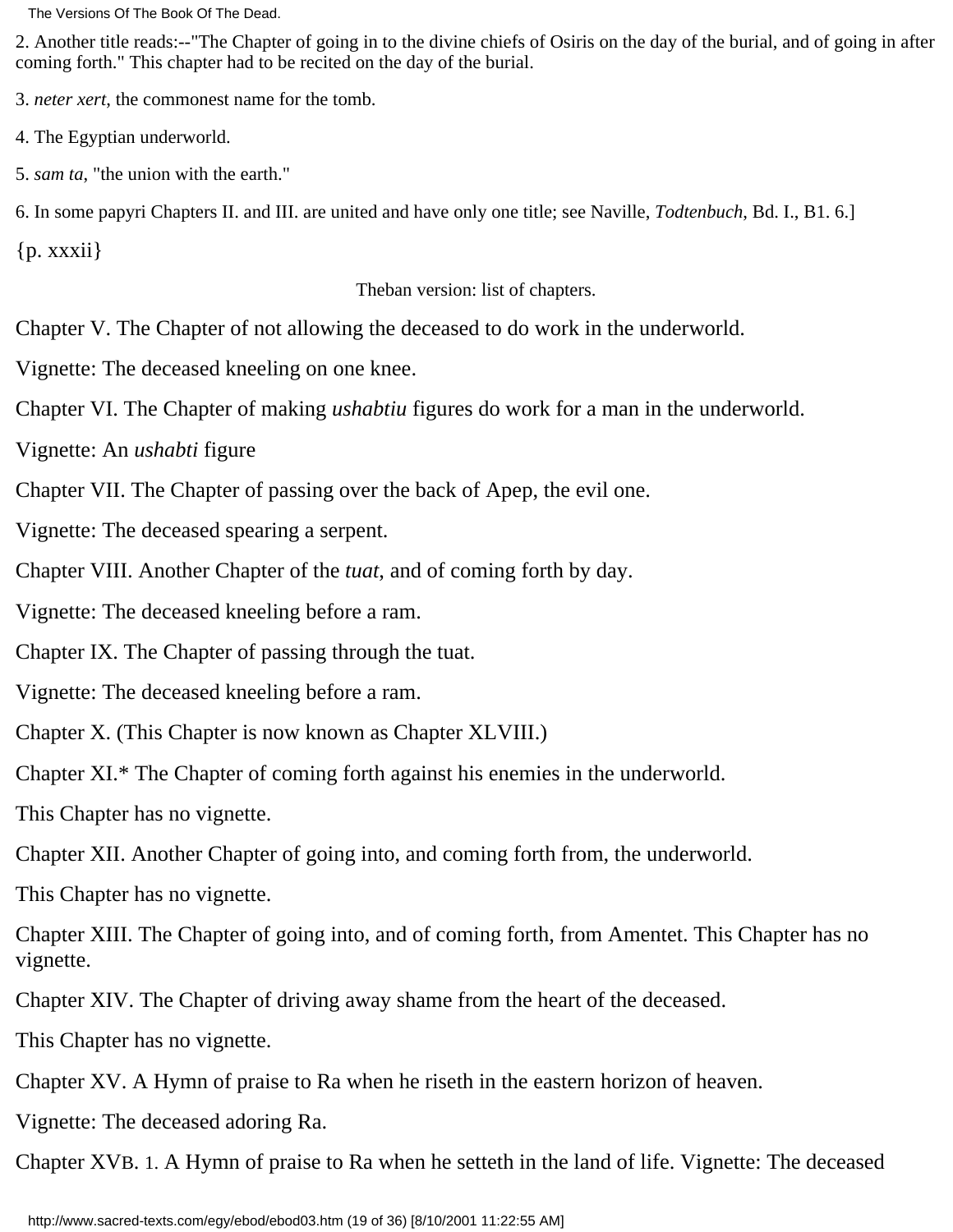adoring Ra.

Chapter XVB. 2. A Hymn of praise to Ra-Harmachis when he setteth in the western horizon of heaven.

Vignette: The deceased adoring Ra.

Chapter XVB. 3. Another hidden Chapter of the *tuat*, and of passing through the secret places of the underworld, and of seeing the Disk when he setteth in Amentet.

Vignette: The god or the deceased spearing a serpent.

Chapter XVIA. [No text: being only a vignette.]

 ${p. xxxiii}$ 

Theban version: list of chapters.

Scene of the worship of the rising sun by mythological beings.

Chapter XVIB. Without title or text.

Vignette: Scene of the worship of the setting sun by mythological beings.

Chapter XVII. Here begin the praises and glorifyings of coming out from, and going into, the underworld in the beautiful Amenta; of coming out by day, and of making transformations and of changing into any form which he pleaseth; of playing at draughts in the seh chamber; and of coming forth in the form of a living soul: to be said by the deceased after his death.

Vignette: The deceased playing at draughts; the deceased adoring the lion-gods of yesterday and to-day; the bier of Osiris with Isis and Nephthys at the foot and head respectively; and a number of mythological beings referred to in the text.

Chapter XVIII. Without title.

Vignette: The deceased adoring the groups of gods belonging to various cities.

Chapter XIX.\* The Chapter of the crown(?) of victory.

This Chapter has no vignette.

Chapter XX. Without title.

This Chapter has no vignette.

Chapter XXI.\* The Chapter of giving a mouth to a man in the underworld.

This Chapter has no vignette.

Chapter XXII. The Chapter of giving a mouth to the deceased in the underworld.

Vignette: The guardian of the scales touching the mouth of the deceased.

Chapter XXIII. The Chapter of opening the mouth of the deceased in the underworld.

Vignette: The sem priest touching the mouth of the deceased with the instrument ###.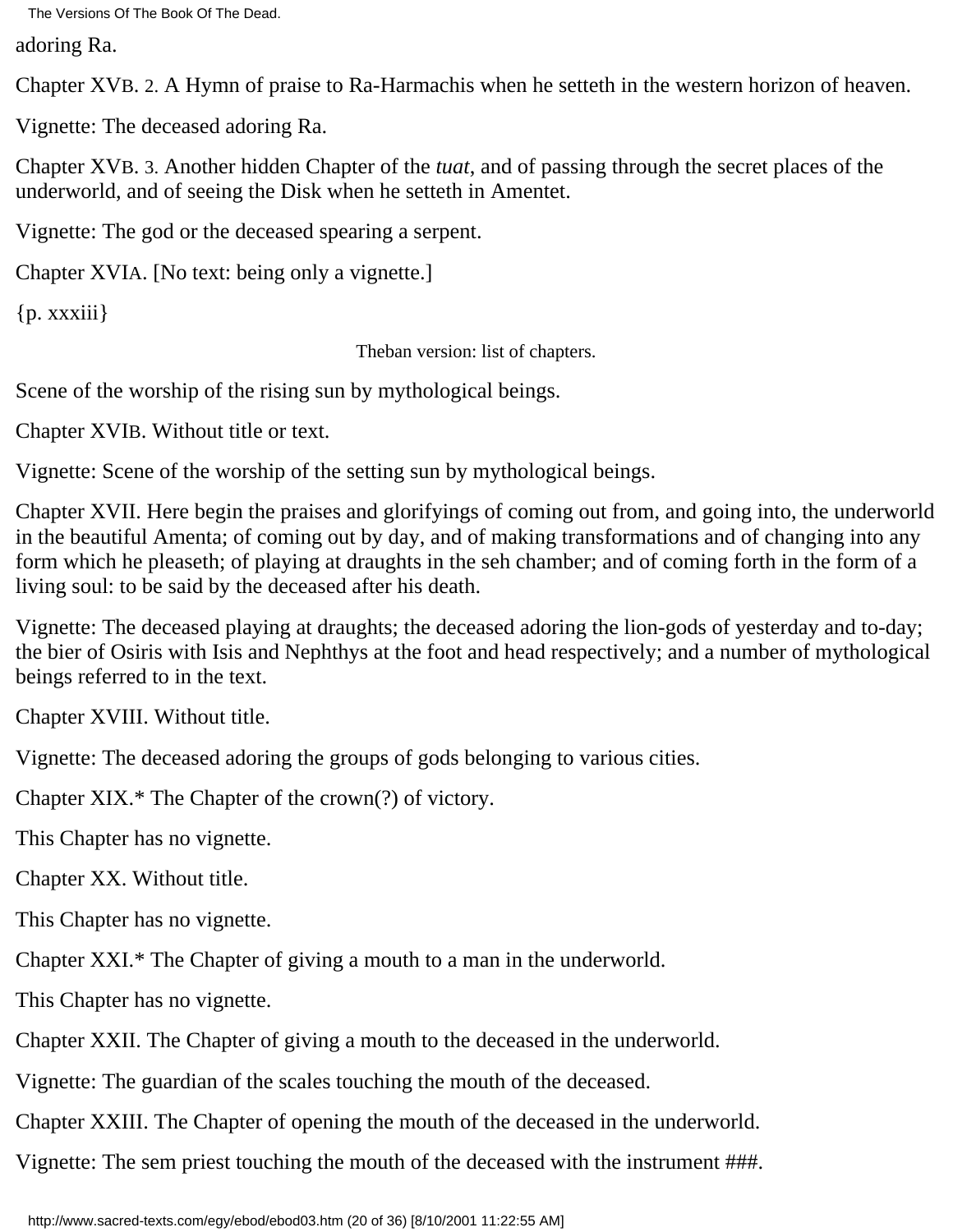Chapter XXIV. The Chapter of bringing words of magical power to the deceased in the underworld. This Chapter has no vignette.

Chapter XXV. The Chapter of causing a man to remember his name in the underworld.

Vignette: A priest holding up ### before the deceased.

Chapter XXVI. The Chapter of giving a heart to the deceased in the underworld.

Vignette: Anubis holding out a heart to the deceased in the underworld.

Chapter XXVII. The Chapter of not allowing the heart of a man to be taken from him in the underworld.

 ${p. xxxiv}$ 

Theban version: list of chapters.

Vignette: A man tying a heart to the statue of the deceased.[1]

Chapter XXVIII. [The Chapter of] not allowing the heart of a man to be taken from him in the underworld.

Vignette: The deceased with his left hand touching the heart upon his breast, kneeling before a demon holding a knife.

Chapter XXIXA. The Chapter of not carrying away the heart of a man in the underworld.

This Chapter has no vignette.

Chapter XXIXB. Another Chapter of a heart of carnelian.

Vignette: The deceased sitting on a chair before his heart, which rests on a stand.

Chapter XXXA. The Chapter of not allowing the heart of a man to be driven away from him in the underworld.

Vignette: A heart.[2]

Chapter XXXB. The Chapter of not allowing the heart of a man to be driven away from him in the underworld.

Vignette: The deceased being weighed against his heart in the balance in the presence of Osiris, "the great god, the prince of eternity."

Chapter XXXI. The Chapter of repulsing the crocodile which cometh to carry the magical words ### from a man in the underworld.

Vignette: The deceased spearing a crocodile.

Chapter XXXII. [The Chapter of] coming to carry the magical words from a man in the underworld.

This Chapter has no vignette.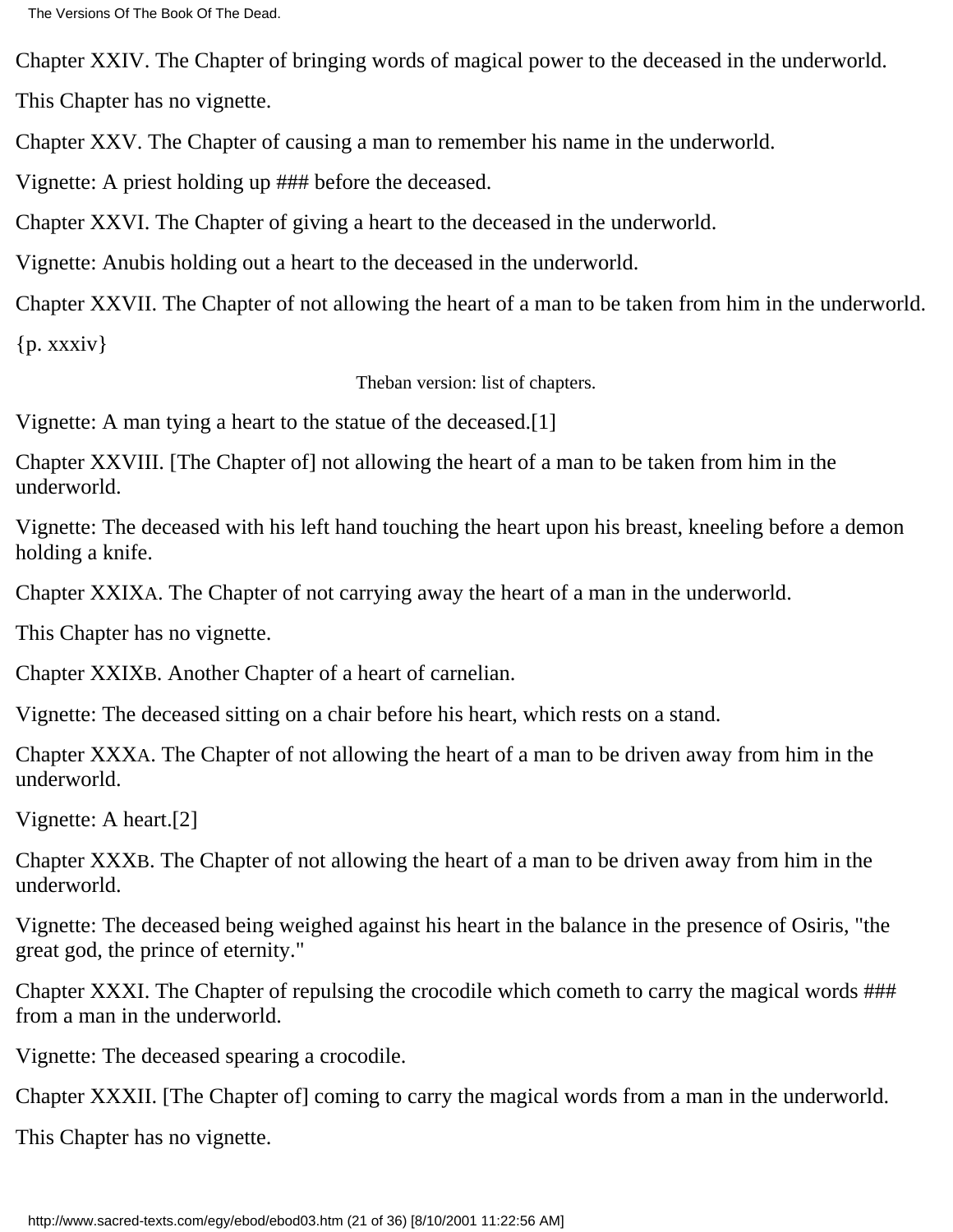Chapter XXXIII. The Chapter of repulsing reptiles of all kinds.

Vignette: The deceased attacking four snakes with a knife in each hand.

Chapter XXXIV. The Chapter of a man not being bitten by a serpent in the hall of the tomb.[3]

This Chapter has no vignette.

Chapter XXXV. The Chapter of not being eaten by worms in the underworld.

[1. Two variants (Naville, *Todtenbuch*, Bd. I., Bl. 38) show the deceased sitting before his heart, and the deceased presenting his heart to a triad of gods.

2. Or the deceased adoring his heart; see also Naville, *Todtenbuch*, Bd. I., Bl. 42.

3 ### *amihat*.]

 ${p. XXXV}$ 

Theban version: list of chapters.

Vignette: Three serpents.

Chapter XXXVI. The Chapter of repulsing the tortoise. (*apsai*).

Vignette: The deceased spearing a beetle.[1]

Chapter XXXVII. The Chapter of repulsing the two *merti*.

Vignette: Two uræi, which represent the two eyes of Ra.

Chapter XXXVIIIA. The Chapter of living upon the air which is in the underworld.

Vignette: The deceased holding a sail, emblematic of air.

Chapter XXXVIIIB. The Chapter of living upon air and of repulsing the two *merti*.

Vignette: The deceased attacking three serpents, a knife in his right hand and a sail in his left.

Chapter XXXIX. The Chapter of repulsing the serpent in the underworld.

Vignette: The deceased spearing a serpent.

Chapter XL. The Chapter of repulsing the eater of the ass.

Vignette: The deceased spearing a serpent which is biting the neck of all ass.

Chapter XLI. The Chapter of doing away with the wounding of the eyes in the underworld.

Vignette: The deceased holding a knife in the right hand and a roll in the left.

Chapter XLII. [The Chapter] of doing away with slaughter in Suten-henen. Vignette: A man holding a serpent.[2]

Chapter XLIII. The Chapter of not allowing the head of a man to be cut off from him in the underworld.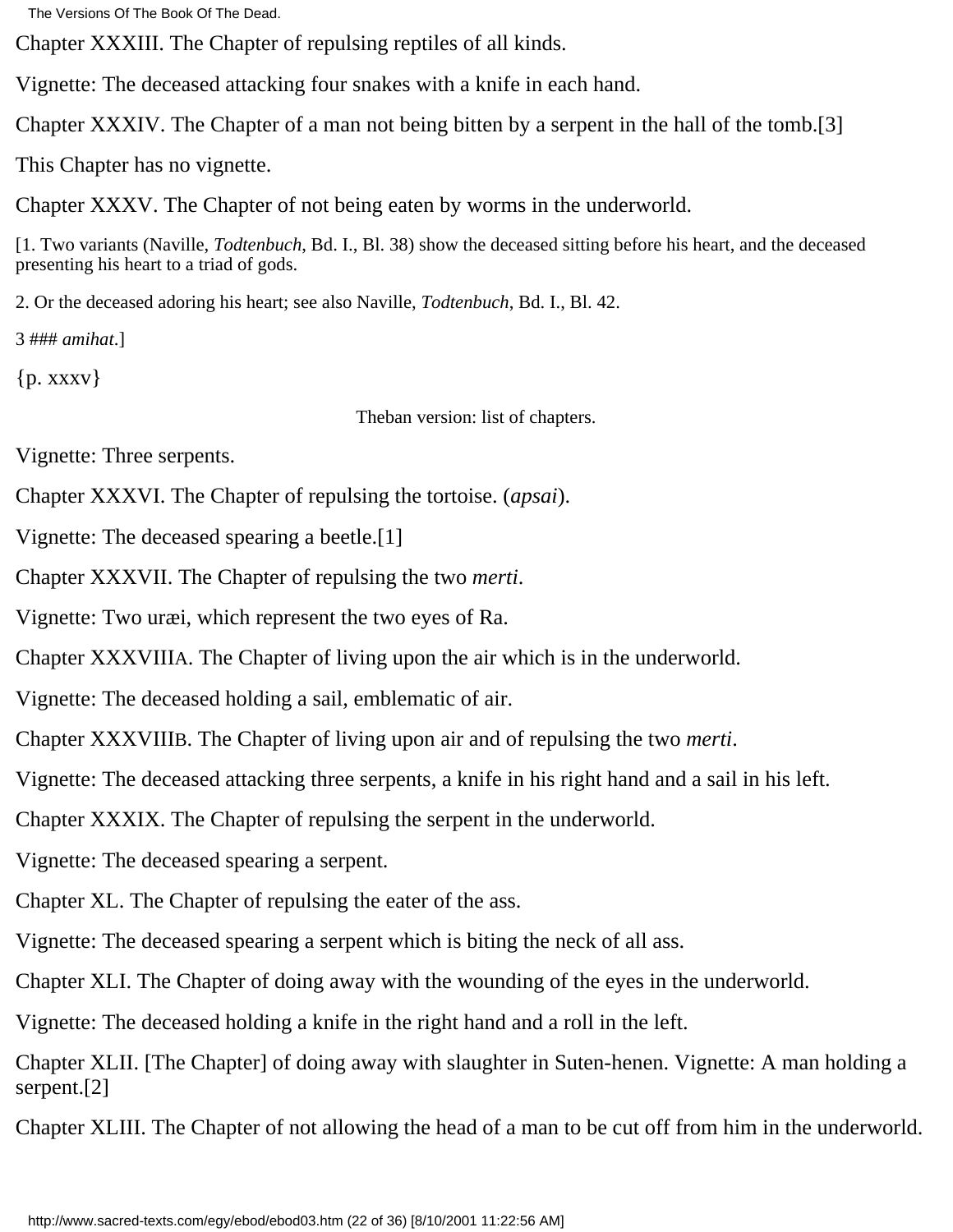This Chapter has no vignette.

Chapter XLIV. The Chapter of not dying a second time.

This Chapter has no vignette.

Chapter XLV. The Chapter of not seeing corruption.

This Chapter has no vignette.

Chapter XLVI. The Chapter of not decaying, and of living in the underworld.

This Chapter has no vignette.

Chapter XLVII. The Chapter of not carrying off the place (or seat) of the throne from a man in the underworld.

[1. Or the deceased holding a knife and staff and standing before ###.

2. For the variant vignettes see Naville, *Todtenbuch*, Bd. I., III. 57.]

 ${p. xxxvi}$ 

Theban version: list of chapters.

This Chapter has no vignette.

Chapter XLVIII. [The Chapter of a man coming against] his enemies.

This Chapter has no vignette.

Chapter XLIX.\* The Chapter of a man coming forth against his enemies in the underworld.

Vignette: A man standing with a staff in his hand.

Chapter L. The Chapter of not going in to the divine block a second time.

Vignette: A man standing with his back to the block.[1]

Chapter LI. The Chapter of not walking upside down in the underworld.

Vignette: A man standing.

Chapter LII.\* The Chapter of not eating filth in the underworld.

This Chapter has no vignette.

Chapter LIII. The Chapter of not allowing a man to eat filth and to drink polluted water in the underworld.

This Chapter has no vignette.

Chapter LIV. The Chapter of giving air in the underworld.

This Chapter has no vignette.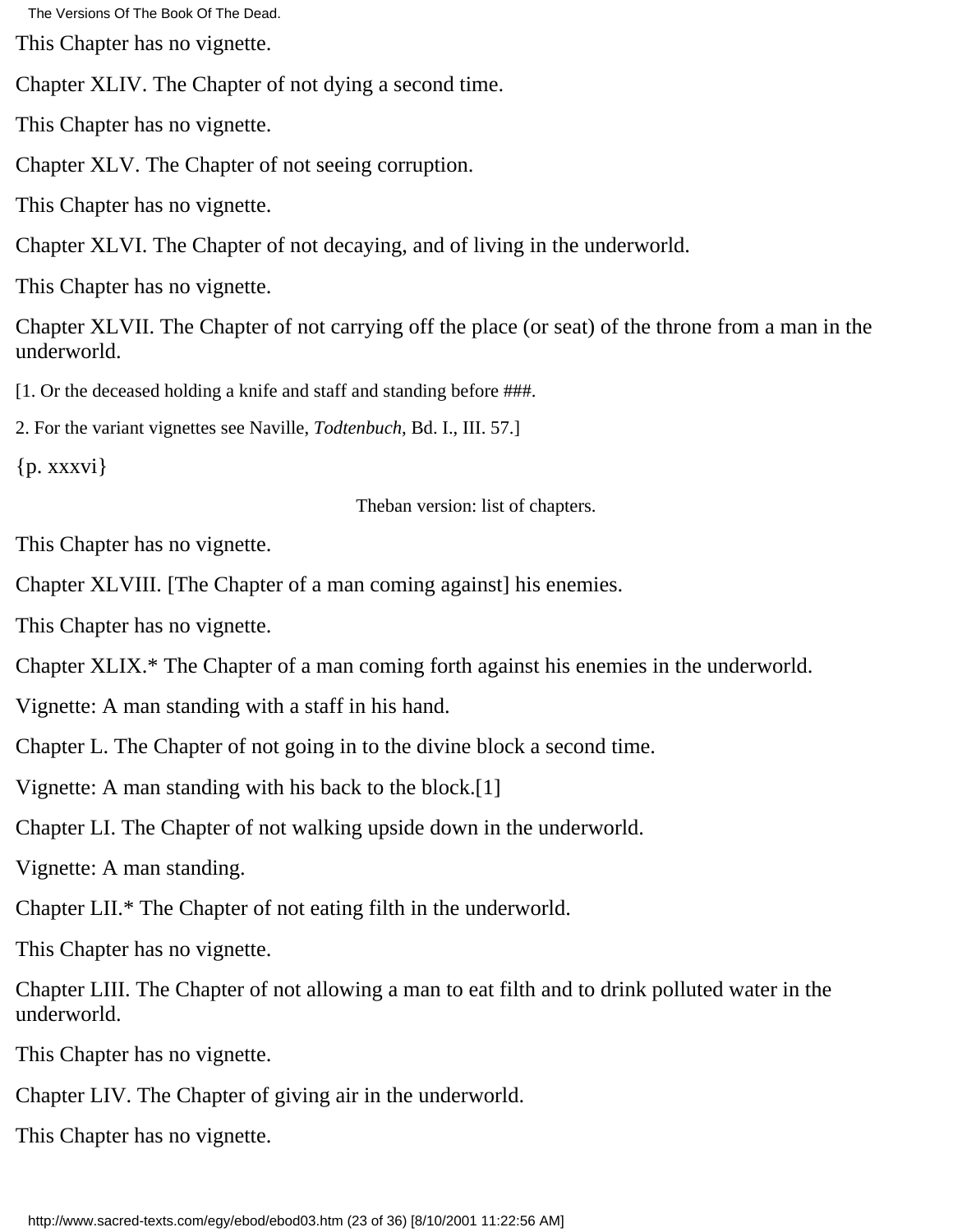Chapter LV. Another Chapter of giving air.

Vignette: The deceased holding a sail in each hand.[2]

Chapter LVI. The Chapter of snuffing the air in the earth.

Vignette: The deceased kneeling, and holding a sail to his nose.

Chapter LVII. The Chapter of snuffing the air and of gaining the mastery over the waters in the underworld.

Vignette: A man holding a sail, and standing in a running stream.

Chapter LVIII.\* The Chapter of snuffing the air and of gaining power over

the water which is in the underworld.

Vignette: The deceased holding a sail.

Chapter LIX. The Chapter of snuffing the air and of gaining power over

the water which is in the underworld.

Vignette: The deceased standing with his hands extended.

Chapters LX., LXI., LXII. The Chapters of drinking water in the under

world.

[1. Lepsius, *Todtenbuch*, Bl. 21.

2. A variant vignette of Chapters LV. and XXXVIII. represents the deceased being led into the presence of Osiris by Anubis; see Naville, *Todtenbuch*, Bd. I., Bl. 68.]

{p. xxxvii}

Theban version: list of chapters.

Vignettes: The deceased holding a lotus; the deceased holding his soul in his arms; and the deceased scooping water into his mouth from a pool.

Chapter LXIIIA. The Chapter of drinking water, and of not being burnt with fire.

Vignette: The deceased drinking water from a stream.

Chapter LXIIIB. The Chapter of not being boiled (or scalded) in the water.

Vignette: The deceased standing by the side of two flames.

Chapter LXIV. The Chapter of coming forth by day in the underworld.

Vignette: The deceased adoring the disk, which stands on the top of a tree.

Chapter LXV. [The Chapter of] coming forth by day, and of gaining the mastery over foes.

Vignette: The deceased adoring Ra.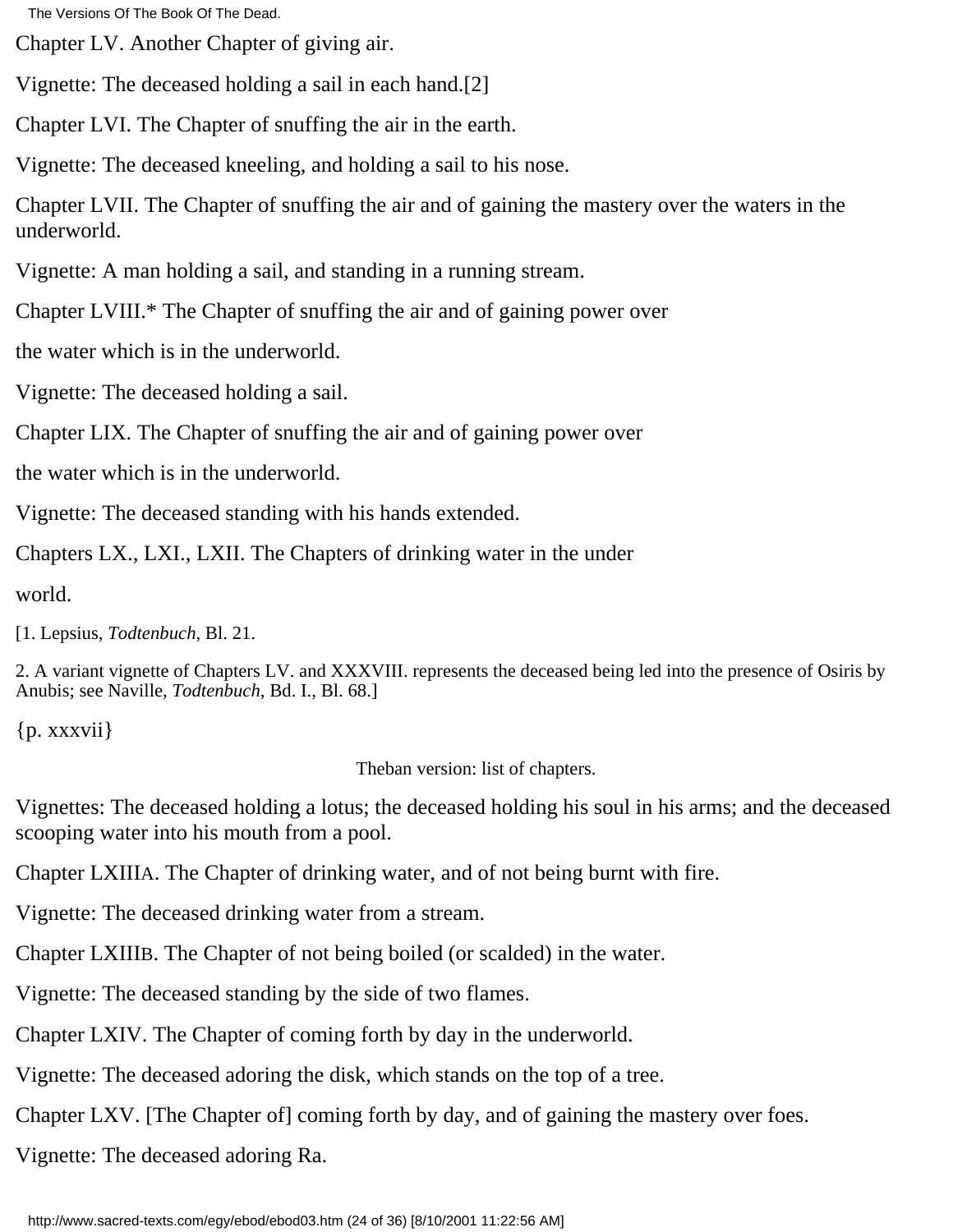Chapter LXVI. [The Chapter of] coming forth by day.

This Chapter has no vignette.

Chapter LXVII. The Chapter of opening the doors of the *tuat* and of coming forth by day.

This Chapter has no vignette.

Chapter LXVIII. The Chapter of coming forth by day.

Vignette: The deceased kneeling by the side of a tree before a goddess.[1]

Chapter LXIX. Another Chapter.

Chapter LXX. Another Chapter.

Chapter LXXI. The Chapter of coming forth by day.

Vignette: The deceased with both hands raised in adoration kneeling before the goddess Meh-urt.[2]

Chapter LXXII. The Chapter of coming forth by day and of passing through the hall of the tomb.

Vignette: The deceased adoring three gods.

Chapter LXXIII. (This Chapter is now known as Chapter IX.)

Chapter LXXIV. The Chapter of lifting up the legs and coming forth upon earth.

Vignette: The deceased standing upright.

Chapter LXXV. The Chapter of travelling to Annu (On), and of receiving an abode there.

[1. For the variant vignettes see Naville, *Todtenbuch*, Bd. L, Bl. 8o.

2. One of the two variant vignettes shows the deceased in the act of adoring Ra, and in the other the deceased kneels before Ra, Thoth, and Osiris; see Naville, *Todtenbuch*, Bd. I., B1. 83.]

 ${p. xxxviii}$ 

Theban version: list of chapters.

Vignette: The deceased standing before the door of a tomb.

Chapter LXXVI. The Chapter of [a man] changing into whatsoever form he pleaseth.

This Chapter has no vignette.

Chapter LXXVII. The Chapter of changing into a golden hawk.

Vignette: A golden hawk

Chapter LXXVIII. The Chapter of changing into a divine hawk.

Vignette: A hawk.

Chapter LXXIX. The Chapter of being among the company of the gods, and of becoming a prince among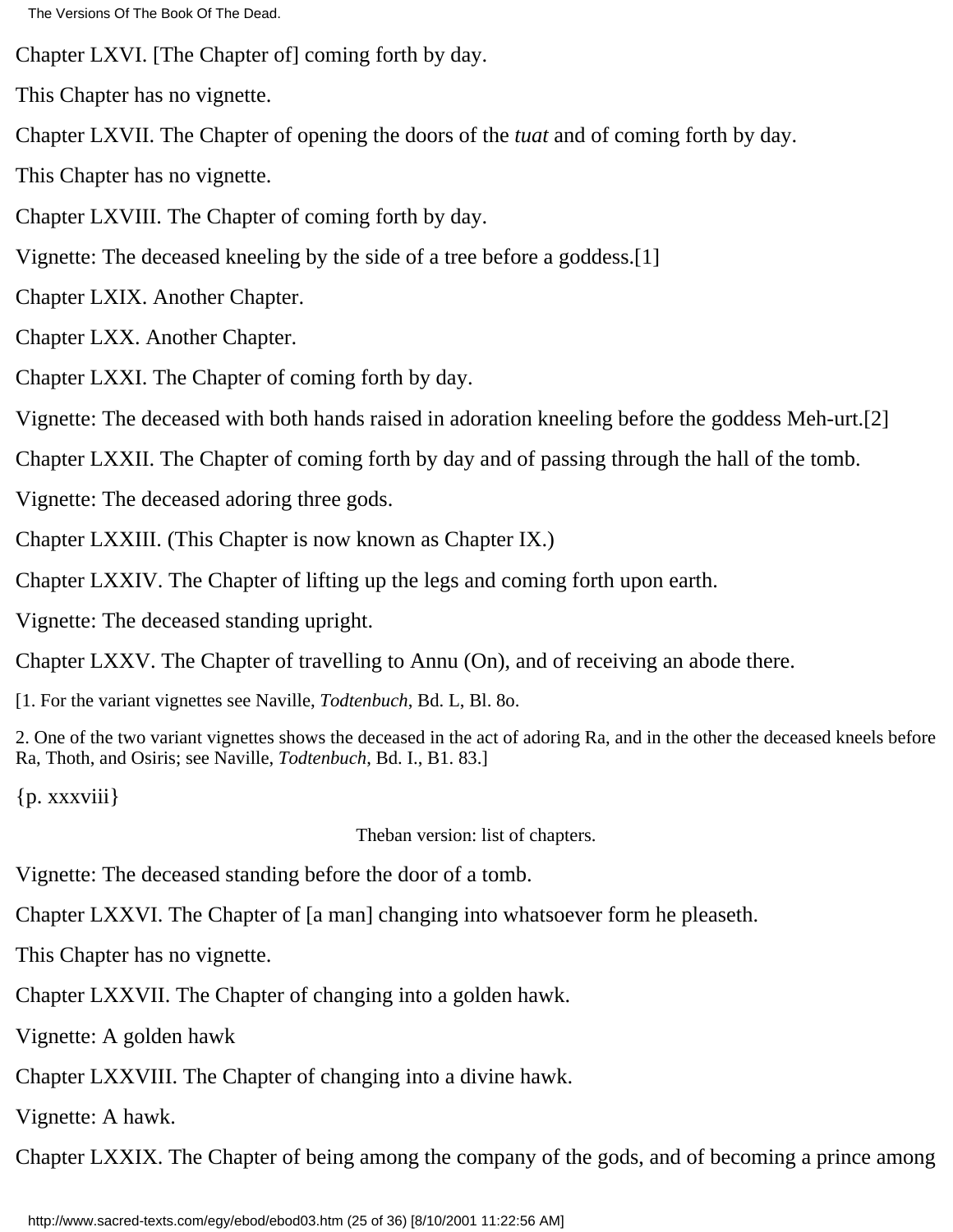the divine powers.

Vignette: The deceased adoring three gods.

Chapter LXXX. The Chapter of changing into a god, and of sending forth light into darkness.

Vignette: A god.

Chapter LXXXIA. The Chapter of changing into a lily.

Vignette: A lily.

Chapter LXXXIB. The Chapter of changing into a lily.

Vignette: The head of the deceased rising out of a lily.

Chapter LXXXII. The Chapter of changing into Ptah, of eating cakes, of drinking ale, of unloosing the body, and of living in Annu (On).

Vignette: The God Ptah in a shrine.

Chapter LXXXIII. The Chapter of changing into a phœnix.

Vignette: A phoenix.

Chapter LXXXIV. The Chapter of changing into a heron.

Vignette: A heron.

Chapter LXXXV. The Chapter of changing into a soul, of not going into

the place of punishment: whosoever knoweth it will never perish.

This Chapter has no vignette.

Chapter LXXXVI. The Chapter of changing into a swallow.

Vignette: A swallow.

Chapter LXXXVII. The Chapter of changing into the serpent Sa-ta.

Vignette: A serpent.

Chapter LXXXVIII. The Chapter of changing into a crocodile.

Vignette: A crocodile.

Chapter LXXXIX. The Chapter of making the soul to be united to its body.

Vignette: The soul visiting the body, which lies on a bier.

 ${p. xxxix}$ 

Theban version: list of chapters.

Chapter XC. The Chapter of giving memory to a man.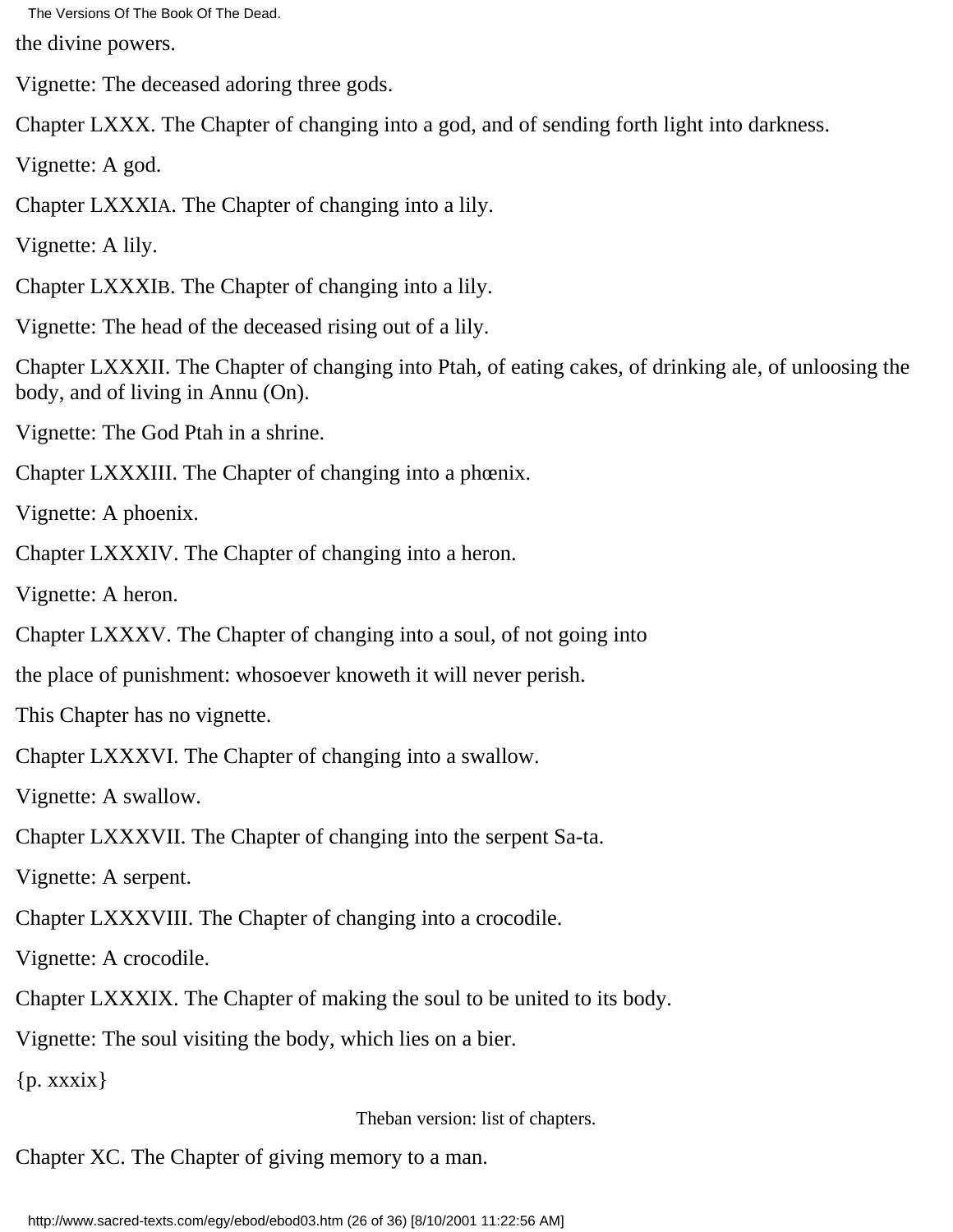Vignette: A jackal.

Chapter XCI. 'The Chapter of not allowing the soul of a man to be shut in.

Vignette: A soul standing on a pedestal.

Chapter XCII. The Chapter of opening the tomb to the soul and shadow of a man, so that he may come forth and may gain power over his legs.

Vignette: The soul of the deceased flying through the door of the tomb.

Chapter XCIII. The Chapter of not sailing to the east in the underworld.

Vignette: The hands of a buckle grasping the deceased by his left arm.

Chapter XCIV. The Chapter of praying for an ink jar and palette.

Vignette: The deceased sitting before a stand, upon which are an ink jar and palette.

Chapter XCV. The Chapter of being near Thoth.

Vignette: The deceased standing before Thoth.

Chapters XCVI., XCVII. The Chapter of being near Thoth, and of giving . . . . . . .

Vignette: The deceased standing near Thoth.

Chapter XCVIII. [The title of this chapter is incomplete.]

Chapter XCIX. The Chapter of bringing a boat in the underworld.

Vignette: A boat.

Chapter C. The Chapter of making perfect the *khu*, and of making it to enter into the boat of Ra, together with his divine followers.

Vignette: A boat containing a company of gods.

Chapter CL.\* The Chapter of protecting the boat of Ra.

Vignette: The deceased in the boat with Ra.

Chapter CII. The Chapter of going into the boat of Ra.

Vignette: The deceased in the boat with Ra.

Chapter CIII. The Chapter of being in the following of Hathor.

Vignette: The deceased standing behind Hathor.

Chapter CIV. The Chapter of sitting among the great gods.

Vignette: The deceased seated between two gods.

Chapter CV. The Chapter of satisfying the *ka*.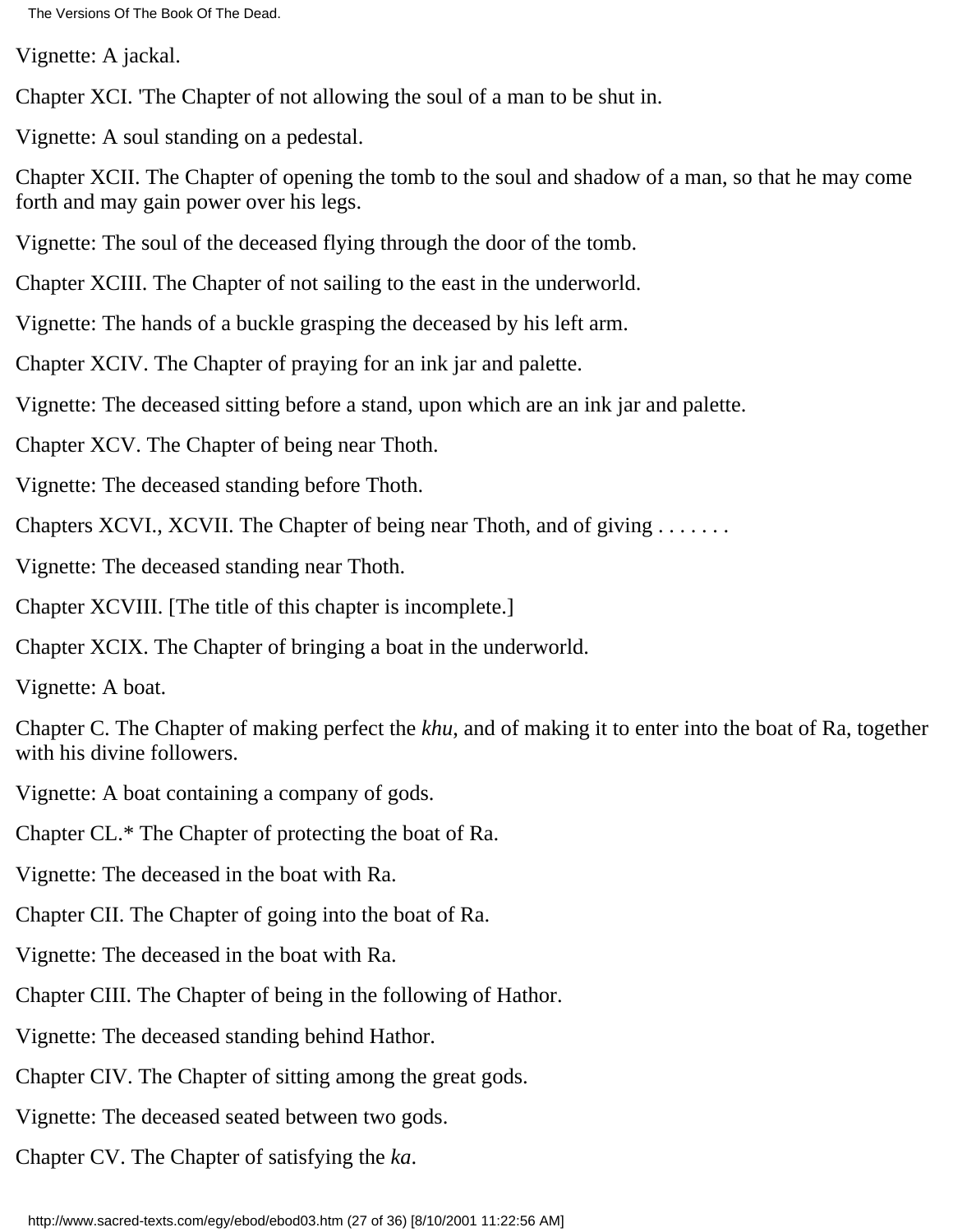Vignette: The deceased burning incense before his *ka*.

Chapter CVI. The Chapter of causing joy each day to a man in Het-ka-Ptah (Memphis).

Vignette: An altar with meat and drink offerings.

Chapter CVII.\* The Chapter of going into, and of coming forth from, the

{p. xl}

Theban version: list of chapters.

gate of the gods of the west among the followers of the god, and of knowing the souls of Amentet.

Vignette: Three deities: Ra, Sebek, and Hathor.

Chapter CVIII. The Chapter of knowing the souls of the West.

Vignette: Three deities: Tmu, Sebek, and Hathor.

Chapter CIX. The Chapter of knowing the souls of the East.

Vignette: The deceased making adoration before Ra-Heru-khuti.

Chapter CX. The beginning of the Chapters of the Fields of Peace, and of the Chapters of coming forth by day, and of going into, and of coming forth from, the underworld, and of attaining unto the Fields of Reeds, and of being in the Fields of Peace.

Vignette: The Fields of Peace.

Chapter CXI. (This Chapter is now known as Chapter CVIII.)

Chapter CXII. The Chapter of knowing the souls of Pe.

Vignette: Horus, Mesthi, and Ha-pi.

Chapter CXIII. The Chapter of knowing the souls of Nekhen.

Vignette: Horus, Tuamautef, and Qebhsennuf.

Chapter CXIV. The Chapter of knowing the souls of Khemennu (Hermopolis).

Vignette: Three ibis-headed gods.

Chapter CXV.\* The Chapter of coming forth to heaven, of passing through the hall of the tomb, and of knowing the souls of Annu.

Vignette: The deceased adoring Thoth, Sau and Tmu.

Chapter CXVI. [The Chapter of] knowing the souls of Annu.

Vignette: The deceased adoring three ibis-headed gods.

Chapter CXVII. The Chapter of taking a way in Re-stau.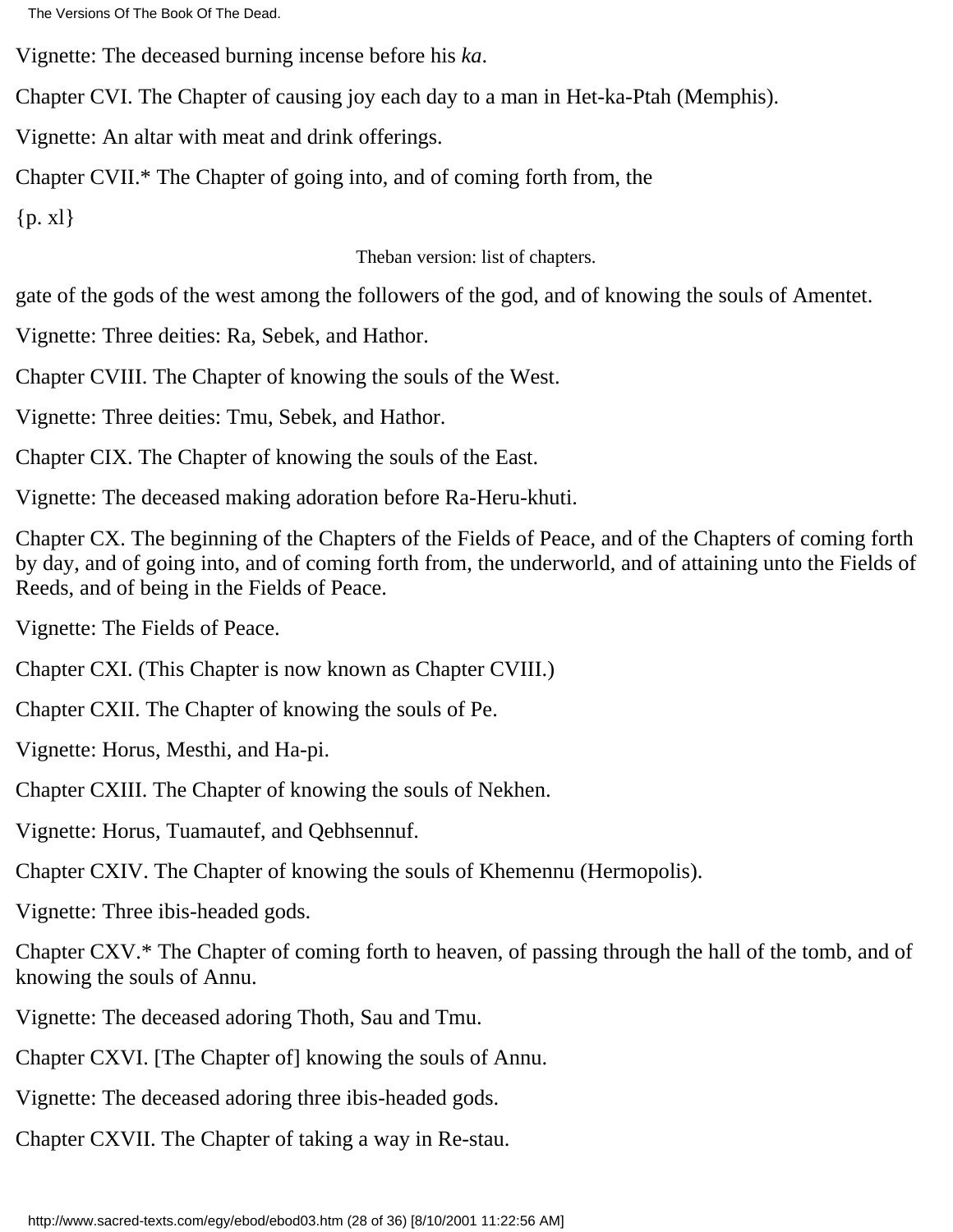Vignette: The deceased, holding a staff in his hand, ascending the western hills.

Chapter CXVIII. The Chapter of coming forth from Re-stau.

Vignette: The deceased holding a staff in his left hand.

Chapter CXIX. The Chapter of knowing the name of Osiris, and of going into, and of coming forth from, Re-stau.

Vignette: The deceased adoring Osiris.

Chapter CXX. (This Chapter is now known as Chapter XII.)

Chapter CXXI. (This Chapter is now known as Chapter XIII.)

Chapter CXXII.\* The Chapter of the deceased going in after coming forth from the underworld.

 ${p. xli}$ 

Theban version: list of chapters.

Vignette: The deceased bowing before his tomb, which is on a hill.

Chapter CXXIII. The Chapter of going into the great house (*i.e.*, tomb).

Vignette: The soul of the deceased standing before a tomb.

Chapter CXXIV. The Chapter of going in to the princes of Osiris.

Vignette: The deceased adoring Mestha, Hapi, Tuamautef and Qebbsennuf.

Chapter CXXV. The words which are to be uttered by the deceased when he cometh to the hall of Maati, which separateth him from his sins, and which maketh him to see God, the Lord of mankind.

Vignette: The hall of Maati, in which the heart of the deceased is being weighed in a balance in the presence of the great gods.

Chapter CXXVI. [Without title.]

Vignette: A lake of fire, at each corner of which sits an ape.

Chapter CXXVIIA. The book of the praise of the gods of the *qerti*.

This Chapter has no vignette.

Chapter CXXVIIB. The Chapter of the words to be spoken on going to the chiefs of Osiris, and of the praise of the gods who are leaders in the *tuat*.

This Chapter has no vignette.

Chapter CXXVIII.\* The Chapter of praising Osiris.

Vignette: The deceased adoring three deities.

Chapter CXXIX. (This Chapter in now known as Chapter C.)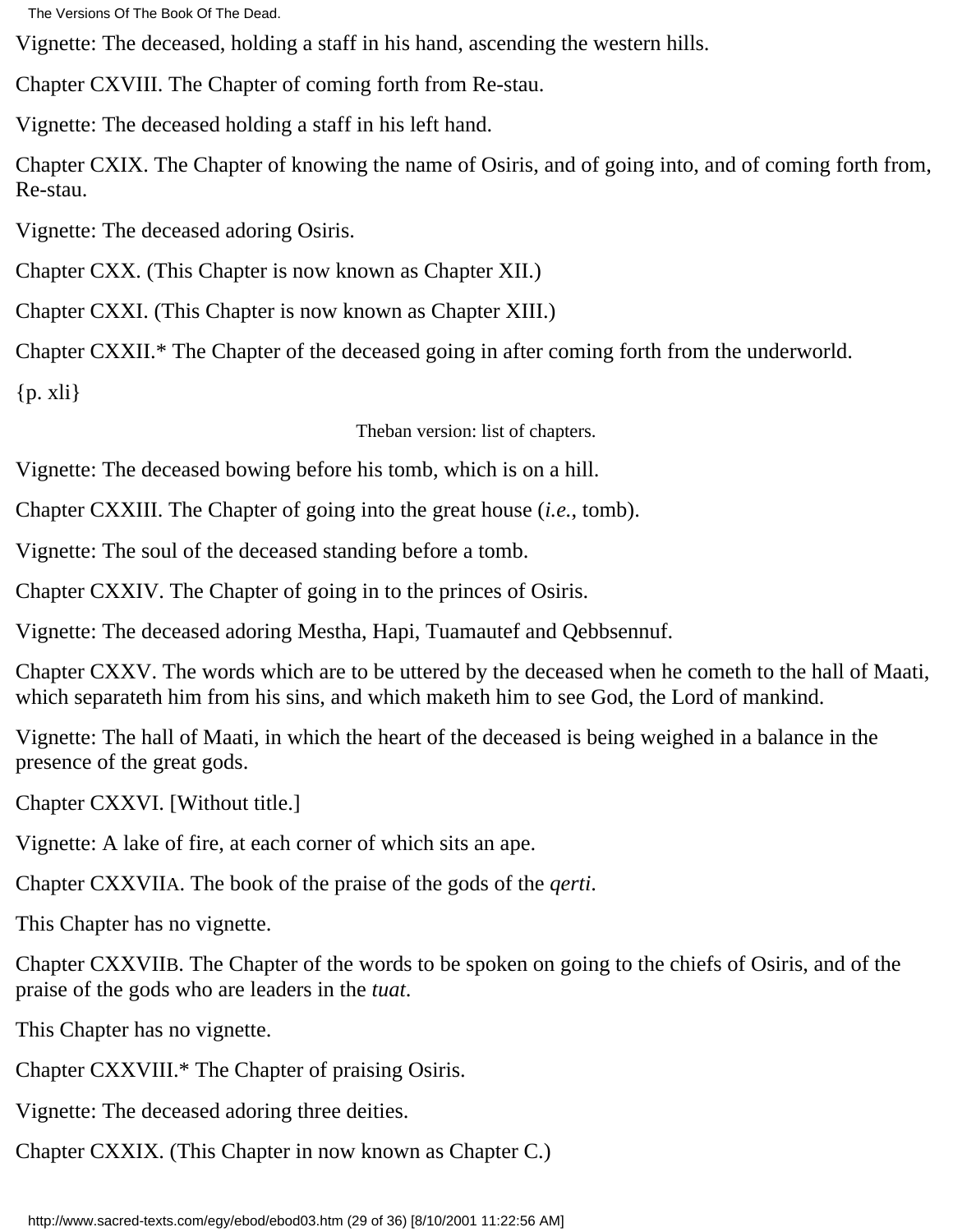Chapter CXXX. The Chapter of making perfect the *khu*.

Vignette: The deceased standing between two boats.

Chapter CXXXI.\* The Chapter of making a man go into heaven to the side of Ra.

This Chapter has no vignette.

Chapter CXXXII. The Chapter of making a man to go round about to see his house.

Vignette: A man standing before a house or tomb.

Chapter CXXXIII. The Chapter of making perfect the *khu* in the under world in the presence of the great company of the gods.

Vignette: The deceased adoring Ra, seated in a boat.

Chapter CXXXIV. The Chapter of entering into the boat of Ra, and of being among those who are in his train.

Vignette: The deceased adoring Shu, Tefnut, Seb, Nut, Osiris, Isis, Horus, Hathor.

 ${p. xlii}$ 

Theban version: list of chapters.

Chapter CXXXV.\* Another Chapter, which is to be recited at the waxing of the moon [each] month.

This Chapter has no vignette.

Chapter CXXXVIA. The Chapter of sailing in the boat of Ra.

Vignette: The deceased standing with hands raised in adoration.

Chapter CXXXVIB. The Chapter of sailing in the great boat of Ra, to pass round the fiery orbit of the sun.

This Chapter has no vignette.

Chapter CXXXVIIA. The Chapter of kindling the fire which is to be made in the underworld.

This Chapter has no vignette.

Chapter CXXXVIIB. The Chapter of the deceased kindling the fire.

Vignette: The deceased seated, kindling a flame.

Chapter CXXXVIII. The Chapter of making the deceased to enter into Abydos.

Vignette: The deceased adoring the standard ###.

Chapter CXXXIX. (This Chapter is now known as Chapter CXXIII.)

Chapter CXL.\* The Book which is to be recited in the second month of *pert*, when the *utchat* is full in the second month of *pert*.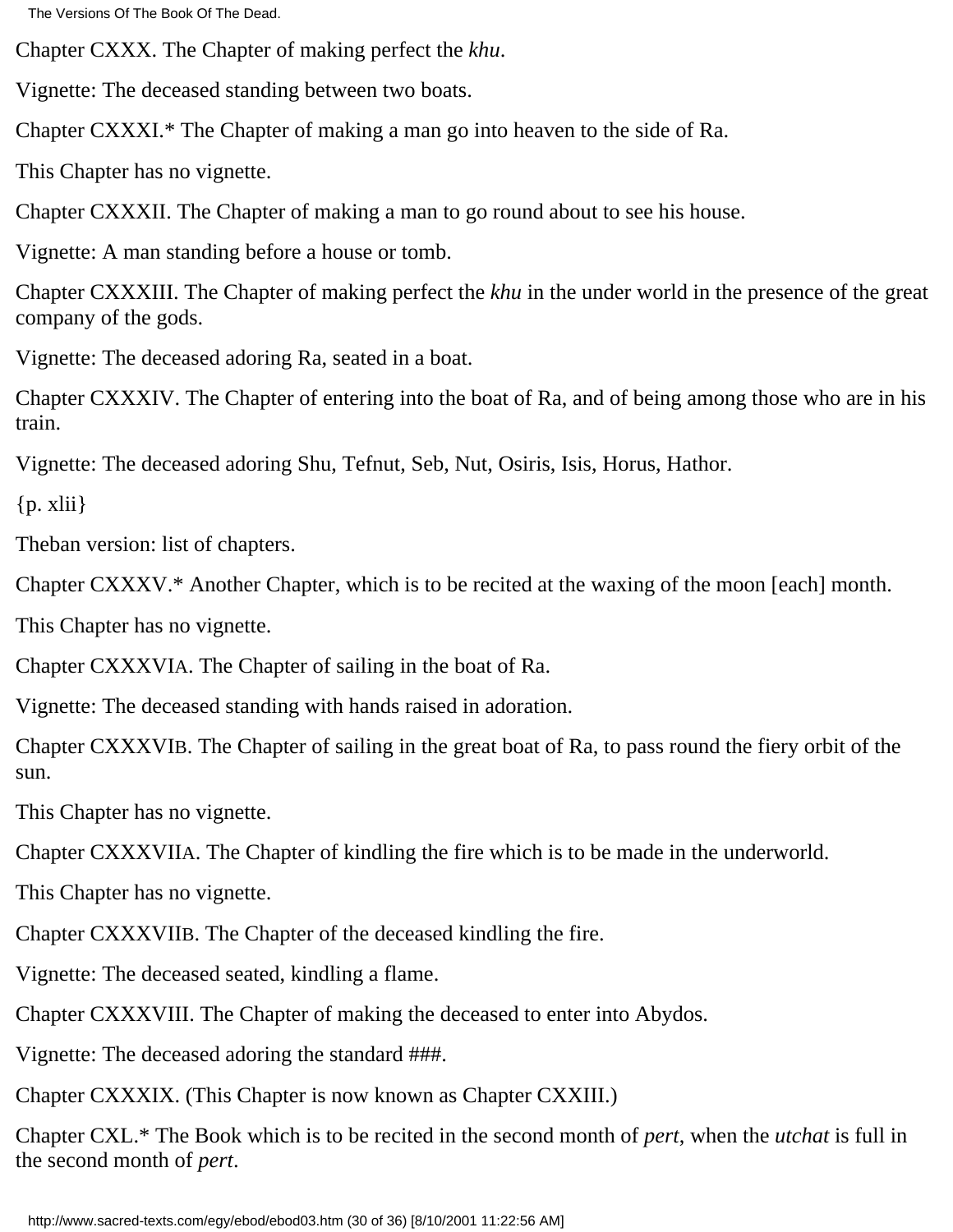Vignette: The deceased adoring Anpu, the *utchat*, and Ra.

Chapters CXLI-CXLIII. The Book which is to be recited by a man for his father and for his son at the festivals of Amentet. It will make him perfect before Ra and before the gods, and he shall dwell with them. It shall be recited on the ninth day of the festival.

Vignette: The deceased making offerings before a god.

Chapter CXLIV. The Chapter of going in.

Vignette: Seven pylons.

Chapter CXLVA. [Without title.]

This Chapter has no vignette.

Chapter CXLVB. [The Chapter] of coming forth to the hidden pylons.

This Chapter has no vignette.

Chapter CXLVI. [The Chapter of] knowing the pylons in the house of Osiris in the Field of Aaru.

Vignette: A series of pylons guarded each by a god.

Chapter CXLVII. [A Chapter] to be recited by the deceased when he cometh to the first hall of Amentet.

 ${p. xliii}$ 

Theban version: list of chapters.

Vignette: A series of doors, each guarded by a god.

Chapter CXLVIII. [The Chapter] of nourishing the *khu* in the underworld, and of removing him from every evil thing.

This Chapter has no vignette.

Chapter CXLIX. [Without title.]

Vignette: The divisions of the other world.

Chapter CL. [Without title.]

Vignette: Certain divisions of the other world.

Chapter CLI. [Without title.]

Vignette: Scene of the mummy chamber.

Chapter CLIA. [Chapter] of the hands of Anpu, the dweller in the sepulchral chamber, being upon the lord of life (*i.e.*, the mummy).

Vignette: Anubis standing by the bier of the deceased.

Chapter CLIB. The Chapter of the chief of hidden things.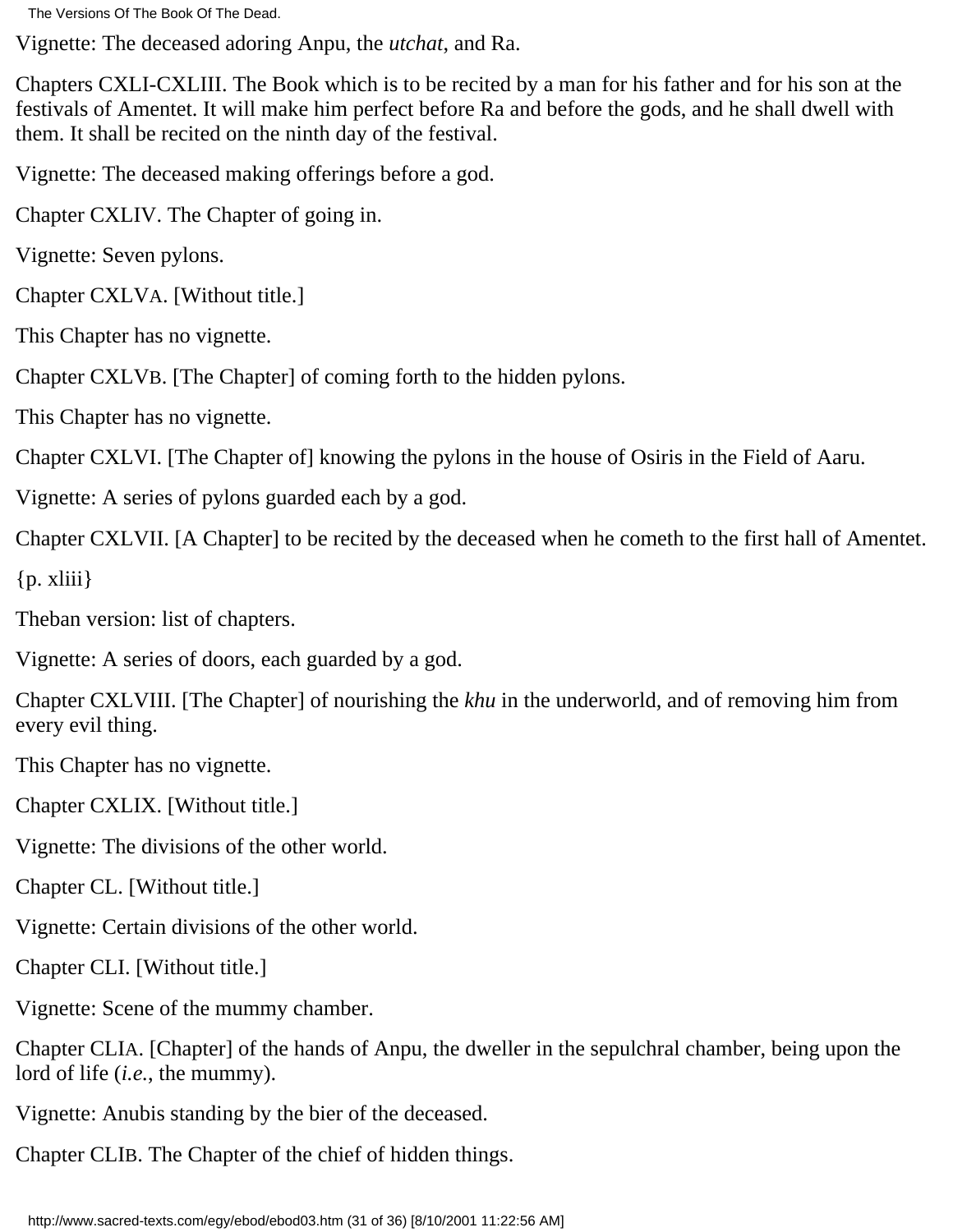Vignette: A human head.

Chapter CLII. The Chapter of building a house in the earth.

Vignette: The deceased standing by the foundations of his house.

Chapter CLIIIA. The Chapter of coming forth from the net.

Vignette: A net being drawn by a number of men.

CLIIIB. The Chapter of coming forth from the fishing net.

Vignette: Three apes drawing a fishing net.

Chapter CLIV. The Chapter of not allowing the body of a man to decay in the tomb.

This Chapter has no vignette.

Chapter CLV. The Chapter of a Tet of gold to be placed on the neck of the *khu*.

Vignette: A Tet.

Chapter CLVI. The Chapter of a buckle of amethyst to be placed on the neck of the khu. Vignette: A Buckle.

Chapter CLVII\*. The Chapter of a vulture of gold to be placed on the neck of the *khu*.

Vignette: A vulture.

Chapter CLVIII.\* The Chapter of a collar of gold to be placed on the neck of the *khu*.

Vignette: A collar.

 ${p. xliv}$ 

Theban version: list of chapters.

Chapter CLIX.\* The Chapter of a sceptre of mother-of-emerald to be placed on the neck of the *khu*. Vignette: A sceptre.

Chapter CLX. [The Chapter] of placing a plaque of mother-of-emerald.

Vignette: A plaque.

Chapter CLXI. The Chapter of the opening of the doors of heaven by Thoth, etc.

Vignette: Thoth opening four doors.

Chapter CLXII.\* The Chapter of causing heat to exist under the head of the *khu*.

Vignette: A cow.

Chapter CLXIII.\* The Chapter of not allowing the body of a man to decay in the underworld.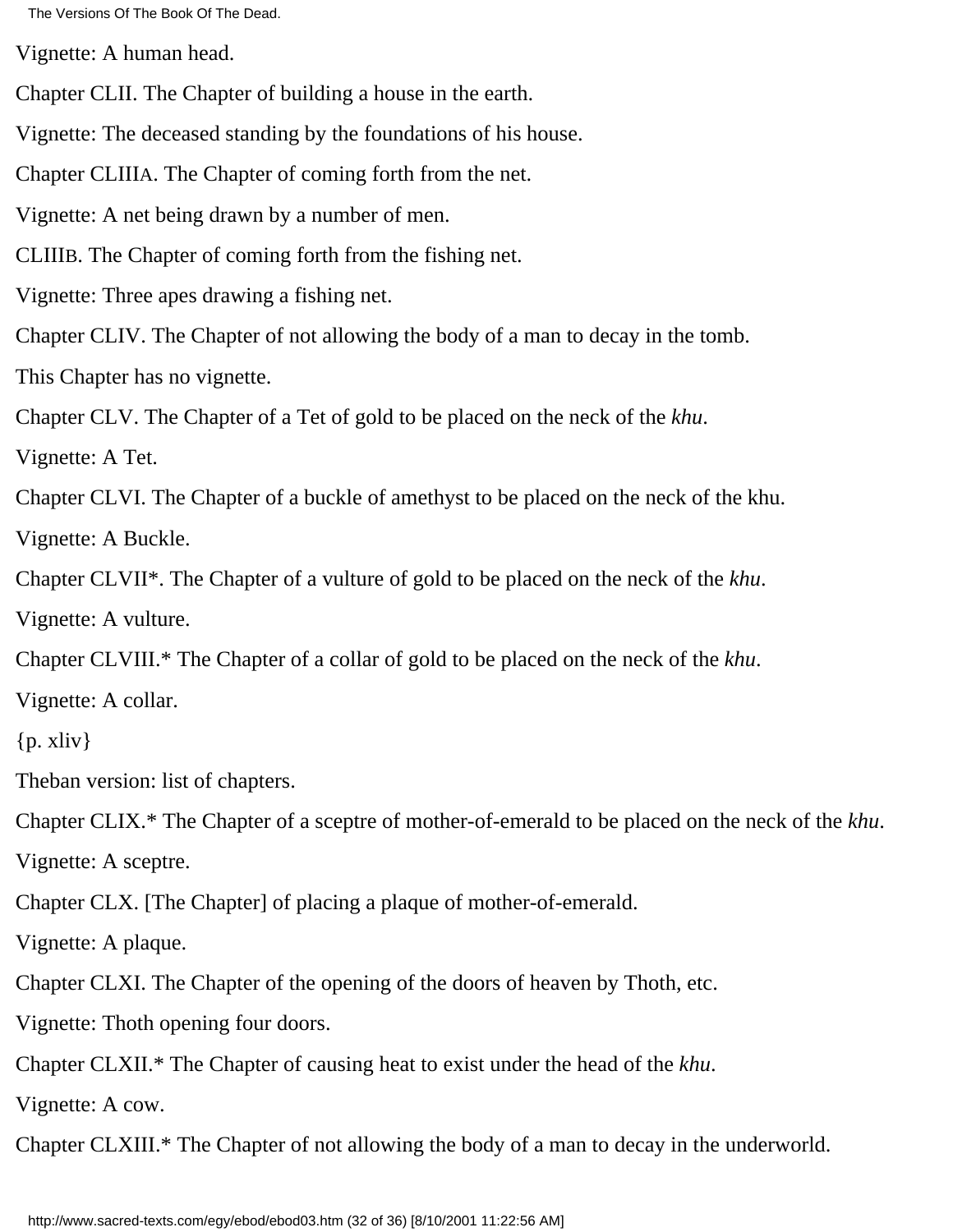Vignette: Two *utchats*, and a serpent on legs.

Chapter CLXIV.\* Another Chapter.

Vignette: A three-headed goddess, winged, standing between two pigmies.

Chapter CLXV.\* The Chapter of arriving in port, of not becoming unseen, and of making the body to germinate, and of satisfying it with the water of heaven.

Vignette: The god Min or Amsu with beetle's body, *etc.*

Chapter CLXVI. The Chapter of the pillow.

Vignette: A pillow.

Chapter CLXVII. The Chapter of bringing the *utchat*.

This Chapter has no vignette.

Chapter CLXVIIIA. [Without title.]

Vignette: The boats of the sun, etc.

Chapter CLXVIIIB. [Without title.]

Vignette: Men pouring libations, gods, *etc.*

Chapter CLXIX. The Chapter of setting up the offering chamber.

This Chapter has no vignette.

Chapter CLXX. The Chapter of the roof of the offering chamber.

This Chapter has no vignette.

Chapter CLXXI. The Chapter of tying the *abu*.

This Chapter has no vignette.

Chapter CLXXII. Here begin the praises which are to be recited in the underworld.

 ${p. xlv}$ 

Theban version: list of chapters.

This Chapter has no vignette.

Chapter CLXXIII. Addresses by Horus to his father.

Vignette: The deceased adoring Osiris.

Chapter CLXXIV. The Chapter of causing the khu to come forth from the great gate of heaven.

Vignette: The deceased coming forth from a door.

Chapter CLXXV. The Chapter of not dying a second time in the underworld.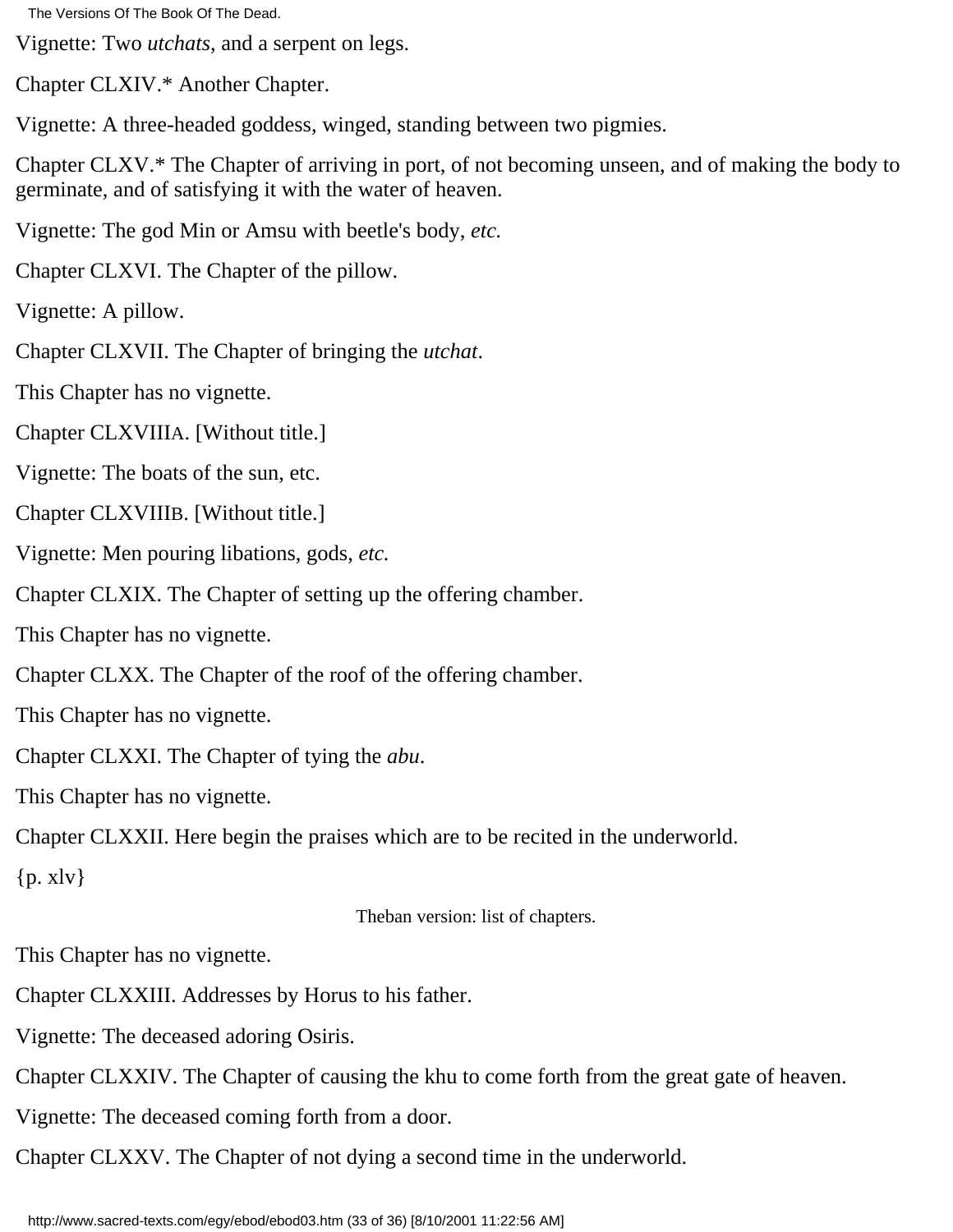Vignette: The deceased adoring an ibis-headed god.

Chapter CLXXVI. The Chapter of not dying a second time in the underworld.

This Chapter has no vignette.

Chapter CLXXVII. The Chapter of raising up the *khu*, and of making the soul to live in the underworld.

This Chapter has no vignette.

Chapter CLXXVIII. The Chapter of raising up the body, of making the eyes to see, of making the ears to hear, of setting firm the head and of giving it its powers.

This Chapter has no Vignette.

Chapter CLXXIX. The Chapter of coming forth from yesterday, of coming forth by day, and of praying with the hands.

This Chapter has no vignette.

Chapter CLXXX. The Chapter of coming forth by day, of praising Ra in Amentet, and of ascribing praise unto those who are in the tuat.

Vignette: The deceased adoring Ra.

Chapter CLXXXI. The Chapter of going in to the divine chiefs of Osiris who are the leaders in the *tuat*.

Vignette: The deceased adoring Osiris, etc.

Chapter CLXXXII. The Book of stablishing the backbone of Osiris, of giving breath to him whose heart is still, and of the repulse of the enemies of Osiris by Thoth.

Vignette: The deceased lying on a bier in a funeral chest, surrounded by various gods.

Chapter CLXXXIII. A hymn of praise to Osiris; ascribing to him glory, and to Un-nefer adoration.

Vignettes: The deceased, with hands raised in adoration, and the god Thoth.

Chapter CLXXXIV. The Chapter of being with Osiris.

Vignette: The deceased standing by the side of Osiris.

 ${p. x}$ lvi $}$ 

Theban version: list of chapters.

Chapter CLXXXV. The ascription of praise to Osiris, and of adoration to the everlasting lord.

Vignette: The deceased making adoration to Osiris.

Chapter CLXXXVI. A hymn of praise to Hathor, mistress of Amentet, and to Meh-urt.

Vignette: The deceased approaching the mountain of the dead, from which appears the goddess Hathor.

The version akin to the Theban.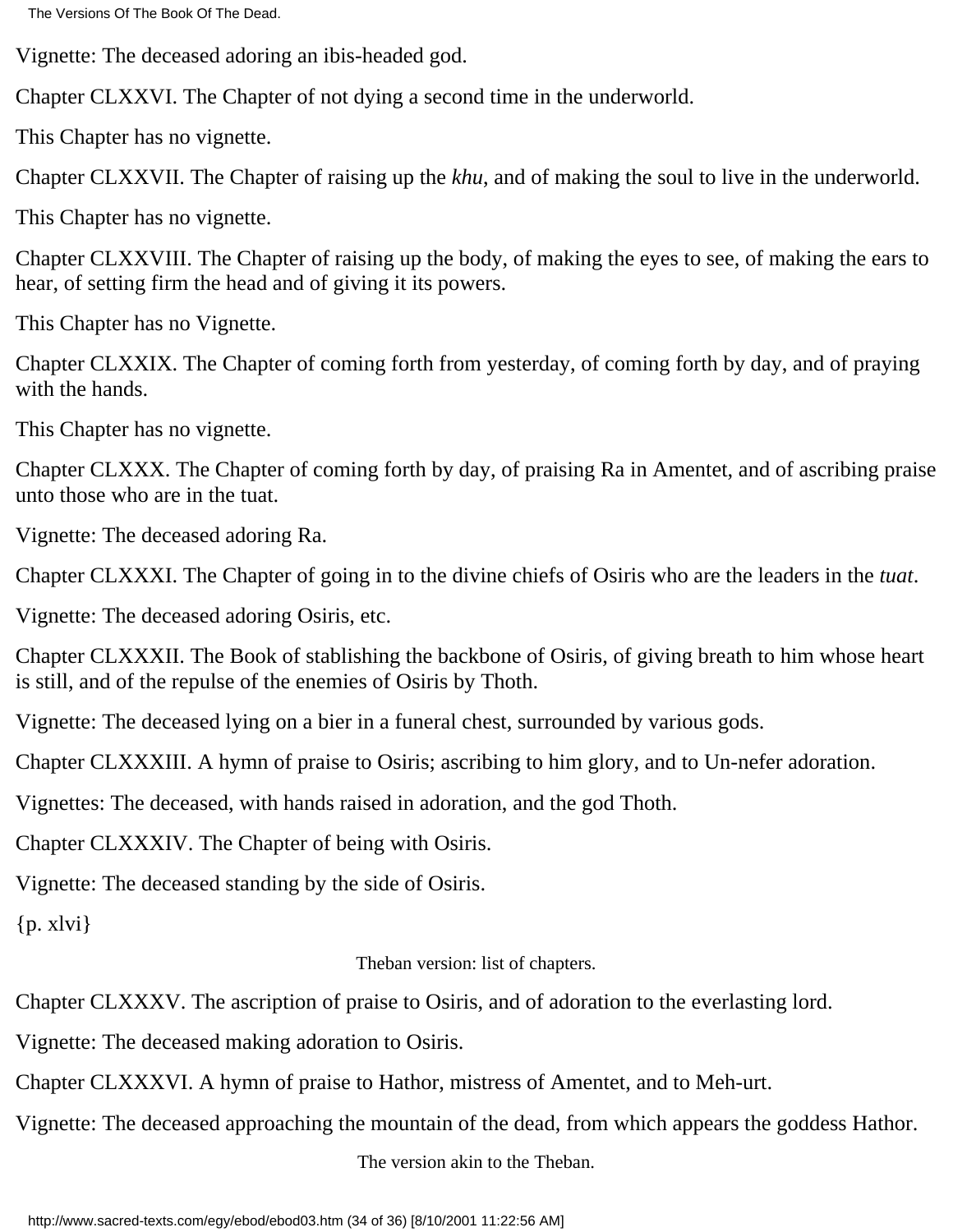### Palæography.

The version akin to was in vogue from the XXth to the XXVIth dynasty, *i.e.*, about B.C. 1200-550, and was, like the Theban, usually written upon papyrus. The chapters have no fixed order, and are written in lines in the hieratic character; the rubrics, catchwords, and certain names, like that of Apep, are in red. The vignettes are roughly traced in black outline, and are without ornament; but at the ends of the best papyri well-painted scenes, in which the deceased is depicted making adoration to Ra or Horus, are frequently found. The names and titles of the deceased are written in perpendicular rows of hieroglyphics. The character of the handwriting changes in different periods: in the papyrus of the Princess Nesi-Khonsu (about B.C. 1000) it is bold and clear, and much resembles the handsome style of that found in the great Harris papyrus;[1] but within a hundred years, apparently, the fine flowing style disappears, and the writing becomes much smaller and is somewhat cramped; the process of reduction in size continues until the XXVIth dynasty, about B.C. 550, when the small and coarsely written characters are frequently difficult to decipher. The papyri upon which such texts are written vary in length from three to about thirty feet, and in width from nine to eighteen inches; as we approach the period of the XXVIth dynasty the texture becomes coarser and the material is darker in colour. The Theban papyri of this period are lighter in colour than those found in the north of Egypt and are less brittle; they certainly suffer less in unrolling.

[1. The Books of the Dead written in the hieroglyphic and hieratic characters which belong to the period of the rule of the priest-kings of the brotherhood of Amen form a class by themselves, and have relatively little in common with the older versions. A remarkable example of this class is the papyrus of Nesi-Khonsu which M. Maspero published (*Les Momies Royales de Déir el-baharî*, p. 600 f.). The text is divided into paragraphs, which contain neither prayers nor hymns but a veritable contract between the god Amen-Ra and the princess Nesi-Khonsu. After the list of the names and titles of Amen-Ra with which it begins follow eleven sections wherein the god declares in legal phraseology that he hath deified the princess in Amenta and in Neter-khert; that he hath deified her soul and her body in order that neither may be destroyed; that he hath made her divine like every god and goddess; and that he hath decreed that whatever is necessary for her in her new existence shall be done for her, even as it is done for every other god and goddess.]

{p. xlvii}

The Saïte and Ptolemaic version.

Palæography.

The Saïte and Ptolemaic version was in vogue from the period of the XXVIth dynasty, about B.C. 550, to probably the end of the rule of the Ptolemies over Egypt. The chapters have a fixed and definite order, and it seems that a careful revision of the whole work was carried out, and that several alterations of an important nature were made in it. A number of chapters which are not found in older papyri appear during this period; but these are not necessarily new inventions, for, as the kings of the XXVIth dynasty are renowned for having revived the arts and sciences and literature of the earliest dynasties, it is quite possible that many or most of the additional chapters are nothing more than new editions of extracts from older works. Many copies of this version were written by scribes who did not understand what they were copying, and omissions of signs, words, and even whole passages are very common; in papyri of the Ptolemaic period it is impossible to read many passages without the help of texts of earlier periods. The papyri of this period vary in colour from a light to a dark brown, and consist usually of layers composed of strips of the plant measuring about 2 inches in width and 14½ to 16 inches in length. Fine examples of Books of the Dead of this version vary in length from about 24½ feet (B.M. No. 10,479, written for the *utcheb* Heru, the son of the *utcheb* Tchehra) to 60 feet. Hieroglyphic texts are written in black, in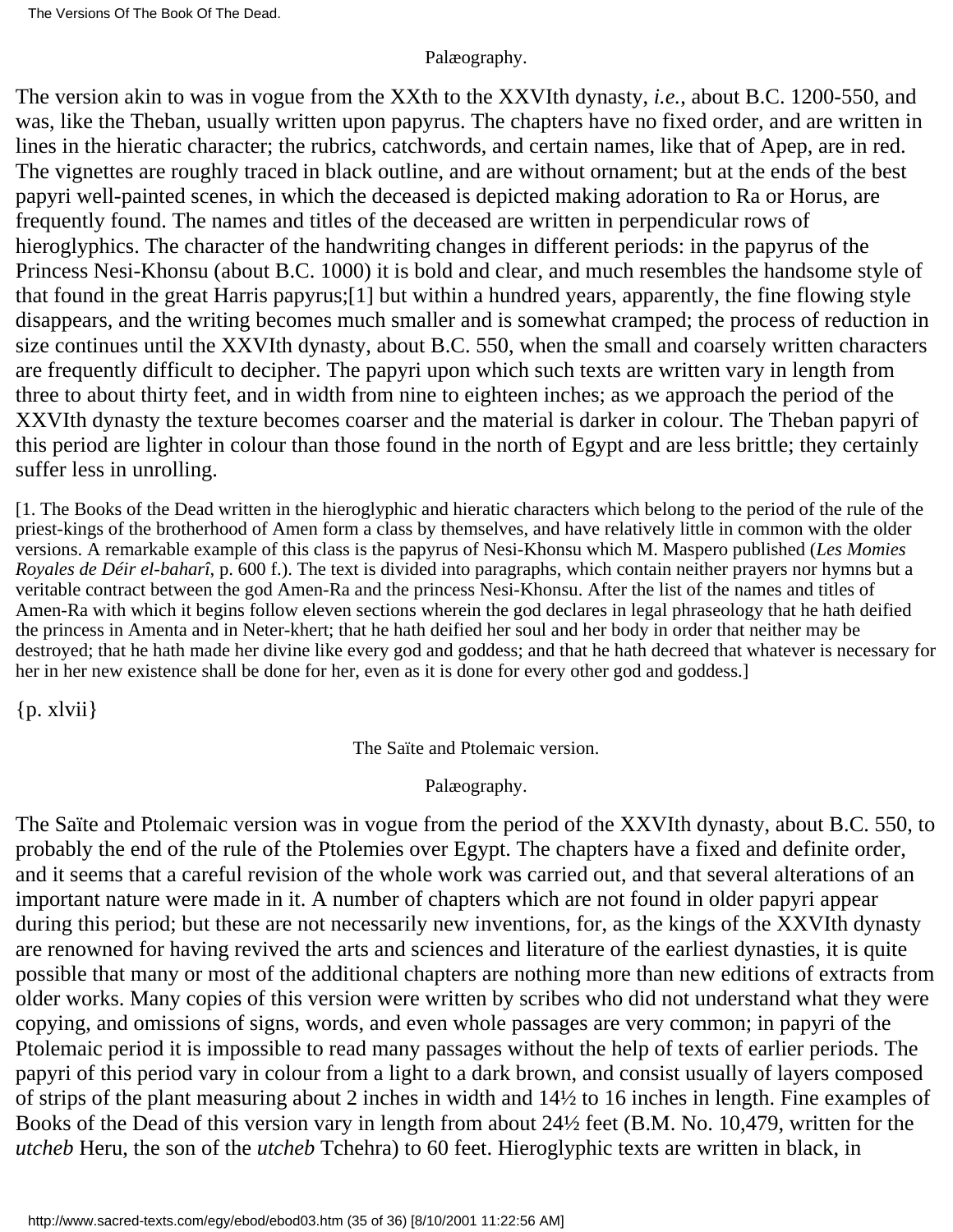perpendicular rows between rules, and hieratic texts in horizontal lines; both the hieroglyphics and the hieratic characters lack the boldness of the writing of the Theban period, and exhibit the characteristics of a conventional hand. The titles of the chapters, catchwords, the words ### which introduce a variant reading, *etc.*, are sometimes written in red. The vignettes are usually traced in black outline, and form a kind of continuous border above the text. In good papyri, however, the scene forming the XVIth Chapter, the scene of the Fields of Peace (Chapter CX.), the judgment scene (Chapter CXXV.), the vignette of Chapter CXLVIII., the scene forming Chapter CLI. (the sepulchral chamber), and the vignette of Chapter CLXI., fill the whole width of the inscribed portion of the papyrus, and are painted in somewhat crude colours. In some papyri the disk on the head of the hawk of Horus is covered with gold leaf, instead of being painted red as is usual in older papyri. In the Græco-Roman period both texts and vignettes are very carelessly executed, and it is evident that they were written and drawn by ignorant workmen in the quickest and most careless way possible. In this period also certain passages of the text were copied in hieratic and Demotic upon small pieces of papyri which were buried with portions of the bodies of the dead, and upon narrow bandages of coarse linen in which they were swathed.

{p. xlviii}

[Next: The Legend Of Osiris.](#page-42-0)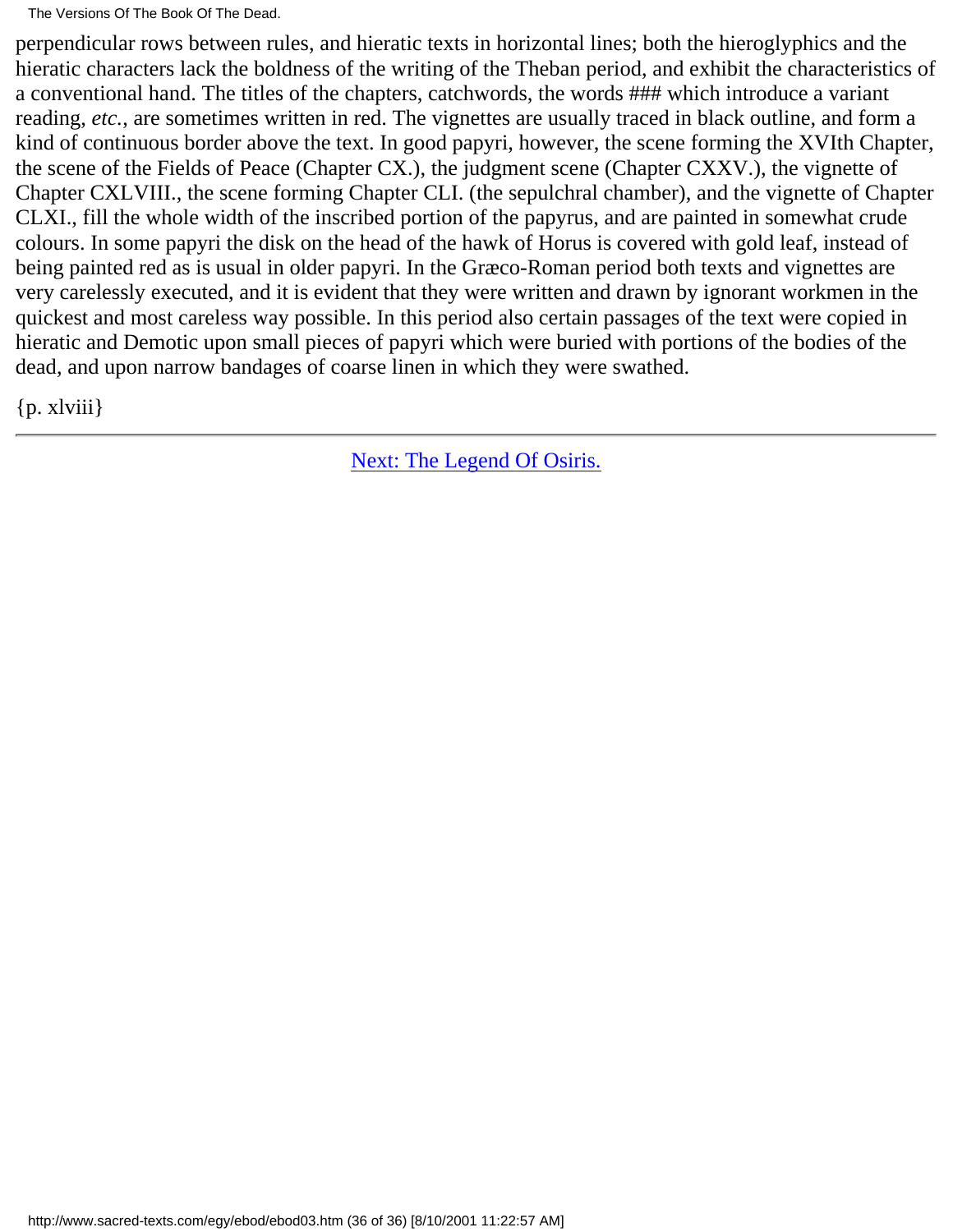# <span id="page-42-0"></span>**THE LEGEND OF OSIRIS.**

The main features of the Egyptian religion constant.

The chief features of the Egyptian religion remained unchanged from the Vth and VIth dynasties down to the period when the Egyptians embraced Christianity, after the preaching of St. Mark the Apostle in Alexandria, A.D. 69, so firmly had the early beliefs taken possession of the Egyptian mind; and the Christians in Egypt, or Copts as they are commonly called, the racial descendants of the ancient Egyptians, seem never to have succeeded in divesting themselves of the superstitious and weird mythological conceptions which they inherited from their heathen ancestors. It is not necessary here to repeat the proofs, of this fact which M. Amélineau has brought together,[1] or to adduce evidence from the lives of the saints, martyrs and ascetics; but it is of interest to note in passing that the translators of the New Testament into Coptic rendered the Greek {Greek *a!'dhs*} by ###, *amenti*, the name which the ancient Egyptians gave to the abode of man after death,[3] and that the Copts peopled it with beings whose prototypes are found on the ancient monuments.

Persistence of the legend of Osiris and the belief in the resurrection.

The chief gods mentioned in the pyramid texts are identical with those whose names are given on tomb, coffin and papyrus in the latest dynasties; and if the names of the great cosmic gods, such as Ptah and Khnemu, are of rare occurrence, it should be remembered that the gods of the dead must naturally occupy the chief place in this literature which concerns the dead. Furthermore, we find that the doctrine of eternal life and of the resurrection of a glorified or transformed body, based upon the ancient story of the resurrection of Osiris after a cruel death and horrible mutilation, inflicted by the powers of evil, was the same in all periods, and that the legends of the most ancient times were accepted without material alteration or addition in the texts of the later dynasties.

[1. *Le Christianisme chez les anciens Coptes*, in *Revue des Religions*, t, xiv., Paris, 1886, PP, 308-45

2. I.e., ###.

3. See St. Matthew xi., 23; Acts ii., 27, etc.]

 ${p. xlix}$ 

Plutarch's version of the legend.

The story of Osiris is nowhere found in a connected form in Egyptian literature, but everywhere, and in texts of all periods, the life, sufferings, death and resurrection of Osiris are accepted as facts universally admitted. Greek writers have preserved in their works traditions concerning this god, and to Plutarch in particular we owe an important version of the legend as current in his day. It is clear that in some points he errs, but this was excusable in dealing with a series of traditions already some four thousand years old.[1] According to this writer the goddess Rhea [Nut], the wife of Helios [Ra], was beloved by Kronos [Seb]. When Helios discovered the intrigue, he cursed his wife and declared that she should not be delivered of her child in any month or in any year. Then the god Hermes, who also loved Rhea, played at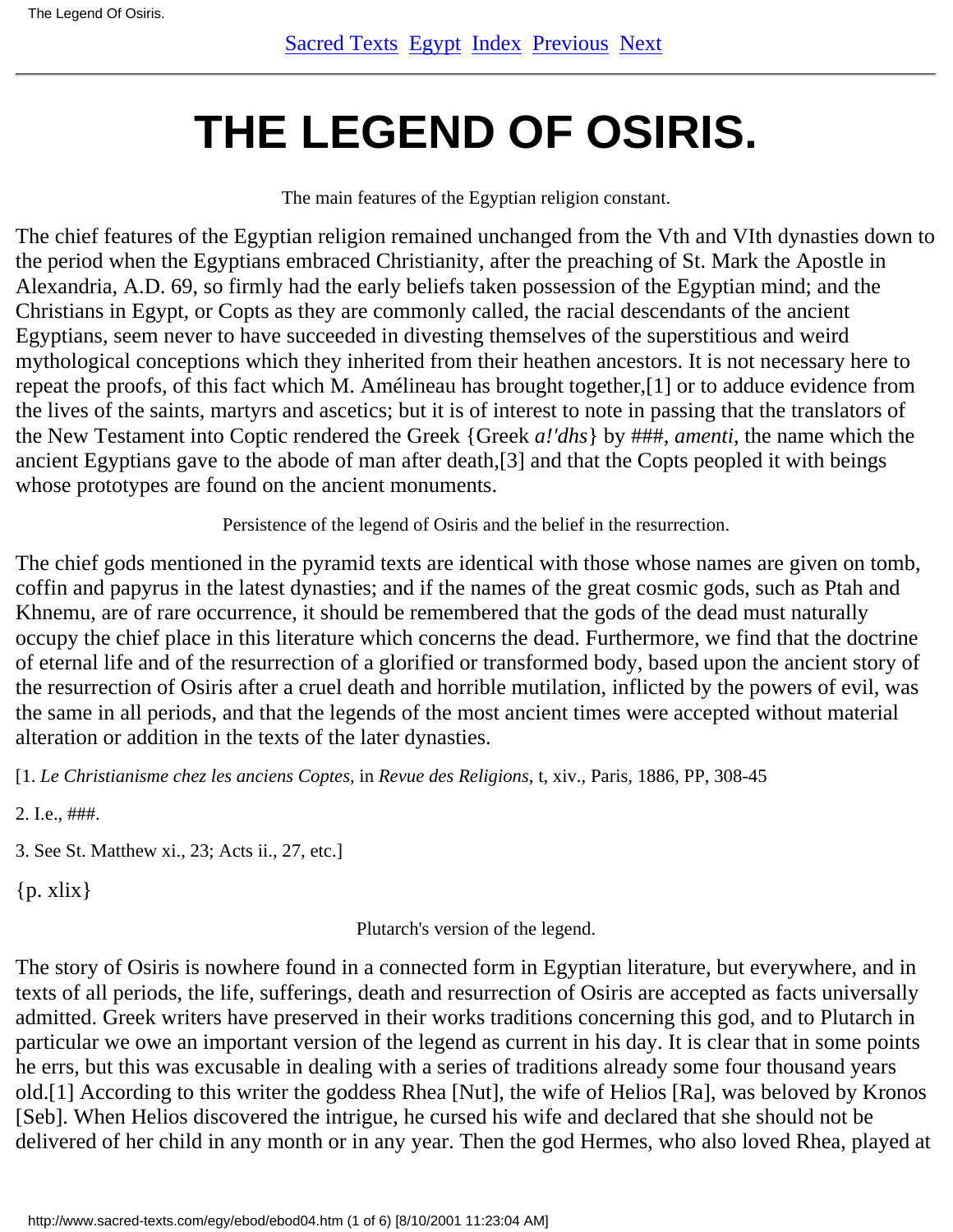tables with Selene and won from her the seventieth part of each day of the year, which, added together, made five whole days. These he joined to the three hundred and sixty days of which the year then consisted.[2] Upon the first of these five days was Osiris brought forth;[3] and at the moment of his birth a voice was heard to proclaim that the lord of creation was born. In course of time he became king of Egypt, and devoted himself to civilizing his subjects and to teaching them the craft of the husbandman; he established a code of laws and bade men worship the gods. Having made Egypt peaceful and flourishing, he set out to instruct the other nations of the world. During his absence his wife Isis so well ruled the state that Typhon [Set], the evil one, could do no harm to the realm of Osiris. When Osiris came again, Typhon plotted with seventy-two comrades, and with Aso, the queen of Ethiopia, to slay him; and secretly got the measure of the body of Osiris, and made ready a fair chest, which was brought into his banqueting hall when Osiris was present together with other guests. By a ruse Osiris was induced to lie down in the chest, which was immediately closed by Typhon and his fellow conspirators, who conveyed it to the Tanaitic mouth of the Nile.[4] These things happened on the seventeenth day of

[1. For the text see *De Iside et Osiride*, ed. Didot (Scripta Moralia, t. iii., pp. 429-69), § xii. ff.

2. The days are called in hieroglyphics ###, "the five additional days of the year," *e?pago'menai!hme'rai pe'nte*; see Brugsch, *Thesaurus Inscriptionum Aegytiacarum*, Abt. ii. (*Kalendarische Inschriften*), Leipzig, 1883, pp. 479, 480; Brugsch, *Aegyptologie*, p. 361 Chabas, *Le Cálendrier*, Paris (no date), p. 99 ff.

3. Osiris was born on the first day, Horus on the second, Set on the third, Isis on the fourth, and Nephthys on the fifth; the first, third, and fifth of these days were considered unlucky by the Egyptians.

4. The mouths of the Nile are discussed and described by Strabo, XVII., i., 18 (ed. Didot, p. 681) and by Diodorus, I., 33, 7 (ed. Didot, p. 26).]

 ${p. 1}$ 

## Plutarch's version.

the month Hathor,[1] when Osiris was in the twenty-eighth year either of his reign or of his age. The first to know of what had happened were the Pans and Satyrs, who dwelt hard by Panopolis; and finally the news was brought to Isis at Coptos, whereupon she cut off a lock of hair[2] and put on mourning apparel. She then set out in deep grief to find her husband's body, and in the course of her wanderings she discovered that Osiris had been united with her sister Nephthys, and that Anubis, the offspring of the union, had been exposed by his mother as soon as born. Isis tracked him by the help of dogs, and bred him up to be her guard and attendant. Soon after she learned that the chest had been carried by the sea to Byblos, where it had been gently laid by the waves among the branches of a tamarisk tree ({Greek *e?pei'khj tini`*}), which in a very short time had grown to a magnificent size and had enclosed the chest within its trunk. The king of the country, admiring the tree, cut it down and made a pillar for the roof of his house of that part which contained the body of Osiris. When Isis heard of this she went to Byblos, and, gaining admittance to the palace through the report of the royal maidens, she was made nurse to one of the king's sons, Instead of nursing the child in the ordinary way, Isis gave him her finger to suck, and each night she put him into the fire to consume his mortal parts, changing herself the while into a swallow and bemoaning her fate. But the queen once happened to see her son in flames, and cried out, and thus deprived him of immortality. Then Isis told the queen her story and begged for the pillar which supported the roof. This she cut open, and took out the chest and her husband's body,[3] and her lamentations were so terrible that one of the royal children died of fright. She then brought the

[1. In the Calendar in the fourth Sallier papyrus (No. 10,184) this day is marked triply unlucky, and it is said that great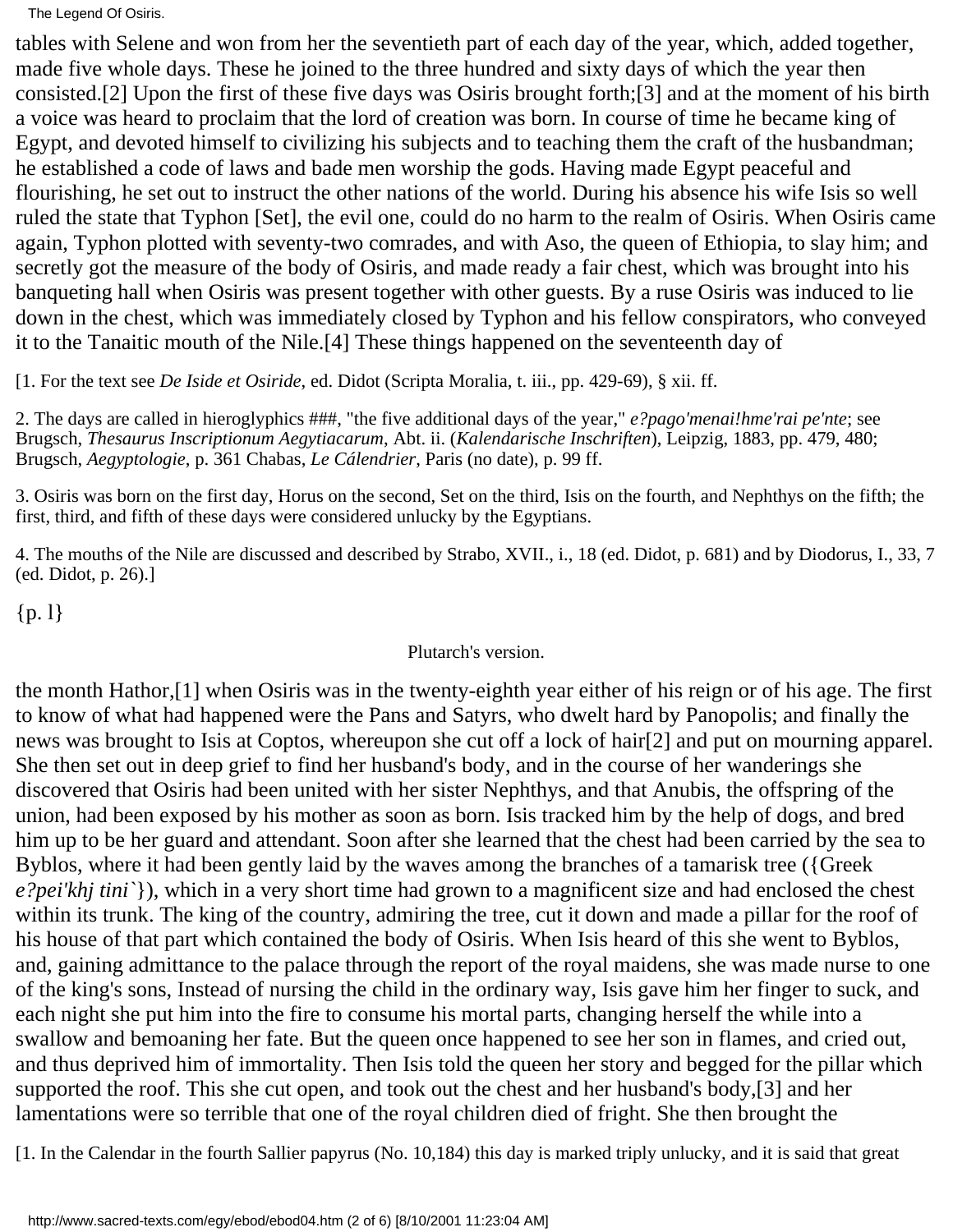lamentation by Isis and Nephthys took place for Un-nefer (Osiris) thereon. See Chabas, *Le Calendrier*, p. 50. Here we have Plutarch's statement supported by documentary evidence. Some very interesting details concerning the festivals of Osiris in the month Choiak are given by Loret in *Recueil de Travaux*, t. iii., p. 43 ff; t. iv., p. 21 ff.; and t. v., p. 85 ff. The various mysteries which took place thereat are minutely described.

2 On the cutting of the hair as a sign of mourning, see W. Robertson Smith, *The Religion of the Semites*, p. 395; and for other beliefs about the hair see Tylor, *Primitive Culture*, vo1. ii., p. 364, and Fraser, *Golden Bough*, pp. 193-208.

3 The story continues that Isis then wrapped the pillar in fine linen and anointed it with oil, and restored it to the queen. Plutarch adds that the piece of wood is, to this day, preserved in the temple of Isis, and worshipped by the people of Byblos. Prof. Robertson Smith suggests (*Religion of the Semites*, p. 175) that the rite of draping and anointing a sacred stump supplies the answer to the unsolved question of the nature of the ritual practices connected with the Ashera. That some sort of drapery belonged to the Ashera is clear from 2 Kings xxiii., 7. See also Tylor, *Primitive Culture*, vol. ii., p. 150; and Fraser, *Golden Bough*, vol. i., p. 304 ff.]

{p. li}

Plutarch's version.

chest by ship to Egypt, where she opened it and embraced the body of her husband, weeping bitterly. Then she sought her son Horus in Buto, in Lower Egypt, first having hidden the chest in a secret place. But Typhon, one night hunting by the light of the moon, found the chest, and, recognizing the body, tore it into fourteen pieces, which he scattered up and down throughout the land. When Isis heard of this she took a boat made of papyrus[1]--a plant abhorred by crocodiles--and sailing about she gathered the fragments of Osiris's body.[2] Wherever she found one, there she built a tomb. But now Horus had grown up, and being encouraged to the use of arms by Osiris, who returned from the other world, he went out to do battle with Typhon, the murderer of his father. The fight lasted many days, and Typhon was made captive. But Isis, to whom the care of the prisoner was given, so far from aiding her son Horus, set Typhon at liberty. Horus in his rage tore from her head the royal diadem; but Thoth gave her a helmet in the shape of a cow's head. In two other battles fought between Horus and Typhon, Horus was the victor.[3]

Identity of the deceased with Osiris.

This is the story of the sufferings and death of Osiris as told by Plutarch. Osiris was the god through whose sufferings and death the Egyptian hoped that his body might rise again in some transformed or glorified shape, and to him who had conquered death and had become the king of the other world the Egyptian appealed in prayer for eternal life through his victory and power. In every funeral inscription known to us, from the pyramid texts down to the roughly written prayers upon coffins of the Roman period, what is done for Osiris is done also for the deceased, the state and condition of Osiris are the state and condition of

[1. The ark of "bulrushes" was, no doubt, intended to preserve the child Moses from crocodiles.

2. {Greek *Mo'non de` tw^n merw^u tou^ O?si'ridos th`n I?^sin ou`x e`urei^n to` ai?doi^n e`uðu`s ga`r ei's to`n potamo`n r!ifh^nai kai` geu'sasðai to'n te lepidwto`n au`tou^ kai` to`n fa'gron kai` to`n o?ksu'rugxon. k.t.l.*}. By the festival celebrated by the Egyptians in honour of the model of the lost member of Osiris, we are probably to understand the public performance of the ceremony of "setting up the Tet in Tattu", which we know took place on the last day of the month Choiak; see Loret, *Les Fêtes d'Osiris au mois de Khoiak* (*Recueil de Travaux*, t. iv., p. 32, § 87); Plutarch, *De Iside*, § xviii.

3. An account of the battle is also given in the IVth Sallier papyrus, wherein we are told that it took place on the 26th day of the month Thoth. Horus and Set fought in the form of two men, but they afterwards changed themselves into two bears,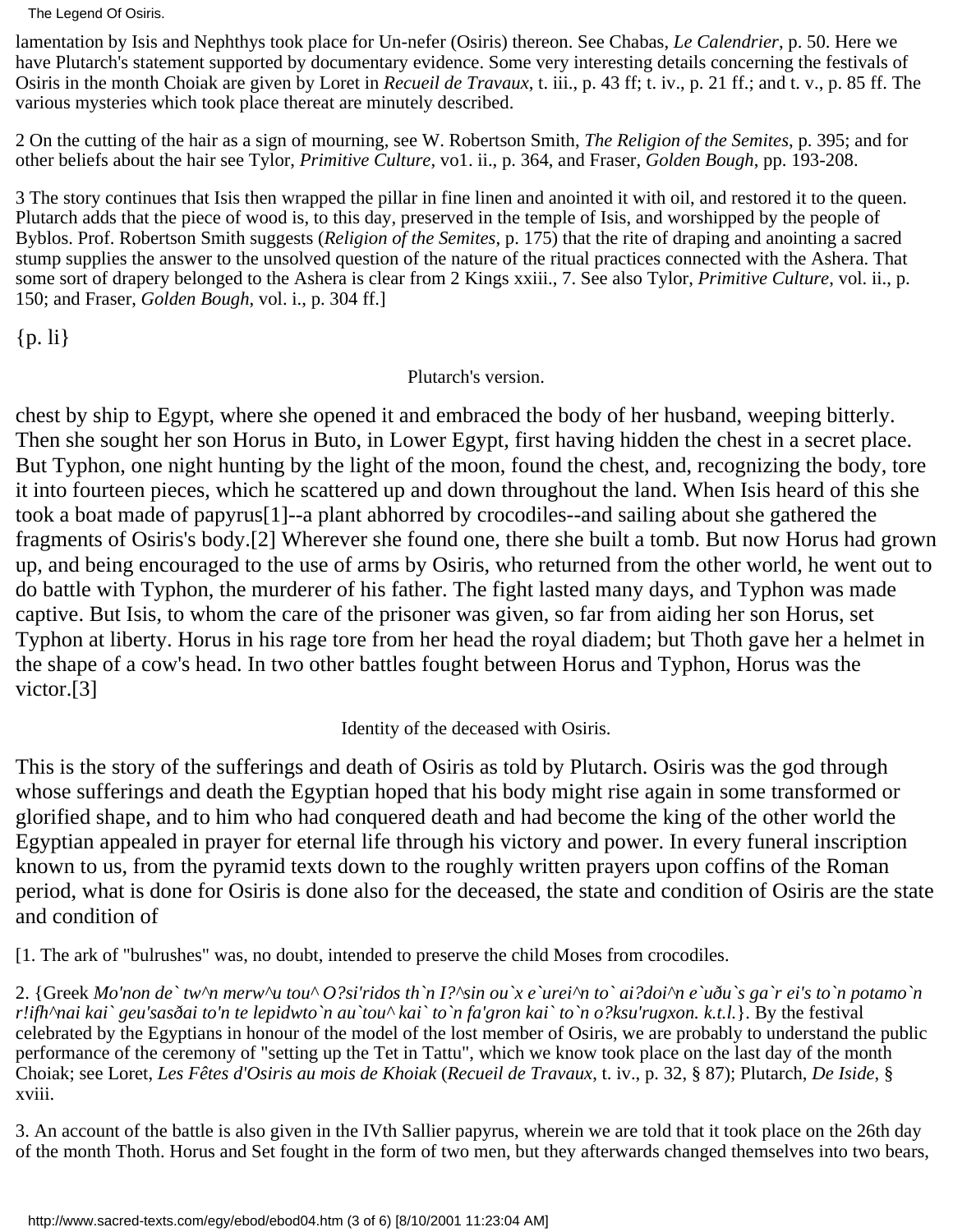and they passed three days and three nights in this form. Victory inclined now to one side, and now to the other, and the heart of Isis suffered bitterly. When Horus saw that she loosed the fetters which he had laid upon Set, he became like a "raging panther of the south with fury," and she fled before him; but he pursued her, and cut off her head, which Thoth transformed by his words of magical power and set upon her body again in the form of that of a cow. In the calendars the 26th day of Thoth was marked triply deadly. See Chabas, *Le Calendrier*, p. 28 ff.]

## ${p.}$ lii $}$

the deceased; in a word, the deceased is identified with Osiris. If Osiris liveth for ever, the deceased will live for ever; if Osiris dieth, then will the deceased perish.[1]

[1. The origin of Plutarch's story of the death of Osiris, and the Egyptian conception of his nature and attributes, may be gathered from the following very remarkable hymn. (The text is given by Ledrain, *Les Monuments Égyptiens de la Bibliothèque Nationale*, Paris, 1879, pll. xxi-xxvii. A French translation of it was published, with notes, by Chabas, in *Revue Archéologique*, Paris, 1857, t. xiv., p. 65 ff.; and an English version was given in *Records of the Past*, 1st series, vol. iv., p. 99 ff. The stele upon which it is found belongs to the early part of the XVIIIth dynasty, by which is meant the period before the reign of Amenophis IV.; this is proved by the fact that the name of the god Amen has been cut out of it, an act of vandalism which can only have been perpetrated in the fanatical reign of Amenophis IV.):

### Hymn to Osiris.

"(1) Hail to thee, Osiris, lord of eternity, king of the gods, thou who hast many names, thou disposer of created things, thou who hast hidden forms in the temples, thou sacred one, thou KA who dwellest in Tattu, thou mighty (2) one in Sekhem, thou lord to whom invocations are made in Anti, thou who art over the offerings in Annu, thou lord who makest inquisition in two-fold right and truth, thou hidden soul, the lord of Qerert, thou who disposest affairs in the city of the White Wall, thou soul of Ra, thou very body of Ra who restest in (3) Suten-henen, thou to whom adorations are made in the region of Nart, thou who makest the soul to rise, thou lord of the Great House in Khemennu, thou mighty of terror in Shas-hetep, thou lord of eternity, thou chief of Abtu, thou who sittest upon thy throne in Ta-tchesert, thou whose name is established in the mouths of (4) men, thou unformed matter of the world, thou god Tum, thou who providest with food the ka's who are with the company of the gods, thou perfect *khu* among *khu's*, thou provider of the waters of Nu, thou giver of the wind, thou producer of the wind of the evening from thy nostrils for the satisfaction of thy heart. Thou makest (5) plants to grow at thy desire, thou givest birth to . . . . . . . ; to thee are obedient the stars in the heights, and thou openest the mighty gates. Thou art the lord to whom hymns of praise are sung in the southern heaven, and unto thee are adorations paid in the northern heaven. The never setting stars (6) are before thy face, and they are thy thrones, even as also are those that never rest. An offering cometh to thee by the command of Seb. The company of the gods adoreth thee, the stars of the *tuat* bow to the earth in adoration before thee, [all] domains pay homage to thee, and the ends of the earth offer entreaty and supplication. When those who are among the holy ones (7) see thee they tremble at thee, and the whole world giveth praise unto thee when it meeteth thy majesty. Thou art a glorious *sahu* among the *sahu's*, upon thee hath dignity been conferred, thy dominion is eternal, O thou beautiful Form of the company of the gods; thou gracious one who art beloved by him that (8) seeth thee. Thou settest thy fear in all the world, and through love for thee all proclaim thy name before that of all other gods. Unto thee are offerings made by all mankind, O thou lord to whom commemorations are made, both in heaven and in earth. Many are the shouts of joy that rise to thee at the Uak[\*] festival, and cries of delight ascend to thee from the (9) whole world with one voice. Thou art the chief and prince of thy brethren, thou art the prince of the company of the gods, thou stablishest right and truth everywhere, thou placest thy son upon thy throne, thou art the object of praise of thy father Seb, and of the love of thy mother Nut. Thou art exceeding mighty, thou overthrowest those who oppose thee, thou art mighty of hand, and thou slaughterest thine (10) enemy. Thou settest thy fear in thy foe, thou removest his boundaries, thy heart is fixed, and thy feet are watchful. Thou art the heir of Seb and the sovereign of all the earth;

[\* This festival took place on the 17th and 18th days of the month Thoth; see Brugsch, Kalendarische Inschriften, p. 235.]

{footnote page liii}

Seb hath seen thy glorious power, and hath commanded thee to direct the  $(11)$  universe for ever and ever by thy hand.

"Thou hast made this earth by thy hand, and the waters thereof, and the wind thereof, the herb thereof, all the cattle thereof, all the winged fowl thereof, all the fish thereof, all the creeping things thereof, and all the four-footed beasts thereof. (12) O thou son of Nut, the whole world is gratified when thou ascendest thy father's throne like Ra. Thou shinest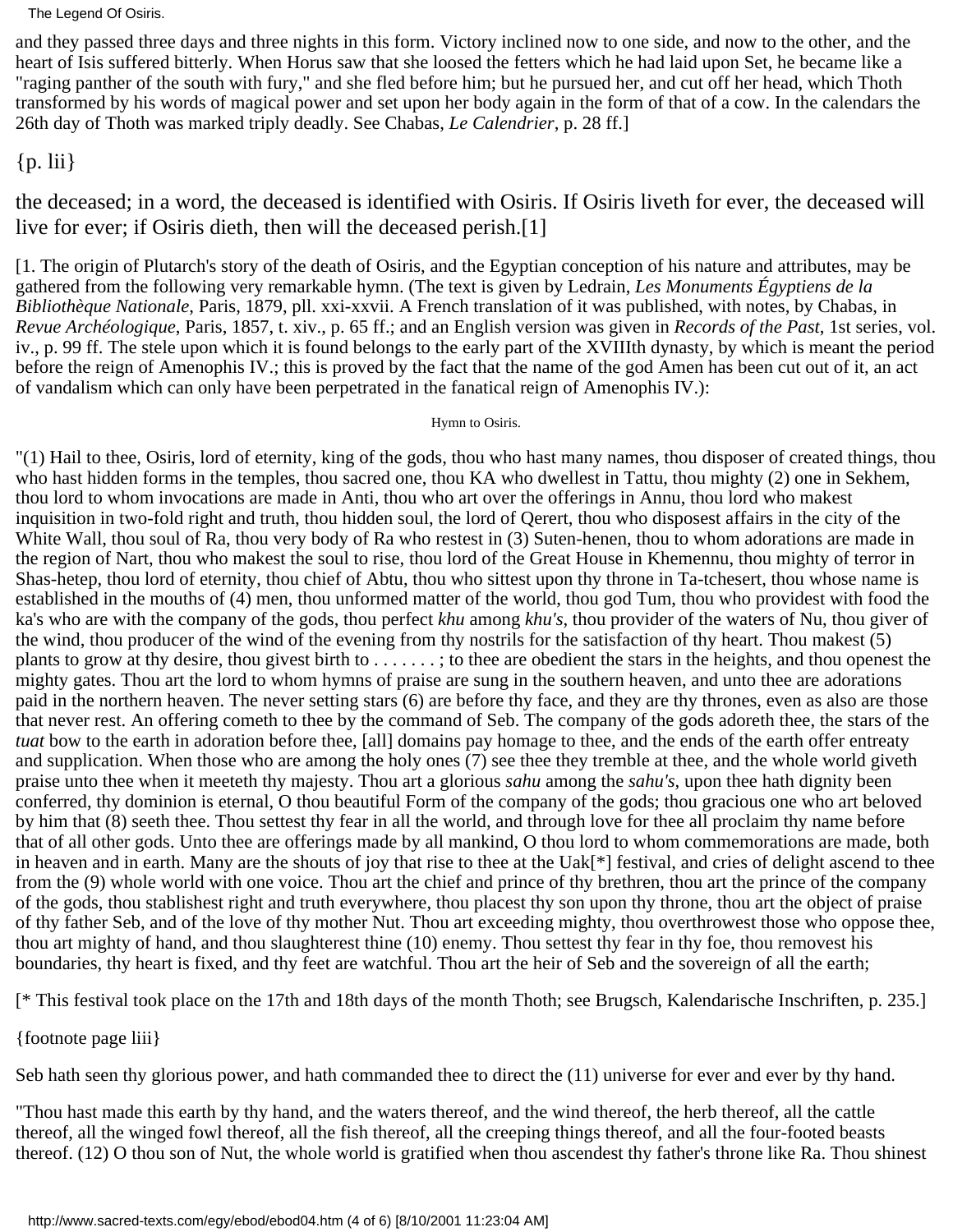in the horizon, thou sendest forth thy light into the darkness, thou makest the darkness light with thy double plume, and thou floodest the world with light like the (13) Disk at break of day. Thy diadem pierceth heaven and becometh a brother unto the stars, O thou form of every god. Thou art gracious in command and in speech, thou art the favoured one of the great company of the gods, and thou art the greatly beloved one of the lesser company of the gods.

"Thy sister put forth her protecting power for thee, she scattered abroad those who were her enemies, (14) she drove back evil hap, she pronounced mighty words of power, she made cunning her tongue, and her words failed not. The glorious Isis was perfect in command and in speech, and she avenged her brother. She sought him without ceasing, (15) she wandered round and round the earth uttering cries of pain, and she rested[\*] not until she had found him. She overshadowed him with her feathers, she made wind with her wings, and she uttered cries at the burial of her brother. (16) She raised up the prostrate form of him whose heart was still, she took from. him of his essence, she conceived and brought forth a child,[+] she suckled it in secret (?) and none knew the place thereof; and the arm of the child hath waxed strong in the great house of Seb. (17) The company of the gods rejoiceth and is glad at the coming of Osiris's son Horus, and firm of heart and triumphant is the son of Isis, the heir of Osiris." $[++]$ 

[\*. Literally, "she alighted not,"; the whole passage here justifies Plutarch's statement (*De Iside Osiride*, 16) concerning Isis: {Greek *Au?th`n de` genome'nhn xelido'na tu~j ki'oni peripi'tesðai kai` ðrhnei~n*}.

+. Compare Plutarch, *op. cit.*, §19: {Greek *T`hn d' I?'sin th`n teleuth`n e`ks O?si'ridos suggenome'nou tekei~n h?li'to'mhnon kai` a?sðenh~ toi~s ka'twðen gui'ois to`n A?rpokra'thn*}.

++. The remainder of the hymn refers to Horus.]]

 ${p.}$  liii $}$ 

Osiris invested with the attributes of Ra.

Later in the XVIIIth, or early in the XIXth dynasty, we find Osiris called "the king of eternity, the lord of everlastingness, who traverseth millions of years in the duration of his life, the firstborn son of the womb of Nut, begotten of Seb, the prince of gods and men, the god of gods, the king of kings, the lord of lords, the prince of princes, the governor of the world, from the womb of Nut, whose existence is for everlasting,[1] Unnefer of many forms and of many attributes, Tmu in Annu, the lord of Akert,[2] the only one, the lord of the land on each side of the celestial Nile."[3]

In the XXVIth dynasty and later there grew up a class of literature

[1. For the text see the papyrus of Ani, pl. ii., and pl. xxxvi., 1. 2.

2. *I.e.*, the underworld.

3. *neb atebui*; see Ani, pl. xix., 1. 9.]

{p. liv}

Osiris the god of the resurrection.

represented by such works as "The Book of Respirations,"[1] "The Lamentations of Isis and Nephthys,"[2] "The Festival Songs of Isis and Nephthys,"[3] "The Litanies of Seker,"[4] and the like, the hymns and prayers of which are addressed to Osiris rather as the god of the dead and type of the resurrection[5] than as the successor of the great cosmic god Tmu-Ra. He is called "the soul that liveth again,"[6] "the being who becometh a child again," "the firstborn son of unformed matter, the lord of multitudes of aspects and forms, the lord of time and bestower of years, the lord of life for all eternity."[7] He is the "giver of life from the beginning;"[8] "life springs up to us from his destruction,"[9] and the germ which proceeds from him engenders life in both the dead and the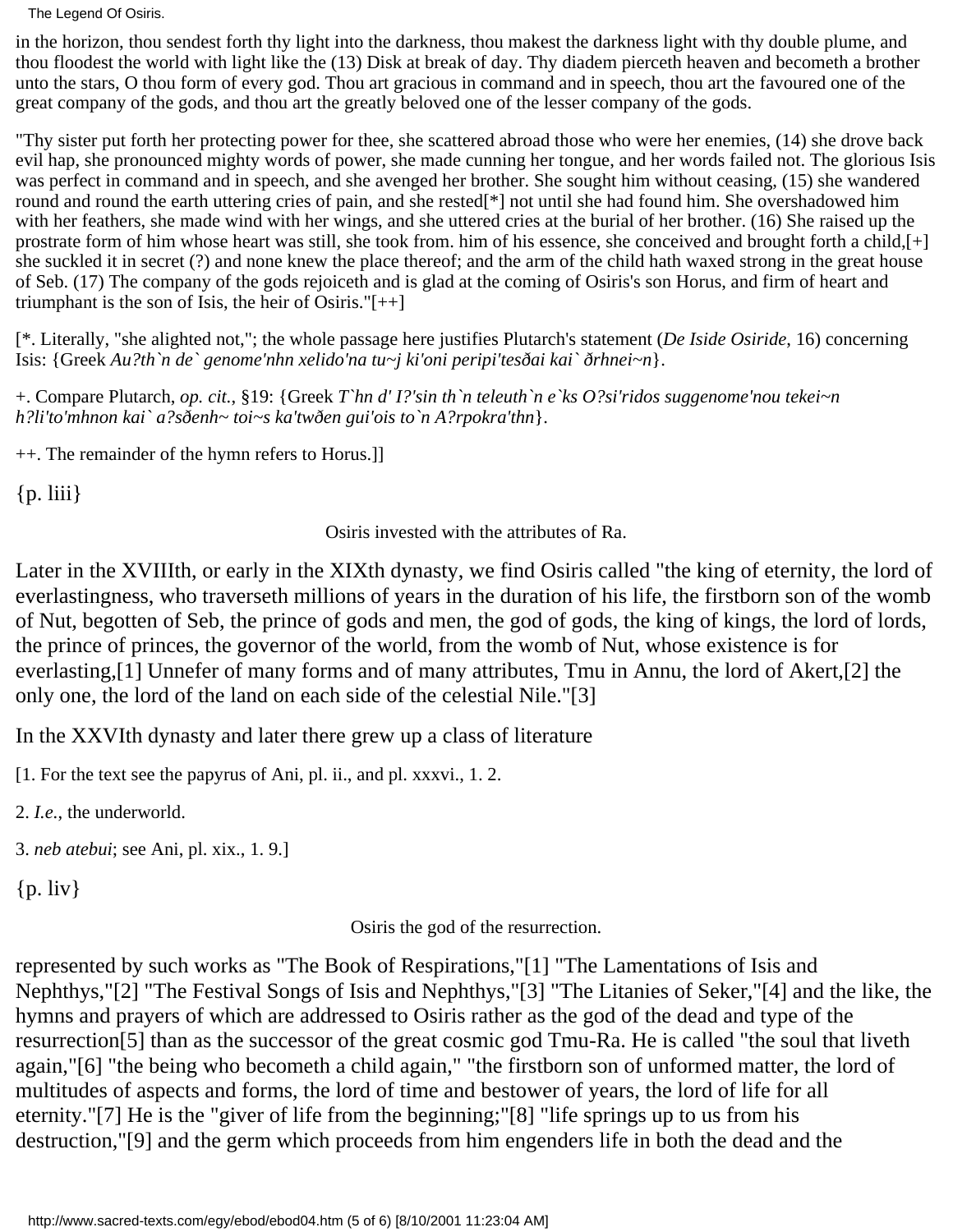living. $[10]$ 

[1. ###. The text of this work, transcribed into hieroglyphics, was published, with a Latin translation, by Brugsch, under the title, *Sai an Sinsin sive Aber Metempsychosis veterum Aegyptiorum*, Berlin, 1851; and an English translation of the same work, but made from a Paris MS., was given by p. J. de Horrack in *Records of the Past*, 1st series, vol., iv., p. 121 ff. See also Birch, *Facsimiles of Two Papyri*, London, 1863, p. 3; Devéria, *Catalogue des MSS. Égyptiens*, Paris, 1874, pp. 130 ff., where several copies of this work are described.

2. The hieratic text of this work is published with a French translation by p. J. de Horrack, Les Lamentations d'Isis et de Nephthys, Paris, 1886.

3. A hieroglyphic transcript of these works, with an English translation, was given in *Archælogia*, vol. iii., London, 1891.

4. What Devéria says with reference to the Book of Respirations applies to the whole class: "Toutefois, on remarque dans cet écrit une tendance à la doctrine de la résurrection du corps plus marquée que dans les compositions antérieures" (*Catalogue*, p. 13).

5. ###. Festival Songs, iv., 33.

6. ###. *Ibid.*, viii., 21, ix., 8.

7. *Litanies of Seker*, col. xviii.

8. ###. *Festival Songs*, vi., 1.

9. ###. *Ibid.*, iii., 18.

10. ###. *Ibid.*, ix., 26.]

 ${p.}$  lv }

[Next: The Doctrine Of Eternal Life.](#page-48-0)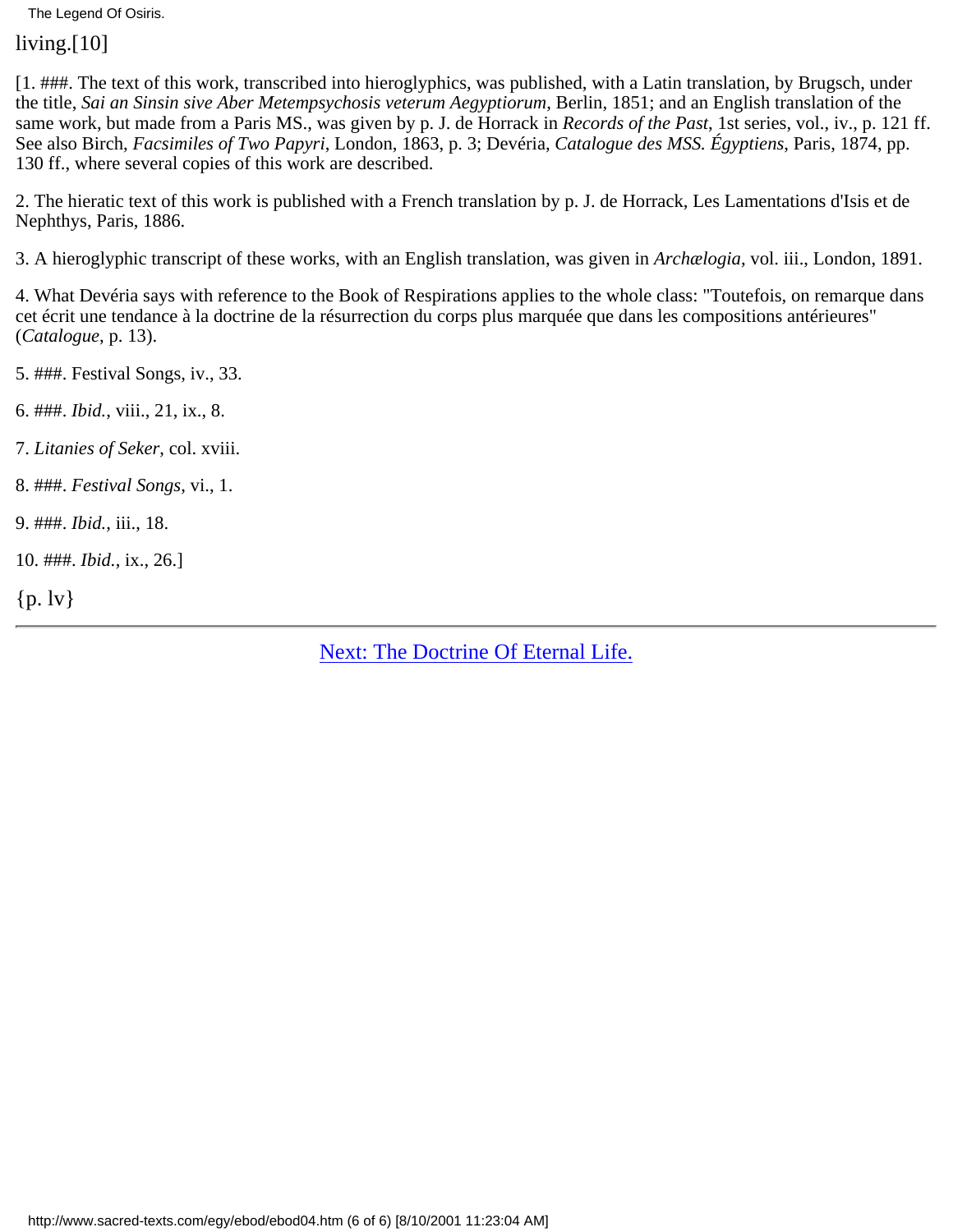# <span id="page-48-0"></span>**THE DOCTRINE OF ETERNAL LIFE.**

Egyptian belief in a future life.

The doctrine of eternal life in the VIth dynasty.

The ideas and beliefs which the Egyptians held in reference to a future existence are not readily to be defined, owing to the many difficulties in translating religious texts and in harmonizing the statements made in different works of different periods. Some confusion of details also seems to have existed in the minds of the Egyptians themselves, which cannot be cleared up until the literature of the subject has been further studied and until more texts have been published. That the Egyptians believed in a future life of some kind is certain; and the doctrine of eternal existence is the leading feature of their religion, and is enunciated with the utmost clearness in all periods. Whether this belief had its origin at Annu, the chief city of the worship of the sun-god, is not certain, but is very probable; for already in the pyramid texts we find the idea of everlasting life associated with the sun's existence, and Pepi I. is said to be "the Giver of life, stability, power, health, and all joy of heart, like the Sun, living for ever."[1] The sun rose each day in renewed strength and vigour, and the renewal of youth in a future life was the aim and object of every Egyptian believer. To this end all the religious literature of Egypt was composed. Let us take the following extracts from texts of the VIth dynasty as illustrations:--

*1. ha Unas an sem-nek as met-th sem-nek anxet*

Hail Unas, not hast thou gone, behold, [as] one dead, thou hast gone [as] one living

*hems her xent Ausar.*

to sit upon the throne of Osiris.[2]

[1. ### *Recueil de Travaux*, t. v., p. 167 (1. 65).

2. *Recueil Travaux*, t. iii., p. 201 (1. 206). The context runs "Thy Sceptre is in thy hand, and thou givest commands unto the living ones. The *Mekes* and *Nehbet* sceptres are in thy hand, and thou givest commands unto those whose abodes are secret."]

 ${p.}$  lvi }

*2. O Ra-Tum i-nek sa-k i-nek Unas . . . . . . sa-k pu en*

O Ra-Turn, cometh to thee thy son, cometh to thee Unas . . . . . thy son is this of

*t'et-k en t'etta*

thy body for ever.[1]

*3. Tem sa-k pu penen Ausar ta-nek set'eb-f anx-f anx-f*

O Turn, thy son is this Osiris; thou hast given his sustenance and he liveth; he liveth,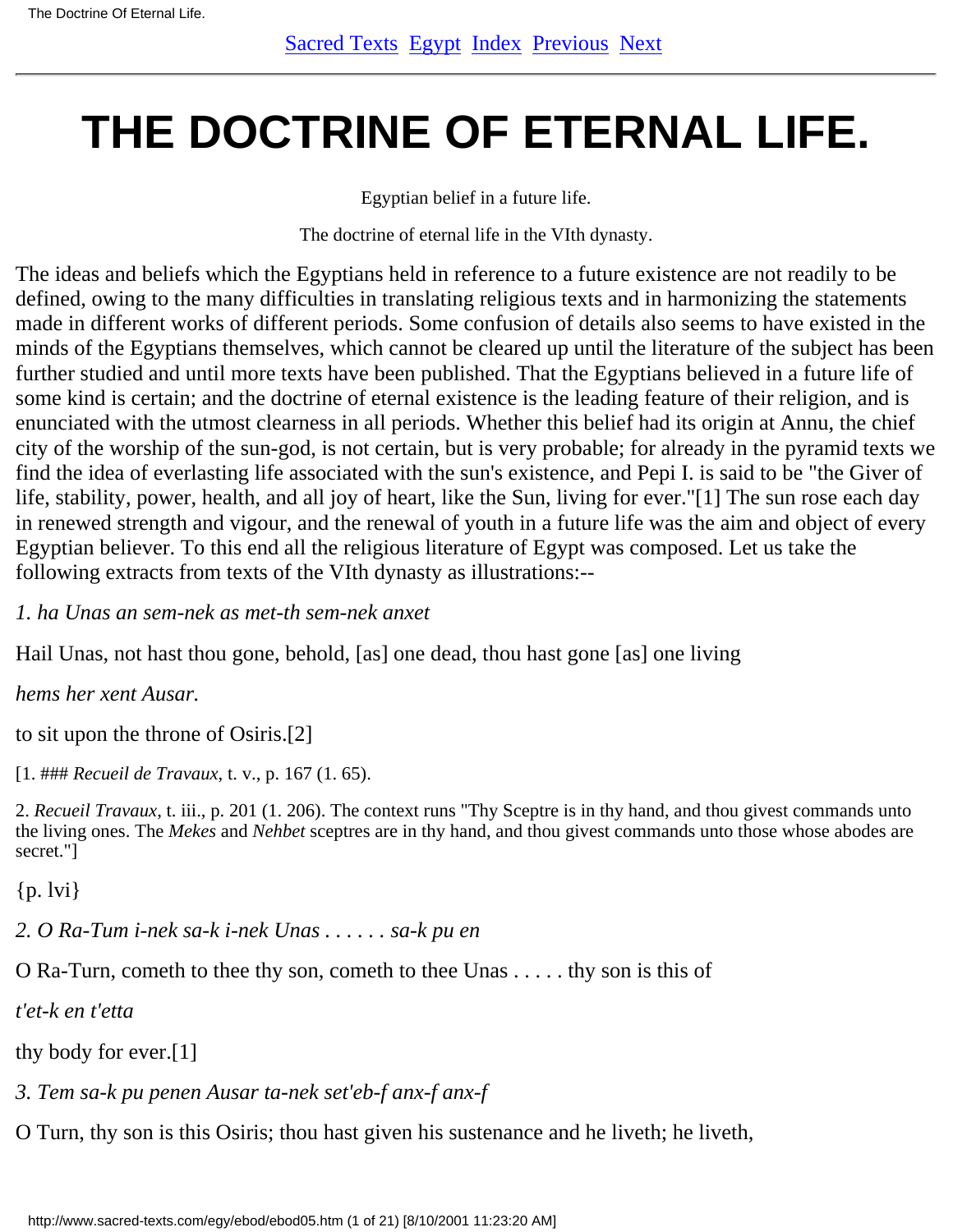*anx Unas pen an mit-f an mit Unas pen*

and liveth Unas this; not dieth he, not dieth Unas this.[2]

*4. hetep Unas em anx em Amenta*

Setteth Unas in life in Amenta.[3]

*5. au am-nef saa en neter neb ahau pa neheh t'er-f*

He[4] hath eaten the knowledge of god every, [his] existence is for all eternity

*pa t'etta em sah-f pen en merer-f ari-f mest'et'-f*

and to everlasting in his *sah*[5] this; what he willeth he doeth, [what] he hateth

*an ari-nef*

not doth he do.[6]

- [1. *Recueil Travaux*, t. iii., p. 208 (ll. 232, 233).
- 2. *Recueil de Travaux*, t. iii., p. 209 (l. 240)
- 3. *Ibid.*, t. iv., p. 50 (l. 445). The allusion here is to the setting of the sun.
- 4. *I.e.*, Unas.
- 5. See page lix.
- 6. *Recueil de Travaux*, t. iv., p. 61 (ll. 520, 521).]

 ${p. 1}$ vii $}$ 

```
6. anx anx an mit-k
```
Live life, not shalt thou die.<sup>[1]</sup>

The doctrine of eternal life in the XVIIIth dynasty.

In the papyrus of Ani the deceased is represented as having come to a place remote and far away, where there is neither air to breathe nor water to drink, but where he holds converse with Tmu. In answer to his question, "How long have I to live?"[2], the great god of Annu answers:--

*auk er heh en heh aha en heh*

Thou shalt exist for millions of millions of years, a period of millions of years.

In the LXXXIVth Chapter, as given in the same papyrus, the infinite duration of the past and future existence of the soul, as well as its divine nature, is proclaimed by Ani in the words:--

*nuk Su paut ba-a pu neter ba-a pu heh*

I am Shu [the god] of unformed matter. My soul is God, my soul is eternity.[3]

When the deceased identifies himself with Shu, he makes the period of his existence coeval with that of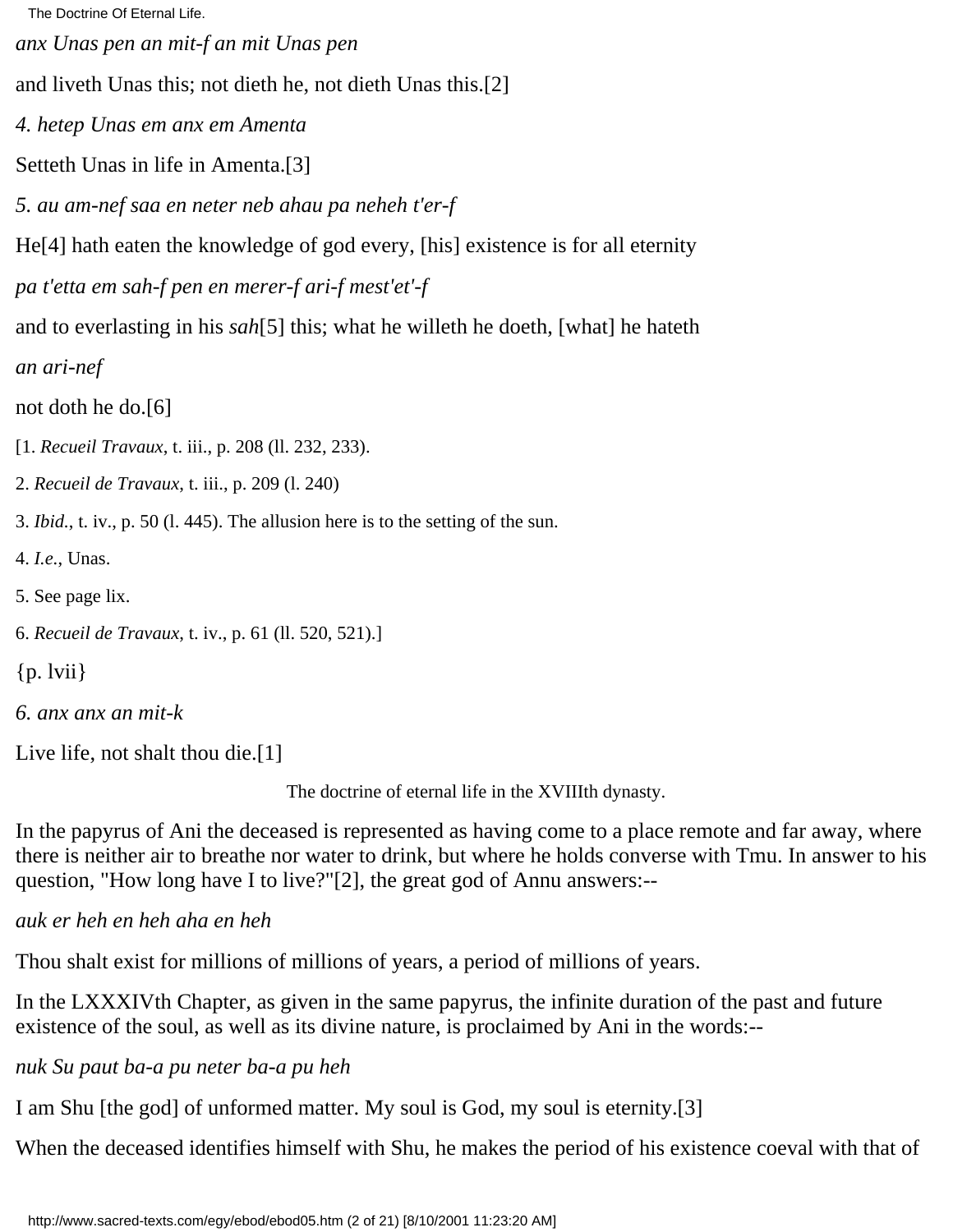Tmu-Ra, *i.e.*, he existed before Osiris and the other gods of his company. These two passages prove the identity of the belief in eternal life in the XVIIIth dynasty with that in the Vth and VIth dynasties.

But while we have this evidence of the Egyptian belief in eternal life, we are nowhere told that man's corruptible body will rise again; indeed, the following extracts show that the idea prevailed that the body lay in the earth while the soul or spirit lived in heaven.

*1. ba ar pet sat ar ta* Soul to heaven, body to earth.[4] (Vth dynasty.) [1. *Recueil de Travaux*, t. v., p. 170 (Pepi, 1. 85). 2. ###. Plate XIX., l. 16 (Book of the Dead, Chapter CLXXV.). 3. Plate XXVIII., 1. 15. 4 *Recueil de Travaux*, t. iv., p. 71 (l. 582).]  ${p. 1\text{vii}}$ *2. mu-k er pet xa-k er ta* Thy essence is in heaven, thy body to earth.[1] (VIth dynasty.) *3. pet xer ba-k ta xeri tut-k* Heaven hath thy soul, earth hath thy body.[2] (Ptolemaic period.)

Constancy in the belief in the resurrection.

There is, however, no doubt that from first to last the Egyptians firmly believed that besides the soul there was some other element of the man that would rise again. The preservation of the corruptible body too was in some way connected with the life in the world to come, and its preservation was necessary to ensure eternal life; otherwise the prayers recited to this end would have been futile, and the time honoured custom of mummifying the dead would have had no meaning. The never ending existence of the soul is asserted in a passage quoted above without reference to Osiris; but the frequent mention of the uniting of his bones, and of the gathering together of his members,[3] and the doing away with all corruption from his body, seems to show that the pious Egyptian connected these things with the resurrection of his own body in some form, and he argued that what had been done for him who was proclaimed to be giver and source of life must be necessary for mortal man.

The *khat* or physical body.

The physical body of man considered as a whole was called *khat*, a word which seems to be connected with the idea of something which is liable to decay. The word is also applied to the mummified body in the tomb, as we know from the words "My body (*khat*) is buried."[4] Such a body was attributed to the god Osiris;" in the CLXIInd Chapter of the Book of the Dead "his great

[1. *Recueil de Travaux*, t. v., p. 43 (l. 304).

2. Horrack, *Lamentations d'Isis et de Nephthys*, Paris, 1866, p. 6.

3. Already in the pyramid texts we have "Rise up, O thou Teta! Thou hast received thy head, thou hast knitted together thy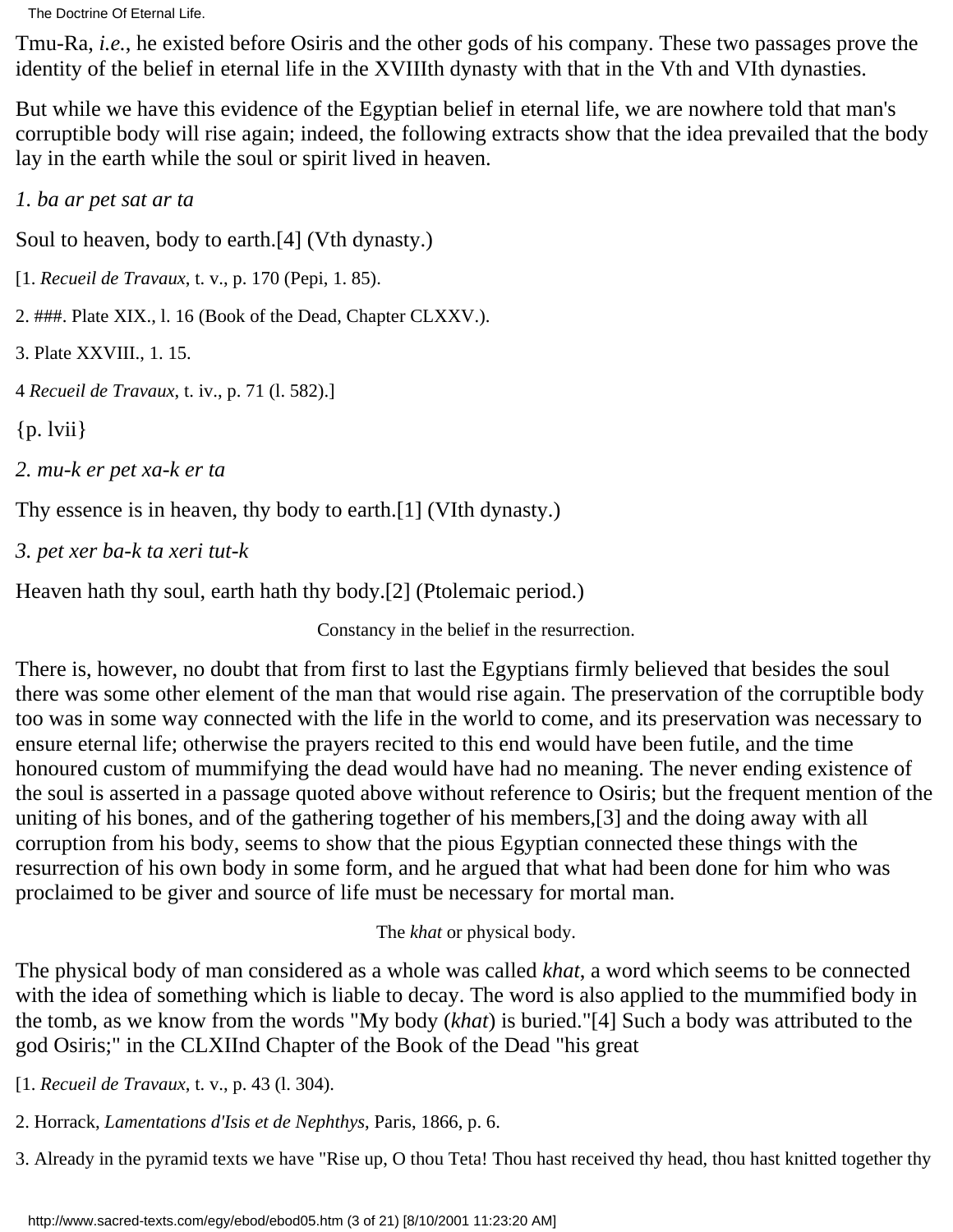bones, thou hast collected thy members." *Recueil de Travaux*, t. v., p. 40 (1. 287).

3. Book of the Dead, Chapter LXXXVI., 1. 11.

4. Papyrus of Ani, pl. vii., 1. 28, and pl. xix., 1. 8.]

 ${p. lix}$ 

divine body rested in Annu."[1] In this respect the god and the deceased were on an equality. As we have seen above, the body neither leaves the tomb nor reappears on earth; yet its preservation was necessary. Thus the deceased addresses Tmu[2]: "Hail to thee, O my father Osiris, I have come and I have embalmed this my flesh so that my body may not decay. I am whole, even as my father Khepera was whole, who is to me the type of that which passeth not away. Come then, O Form, and give breath unto me, O lord of breath, O thou who art greater than thy compeers. Stablish thou me, and form thou me, O thou who art lord of the grave. Grant thou to me to endure for ever, even as thou didst grant unto thy father Tmu to endure; and his body neither passed away nor decayed. I have not done that which is hateful unto thee, nay, I have spoken that which thy ka loveth: repulse thou me not, and cast thou me not behind thee, O Tmu, to decay, even as thou doest unto every god and unto every goddess and unto every beast and creeping thing which perisheth when his soul hath gone forth from him after his death, and which falleth in pieces after his decay . . . . . Homage to thee, O my father Osiris, thy flesh suffered no decay, there were no worms in thee, thou didst not crumble away, thou didst not wither away, thou didst not become corruption and worms; and I myself am Khepera, I shall possess my flesh for ever and ever, I shall not decay, I shall not crumble away, I shall not wither away, I shall not become corruption."

The *sahu* or spiritual body.

But the body does not lie in the tomb inoperative, for by the prayers and ceremonies on the day of burial it is endowed with the power of changing into a *sahu*, or spiritual body. Thus we have such phrases as, "I germinate like the plants,"[3] "My flesh germinateth,"[4] "I exist, I exist, I live, I live, I germinate, I germinate,"[5] "thy soul liveth, thy body germinateth by the command of Ra

[1. ###. Lepsius, *Todtenbuch*, Bl. 77,1. 7.

2. This chapter was found inscribed upon one of the linen wrappings of the mummy of Thothmes III., and a copy of the text is given by Naville (Todtenbuch, Bd. L, Bl. 179); for a later version see Lepsius, Todtenbuch, Bl. 75, where many interesting variants occur.

3. ###. Chapter LXXXIII., 3.

4. ###. Chapter LXIV., 1. 49. (Naville, *Todtenbuch*, Bd. I., Bl. 76.)

5. ###. Chapter CLIV. (Lepsius, *Todtenbuch*, 75.)]

 ${p.}$  $l x}$ 

himself without diminution, and without defect, like unto Ra for ever and ever."[1] The word *sahu* though at times written with the determinative of a mummy lying on a bier like *khat*, "body," indicates a body which has obtained a degree of knowledge[2] and power and glory whereby it becomes henceforth lasting and incorruptible. The body which has become a *sahu* has the power of associating with the soul and of holding converse with it. In this form it can ascend into heaven and dwell with the gods, and with the sahu of the gods, and with the souls of the righteous. In the pyramid texts we have these passages:--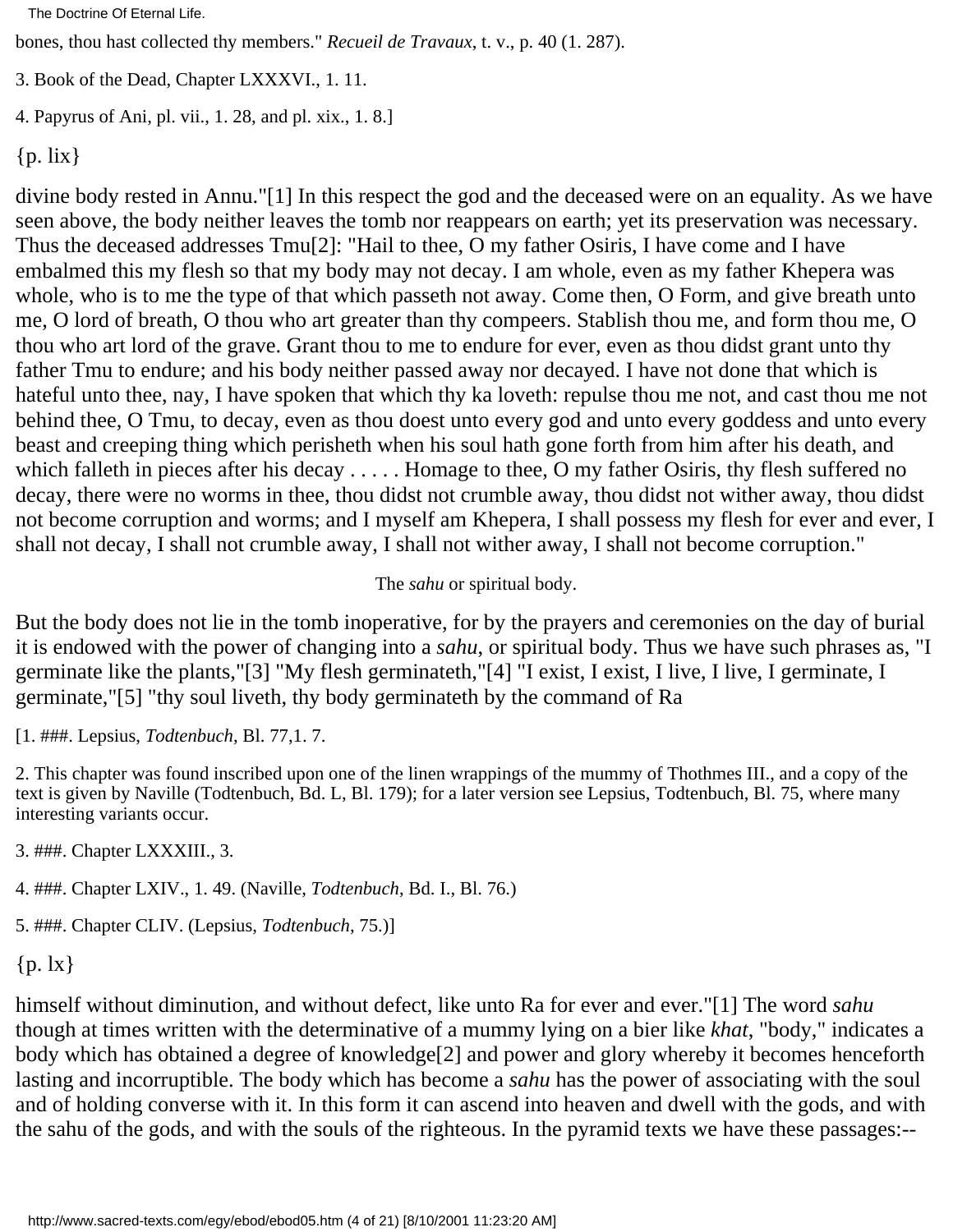*1. Thes-thu Teta pu un-thu aaa peh-tha hems-k*

Rise up thou Teti, this. Stand up thou mighty one being strong. Sit thou

*xent neteru ari-k ennu ari en Ausar em Het-aa amt Annu*

with the gods, do thou that which did Osiris in the great house in Annu.

*sesep-nek sah-k an t'er ret-k em pet an*

Thou hast received thy *sah*, not shall be fettered thy foot in heaven, not

*xesef-k em ta*

shalt thou be turned back upon earth.[3]

*2. anet' hra-k Teta em hru-k pen aha tha xeft Ra*

Hail to thee, Teta, on this thy day [when] thou art standing before Ra [as]

[1. Brugsch, *Liber Metempsychosis*, p. 22.

2. Compare Coptic ###, "magister."

3. *Recueil de Travaux*, t. v., p. 36 (1. 271). From line 143 of the same text it would seem that a man had more than one *sahu*, for the words "all thy *sahu*," occur. This may, however, be only a plural of majesty.]

 ${p.}$  lxi $}$ 

*per-f em aabt t'eba-tha em sah-k pen am baiu*

he cometh from the cast, [when] thou art endued with this thy *sah* among the souls.[1]

*3. ahau pa neheh t'er-f pa t'etta em sah-f*

[His] duration of life is eternity, his limit of life is everlastingness in his *sah*.[2]

*4. nuk sah em ba-f*

I am a *sah* with his soul.[3]

In the late edition of the Book of the Dead published by Lepsius the deceased is said to " look upon his body and to rest upon his *sahu*,"[4] and souls are said "to enter into their *sahu*";[5] and a passage extant both in this and the older Theban edition makes the deceased to receive the *sahu* of the god Osiris.[6] But that Egyptian writers at times confused the *khat* with the sahu is clear from a passage in the Book of Respirations, where it is said, "Hail Osiris, thy name endureth, thy body is stablished, thy sahu germinateth";[7] in other texts the word "germinate" is applied only to the natural body.

The ab or heart.

In close connection with the natural and spiritual bodies stood the heart, or rather that part of it which was the seat of the power of life and the fountain of good and evil thoughts. And in addition to the natural and spiritual bodies, man also bad an abstract individuality or personality endowed with all his characteristic attributes. This abstract personality had an absolutely independent existence. It could move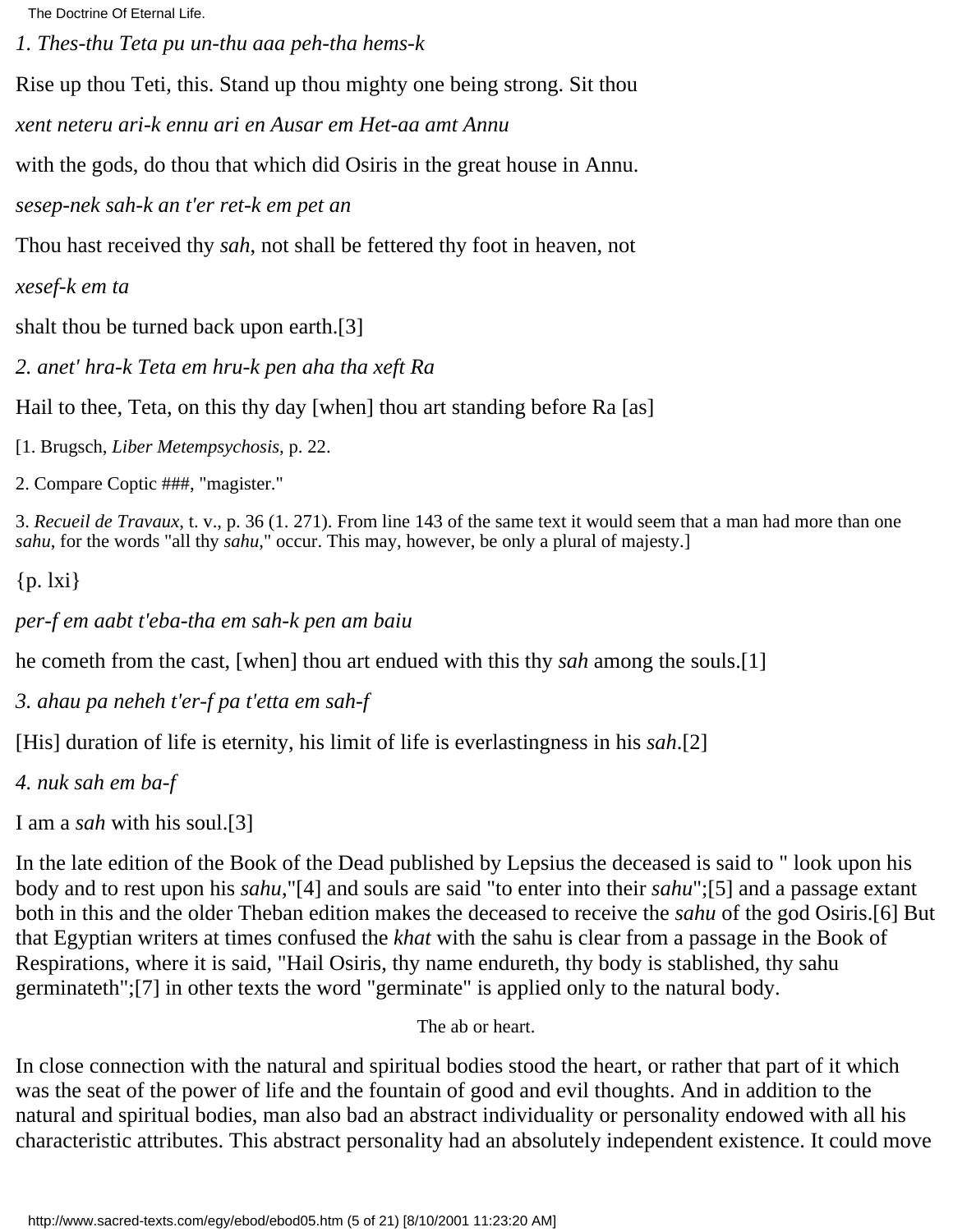freely from place to place, separating itself from, or uniting itself to,

[1. *Recueil de Travaux*, t. v., p. 59 (l. 384).

2. Ibid., t. iv., p. 61 (1. 521).

3. Book of the Dead, Chapter I.XXVIII., 1. 14.

4. ###. Chapter LXXXIX., 1. 6.

5. Ibid., 1. 5.

6. ###. Chapter CXXX., 1. 38 (ed. Naville).

7. ###. See Brugsch, *Liber Metempsychosis*, p. 15.]

 ${p. }lxii\}$ 

The ka or double.

the body at will, and also enjoying life with the gods in heaven.This was the *ka*,[1] a word which at times conveys the meanings of its Coptic equivalent {Coptic *kw*}, and of {Greek *ei?'dwlon*}, image, genius, double, character, disposition, and mental attributes. The funeral offerings of meat, cakes, ale, wine, unguents, *etc.*, were intended for the *ka*; the scent of the burnt incense was grateful to it. The *ka* dwelt in the man's statue just as the *ka* of a god inhabited the statue of the god. In this respect the *ka* seems to be identical with the *sekhem* or image. In the remotest times the tombs had special chambers wherein the *ka* was worshipped and received offerings. The priesthood numbered among its body an order of men who bore the name of "priests of the *ka* and who performed services in honour of the *ka* in the "*ka* chapel".

In the text of Unas the deceased is said to be "happy with his ka"[2] in the next world, and his ka is joined unto his body in "the great dwelling"; [3] his body

[1. The first scholar who seriously examined the meaning of the word was Dr. Birch, who collected several examples of the use and discussed them in his *Mèmoire sur une Patère Égyptienne du Musée du Louvre*, Paris, 1858, p. 59 ff. (Extrait du t. xxiv. des *Mémoires de la Société impériale des Antiquaires de France*). Dr. Birch translated the word by être, personne, emblème, divin, génie, principe, esprit. In September, 1878, V. Maspero explained to the Members of the Congress of Lyons the views which he held concerning this word, and which he had for the past five years been teaching in the Collège de France, and said, "le *ka* est une sorte de double de la personne humaine d'une matière moins grossière que la matière dont est formé le corps, mais qu'il fallait nourrir et entretenir comme le corps lui-même; ce double vivait dans le tombeau des offrandes qu'on faisait aux fêtes canoniques, et aujourd'hui encore un grand nombre des génies de la tradition populaire égyptienne ne sent que des *doubles*, devenus démons au moment de la conversion des fellahs an christianisme, puis à l'islamisme." These views were repeated by him at the Sorbonne in February, 1879. See *Comptes Rendus du Congrès provincial des Orientalistes*, Lyons, 1878, t. i., pp. 235-263; *Revue Scientifique de la France et de l'Étranger*, 2e série, 8e année, No. 35, March, 1879, pp. 816-820; *Bulletin de l'Association Scientifique de France*, No. 594, 1879, t. xxiii., p. 373-384; Maspero, *Études de Mythologie et d'Archéologie*, t. i., pp. 1, 35, 126. In March, 1879, Mr. Renouf read a paper entitled "On the true sense of an important Egyptian word" (*Trans. Soc. Bibl. Arch.*, vol. vi., London, 1979, pp. 494-508), in which he arrived at conclusions similar to those of M. Maspero; and in September of the same year M. Maspero again treated the subject in *Recueil de Travaux*, t. i., p. 152 f. The various shades of meaning in the word have been discussed subsequently by Brugsch, *Wörterbuch* (Suppl.), pp. 997, 1230; Dümichen, *Der Grabpalast des Patuamenap*, Abt. i., p. 10; Bergmann, *Der Sarkophag des Panehemisis* (in *Jahrbuch der Kunsthistorischen Sammlungen des allerhöchsten Kaiserhauses*, Vienna, 1883, p. 5); Wiedemann, *Die Religion der alten Aegypter*, p. 126.

2. ###, l. 472.

3. ###, l. 482.]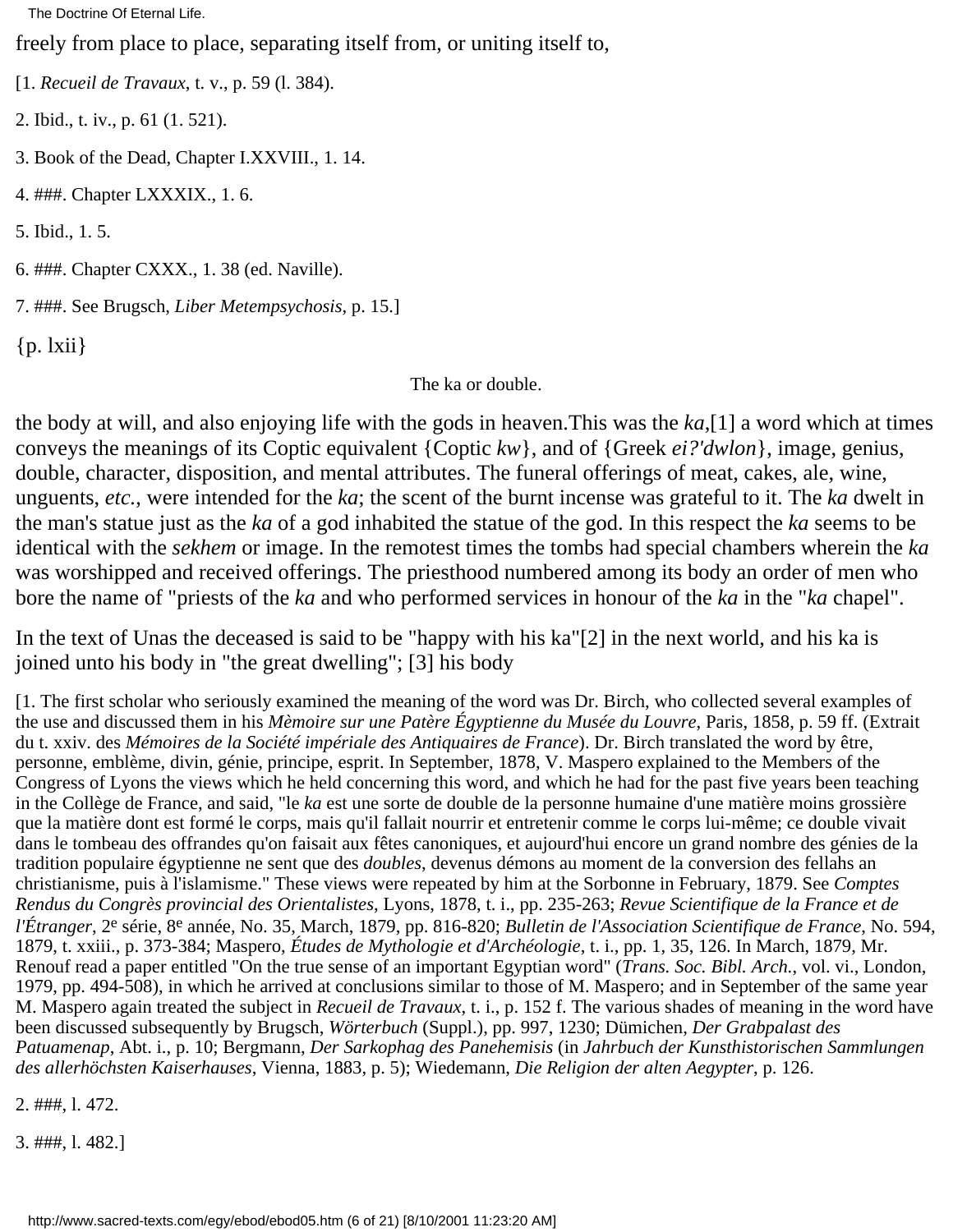$\{p. \}$ lxiii $\}$ 

having been buried in the lowest chamber, "his *ka* cometh forth to him."[1] Of Pepi I. it is said:--

*ai su ka-k hems ka-k am ta hena-k at ur*

Washed is thy *ka*, sitteth thy *ka* [and] it eateth bread with thee unceasingly

*en t'et t'etta*

forever.'[2]

*aha uab-k uab ka-k uab ba-k uab sexem-k*

Thou art pure, thy *ka* is pure, thy soul is pure, thy form is pure.[3]

The *ka*, as we have seen, could eat food, and it was necessary to provide food for it. In the XIIth dynasty and in later periods the gods are entreated to grant meat and drink to the *ka* of the deceased; and it seems as if the Egyptians thought that the future welfare of the spiritual body depended upon the maintenance of a constant supply of sepulchral offerings. When circumstances rendered it impossible to continue the material supply of food, the *ka* fed upon the offerings painted on the walls of the tomb, which were transformed into suitable nourishment by means of the prayers of the living. When there were neither material offerings nor painted similitudes to feed upon, it seems as if the *ka* must have perished; but the texts are not definite on this point.

A prayer of the ka.

The following is a specimen of the *ka's* petition for food written in the XVIIIth dynasty:--

"May the gods grant that I go into and come forth from my tomb, may the Majesty refresh its shade, may I drink water from my cistern every day, may all my limbs grow, may Hapi give unto me bread and flowers of all kinds in their season, may I pass over my estate every day without, ceasing, may my soul

[1. ###. l. 483.

2. *Recueil de Travaux*, t. v., p. x 66, 1. 67.

3 Ibid., 1. 112.]

 ${p.}$  lxiv $}$ 

alight upon the branches of the groves which I have planted, may I make myself cool beneath my sycamores, may I eat the bread which they provide. May I have my mouth that I may speak therewith like the followers of Horus, may I come forth to heaven, may I descend to earth, may I never be shut out upon the road, may there never be done unto me that which my soul abhorreth, let not my soul be imprisoned, but may I be among the venerable and favoured ones, may I plough my lands in the Field of Aaru, may I arrive at the Field of Peace, may one come out to me with vessels of ale and cakes and bread of the lords of eternity, may I receive meat from the altars of the great, I the *ka* of the prophet Amsu."[1]

The *ba* or soul.

To that part of man which beyond all doubt was believed to enjoy an eternal existence in heaven in a state of glory, the Egyptians gave the name *ba*, a word which means something like "sublime," "noble,"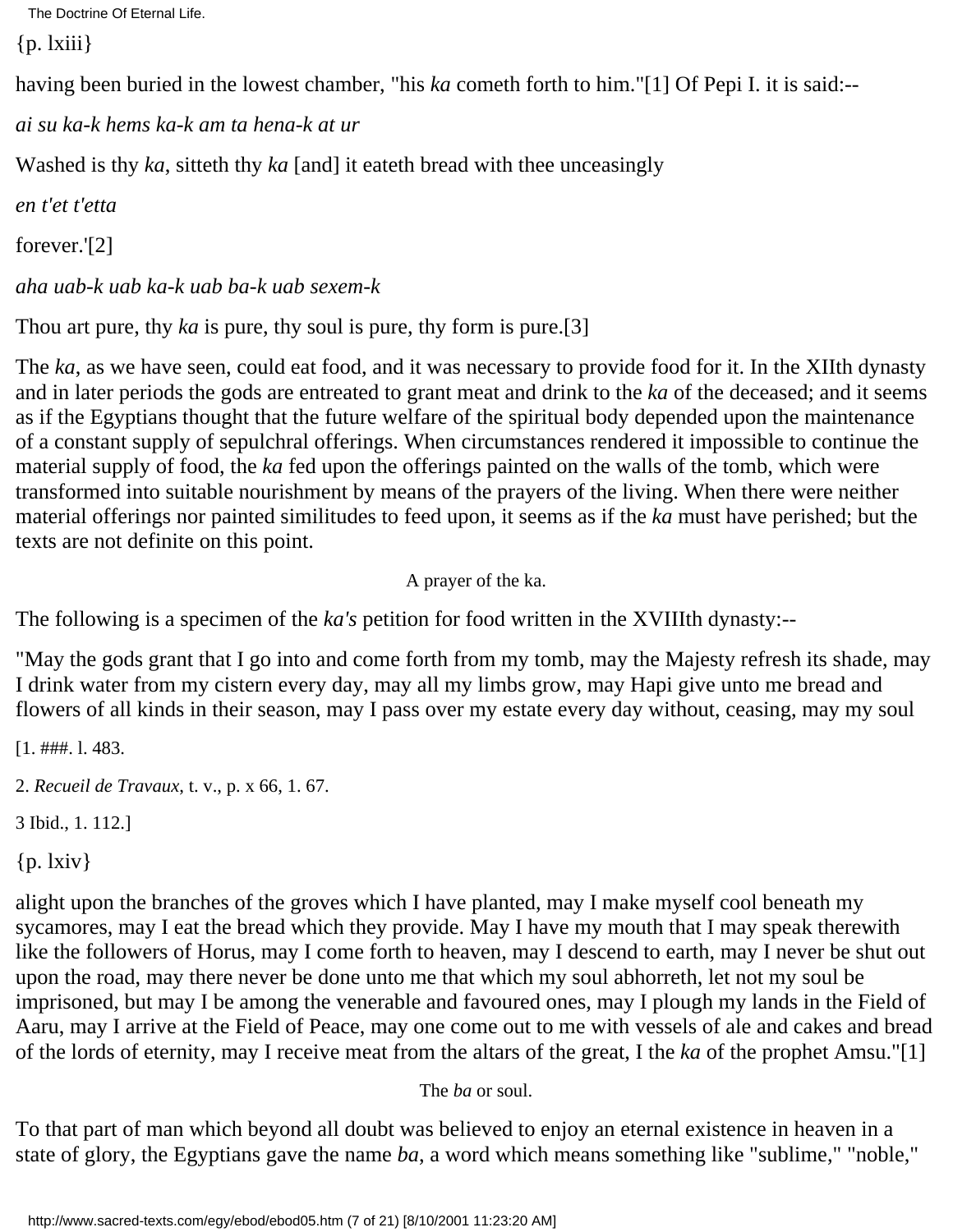and which has always hitherto been translated by "soul." The *ba* is not incorporeal, for although it dwells in the *ka*, and is in some respects, like the heart, the principle of life in man, still it possesses both substance and form: in form it is depicted as a human-headed hawk, and in nature and substance it is stated to be exceedingly refined or ethereal. It revisited the body in the tomb and re-animated it, and conversed with it; it could take upon itself any shape that it pleased; and it had the power of passing into heaven and of dwelling with the perfected souls there. It was eternal. As the ba was closely associated with the *ka*, it partook of the funeral offerings, and in one aspect of its existence at least it was liable to decay if not properly and sufficiently nourished. In the pyramid texts the permanent dwelling place of the *ba* or soul is heaven with the gods, whose life it shares

*1. sek Unas per em hru pen em aru maa en*

Behold Unas cometh forth on day this in the form exact of

*ba anx* a soul living.[2] [1. See *Trans. Soc. Bib. Arch.*, vol. vi., pp. 307, 308. 2. *Recueil de Travaux*, t. iv., p. 52 (l. 455).]  ${p.}$  lxv $}$ *2. ba-sen met Unas* Their soul[1] is in Unas.[2] *3. aha ba-k emma neteru* Standeth thy soul among the gods.[3] *4. ha Pepi pu i-nek maat Heru metu-s thu* Hail, Pepi this! cometh to thee the eye of Horus, it speaketh with thee. *i-nek ba-k am neteru* Cometh to thee thy soul which is among the gods.[4] *5. uab ba-k am neteru* Pure is thy soul among the gods.[5] *6. anx Ausar anx ba din Netat anx Pepi pen* As liveth Osiris, and as liveth the soul in Netat, so liveth Pepi this.[6] *7. ta-s baiu-k Pepi pen xent paut neteru em* It[7] placeth thy soul Pepi this among the greater and lesser cycles of the gods in *tut arat am-tha hat-k*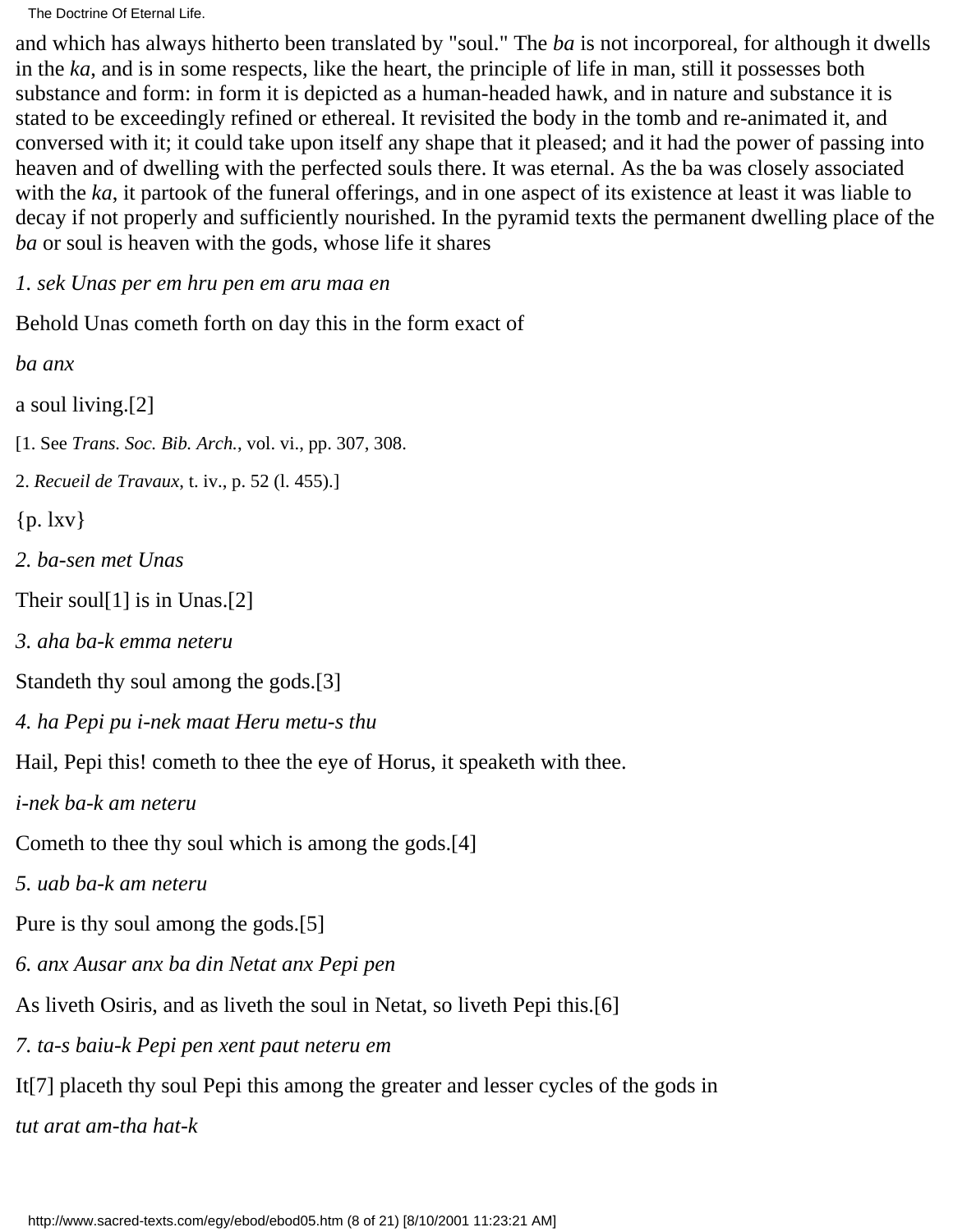the form of the uræi [which] are on thy brow.[8]

[1. *I.e.*, the soul of the gods.

2 *Recueil de Travaux*, t. iv., p. 61 (l. 522).

3 *Recueil de Travaux*, t. v-, p. 55 (l. 350), and see Pepi I., ll. 19, 20.

4 *Ibid.*, t. v., p. 16o (l. 13). 5 *Recueil de Travaux*, t. v., p. 175 0. 113).

6 *Ibid.*, t. v., p. 183 (l. 166).

7 *I.e.*, the Eye of Horus.

8 *Ibid.*, t. v., p. 184 (l. 167).]

 ${p.}$  lxvi }

*8. ha Pepi pen ba-k baiu Annu as ba-k baiu*

Behold Pepi this, thy soul is the soul of Annu; behold thy soul is the soul

*Nexen as ba-k baiu Pe as ba-k seb anx as*

of Nekhen; behold thy soul is the soul of Pe; behold thy soul is a star living, behold,

*xent senu-f*

among its brethren.[1]

The khaibit or shadow.

In connection with the *ka* and *ba* must be mentioned the *khaibit* or shadow of the man, which the Egyptians regarded as a part of the human economy. It may be compared with the {Greek *skia'*} and *umbra* of the Greeks and Romans. It was supposed to have an entirely independent existence and to be able to separate itself from the body; it was free to move wherever it pleased, and, like the *ka* and *ba*, it partook of the funeral offerings in the tomb, which it visited at will. The mention of the shade, whether of a god or man, in the pyramid texts is unfrequent, and it is not easy to ascertain what views were held concerning it; but from the passage in the text of Unas,[2] where it is mentioned together with the souls and spirits and bones of the gods, it is evident that already at that early date its position in relation to man was well defined. From the collection of illustrations which Dr. Birch appended to his paper *On the Shade or Shadow of the Dead*,[3] it is quite clear that in later times at least the shadow was always associated with the soul and was believed to be always near it; and this view is

[1. *Recueil de Travaux*, t. v., p. 184 (l. 168).

2. *Recueil de Travaux*, p.62 (l. 523).

3. See *Trans. Soc. Bibl. Arch.*, vol. viii., p. 386-97.]

 ${p.}$  lxvii $}$ 

supported by a passage in the XCIInd Chapter of the Book of the Dead,[1] where it is said:--

*em xena ba-a sauti xaibit-a un uat*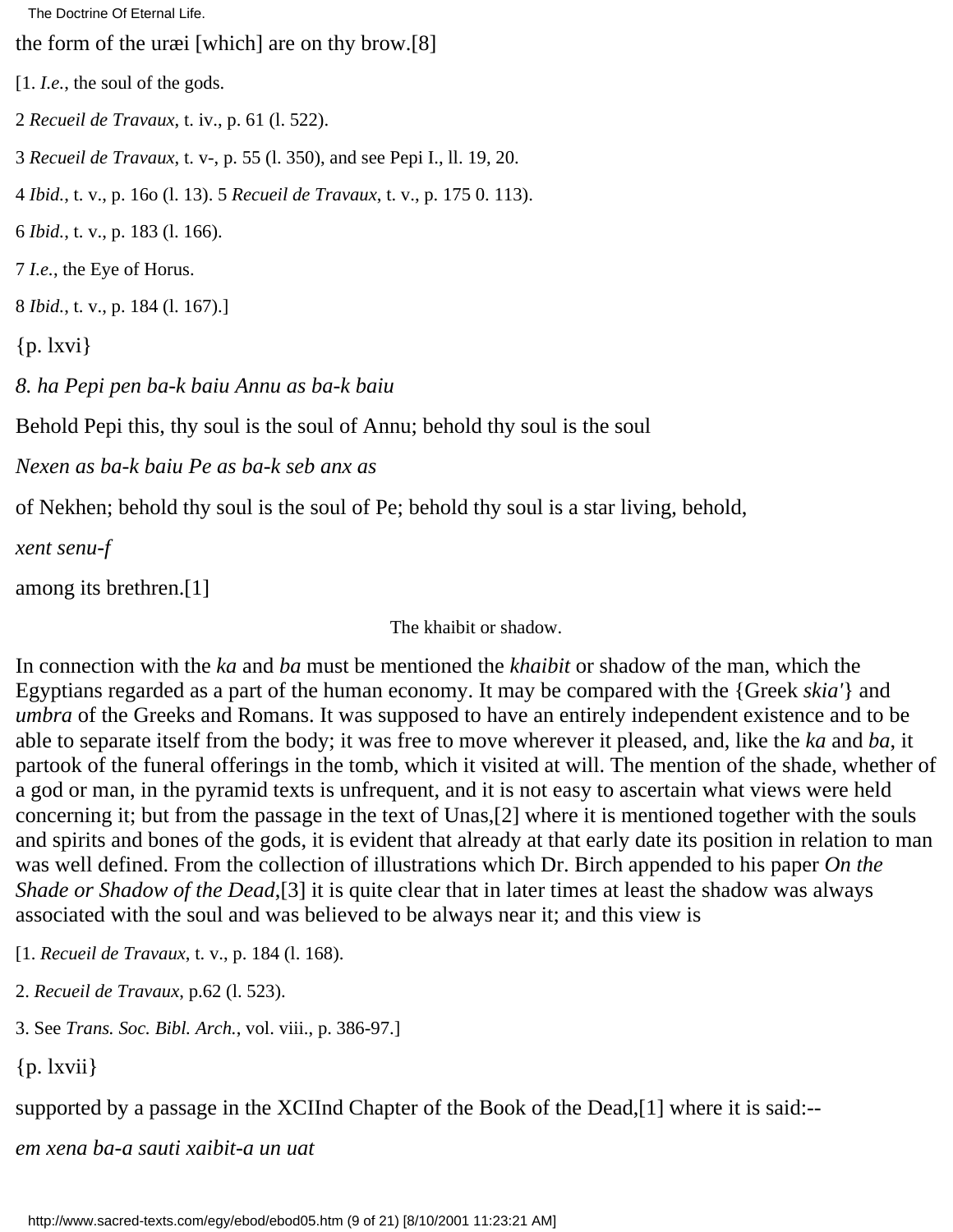Let not be shut in my soul, let not be fettered my shadow, let be opened the way

*en ba-d en xaibit-a maa-f neter aa*

for my soul and for my shadow, may it see the great god.

And again, in the LXXXIXth Chapter the deceased says:--

*maa-a ba-a xaibit-a*

May I look upon my soul and my shadow.[2]

the *khu* or intelligence.

Another important and apparently eternal part of man was the *khu*, which, judging from the meaning of the word, may be defined as a "shining" or translucent, intangible casing or covering of the body, which is frequently depicted in the form of a mummy. For want of a better word khu has often been translated "shining one," "glorious," "intelligence," and the like, but in certain cases it may be tolerably well rendered by "spirit." The pyramid texts show us that the *khu's* of the gods lived in heaven, and thither wended the *khu* of a man as soon as ever the prayers said over the dead body enabled it to do so. Thus it is said, "Unas standeth with the *khu's*,"[3] and one of the gods is asked to "give him his sceptre among the *khu's*; "[4] when the souls of the gods enter into Unas, their *khu's* are with and round about him.[6] To king Teta it is said:--

[1. Naville, *Todtenbuch*, Bd. I., Bl. 104, ll. 7, 8.

2. *Ibid.*, Bd. I., Bl. 101.

3. *Recueil de Travaux*, t. iii., p. x 88 (1. 71).

4. *Ibid.*, t. iii., p. 215 (l. 274).

5. Ibid., t iv., p. 61 (1. 522).]

{p. lxviii}

*nehem-nef maat-f maf er ta-nef nek seba-k*

He[1] hath plucked his eye from himself, he hath given it unto thee to strengthen thee

*am-s sexem-k am-s xent xu*

therewith, that thou mayest prevail with it among the *khu's*.[2]

And again, when the god Khent-mennut-f has transported the king to heaven, the god Seb, who rejoices to meet him, is said to give him both hands and welcome him as a brother and to nurse him and to place him among the imperishable *khu's*.[1] In the XCIInd Chapter the deceased is made to pray for the liberation of his soul, shadow, and *khu* from the bondage of the tomb, and for deliverance from those "whose dwellings are hidden, who fetter the souls, who fetter souls and khu's cc and who shut in the shadows of the dead";[4] and in the XC Ist Chapter[5] is a formula specially prepared to enable the *khu* to pass from the tomb to the domains where Ra and Hathor dwell.

The *sekhem* or form.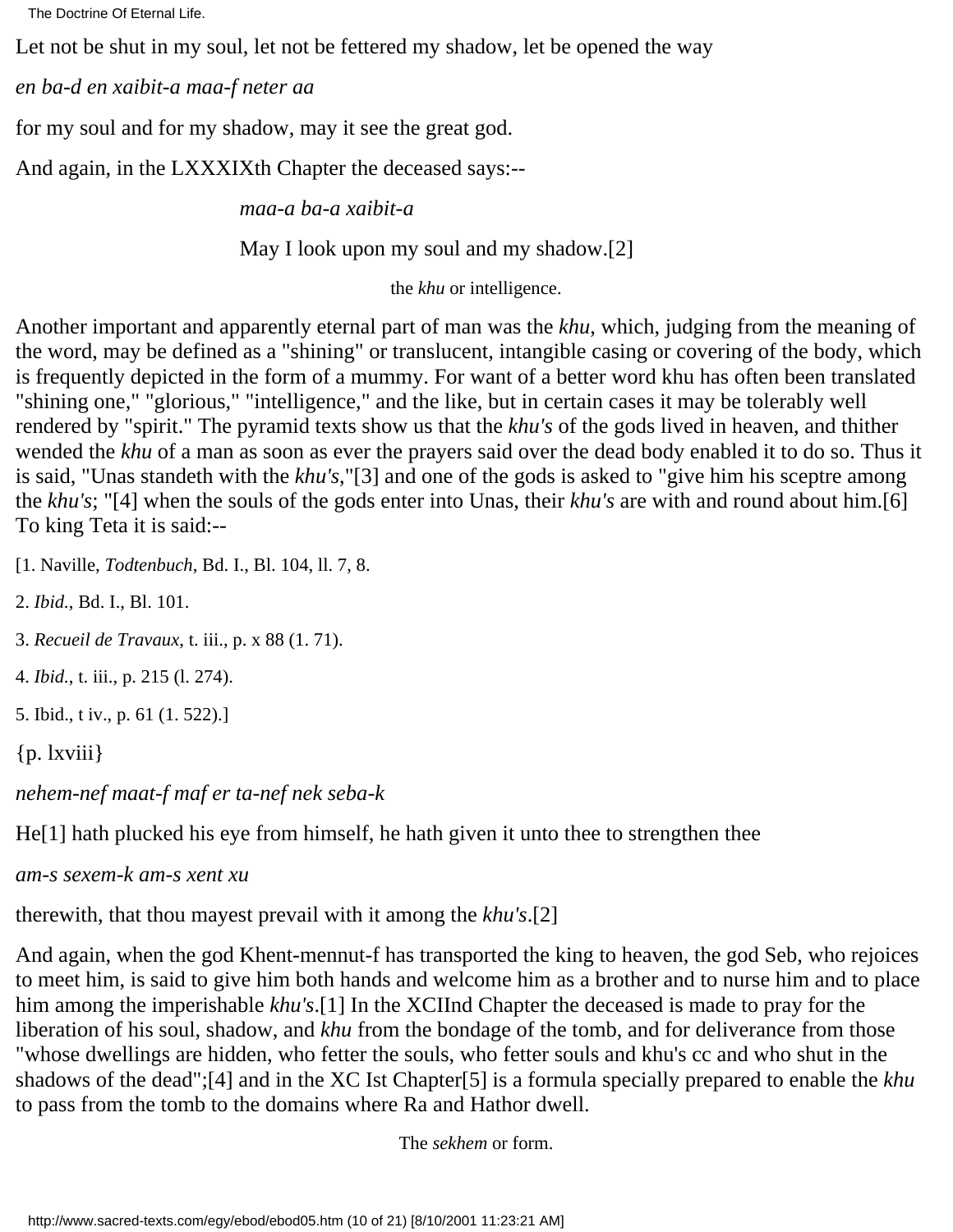Yet another part of a man was supposed to exist in heaven, to which the Egyptians gave the name sekhem. The word has been rendered by "power," "form," and the like, but it is very difficult to find any expression which will represent the Egyptian conception of the *sekhem*. It is mentioned in connection with the soul and *khu*, as will be seen from the following passages from the pyramid texts

*1. i-nek sexem-k am xu* Cometh to thee thy sekhem among the khu's.[6] [1. *I.e.*, Horus. 2 *Recueil de Travaux*, t. v., p. 19 (l. 174). 3. *Recueil de Travaux*, t. v., p. 41 (l. 289). 4. See below, p. 117. 5. See below, p. 115. 6. *Recueil de Travaux*, t. v., p. 160 (l. 13).]  ${p.}$  lxix } *2. Uda sexem-k am xu* Pure is thy sekhem among the khu's.[1] *3. aha uab-k uab ka-k uab ba-k uab* Thou art pure, pure is thy *ka*, pure is thy soul, pure is *sexem-k* thy sekhem.[1] A name of Ra was[3] *sekhem ur*, the "Great Sekhem," and Unas is identified with him and called:- *sexem ur sexem em sexemu* Great *sekhem*, *sekhem* among the *sekhemu*.[4]

The *ren* or name

Finally, the name, *ren*, of a man was believed to exist in heaven, and. in the pyramid texts we are told that

*nefer en Pepi pen hena ren-f anx Pepi pen hena ka-f*

Happy is Pepi this with his name, liveth Pepi this with his *ka*.[5]

Thus, as we have seen, the whole man consisted of a natural body, a spiritual body, a heart, a double, a soul, a shadow, an intangible ethereal casing or spirit, a form, and a name. All these were, however, bound together inseparably, and the welfare of any single one of them concerned the welfare of all. For the well-being of the spiritual parts it was necessary to preserve from decay the natural body; and

[1. *Recueil de Travaux*, t. v., p. 175 (l. 113).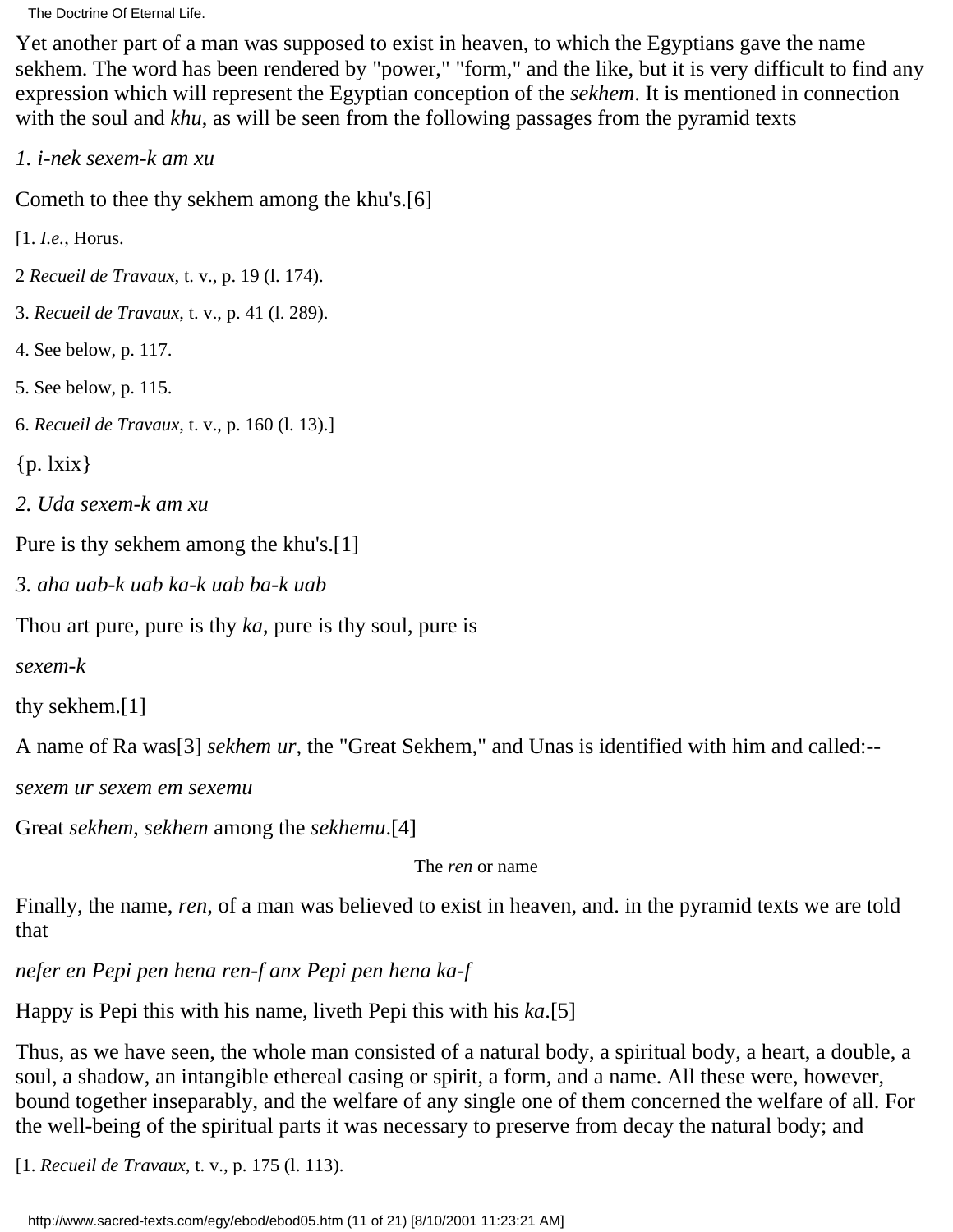- 2. *Recueil de Travaux*, p. 175, 1. 112.
- 3. *Ibid.*, t. iv., p. 44,1. 393.
- 4. *Ibid.*, p. 60, ll. 514, 515
- 5. *Ibid.*, t. v., p. 183, l. 169.]

 ${p.}$  lxx }

certain passages in the pyramid texts seem to show that a belief in the resurrection of the natural body existed in the earliest dynasties.[1]

The texts are silent as to the time when the immortal part began its beatified existence; but it is probable that the Osiris[2] of a man only attained to the full enjoyment of spiritual happiness after the funeral ceremonies had been duly per formed and the ritual recited. Comparatively few particulars are known of the manner of life of the soul in heaven, and though a number of interesting facts may be gleaned from the texts of all periods, it is very difficult to harmonize them. This result is due partly to the different views held by different schools of thought in ancient Egypt, and partly to the fact that on some points the Egyptians them selves seem to have had no decided opinions. We depend upon the pyramid texts for our knowledge of their earliest conceptions of a future life.

## The existence in heaven.

The life of the Osiris of a man in heaven is at once material and spiritual and it seems as if the Egyptians never succeeded in breaking away from their very ancient habit of confusing the things of the body with the things of the soul. They believed in an incorporeal and immortal part of man, the constituent elements of which flew to heaven after death and embalmment; yet the theologians of the VIth dynasty had decided that there was some part of the deceased which could only mount to heaven by means of a ladder. In the pyramid of Teta it is said, "When Teta hath purified himself on the borders of this earth where Ra hath purified himself, he prayeth and setteth up the ladder, and those who dwell in the great place press Teta forward with their hands."[3] In the pyramid of Pepi I.

[1. *E.g.*, "This Pepi goeth forth with his flesh." *Recueil de Travaux*, t. v., p. 185, l. 169.

2. The Osiris consisted of all the spiritual parts of a man gathered together in a form which resembled him exactly. Whatever honour was paid to the mummified body was received by its Osiris, the offerings made to it were accepted by its Osiris, and the amulets laid upon it were made use of by its Osiris for its own protection. The *sahu*, the *ka*, the *ba*, the *khu*, the *khaibit*, the *sekhem*, and the *ren* were in primeval times separate and independent parts of man's immortal nature; but in the pyramid texts they are welded together, and the dead king Pepi is addressed as "Osiris Pepi." The custom of calling the deceased Osiris continued until the Roman period. On the Osiris of a man, see Wiedemann, *Die Osirianische Unsterblichkeitslehre* (in *Die Religion der alten Aegypter*, p. 128).

3. ###. Maspero, *Recueil de Travaux*, t. v., p. 7, l. 36.]

# ${p.}$  lxxi}

the king is identified with this ladder: "Isis saith, 'Happy are they who see the 'father,' and Nephthys saith, 'They who see the father have rest,' speaking unto the father of this Osiris Pepi when he cometh forth unto heaven among the stars and among the luminaries which never set. With the uræus on his brow, and his book upon both his sides, and magic words at his feet, Pepi goeth forward unto his mother Nut, and he entereth therein in his name Ladder."[1] The gods who preside over this ladder are at one time Ra and Horus, and at another Horus and Set. In the pyramid of Unas it is said, "Ra setteth upright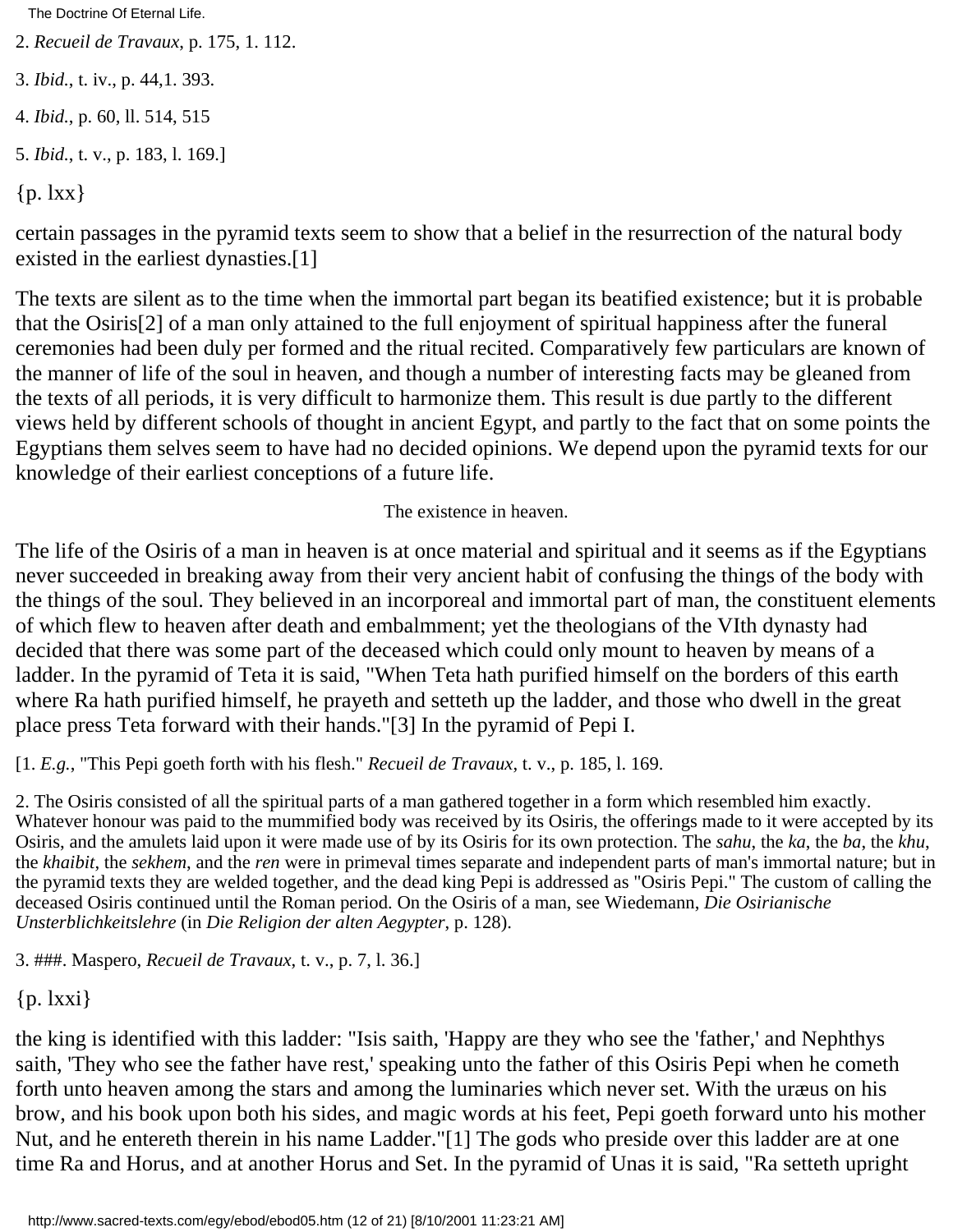the ladder for Osiris, and Horus raiseth up the ladder for his father Osiris, when Osiris goeth to [find] his soul; one standeth on the one side, and the other standeth on the other, and Unas is betwixt them. Unas standeth up and is Horus, he sitteth down and is Set."[2] And in the pyramid of Pepi I. we read, "Hail to thee, O Ladder of God, hail to thee, O Ladder of Set. Stand up, O Ladder of God, stand up, O Ladder of Set, stand up, O Ladder of Horus, whereon Osiris went forth into heaven . . . . . . This Pepi is thy son, this Pepi is Horus, thou hast given birth unto this Pepi even as thou hast given birth unto the god who is the lord of the Ladder. Thou hast given him the Ladder of God, and thou hast given him the Ladder of Set, whereon this Pepi hath gone forth into heaven . . . . . . Every *khu* and every god stretcheth out his hand unto this Pepi when he cometh forth into heaven by the Ladder of God . . . . that which he seeth and that which he heareth make him wise, and serve as food for him when he cometh forth into heaven by the Ladder of God. Pepi riseth up like the uræus which is on the brow of Set, and every *khu* and every god stretcheth out his hand unto Pepi on the Ladder. Pepi hath gathered together his bones, he hath collected his flesh, and Pepi hath gone straightway into heaven by means of the two fingers of the god who is the Lord of the Ladder."[3] Elsewhere we are told that Khonsu and Set "carry the Ladder of Pepi, and they set it up."

When the Osiris of a man has entered into heaven as a living soul,[4] he is regarded as one of those who "have eaten the eye of Horus he walks among

[1. *Recueil de Travaux*, t. v., p. 190, ll. 181, 182.

2. *Ibid.*, t. iv., p. 70, l. 579 ff

3.. *Études de Mythologie et d'Archéologie*, t. i., p. 344, note 1.

4 ###. *Recueil de Travaux*, t. v., p. 52 (1. 456).

5. ###. *Ibid.*, t. iii., p. 165 (l. 169).]

 ${p.}$  lxxii $}$ 

The deification of the spiritual body.

living ones,[1] he becomes "God, the son of God,"[2] and all the gods of heaven become his brethren.[3] His bones are the gods and goddesses of heaven;[4] his right side belongs to Horns, and his left side to Set;[5] the goddess Nut makes him to rise up as a god without an enemy in his name "God";[6] and God calls him by his name.[7] His face is the face of Ap-uat, his eyes are the great ones among the souls of Annu, his nose is Thoth, his mouth is the great lake, his tongue belongs to the boat of right and truth, his teeth are the spirits of Annu, his chin is Khert-khent-Sekhem, his backbone is Sema, his shoulders are Set, his breast is Beba.[8] *etc.*; every one of his members is identified with a god. Moreover, his body as a whole is identified with the God of Heaven. For example it is said concerning Unas:--

*t'et-k t'et ent Unas pen af-k af en Unas pen*

Thy body is the body of Unas this. Thy flesh is the flesh of Unas this.

*kesu-k kesu Unas pen seb-k seb Unas pen*

Thy bones are the bones of Unas this. Thy passage is the passage of Unas this.

*seb Unas pen seb-k*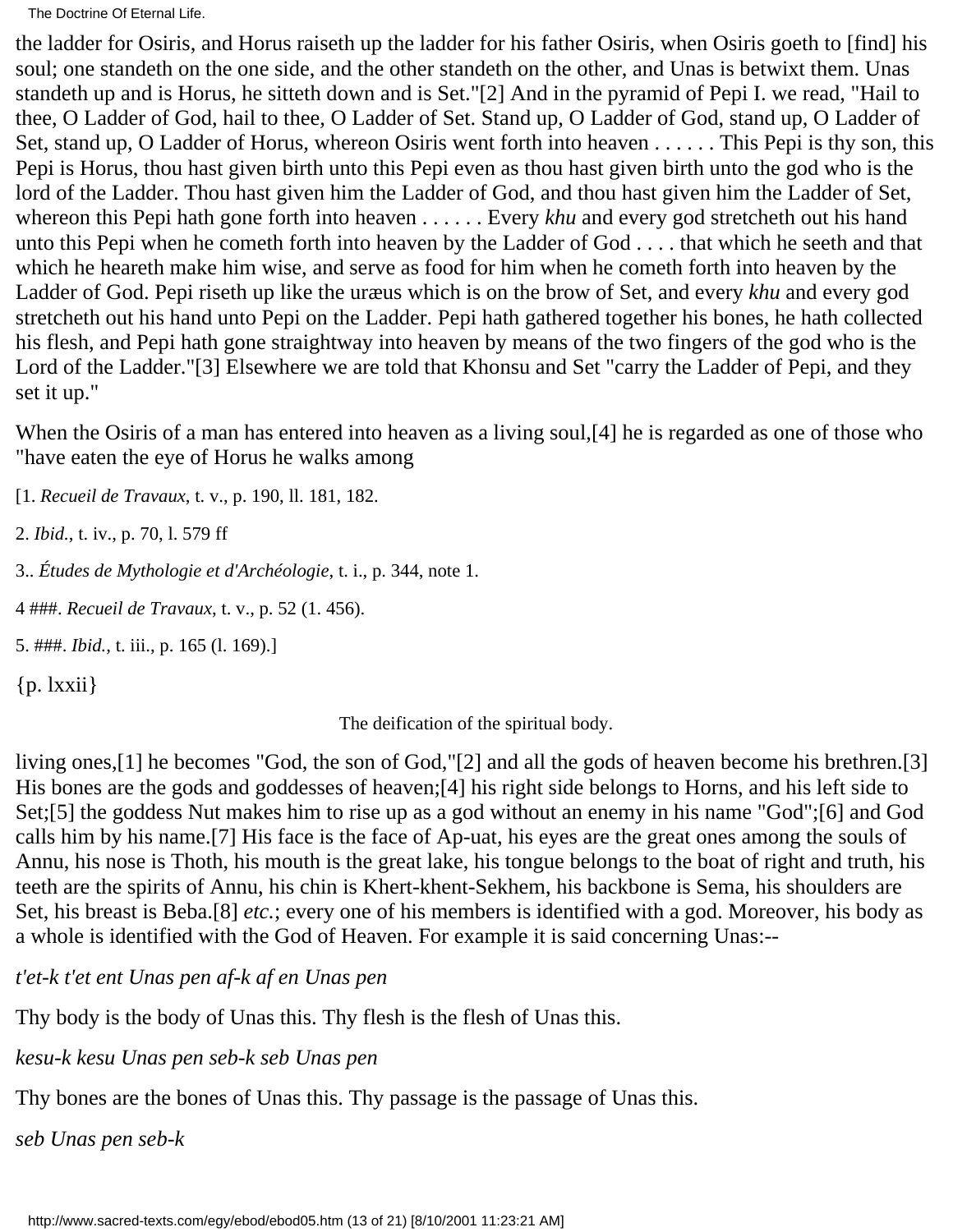The passage of Unas this is thy passage.[9] [1. *Recueil de Travaux*, t. v., p. 183 (l. 166). 2 ###. *Ibid.*, t. viii., p. 89 (t. 574). 3. ###. See pyramid of Teta, (Recueil, t. v.), ll. 45, 137, 197, 302. 4. ###. *Ibid.*, t. iii., p. 202 (1. 209). 5 *Ibid.*, t. v., p. 23 (l. 198), 6 *Ibid.*, t. v., p. 38, (l. 279). 7. *Ibid.*, p. 26 (l. 222) 8. *Ibid.*, t. viii., p. 88 (l. 565 ff.). 9. *Ibid.*, t. iii., p. 214 (l. 268).]

 ${p.}$  lxxiii $}$ 

Further, this identification of the deceased with the God of Heaven places him in the position of supreme ruler. For example, we have the prayer that Unas "may rule the nine gods and complete the company of the nine gods,"[1] and Pepi I., in his progress through heaven, comes upon the double company of the gods, who stretch out their hands, entreating him to come and sit down among them.[2]

Identification with Horus.

Again, the deceased is changed into Horus, the son of Osiris and Isis. It is said of Pepi I., "Behold it is not Pepi who entreateth to see thee in the form in which thou art ###, O Osiris, who entreateth to see thee in the form in which thou art, O Osiris; but it is thy son who entreateth to see thee in the form in which thou art, O Osiris, it is Horus who entreateth to see thee in the form in which thou art";[3] and Horus does not place Pepi at the head of the dead, but among the divine gods.[4] Elsewhere we are told that Horus has taken his Eye and given it to Pepi, and that the odour of Pepi's body is the odour of the Eye of Horus.[5] Throughout the pyramid texts the Osiris of the deceased is the son of Tmu, or Tmu-Ra, Shu, Tefnut, Seb, and Nut, the brother of Isis, Nephthys, Set, and Thoth, and the father of Horus;[6] his hands, arms, belly, back, hips and thighs, and legs are the god Tmu, and his face is Anubis.[7] He is the brother of the moon,[8] he is the child of the star Sothis,[9] he revolves in heaven like Orion and Sothis,[10] and he rises in his place like a star.[11] The gods, male and

[1. *Recueil de Travaux*, t. iii., p. 217 (l. 283).

2. *Ibid.*, ###. t. vii., p. 150 (l. 263).

3. *Ibid.*, t. vii., p. 155 (l. 315 f.)

4. ###. t. v., p. 194 (p. 190).

5 *Ibid.*, t. vii., p. 169 (1. 457).

6 *Ibid.*, t. iii., pp. 209-211.

7 *Ibid.*, p. 201 (l. 207).

8. ###. *Ibid.*, t. v., p. 198 (l. 203).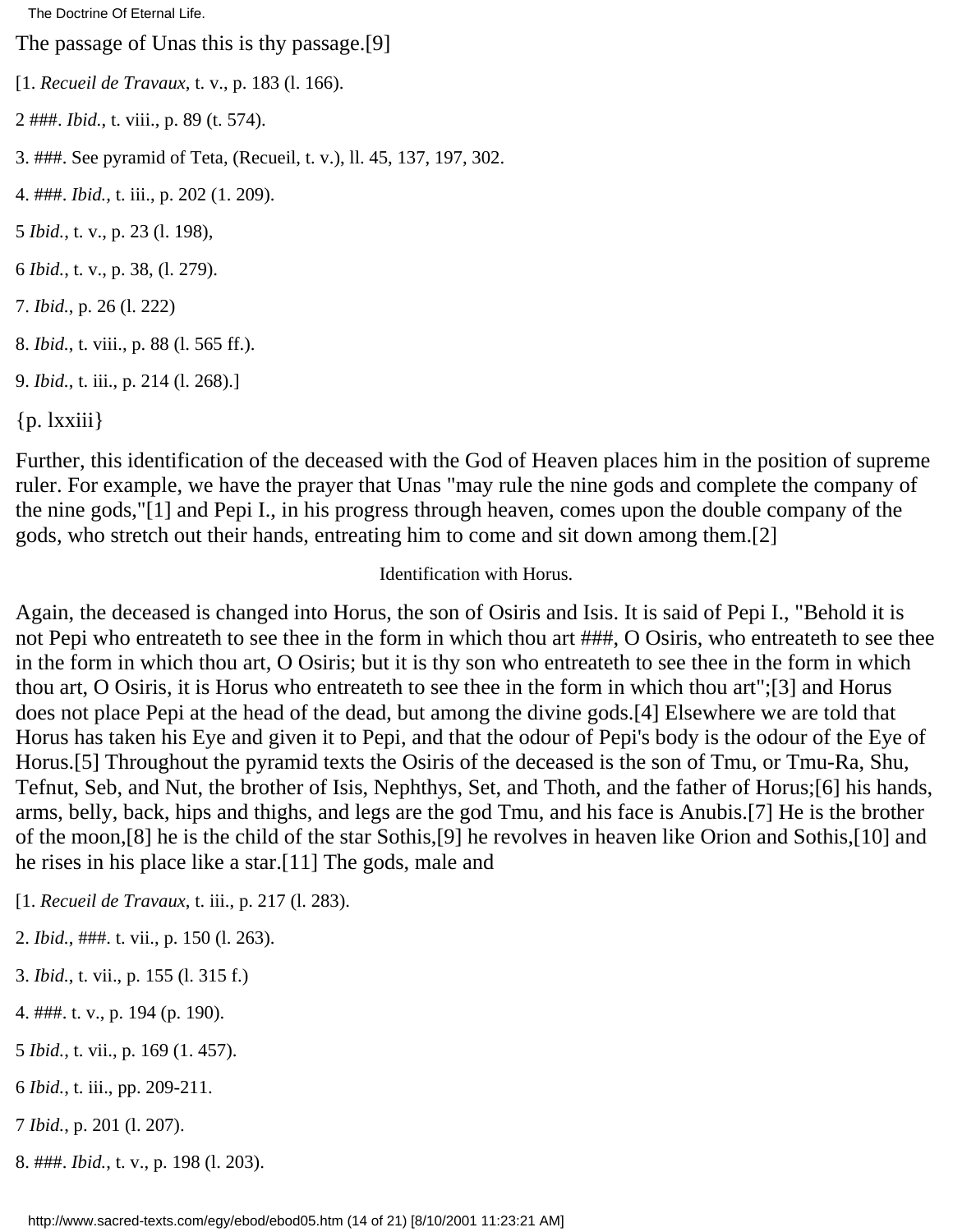```
The Doctrine Of Eternal Life.
```

```
9. Ibid., t. iv., p. 44 (l. 391).
10. Ibid., t. iii., p. 205 (l. 221).
10. Ibid., t. iv., p. 44 (l. 391).]
{p.} lxxiv}
```
female, pay homage to him,[1] every being in heaven adores him; and in one interesting passage it is said of Pepi I. that "when he hath come forth into heaven he will find Ra standing face to face before him, and, having seated himself upon the shoulders of Ra, Ra will not let him put himself down again upon the ground; for he knoweth that Pepi is more shining than the shining ones, more perfect than the perfect, and more stable than the stable ones . . . . . When Pepi standeth upon the north of heaven with Ra, he becometh lord of the universe like unto the king of the gods."[2] To the deceased Horus gives his own *ka*,[3] and also drives away the ka's of the enemies of the deceased from him, and hamstrings his foes.[4] By the divine power thus given to the deceased he brings into subjection the *ka's* of the gods[5] and other *ka's*,[6] and he lays his yoke upon the *ka's* of the triple company of the gods.[7] He also becomes Thoth,[8] the intelligence of the gods, and he judges hearts;[9] and the hearts of those who would take away his food and the breath from his nostrils become the prey of his hands.[10]

The heavenly life of the blessed.

The place of the deceased in heaven is by the side of God[11] in the most holy place,[12] and he becomes God and an angel of God;[13] he himself is triumphant,[14]

- [1. ###. Recueil de Travaux, t. v., p. 23, (l. 197).
- 2. *Ibid.*, t. v., p. 17, (l. 91 ff.).
- 3. ###. *Ibid.*, t. v., p. 33 (l. 265).
- 4 *Ibid.*, t. V., p. 40 (l. 287).
- 5. ###. *Ibid.*, p. 45 (l. 306).
- 6. ###. *Ibid.*, t. iv., p. 51 (l. 451); iii., p. 208 (l. 234).
- 7. *Ibid.*, t. v., p. 460. (l. 307).
- 8. *Ibid.*, t. vii., p. 168 (l. 452).
- 9. *Ibid.*, t. iii., p. 208 (l. 233), ###.
- 10. *Ibid.*, t. iv., p. 49 (l. 430), ###.
- 11. ### *un-k ar kes neter*; *ibid.*, t. iii., p. 202 (l. 209).
- 12. ###. *Ibid.*, t. v., p. 89 (l. 178).
- 13. ###. *Ibid.*, t. v., p. 187 (l. 175).

14. ### *maa-xeru*; *ibid.*, t. v., p. 186 (l. 172). These words are in later times always added after the name of the deceased, and seem to mean something like "he whose voice, or speech, is right and true"; the expression has been rendered by "disant la vérité," "véridique," "juste," "justifié," "vainqueur," "waltend des Wortes," "mächtig der Rede," "vrai de voix," "juste de voix," "victorious," "triumphant," and the like. See on this subject Maspero, *Études de Mythologie et*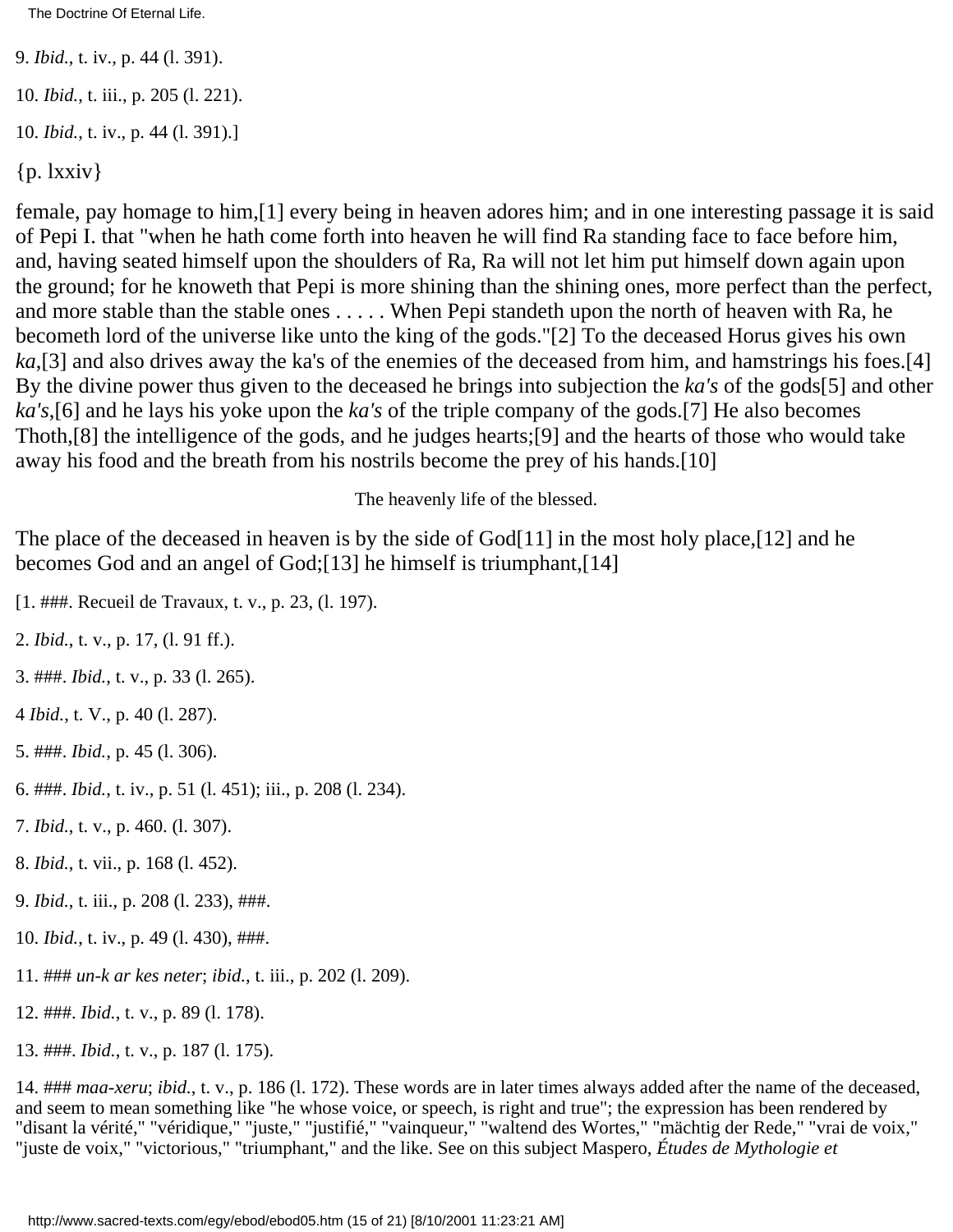*d'Archéologie*, t. i., pp. 93-114; Devéria, *L'Expression Màà-xerou* (in *Recueil de Travaux*, t. i., p. 10 ff.). A somewhat different view of the signification of maakheru is given by Virey (Tombeau de Rekhmara, Paris, 1889, p. 101. Published in *Mémoires publiés par les Membres de la Miss. Arch. Française au Caire*, t. v., fasc. i.). The offerings which were painted on the walls of the tomb were actually enjoyed by the deceased in his new state of being. The Egyptians called them "*per kheru*," that is to say, "*the things which the word or the demand made to appear*," or "*per hru kheru*," that is to say, "*the things which presented themselves at the word*" or "*at the demand*" of the deceased. The deceased was then called "*maa kheru*," that is to say, "*he who realizes his word*," or "*he who realizes while he speaks*," or "*whose voice or demand realizes*," or "*whose voice* or *demand makes true,* or *makes to be really and actually*" that which only appears in painting on the walls of the tomb. M. Amélineau combats this interpretation, and agrees with M. Maspero's rendering of "juste de voix"; see *Un Tombeau Égyptien* (in *Revue de l'Histoire des Religions*), t. xxiii, pp. 153, 154. It is possible that *maa-kheru* may mean simply "blessed."]

# {p. 1xxv}

and his ka is triumphant.[1] He sits on a great throne by the side of God.[2] The throne is of iron ornamented with lions' faces and having the hoofs of bulls.[3] He is clothed in the finest raiment, like unto the raiment of those who sit on the throne of living right and truth.[4] He receives the *urerit* crown from the gods,[5] and from the great company of the gods of Annu.[6] He thirsts not, nor hungers, nor is sad;[7] he eats the bread of Ra and drinks what he drinks daily,[8] and his bread also is that which is spoken by Seb, and that which comes forth from the mouth of the gods.[9] He eats what the gods eat, he drinks what they drink, he lives as they live, and he dwells where they dwell;[10] all the gods give him their food that he may not die.[11] Not only does he eat and drink of their food, but he wears the

[1. *Recueil de Travaux*, t. v., p. 189 (l. 179).

- 2. ###. *Ibid.*, t. i,., p. 58 (l. 494).
- 3 ###. *Ibid.*, t. vii., p. 154 (ll. 309, 310).
- 4. *Ibid.*, t. v., p. 148 (1. 239).
- 5. *Ibid.*, t. iv., p. 56 (l. 480).
- 6. *Ibid.*, t. v., p. 176 (1. 117).
- 7. *Ibid.*, t. iii., p. 195 (l. 172).
- 8 *Ibid.*, t. v., p. 52 (l. 335)
- 9 ###. *Ibid.*, t. iii., p. 208 (1. 234).
- 10. *Ibid.*, t. iii., p. 198 (1. 191 f.).
- 11. Ibid., t. v., p. 164 (1. 56).]

 ${p.}$ lxxvi}

apparel which they wear,[1] the white linen and sandals;[2] he is clothed in white,[3] and "he goeth to the great lake in the midst of the Field of Peace whereon the great gods sit; and these great and never failing gods give unto him [to eat] of the tree of life of which they themselves do eat that he likewise may live."[4] The bread which he eats never decays and his beer never grows stale.[5] He eats of the "bread of eternity" and drinks of the "beer of everlastingness" which the gods eat and drink;[6] and he nourishes himself upon that bread which the Eye of Horus has shed upon the branches of the olive tree.[7] He suffers neither hunger nor thirst like the gods Shu and Tefnut, for he is filled with the bread of wheat of which Horus himself has eaten; and the four children of Horus, Hapi, Tuamautef, Qebhsennuf and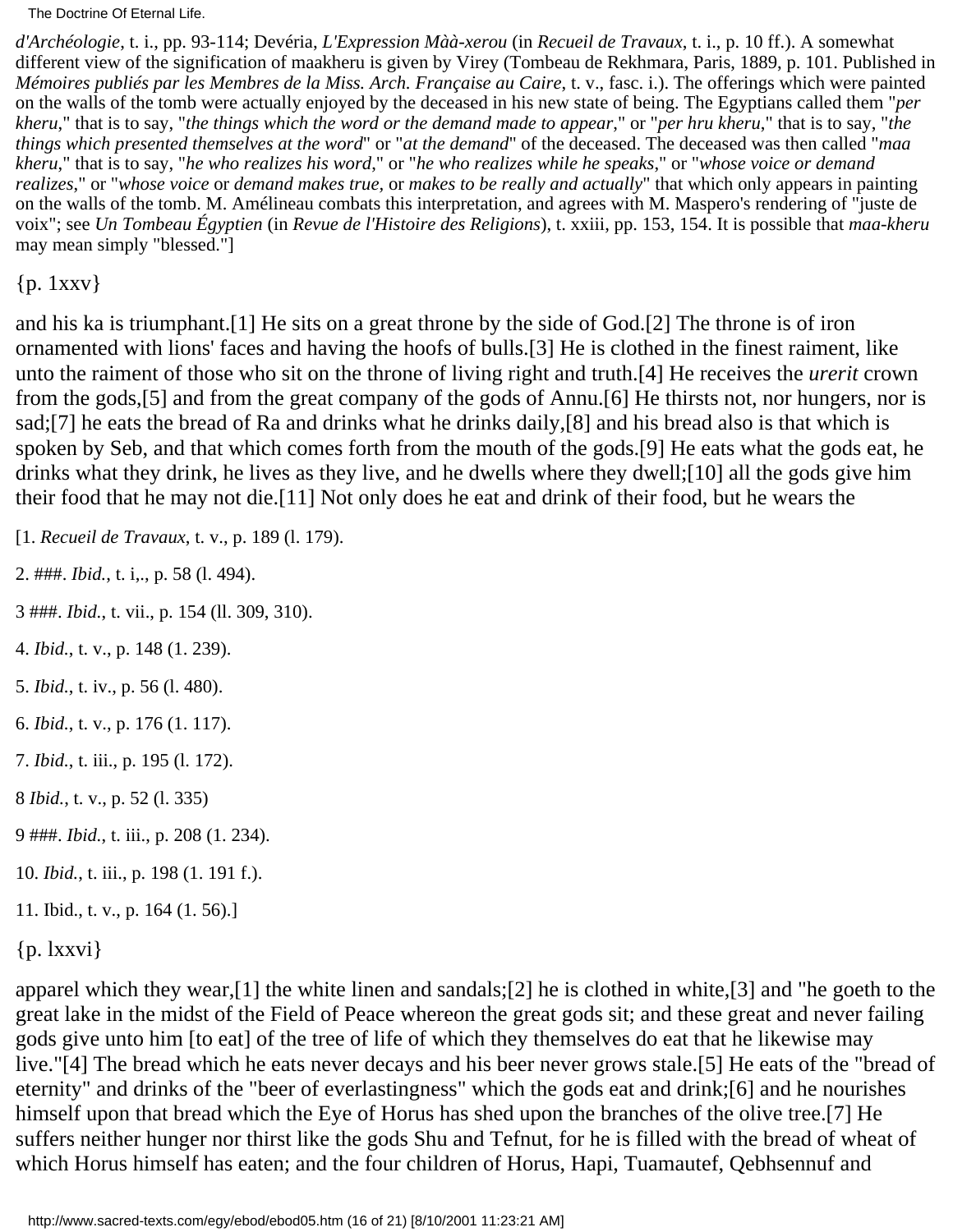Amset, have appeased the hunger of his belly and the thirst of his lips.[8] He abhors the hunger which he cannot satisfy, and he loathes the thirst which he cannot slake;[9] but he is delivered from the power of those who would steal away his food.[10] He is washed clean, and his *ka* is washed clean, and they eat bread together for ever.[11] He is one of the four children of Horus who live on right and truth,[12] and they give him his portion of the food with which they have been so abundantly supplied by the god Seb that they have never yet known what it is to hunger. He goes round about heaven even as they do, and he partakes of their food of figs and wine.[13]

- [1. ###. *Recueil de Travaux*, t. v., p. 190 (l. 180).
- 2. ###. *Ibid.*, t. v., p. 163 (l. 408).
- 3. *Ibid.*, t. iv., p. 45 (l. 394).
- 4. *Ibid.*, t. vii., p. j65 (l. 430).
- 5. ###. *Ibid.*, t. v., p. 412 (l. 288), and t. vii., p. 167 (l. 442).
- 6. ###. *Ibid.*, t. vii., p. 160 (l. 390).
- 7. *Ibid.*, t. iii., p. 199 (1. 200).
- 8. *Ibid.*, t. v., p. 10 (l. 54 ff.).
- 9. *Ibid.*, t. iii., p. 199 (1. 195 f.)
- 10. *Ibid.*, t. iv., p. 48 (l. 429).
- 11. *Ibid.*, t. v., p. 167 (l. 66).
- 12 *Ibid.*, t. viii., p. 106 (l. 673).
- 13 ###. *Ibid.*, t. viii., p 110 (l. 692).]

{p. lxxvii}

Those who would be hostile to the deceased become thereby foes of the god Tmu, and all injuries inflicted on him are inflicted on that god;[1] he dwells without fear under the protection of the gods,[2] from whose loins he has come forth.[3] To him "the earth is an abomination, and he will not enter into Seb; for his soul hath burst for ever the bonds of his sleep in his house which is upon earth. His calamities are brought to an end, for Unas hath been purified with the Eye of Horus; the calamities of Unas have been done away by Isis and Nephthys. Unas is in heaven, Unas is in heaven, in the form of air, in the form of air; he perisheth not, neither doth anything which is in him perish.[4] He is firmly stablished in heaven, and he taketh his pure seat in the bows of the bark of Ra. Those who row Ra up into the heavens row him also, and those who row Ra beneath the horizon row him also."[5] The life which the deceased leads is said to be generally that of him "who entereth into the west of the sky, and who cometh forth from the east thereof."[6] In brief, the condition of the blessed is summed up in the following extract from the pyramid of Pepi I.:--

"Hail, Pepi, thou hast come, thou art glorious, and thou hast gotten might like the god who is seated upon his throne, that is Osiris. Thy soul is with thee in thy body, thy form of strength is behind thee, thy crown is upon thy head, thy head-dress is upon thy shoulders, thy face is before thee, and those who sing songs of joy are upon both sides of thee; those who follow in the train of God are behind thee, and the divine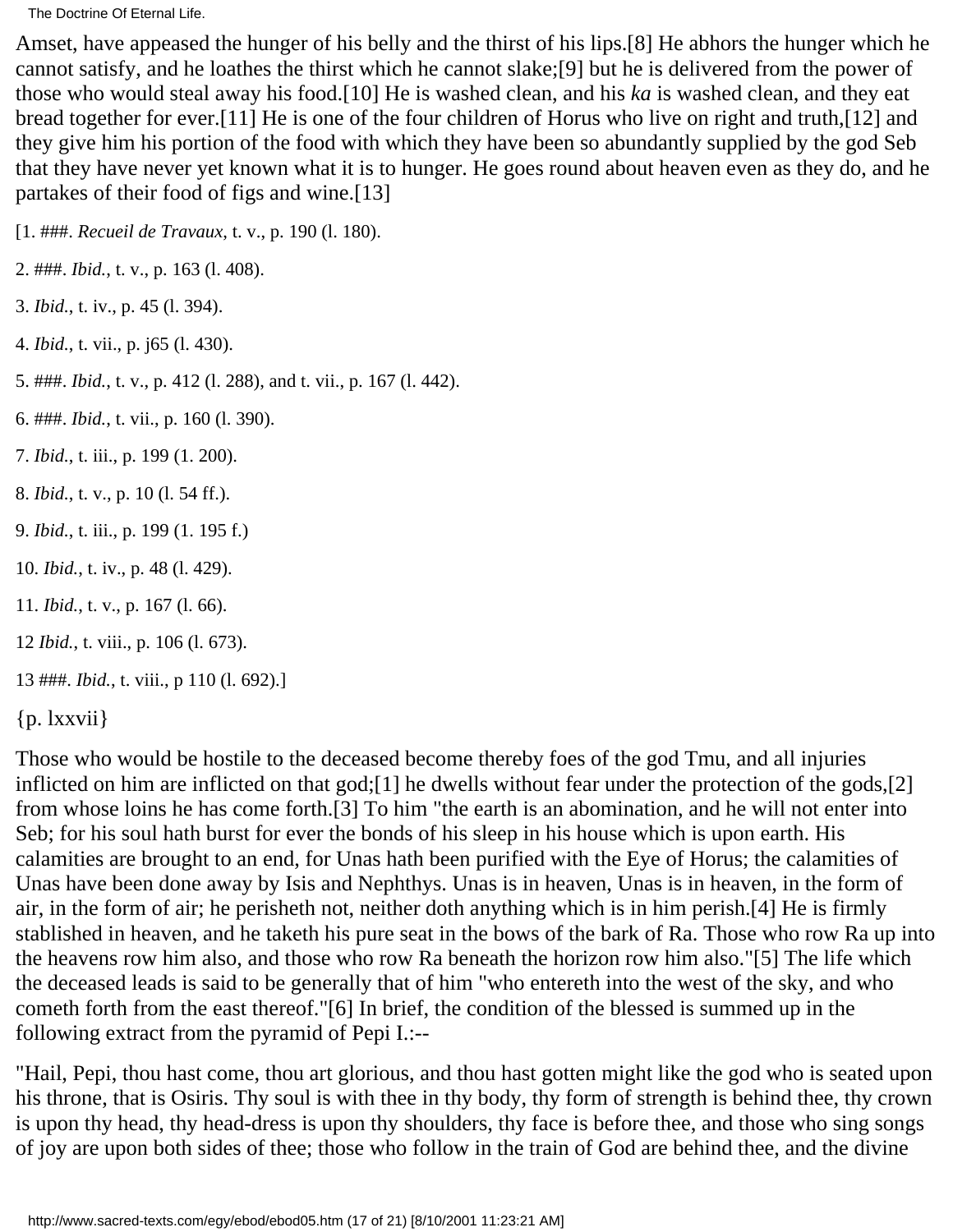forms who make God to come are upon each side of thee. God cometh, and Pepi hath come upon the throne of Osiris. The shining one who dwelleth in Netat, the divine form that dwelleth in Teni, hath come. Isis speaketh unto thee, Nephthys holdeth converse with thee, and the shining ones come unto thee bowing down even to the ground in adoration at thy feet, by reason of the writing which thou hast, O Pepi, in the region of Saa. Thou comest forth to thy mother Nut, and she strengtheneth thy arm, and she maketh a way for thee through the sky to the place where Ra abideth. Thou hast opened the gates of the sky, thou hast opened the doors of the celestial deep; thou hast found Ra and he watcheth over thee, he hath taken thee by thy hand, he hath led thee into the two regions of heaven, and he hath placed thee on the throne of Osiris. Then hail, O Pepi, for the Eye of Horus came to hold converse with thee; thy soul which was among the gods came unto thee; thy form of power which was dwelling among the shining ones came unto thee. As a son fighteth for his father, and as Horus avenged Osiris, even so doth Horus defend Pepi against his enemies. And thou

[1. *Recueil de Travaux*, t. iv., p. 74 (1. 602).

2. *Recueil de Travaux*, t. iv., p. 46 (l. 405).

- 3. *Ibid.*, t. iii., p. 202 (1. 209).
- 4. *Ibid.*, t. iv., p. 51 (1. 447 f.).
- 5. *Ibid.*, t. v., p. 53 (l. 340).
- 6. ###. *Ibid.*, t. 8, p. 104 (l. 665).
- 7. *Ibid.*, t. v., p. 159, (ll. 1-21).]
- {p. lxxviii}

"standest avenged, endowed with all things like unto a god, and equipped with all the forms of Osiris upon the throne of Khent-Amenta. Thou doest that which he doeth among the immortal shining ones; thy soul sitteth upon its throne being provided with thy form, and it doeth that which thou doest in the presence of Him that liveth among the living, by the command of Ra, the great god. It reapeth the wheat, it cutteth the barley, and it giveth it unto thee. Now, therefore, O Pepi, he that hath given unto thee life and all power and eternity and the power of speech and thy body is Ra. Thou hast endued thyself with the forms of God, and thou hast become magnified thereby before the gods who dwell in the Lake. Hail, Pepi, thy soul standeth among the gods and among the shining ones, and the fear of thee striketh into their hearts. Hail, Pepi, thou placest thyself upon the throne of Him that dwelleth among the living, and it is the writing which thou hast [that striketh terror] into their hearts. Thy name shall live upon earth, thy name shall flourish upon earth, thou shalt neither perish nor be destroyed for ever and for ever."

### Corporeal pleasures.

Side by side, however, with the passages which speak of the material and spiritual enjoyments of the deceased, we have others which seem to imply that the Egyptians believed in a corporeal existence,[1] or at least in the capacity for corporeal enjoyment, in the future state. This belief may have rested upon the view that the life in the next world was but a continuation of the life upon earth, which it resembled closely, or it may have been due to the survival of semi-savage gross ideas incorporated into the religious texts of the Egyptians. However this may be, it is quite certain that in the Vth dynasty the deceased king Unas eats with his mouth, and exercises other natural functions of the body, and gratifies his passions.[2] But the most remarkable passage in this connection is one in the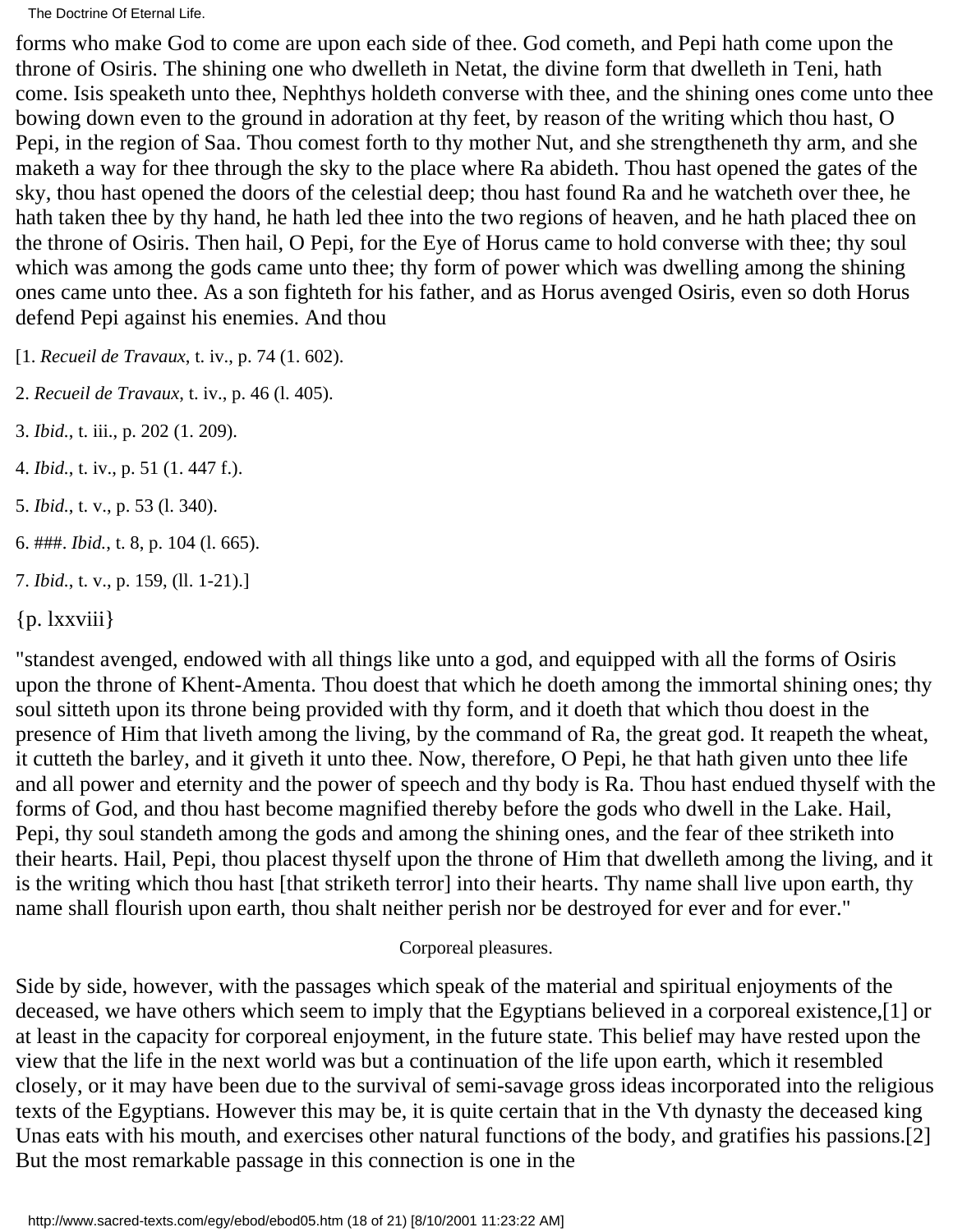[1. Compare: "O flesh of Teta, rot not, decay not, stink not." *Recueil de Travaux*, t. v., p. 55 (l. 347). "Pepi goeth forth with his flesh"; *ibid.*, t. v., p. 185 (1. 169). "thy bones shall not be destroyed, and thy flesh shall not perish"; *ibid.*, p. 55 (l. 353).

2. Compare the following passages:--

(*a*) ###. *Ibid.*, t. iv., p. 76 (ll. 628, 629).

(*b*) ###. *Ibid.*, t. v., p. 37 (l. 277).

(*c*) *Ibid.*, t. iii., p. 197 (1. 182 f).

(*d*) Ibid., t. V., p. 40 (1. 286), and see M. Maspero's note on the same page.]

 ${p.}$  lxxix $}$ 

Old tradition of hunting and devouring the gods.

pyramid of Unas. Here all creation is represented as being in terror when they see the deceased king rise up as a soul in the form of a god who devours "his fathers and mothers"; he feeds upon men and also upon gods. He hunts the gods in the fields and snares them; and when they are tied up for slaughter he cuts their throats and disembowels them. He roasts and eats the best of them, but the old gods and goddesses are used for fuel. By eating them he imbibes both their magical powers, and their *khu's*. He becomes the "great Form, the form among forms, and the god of all the great gods who "exist in visible forms,"[1] and he is at the head of all the *sahu*, or spiritual bodies in heaven. He carries off the hearts of the gods, and devours the wisdom of every god; therefore the duration of his life is everlasting and he lives to all eternity, for the souls of the gods and their *khu's* are in him. The whole passage reads:--[2]

"(496) The heavens drop water, the stars throb, (497) the archers go round about, the (498) bones of Akeru tremble, and those who are in bondage to them take to flight when they see (499) Unas rise up as a soul, in the form of the god who liveth upon his fathers and who maketh food of his (500) mothers. Unas is the lord of wisdom, and (501) his mother knoweth not his name. The gifts of Unas are in heaven, and he hath become mighty in the horizon (502) like unto Tmu, the father that gave him birth, and after Tmu gave him birth (503) Unas became stronger than his father. The *ka's* of Unas are behind him, the sole of his foot is beneath his feet, his gods are over him, his uræi are [seated] (504) upon his brow, the serpent guides of Unas are in front of him, and the spirit of the flame looketh upon [his]

[1. ###. Pyramid of Teta, 1. 327; *ibid.*, t. v., p. 50.

2. See Maspero, *Recueil*, t. iv., p. 59, t. v., p. 50; and *Revue de l'Histoire des Religions*, t. xii, p. 128.]

 ${p. lxxx}$ 

soul. The (505) powers of Unas protect him; Unas is a bull in heaven, he directeth his steps where he will, he liveth upon the form which (506) each god taketh upon himself, and be eateth the flesh of those who come to fill their bellies with the magical charms ill the Lake of Fire. Unas is (507) equipped with power against the shining spirits thereof, and he riseth up in the form of the mighty one, the lord of those who dwell in power (?). Unas hath taken his seat with his side turned towards Seb. (508) Unas hath weighed his words with the hidden god (?) who hath no name, on the day of hacking in pieces the firstborn. Unas is the lord of offerings, the untier of the knot, and he himself maketh abundant the offerings of meat and drink. (509) Unas devoureth men and liveth upon the gods, he is the lord to whom offerings are brought, and he counteth the lists thereof. He that cutteth off hairy scalps and dwelleth in the fields hath netted the gods in a snare; (510) he that arrangeth his head hath considered them [good]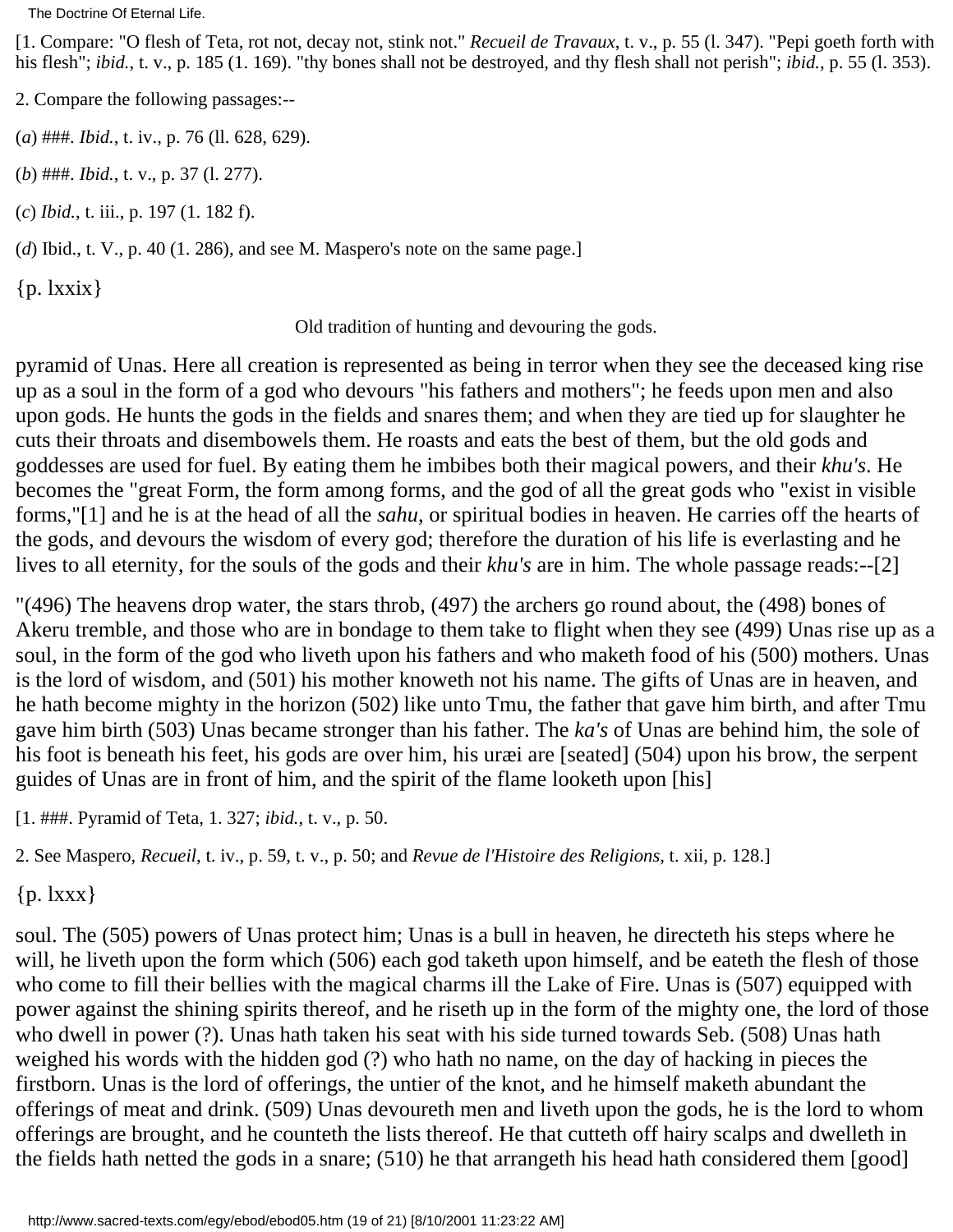for Unas and hath driven them unto him; and the cord-master hath bound them for slaughter. Khonsu the slayer of [his] lords hath cut their throats (511) and drawn out their inward parts, for it was he whom Unas sent to drive them in; and Shesem hath cut them in pieces and boiled their members in his blazing caldrons. (512) Unas hath eaten their magical powers, and he hath swallowed their spirits; the great ones among them serve for his meal at daybreak, the lesser serve for his meal at eventide, and the least among them serve for his meal in the night. (513) The old gods and the old goddesses become fuel for his furnace. The mighty ones in heaven shoot out fire under the caldrons which are heaped up with the haunches of the firstborn; and he that maketh those who live (514) in heaven to revolve round Unas hath shot into the caldrons the haunches of their women; he hath gone round about the two heavens in their entirety, and he hath gone round about the two banks of the celestial Nile. Unas is the great Form, the Form (515) of forms, and Unas is the chief of the gods in visible forms. Whatever he hath found upon his path he hath eaten forthwith, and the magical might of Unas is before that of all the (516) *sahu* who dwell in the horizon. Unas is the firstborn of the first born. Unas hath gone round thousands and he hath offered oblations unto hundreds; he hath manifested his might as the Great Form through Sah (Orion) [who is greater] than (517) the gods. Unas repeateth his rising in heaven and he is the crown of the lord of the horizon. He hath reckoned up the bandlets and the arm-rings, he hath taken possession of the hearts of the gods (518). Unas hath eaten the red crown, and he hath swallowed the white crown; the food of Unas is the inward parts, and his meat is those who live upon (519) magical charms in their hearts. Behold, Unas eateth of that which the red crown sendeth forth, he increaseth, and the magical charms of the gods are in his belly; (520) that which belongeth to him is not turned back from him. Unas hath eaten the whole of the knowledge of every god, and the period of his life is eternity, and the duration of his existence is (521) everlastingness, in whatsoever he wisheth to take; whatsoever form he hateth he shall not labour in in the horizon for ever and ever and ever. The soul of the gods is in Unas, their spirits are with (522) Unas, and the offerings made unto him are more than those made unto the gods. The fire of Unas (523) is in their bones, for their soul is with Unas, and their shades are with those who belong unto them. (524) Unas hath been with the two hidden (?) Kha (?) gods who are without power (?) . . . . . . . . (525); the seat of the heart of Unas is among those who live upon this earth for ever and ever and ever."

# {p. lxxxi}

The notion that, by eating the flesh, or particularly by drinking the blood, of another living being, a man absorbs his nature or life into his own, is one which appears among primitive peoples in many forms. It lies at the root of the widespread practice of drinking the fresh blood of enemies--a practice which was familiar to certain tribes of the Arabs before Muhammad, and which tradition still ascribes to the wild race of Cahtâm-and also of the habit practised by many savage huntsmen of eating some part (*e.g.*, the liver) of dangerous carnivora, in order that the courage of the animal may pass into them.[1] The flesh and blood of brave men also are, among semi-savage or savage tribes, eaten and drunk to inspire courage.[2] But the idea of hunting, killing, roasting and eating the gods as described above is not apparently common among ancient nations; the main object of the dead king in doing this was to secure the eternal life which was the peculiar attribute of the gods.

[1. Robertson Smith, *The Religion of the Semites*, p. 295; Fraser, *Golden Bough*, vol. ii., p. 86.

2. The Australian blacks kill a man, cut out his caul-fat, and rub themselves with it, "the belief being that all the qualifications, both physical and mental of the previous owner of the fat, were communicated to him who used it"; see Fraser, *Golden Bough*, vol. ii., p. 88.]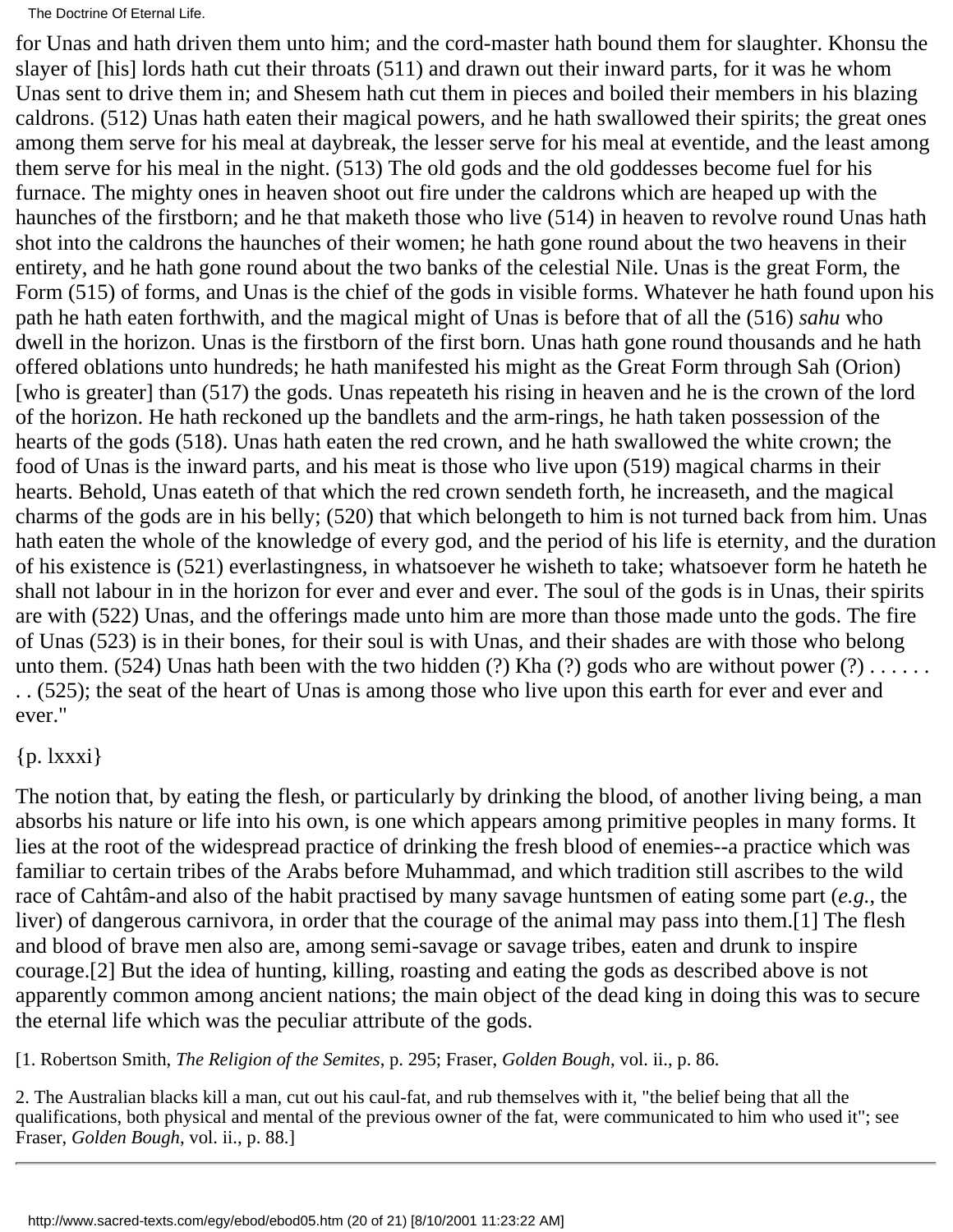[Next: The Egyptians' Ideas Of God.](#page-69-0)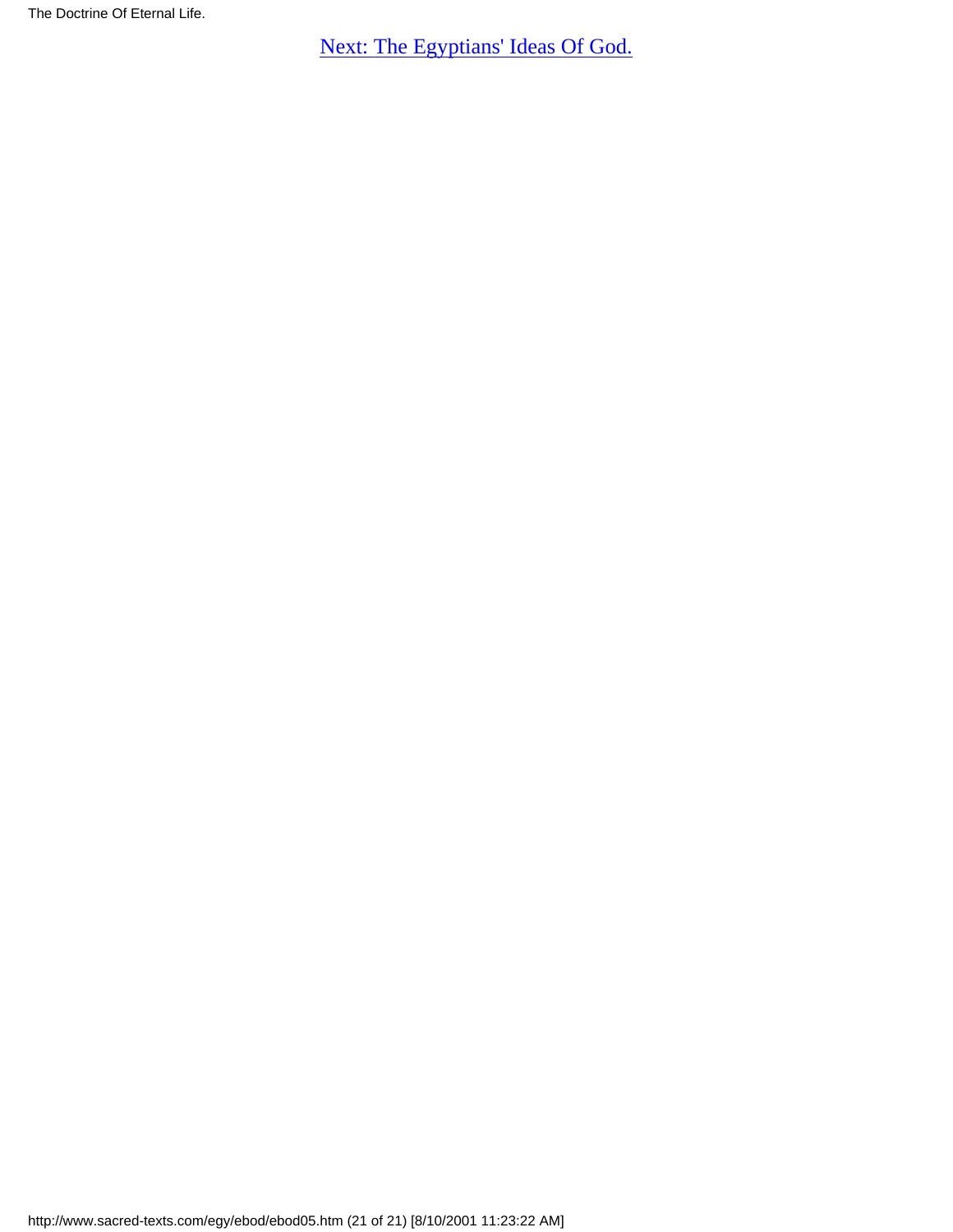# <span id="page-69-0"></span>**THE EGYPTIANS' IDEAS OF GOD.**

The word neter and its meaning.

To the great and supreme power which made the earth, the heavens, the sea, the sky, men and women, animals, birds, and creeping things, all that is and all that shall be, the Egyptians gave the name *neter*. This word survives in the Coptic ###, but both in the ancient language and in its younger relative the exact meaning of the word is lost. M. Pierret,[2] following de Rougé, connects it with the word ### and says that it means "renovation" (*renouvellement*), but Brugsch[3] renders it by "göttlich," "heilig," "divin," "sacré," and by three Arabic words which mean "divine," "sacred *or* set apart," and "holy" respectively. By a quotation from the stele of Canopus he shows that in Ptolemaic times it meant "holy" or "sacred" when applied to the animals of the gods. Mr. Renouf[4] says that "the notion expressed by *nutar* as a noun, and *nutra* as an adjective or verb, must be sought in the Coptic ###, which in the translation of the Bible corresponds to the Greek words {Greek *du'namis*, *i?sxu's*, *i?sxuro's*, *i?sxupo'w*} 'power,' 'force,' 'strong,' 'fortify,' 'protect,'"[5] and he goes on to show that the word *neter* means "strong" or "mighty." M. Maspero, however, thinks that the Coptic *nomti* has nothing in common with meter, the Egyptian word for God, and that the passages quoted by Mr. Renouf in support of his theory can be otherwise explained.[6] His own opinion is that the signification "strong," if it ever existed, is a derived and not an original meaning, and he believes that the word is

[1. Several examples of the different ways in which the word is spelt are given by Maspero, *Notes sur différent point de Grammaire* (in *Mélanges d'Archéologie*, t. ii., Paris, 1873, p. 140).

2. Pierret, *Essai sur la Mythologie Égyptienne*, Paris, 1879, p. 8.

3. *Wörterbuch*, p. 825.

4. *Hibbert Lectures*, p. 95.

5. A number of examples are given in Tatham, *Lexicon*, Oxford, 1835, pp. 310 806.

6 *La Mythologie Égyptienne*, t. ii., p. 215.]

{p. lxxxiii}

so old that its first sense is unknown to us. The fact that the Coptic translators of the Bible used the word *nouti* to express the name of the Supreme Being shows that no other word conveyed to their minds their conception of Him, and supports M. Maspero's views on this point. Another definition of the word given by Brugsch makes it to mean "the active power which produces and creates things in regular recurrence; which bestows new life upon them, and gives back to them their youthful vigour,"[1] and he adds that the innate conception of the word completely covers the original meaning of the Greek {Greek *fu'sis*} and the Latin *natura*.

*Neteru*, the gods.

But side by side with *neter*, whatever it may mean, we have mentioned in texts of all ages a number of beings called *neteru* which Egyptologists universally translate by the word "gods." Among these must be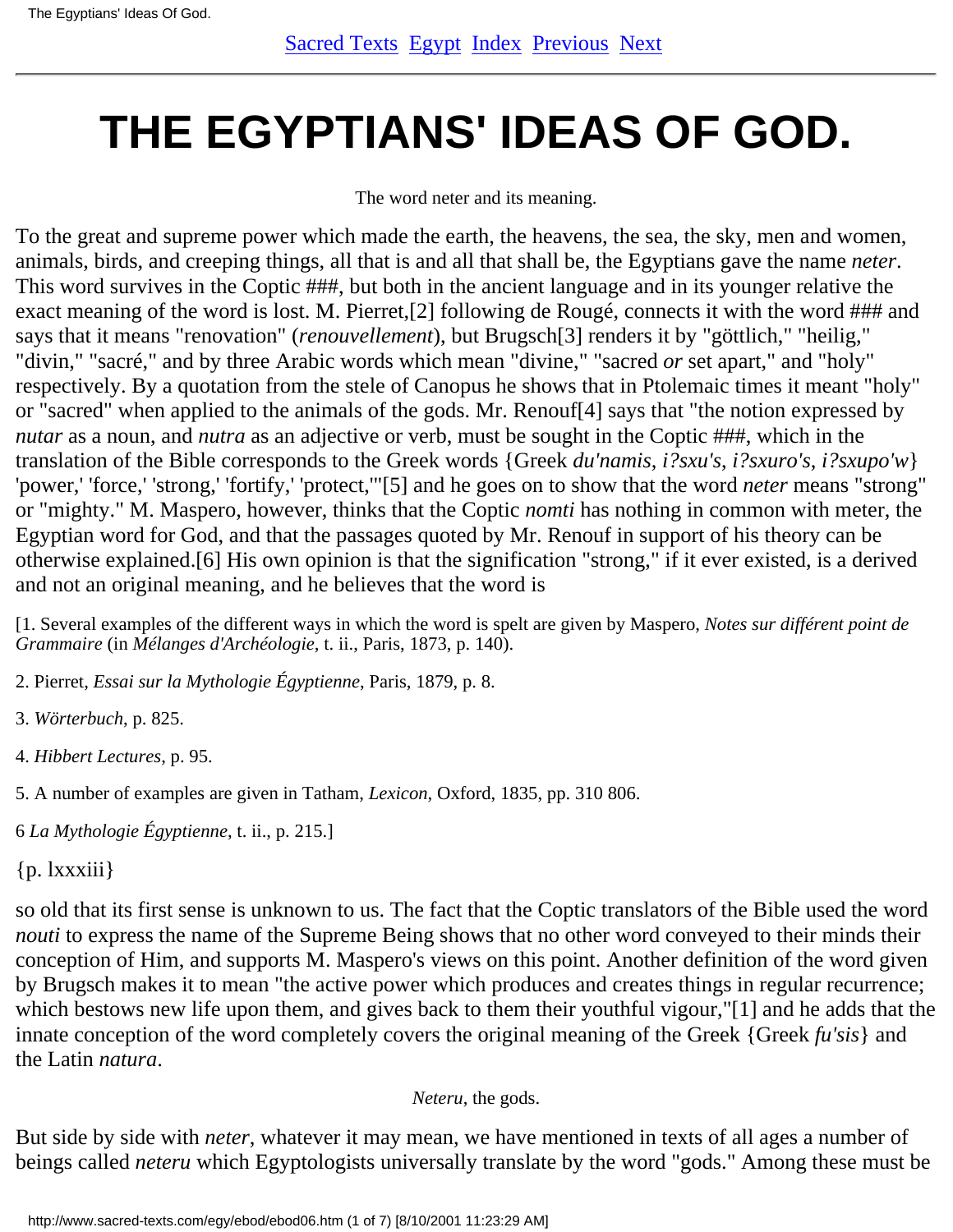The Egyptians' Ideas Of God.

included the great cosmic powers and the beings who, although held to be supernatural, were yet finite and mortal, and were endowed by the Egyptians with love, hatred, and passions of every sort and kind. The difference between the conceptions of *neter* the one supreme God and the *neteru* is best shown by an appeal to Egyptian texts.

In the pyramid of Unas it is said to the deceased,

*un-k ar kes neter*

Thou existest at the side of God.[3]

In the pyramid of Teta it is said of the deceased,

*ut'a-f met neter as set'em-nef metu*

He weigheth words, and, behold, God hearkeneth unto the words.[3]

*nas en Teta neter*

God hath called Teta[4] (in his name, etc.).

[1. Die thätige Kraft, welche in periodischer Wiederkehr die Dinge erzeugt und erschafft, ihnen neues Leben verleiht und die Jugendfrische zurückgiebt." *Religion und Mythologie*, p. 93.

2. Maspero, *Recueil de Travaux*, t. iii., p. 202 (l. 209).

3. *Ibid.*, t. v., 27 (ll. 231, 232).

4. *Ibid.*, p. 26 (l. 223).]

 ${p.}$  lxxxiv }

Views held in the first six dynasties.

In the pyramid of Pepi I. an address to the deceased king says,

*sesep-nek aru neter aaa-k am xer neteru*

Thou hast received the form of God, thou hast become great therewith before the gods.[1]

*ta en mut-k Nut un-nek em neter en xeft-k em ren-k en nefer*

Hath placed thy mother Nut thee to be as God to thine enemy in thy name of God.[2]

*tua Pepi pen neter*

Adoreth this Pepi God.[3]

*Pepi pu ar neter sa neter*

Pepi this is then God, the son of God.[4]

All these extracts are from texts of the Vth and VIth dynasties. It may be urged that we might as well translate *neter* by "a god" or "the god," but other evidence of the conception of *neter* at that early date is afforded by the following passages from the Prisse papyrus,[5] which, although belonging at the earliest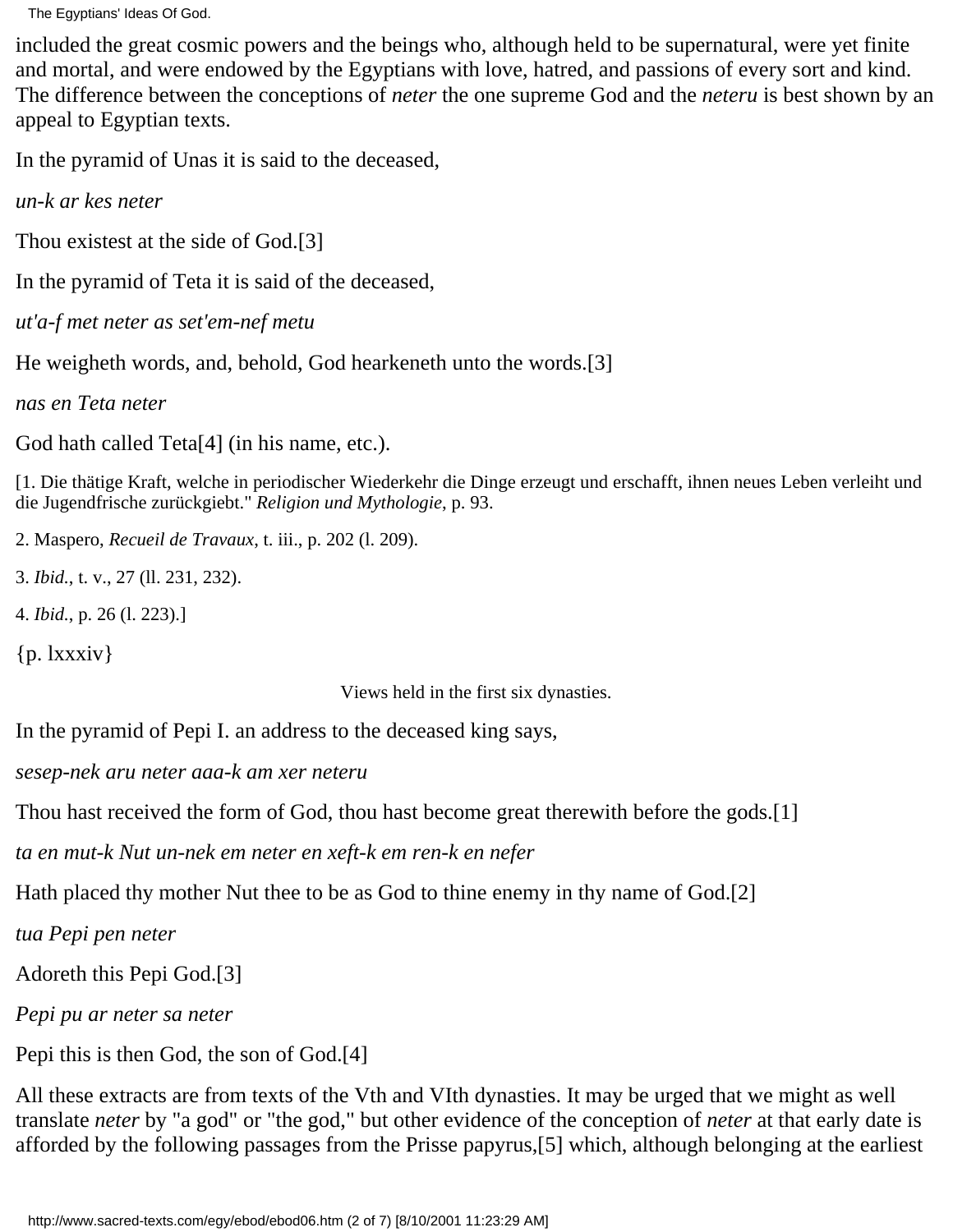The Egyptians' Ideas Of God.

to he XIth dynasty, contains copies of the Precepts of Kaqemna, written in the reign of Seneferu, a king of the IVth dynasty, and the Precepts of Ptah-hetep, written during the reign of Assa, a king of the Vth dynasty.[6]

[1. *Recueil de Travaux*, t. v., p. 160 (l. 19).

2. *Ibid.*, p. 162 (l. 33).

3. *Ibid.*, p. 191 (l. 185).

4. *Ibid.*, t. viii., p. 89 (l. 574).

5. See *Fac-simile d'un papyrus Égyptien en caractères hiératiques*, trouvé à Thèbes, donné à la Bibliothèque royale de Paris et publié par E. Prisse d'Avennes, Paris, 1847, fol. The last translation of the complete work is by Virey, *Études sur le Papyrus Prisse*, Paris, 1887.

6. M. Amélineau thinks (*La Morale Égyptienne*, p. xi.) that the Prisse papyrus was copied about the period of the XVIIth dynasty and that the works in it only date from the XIIth dynasty; but many Egyptologists assign the composition of the work to the age of Assa. See Wiedemann, *Aegyptische Geschichte*, p. 201; Petrie, *History of Egypt*, p. 81.]

{p. lxxxv}

Views held in the first six dynasties.

1. *an rex-entu xepert arit neter*

Not known are the things which will do God.[1]

2. *am-k ari her em reth xesef neter*

Thou shalt not cause terror in men and women, [for] is opposed God [thereto].[2]

3. *au am ta xer sexer neter*

The eating of bread is according to the plan of God.[3]

4. *ar seka-nek ter em sexet ta set neter*

If thou art a farmer, labour (?) in the field which hath given God [to thee].[4]

5. *ar un-nek em sa aqer ari-k sa en smam neter*

If thou wouldst be like a wise man, make thou [thy] son to be pleasing unto God.[5]

6. *sehetep aqu-k em xepert nek xepert en*

Satisfy those who depend on thee, so far as it may be done by thee; it should be done by

*hesesu neter*

those favoured of God.[6]

[1. Plate ii., l. 2.

2. Plate iv., line 8.

3. Plate vii., l. 2.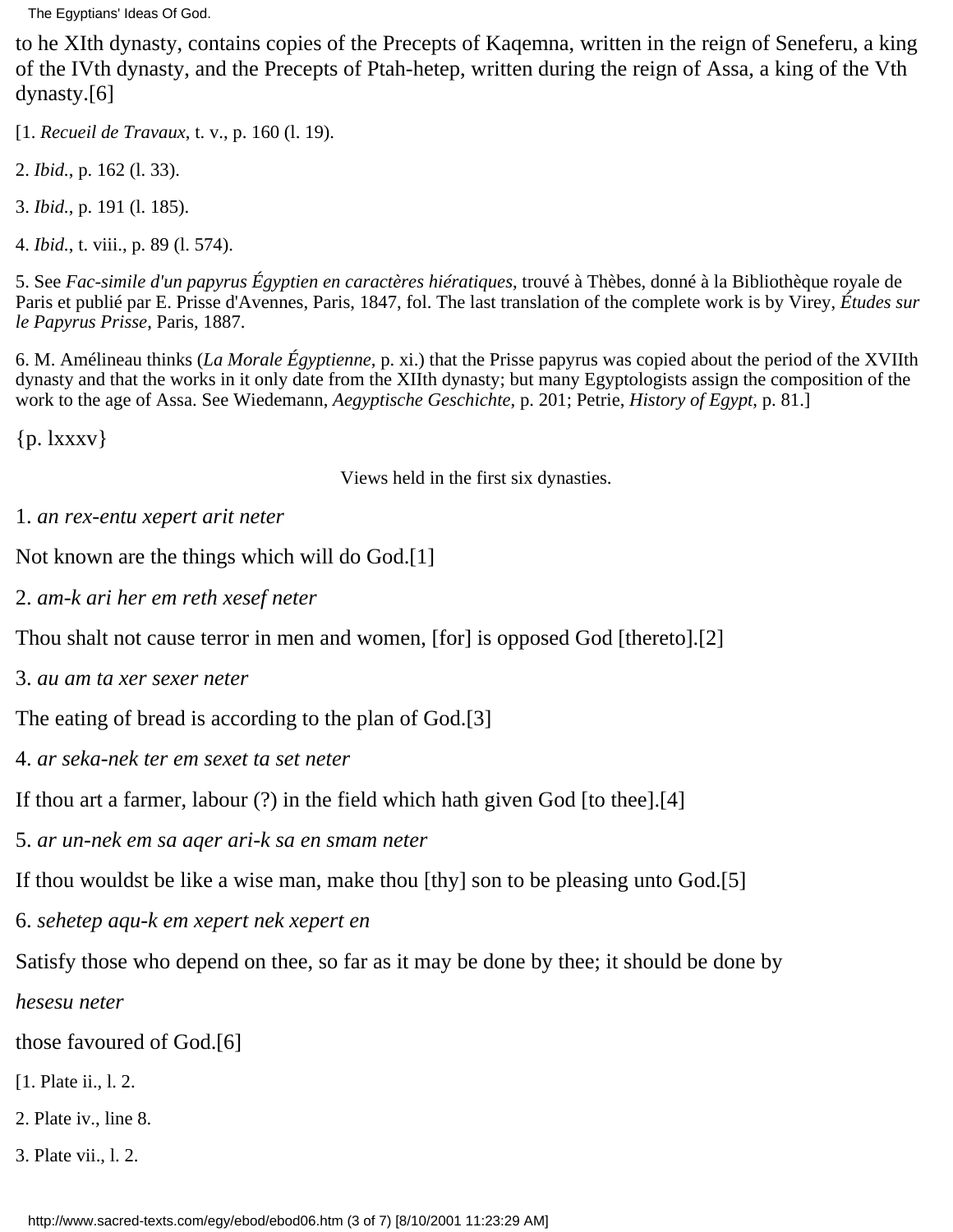4 Plate vii., l. 5.

5. Plate vii., l. 11.

6. Plate xi., l. 1.]

 ${p.}$ lxxxvi $}$ 

Views held in the first six dynasties.

7. If, having been of no account, thou hast become great, and if, having been poor, thou hast become rich, when thou art governor of the city be not hard-hearted on account of thy advancement, because

*xeper-nek mer septu neter*

thou hast become the guardian of the provisions of God.[1]

8. *mertu neter pu setem an setem en mesetu neter*

What is loved of God is obedience; disobedience hateth God.[2]

9. *mak sa nefer en tata neter*

Verily a good son is of the gifts of God.[3]

Passing from the Prisse papyrus, our next source of information is the famous papyrus[4] containing the "Maxims of Ani," which are well known through the labours of de Rougé,[5] Maspero,[6] Chabas[7] and Amélineau.[8] We should speak of them, however, more correctly as the Maxims of Khonsu-hetep.[9] The papyrus

[1. Plate xiii., l. 8.

2. Plate xvi., l. 7.

3. Plate xix., l. 6.

4. It was found in a box laid upon the floor of the tomb of a Christian monk at Dêr el-Medinet, The text was given by Mariette in *Papyrus Égyptiens du Musée de Boulaq, publiés en fac-simile sous les auspices de S.A. Ismaïl-Pacha, Khédive d'Égypte*.

5. In the Moniteur, 15 Août, 1861; and in *Comptes Rendus des séances de l'Académie des Inscriptions et Belles Lettres*, Paris, 1871, pp. 340-50.

6. In the *Journal de Paris*, 15 Mars, 1871; and in the *Academy*, Aug. 1, No. 29, p. 386, 1871.

7. *L'Égyptologie*, Série I., tt. i., ii., Chalons-sur-Saône and Paris, 40., 1876-78. This work contains the hieratic text divided into sections for analysis, and accompanied by a hieroglyphic transcript, commentary, etc.

8. *La Morale Égyptienne quinze siècles avant notre ère--Étude sur le Papyrus de Boulaq*, No. 4, Paris, 1892. This work contains a more accurate hieroglyphic transcript of the hieratic text, full translation, *etc*.

9. Maspero, *Lectures Historiques*, p. 16; Amélineau, *op. cit.*, p. ix.]

{p. lxxxvii}

Views held in the XVIIIth dynasty.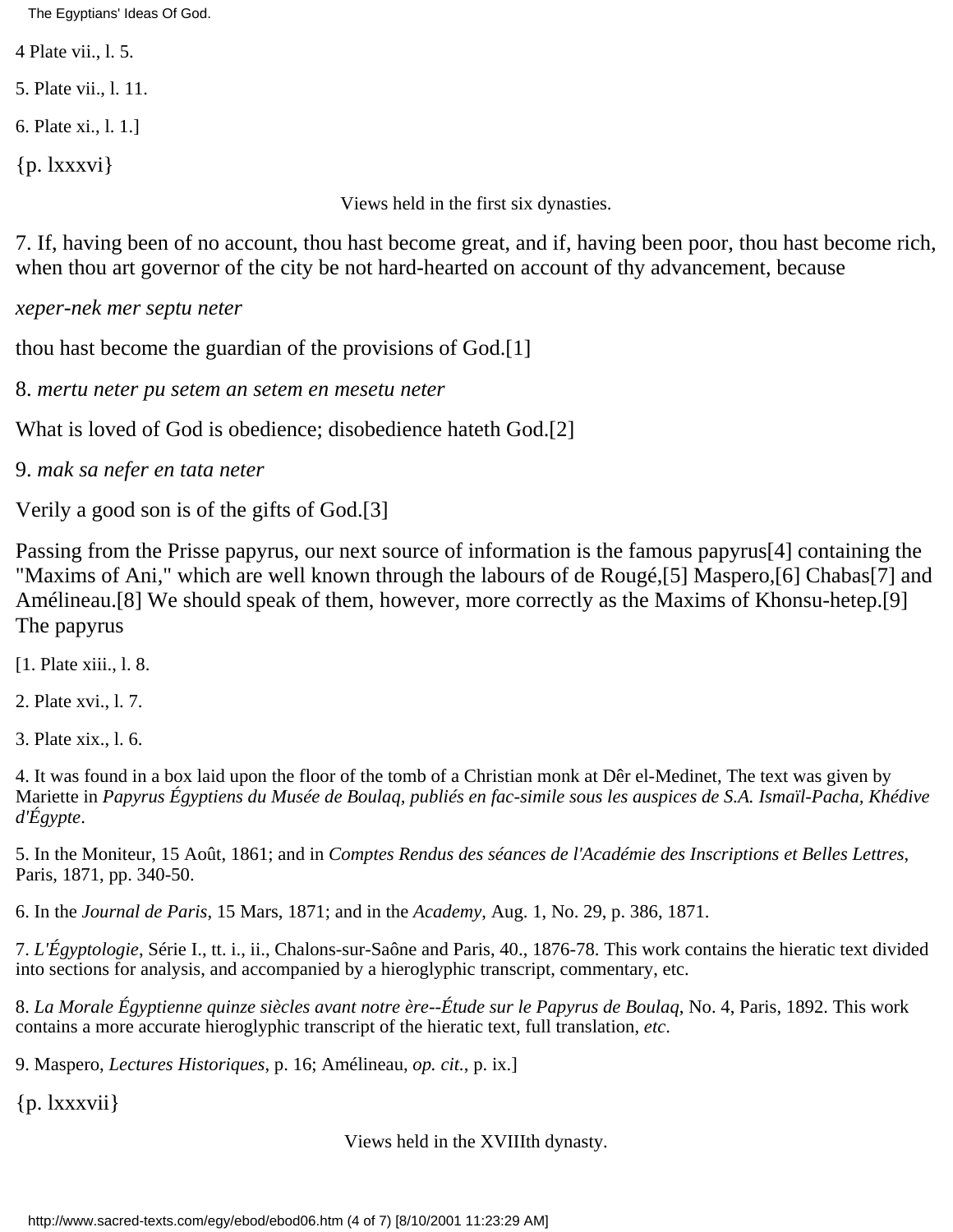was probably copied about the XXIInd dynasty; but the work itself may date from the XVIIIth. The following are examples of the use of *neter*:--

1. *Pa neter er seaaaua ren-f*

The God is for magnifying his name.[1]

2. *xennu en neter betu-tuf pu sehebu senemehu-nek*

The house of God what it hates is much speaking. Pray thou

*em ab mert au metet-f nebt amennu ari-f*

with a loving heart the petitions of which all are in secret. He will do

*xeru-tuk setemu-f a t'et-tuk sesep utennu tu-k*

thy business, he will hear that which thou sayest and will accept thine offerings.[2]

3. *au tau neter-kua unnu*

Giveth thy God existence.[3]

4. *Pa neter aput pa maa*

The God will judge the right.[4]

5. *utennu neter-ku sau-tu er na betau-tuf*

In offering to thy God guard thou against the things which He abominateth.

[1. Amélineau, *La Morale*, p. 13.

2. *Ibid.*, p. 36.

3 *Ibid.*, p. 103.

4 *Ibid.*, p. 138.]

{p. lxxxviii}

Views held in the XVIIIth dynasty.

*a ennu maat-k er paif sexeru qentet emtuk*

O behold with thine eye His plans. Devote thyself

*senenti-tu ent ren-f su tat baiu heh en aaru*

to adore His name. It is He who giveth souls to millions of forms,

*se-aaaua pa enti seaaaua-f ar neter ta pen*

and He magnifieth whosoever magnifieth him. Now the God of this earth

*en pa Suu her xut du nai-f matui*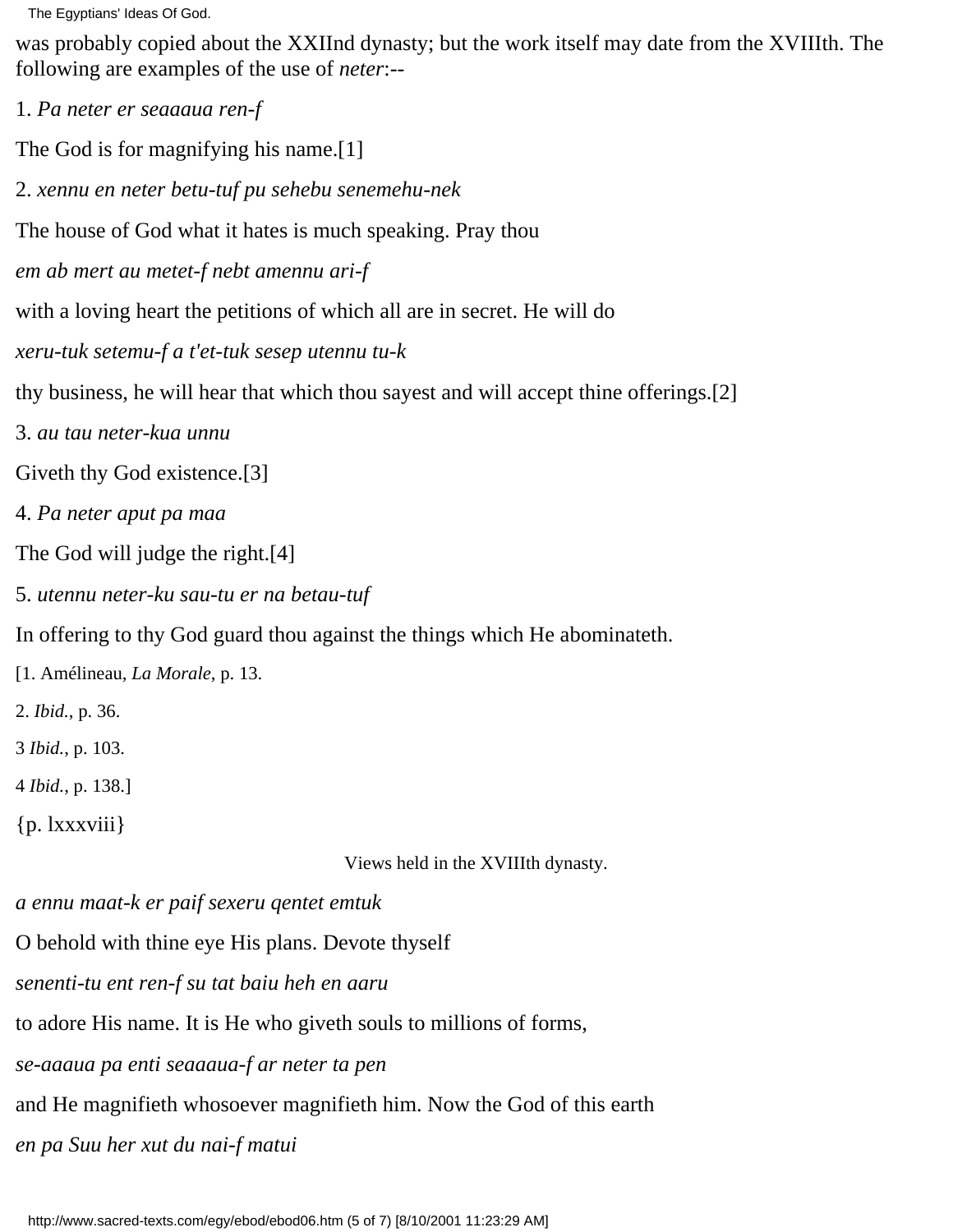is the sun who is the ruler of the horizon, [and] his similitudes are *her tep ta tata-tha neter sentra em kai-set emment* upon earth is given incense with their food offerings to these daily.[1] 6. *faau-s aaui-set en pa neter emtuf setemu* If she (*i.e.*, thy mother) raiseth her hands to God, he will hear *sebehu-set* her prayers[2] [and rebuke thee]. 7. *amma su en pa neter sauu-k su emment en* Give thyself to God, keep thou thyself daily for *pa neter au tuauu ma qeti pa haru* God; and let to-morrow be as to-day.[3] [1. *Amélineau, La Morale*, p. 141. 2. *Ibid.*, p. 149. 3 *Ibid.*, p. 172.]  ${p.}$  lxxxix $}$ 

God and the gods.

The passages from the pyramid of Pepi show at once the difference between *neter* as God, and the "gods" *neteru*; the other passages, which might be multiplied almost indefinitely, prove that the Being spoken of is God. The *neteru* or "gods" whom Unas hunted, and snared, and killed, and roasted, and ate, are beings who could die; to them were attributed bodies, souls, *ka's*, spiritual bodies, *etc*. In a remarkable passage from the CLIVth Chapter of the Book of the Dead (Naville, *Todtenbuch*, Bd. I., Bl. 179, l. 3) the deceased king Thothmes III. prays:--

*seset-kua emxet-k Tem huau ma ennu ari-k*

Preserve me behind thee, O Tmu, from decay such as that which thou workest

*er meter neb netert nebt er aut neb er t'etfet neb*

for god every, and goddess every, for animals all, for reptiles all

*sebuit-f per ba-f emxet mit-f ha-f*

for each passeth away when hath gone forth his soul after his death, he perisheth

*emxet sebi-f*

after he hath passed away.

The gods mortal.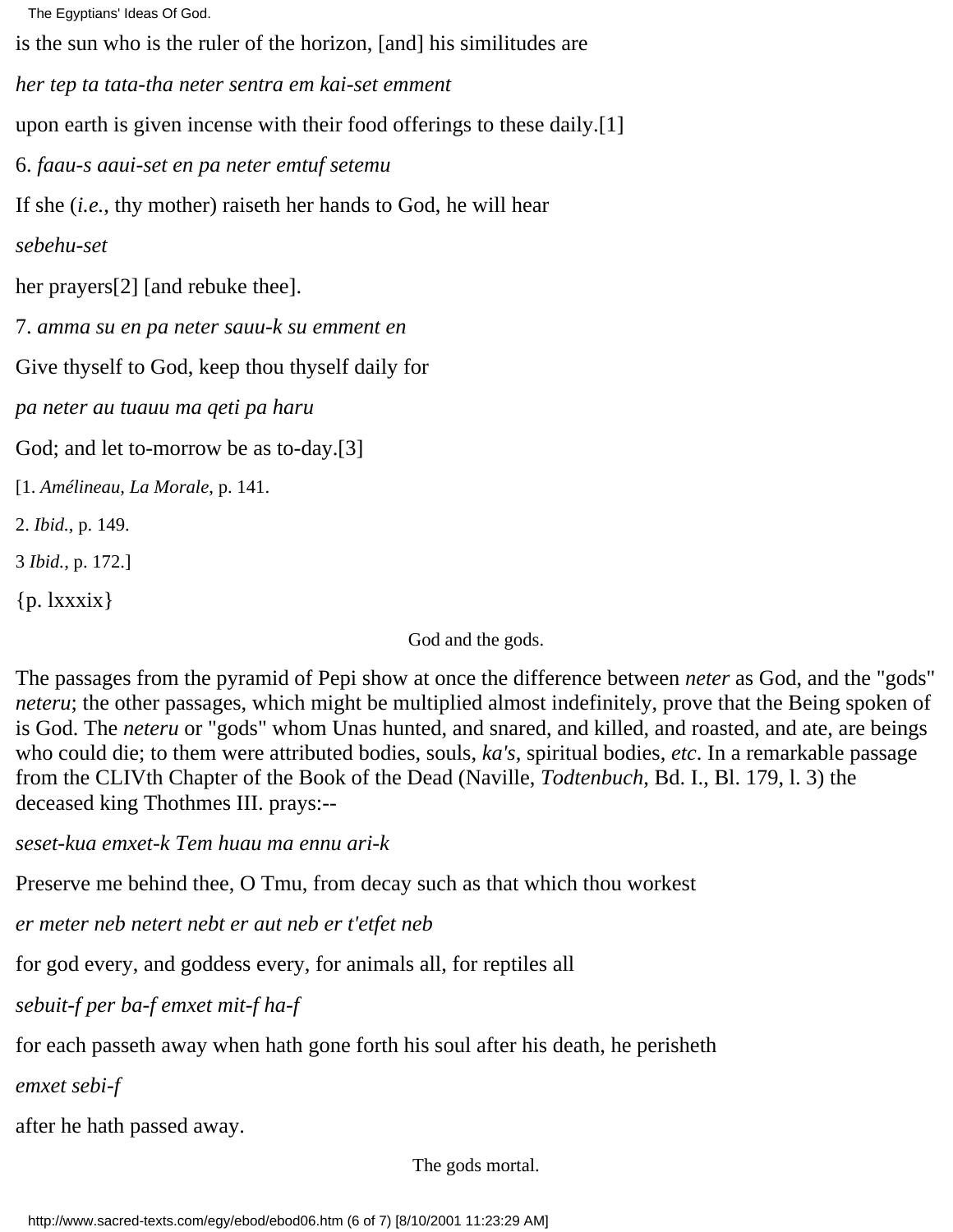Of these mortal gods some curious legends have come down to us; from which the following may be selected as illustrating their inferior position.

[Next: The Legend Of RA And Isis.](#page-76-0)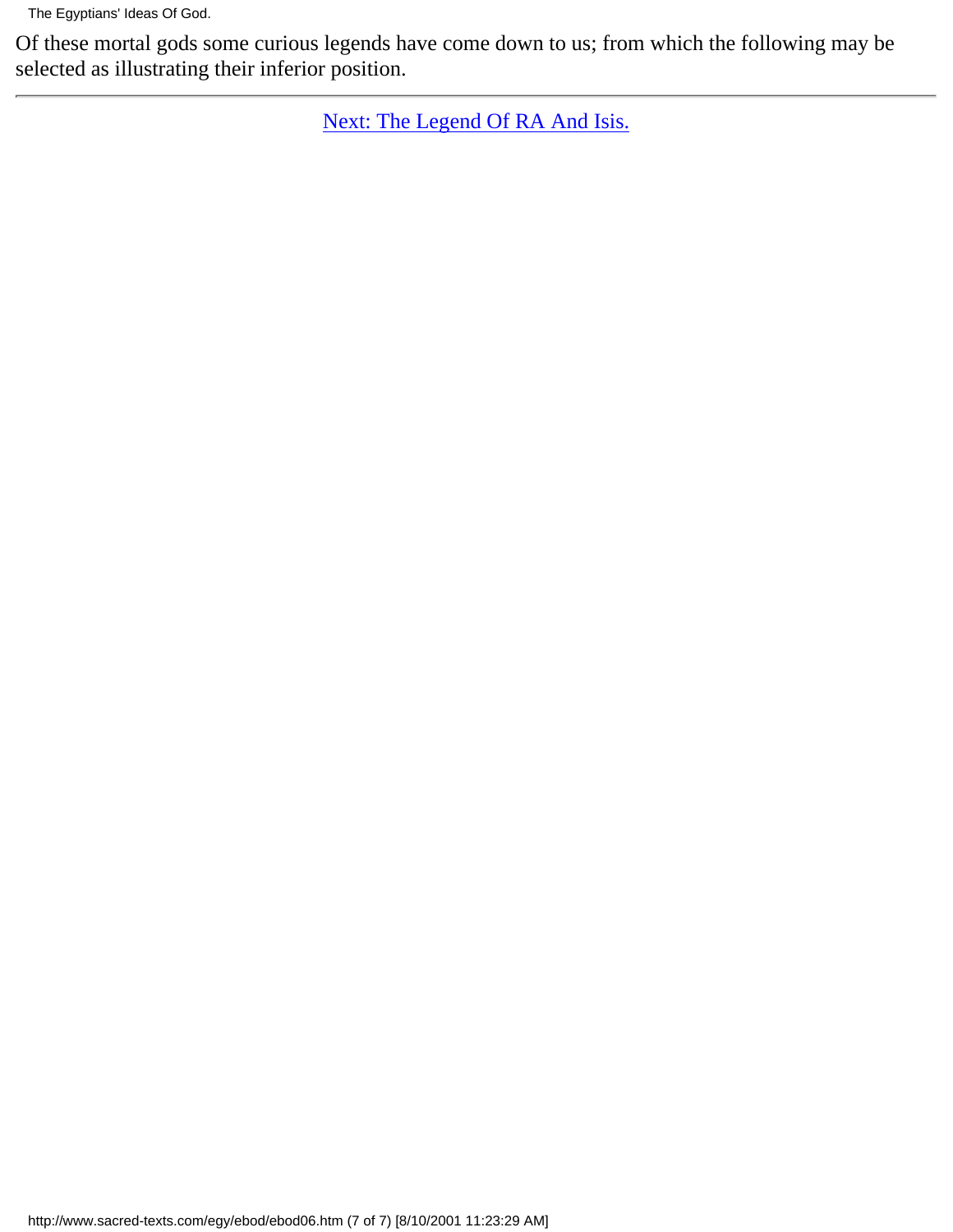## <span id="page-76-0"></span>**THE LEGEND OF RA AND ISIS.**

Now Isis was a woman who possessed words of power; her heart was wearied with the millions of men, and she chose the millions of the gods, but she esteemed more highly the millions of the *khu's*. And she meditated in her heart, saying, "Cannot I by means of the sacred name of God make myself mistress of the earth and become a goddess like unto

{p. xc}

Legend of Ra and Isis.

"Ra in heaven and upon earth?" Now, behold, each day Ra entered at the head of his holy mariners and established himself upon the throne of the two horizons. The holy one had grown old, he dribbled at the mouth, his spittle fell upon the earth, and his slobbering dropped upon the ground. And Isis kneaded it with earth in her hand, and formed thereof a sacred serpent in the form of a spear; she set it not upright before her face, but let it lie upon the ground in the path whereby the great god went forth, according to his heart's desire, into his double kingdom. Now the holy god arose, and the gods who followed him as though he were Pharaoh went with him; and he came forth according to his daily wont; and the sacred serpent bit him. The flame of life departed from him, and he who dwelt among the cedars (?) was overcome. The holy god opened his mouth, and the cry of his majesty reached unto heaven. His company of gods said, "What hath happened?" and his gods exclaimed, "What is it?" But Ra could not answer, for his jaws trembled and all his members quaked; the poison spread swiftly through his flesh just as the Nile invadeth all his land. When the great god had stablished his heart, he cried unto those who were in his train, saying, "Come unto me, O ye who have come into being from my body, ye gods who have come forth from me, make ye known unto Khepera that a dire calamity hath fallen upon me. My heart perceiveth it, but my eyes see it not; my hand hath not caused it, nor do I know who hath done this unto me. Never have I felt such pain, neither can sickness cause more woe than this. I am a prince, the son of a prince, a sacred essence which hath preceded from God. I am a great one, the son of a great one, and my father planned my name; I have multitudes of names and multitudes of forms, and my existence is in every god. I have been proclaimed by the heralds Tmu and Horus, and my father and my mother uttered my name; but it hath been hidden within me by him that begat me, who would not that the words of power of any seer should have dominion over me. I came forth to look upon that which I had made, I was passing through the world which I had created, when lo! something stung me, but what I know not. Is it fire? Is it water? My heart is on fire, my flesh quaketh, and trembling hath seized all my limbs. Let there be brought unto me the children of the gods with healing words and with lips that know, and with power which reacheth unto heaven." The children of every god came unto him in tears, Isis came with her healing words and with her mouth full of the breath of life, with her enchantments which destroy sickness, and with her words of power which make the dead to live. And she spake, saying, "What hath come to pass, O holy father? What hath happened? A serpent hath bitten thee, and a thing which thou hast created hath lifted up his head against thee. Verily it shall be cast forth by my healing words of power, and I will drive it away from before the sight of thy sunbeams."

The holy god opened his mouth and said, "I was passing along my path, and I was going through the two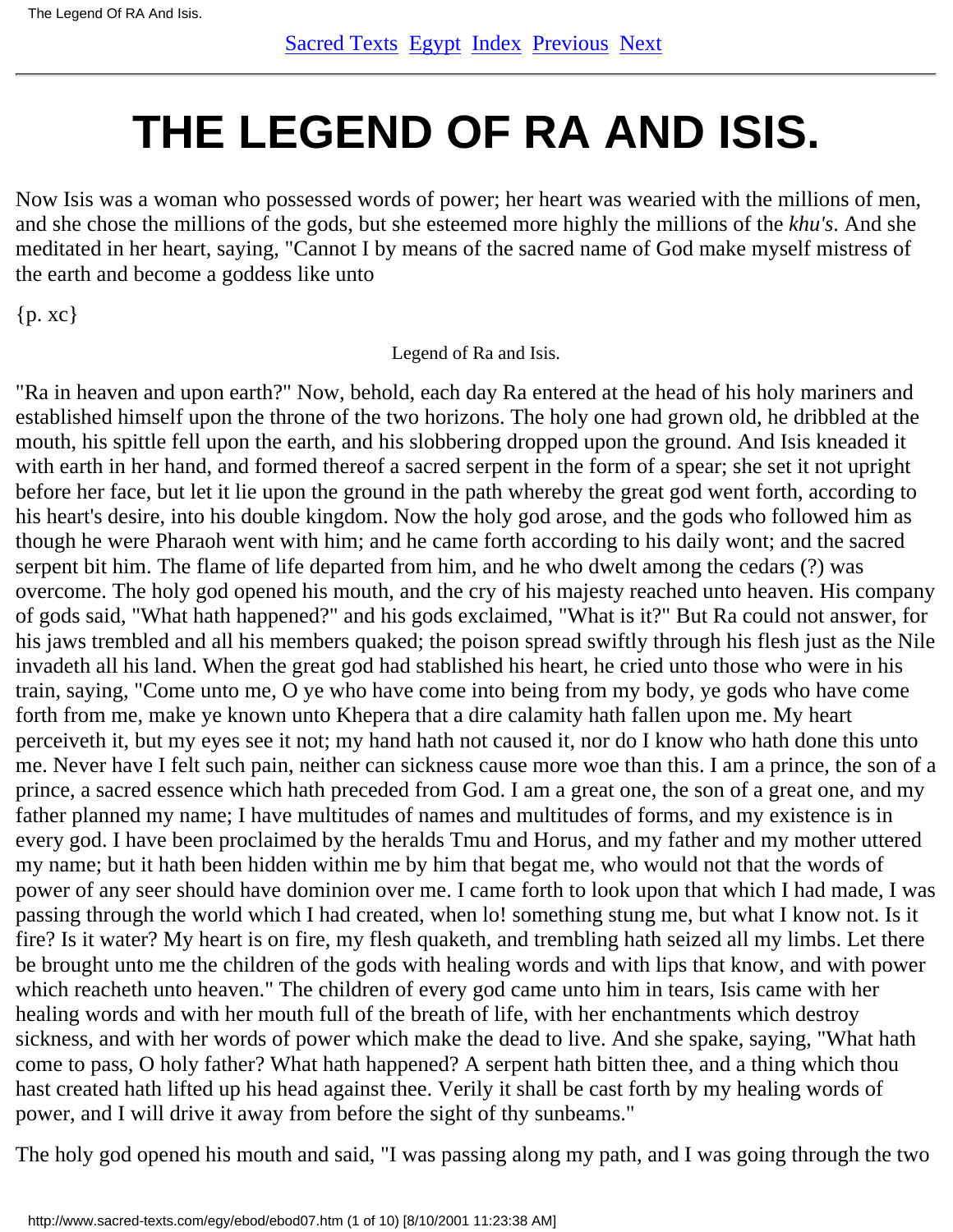regions of my lands according to my heart's desire, to see that which I had created, when lo! I was bitten by a serpent which I saw not. Is it fire? Is it water? I am colder than water, I am hotter than fire. All my flesh sweateth, I quake, my eye hath no strength, I cannot see the sky, and the sweat rusheth to my face even as in the time of summer." Then said Isis unto Ra, "O tell me thy name, holy father, for whosoever shall be delivered by thy name shall live." [And Ra said], "I have made the heavens and the earth, I have ordered the mountains, I have created all that is above them, I have made the water, I have made to come into being the great and wide sea, I have made the 'Bull of

{p. xci}

### Legend of Ra and Isis.

his mother,' from whom spring the delights of love. I have made the heavens, I have stretched out the two horizons like a curtain, and I have placed the soul of the gods within them. I am he who, if he openeth his eyes, doth make the light, and, if he closeth them, darkness cometh into being. At his command the Nile riseth, and the gods know not his name. I have made the hours, I have created the days, I bring forward the festivals of the year, I create the Nile-flood. I make the fire of life, and I provide food in the houses. I am Khepera in the morning, I am Ra at noon, and I am Tmu at even." Meanwhile the poison was not taken away from his body, but it pierced deeper, and the great god could no longer walk.

Then said Isis unto Ra, "What thou hast said is not thy name. O tell it unto me, and the poison shall depart; for he shall live whose name shall be revealed." Now the poison burned like fire, and it was fiercer than the flame and the furnace, and the majesty of the god said, "I consent that Isis shall search into me, and that my name shall pass from me into her." Then the god hid himself from the gods, and his place in the boat of millions of years was empty. And when the time arrived for the heart of Ra to come forth, Isis spake unto her son Horus, saying, "The god hath bound himself by an oath to deliver up his two eyes" (*i.e.*, the sun and moon). Thus was the name of the great god taken from him, and Isis, the lady of enchantments, said, "Depart, poison, go forth from Ra. O eye of Horus, go forth from the god, and shine outside his mouth. It is I who work, it is I who make to fall down upon the earth the vanquished poison; for the name of the great god hath been taken away from him. May Ra live! and may the poison die, may the poison die, and may Ra live!" These are the words of Isis, the great goddess, the queen of the gods, who knew Ra by his own name.[1]

Thus we see that even to the great god Ra were attributed all the weakness and frailty of mortal man; and that "gods" and "goddesses" were classed with beasts and reptiles, which could die and perish. As a result, it seems that the word "God" should be reserved to express the name of the Creator of the Universe, and that *neteru*, usually rendered "gods," should be translated by some other word, but what that word should be it is almost impossible to say.[2]

### The belief in One God.

From the attributes of God set forth in Egyptian texts of all periods, Dr. Brugsch, de Rougé, and other eminent Egyptologists have come to the opinion that the dwellers in the Nile valley, from the earliest times, knew and worshipped one God, nameless, incomprehensible, and eternal. In 1860 de Rougé wrote:--"The

[1. The hieratic text of this story was published by Pleyte and Rossi, *Le Papyrus de Turin*, 1869-1876, pll. 31-77, and 131-138; a French translation of it was published by M. Lefébure, who first recognized the true character of the composition, in *Aeg. Zeitschrift*, 1883, p. 27 ff; and a German translation by Wiedemann is in his collection of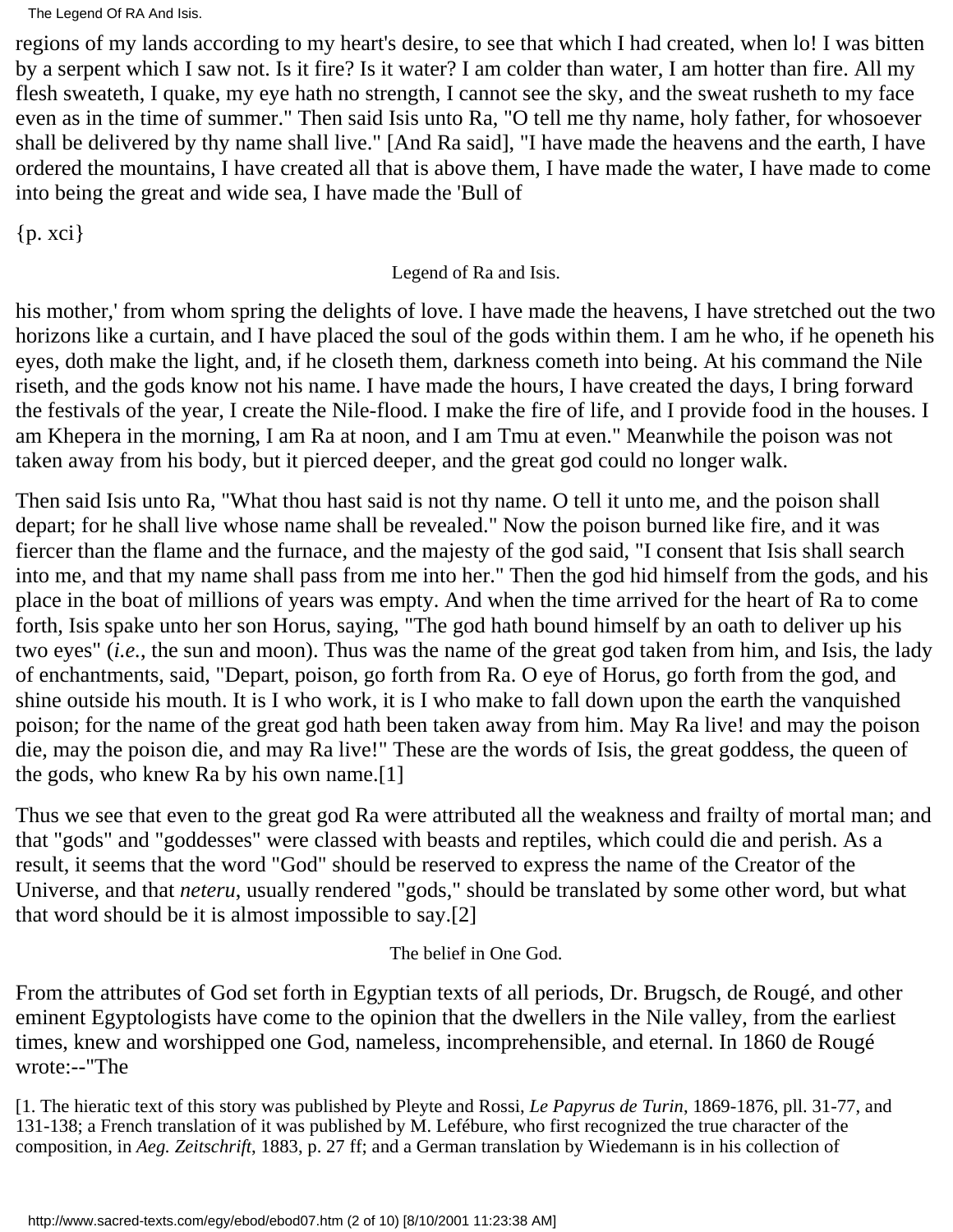"Sonnensagen," *Religion der alten Aegypter*, Münster, 1890, p. 29 ff.

2 A similar difficulty also exists in Hebrew, for *elomhim* means both God and "gods"; compare Psalm lxxxii., i.]

{p. xcii}

unity of a supreme and self-existent being, his eternity, his almightiness, and external reproduction thereby as God; the attributing of the creation of the world and of all living beings to this supreme God; the immortality of the soul, completed by the dogma of punishments and rewards: such is the sublime and persistent base which, notwithstanding all deviations and all mythological embellishments, must secure for the beliefs of the ancient Egyptians a most honourable place among the religions of antiquity."[1] Nine years later he developed this view, and discussed the difficulty of reconciling the belief in the unity of God with the polytheism which existed in Egypt from the earliest times, and he repeated his conviction that the Egyptians believed in a self-existent God who was One Being, who had created man, and who had endowed him with an immortal soul.[2] In fact, de Rougé amplifies what Champollion-Figeac (relying upon his brother's information) wrote in 1839: "The Egyptian religion is a pure monotheism, which manifested itself externally by a symbolic polytheism."[3] M. Pierret adopts the view that the texts show us that the Egyptians believed in One infinite and eternal God who was without a second, and he repeats Champollion's dictum.[4] But the most recent supporter of the monotheistic theory is Dr. Brugsch, who has collected a number of striking passages from the texts. From these passages we may select the following:--

God is one and alone, and none other existeth with Him--God is the One, the One who hath made all things--God is a spirit, a hidden spirit, the spirit of spirits, the great spirit of the Egyptians, the divine spirit--God is from the beginning, and He hath been from the beginning, He hath existed from old and was when nothing else had being. He existed when nothing else existed, and what existeth He created after He had come into being, He is the Father of beginnings--God is the eternal One, He is eternal and infinite and endureth for ever and aye--God is hidden and no man knoweth His form. No man hath been able to seek out His likeness; He is hidden to gods and men, and He is a mystery unto His creatures. No man knoweth how to know Him--His name remaineth hidden; His name is a mystery unto His children. His names are innumerable, they are manifold and none knoweth their number--God is truth and He liveth by truth and He feedeth thereon. He is the king of truth, and He hath stablished the earth thereupon--God is life and through Him

[1. *Études des Rituel Funéraire des Anciens Égyptiens* (in *Revue Archéologique*), Paris, 1860, p. 72.

2. La croyance à l'Unité du Dieu suprême, à ses attributs de Créateur et de Législateur de l'homme, qu'il a doué d'une âme immortelle; voilà les notions primitives enchâssées comme des diamants indestructibles au milieu des superfétations mythologiques accumulées par les siècles qui ont passé sur cette vieille civilization. See *Conference sur la Religion des anciens Égyptiens* (in *Annales de Philosophic Chrétienne*, 5ième Série, t. xx., Paris, 1869, pp. 325-337).

3. *Égypte*, Paris, 1839, p. 245, col. 1.

4. *Le Panthéon Égyptien*, Paris, 1881, p. 4.]

{p. xciii}

only man liveth. He giveth life to man, He breatheth the breath of life into his nostrils--God is father and mother, the father of fathers, and the mother of mothers. He begetteth, but was never begotten; He produceth, but was never produced; He begat himself and produced himself. He createth, but was never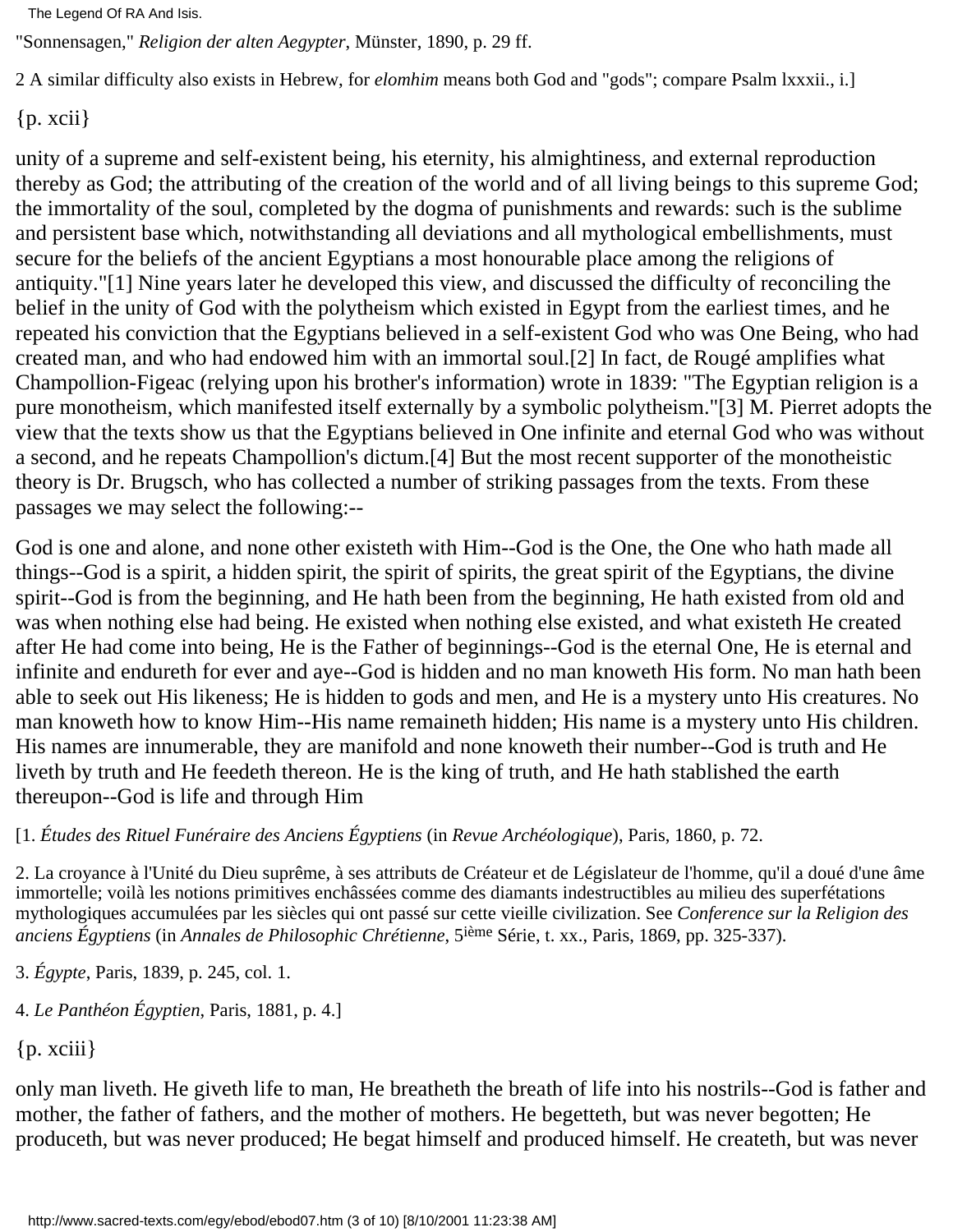created; He is the maker of his own form, and the fashioner of His own body--God Himself is existence, He endureth without increase or diminution, He multiplieth Himself millions of times, and He is manifold in forms and in members--God hath made the universe, and He hath created all that therein is; He is the Creator of what is in this world, and of what was, of what is, and of what shall be. He is the Creator of the heavens, and of the earth, and of the deep, and of the water, and of the mountains. God hath stretched out the heavens and founded the earth-What His heart conceived straightway came to pass, and when He hath spoken, it cometh to pass and endureth for ever--God is the father of the gods; He fashioned men and formed the gods--God is merciful unto those who reverence Him, and He heareth him that calleth upon Him. God knoweth him that acknowledgeth Him, He rewardeth him that serveth Him, and He protecteth him that followeth Him.[1]

Monotheism and polytheism coexistent.

Because, however, polytheism existed side by side with monotheism in Egypt, M. Maspero believes that the words "God One" do not mean "One God" in our sense of the words; and Mr. Renouf thinks that the "Egyptian *nutar* never became a proper name."[2] Whether polytheism grew from monotheism in Egypt, or monotheism from polytheism we will not venture to say, for the evidence of the pyramid texts shows that already in the Vth dynasty monotheism and polytheism were flourishing side by side. The opinion of Tiele is that the religion of Egypt was from the beginning polytheistic, but that it developed in two opposite directions: in the one direction gods were multiplied by the addition of local gods, and in the other the Egyptians drew nearer and nearer to monotheism.[3]

The sun the emblem of God.

From a number of passages drawn from texts of all periods it is clear that the form in which God made himself manifest to man upon earth was the sun, which the Egyptians called Ra and that all other gods and goddesses were forms of him. The principal authorities for epithets applied to God and to His visible emblem the sun are the hymns and litanies which are found inscribed upon

[1. Brugsch, *Religion und Mythologie*, pp. 96-99. The whole chapter on the ancient Egyptian conception of God should be read with M. Maspero's comments upon it in *La Mythologie Égyptienne* (*Études de Mythologie*, t. ii., p. 189 ff.).

2. *Hibbert Lectures*, p. 99.

3. *Hypothezen omtrent de wording van den Egyptischen Godsdienst* (in *Geschiedenis van den Godsdienst in de Oudheid*, Amsterdam, 1893, p. 25); and see Lieblein, *Egyptian Religion*, Leipzig, 1884, p. 10.

4 See the chapter "Dieu se manifestant par le soleil," in Pierret, *Essai sur la Mythologie Égyptienne*, pp. 18, 19.]

{p. xciv}

Confusion of gods.

the walls of tombs,[1] stelæ, and papyri[2] of the XVIIIth dynasty; and these prove that the Egyptians ascribed the attributes of the Creator to the creature. The religious ideas which we find in these writings in the XVIIIth dynasty are, no doubt, the outcome of the religion of earlier times, for all the evidence now available shows that the Egyptians of the later periods invented comparatively little in the way of religious literature. Where, how, and in what way they succeeded in preserving their most ancient texts, are matters about which little, unfortunately, is known. In course of time we find that the attributes of a certain god in one period are applied to other gods in another; a new god is formed by the fusion of two or more gods; local gods, through the favourable help of political circumstances, or the fortune of war,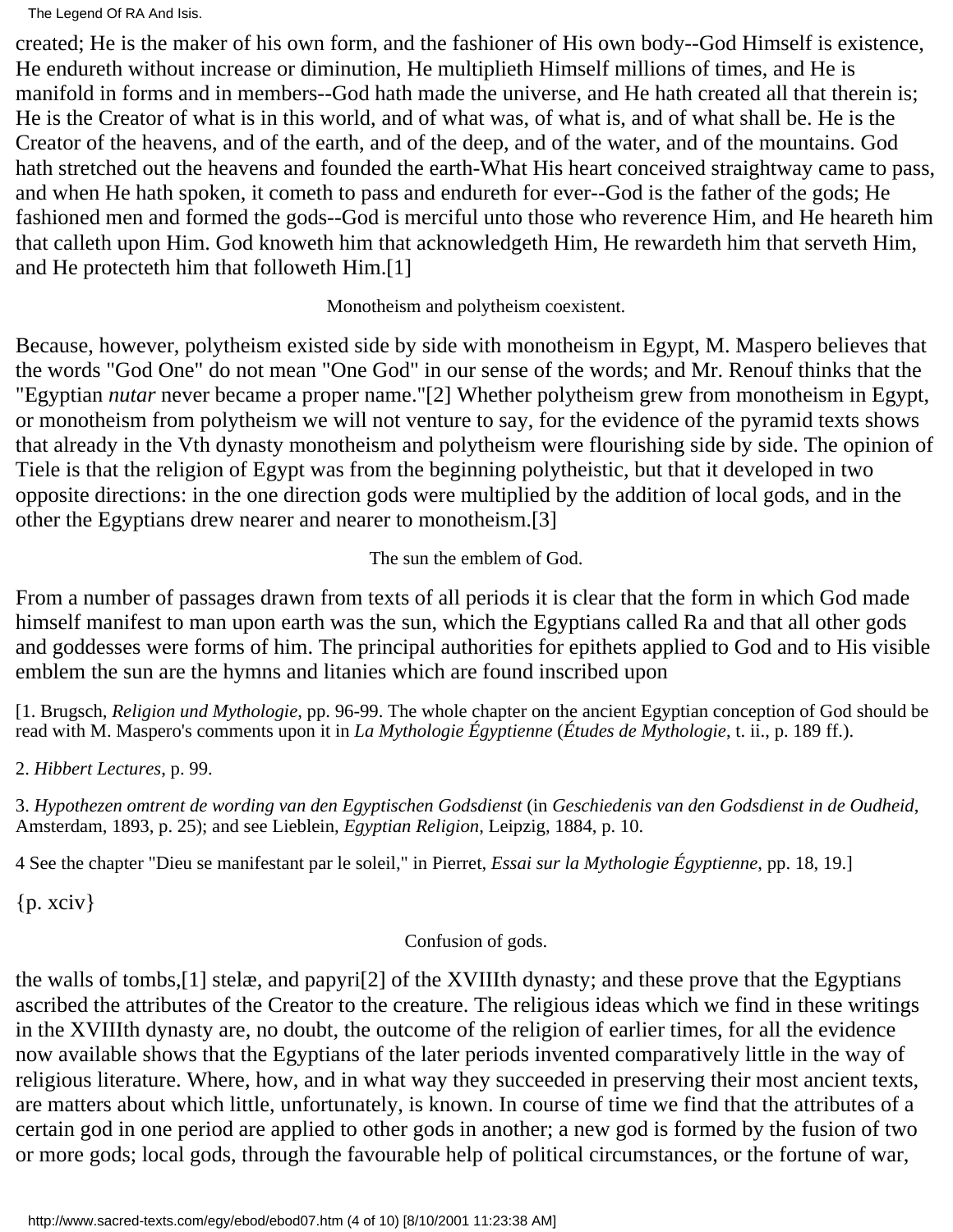become almost national gods; and the gods who are the companions of Osiris are endowed by the pious with all the attributes of the great cosmic gods--Ra, Ptah, Khnemu, Khepera, and the like. Thus the attributes of Ra are bestowed upon Khnemu and Khepera; the god Horus exists in the aspects of Heru-maati, Heru-khent-an-maa, Heru-Khuti, Heru-nub, Heru-behutet, *etc.*, and the attributes of each are confounded either in periods or localities: Tmu-Ra, and Menthu-Ra, and Amen-Ra are composed of Tmu and Ra, and Menthu and Ra, and Amen and Ra respectively, and we have seen from the hymn quoted above (p. lii.) that already in the XVIIIth dynasty the god Osiris had absorbed the attributes which belonged in the earlier dynasties to Ra alone.

History of the god Amen.

Still more remarkable, however, is the progress of the god Amen in Egyptian theology. In the early empire, *i.e.*, during the first eleven dynasties, this god ranked only as a local god, although his name is as old as the time of Unas;[3] and

[1. *E.g.*, the litany from the tomb of Seti I., published by Naville, *La Litanie du Soleil*, Leipzig, 1875, p. 13 ff.

2. *E.g.*, Hymn to Amen-Ra, translated by Goodwin from papyrus No. 17, now preserved in the Gizeh Museum (see *Les Papyrus Égyptiens du Musée de Boulaq*, ed. Mariette, Paris, 1872, pll. 1-13; *Records of the Past*, vol. i., p. 127 f., and *Trans. Soc. Bibl. Arch.*, vol. ii., p. 250), and by Grébaut, *Hymne à Ammon-Ra*, Paris, 1874); *Hymns to Amen*, translated by Goodwin (see *Records of the Past*, vol. vi., p. 97 f.; *Trans. Soc. Bibl. Arch.*, vol. ii., p. 353), and Chabas (*Mélanges Égyptologiques*, 1870, p. 117); *Hymn to Osiris*, translated by Chabas (*Revue Archéologique*, t. xiv., Paris, 1857, p. 65 ff.), and Goodwin (*Records of the Past*, vol. iv., p. 97 ff.). The various versions of the XVth Chapter of the Book of the Dead, which consists of a series of hymns, are given in the Theban edition by Naville (*Todtenbuch*, Bd. I., Bll. 14-23), and the text of the later Saïte version is discussed and translated by Lefébure, *Traduction comparée des hymnes au Soleil*, Paris, 1868, 4to.

3. "Amen and Ament," are mentioned in 1. 558 of the inscription of this king; see Maspero, *Recueil*, t. iv., p. 66.]

 ${p. xcv}$ 

it is not until the so-called Hyksos have been expelled from Egypt by the Theban kings of the XVIIth dynasty that Amen, whom the latter had chosen as their great god, and whose worship they had declined to renounce at the bidding of the Hyksos king Apepi,[l] was acknowledged as the national god of southern Egypt at least. Having by virtue of being the god of the conquerors obtained the position of head of the company of Egyptian gods, he received the attributes of the most ancient gods, and little by little he absorbed the epithets of them all. Thus Amen became Amen-Ra, and the glory of the old gods of Annu, or Heliopolis, was centred in him who was originally an obscure local god. The worship of Amen in Egypt was furthered by the priests of the great college of Amen, which seems to have been established early in the XVIIIth dynasty by the kings who were his devout worshippers. The extract from a papyrus written for the princess Nesi-Khonsu,[2] a member of the priesthood of Amen, is an example of the exalted language in which his votaries addressed him.

"This is the sacred god, the lord of all the gods, Amen-Ra, the lord of the throne of the world, the prince of Apt,[3] the sacred soul who came into being in the beginning, the great god who liveth by right and truth, the first ennead which gave birth unto the other two enneads,[4] the being in whom every god existeth, the One of One,[5] the creator of the things which came into being when the earth took form in the beginning, whose births are hidden, whose forms are manifold, and whose growth cannot be known. The sacred Form, beloved, terrible and mighty in his two risings (?), the lord of space, the mighty one of the form of Khepera, who came into existence through Khepera, the lord of the form of Khepera; when he came into being nothing existed except himself. He shone upon the earth from primeval time [in the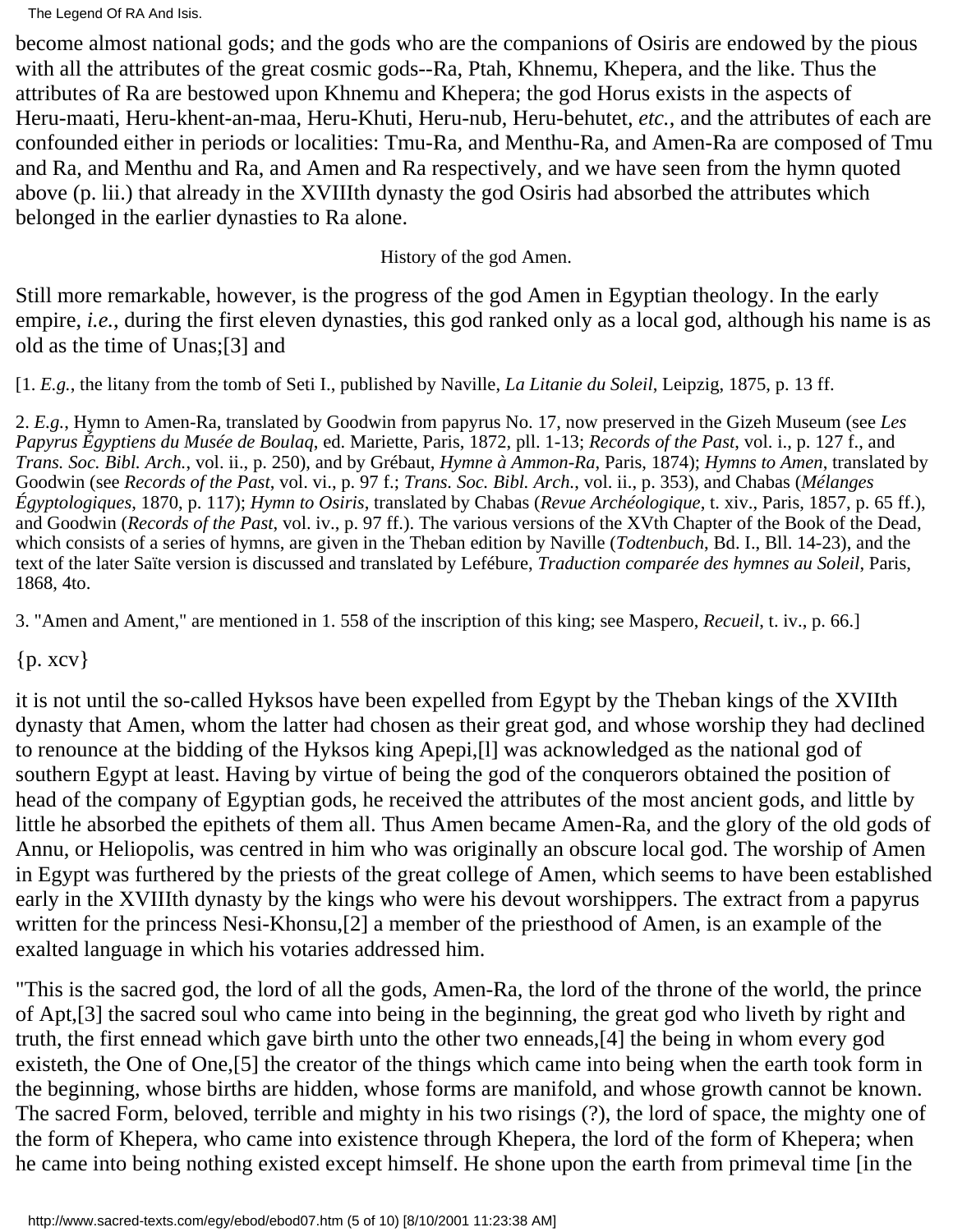form of] the Disk, the prince of light and radiance. He giveth light and radiance. He giveth light unto all peoples. He saileth over heaven and never resteth, and on the morrow his vigour is stablished as before; having become old [to-day], he becometh young again to-morrow. He mastereth the bounds of eternity, he goeth roundabout heaven, and entereth into the Tuat to illumine the two lands which he hath created. When the divine (*or* mighty) God,[6] moulded himself, the heavens and the earth were made by his

[1. The literature relating to the fragment of the Sallier papyrus recording this fact is given by Wiedemann, *Aegyptische Geschichte*, p. 299.

2 The hieratic text is published, with a hieroglyphic transcript, by Maspero, *Mémoires publiés par les Membres de la Mission Archéologique Française au Caire*, t. i., p. 594 ff., and pll. 25-27.

3 A district of Thebes on the east bank of the Nile, the modern Karnak.

4 See within, p: xcvii.

5. ###.

6. ### *neter netra*. M. Maspero translates "dieu exerçant sa fonction de dieu, dieu en activité de service," or "dieu déisant."]

#### ${p. cvi}$

conception.[1] He is the prince of princes, the mightiest of the mighty, he is greater than the gods, he is the young bull with sharp pointed horns, and he protecteth the world in his great name 'Eternity cometh with its power and bringing therewith the bounds (?) of everlastingness.' He is the firstborn god, the god who existed from the beginning, the governor of the world by reason of his strength, the terrible one of the two lion-gods,[2] the aged one, the form of Khepera which existeth in all the gods, the lion of fearsome glance, the governor terrible by reason of his two eyes,[3] the lord who shooteth forth flame [therefrom] against his enemies. He is the primeval water which floweth forth in its season to make to live all that cometh forth upon his potter's wheel.[4] He is the disk of the Moon, the beauties whereof pervade heaven and earth, the untiring and beneficent king, whose will germinateth from rising to setting, from whose divine eyes men and women come forth, and from whose mouth the gods do come, and [by whom] food and meat and drink are made and provided, and [by whom] the things which exist are created. He is the lord of time and he traverseth eternity; he is the aged one who reneweth his youth he hath multitudes of eyes and myriads of ears; his rays are the guides of millions of men he is the lord of life and giveth unto those who love him the whole earth, and they are under the protection of his face. When he goeth forth he worketh unopposed, and no man can make of none effect that which he hath done. His name is gracious, and the love of him is sweet; and at the dawn all people make supplication unto him through his mighty power and terrible strength, and every god lieth in fear of him. He is the young bull that destroyeth the wicked, and his strong arm fighteth against his foes. Through him did the earth come into being in the beginning. He is the Soul which shineth through his divine eyes,[3] he is the Being endowed with power and the maker of all that hath come into being, and he ordered the world, and he cannot be known. He is the King who maketh kings to reign, and he directeth the world in his course; gods and goddesses bow down in adoration before his Soul by reason of the awful terror which belongeth unto him. He hath gone before and hath stablished all that cometh after him, and he made the universe in the beginning by his secret counsels. He is the Being who cannot be known, and he is more hidden than all the gods. He maketh the Disk to be his vicar, and he himself cannot be known, and he hideth himself from that which cometh forth from him. He is a bright flame of fire, mighty in splendours, he can be seen only in the form in which he showeth himself, and he can be gazed upon only when he manifesteth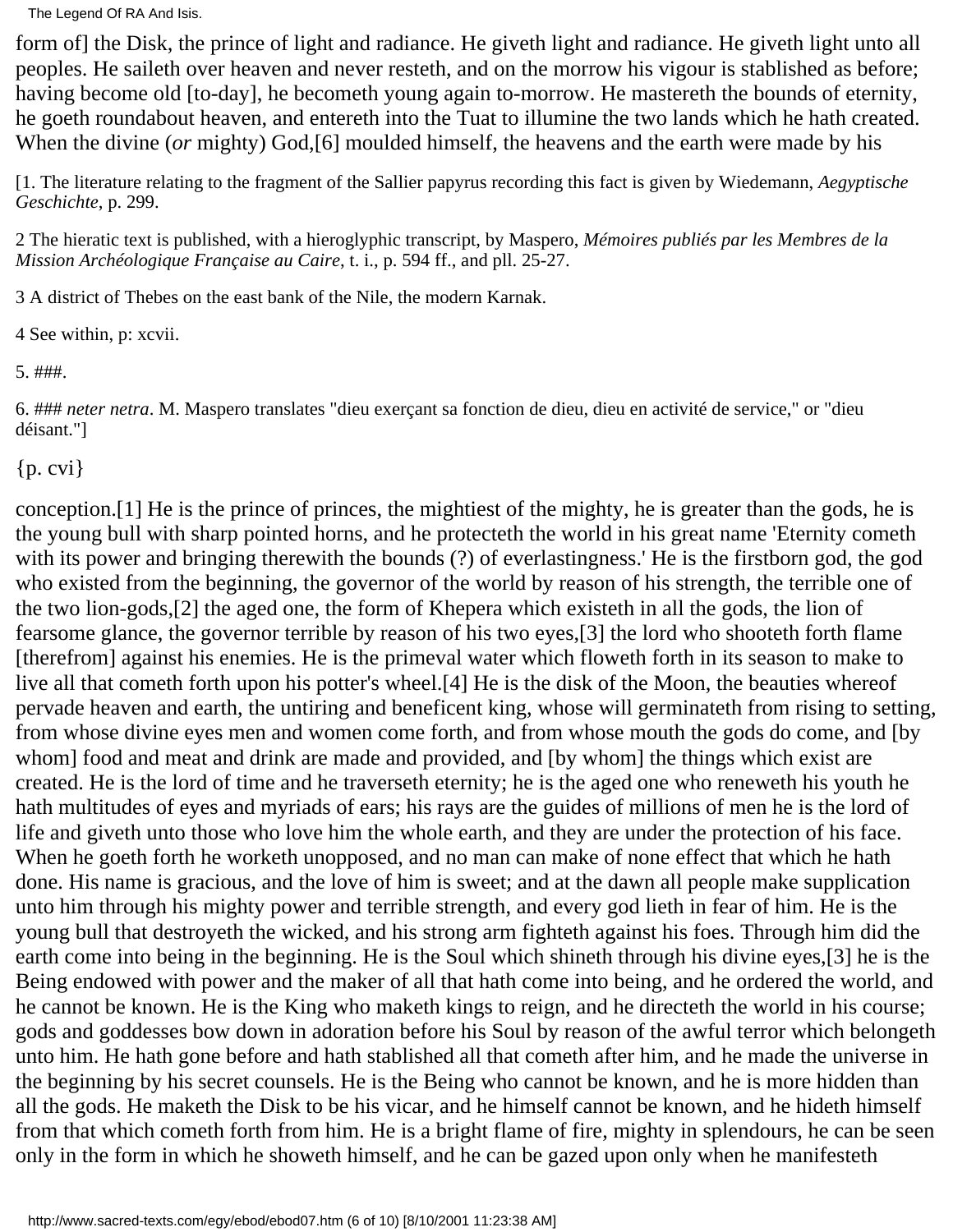himself, and that which is in him cannot be understood. At break of day all peoples make supplication unto him, and when he riseth with hues of orange and saffron among the company of the gods he becometh the greatly desired one of every god. The god Nu appeareth with the breath of the north wind in this hidden god who maketh for untold millions of men the decrees which abide for ever; his decrees

[1. Literally "his heart," *ab-f*.

2 *I.e.*, Shu and Tefnut.

3 *I.e.*, the Sun and the Moon, *ut'ati*.

4. *nehep*; other examples of the use of this word are given by Brugsch, Wörterbuch (Suppl., p. 690).]

{p. xcvii}

"are gracious and well doing, and they fall not to the ground until they have fulfilled their purpose. He giveth long life and multiplieth the years of those who are favoured by him, he is the gracious protector of him whom he setteth in his heart, and he is the fashioner of eternity and everlastingness. He is the king of the North and of the South, Amen-Ra, king of the gods, the lord of heaven, and of earth and of the waters and of the mountains, with whose coming into being the earth began its existence, the mighty one, more princely than all the gods of the first company thereof."

Theories of the origin of the gods.

With reference to the origin of the gods of the Egyptians much useful information may be derived from the pyramid texts. From them it would seem that, in the earliest times, the Egyptians had tried to think out and explain to themselves the origin of their gods and of their groupings. According to M. Maspero[1] they reduced everything to one kind of primeval matter which they believed contained everything in embryo; this matter was water, Nu, which they deified, and everything which arose therefrom was a god. The priests of Annu at a very early period grouped together the nine greatest gods of Egypt, forming what is called the *paut neteru* or "company of the gods," or as it is written in the pyramid texts, *paut aat*, "the great company of gods"; the texts also show that there was a second group of nine gods called *paut net'eset* or "lesser company of the gods"; and a third group of nine gods is also known. When all three *pauts* of gods are addressed they appear as ###.[2] The great cycle of the gods in Annu was composed of the gods Tmu, Shu, Tefnut, Seb, Nut, Osiris, Isis, Set and Nephthys; but, though *paut* means " nine," the texts do not always limit a *paut* of the gods to that number, for sometimes the gods amount to twelve, and sometimes, even though the number be nine, other gods are substituted for the original gods of the *paut*. We should naturally expect Ra to stand at the head of the great *paut* of the gods; but it must be remembered that the chief local god of Annu was Tmu, and, as the priests of that city revised and edited the pyramid texts known to us, they naturally substituted their own form of the god Ra, or at best united him with Ra, and called him Tmu-Ra. In the primeval matter, or water, lived the god Tmu, and when he rose for the first time, in the form of the sun, he created the world. Here at once we have Tmu assimilated with Nu. A curious passage in the pyramid of Pepi I. shows that while as yet there was neither

[1. *La Mythologie Égyptienne* (*Études*, t. ii., p. 237).

2. See Pyramid of Teta, l. 307 (Maspero, *Recueil de Travaux*, t. v., p. 46).]

{p. xcviii}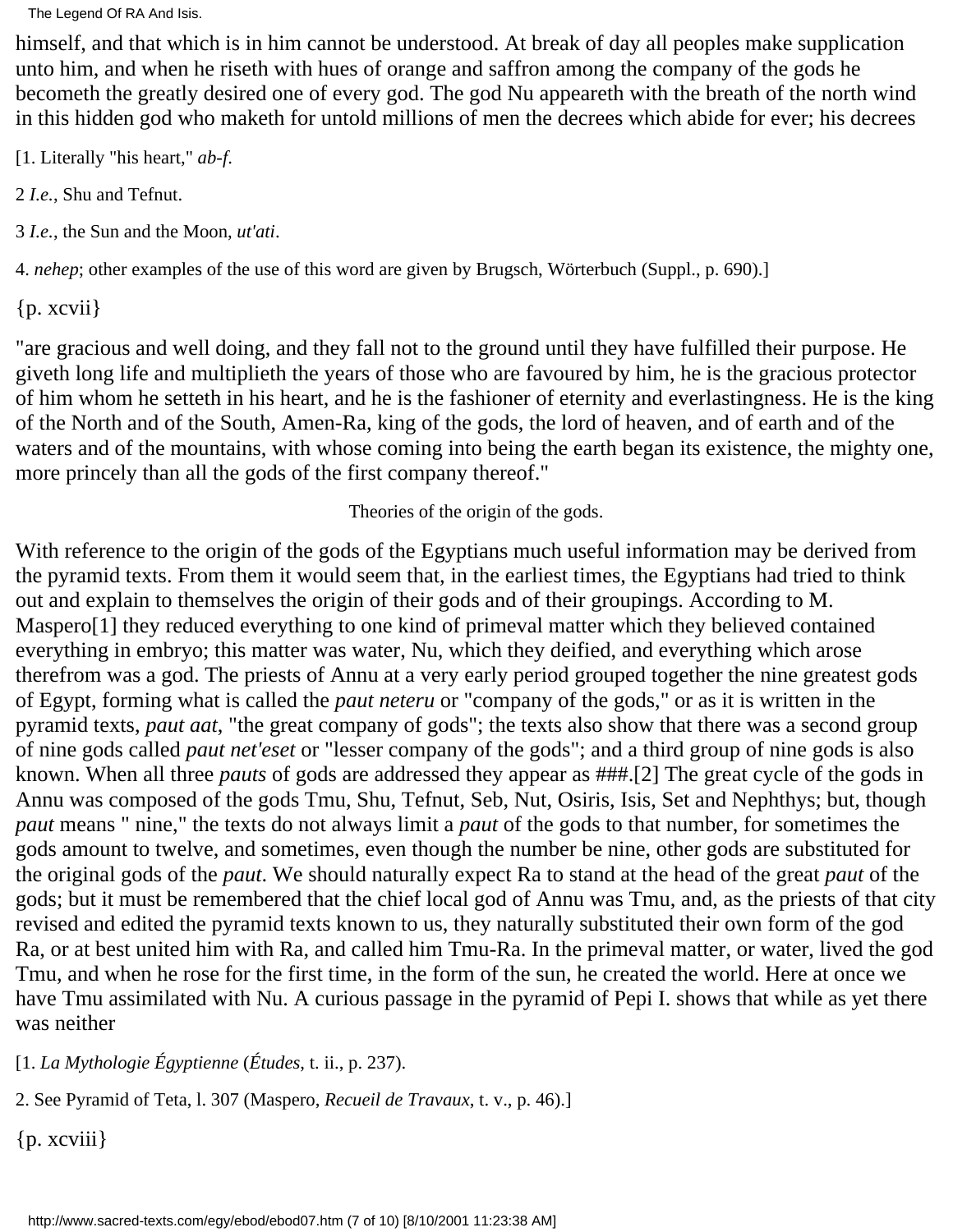heaven nor earth, and when neither gods had been born, nor men created, the god Tmu was the father of human beings,[1] even before death came into the world. The first act of Tmu was to create from his own body the god Shu and the goddess Tefnut;[2] and afterwards Seb the earth and Nut the sky came into being. These were followed by Osiris and Isis, Set and Nephthys.

Dr. Brugsch's version of the origin of the gods as put forth in his last work on the subject[3] is somewhat different. According to him there was in the beginning neither heaven nor earth, and nothing existed except a boundless primeval mass of water which was shrouded in darkness and which contained within itself the germs or beginnings, male and female, of everything which was to be in the future world. The divine primeval spirit which formed an essential part of the primeval matter felt within itself the desire to begin the work of creation, and its word woke to life the world, the form and shape of which it had already depicted to itself. The first act of creation began with the formation of an egg[4] out of the primeval water, from which broke forth Ra, the immediate cause of all life upon earth. The almighty power of the divine spirit embodied itself in its most brilliant form in the rising sun. When the inert mass of primeval matter felt the desire of the primeval spirit to begin the work of creation, it began to move, and the creatures which were to constitute the future world were formed

[1. *Recueil de Travaux*, t. viii., p. 104 (l. 664). The passage reads:--

*mes Pepi pen au atf Tem an xepert pet an*

Gave birth to Pepi this father Tmu [when] not was created heaven, not

*xepert ta an xepert reth an mest neteru an xepert met*

was created earth, not were created men, not were born the gods, not was created death.

2. *Recueil de Travaux*, I. vii., p. 170 (l. 466).

3. *Religion und Mythologie*, p. 101.

4 A number of valuable facts concerning the place of the egg in the Egyptian Religion have been collected by Lefébure, *Revue de l'Histoire des Religions*, t. xvi., Paris, 1887, p. 16 ff.]

 ${p. xci}$ 

according to the divine intelligence *Maa*. Under the influence of Thoth, or that form of the divine intelligence which created the world by a word, eight elements, four male and four female, arose out of the primeval *Nu*, which possessed the properties of the male and female. These eight elements were called Nu and Nut,[1] Heh and Hehet,[2] Kek and Keket,[3] and Enen and Enenet,[4] or Khemennu, the "Eight," and they were considered as primeval fathers and mothers.[5] They are often represented in the forms of four male and four female apes who stand in adoration and greet the rising sun with songs and hymns of praise,[6] but they also appear as male and female human forms with the heads of frogs or serpents.[7] The birth of light from the waters, and of fire from the moist mass of primeval matter, and of Ra from Nu, formed the starting point of all mythological speculations, conjectures, and theories of the Egyptian priests.[8] The light of the sun gave birth to itself out of chaos, and the conception of the future world was depicted in Thoth the divine intelligence; when Thoth gave the word, what he commanded at once took place by means of Ptah and Khnemu, the visible representatives of the power which turned Thoth's command into deed. Khnemu made the egg of the sun,[9] and Ptah gave to the god of light a finished body.[10] The first *paut* of the gods consisted of Shu, Tefnut, Seb, Nut, Osiris, Isis, Set, Nephthys and Horus, and their governor Tmu or Atmu.[11]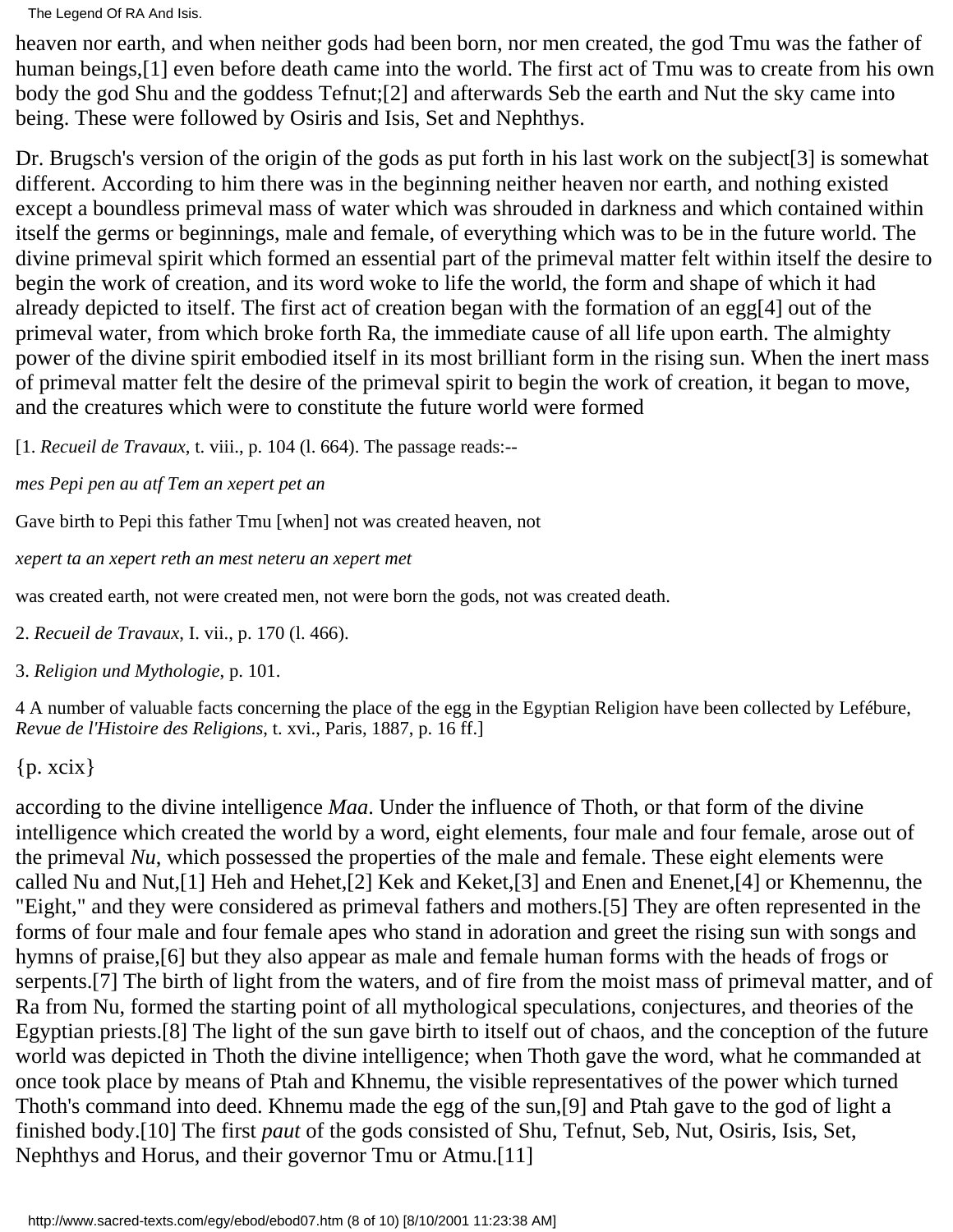Egyptian account of the Creation.

In a late copy of a work entitled the "Book of knowing the evolutions of Ra, the god Neb-er-tcher, the "lord of the company of the gods," records the story of the creation and of the birth of the gods:--"I am he who evolved himself under the form of the god Khepera, I, the evolver of the evolutions evolved myself, the evolver of all evolutions, after many evolutions and developments which came forth from my mouth.[12] No heaven existed, and no earth, and no terrestrial animals or reptiles had come into being. I formed them out of the inert mass of watery matter, I found no place whereon to stand . . . . . I was alone, and the gods Shu and Tefnut had not gone forth from me; there existed

[1. Brugsch, *Religion*, pp. 128, 129.

2. *Ibid.*, p. 132.

3. *Ibid.*, p. 140.

4. *Ibid.*, p. 142.

5. *Ibid.*, p. 148.

6. *Ibid.*, pp. 149, 152.

7. *Ibid.*, p. 158.

8. *Ibid.*, p. 160.

9. *Ibid.*, p. 161.

10. *Ibid.*, p. 163.

11. *Ibid.*, p. 187.

12 The variant version says, "I developed myself from the primeval matter which I had made." and adds, "My name is Osiris, ###, the substance of primeval matter."]

 ${p.c}$ 

"none other who worked with me. I laid the foundations of all things by my will, and all things evolved themselves therefrom.[1] I united myself to my shadow, and I sent forth Shu and Tefnut out from myself; thus from being one god I became three, and Shu and Tefnut gave birth to Nut and Seb, and Nut gave birth to Osiris, Horus-Khent-an-maa, Sut, Isis, and Nephthys, at one birth, one after the other, and their children multiply upon this earth."[2]

Summary of theories.

The reader has now before him the main points of the evidence concerning the Egyptians' notions about God, and the cosmic powers and their phases, and the anthropomorphic creations with which they peopled the other world, all of which have been derived from the native literature of ancient Egypt. The different interpretations which different Egyptologists have placed upon the facts demonstrate the difficulty of the subject. Speaking generally, the interpreters may be divided into two classes: those who credit the Egyptians with a number of abstract ideas about God and the creation of the world and the future life, which are held to be essentially the product of modern Christian nations; and those who consider the mind of the Egyptian as that of a half-savage being to whom occasional glimmerings of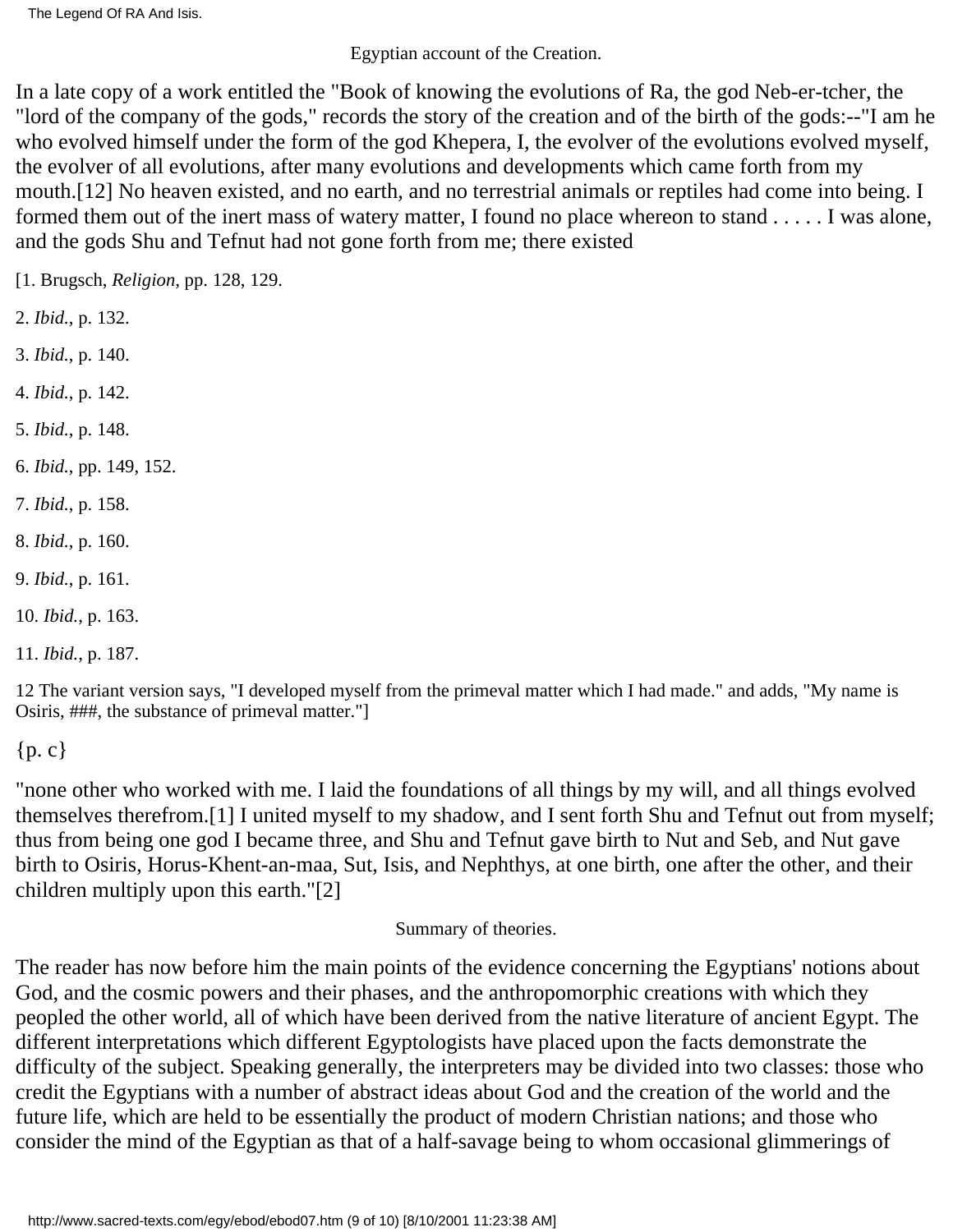spiritual light were vouchsafed from time to time. All eastern nations have experienced difficulty in separating spiritual from corporeal conceptions, and the Egyptian is no exception to the rule; but if he preserved the gross idea of a primeval existence with the sublime idea of God which he manifests in writings of a later date, it seems that this is due more to his reverence for hereditary tradition than to ignorance. Without attempting to decide questions which have presented difficulties to the greatest thinkers among Egyptologists, it may safely be said that the Egyptian whose mind conceived the existence of an unknown, inscrutable, eternal and infinite God, who was One-whatever the word One may mean here and who himself believed in a future life to be spent in a glorified body in heaven, was not a being whose spiritual needs would be satisfied by a belief in gods who could eat, and drink, love and hate, and fight and grow old and die. He was unable to describe the infinite God, himself being finite, and it is not surprising that he should, in some respects, have made Him in his own image.

[1. The variant version has, "I brought into my own mouth my name as a word of power, and I straightway came into being."

2 The papyrus from which these extracts are taken is in the British Museum, No. 10188. A hieroglyphic transcript and translation will be found in *Archæologia*, vol. lii., pp. 440-443. For the passages quoted see Col. 26, l. 22; Col. 27, l. 5; and Col. 28, l. 20; Col. 29, l. 6.]

 ${p. ci}$ 

[Next: The Abode Of The Blessed.](#page-86-0)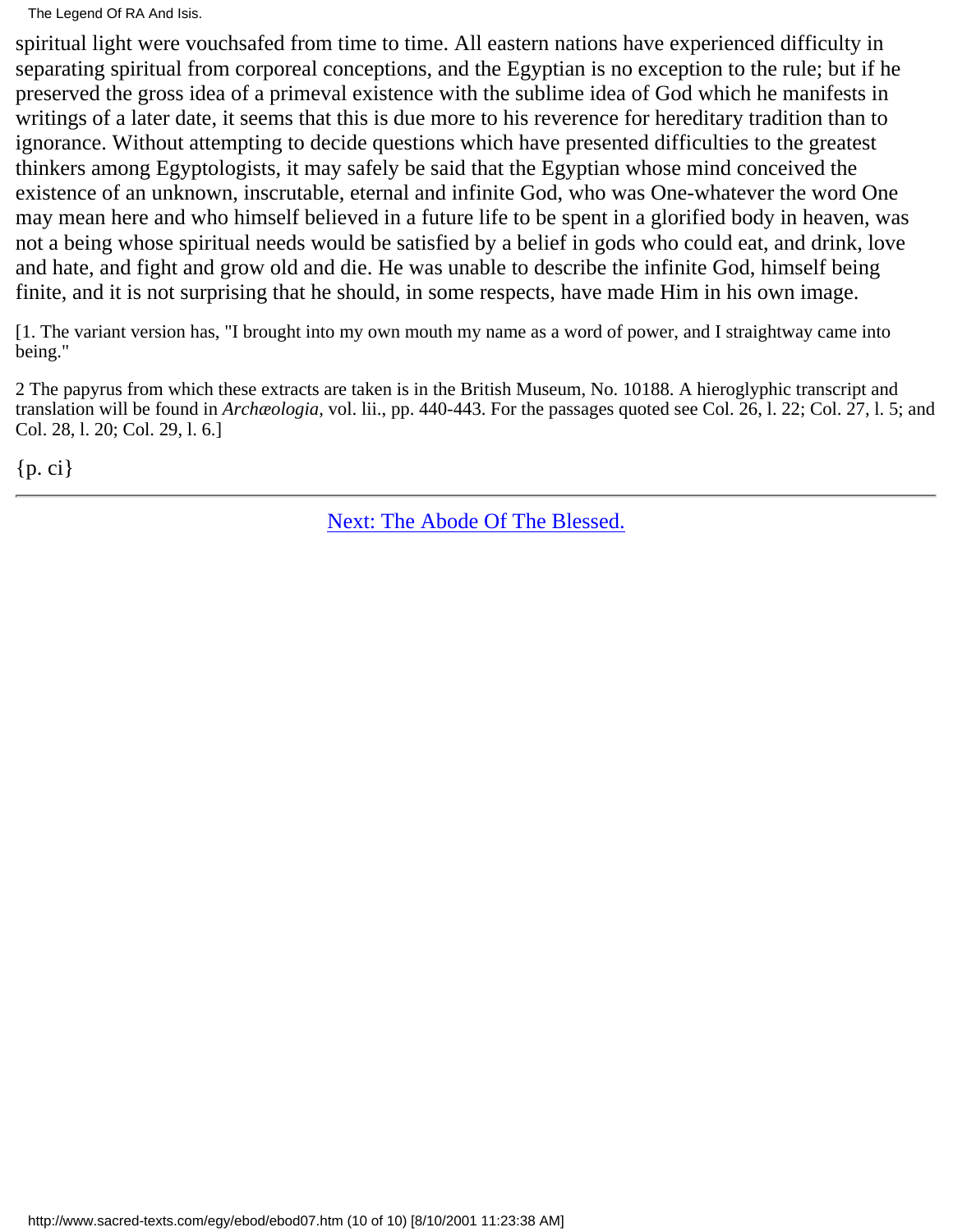# <span id="page-86-0"></span>**THE ABODE OF THE BLESSED.**

The Egyptian heaven.

The gods of the Egyptians dwelt in a heaven with their *ka's*, and *khu's*, and shadows, and there they received the blessed dead to dwell with them. This heaven was situated in the sky, which the Egyptians believed to be like an iron ceiling, either flat or vaulted, and to correspond in extent and shape with the earth beneath it. This ceiling was rectangular, and was supported at each corner by a pillar; in this idea, we have, as M. Maspero has observed, a survival of the roof-tree of very primitive nations. At a very early date the four pillars were identified with "the four ancient *khu's* who dwell in the hair of Horus,"[1] who are also said to be "the four gods who stand by the pillar-sceptres of heaven."[2] These four gods are "children of Horus,"[3] and their names are Amset, Hapi, Tuamautef, and Qebhsennuf.[4] They were supposed to preside over the four quarters of the world, and subsequently were acknowledged to be the gods of the cardinal points. The Egyptians named the sky or heaven *pet*. A less primitive view made the heavens in the form of the goddess Nut who was represented as a woman with bowed body whose hands and feet rest on the earth. In this case the two arms and the two

[1. ###. *Recueil de Travaux*, t. iv., p. 55 (l. 473); and compare ###. *Ibid.*, t. v. p. 186 (l. 171).

2. *Ibid.*, t. v., p. 27 (1. 233).

3. Ibid., p. 39 (l. 281).

4 Ibid., p. 10 (l. 60).]

 ${p. cii}$ 

The Egyptian heaven.

legs form the four pillars upon which the heavens are supported. Nut, the sky goddess, was the wife of Seb, the earth god, from whose embrace she was separated by Shu, the god of the air; when this separation was effected, earth, air, and sky came into being. Signor Lanzone has collected a number of illustrations of this event from papyri and other documents,[1] wherein we have Seb lying on the ground, and Shu uplifting Nut with his outstretched hands. The feet of the goddess rested on the east, and her hands on the west this is shown by the scene wherein Shu is accompanied by two females who have on their heads "east" and, "west" respectively.[2] The child of the union of Seb and Nut was the Sun, who was born in the east in the morning, and who made

[1. *Dizionario di Mitologia Egizia*, tavv. i 150 ff.

2. *Ibid.*, tav. 158.]

 ${p. ciii}$ 

The Egyptian heaven.

his course along his mother's body, until he set in the west in the evening. The moon followed the sun's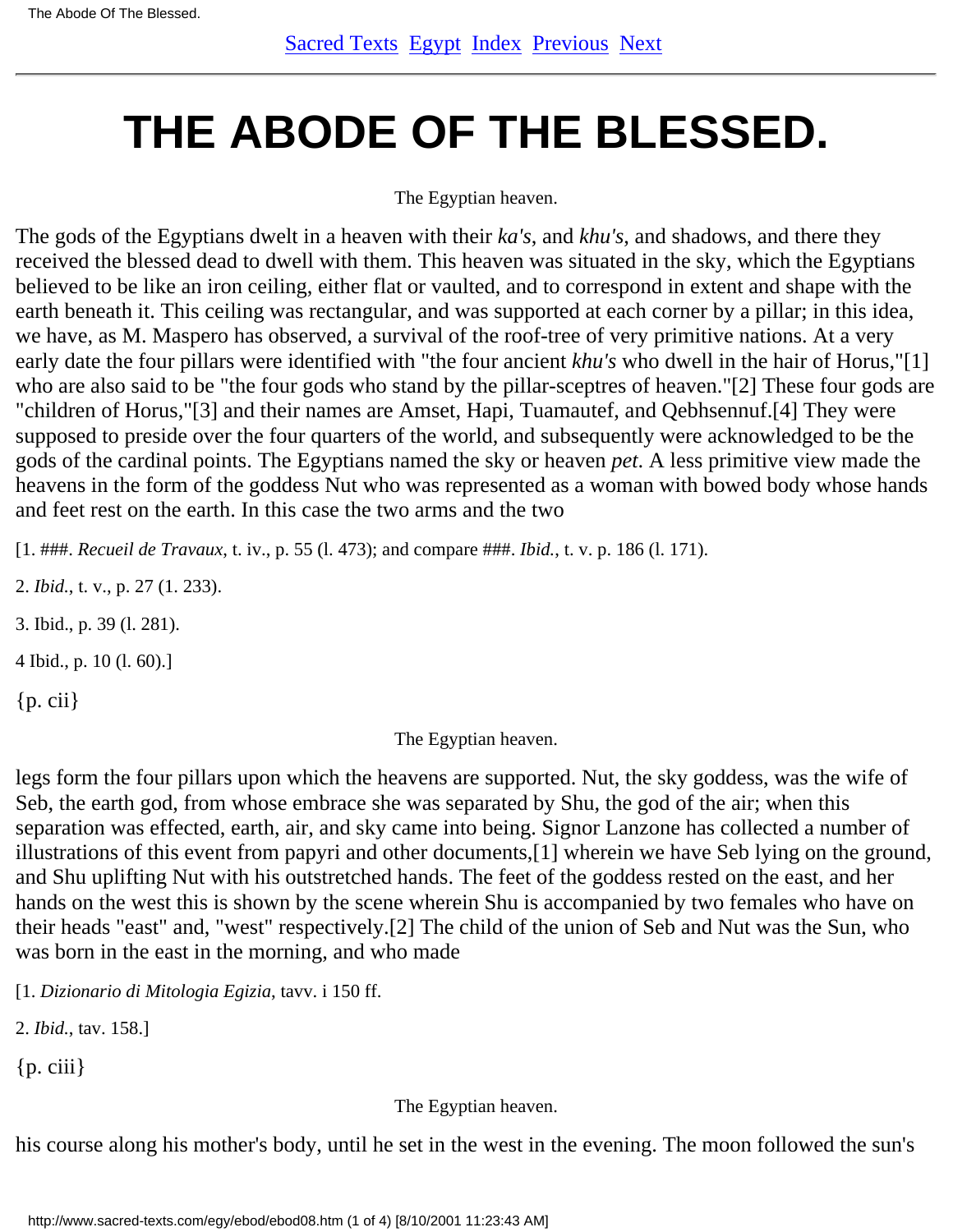#### The Abode Of The Blessed.

course along his mother's body, but sometimes a second female is represented bowed beneath Nut [1] (Fig. 2), and this is believed to signify the night sky across which the moon travels. In an interesting picture which M. Jéquier has published[2] the goddess is depicted lying flat with her arms stretched out at full length above her head; on her breast is the disk of the sun, and on her stomach the moon. Those who believed that the sky was an iron plane imagined that the stars were a numbers of lamps which were hung out therefrom, and those who pictured the sky as a goddess studded her body with stars. One scene makes the morning and evening boats of Ra to sail along the back of Nut;[3] another depicts Shu holding up the boat of the sun wherein is the disk on the horizon.[4] A third from the sarcophagus of Seti I. represents Nu the god of the primeval water holding up the boat of the sun, wherein we see the beetle with the solar disk facing it accompanied by Isis and Nephthys, who stand one on each side; behind Isis stand the gods Seb, Shu, Hek, Hu, and Sa, and behind Nephthys are three deities who represent the doors through which the god Tmu has made his way to the world.[5]

The *Tuat*, or abode of the dead.

Within the two bowed female figures which represent the day and the night sky, and which have been referred to above (Fig. 2), is a third figure which is bent

[1. Lanzone, *op. cit.*, tav. 155. 2. *Le Livre de ce qu'il y a dans l'Hadès*, p. 3 3 Ibid., tav. 157. 4. Ibid., tav. 158. 5 *Brugsch, Religion und Mythologie*, p. 216.]  ${p.\, \text{civ}}$ 

The Egyptian heaven.

round in a circle; the space enclosed by it represents according to Dr. Brugsch the *Tuat*[1]or Egyptian underworld, wherein dwelt the gods of the dead and the departed souls. This view is supported by the scene from the sarcophagus of Seti I. (Fig. 1). In the watery space above the bark is the figure of the god bent round in a circle with his toes touching his head, and upon his head stands the goddess Nut with outstretched hands receiving the disk of the sun.[2] In the space enclosed by the body of the god is the legend, "This is Osiris; his circuit is the Tuat."[3] Though nearly all Egyptologists agree about the meaning of the word being "the place of departed souls," yet it has been translated in various ways, different scholars locating the Tuat in different parts of creation. Dr. Brugsch and others place it under the earth,[4] others have supposed it to be the space which exists between the arms of Shu and the body of Nut,[5] but the most recent theory put forth is that it was situated neither above nor below the earth, but beyond Egypt to the north, from which it was separated by the mountain range which, as the Egyptians thought, supported the sky.[6] The region of the Tuat was a long, mountainous, narrow valley with a river running along it; starting from the east it made its way to the north, and then taking a circular direction it came back to the east. In the Tuat lived all manner of fearful monsters and beasts, and here was the country through which the sun passed during the twelve hours of the night; according to one view he traversed this region in splendour, and according to another he died and became subject to Osiris the king, god and judge of the kingdom of the departed.

The Fields of Aaru and Hetep.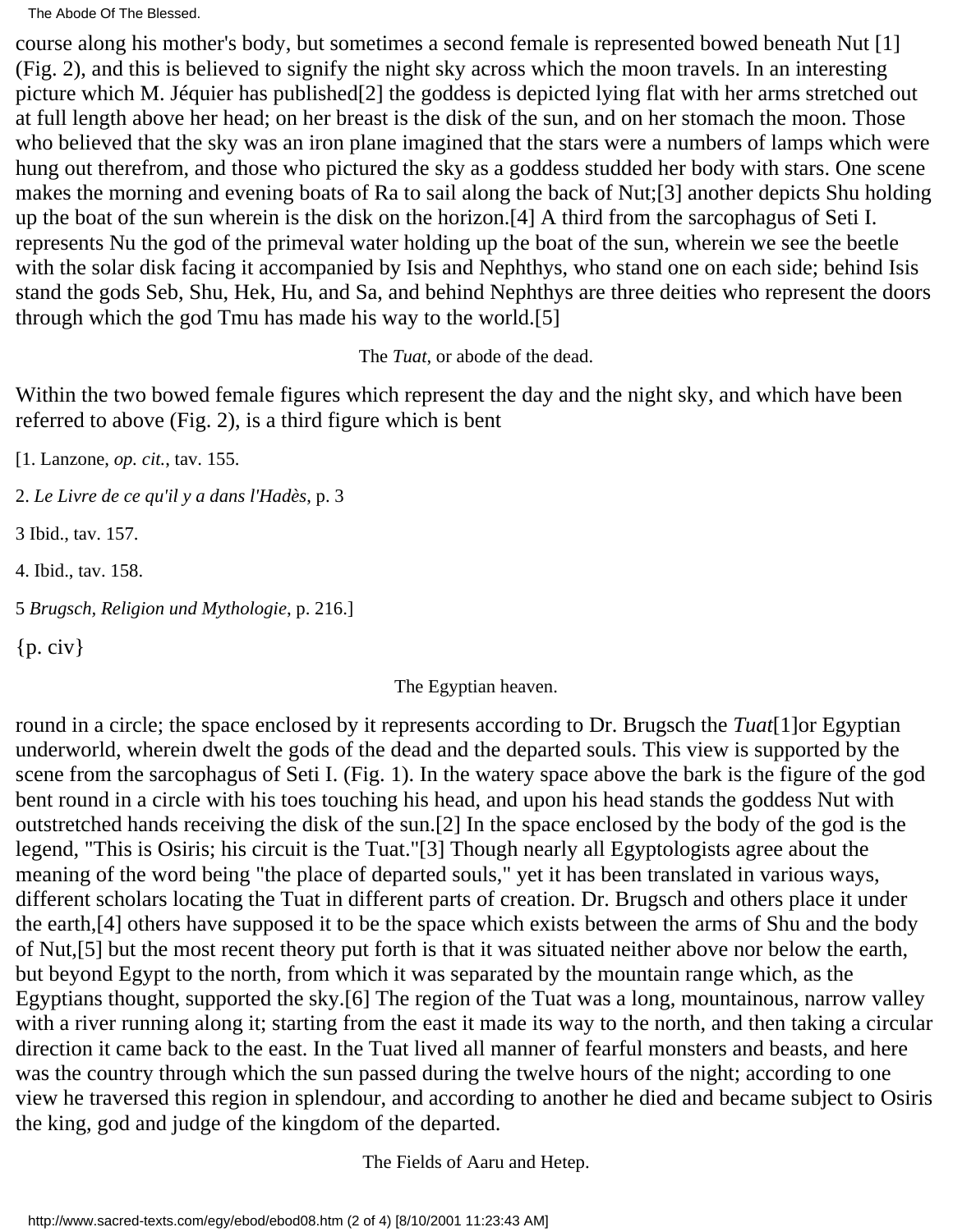The Abode Of The Blessed.

The souls of the dead made their way to their abode in the "other world" by a ladder, according to a very ancient view, or through a gap in the mountains of Abydos called Peka according to another; but, by whichever way they passed from earth, their destination was a region in the Tuat which is called in the pyramid and later texts Sekhet-Aaru,[7] which was situated in the

[1. Brugsch, *op. cit.*, p. 211.

2. The legend reads "This is Nut, she receiveth Ra."

3. ###.

4. *Wörterbuch*, p. 1622.

5. Lanzone, *Domicile des Esprits*, p. 1; *Dizionario*, p. 1292.

6. Maspero, *La Mythologie Égyptienne* (*Études*, I. ii., p. 207); Jéquier, *Le Livre*, p. 3 The eastern mountain peak was called Bakhatet, and the western Manu.

7. *I.e.*, the Field of reed plants.]

 ${p, cv}$ 

The Fields of Aaru and Hetep.

Sekhet-Hetep,[l] and was supposed to lie to the north of Egypt. Here dwell Horus and Set, for the fields of Aaru and Hetep are their domains,[2] and here enters the deceased with two of the children of Horus on one side of him, and two on the other,[3] and the "two great chiefs who preside over the throne of the great god proclaim eternal life and power for him."[4] Here like the supreme God he is declared to be "one," and the four children of Horus proclaim his name to Ra. Having gone to the north of the Aaru Field he makes his way to the eastern portion of the *tuat*, where according to one legend he becomes like the morning star, near[6] his sister Sothis.[7] Here he lived in the form of the star Sothis, and "the great and little companies of the gods purify him in the Great Bear." The Egyptian theologians, who conceived that a ladder was necessary to enable the soul to ascend to the next world, provided it also with an address which it was to utter when it reached the top. As given in the pyramid of Unas it reads as follows':--"Hail to thee, O daughter of Amenta, mistress of Peteru(?) of heaven, thou gift of Thoth, thou mistress of the two sides of the ladder, open a way to Unas, let Unas pass. Hail to thee, O Nau, who art [seated] upon the brink of the Lake of Kha, open thou a way to Unas, let Unas pass. Hail to thee, O thou bull of four horns, thou who hast one horn to the west, and one to the east, and one to the north, and one to the south, . . . . . . let Unas pass, for he is a being from the purified Amenta, who goeth forth from the country of Baqta. Hail to thee, O Sekhet-Hetep, hail to thee, and to the fields which are in thee, the fields of Unas are in thee, for pure offerings are in thee."

[1. *I.e.*, the Field of Peace.

2. *Recueil de Travaux*, t. v., p. 191 (l. 182).

3. *Ibid.*, p. 50 (l. 262).

4. *Ibid.*, t. vii., p. 163 (1. 402).

5. *Ibid.*, t. iv., p. 49. (l. 432).

6. *Ibid.*, t. v., p. 186 (ll. 80, 170, 177).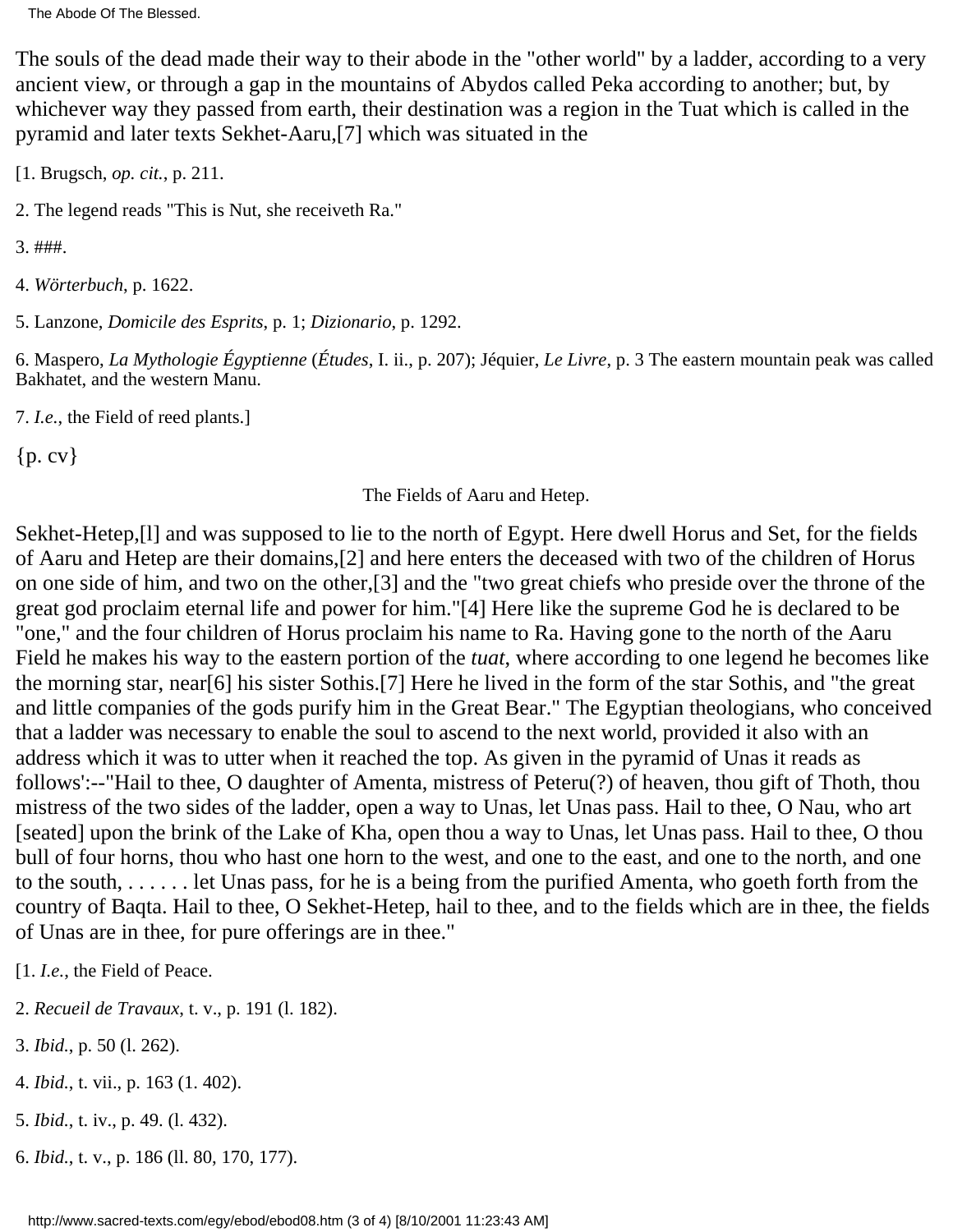The Abode Of The Blessed.

7. *Ibid.*, t. iv., p. 55 (l. 475). 8. *Ibid.*, t. iv., p. 68 (l. 567). 9 *Ibid.*, t. iv., p. 69 (l. 576 ff.).]  ${p. cvi}$ 

Power of the gods of Annu.

The souls of the dead could also be commended to the care of the gods above by the gods of Annu, and thus we find it said in the pyramid of Unas: "O gods of the west, O gods of the east, O gods of the south, O gods of the north, ye four [orders of gods] who embrace the four holy ends of the universe, and who granted to Osiris to come forth to heaven, and to sail over the celestial waters thereof with his son Horus by his side to protect him and to make him to rise like a great god from the celestial deep, say ye to Unas, 'Behold Horus, the son of Osiris, behold Unas, the god of the aged gods, the son of Hathor, behold the seed of Seb, for Osiris hath commanded that Unas shall rise like the second of Horus, and the four *khu's* who are in Annu have written this command to the great gods who are in the celestial waters.'"[1] And again, "When men are buried and receive their thousands of cakes and thousands of vases of ale upon the table of him that ruleth in Amenta, that being is in sore straits who hath not a written decree: now the decree of Unas is under the greatest, and not under the little seal."[2]

The plan of the Sekhet-Hetep which we find in the Book of the Dead during the Theban period will be described below, and it is therefore sufficient to say here that the ideas of the happy life which the deceased led had their origin in the pyramid texts, as may be seen from the following passage:--"Unas hath offered incense unto the great and little companies of the gods, and his mouth is pure, and the tongue which is therein is pure. O ye judges, ye have taken Unas unto yourselves, let him eat that which ye eat, let him drink that which ye drink, let him live upon that which ye live upon, let your seat be his seat, let his power be your power, let the boat wherein he shall sail be your boat, let him net birds in Aaru, let him possess running streams in Sekhet-Hetep, and may he obtain his meat and his drink from you, O ye gods. May the water of Unas be of the wine which is of Ra, may he revolve in the sky like Ra, and may he pass over the sky like Thoth."[3]

Of the condition of those who failed to secure a life of beatitude with the gods in the Sekhet-Aaru of the Tuat, the pyramid texts say nothing, and it seems as if the doctrine of punishment of the wicked and of the judgment which took place after death is a development characteristic of a later period.

[1. *Recueil de Travaux*, t. iv., p. 69 (ll. 572-75).

2 *Ibid.*, t. iv., p. 71 (l. 583).

3 *Ibid.*, t. iii. (l. 191-95).]

{p. cvii}

[Next: The Gods Of The Book Of The Dead.](#page-90-0)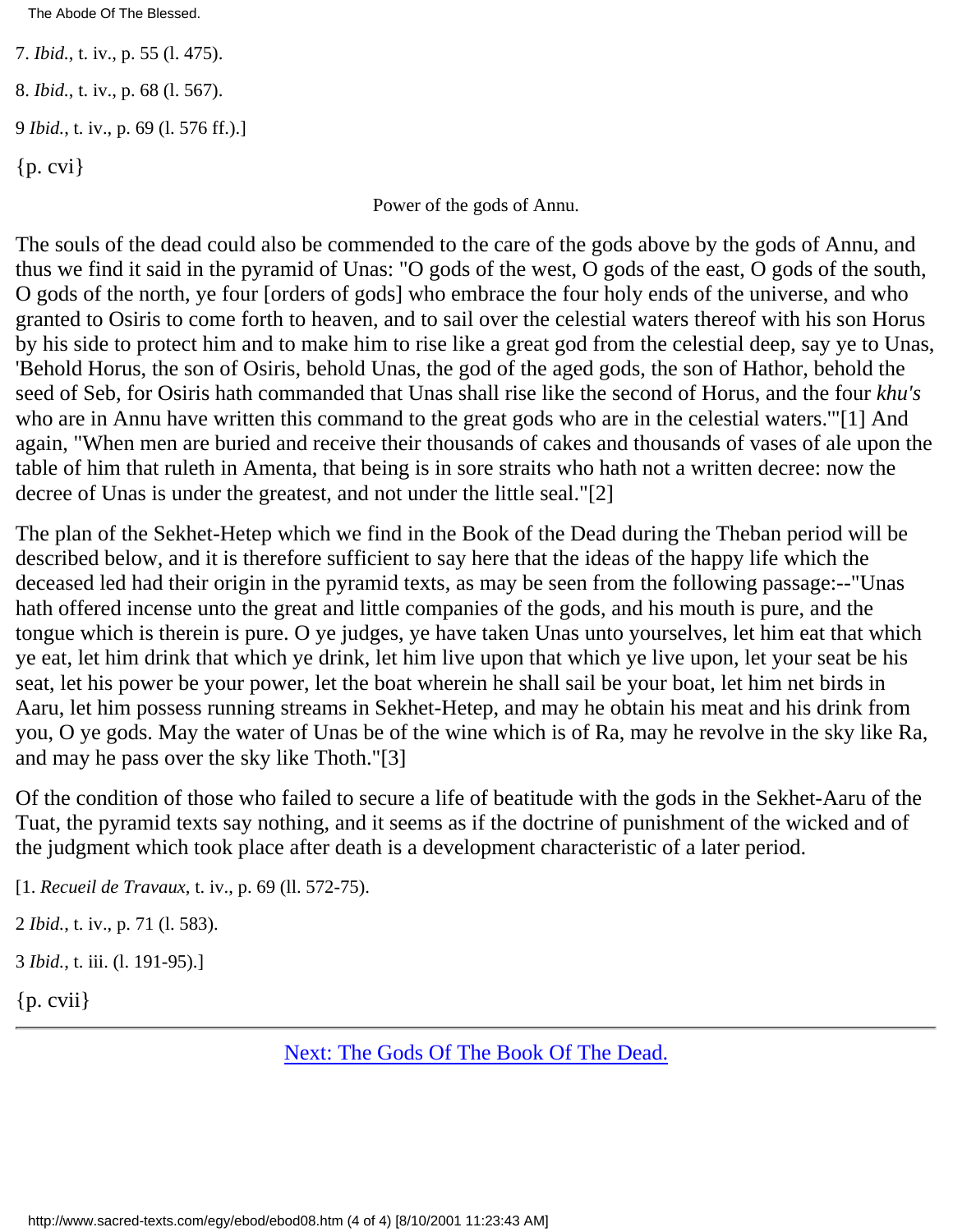## <span id="page-90-0"></span>**THE GODS OF THE BOOK OF THE DEAD.**

The following are the principal gods and goddesses mentioned in the pyramid texts and in the later versions of the Book of the Dead:--

**Nu** represents the primeval watery mass from which all the gods were evolved, and upon which floats the bark of "millions of years" containing the sun. This god's chief titles are " Father of the gods," and begetter of the great company of the gods,". He is depicted in the form of a seated deity having upon his head disk and plumes.[1]

**Nut** the female principle of Nu; she is depicted with the head of a snake surmounted by a disk, or with the head of a cat.[2]

**Ptah** was associated with the god Khnemu in carrying out at the Creation the mandates of Thoth the divine intelligence; his name means the "opener," and he was identified by the Greeks with {Greek *H!'faistos*}, and by the Latins with Vulcan.

He was worshipped at a very early date in Memphis, which is called in Egyptian texts "The House of the Ka of Ptah,", and according to Herodotus his temple there was founded by Mena or Menes.[3] He is called the "exceedingly great god, the beginning of being," "the father of fathers and power of powers," and "he created his form,

[1. Lanzone, *Dizionario*, tav. 166, No. 2. For fuller descriptions of the gods and their titles and attributes see Brugsch, *Religion und Mythologie*, Leipzig, 1884-88; Pierret, *Le Panthéon Égyptien*, Paris, 1881; Wiedemann, *Die Religion der alten Aegypter*, Münster, 1890; Strauss and Corney, *Der altaegyptische Götterglaube*, Heidelberg, 1889. For illustrations of the various forms in which the gods are depicted, see the *Dizionario di Mitologia Egizia*, Turin, 1881 (not yet complete).

2. Lanzone, op. cit., tavv. 168-71.

3. {Greek *Tou^to de` tou^ H!fai'stou to` i!drusasðai e`n au?th^*} (ii., 99).]

 ${p. cviii}$ 

and gave birth to his body, and established unending and unvarying right and truth upon the earth." As a solar god he is called "Ptah, the Disk of heaven, who illumineth the world by the fire of his eyes,"; and in the Book of the Dead he is said to have "opened" the mouth of the deceased with the tool with which he opened the mouths of the gods.[1] He is depicted in the form of a mummy standing upon *maat* and in his hands he holds a sceptre on the top of which are the emblems of power, life, and stability; from the back of his neck hangs the *menat* (see p. 1, note 2).[2] Ptah formed at Memphis the chief member of the triad **Ptah-Sekhet** and **Nefer-Tmu**.

In many texts the god Ptah is often joined to the god **Seker** whose individual attributes it is not easy to describe; Seker is the Egyptian name of the incarnation of the Apis bull at Memphis. That Seker was a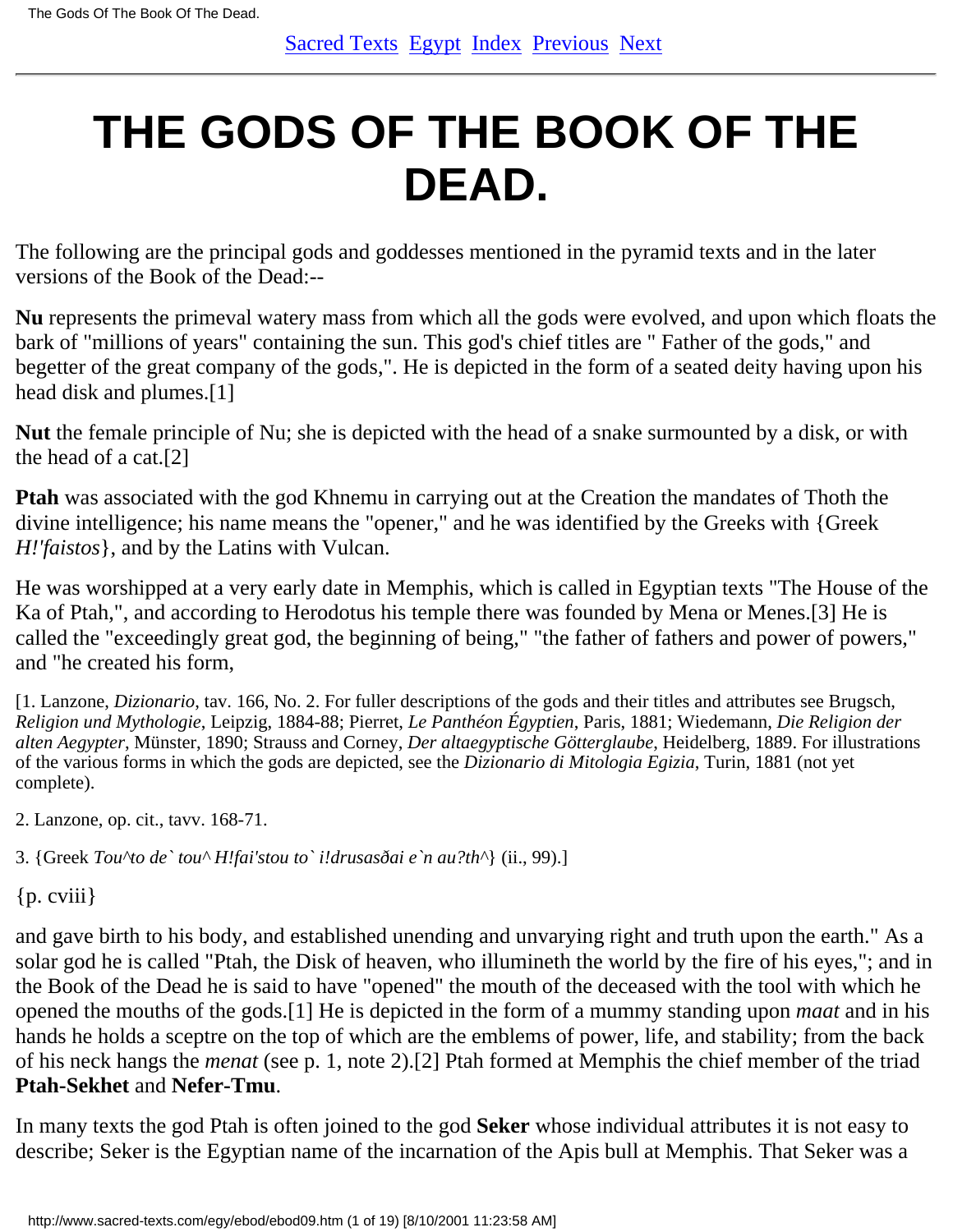solar god is quite clear, but whether he "closed" the day or the night is not certain. Originally his festival was celebrated in the evening, wherefrom it appears that he represented some form of the night sun; but in later times the ceremony of drawing the image of the god Seker in the *hennu* boat round the sanctuary was performed in the morning at dawn, and thus, united with Ptah, he became the closer of the night and the opener of the day. He is depicted as a mummied body with the head of a hawk, and he sometimes holds in his hands emblems of power, sovereignty, and rule.[3]

Another form of Ptah was **Ptah-Seker-Ausar** wherein the creator of the world, the sun, and Osiris as the god of the dead, were represented. A large number of *faïence* figures of this triune god are found in graves, and specimens exist in all museums. He is represented as a dwarf standing upon a crocodile, and having a scarabæus upon his head; the scarab is the emblem of the new life into which the deceased is about to break, the crocodile is the emblem of the darkness of death which has been overcome. According to some the element of Ptah in the triad is the personification of the period of incubation which follows

[1. ###. Naville, *Todtenbuch*, Bd. I., Bl. 34, ll. 4, 5.

- 2. Lanzone: *op. cit.*, tavv. 87-91.
- 3. Lanzone, op. cit., tav. 368.]

 ${p.cix}$ 

death and precedes the entry into eternal life, and the symbols with which he is accompanied explain the character attributed to this god.[1]

The god Ptah is also united with the gods Hapi, Nu and Tanen when he represents various phases of primeval matter.

**Khnemu** worked with Ptah in carrying out the work of creation ordered by Thoth, and is therefore one of the oldest divinities of Egypt; his name means, "to mould," "to model." His connexion with the primeval water caused him to be regarded as the chief god of the inundation and lord of the cataract at Elephantine. He dwelt in Annu, but he was lord of Elephantine, and "the builder of men, the maker of the gods, and the father from the beginning."

Elsewhere he is said to be

*ari enti-s qemam unenet sa xeperu tef*

Maker of things which are, creator of what shall be, the beginning of beings, father

## *tefu ma ma*

of fathers, and mother of mothers.

He supported the heaven upon its four pillars in the beginning, and earth, air, sea, and sky are his handiwork. He is depicted in the form of a man having a ram's head and horns surmounted by plumes, uræi with disks, *etc.*; in one hand be holds the sceptre and in the other the emblem of life. Occasionally he is hawk-headed, and in one representation he holds the emblem of water, in each hand. On a late bas-relief at Philæ we find him seated at a potter's table upon which stands a human being whom he has just fashioned.[2]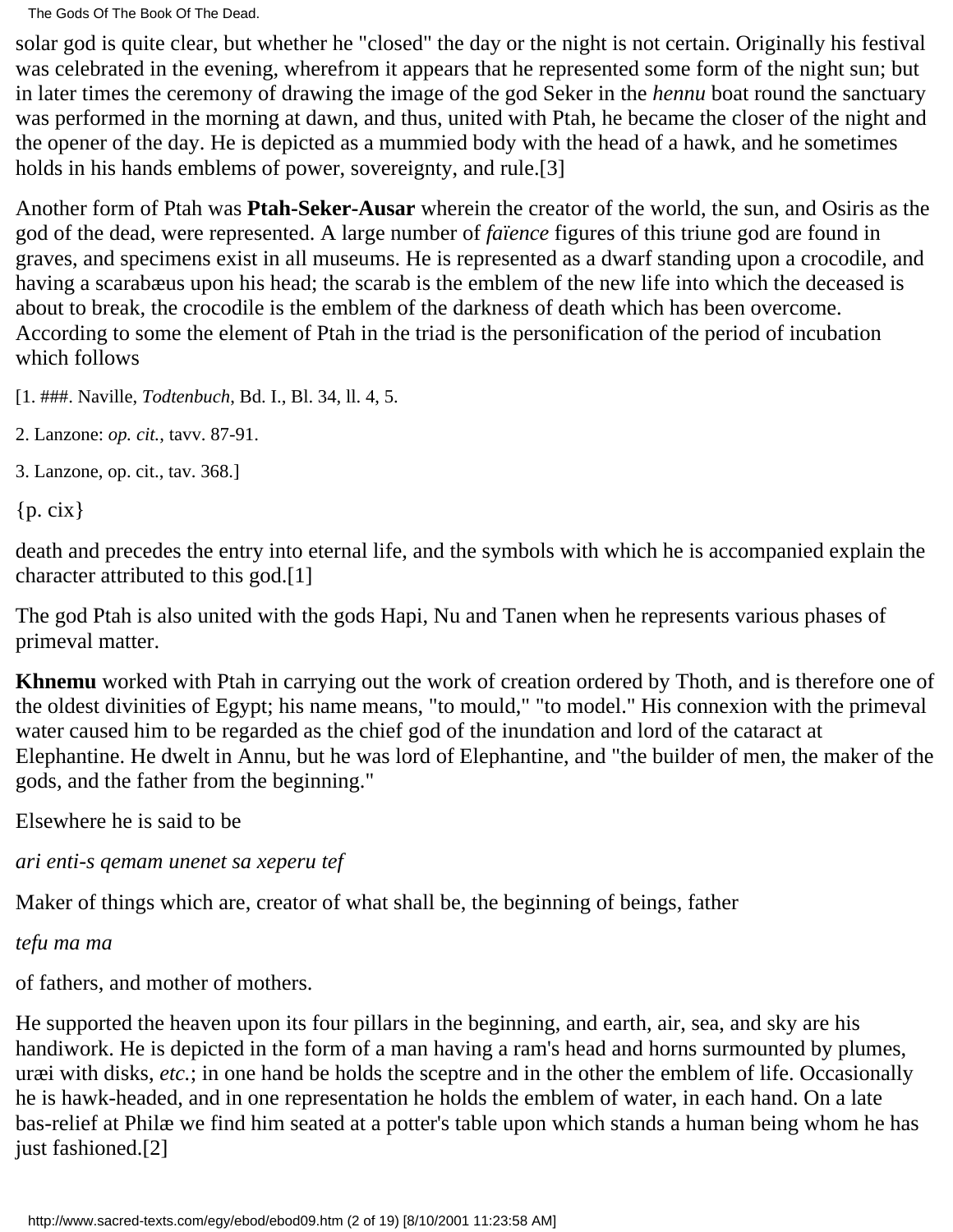**Khepera** was a form of the rising sun, and was both a type of matter which is on the point of passing from inertness into life, and also of the dead body which is about to burst forth into a new life in a glorified form. He is depicted in the form of a man having a beetle for a head, and this insect was his type and emblem among ancient nations, because it was believed to be self-begotten and self-produced; to this notion we owe the myriads of beetles or

[1. Lanzone, op. cit., p. 244.

2. Lanzone, op. cit., tav. 336, No. 3.]

 ${p, cx}$ 

scarabs which are found in tombs of all ages in Egypt, and also in the Greek islands and settlements in the Mediterranean, and in Phœnicia, Syria, and elsewhere. The seat of the god Khepera was in the boat of the sun, and the pictures which present us with this fact[1] only illustrate an idea which is as old, at least, as the pyramid of Unas, for in this monument it is said of the king:-

*ap-f em apt xenen-f em xeper em nest sut*

He flieth like a bird, he alighteth like a beetle upon the empty throne

*amt uaa-k Ra[2]*

in thy boat, O Ra.

In the XVIIIth dynasty Queen Hatshepset declared herself to be "the creator of things which came into being like Khepera",[3] and in later times the scribes were exceedingly fond of playing upon the word used as a noun, adjective, verb and proper name.[4]

**Tum** or Atemu *i.e.*, "the closer," was the great god of Annu, and the head of the great company of the gods of that place. It would seem that he usurped the position of Ra in Egyptian mythology, or at any rate that the priests of Annu succeeded in causing their local god, either separately or joined with Ra, to be accepted as the leader of the divine group. He represented the evening or night sun, and as such he is called in the XVth chapter of the Book of the Dead "divine god," "self-created," "maker of the gods," "creator of men," who stretched out the heavens," "the lightener of the *tuat* with his two eyes," etc.'

[1. Lanzone, op. cit., tav. 330.

2. *Recueil de Travaux*, t. iv., p. 57 (1. 477).

3 Lepsius, *Denkmäler*, Abth. iii., BL 22.

4 Compare ###. Maspero, *Mémoires de la Mission*, t. i., p. 595; and in the account of the Creation found in B.M. papyrus No. 10,188, Col. xxvi., ###.

5. Naville, *Todtenbuch*, Bd. I., Bl. 19, 20.]

 ${p. cxi}$ 

The "cool breezes of the north wind," for which every dead man prayed, were supposed to proceed from him. He is, as M. Lefébure has pointed out, always depicted in the form of a man; he wears the crowns and holds both the sceptre and emblem of life On a mummy case at Turin he is depicted in the boat of the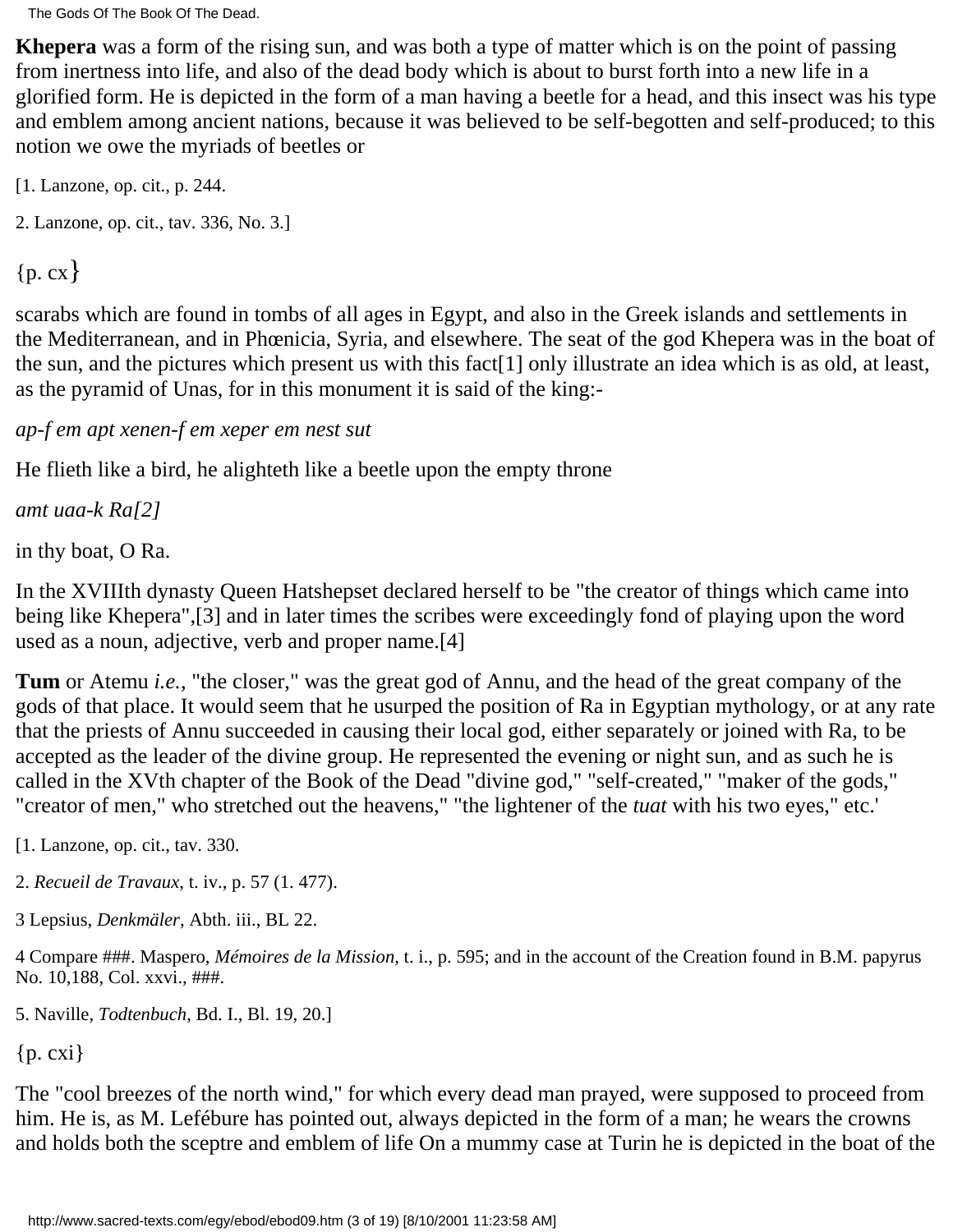Sun, in company with the god Khepera; between them are the beetle and sun's disk In later times the Egyptians called the feminine form of Tmu Temt.[2]

**Ra** was the name given to the sun by the Egyptians in a remote antiquity, but the meaning of the word, or the attribute which they ascribed to the sun by it, is unknown. Ra was the invisible emblem of God, and was regarded as the god of this earth, to whom offerings and sacrifices were made daily; and when he appeared above the horizon at the creation, time began. In the pyramid texts the soul of the deceased makes its way to where Ra is in heaven, and Ra is entreated to give it a place in the "bark of millions of years" wherein he sails over the sky. The Egyptians attributed to the sun a morning and an evening boat, and in these the god sat accompanied by Khepera and Tmu, his own forms in the morning and evening respectively. In his daily course he vanquished night and darkness, and mist and cloud disappeared from before his rays; subsequently the Egyptians invented the moral conception of the sun, representing the victory of right over wrong and of truth over falsehood. From a natural point of view the sun was synonymous with movement, and hence typified the life of man; and the setting of the one typified the death of the other. Usually Ra is depicted in human form, sometimes with the head of a hawk, and sometimes without[3], As early as the time of the pyramid texts we find Ra united with Tmu to form the chief god of Annu, and at the same period a female counterpart Rat was assigned to him.[4]

**Shu**, the second member of the company of the gods of Annu, was the firstborn son of Ra, Ra-Tmu, or Tum, by the goddess Hathor, the sky, and was the twin brother of Tefnut. He typified the light, he lifted up the sky, Nut, from the earth, Seb, and placed it upon the steps which were in Khemennu.

[1. See Lanzone, *op. cit.*, tav. 398.

2. *Ibid.*, p. 1255-

3. *Ibid.*, tav. 78.

4. Pyramid of Unas, l. 253.]

 ${p. cxii}$ 

He is usually depicted in the form of a man, who wears upon his head a feather or feathers and holds in his hand the sceptre. At other times he appears in the form of a man with upraised arms; on his head he has the emblem ###, and he is often accompanied by the four pillars of heaven, *i.e.*, the cardinal points.[1] Among the many *faïence* amulets which are found in tombs are two which have reference to Shu: the little models of steps typify the steps upon which Shu rested the sky in Khemennu; and the crouching figure of a god supporting the sun's disk symbolizes his act of raising the sun's disk into the space between sky and earth at the time when he separated Nut from Seb.

**Tefnut**, the third member of the company of the gods of Annu, was the daughter of Ra, Ra-Tmu, or Tmu, and twin-sister of Shu; she represented in one form moisture, and in another aspect she seems to personify the power of sunlight. She is depicted in the form of a woman, usually with the head of a lioness surmounted by a disk or *uræus*, or both;[2] in *faïence*, however, the twin brother and sister have each a lion's head. In the pyramid texts they play a curious part, Shu being supposed to carry away hunger from the deceased, and Tefnut his thirst.[3]

**Seb** or **Qeb**, the fourth member of the company of the gods of Annu, was the son of Shu, husband of Nut, and by her father of Osiris, Isis, Set, and Nephthys. Originally he was the god of the earth, and is called both the father of the gods, and the "*erpa* (*i.e.*, the tribal, hereditary head) of the gods." He is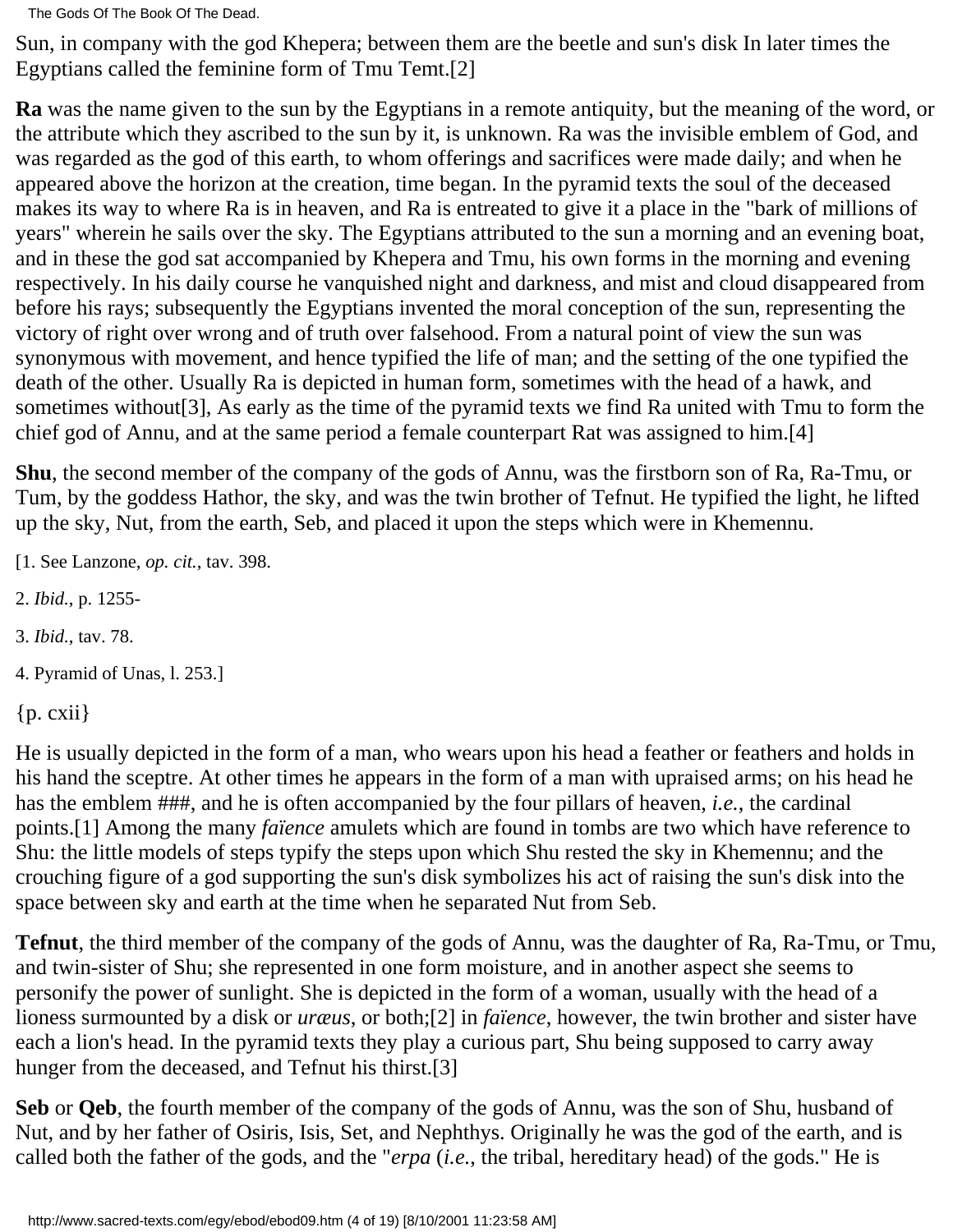depicted in human form, sometimes with a crown upon his head and sceptre I in his right hand; and sometimes he has upon his head a goose,[4] which bird was sacred to him. In many places he is called the "great cackler" and he was supposed to have laid the egg from which the world sprang. Already in the pyramid texts he has become a god of the dead by virtue of representing the earth wherein the deceased was laid.

[1. See Lanzone, *op. cit.*, tav. 385.

2. See Lanzone, *op. cit.*, tav. 395.

3. *Recueil de Travaux*, t. v., p. 10 (l. 61).

4 See Lanzone *op. cit.* tav 346.]

{p. cxiii}

**Ausar** or **Osiris**, the sixth member of the company of the gods of Annu, was the son of Seb and Nut, and the husband of his sister Isis, the father of "Horus, the son of Isis," and the brother of Set and Nephthys. The version of his sufferings and death by Plutarch has been already described (see p. xlviii.). Whatever may have been the foundation of the legend, it is pretty certain that his character as a god of the dead was well defined long before the versions of the pyramid texts known to us were written, and the only important change which took place in the views of the Egyptians concerning him in later days was the ascription to him of the attributes which in the early dynasties were regarded as belonging only to Ra or to Ra-Tmu. Originally Osiris was a form of the sun-god, and, speaking generally, he may be said to have represented the sun after he had set, and as such was the emblem of the motionless dead; later texts identify him with the moon. The Egyptians asserted that he was the father of the gods who had given him birth, and, as he was the god both of yesterday and of to-day, he became the type of eternal existence and the symbol of immortality; as such he usurped not only the attributes of Ra, but those of every other god, and at length he was both the god of the dead and the god of the living. As judge of the dead he was believed to exercise functions similar to those attributed to God. Alone among all the many gods of Egypt, Osiris was chosen as the type of what the deceased hoped to become when, his body having been mummified in the prescribed way, and ceremonies proper to the occasion having been performed and the prayers said, his glorified body should enter into his presence in heaven; to him as "lord of eternity," by which title as judge of the dead he was commonly addressed, the deceased appealed to make his flesh to germinate and to save his body from decay.[1] The various forms in which Osiris is depicted are too numerous to be described here, but generally speaking he is represented in the form of a mummy wearing a crown and holding in his hands the emblems of sovereignty and power. A very complete series of illustrations of the forms of Osiris is given by Lanzone in his *Dizionario*, tavv. 258-299. The ceremonies connected with the celebration of the events of the sufferings, the death and the resurrection of Osiris occupied a very prominent part in the religious observances of the Egyptians, and it seems as if in the month of Choiak a representation of

[1. Compare ###. Naville, *Todtenbuch*, Bd. I., Bl. 179.]

{p. cxiv}

them took place in various temples in Egypt; the text of a minute description of them has been published by M. Loret in *Recueil de Travaux*, tom. iii., p. 43 ff, and succeeding volumes. A perusal of this work explains the signification of many of the ceremonies connected with the burial of the dead, the use of amulets, and certain parts of the funeral ritual; and the work in this form being of a late date proves that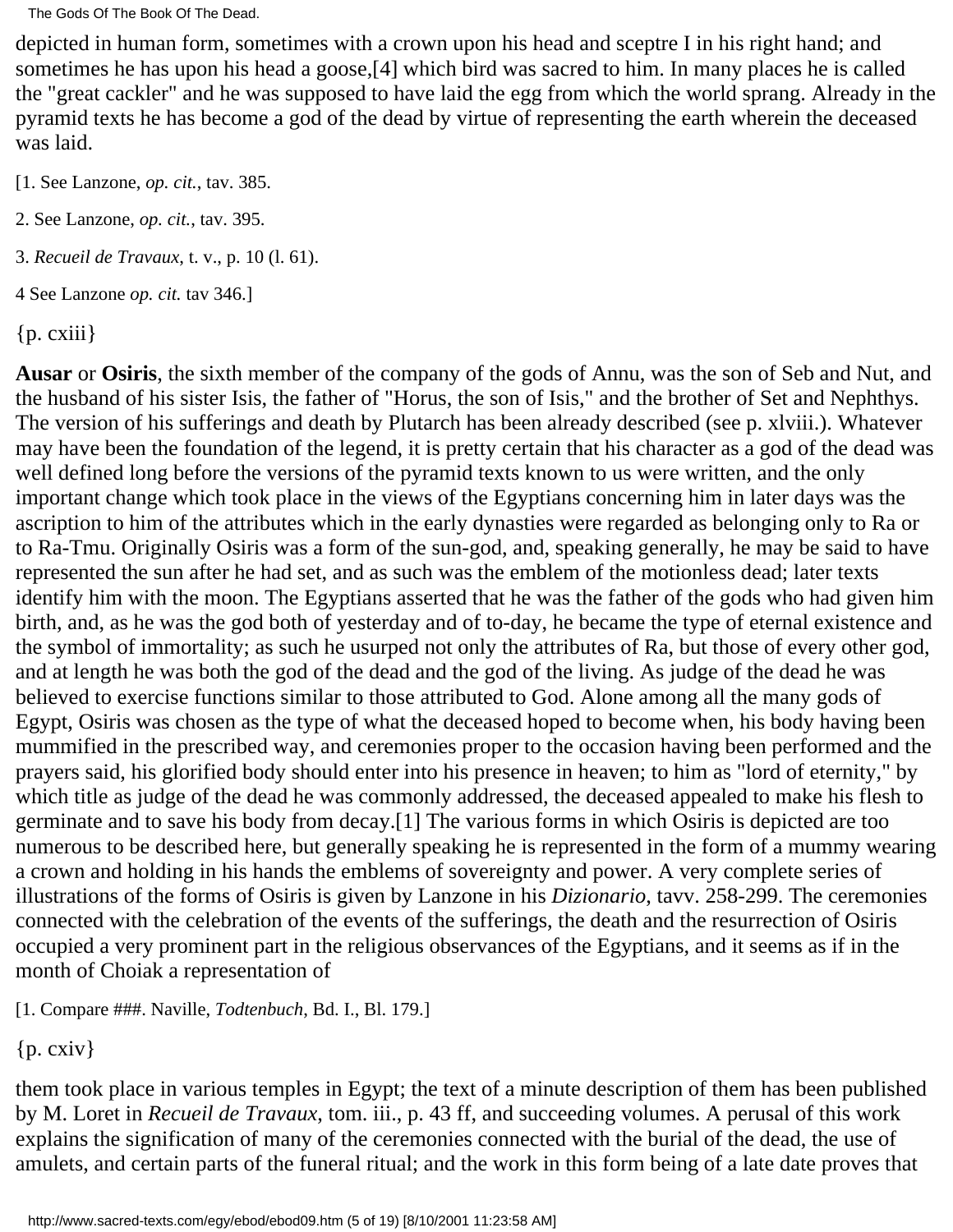the doctrine of immortality, gained through the god who was "lord of the heavens and of the earth, of the underworld and of the waters, of the mountains, and of all which the sun goeth round in his course,"[1] had remained unchanged for at least four thousand years of its existence.

**Auset** or **Isis**, the seventh member of the company of the gods of Annu, was the wife of Osiris and the mother of Horus; her woes have been described both by Egyptian and Greek writers.[2] Her commonest names are "the great goddess, the divine mother, the mistress of charms or enchantments"; in later times she is called the "mother of the gods," and the "living one." She is usually depicted in the form of a woman, with a head-dress in the shape of a seat, the hieroglyphic for which forms her name. The animal sacred to her was the cow, hence she sometimes wears upon her head the horns of that animal accompanied by plumes and feathers. In one aspect she is identified with the goddess Selk or Serq, and she then has upon her head a scorpion, the emblem of that goddess;[3] in another aspect she is united to the star Sothis, and then a star is added to her crown. She is, however, most commonly represented as the mother suckling her child Horus, and figures of her in this aspect, in bronze and *faïence*, exist in thousands. As a nature goddess she is seen standing in the boat of the sun, and she was probably the deity of the dawn.

**Heru** or **Horus**, the sun-god, was originally a totally distinct god from Horus, the son of Osiris and Isis, but from the earliest times it seems that the two gods were confounded, and that the attributes of the one were ascribed to the other; the fight which Horus the sun-god waged against night and darkness was also at a very early period identified with the combat between Horus, the son of

[1. ###.

2. Chabas, *Un Hymne à Osiris* (in *Revue Archéologique*, t. xiv., p. 65 ff.); Horrack, *Les Lamentations d'Isis et de Nephthys*, Paris, 1866; The Festival Songs of Isis and Nephthys (in *Archæologia*, vol. lii., London, 1891), *etc.*

3 See Lanzone, *op. cit.*, tav. 306 ff.]

 ${p. cxy}$ 

Isis, and his brother Set. The visible emblem of the sun-god was at a very early date the hawk is, which was probably the first living thing worshipped by the early Egyptians; already in the pyramid texts the hawk on a standard is used indiscriminately with ### to represent the word "god." The principal forms of Horus the sun-god, which probably represent the sun at various periods of the day and night, are:--Heru-ur ({Greek *A?rwh`rei*), "Horus the Great"; Heru-merti, "Horus of the two eyes," *i.e.*, of the sun and moon;[1] Heru-nub, "the golden Horus"; Heru-khent-khat; Heru-khent-an-maa, "Horus dwelling in blindness"; Heru-khuti, "Horus of the two horizons,"[2] the type of which on earth was the Sphinx; Heru-sam-taui, "Horus the uniter of the north and south"; Heru-hekenu, " Horus of Heken"; and Heru-behutet, "Horus of Behutet."[3] The cippi of Horus, which became so common at a late period in Egypt, seem to unite the idea of the physical and moral conceptions of Horus the sun-god and of Horus the son of Osiris and Isis.

**Horus**, the son of Osiris and Isis, appears in Egyptian texts usually as Heru-p-khart, " Horus the child," who afterwards became the "avenger of his father Osiris," and occupied his throne, as we are told in many places in the Book of the Dead. In the pyramid texts the deceased is identified with Heru-p-khart, and a reference is made to the fact that the god is always represented with a finger in his mouth.[4] The curious legend which Plutarch relates concerning Harpocrates and the cause of his lameness' is probably

[1. A very interesting figure of this god represents him holding his eyes in his hands; see Lanzone, *op. cit.*, p. 618.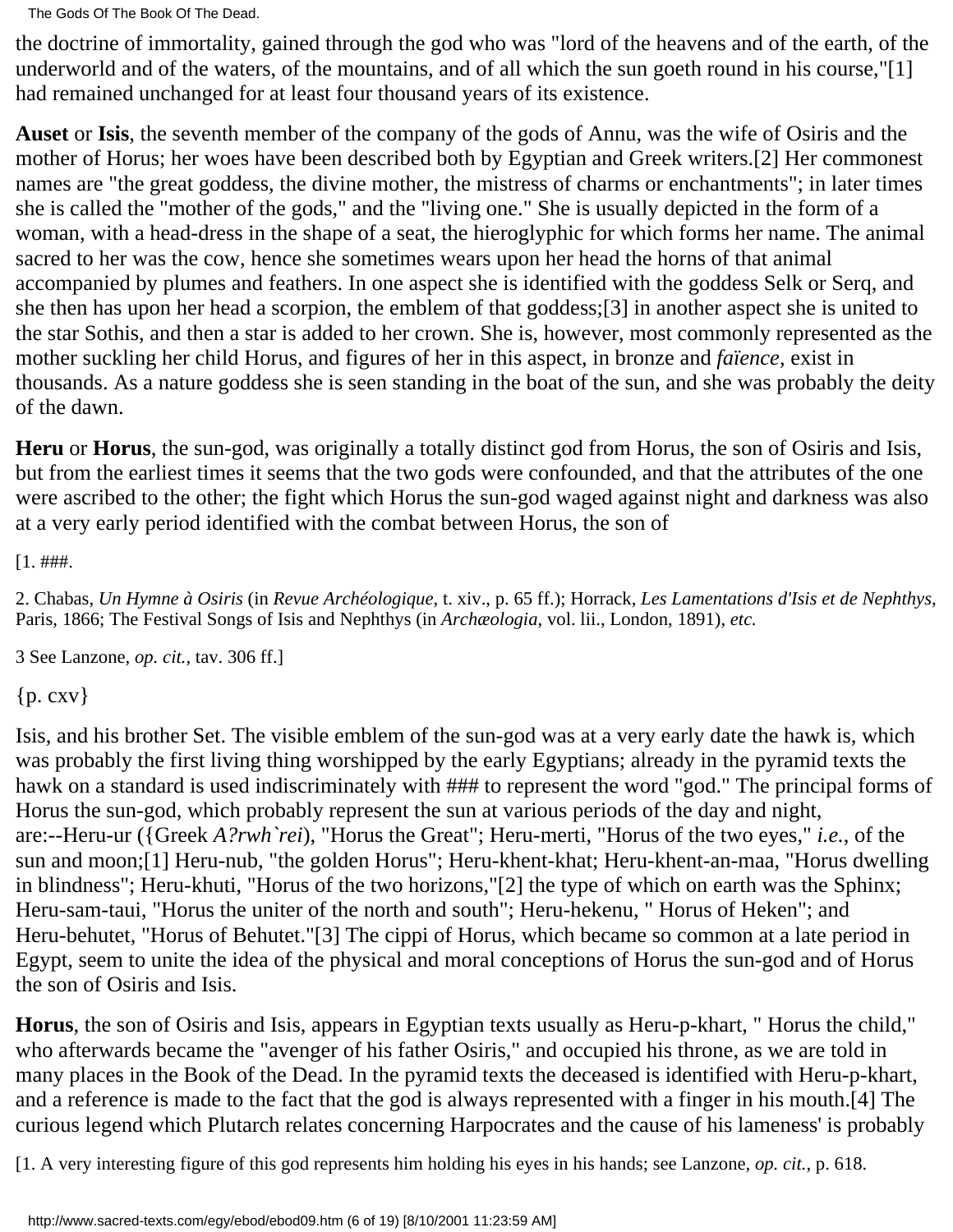2 *I.e.*, Horus between the mountains of Bekhatet and Manu, the most easterly and westerly points of the sun's course, and the places where he rose and set.

3. For figures of these various forms of Horus, see Lanzone, *op. cit.*, tav. 214 ff.

4. ###. *Recueil de Travaux*, t. v., p. 44 (l. 301).

5. {Greek *Th`n d? I?^sin meta` th`n teleuth`n e!ks O?si'ridos suggenome'nou, tekei^n h?lito'mhnou, kai` a?ðenh^ toi^s ka'twðen gyi'ois to`n A!rpokra'thn*.} *De Iside et Osiride*, § xix.]

 ${p. c}xvi}$ 

based upon the passage in the history of Osiris and Isis given in a hymn to Osiris of the XVIIIth dynasty.[1]

**Set** or Sutekh the eighth member of the company of the gods of Annu, was the son of Seb and Nut, and the husband of his sister Nephthys. The worship of this god is exceedingly old, and in the pyramid texts we find that be is often mentioned with Horus and the other gods of the Heliopolitan company in terms of reverence. He was also believed to perform friendly offices for the deceased, and to be a god of the Sekhet-Aaru, or abode of the blessed dead. He is usually depicted in human form with the head of an animal which has not yet been identified; in later times the head of the ass was confounded with it, but the figures of the god in bronze which are preserved in the British Museum and elsewhere prove beyond a doubt that the head of Set is that of an animal unknown to us. In the early dynasties he was a beneficent god, and one whose favour was sought after by the living and by the dead, and so late as the XIXth dynasty kings delighted to call themselves "beloved of Set." About the XXIInd dynasty, however, it became the fashion to regard the god as the origin of all evil, and his statues and images were so effectually destroyed that only a few which escaped by accident have come down to us. Originally Set, or Sut, represented the natural night and was the opposite of Horus;[2] that Horus and Set were opposite aspects or forms of the same god is proved by the figure given by Lanzone (*Dizionario*, tav. 37, No. 2), where we see the head of Set and the head of Horus upon one body. The natural opposition of the day and night was at an early period confounded with the battle which took place between Horus, the son of Isis, and Set, wherein Isis intervened, and it seems that the moral idea of the battle of right against wrong[3] became attached to the latter combat, which was undertaken by Horus to avenge his father's murder by Set.

**Nebt-het** or Nephthys the last member of the company of the gods of Annu, was the daughter of Seb and Nut, the sister of Osiris and Isis, and the

[1. ###. Ledrain, *Monuments Égyptiens*, pl. XXV., ll. 2, 3.

2. In the pyramid of Unas, l. 190, they are called the ### or "two combatants "; and see pyramid of Teta, l. 69, where we have the spelling ###.

3. On the personification of evil by Set, see Wiedemann, *Die Religion*, p. 117.]

{p. cxvii}

sister and wife of Set. When the sun rose at the creation out of the primeval waters, Nephthys occupied a place in his boat with Isis and other deities; as a nature goddess she either represents the day before sunrise or after sunset, but no portion of the night. She is depicted in the form of a woman, having upon her head the hieroglyphics which form her name, "lady of the house". A legend preserved by Plutarch<sup>[1]</sup>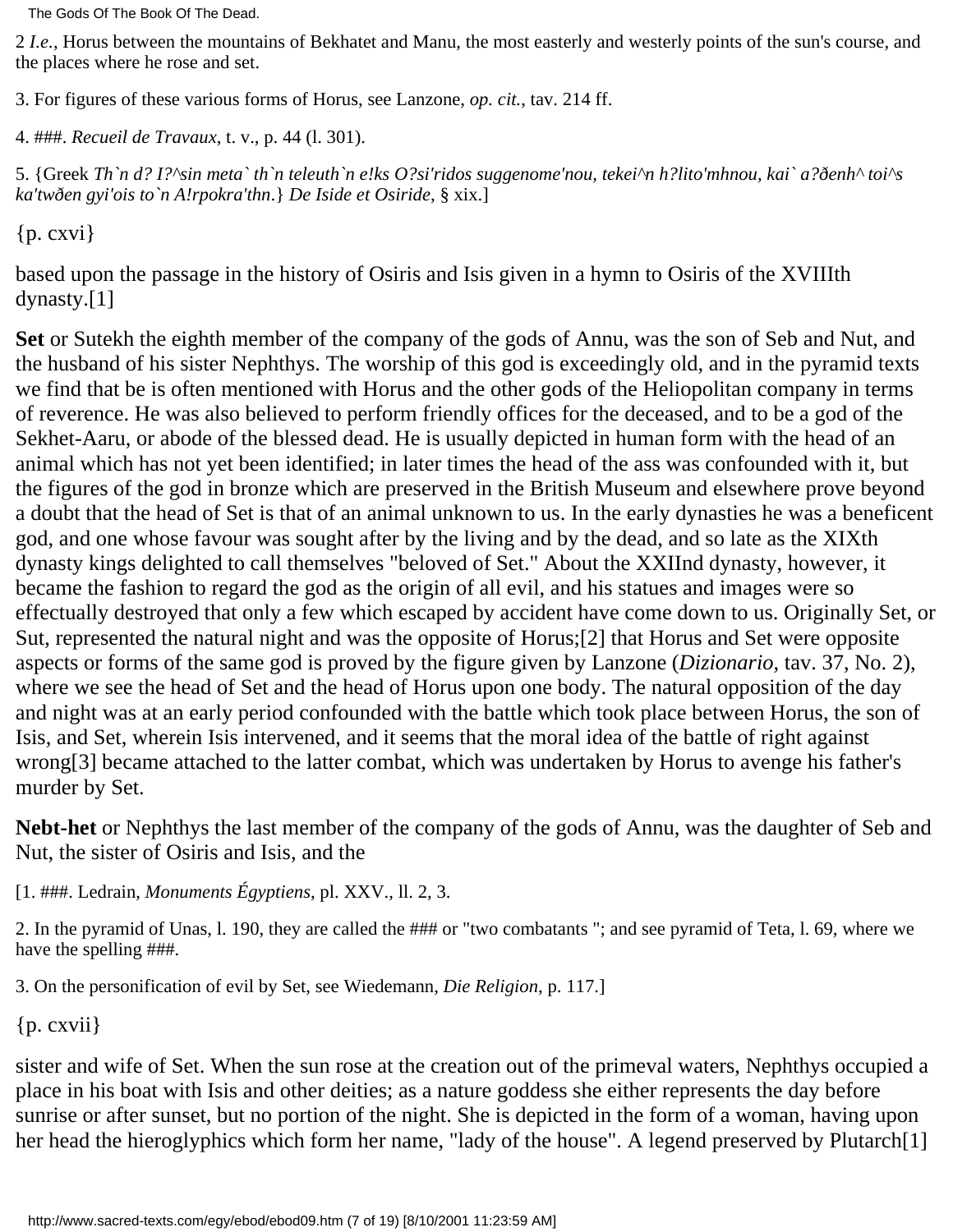makes her the mother of Anpu or Anubis by Osiris. In Egyptian texts Anpu is called the son of Ra.[2] In religious texts Nephthys is made to be the companion of Isis in all her troubles, and her grief for her brother's death is as great as that of his wife.

**Anpu**, or Anubis, the son of Osiris or Ra, sometimes by Isis and sometimes by Nephthys, seems to represent as a nature god either the darkest part of the twilight or the earliest dawn. He is depicted either in human form with a jackal's head, or as a jackal. In the legend of Osiris and Isis, Anubis played a prominent part in connexion with the dead body of Osiris, and in papyri we see him standing as a guard and protector of the deceased lying upon the bier; in the judgment scene he is found as the guard of the balance, the pointer of which he watches with great diligence. He became the recognized god of the sepulchral chamber, and eventually presided over the whole of the "funeral Mountain." He is always regarded as the messenger of Osiris.

Another form of Anubis was the god **Ap-uat**, the ### of the pyramid texts,[3] or "Opener of the ways," who also was depicted in the form of a jackal; and the two gods are often confounded. On sepulchral stelæ and other monuments two jackals are frequently depicted; one of these represents Anubis, and the other Ap-uat, and they probably have some connexion with the northern and southern parts of the funereal world. According to M. Maspero, the god Anubis led the souls of the dead to the Elysian Fields in the Great Oasis.[4]

Among the primeval gods are two, **Hu** and **Saa** who are seen in the boat of the sun at the creation. They are the children of Tmu or Tmu-Ra, but the exact part which they play as nature gods has not yet, it seems, been satisfactorily made out. The first mention of them in the pyramid texts records their subjugation by the deceased,[5] but in the Theban Book of the Dead

[1. *De Iside et Osiride*, § 14.

2. See Lanzone, *op. cit.*, p. 65.

3 *Pyramid of Unas*, l. 187.

4 See *Le Nom antique de la Grande-Oasis* (in *Journal Asiatique*, IXe Série, to i., pp. 233-40).

6 ###. Pyramid of Unas, l. 439.]

{p. cxviii}

they appear among the company of the gods who are present when the soul of the deceased is being weighed in the balance.

**Tehuti** or **Thoth** represented the divine intelligence which at creation uttered the words that were carried into effect by Ptah and Khnemu. He was self produced, and was the great god of the earth, air, sea and sky; and he united in himself the attributes of many gods. He was the scribe of the gods, and, as such, he was regarded as the inventor of all the arts and sciences known to the Egyptians; some of his titles are "lord of writing," "master of papyrus," "maker of the palette and the ink-jar," "the mighty speaker," "the sweet tongued"; and the words and compositions which he recited on behalf of the deceased preserved the latter from the influence of hostile powers and made him invincible in the "other world." He was the god of right and truth, wherein he lived, and whereby he established the world and all that is in it. As the chronologer of heaven and earth, he became the god of the moon; and as the reckoner of time, he obtained his name *Tehuti*, *i.e.*, "the measurer"; in these capacities he had the power to grant life for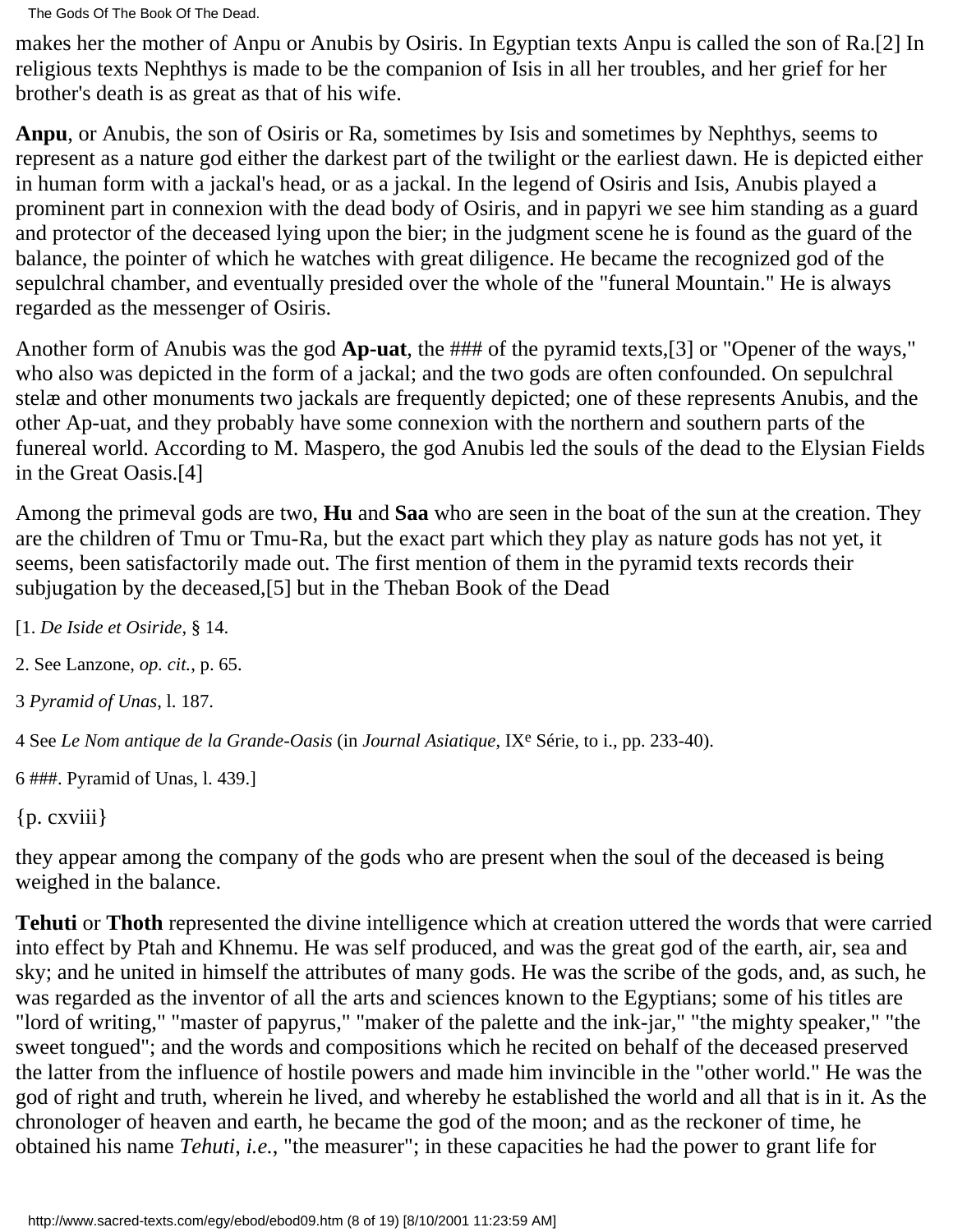millions of years to the deceased. When the great combat took place between Horus, the son of Isis, and Set, Thoth was present as judge, and he gave to Isis the cow's head in the place of her own which was cut off by Horus in his rage at her interference; having reference to this fact he is called Ap-rehui, "The judge of the two combatants." One of the Egyptian names for the ibis was *Tekh*, and the similarity of the sound of this word to that of Tehu, the name of the moon as a measurer of time, probably led the Egyptians to depict the god in the form of an ibis, notwithstanding the fact that the dog-headed ape was generally considered to be the animal sacred to him. It has been thought that there were two gods called Thoth, one being a form of Shu; but the attributes belonging to each have not yet been satisfactorily defined. In the monuments and papyri Thoth appears in the form of a man with the head of an ibis, which is sometimes surmounted by the crown ###, or ###, or ###, or by disk and horns ###, or ###, and he holds in his left hand the sceptre ### and in the right {the ankh} ###; sometimes he is depicted holding his ink-jar and the crescent moon, and sometimes he appears in the form of an ape holding a palette full of writing-reeds.' Thoth is mentioned in the pyramid texts[2] as the brother of Osiris, but whether he is the

[1. See Lanzone, *op. cit.*, tav. 304, No. 1.

2. *Pyramid of Unas*, l. 236.]

 ${p. c**x**ix}$ 

same Thoth who is called the "Lord of Khemennu" and the "Scribe of the gods" is doubtful.

**Maat**, the wife of Thoth, was the daughter of Ra, and a very ancient goddess; she seems to have assisted Ptah and Khnemu in carrying out rightly the work of creation ordered by Thoth. There is no one word which will exactly describe the Egyptian conception of Maat both from a physical and from a moral point of view; but the fundamental idea of the word is " straight," and from the Egyptian texts it is clear that *maat* meant right, true, truth, real, genuine, upright, righteous, just, steadfast, unalterable, etc. Thus already in the Prisse papyrus it is said, "Great is *maat*, the mighty and unalterable, and it hath never been broken since the time of Osiris,"[1] and Ptah-hetep counsels his listener to "make *maat*, or right and truth, to germinate."[2] The just, upright, and straight man is *maat* and in a book of moral precepts it is said, "God will judge the right (*maa*)[3] ###[4]. Maat, the goddess of the unalterable laws of heaven, and the daughter of Ra, is depicted in female form, with the feather emblematic of *maat*, on her head, or with the feather alone for a head, and the sceptre in one hand, and {an ankh} in the other.[5] In the judgment scene two Maat goddesses appear; one probably is the personification of physical law, and the other of moral rectitude.

**Het-heru**, or **Hathor** the "house of Horus," was the goddess of the sky wherein Horus the sun-god rose and set. Subsequently a great number of goddesses of the same name were developed from her, and these were identified with Isis, Neith, Iusaset, and many other goddesses whose attributes they absorbed. A group of seven Hathors is also mentioned, and these appear to have partaken of the nature of good fairies. In one form Hathor was the goddess of love, beauty,

[1. Page 17, 1. 5, ###.

2 Page 18, l. 1, ###.

3. Amélineau, *la Morale*, p. 138.

4. The various meanings of *maat* are illustrated by abundant passages from Egyptian texts by Brugsch, *Wörterbuch* (Suppl.), p. 329.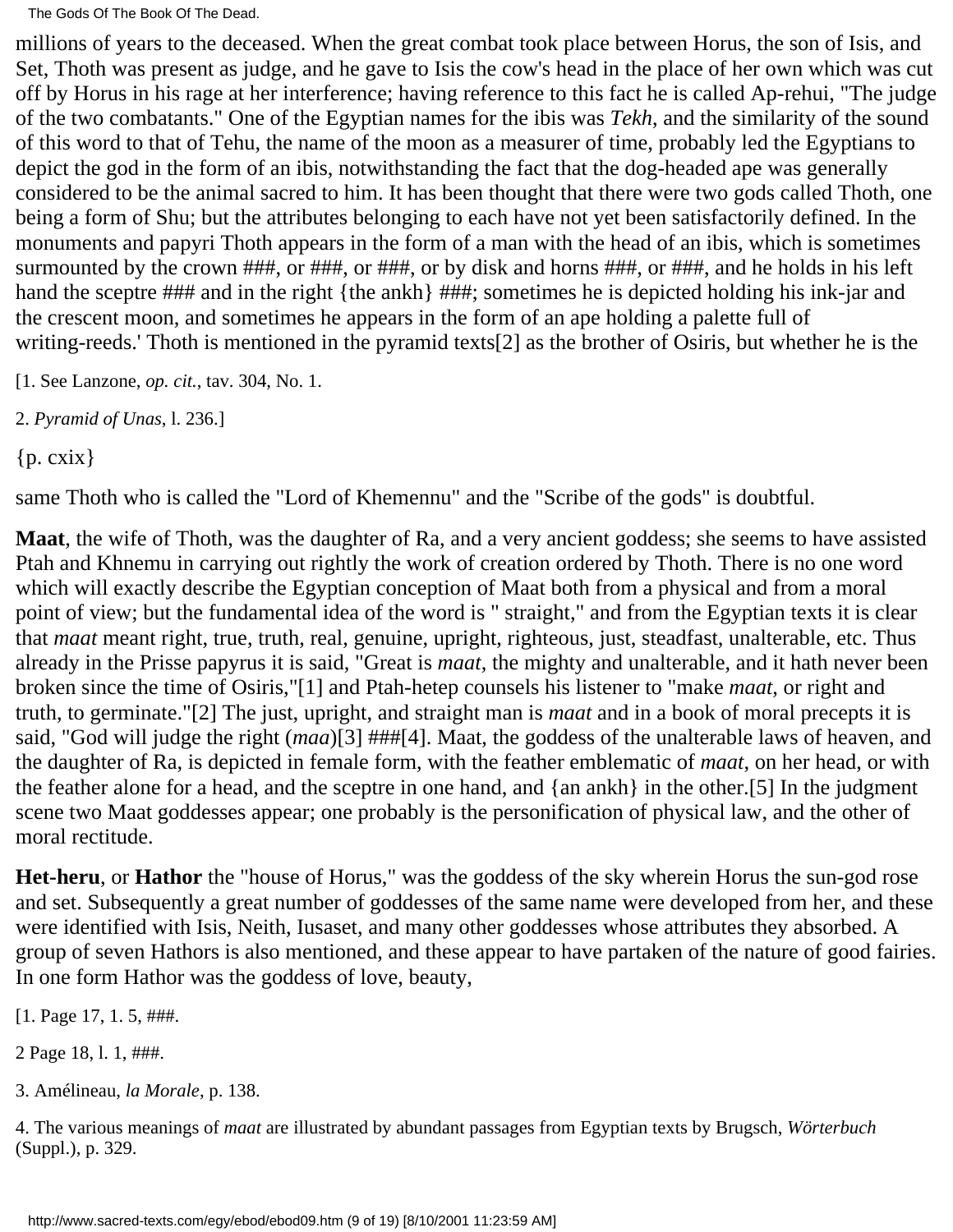5. See Lanzone, op. cit. tav. 109.]

happiness; and the Greeks identified her with their own Aphrodite. She is often depicted in the form of a woman having disk and horns upon her head, and at times she has the head of a lion surmounted by a uræus. Often she has the form of a cow--the animal sacred to her--and in this form she appears as the goddess of the tomb or Ta-sertet, and she provides meat and drink for the deceased.[1]

**Meht-urt** is the personification of that part of the sky wherein the sun rises, and also of that part of it in which he takes his daily course; she is depicted in the form of a cow, along the body of which the two barks of the sun are seen sailing. Already in the pyramid texts we find the attribute of judge ascribed to Meh-urt,[2] and down to a very late date the judgment of the deceased in the hall of double Maat in the presence of Thoth and the other gods was believed to take place in the abode of Meh-urt.[3]

**Net** or **Neith**, "the divine mother, the lady of heaven, the mistress of the gods," was one of the most ancient deities of Egypt, and in the pyramid texts she appears as the mother of Sebek.[4] Like Meh-urt she personifies the place in the sky where the sun rises. In one form she was the goddess of the loom and shuttle, and also of the chase; in this aspect she was identified by the Greeks with Athene. She is depicted in the form of a woman, having upon her head the shuttle or arrows, or she wears the crown and holds arrows, a bow, and a sceptre in her left hand; she also appears in the form of a cow.[5]

**Sekhet** was in Memphis the wife of Ptah, and the mother of Nefer-Tmu and of I-em-hetep. She was the personification of the burning heat of the sun, and as such was the destroyer of the enemies of Ra and Osiris. When Ra determined to punish mankind with death, because they scoffed at him, he sent Sekhet, his "eye," to perform the work of vengeance; illustrative of this aspect of her is a figure wherein she is depicted with the sun's eye for a head.[5] Usually

[1. A good set of illustrations of this goddess will be found in Lanzone, *op. cit.*, tav. 314 f.

- 2. ###. *Recueil de Travaux*, t. iv., p. 48 (l. 427).
- 3. Pleyte, *Chapitres supplémentaires du Livre des Morts* (Chapp. 162, 162,\* 163), p. 26.
- 4. *Recueil de Travaux*, t. iv., p. 76 (l. 627).
- 5. See Lanzone, *op. cit.*, tav. 177.
- 6. *Ibid.*, *op. cit.*, tav. 364.]

 ${p. cxxi}$ 

she has the head of a lion surmounted by the sun's disk, round which is a uræus; and she generally holds a sceptre, but sometimes a knife.

**Bast**, according to one legend, was the mother of Nefer-Tmu. She was the personification of the gentle and fructifying heat of the sun, as opposed to that personified by Sekhet. The cat was sacred to Bast, and the goddess is usually depicted cat-headed. The most famous seat of her worship was the city of Bubastis, the modern Tell Basta, in the Delta.

**Nefer-Tmu** was the son either of Sekhet or Bast, and he personified some form of the sun's heat. He is usually depicted in the form of a man, with a cluster of lotus flowers upon his head, but sometimes he has the head of a lion; in the little *faïence* figures of him which are so common, he stands upon the back of a lion.[1] He no doubt represents the sun-god in the legend which made him to burst forth from a lotus, for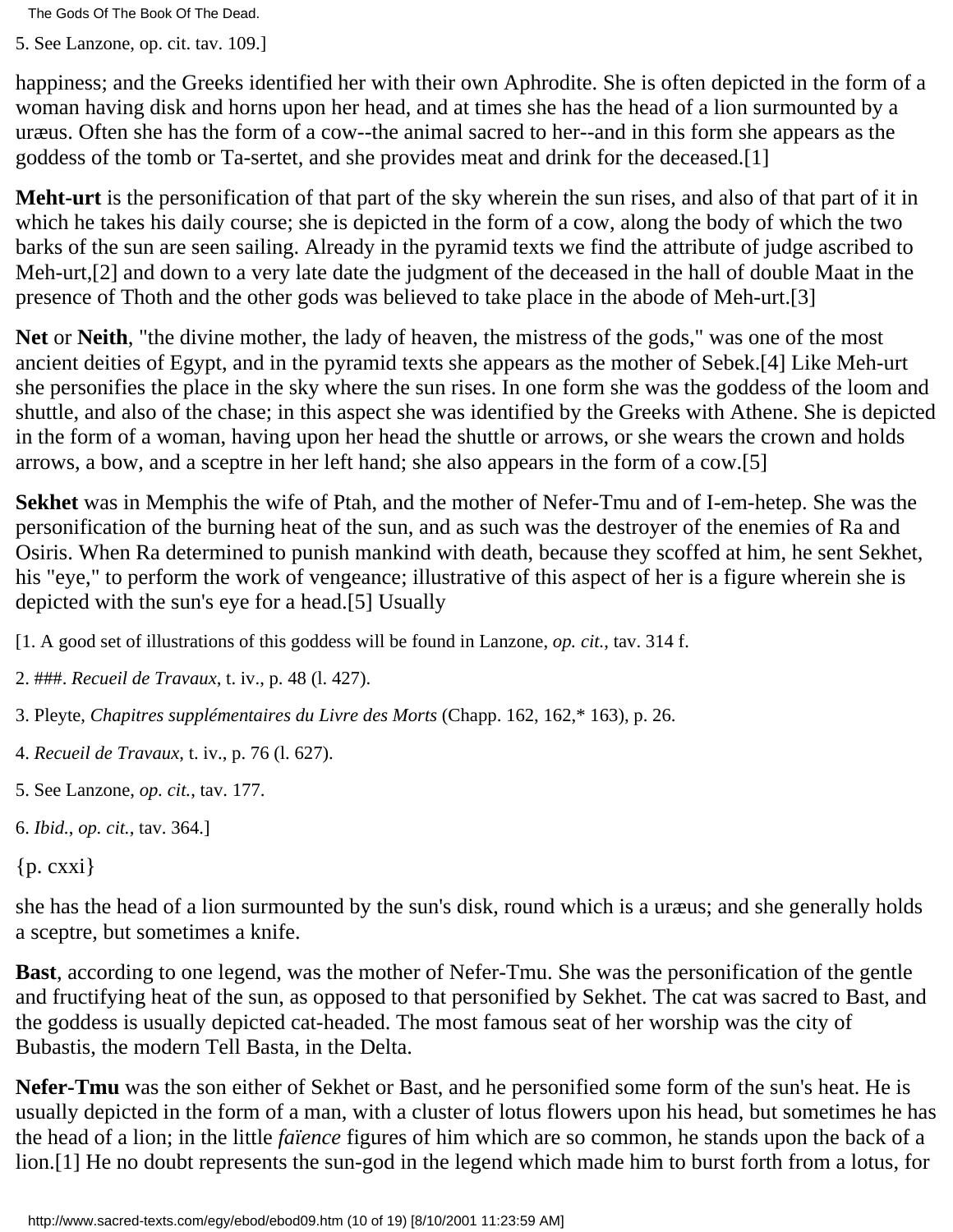in the pyramid of Unas the king is said to

*xaa em, Nefer-Tmu em sessen er sert Ra*

Rise like Nefer-Tmu from the lotus (lily) to the nostrils of Ra,"

and to "come forth on the horizon every day."[2]

**Neheb-ka** is the name of a goddess who is usually represented with the head of a serpent, and with whom the deceased identifies himself.

**Sebak** a form of Horus the sun-god, must be distinguished from Sebak the companion of Set, the opponent of Osiris; of each of these gods the crocodile was the sacred animal, and for this reason probably the gods themselves were confounded. Sebak-Ra, the lord of Ombos, is usually depicted in human form with the head of a crocodile, surmounted by ###, ###, or ###, or ###.[3]

**Amsu** or **Amsi** is one of the most ancient gods of Egypt. He personified the power of generation, or the reproductive force of nature; he was the "father of his own mother," and was identified with "Horus the mighty," or with Horus the avenger of his father Un-nefer or Osiris. The Greeks identified

[1. See Lanzone, *op. cit.*, tav. 147.

2 *Recueil de Travaux*, iv., t. p. 45 (l. 394).

- 3. Ibid., *op. cit.*, tav. 353.
- 4 Also read Min and Khem.]

{p. cxxii}

him with the god Pan, and called the chief city where his worship was celebrated Khenimis,[l] after one of his names. He is depicted usually in the form of a man standing upon; and he has upon his head the plumes and holds the flail in his right hand, which is raised above his shoulder.[2]

**Neb-er-tcher**, a name which originally implied the "god of the universe," but which was subsequently given to Osiris, and indicated the god after the completed reconstruction of his body, which had been hacked to pieces by Set.

**Un-nefer** a name of Osiris in his capacity of god and judge of the dead in the underworld. Some make these words to mean the "good being," and others the "beautiful hare."

**Astennu** a name given to the god Thoth.

**Mert** or Mer-sekert the lover of silence," is a name of Isis or Hathor as goddess of the underworld. She is depicted in the form of a woman, having a disk and horns upon her head.[3]

**Serq** or **Selk** is a form of the goddess Isis. She is usually depicted in the form of a woman, with a scorpion upon her head; occasionally she appears as a scorpion with a woman's head surmounted by disk and horns.[4]

**Ta-urt**, the Thoueris of the Greeks, was identified as the wife of Set or Typhon; she is also known under the names Apt and Sheput. Her common titles are "mistress of the gods and "bearer of the gods". She is depicted in the form of a hippopotamus standing on her hind legs, with distended paunch and hanging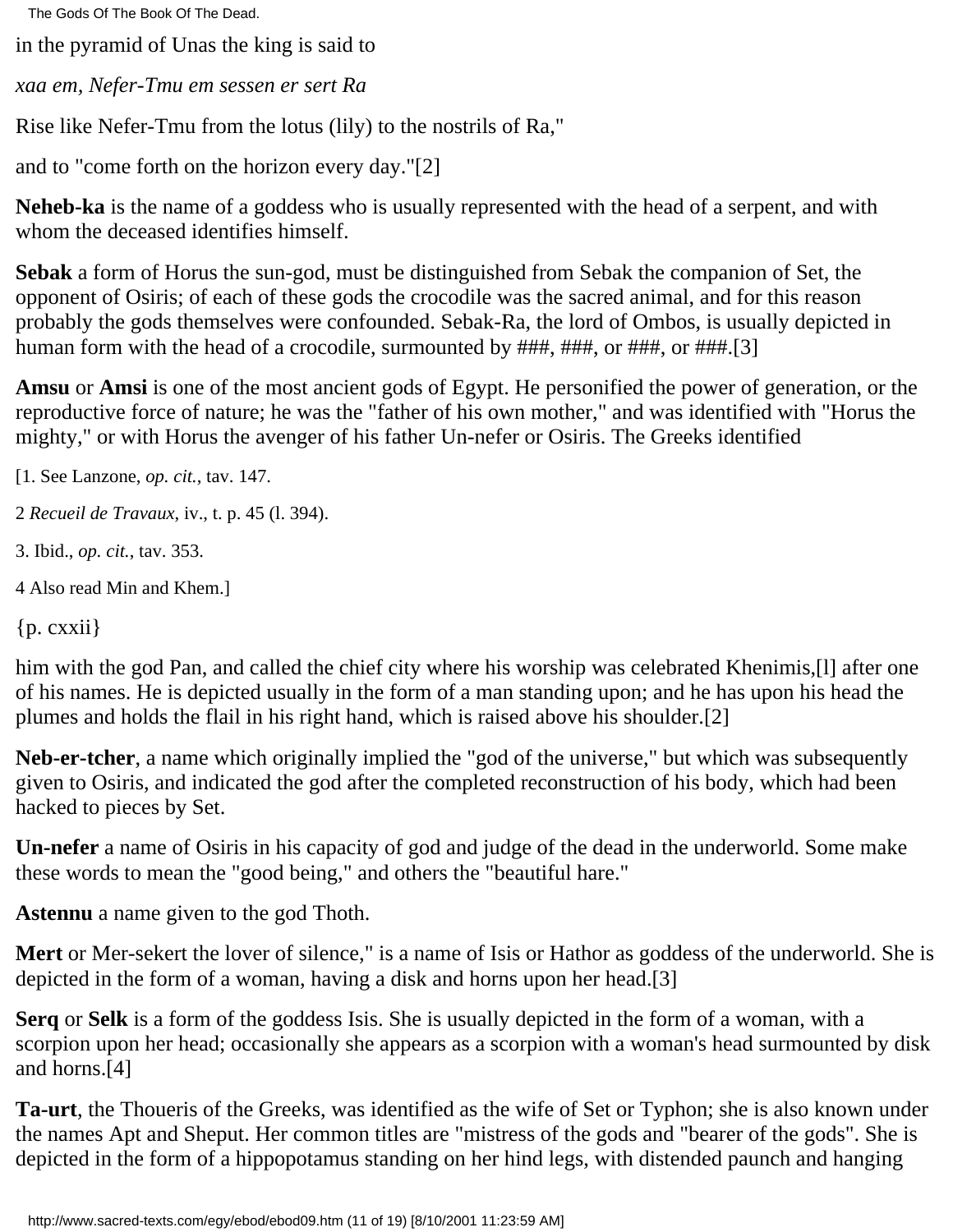breasts, and one of her forefeet rests upon ###; sometimes she has the head of a woman, but she always wears the disk, horns, and plumes[4].

**Uatchit** was a form of Hathor, and was identified with the appearance of the sky in the north when the sun rose. She is either depicted in the form of a woman, having upon her head the crown of the north and a sceptre, around which a serpent is twined, or as a winged uræus wearing the crown of the north.

[1. In Egyptian the town is called Apu.

2. See Lanzone, *op. cit.*, tav. 332.

3. *Ibid.*, tav 124.

4. *Ibid.*, *op. cit.*, tav. 362.]

 ${p. cxxiii}$ 

**Beb**, **Bebti**, **Baba**, or **Babu**, mentioned three times in the Book of the Dead, is the "firstborn son of Osiris," and seems to be one of the gods of generation.

**Hapi** is the name of the great god of the Nile who was worshipped in Egypt under two forms, *i.e.*, "Hapi of the South," and "Hapi of the North,"; the papyrus was the emblem of the one, and the lotus of the other. From the earliest times the Nile was regarded by the Egyptians as the source of all the prosperity of Egypt, and it was honoured as being the type of the life-giving waters out of the midst of which sprang the gods and all created things. In turn it was identified with all the gods of Egypt, new or old, and its influence was so great upon the minds of the Egyptians that from the earliest days they depicted to themselves a material heaven wherein the Isles of the Blest were laved by the waters of the Nile, and the approach to which was by the way of its stream as it flowed to the north. Others again lived in imagination on the banks of the heavenly Nile, whereon they built cities; and it seems as if the Egyptians never succeeded in conceiving a heaven without a Nile and canals. The Nile is depicted in the form of a man, who wears upon his head a clump of papyrus or lotus flowers; his breasts are those of a woman, indicating fertility. Lanzone reproduces an interesting scene[1] in which the north and south Nile gods are tying a papyrus and a lotus stalk around the emblem of union to indicate the unity of Upper and Lower Egypt, and this emblem is found cut upon the thrones of the kings of Egypt to indicate their sovereignty over the regions traversed by the South and North Niles. It has already been said that Hapi was identified with all the gods in turn, and it follows as a matter of course that the attributes of each were ascribed to him; in one respect, however he is different from them all, for of him it is written

*an mehu en aner tut her uah set sexet aarat*

He cannot be sculptured in stone; in the images on which men place crowns and uræi

*an qemuh entuf an baka an xerpu tuf an*

he is not made manifest; service cannot be rendered nor offerings made to him; not

[1. *Dizionario*, tav. 198.]

{p. cxxiv}

*seset-tu em setau an rex-tu bu entuf an*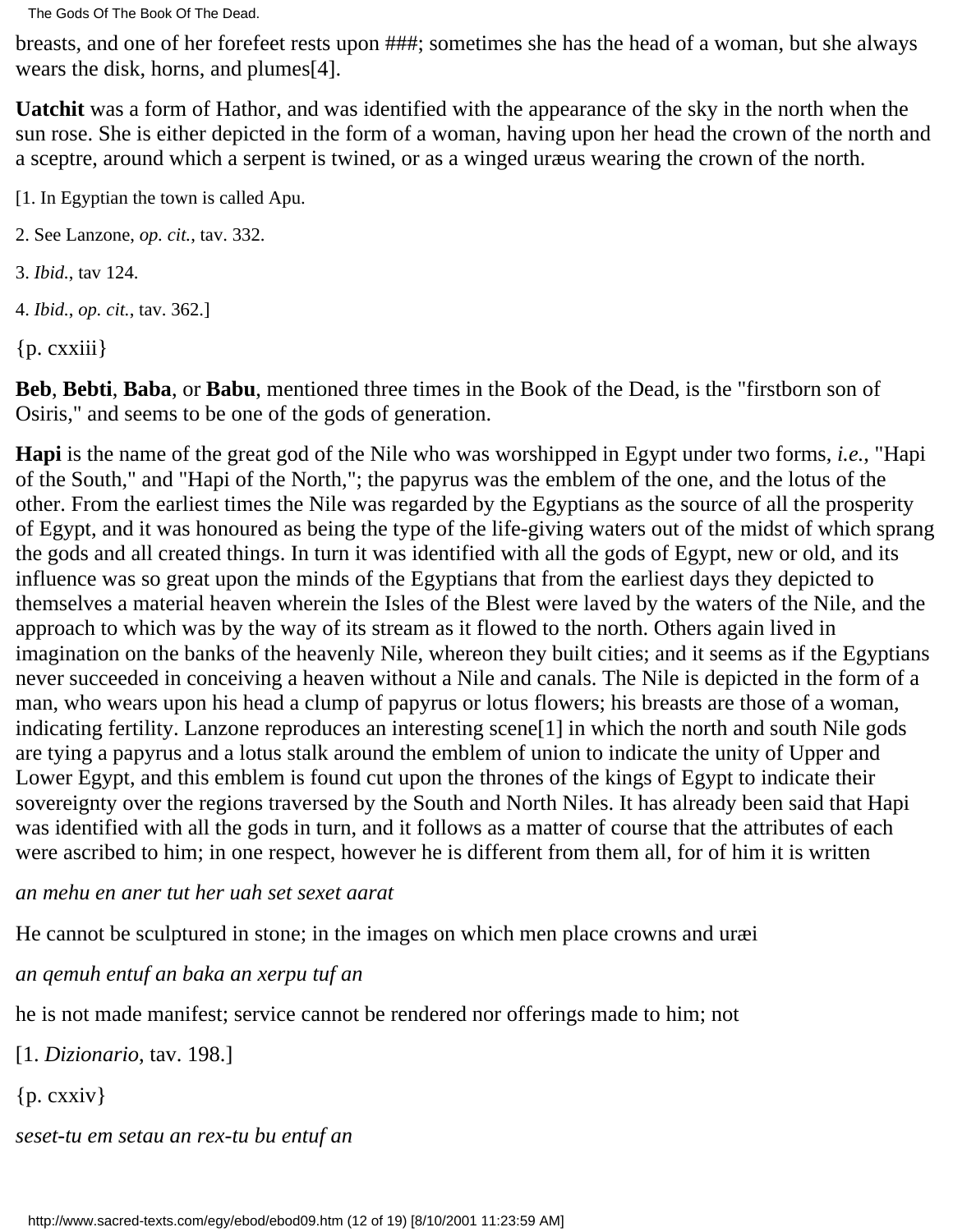can he be drawn from [his] mystery; not can be known the place where he is; not

*qem tephet anu.*

is he found in the painted shrine.[1]

Here the scribe gave to the Nile the attributes of the great and unknown God its Maker.

In the pyramid texts we find a group of four gods with whom the deceased is closely connected in the "other world"; these are the four "children of Horus" whose names are given in the following order:--**Hapi**, **Tua-mautef**, **Amset** and **Qebhsennuf**.[2] The deceased is called their "father."[3] His two arms were identified with Hapi and Tuamautef, and his two legs with Amset and Qebhsennuf;[4] and when he entered into the Sekhet-Aaru they accompanied him as guides, and went in with him two on each side.[5] They took away all hunger and thirst from him,[6] they gave him life in heaven and protected it when given,[7] and they brought to him from the Lake of Khemta the boat of the Eye of Khnemu.[8] In one passage they are called the "four *Khu*'s of Horus",[9] and originally they represented the four pillars which supported the sky or Horus. Each was supposed to be lord of one of the quarters of the world, and finally became the god of one of the cardinal points. Hapi represented the north, Tuamautef the east, Amset the south, and Qebhsennuf the west. In the XVIIIth dynasty the Egyptians originated the custom of embalming the intestines of the

[1. For the hieratic text from which this extract is taken see Birch, *Select Papyri*, pll. 20 ff. and 134 ff. see also Maspero, *Hymne au Nil, publié et traduit d'après les deux textes A Musée Britannique*, Paris, 1868. 4to.

2 Pyramid of Unas, l. 219; Pyramid of Teta, ll. 60, 286; Pyramid of Pepi I., ll. 444, 593, *etc.*

3. Pyramid of Pepi I., l. 593.

4. *Recueil de Travaux*, t. iii., p. 905 (l. 219 f.).

5. *Ibid.*, t. vii., p. 150 (ll. 261-63).

6 *Ibid.*, t. v., p. 10 (ll. 59 ff.).

7. ###. *Ibid.*, t. viii., p. 91 (l. 593).

8. *Ibid.*, t. vii., p. 167 (l. 444).

9. *Ibid.*, t. vii., p. 150 (l. 261).]

 ${p. cxxv}$ 

body separately, and they placed them in four jars, each of which was devoted to the protection of one of the children of Horus, *i.e.*, to the care of one of the gods of the four cardinal points. The god of the north protected the small visceræ, the god of the east the heart and lungs, the god of the south the stomach and large intestines, and the god of the west the liver and gall-bladder. With these four gods four goddesses were associated, viz., Nephthys, Neith, Isis, and Selk or Serq.

Connected with the god Horus are a number of mythological beings called **Heru shesu**[1] (or *shemsu*, as some read it), who appear already in the pyramid of Unas in connection with Horus and Set in the ceremony of purifying and "opening the mouth"; and in the pyramid of Pepi I. it is they who wash the king and who recite for him the "Chapter of those who come forth," and the "[Chapter of] those who ascend."[2]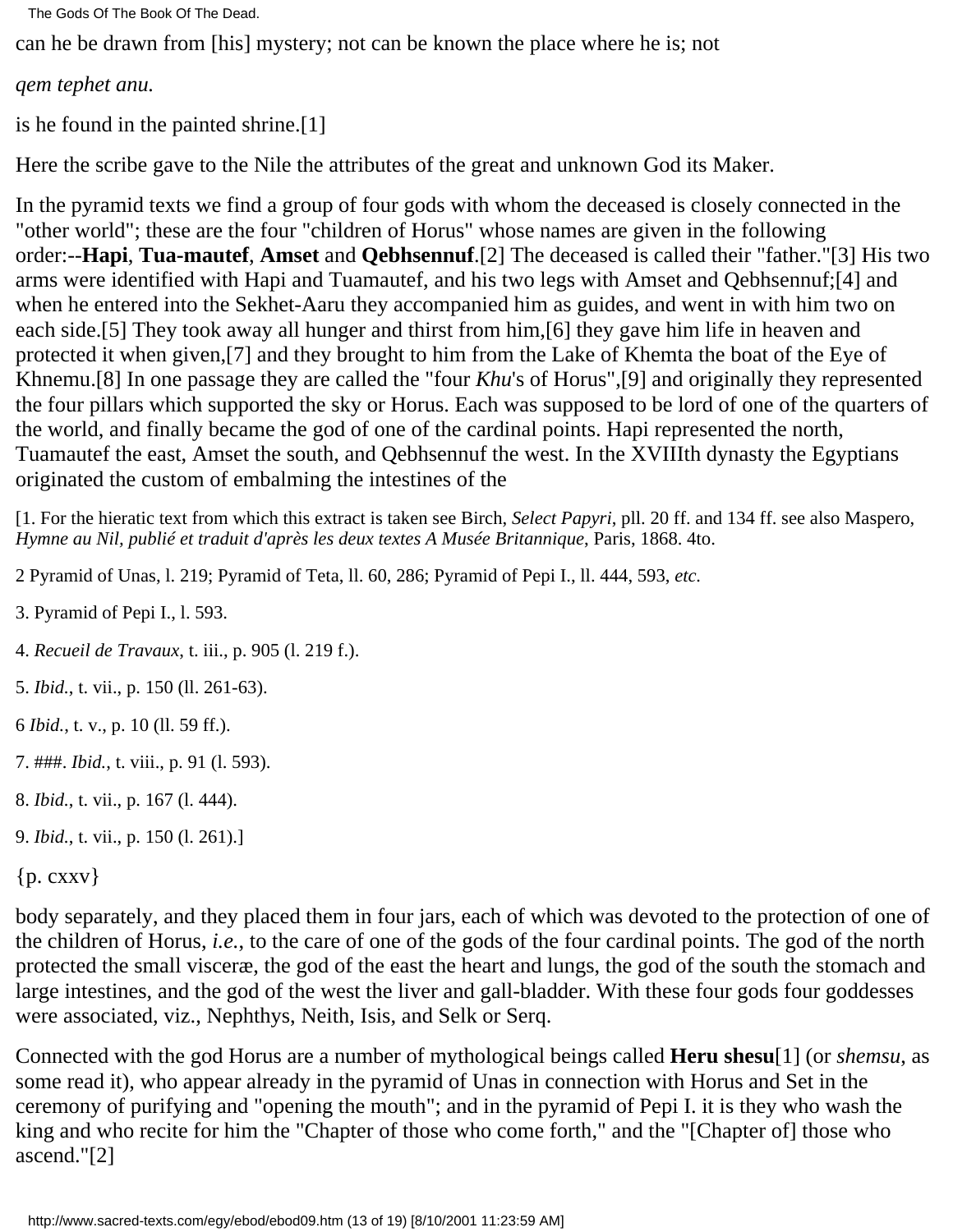In the judgment scene in the Book of the Dead, grouped round the pan of the balance which contains the heart of the deceased (see Plate III.), are three beings in human form, who bear the names **Shai**, **Renenet**, and **Meskhenet**.

**Shai** is the personification of destiny, and **Renenet** fortune; these names are usually found coupled. Shai and Renenet are said to be in the hands of Thoth, the divine intelligence of the gods; and Rameses II. boasts that he himself is "lord of Shai and creator of Renenet."[3] Shai was originally the deity who "decreed" what should happen to a man, and Renenet, as may be seen from the pyramid texts,[4] was the goddess of plenty, good fortune, and the like; subsequently no distinction was made between these deities and the abstract ideas which they represented. In the papyrus of Ani, Shai stands by himself near the pillar of the Balance, and Renenet is accompanied by **Meskhenet**, who appears to be the personification of all the conceptions underlying Shai and Renenet and something else besides. In the story of the children of Ra, as related in the Westcar papyrus, we find the goddess Meskhenet mentioned with Isis, Nephthys, Heqet, and the god Khnemu as assisting at the birth of children.

[1. *Recueil de Travaux*, t. iii., p. 182 (l. 17).

2. ###, *etc. Ibid.*, t. vii., p. 170 (l. 463).

3. See Maspero, *Romans et Poésies du Papyrus Harris*, No. 500, Paris, 1879, p. 27.

4 Pyramid of Unas, l. 564.]

{p. cxxvi}

Disguised in female forms, the four goddesses go to the house of Ra-user, and, professing to have a knowledge of the art of midwifery, they are admitted to the chamber where the child is about to be born; Isis stands before the woman, Nephthys behind her, and Heqet accelerates the birth. When the child is born Meskhenet comes and looking upon him says, "A king; he shall rule throughout this land. May Khnemu give health and strength to his body."[1] The word *meskhenet* is as old as the pyramid times, and seems then to have had the meaning of luck, destiny, *etc.*[2]

The god **Amen**, his wife Mut and their associate Khonsu have nothing whatever to do with the Book of the Dead; but Amen, the first member of this great Theban triad, must be mentioned with the other gods, because he was usually identified with one or more of them. The name Amen means the "hidden one," and the founding of the first shrine of the god recorded in history took place at Thebes during the XIIth dynasty; from that time until the close of the XVIIth dynasty, Amen was the chief god of Thebes and nothing more. When, however, the last kings of the XVIIth dynasty had succeeded in expelling the so-called Hyksos and had delivered the country from the yoke of the foreigner, their god assumed an importance hitherto unknown, and his priests endeavoured to make his worship the first in the land. But Amen was never regarded throughout the entire country as its chief god, although his votaries called him the king of the gods. The conception which the Thebans had of their god as a god of the underworld was modified when they identified him with Ra and called him "Amen-Ra"; and, speaking generally, in the time of the XVIIIth dynasty and onwards the god became the personification of the mysterious creating and sustaining power of the universe, which in a material form was typified by the sun. By degrees all the attributes of the old gods of Egypt were ascribed to him, and the titles which among western nations are given to God were added to those pantheistic epithets which Amen had usurped. The following extracts from a fine hymn[3] will set forth the views of the priesthood of Amen-Ra concerning their god.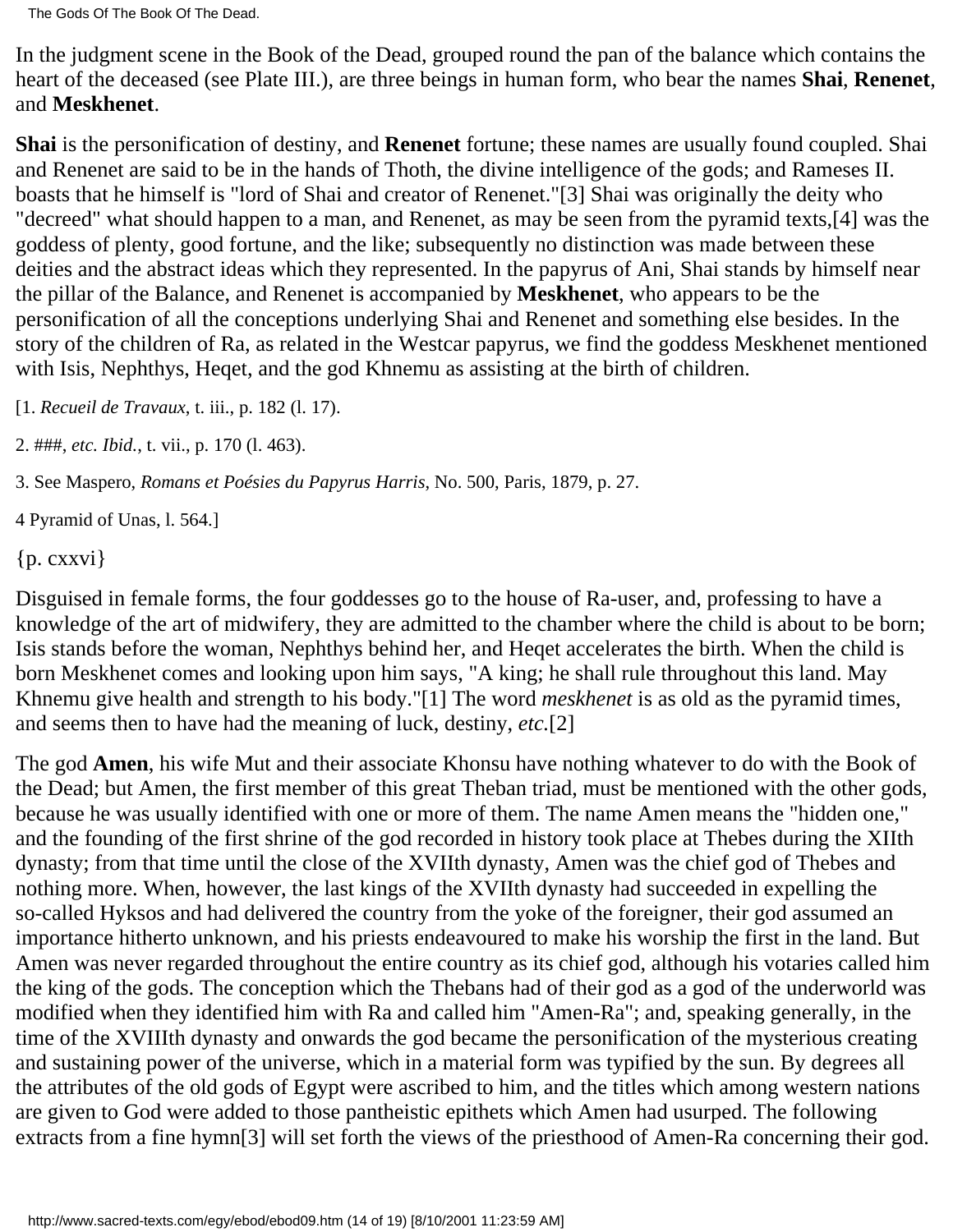[1. Erman, *Die Märchen des Papyrus Westcar*, Berlin, 1890, Bl. 10, 11. 13, 14.

2. Compare ###, "the night of thy birth, and the day of thy *meskhenet*"; see *Recueil de Travaux*, t. vii., p. 161 (l. 397).

3 See Grébaut, *Hymne à Ammon-Ra*, Paris, 1874; and Wiedemann, *Die Religion*, p. 64 ff.]

### {p. cxxvii}

"Adoration to thee, O Amen-Ra, the bull in Annu, the ruler of all the gods, the beautiful and beloved god who givest life by means of every kind of food and fine cattle.

"Hail to thee, O Amen-Ra, lord of the world's throne, thou dweller in Thebes, thou bull of thy mother that livest in thy field, that extendest thy journeys in the land of the south, thou lord of those who dwell in the west, thou governor of Punt, thou king of heaven and sovereign of the earth, thou lord of things that exist, thou stablisher of creation, thou supporter of the universe. Thou art one in thine attributes among the gods, thou beautiful bull of the company of the gods, thou chief of all the gods, lord of *Maat*, father of the gods, creator of men, maker of beasts and cattle, lord of all that existeth, maker of the staff of life, creator of the herbs which give life to beasts and cattle . . . . . . . . Thou art the creator of things celestial and terrestrial, thou illuminest the universe . . . . . . . The gods cast themselves at thy feet when they perceive thee . . . . . Hymns of praise to thee, O father of the gods, who hast spread out the heavens and laid down the earth . . . . . thou master of eternity and of everlastingness. . . . . . . . Hail to thee, O Ra, lord of *Maat*, thou who -art hidden in thy shrine, lord of the gods. Thou art Khepera in thy bark, and when thou sendest forth the word the gods come into being. Thou art Tmu, the maker of beings which have reason, and, however many be their forms, thou givest them life, and thou dost distinguish the shape and stature of each from his neighbour. Thou hearest the prayer of the afflicted, and thou art gracious unto him that crieth unto thee; thou deliverest the feeble one from the oppressor, and thou judgest between the strong and the weak . . . . . The Nile riseth at thy will. . . . Thou only form, the maker of all that is, One only, the creator of all that shall be. Mankind hath come forth from thine eyes, the gods have come into being at thy word, thou makest the herbs for the use of beasts and cattle, and the staff of life for the need of man. Thou givest life to the fish of the stream and to the fowl of the air, and breath unto the germ in the egg; thou givest life unto the grasshopper, and thou makest to live the wild fowl and things that creep and things that fly and everything that belongeth thereunto. Thou providest food for the rats in the holes and for the birds that sit among the branches . . . . . . thou One, thou only One whose arms are many. All men and all creatures adore thee, and praises come unto thee from the height of heaven, from earth's widest space, and from the deepest depths of the sea . . . . . . . . . thou One, thou only One who hast no second . . . . . . whose names are manifold and innumerable."

We have seen above<sup>[1]</sup> that among other titles the god Amen was called the "only One", but the addition of the words "who hast no second" is remarkable as showing that the Egyptians had already conceived the existence of a god who had no like or equal, which they hesitated not to proclaim side by side with their descriptions of his manifestations. Looking at the Egyptian words in their simple meaning, it is pretty certain that when the Egyptians declared that

[1. See above, p. xcv.]

{p. cxxviii}

their god was One and that he had no second, they had the same ideas as the Jews and Muhammadans when they proclaimed their God to be "One"[1] and alone. It has been urged that the Egyptians never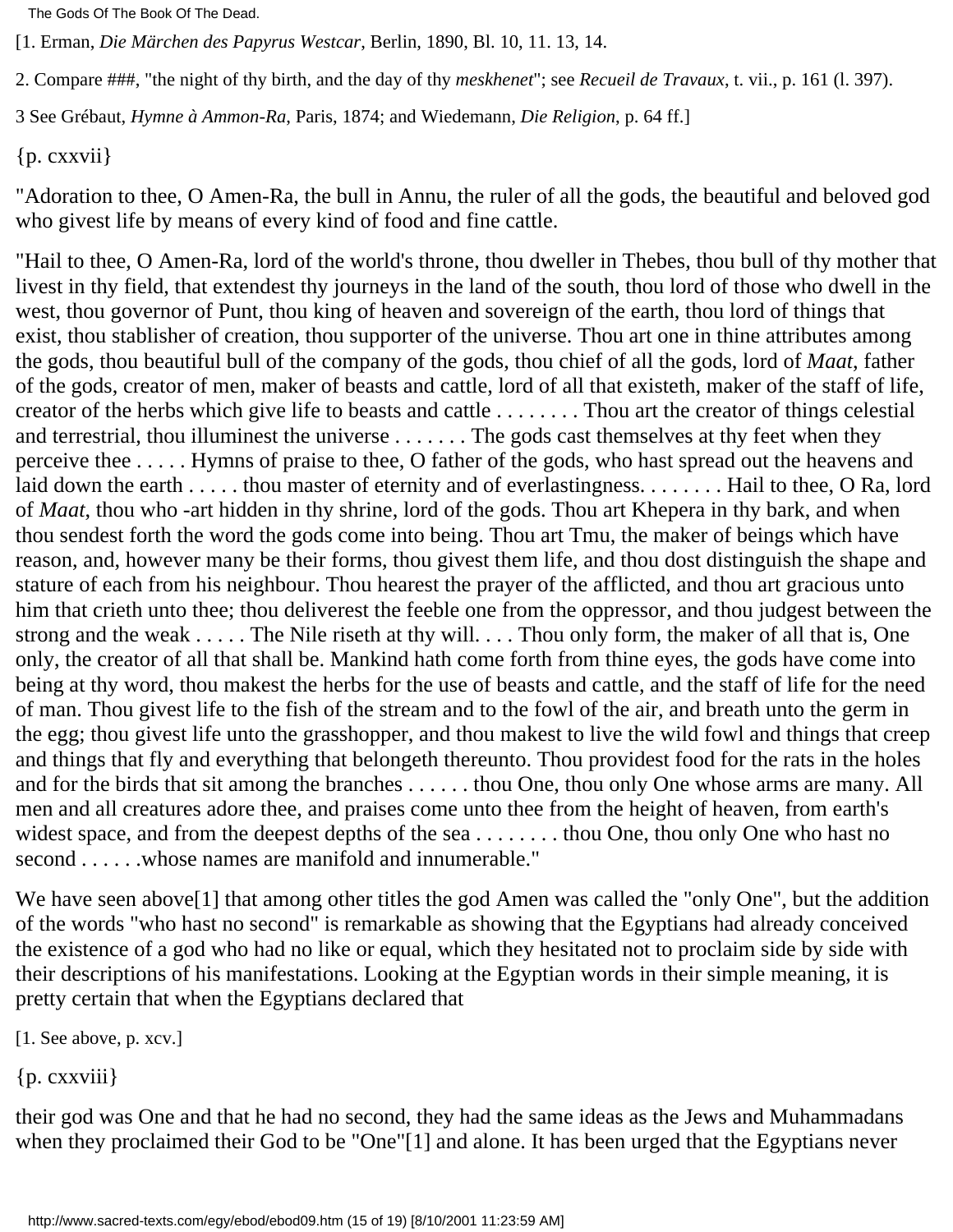advanced to pure monotheism because they never succeeded in freeing themselves from the belief in the existence of other gods, but when they say that a god has "no second," even though they mention other "gods," it is quite evident that like the Jews, they conceived him to be an entirely different being from the existences which, for the want of a better word, or because these possessed superhuman attributes, they named "gods."

### The powers of darkness or evil.

The gods above enumerated represent the powers who were the guides and protectors and givers of life and happiness to the deceased in the new life, but from the earliest times it is clear that the Egyptians imagined the existence of other powers who offered opposition to the dead, and who are called in many places his "enemies." Like so many of the ancient gods, these powers were originally certain forces of nature, which were believed to be opposed to those which were regarded as beneficient to man, as for example darkness to light, and night to day; with darkness and night were also associated the powers which contributed in any way to obscure the light of the sun or to prevent his shining. But since the deceased was identified with Horus, or Ra, and his accompanying gods, the enemies of the one became the enemies of the other, and the welfare of the one was the welfare of the other. When the Egyptians personified the beneficent powers of nature, that is say, their gods, they usually gave to them human forms and conceived them in their own images; but when they personified the opposing powers they gave to them the shapes of noxious animals and reptiles, such as snakes and scorpions. As time went on, the moral ideas of good and right were attributed to the former, and evil and wickedness to the latter. The first personifications of light and darkness were Horus and Set, and in the combat--the prototype of the subsequent legends of Marduk and Tiamat, Bel and the Dragon, St. George and the Dragon, and many others--which took place between them, the former was always the victor. But, though the deceased was identified with Horus or Ra, the victory which the god gained over Set only benefited the spiritual body which dwelt in heaven, and did not preserve the natural body which lay in the tomb. The principal enemy of the natural body was the worm, and from the earliest times it seems that a huge worm or serpent was chosen by the Egyptians as the type of the powers which were hostile to the dead and also of

[1. ###, Deut. vi., 4. Compare ###, Deut. iv., 35; and ###, Isaiah xlv., 5.]

### ${p. cxxix}$

the foe against whom the Sun-god fought. Already in the pyramid of Unas a long section of the text contains nothing but formulæ, the recital of which was intended to protect the deceased from various kinds of snakes and worms.[1] These are exceedingly ancient, indeed, they may safely be said to form one of the oldest parts of the funeral literature of the Egyptians, and we find from the later editions of the Book of the Dead and certain Coptic works that the dread of the serpent as the emblem of physical and moral evil existed among the Egyptians in all generations, and that, as will be seen later, the belief in a limbo filled with snakes swayed their minds long after they had been converted to Christianity.

The charms against serpents in the pyramid texts of the Vth and VIth dynasties have their equivalents in the XXXIst and XXXIIIrd Chapters of the Book of the Dead, which are found on coffins of the XIth and XIIth dynasties;[2] and in the XVIIIth dynasty we find vignettes in which the deceased is depicted in the act of spearing a crocodile[3] and of slaughtering serpents.[4] In the Theban and Saïte versions are several small chapters[5] the recital of which drove away reptiles; and of these the most important is the XXXIXth Chapter, which preserved the deceased from the attack of the great serpent Apef or Apep, who is depicted with knives stuck in his folds.[7] In the period of the later dynasties a service was performed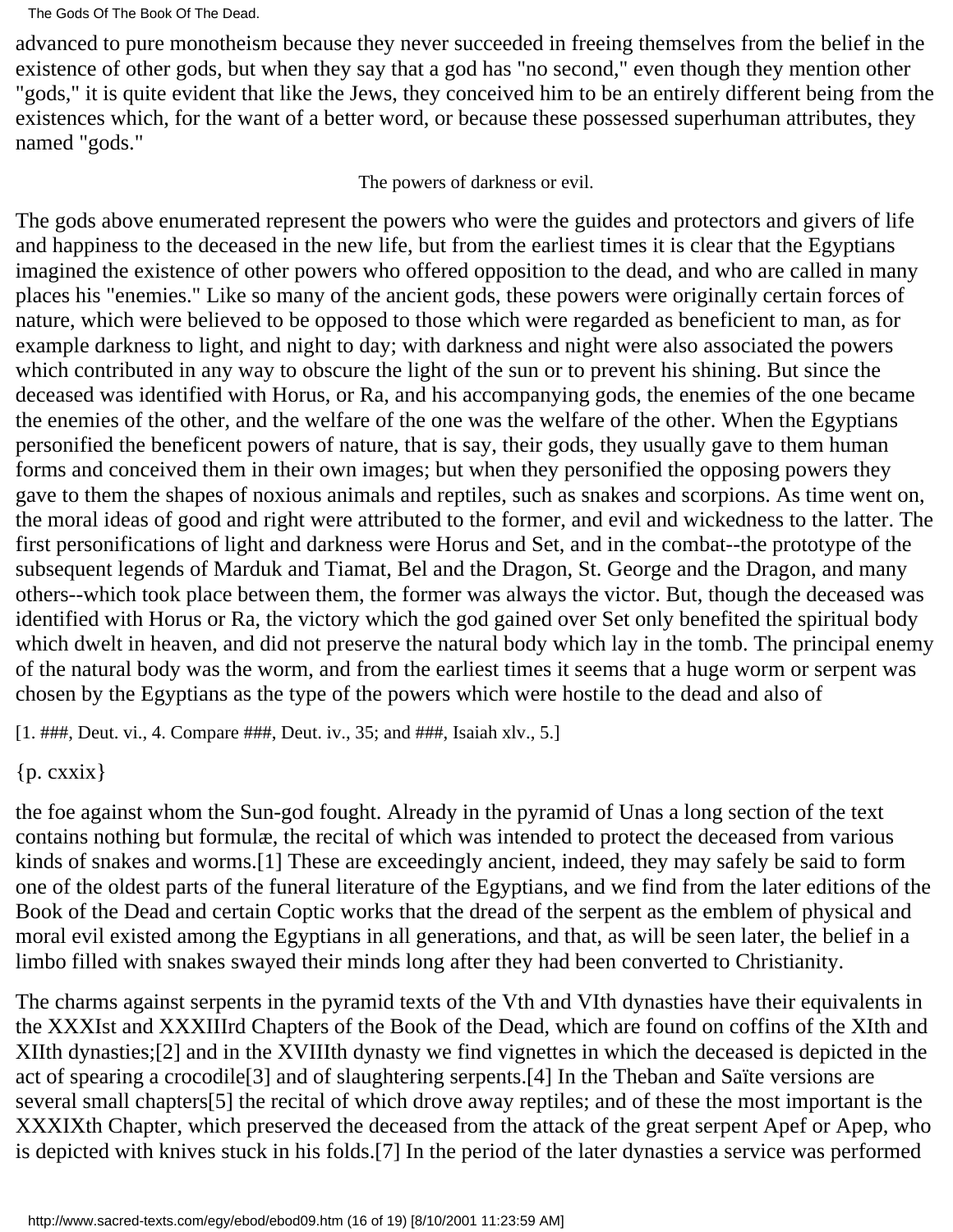daily in th temple of Amen-Ra at Thebes to deliver the Sun-god from the assault of this fiend and on each occasion it was accompanied by a ceremony in which a waxen figure of Apep was burnt in the fire; as the wax melted, so the power of Apep was destroyed. Another name of Apep was Nak, who was pierced by the lance of th eye of Horus and made to vomit what he had swallowed.[9]

The Devourer of the Dead

The judgment scene in the Theban edition of the Book of the Dead reveal the belief in the existence of a tri-formed monster, part crocodile, part lion, and

[1. Maspero, *Recueil de Travaux*, t. iii., p. 220.

2. Goodwin, *Aeg. Zeitschrift*, 1866, p. 54; see also Lepsius, *Aelteste Texte*, Bl. 35, l. 1 ff.

3. Naville, *Todtenbuch*, Bd. I., Bl. 44.

4. *Ibid.*, Bd. I., Bl. 46.

5. *I.e.*, chapp. 32, 34, 35, 36, 37, 38, etc.

6. For the text see Naville, *Todtenbuch*, Bd. I., Bl. 53; and Lepsius, *Todtenbuch*, Bl. 18.

7. See Lanzone, *Dizionario*, p. 121.

8. The service for the *Overthrowing of Apepi* is printed in *Archæologia*, vol. lii., pp. 393-608.

9. ###. Grébaut, Hymne, p. 10.]

 ${p. cxxx}$ 

part hippopotamus, whom the Egyptians called Am-mit, *i.e.*, "the eater of the Dead," and who lived in Amenta; her place is by the side of the scales wherein the heart is weighed, and it is clear that such hearts as failed to balance the feather of Maat were devoured by her. In one papyrus she is depicted crouching by the side of a lake.[1] Other types of evil were the insect Apshai, [2]confounded in later times with the tortoise[3], which dies as Ra lives;[4] the crocodile Sebak, who afterwards became identified with Ra; the hippopotamus, the ass, *etc*.

The devils of the underworld.

The pyramid texts afford scanty information about the fiends and devils with which the later Egyptians peopled certain parts of the Tuat, wherein the night sun pursued his course, and where the souls of the dead dwelt; for this we must turn to the composition entitled the " Book of what is in the Tuat," several copies of which have come down to us inscribed upon tombs, coffins, and papyri of the XVIIIth and following dynasties. The Tuat was divided into twelve parts, corresponding to the twelve hours of the night; and this Book professed to afford to the deceased the means whereby he might pass through them successfully. In one of these divisions, which was under the rule of the god Seker, the entrance was guarded by a serpent on four legs with a human head, and within were a serpent with three heads, scorpions,[5] vipers, and winged monsters of terrifying aspect; a vast desert place was their abode, and seemingly the darkness was so thick there that it might be felt. In other divisions we find serpents spitting fire, lions, crocodile-headed gods, a serpent that devours the dead, a huge crocodile, and many other reptiles of divers shapes and forms.

From the descriptions which accompany the scenes, it is evident that the Tuat was regarded by the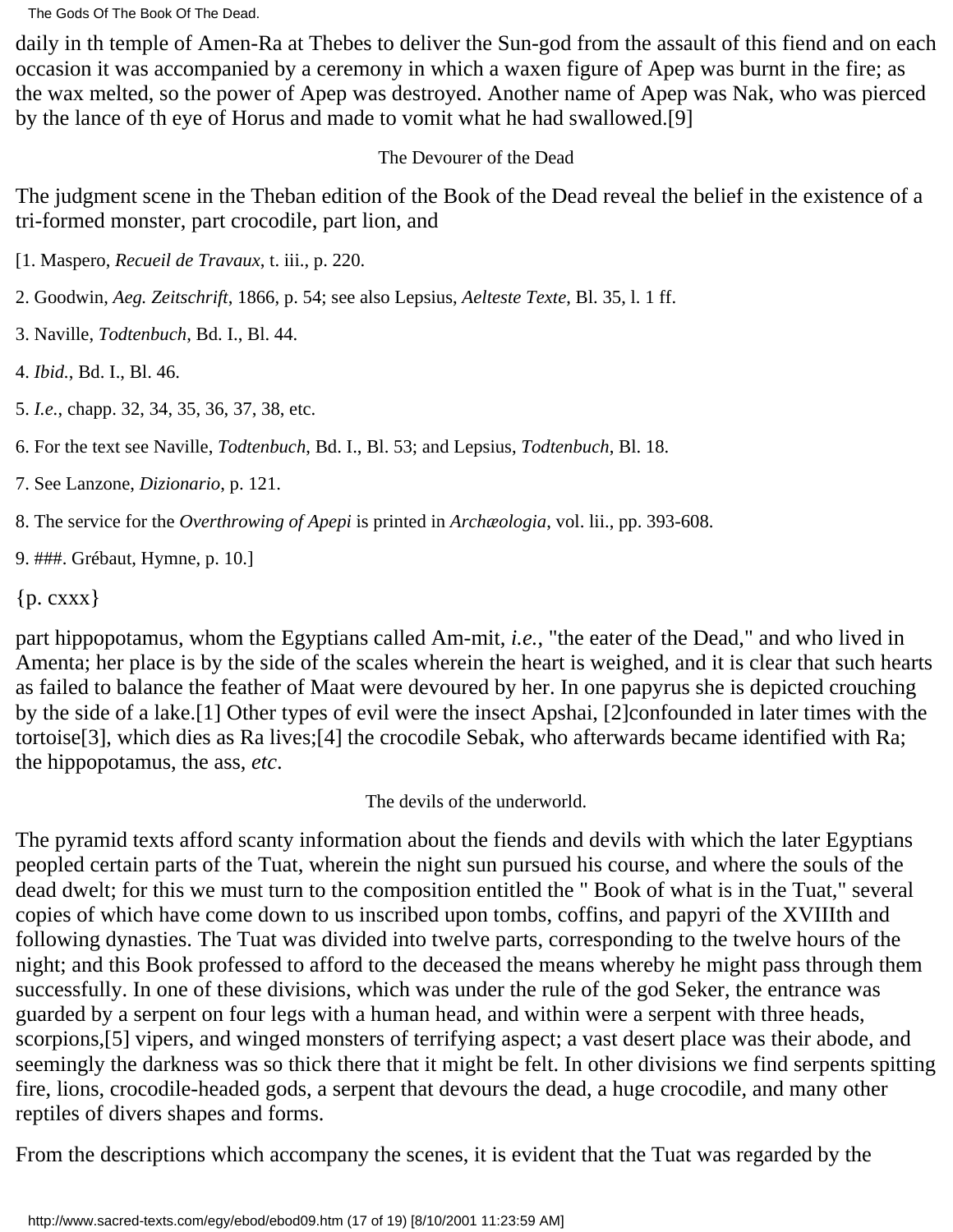Egyptians of the XVIIIth dynasty from a moral as well as from a physical point of view.[6] Apep, the emblem of evil, was here punished and overcome, and here dwelt the souls of the wicked and the righteous, who received their punishments or rewards, meted out to them by the decree of Ra and his company of gods. The chief instruments of punishment employed by the gods were fire and beasts which devoured the souls and bodies of the enemies

[1. See below, p. 258.

2. Naville, *Todtenbuch*, Bd. I., Bl. 49.

3. Lepsius, *Todtenbuch*, Bl. 17.

4. ###. Naville, *Todtenbuch*, Bd. I., Bl. 184.

5. See Maspero, *Les Hypogées Royaux de Thèbes*, p. 76.

6. See Lefébure, *Book of Hades* (*Records of the Past*, vol. x., p. 84).]

{p. cxxxi}

#### Traditions about hell preserved in Coptic times.

of Ra; and we may see from the literature of the Copts, or Egyptians who had embraced Christianity, how long the belief in a hell of fire and torturing fiends survived. Thus in the Life of Abba Shenuti,[1] a man is told that the " executioners of Amenti will not show compassion upon thy wretched sol,"[2] and in the history of Pisentios, a Bishop of Coptos in the seventh century of our era, we have a series of details which reflect the Tuat of the ancient Egyptians in a remarkable manner. The bishop having taken up his abode in a tomb filled with mummies, causes one of them to tell his history.[3] After saying that his parents were Greeks who worshipped Poseidon, he states that when he was dying already the avenging angels came about him with iron knives and goads as sharp as spears, which they thrust into his sides, while they gnashed their teeth at him; when he opened his eyes, he saw death in all its manifold forms round about him; and at that moment angels without mercy came and dragged his wretched soul from his body, and tying it to the form of a black horse they bore it away to Amenta. Next, he was delivered over to merciless tormentors, who tortured him in a place where there were multitudes of savage beasts; and, when he had been cast into the place of outer darkness, he saw a ditch more than two hundred feet deep filled with reptiles, each of which had seven heads, and all their bodies were covered as it were with scorpions. Here also were serpents, the very sight of which terrified the beholder, and to one of them which had teeth like iron stakes was the wretched man given to be devoured; for five days in each week the serpent crushed him with his teeth, but on the Saturday and Sunday there was respite. Another picture of the torments of Hades is given in the Martyrdom of Macarius of Antioch, wherein the saint, having restored to life a man who had been dead six hours, learned that when he was about to die he was surrounded by fiends, some of whom had the faces of dragons, others of lions, others of crocodiles, and others of bears. They tore his soul from his body with great violence, and they fled with it over a mighty river of fire, in which they plunged it to a depth of four hundred cubits; then they took it out and set it before the judge of Truth. After hearing the sentence of the judge the fiends took it to a place of outer darkness where no

[1. See Amélineau, *Monuments pour servir à l'Histoire de Égypte Chrétienne*, p. 167.

 $2. # ##$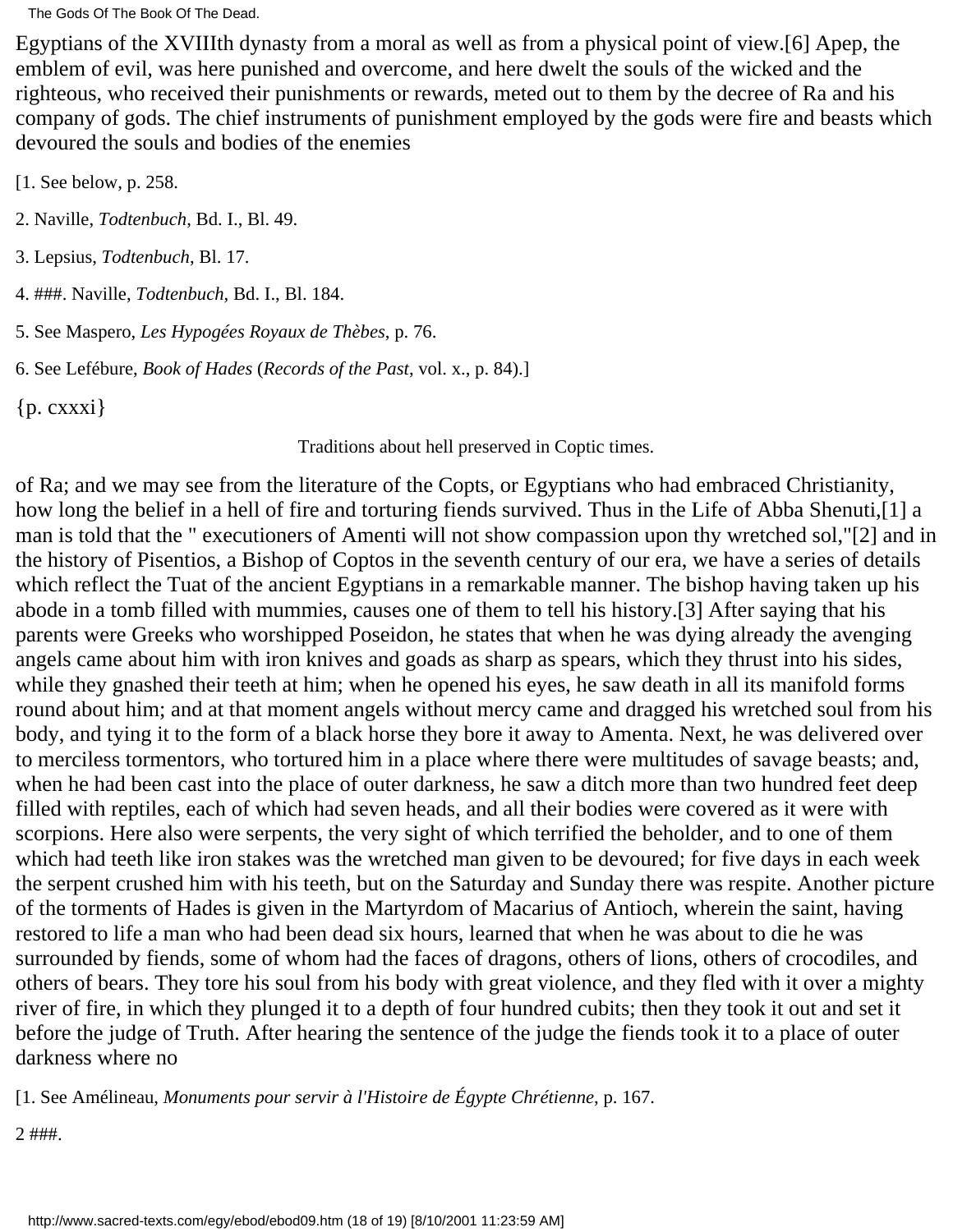The Gods Of The Book Of The Dead.

3 See Amélineau, *Étude sur le Christianisme en Égypte au Septième Siècle*, Paris, 1887, p. 147.]

{p. cxxxii}

light came, and they cast it into the cold where there was gnashing of teeth. There it beheld a snake which never slept, with a head like that of a crocodile, and which was surrounded by reptiles which cast souls before it to be devoured, when the snake's mouth was full it allowed the other reptiles to eat, and though they rent the soul in pieces it did not die. After this the soul was carried into Amenta for ever. The martyr Macarius suffered in the reign of Diocletian, and the MS. from which the above extract is taken was copied in the year of the Martyrs 634 = A.D. 918. Thus, the old heathen ideas of the Egyptian Tuat were applied to the construction of the Coptic Hell.

[1. See Hyvernat, *les Actes des Martyrs de Égypte*, Paris, 1886, pp. 56, 57.]

[Next: The Principal Geographical And Mythological Places In The Book Of The Dead.](#page-109-0)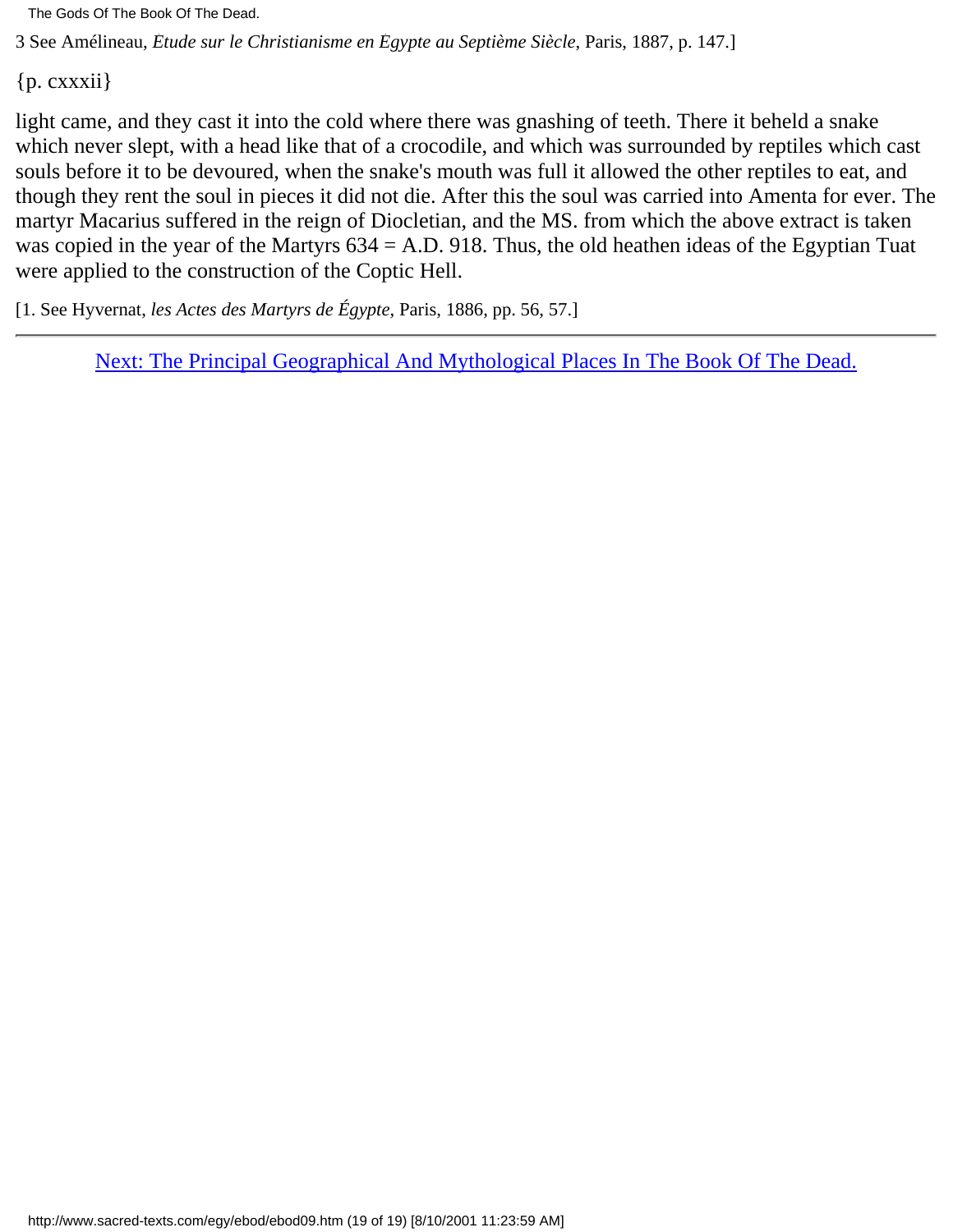## <span id="page-109-0"></span>**THE PRINCIPAL GEOGRAPHICAL AND MYTHOLOGICAL PLACES IN THE BOOK OF THE DEAD.**

**Abtu**, the Abydos of the Greeks (Strabo, XVII., i., 42), the capital of the eighth nome of Upper Egypt. It was the seat of the worship of Osiris, and from this fact was called Per-Ausar or Busiris, "the house of Osiris "; the Copts gave it the name ###.[1] Egyptian tradition made the sun to end his daily course at Abydos, and to enter into the Tuat at this place through a "gap" in the mountains called in Egyptian *peq*.[2] These mountains lay near to the town; and in the XIIth dynasty it was believed that the souls of the dead made their way into the other world by the valley which led through them to the great Oasis, where some placed the Elysian Fields.[3]

**Amenta** or **Amentet**, or was originally the place where the sun set, but subsequently the name was applied to the cemeteries and tombs which were usually built or hewn in the stony plateaus and mountains on the western bank of the Nile. Some believe that Amenta was, at first, the name of a small district, without either funereal or mythological signification. The Christian Egyptians or Copts used the word Amend to translate the Greek word Hades, to which they attributed all the ideas which their heathen ancestors had associated with the Amenta of the Book of the Dead.

**Annu**, the Heliopolis of the Greeks (Herodotus, II., 3, 7, 8, 9, 59, 93; Strabo, XVII., I, 27 ff ), and the capital of the thirteenth nome of Lower Egypt.

[1. See Amélineau, *la Géographie de l'Égypte, à l'Époque Copte*, p. 155.

2. See Brugsch, *Dict. Géog.*, p. 227.

3. See Maspero, *Études de Mythologie*, t. i., p. 345.]

{p. cxxxiv}

The Hebrews called it On (Genesis xli., 45, 50; xlvi., 20), Aven (Ezekiel xxx., 17), and Bêth-Shemesh (Jeremiah xliii., 13); this last name is an exact translation of the Egyptian *per Ra*, "house of the sun," which was also a designation of Annu. The Copts have preserved the oldest name of the city under the form ###.[1] A Coptic bishop of this place was present at the Council of Ephesus. The city of Annu seems to have become associated with the worship of the sun in prehistoric times. Already in the Vth dynasty its priesthood had succeeded in gaining supremacy for their religious views and beliefs throughout Egypt, and from first to last it maintained its position as the chief seat of theological learning in Egypt. The body of the Aged One, a name of Osiris, reposed in Annu, and there dwelt the Eye of Osiris. The deceased made his way to Annu, where souls were joined unto bodies in thousands, and where the blessed dead lived on celestial food for ever.

**An-rutf** or **Naarutf**, is a section or door of the Tuat which lies to the north of Re-stau; the meaning of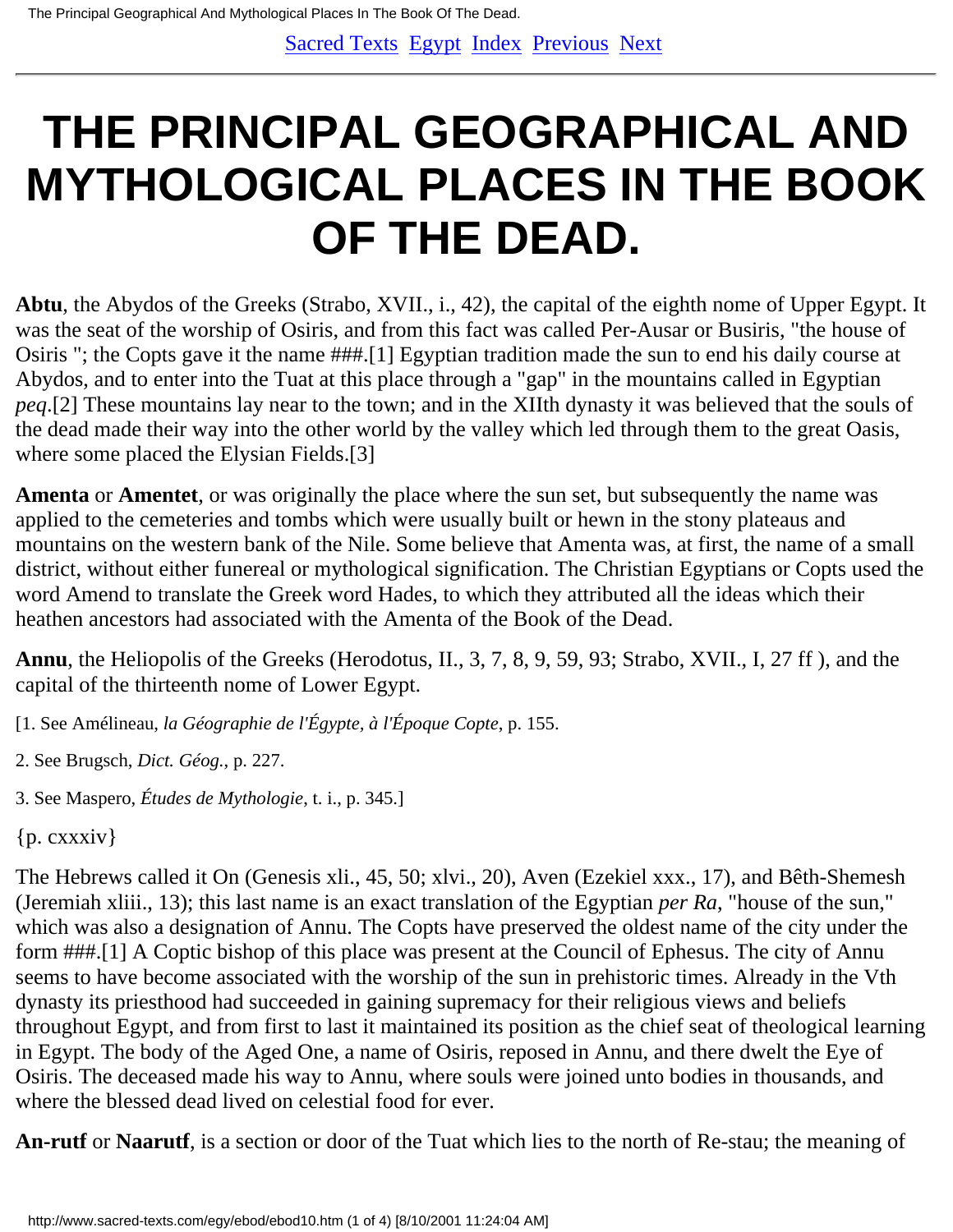The Principal Geographical And Mythological Places In The Book Of The Dead.

the word is "it never sprouteth."

**An-tes**(?) (see within, p. 323), an unknown locality where a light tower (?), was adored.

**Apu**, the Panopolis of the Greeks ({Greek *Panw^n po'lis*}, Strabo, XVII., i., 41), the metropolis of the ninth nome of Upper Egypt, and the seat of the worship of the god ###, whose name is variously read Amsu, Khem, and Min. In ancient days it was famous as the centre for stone cutting and linen weaving, and the latter industry still survives among the modern Coptic population, who, following their ancestors, call their city ###, which the Arabs have rendered by Akhmîm.

**Aqert**, a common name for the abode of the dead.

**Bast**, more fully Pa-Bast or Per-Bast, the Bubastis of the Greek writers (Herodotus, II., 59, 137, 156, 166; Strabo, XVII., 1, 27), the metropolis of the eighteenth nome of Lower Egypt, and the seat of the worship of Bast, a goddess who was identified with the soul of Isis, *ba en Auset*. The city is mentioned in the Bible under the form ### (Ezekiel xxx., 17), Pi-beseth,

[1. See Amélineau, *op. cit.*, p. 287.]

 ${p. cxxxv}$ 

which the Copts have preserved in their name for the city, ###; the Arabs call the place Tell Basta.

**Het-benbent**, the name given to many sun-shrines in Egypt, and also to one of the places in the other world where the deceased dwelt.

**Het-Ptah-ka**, the sacred name of the city of Memphis, the metropolis of the first nome of Lower Egypt; it means the "House of the ka of Ptah," and was probably in use in the period of the Ist dynasty. Other names for Memphis were Aneb-het'et, "the city of the white wall", Men-nefer and Kha-nefert.

**Kem-ur** a name given to the district of the fourth and fifth nomes of Upper Egypt.

**Khemennu**, *i.e.*, the city of the eight great cosmic gods, the Hermopolis of the Greek writers ({Greek *E?'rmopolitikh` fulakh`*}, Strabo, XVII., I, 41), and the metropolis of the fifteenth nome of Upper Egypt. The old Egyptian name for the city is preserved in its Coptic and Arabic names, ### and Eshmûnên.

**Kher-aba**, a very ancient city which was situated on the right bank of the Nile, a little to the south of Annu, near the site of which the "Babylon of Egypt"[1] (the {Greek *Babulw'n, frou'rion e?rumno'n*} of Strabo, XVII., I, 30), was built.

**Manu** is the name given to the region where the sun sets, which was believed to be exactly opposite to the district of Bekha, where he rose in the east; Manu is a synonym of west, just as Bekha is a synonym of east.[2]

**Nekhen**, the name of the shrine of the goddess Nekhebet, which is supposed to have been near to Nekheb, the capital of the third nome of Upper Egypt and the Eileithyiapolis of the Greeks.

**Neter-khertet**, a common name for the abode of the dead; it means the "divine subterranean place."

[1. See Amélineau, op. cit., p. 75.

2 See Brugsch, Diet. Géog., pp. 199, 260; Maspero, *Études de Mythologie*, t. i., p. 332; and *Aeg. Zeitschrift*, 1864, pp.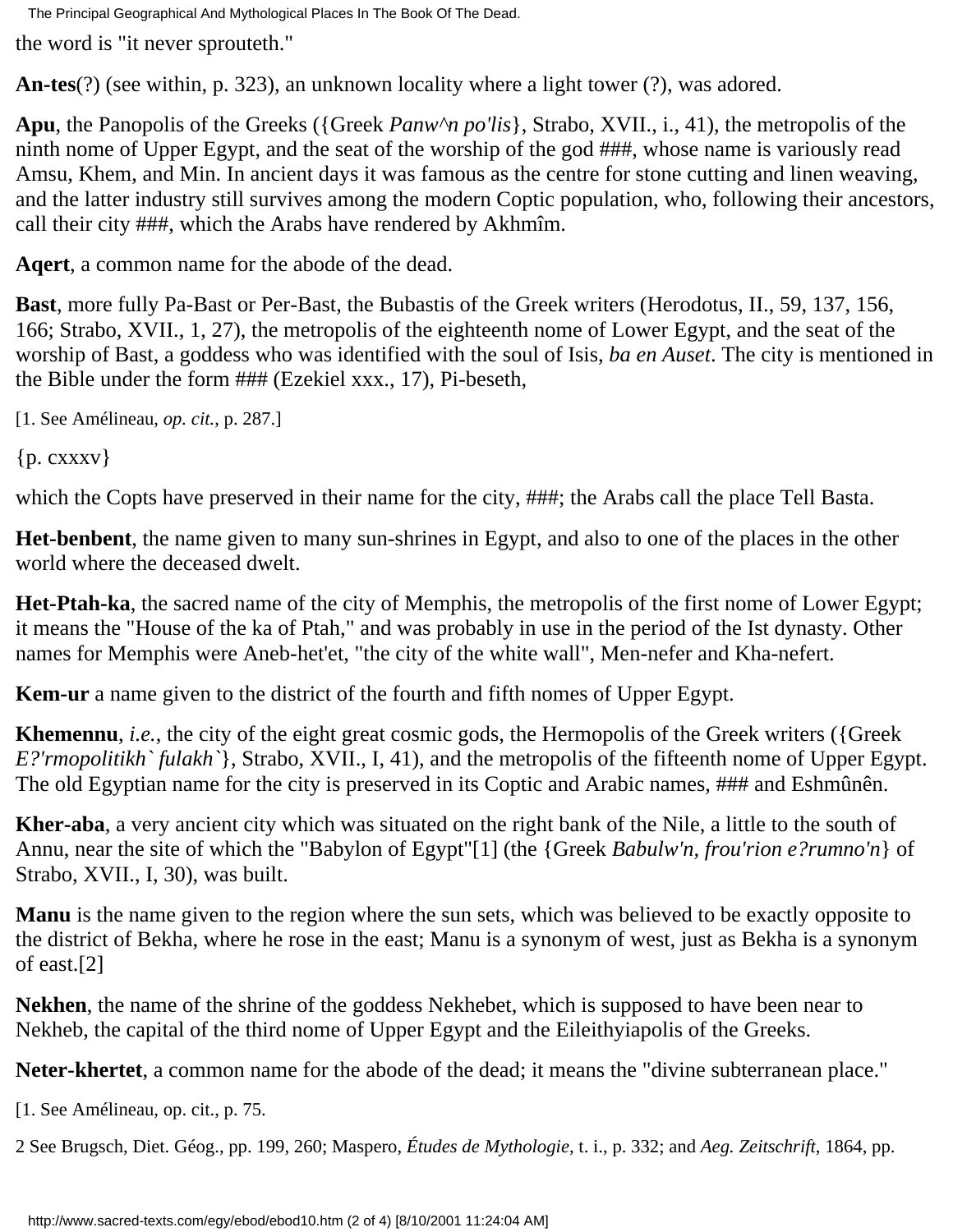The Principal Geographical And Mythological Places In The Book Of The Dead.

73-76.]

{p. cxxxvi}

**Pe**, a district of the town of Per-Uatchet, the Buto of the Greeks ({Greek *Bou^tos*}, Strabo, XVII., i., 18), which was situated in the Delta.

**Punt**, the tropical district which lay to the south and east of Egypt, and which included probably a part of the Arabian peninsula and the eastern coast of Africa along and south of Somali land.

**Re-stau**, or a name given to the passages in the tomb which lead from this to the other world; originally it designated the cemetery of Abydos only, and its god was Osiris.

**Sa**, the Saïs of the Greeks ({Greek *Sa'ïs*}, Strabo, XVII. i., 23), the metropolis of the fifth nome of Lower Egypt, and the seat of the worship of the goddess Neith.

**Sekhem**, the Letopolis of the Greeks, and capital of the Letopolites nome (Strabo, XVII., i., 30); it was the seat of the worship of Heru-ur, "Horus the elder," and one of the most important religious centres in Egypt.

**Sekhet-Aanru**, the "Field of the *Aanru* plants," was a name originally given to the islands in the Delta where the souls of the dead were supposed to live. Here was the abode of the god Osiris, who bestowed estates in it upon those who had been his followers, and here the beatified dead led a new existence and regaled themselves upon food of every kind, which was given to them in abundance. According to the vignette of the CXth Chapter of the Book of the Dead, the Sekhet-Aanru is the third division of the Sekhet-hetepu, or "Fields of Peace," which have been compared with the Elysian Fields of the Greeks.

**Set Amentet**, *i.e.*, "the mountain of the underworld," a common name of the cemetery, which was usually situated in the mountains or desert on the western bank of the Nile.

**Suten-henen**, more correctly Henen-su, the metropolis of the twentieth nome of Upper Egypt, called by the Greeks Heracleopolis Magna (Strabo, XVI I., i., 35). The Hebrews mention the city (###, Isaiah xxx., 4) Hanes as the representative of Upper Egypt, and in Coptic times it was still of considerable size and importance; the Copts and Arabs have preserved the ancient name of the city under the forms ### and ###. *Ahnas*.

**Tanenet**, a district sacred to the gods Osiris and Ptah; it was probably situated near Memphis.

**Ta-sert**, or Ta-tchesertet, a common name for the tomb.

**Tep**, a district of the town Per-Uatchet, the Buto of the Greeks (Strabo, XVII., i., 18), which was situated in the Delta.

**Tettet**, a name given both to the metropolis[1] of the ninth nome and to the chief city[2] of the sixteenth nome of Lower Egypt.

**Tuat**, a common name for the abode of the departed.

[1. *I.e.*, Pa-Aushr, or Per-Aushr, the Busiris of the Greeks.

2. *I.e.*, Ba-neb-Tettet, the Mendes of the Greeks.]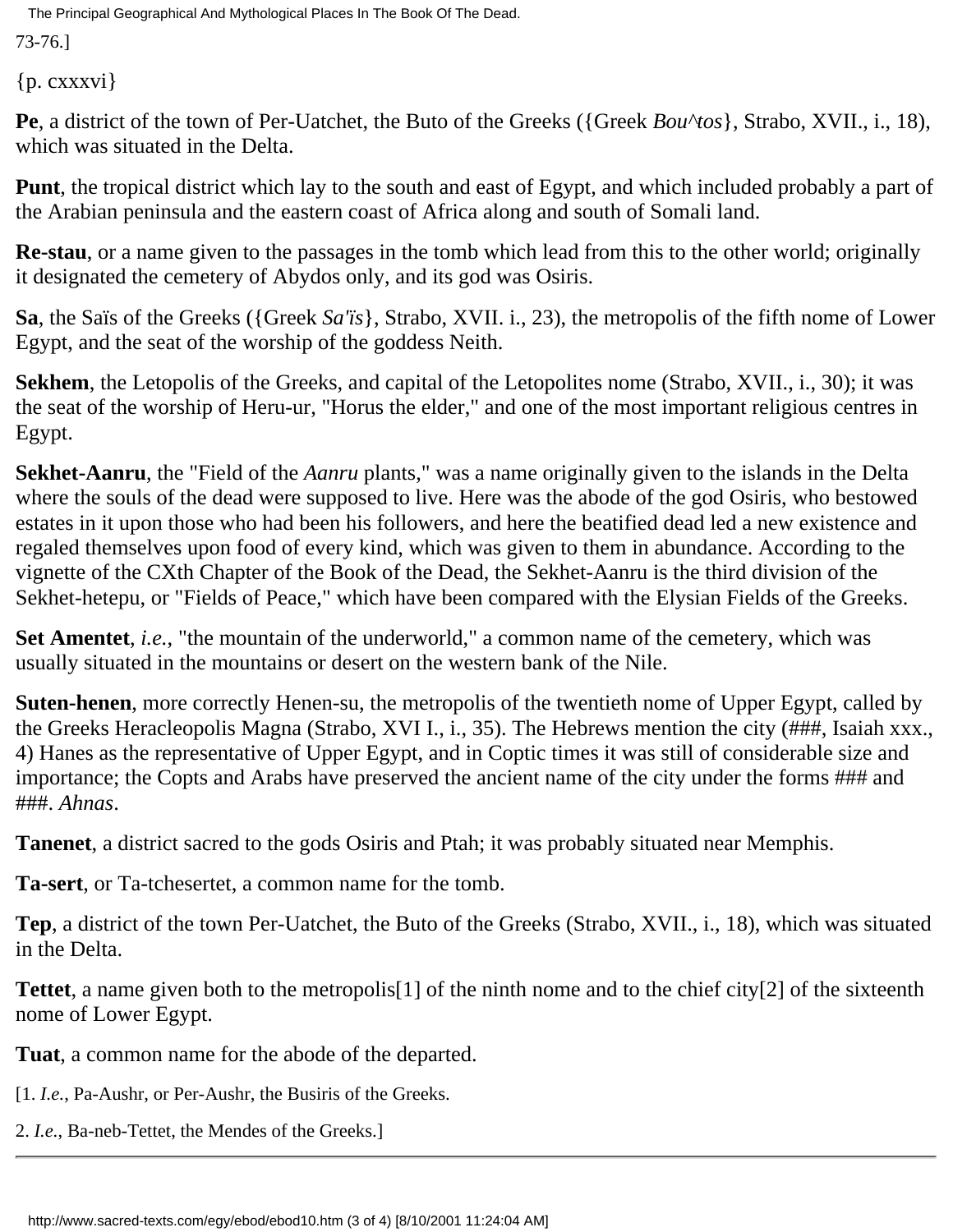The Principal Geographical And Mythological Places In The Book Of The Dead.

**[Next: Funeral Ceremonies.](#page-113-0)**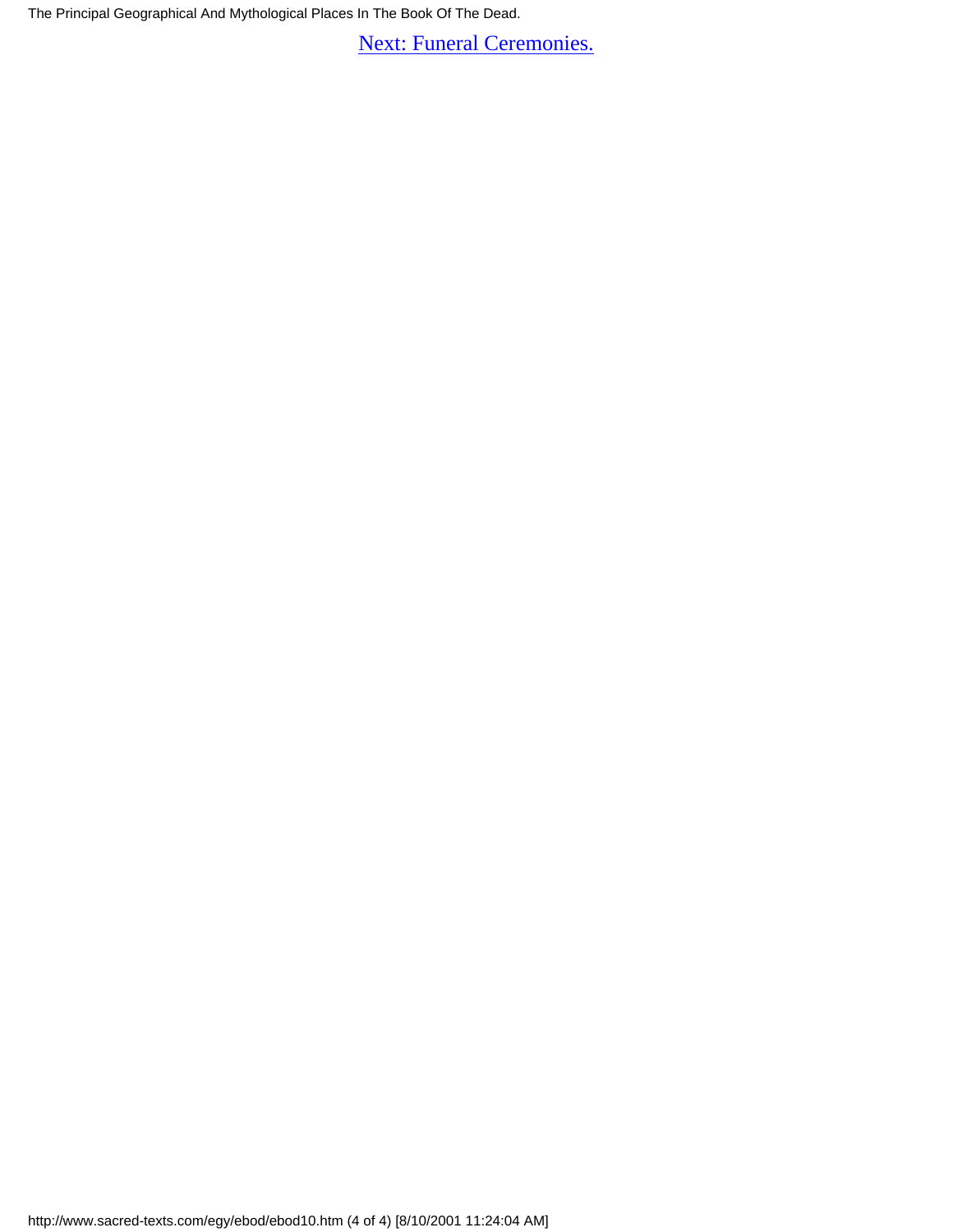# **FUNERAL CEREMONIES.**

<span id="page-113-0"></span>In illustration of the ceremonies which accompanied the burial of the dead the reader will find extracts from different texts printed in the *Appendix* on p. 264 ff. To these may be added an extract from the curious ritual which was in vogue in the Vth and VIth dynasties, and which commemorated the ceremonies which were performed for the god Osiris. It is to be noticed how closely the deceased is identified with Osiris, the type of incorruptibility. Osiris takes upon himself "all that is hateful" in the dead : that is, he adopts the burden of his sins; and the dead is purified by the typical sprinkling of water. While the gods are only accompanied by their *ka*'s, the deceased, in right of his identification with a higher power, is accompanied by his Tet<sup>[1]</sup> also, that is, by his Osiris.

Throughout the ceremony, the Eye of Horus,[2] which is represented by various substances, plays a prominent part, for it is that which gives vigour to the heart of the dead and leads him to the god. That portion of the ceremony which was believed to procure the unlocking of the jaws and the opening of the mouth of the deceased, or of the statue which sometimes represented him, was performed after the purification by water and incense had been effected; and hereby was he enabled to partake of the meat and drink offerings, wherein the friends and relatives also participated, in order that they might cement and seal their mystic unity with the dead and with the god with whom he was identified.[3]

[1. Some fifty years ago, M. Reuvens expressed his belief that the ### represented the four quarters of the world, and according to M. Maspero it unites in itself the four pillars which support the sky and Osiris, whom they preserve from chaos; see *Recueil de Travaux*, t. xii., p. 79, note 3; and *Études de Mythologie*, t. ii., p. 359.

2. On the eyes of Horus, see Lefébure, *Le Mythe Osirien--Les Yeux d'Horus*, Paris, 1874; and Grébaut, *Les deux yeux du Disque Solaire* (*Recueil de Travaux* t. i., pp. 72, 87, 112-131).

3. To discuss the origin and development of animal sacrifice among the early Egyptians lies outside the scope of this work. For information on the significance of sacrifice among the Semites, in whose customs many originally Egyptian ideas probably survived, see Robertson Smith, *Religion of the Semites*, p. 294 ff. On the origin of sacrificial acts, see Max Müller, *Natural Religion*, London, 1889, p. 184; and E. B. Tylor, *Primitive Culture*, vol. ii., p. 340. Whether the Egyptians regarded the sacrifice of bulls, geese, etc., at the tomb as expiatory offerings, can hardly yet be decided.]

 ${p. cxxxix}$ 

Certain formulae were directed to be repeated four times: a direction which takes us back to the time when the Egyptians first divided the world into four parts, each corresponding to one of the four pillars which held up the sky, that is to say, to one of the four cardinal points, East, South, West, and North, presided over by a special god. The deceased sought to obtain the assistance of each of the four gods of the cardinal points, and to have the right to roam about in his district; hence the formula was repeated four times. Originally four animals or four geese were sacrificed, one to each god, but subsequently East and North, and West and South were paired, and two bulls (or birds) only were sacrificed, one of which was called the Bull of the North,[\*] and the other the Bull of the South. The custom of four-fold repetition continued to the Ptolemaïc times[+] and even later.

The priest whose official title was *kher heb*, recited the prayers, and the *sem* or *setem* priest presented the prescribed offerings. The rubrical directions are given on the margin for the sake of clearness.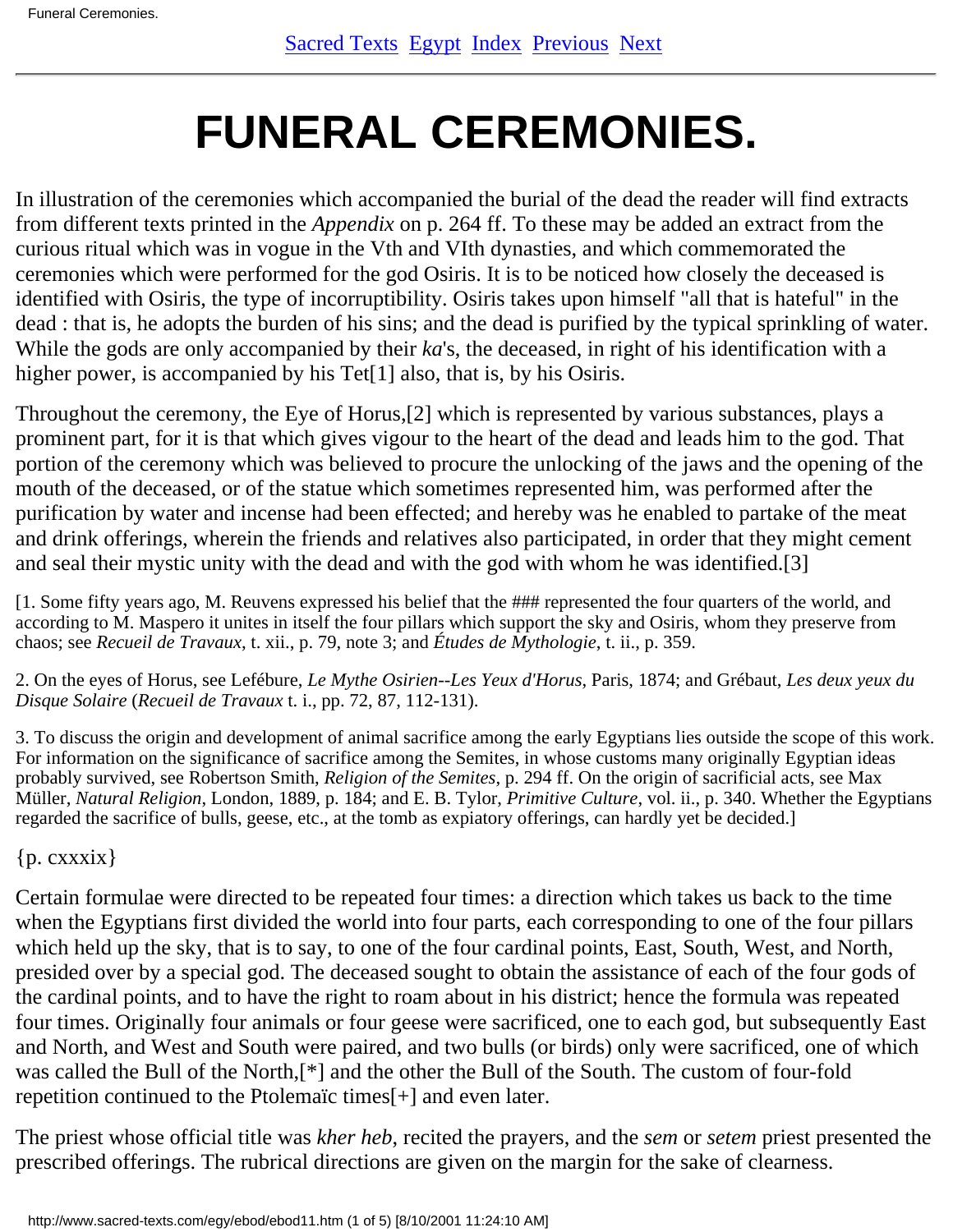"O Osiris,[++] all that is hateful in Unas hath been brought unto thee,[1] and all the evil words which have been spoken in his name. Come, O Thoth, and take them unto Osiris, bring all the evil words which have been spoken and place them in the hollow of thy hand;[2] thou shalt not escape therefrom, thou shalt not escape therefrom. Whosoever marcheth, marcheth with his *ka*. Horus marcheth with his *ka*, Set marcheth with his *ka*, Thoth marcheth with[3] his *ka*, Sep marcheth with his *ka*, Osiris marcheth with his *ka*, Khent-maati marcheth with his *ka*; and thy *tet* shall march with thy *ka*. Hail, Unas, the hand of thy *ka* is before thee. Hail, Unas, the hand of thy *ka* is behind thee. Hail, Unas, the leg of thy *ka* is before thee. Hail, Unas, the leg of thy *ka* is behind thee. Osiris Unas, I have given unto thee the Eye of Horus, and thy face is filled therewith, and the perfume thereof spreadeth over thee. The libations which are poured[4] out by thy son, which are poured out by Horus, are for thee, O Osiris, and they are for thee O Unas. I have come, and I have brought unto thee the Eye of Horus that thou mayest refresh thy heart therewith, I have placed it beneath thy feet, and I give unto thee whatsoever hath come forth from thy body that thy heart may not cease to beat through [the want] thereof.[5] Thy voice shall never depart from thee, thy voice shall never depart from thee.

[\*. This subject has been lucidly discussed by Maspero, Recueil de Travaux, t. xii., pp. 78, 79.

- +. See *Archæologia*, vol. lii., p. 453, at the foot.
- ++. For the text and French translation, see Maspero, *Recueil de Travaux*, t. iii., p. 179 ff.
- 1. Here water shall be sprinkled.
- 2. Repeat four times.
- 3. Repeat four times and burn incense.
- 4. Here [pour out] fresh water, and [burn] two portions of incense.
- 5. Repeat four times.]
- {p. cxi}

"[Here is] unguent, [here is] unguent. Open thy mouth, O Unas,[1] and taste the taste of the scent which is in the holy habitations. This scent is that which distilleth from Horus, this scent is that which distilleth from Set, and it is that which stablisheth the hearts of the two Horus gods.[2] Thou purifiest thyself with the Heru-shesu;[\*] thou art purified with natron, and Horus is purified with natron; thou art purified with natron, and Set is purified with natron;[3] thou art purified with natron, and Thoth is purified with natron; thou art purified with natron, and Sep is purified with natron; thou art purified with natron, and art established among them, and thy mouth is [as pure] as the mouth of a sucking calf on the day of its birth. Thou art purified with natron, and Horus is purified with natron; thou art purified with natron, and Set is purified with natron;[4] [thou art purified with natron] and Thoth is purified with natron; thou art purified with natron, and Sep is purified with natron; thy *ka* is purified with natron, and thou art pure, thou art pure, thou art pure, thou art pure. Thou art stablished among the gods thy brethren, thy head is purified for thee with natron, thy bones are washed clean with water, and thou thyself art made perfect with all that belongeth unto thee. O Osiris, I have given unto thee the Eye of Horus, thy face is filled therewith, and the perfume thereof spreadeth over thee.

"Hail, Unas, thy two jaws are unlocked.[5] Hail, Unas, the two gods have opened thy mouth.[6] O Unas, the Eye of Horus hath been given unto thee, and Horus cometh thereunto; it is brought unto thee, and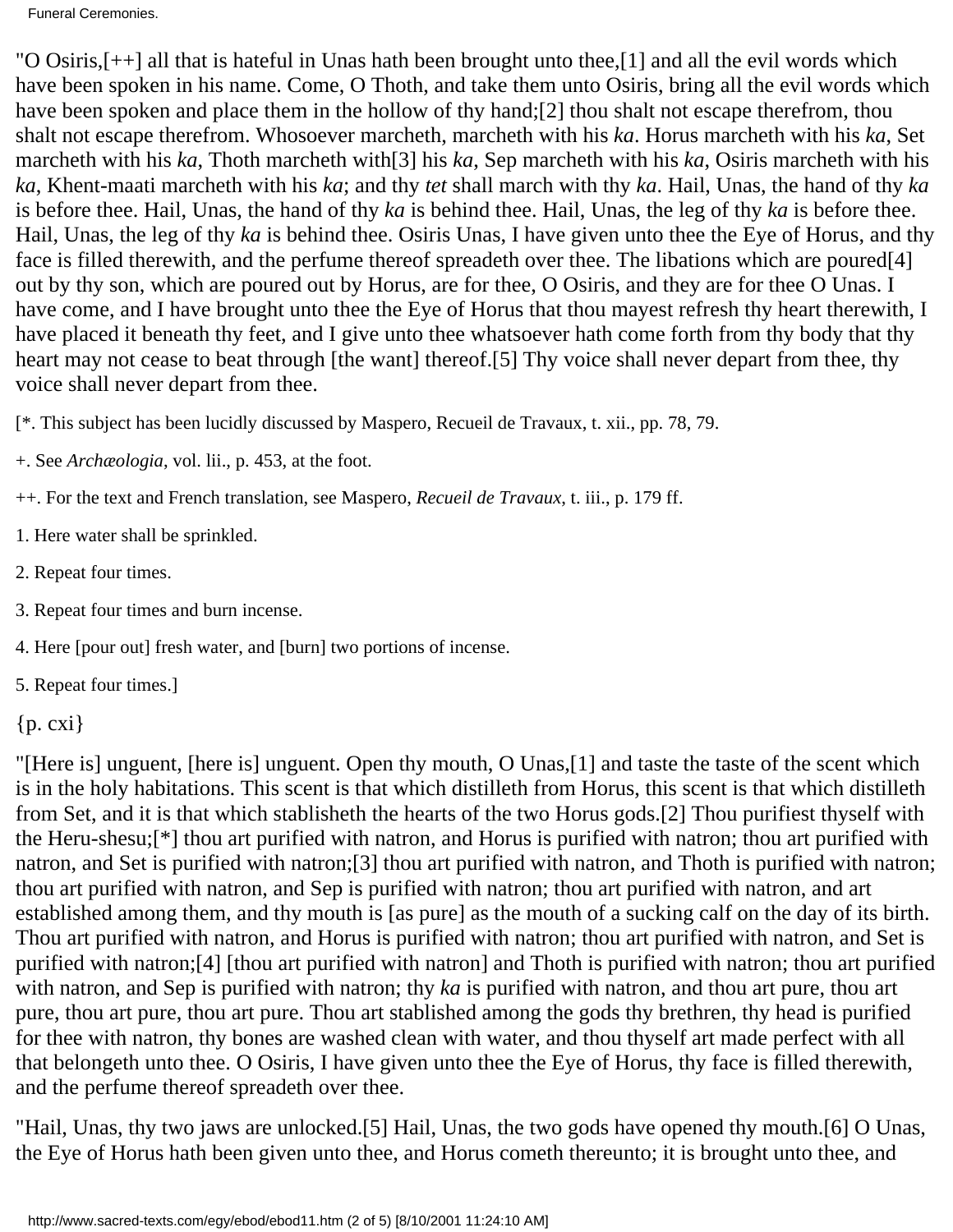placed in thy mouth.[7] Hail, Unas, the nipples of the bosom of Horus have been given unto thee, and thou hast taken in thy mouth[8] the breast of thy sister Isis, and the milk which floweth from thy mother is poured into thy mouth.[9]

"Thou hast gotten possession of the two eyes of Horus, the white and the black, thou hast taken them unto thyself and they illumine thy face.[10] The day hath made an offering unto thee in heaven, and the East and the West are at peace with thee; the night hath made an offering[11] unto thee, and the North and the South are at peace with thee. These are the offerings which are brought unto thee, the offerings which thou seest, the offerings which thou hearest, the offerings which are before thee, the offerings which are behind thee, the offerings which are with thee. O Osiris Unas, the white teeth of Horus are given unto thee that thou mayest fill thy mouth therewith.[12] A royal offering to the *ka* of Unas.[13]. O Osiris Unas, the Eye of Horus hath been given unto thee, and thou livest, and a thou art.[14] O Osiris Unas, the Eye of Horus which strove with Set hath been

[\*. ###, the followers of Horus"

[Addressing the statue of the decease the *setem* priest says]

- 1. Here [offer] perfume of the south, three grains.
- 2. Repeat four times.
- 3. Here [offer] natron of the north.
- 4 Here [burn] one grain of incense.
- 5. Here [bring] the *Pesesh-kef*.
- 6. Here [offer] two pieces of iron of the north and south.
- 7. Here [offer] unguent of the north, and unguent of the south.
- 8. Here [offer] milk.
- 9. Here [offer] two vases of milk.
- 10. Here bring two black and white pitchers.
- 11. Here [offer] a cake.
- 12. Here [offer] two baskets of onions.
- 13. Repeat four times.
- 14. Here [offer] a cake.]

```
{p. xcli}
```
given unto thee, and thou hast lifted it[1] to thy lips, and thy mouth is opened thereby. O Osiris Unas, thy mouth is opened by that with which thou art filled.[2] O Osiris Unas, that which hath distilled from thee hath been given unto thee.[3] O Ra, may all the praise which thou receivest in heaven be in praise of Unas, and may all that belongeth unto thy body belong unto the *ka* of Unas, and may all that belongeth unto his body belong unto thee.[4] O Unas, the Eye of Horus hath been given unto thee, that thou mayest be able to taste,[5] and that thou mayest illumine the night. O Unas, the Eye of Horus hath been given to thee that it may embrace thee.[6] O Unas, the Eye of Horus which strove with Set hath been, given unto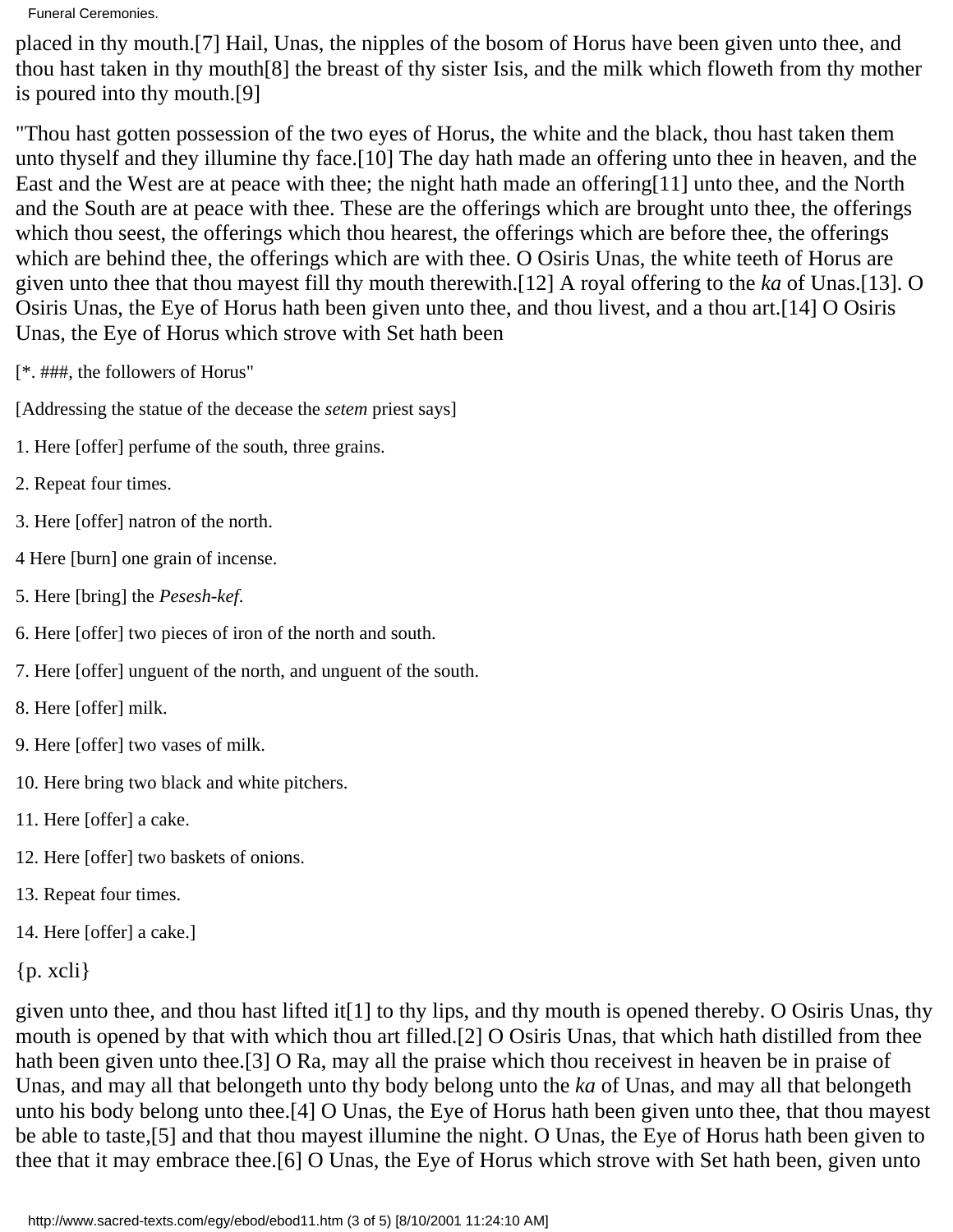thee, in order that the opening of thy mouth may be caused thereby.[7] O Unas, that which flowed from Osiris hath been given unto thee.[8] O Unas, the Eye of Horus hath been given unto thee, in order that without the help of iron thy mouth may be set free.[9] O Unas, the Eye of Horus hath been given unto thee, in order that thy face may be adorned therewith.[10] O Osiris Unas, the Eye of Horus hath sprinkled oil upon thee.[11] O Osiris Unas, that which hath been pressed out of thy face hath been given unto thee.[12] O Osiris Unas, the Eye of Horus hath been given unto thee, in order that it may shave (?) thee.[13] O Osiris Unas, the Eye of Horus hath been given unto thee, in order that it may anoint thee.[14] O Osiris Unas, the Eye of Horus hath been given unto thee, in order that it may lead thee unto the gods.[15] O all ye unguents, be ye laid out before your Horus,[16] and make ye him strong. Cause him to gain the mastery over his body, and make his eyes to be opened. May all the shining beings see him, may they hear his name, for the Eye of Horus hath been brought, in order that it may be placed before Osiris Unas.[17] O Osiris Unas, the two Eyes of Horus have been laid like paint upon thy face.[18]

"O clothe thyself in peace! Put thou on thy apparel in peace! May Tatet put on[19] apparel in peace! Hail, Eye of Horus, in Tep, in peace! Hail, Eye of Horus, in the houses of Nit, in peace. Receive thou white apparel. O grant that the two lands which rejoiced to do homage unto Horus may do homage unto Set; and grant that the two lands which stood in awe of Set may stand in awe of Unas. Dwell thou with Unas as his god, open thou a path for him among the, shining ones, and stablish thou him among them."

[1. Here [offer] two pitchers of white wine.

- 2. Here [offer] two pitchers of black wine.
- 3. Here [offer] a vase of black beer.
- 4. Here [offer] an altar.
- 5. Here [offer] a cake.
- 6. Here [offer] a breast.
- 7. Here [offer] a pitcher of white wine.
- 8. Here [offer] a vase of black beer.
- 9. Here [offer] a vase of beer of iron
- 10. Here [offer] a vase of beer.
- 11. Repeat four times and [offer] unguent of the festival.
- 12. Here [offer] *heken* oil.
- 13. Here [offer] a pitcher of *seft*.
- 14. Here [offer] *nish-nem* oil.
- 15. Here [offer] a pitcher of *tuat*.
- 16. Here [offer] *ash* unguent.
- 17. Here [offer] unguent.
- 18. Here [offer] stibium and copper.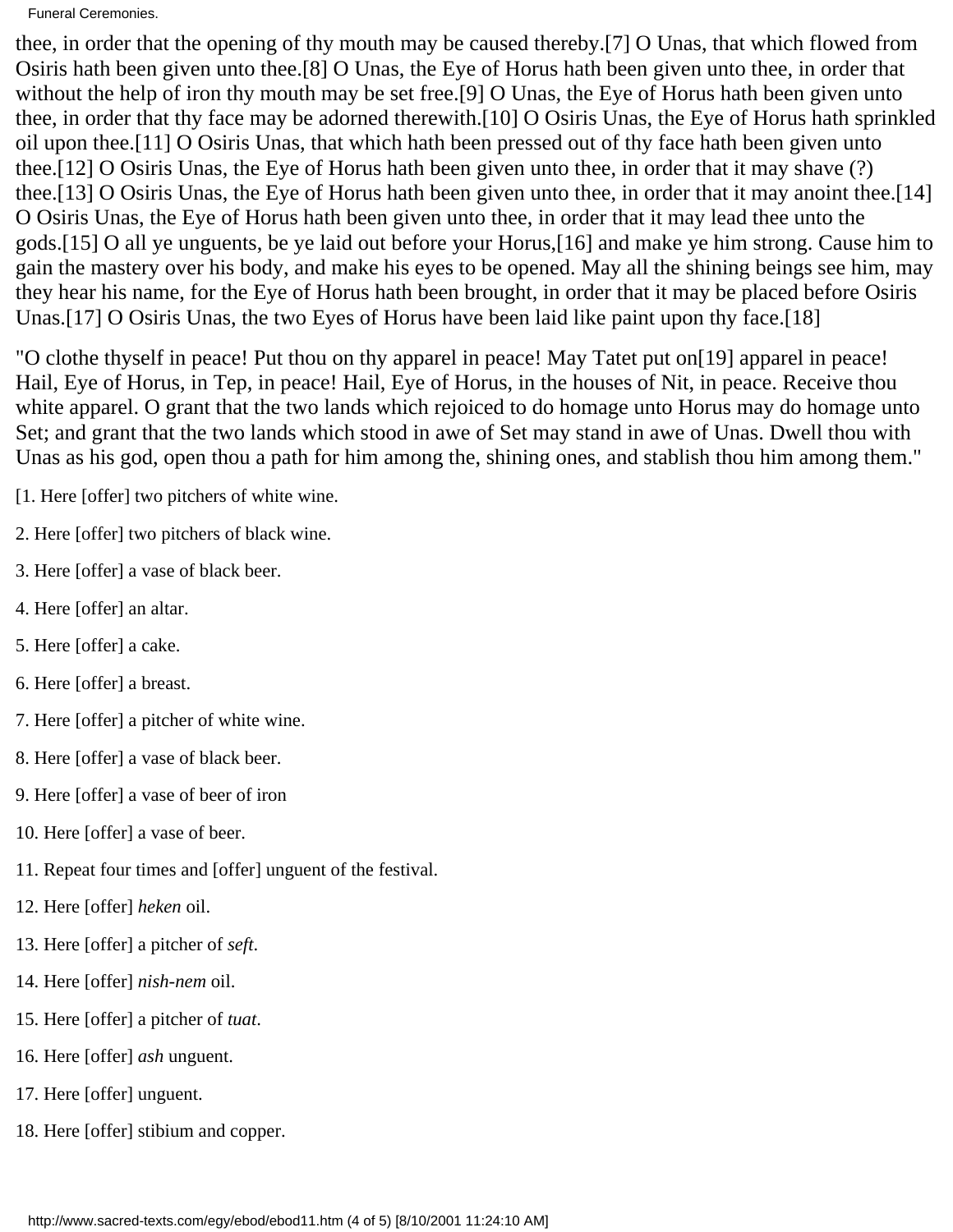19. Here bring two garments.]

{p. cxlii}

[Next: The Papyrus Of Ani.](#page-118-0)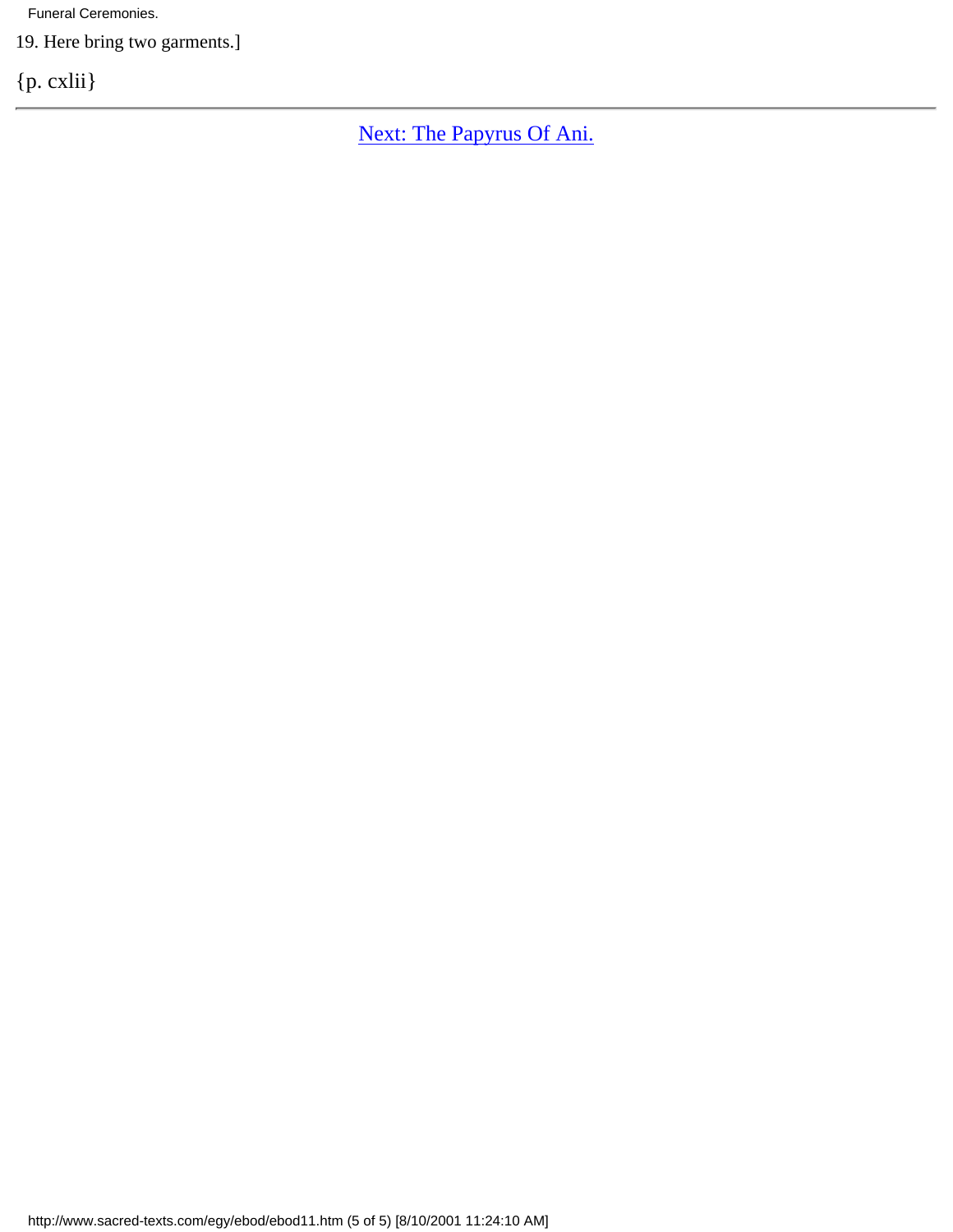# **THE PAPYRUS OF ANI.**

### General Description

<span id="page-118-0"></span>The papyrus of Ani, was found at Thebes, and was purchased by the Trustees of the British Museum in 1888. It measures 78 feet by 1 foot 3 inches, and is the longest known papyrus of the Theban period.[1] It is made up of six distinct lengths of papyrus, which vary in length from 26 feet 9 inches to 5 feet 7 inches. The material is composed of three layers of papyrus supplied by plants which measured in the stalks about 41 inches in diameter. The several lengths have been joined together with great neatness, and the repairs and insertion of new pieces (see plates 25, 26) have been dexterously made. When first found, the papyrus was of a light colour, similar to that of the papyrus of Hunefer (B. M. No. 9901), but it became darker after it had been unrolled, and certain sections of it have shrunk somewhat.

It contains a number of chapters of the Book of the Dead, nearly all of which are accompanied by vignettes; and at top and bottom is a border of two colours-red and yellow.[2] At the beginning and end of the papyrus spaces of six and eleven inches respectively have been left blank. The inscribed portion is complete, and the loss of the few characters which were damaged in unrolling[3] does not interrupt the text. It was written by three or more scribes; but the uniformity of the execution of the vignettes suggests that fewer artists were employed on the illustrations. The titles of the chapters, rubrics, catchwords, etc., are in red. In some instances the artist has occupied so much space that the

[1 The papyrus of Nebseni, of the XVIIIth dynasty (B.M., No. 9900), measures 76 feet 81 inches by 13 inches; and the papyrus of Hunefer, of the XIXth dynasty (B.M., No. 9601), 18 feet 10 inches by 1 foot 3 5/8 inches; the Leyden papyrus of Qenna, of the XVIIIth dynasty, measures about 50 feet; and the Dublin papyrus (*Da* of M. Naville's edition), XVIIIth dynasty, 24 feet 9 inches.

2 In some sections the border is painted yellow and orange.

3 See plates 1, 15, 24.]

 ${p.} \operatorname{exliii}$ 

General description.

scribe has been obliged to crowd the text (*e.g.*, in plate 11) and at times he has written it on the border (see plates 14, 17). This proves that the vignettes were drawn before the text was written.

All the different sections of the papyrus were not originally written for Ani, for his name has been added in several places' by a later hand. As however such additions do not occur in the first section, which measures 16 feet 4 inches in length, it must be concluded that that section was written expressly for him, and that the others were some of those ready-written copies in which blank spaces were left for the insertion of the names of the deceased persons for whom they were purchased. The scribe who filled in Ani's name in these spaces wrote hurriedly, for in Chapter XXXB., line 2 (pl. 15), he left himself no space to write the word "Osiris" in the phrase, "Ani victorious before Osiris" (compare pl. 1, line 5); in Chapter XLIII., lines 1, 2 (pl. 17), he has written it twice; in Chapter IX., l. 1 (pl. 18), he has omitted the determinative in Chapter XV., line 2 (pl. 20) he meant to write "Ani, victorious in peace (pl. 19), but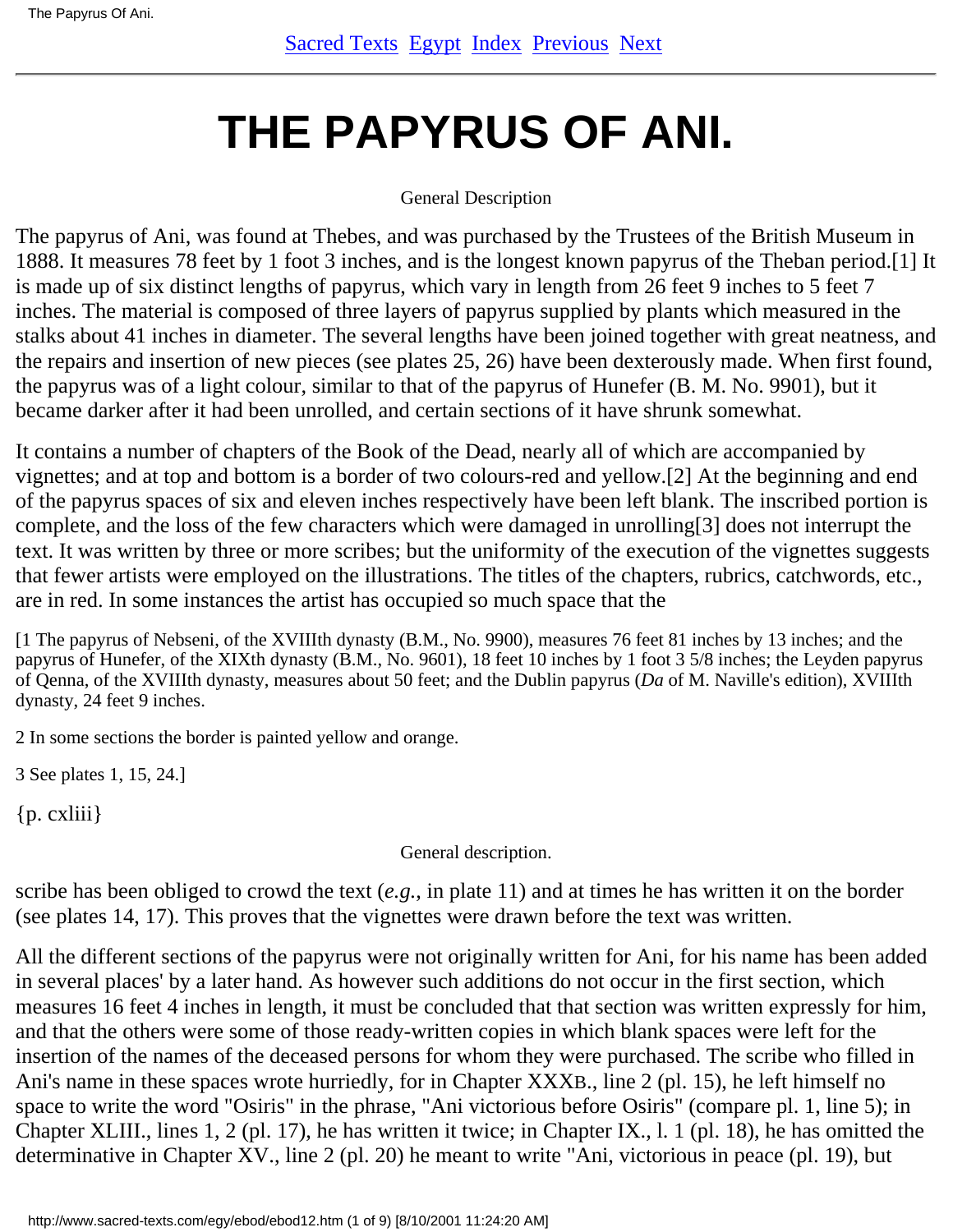wrote "Ani in triumph" in Chapter CXXV., line 18 (pl. 30), the word ### is written twice, probably, however, with the view of filling up the line; in Chapter CLI. (Pl. 34) the name is written crookedly, and the determinative is omitted; and in Chapters XVIII. (Introduction, pl. 12) and CXXXIV. (pl. 22). the scribe has, in two spaces, omitted to write the name. It seems tolerably certain that all the sections of the papyrus were written about the same time, and that they are the work of scribes of the same school; the variations in the depth of the space occupied by the text and the difference in the colours of the border only show that even the best scribes did not tie themselves to any one plan or method in preparing a copy of the Book of the Dead. The text has many serious errors: by some extraordinary oversight it includes two copies of the XVIII th Chapter, one with an unusual introduction and the other without introduction; and a large section of the XVIIth Chapter, one of the most important in the whole work, has been entirely omitted. Such mistakes and omissions, however, occur in papyri older than that of Ani, for in the papyrus of Nebseni (B.M., No. 9900), which was written at Memphis early in the XVIIIth dynasty, of Chapters L., LVI., LXIV., CLXXX., two copies each, of

[1. See Chapter XXVI, l. 1 (pl. 15); Chapter XLV., l. 1 (pl. 16); Chapter IX, 1. 6 (pl. 18); Chapter CXXXIV., 1. 15 (pl. 22); Chapter LXXVIII., l. 1 (p. 25); Chap. LXXX., l. 1 (pl. 28); Chapter CLXXXV., l. 15 (pl. 36).]

{p. cxliv}

Chapters C. and CVI., three copies, and of Chapter XVII. two extracts are given in different parts of the papyrus.[1]

Ani's rank.

The papyrus of Ani is undated, and no facts are given in it concerning the life of Ani, whereby it would be possible to fix its exact place in the series of the illustrated papyri of the Theban period to which it belongs. His full titles are:--

*suten in maa an hesb hetep neter en neteru nebu*

Royal scribe veritable, scribe and accountant of the divine offerings (*i.e.*, revenues) of all the gods.

*mer tenti en nebu Abtu an hetep neter en*

The governor of the granary of the lords of Abydos, scribe of the divine offerings (i.e., revenues) of

*nebu Uast.*

the lords of Thebes;

and he is said to be "beloved of the lord of the North and South" and to "love him". The name of the king thus referred to cannot be stated. That Ani's rank of "royal scribe" [2] was not titular only is shown by the addition of the word "veritable," and his office of scribe and accountant of all the gods was probably one of the highest which a scribe could hold.[3] His other offices of "governor of the granary of the lords of Abydos," and "scribe of the sacred property of the lords of Thebes," further prove his rank and importance, for Abydos and Thebes were the most ancient and sacred cities of Egypt.

Ani's wife.

Ani's wife Thuthu is described as "the lady of the house, the *qematet* of Amen".[4] What the title "lady of the house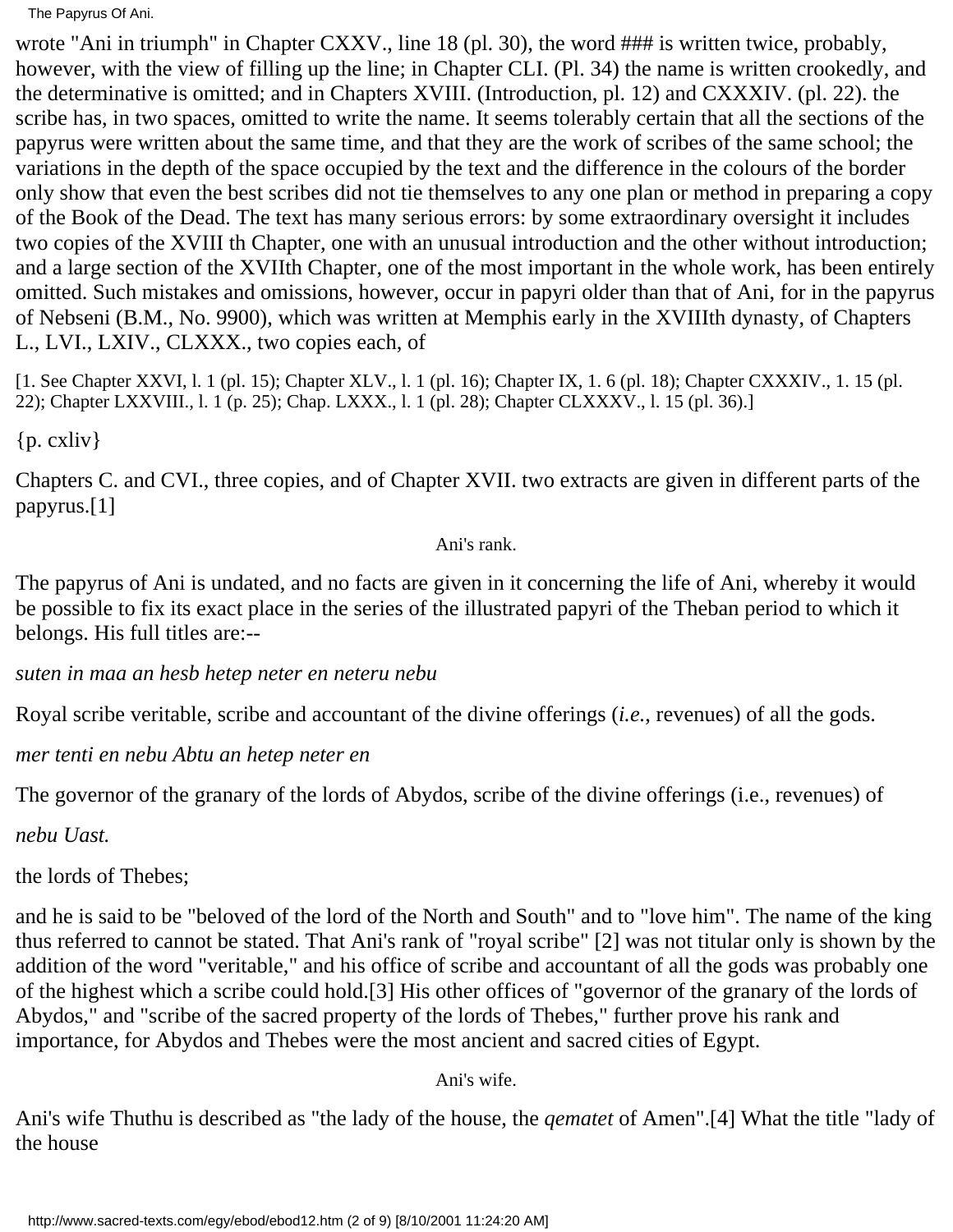[1. Naville, *Einleitung*, pp. 48-54.

2. See Brugsch, *Aegyptologie*, p. 223.

3. In the list of the high officers of the priesthood given by Brugsch (*Aegyptologie*, p. 218), we meet with an official whose title is ###, "the scribe set over the sacred property of the gods"; Ani held a similar appointment.

4 Plate 19; her name is nowhere else mentioned in the papyrus.]

 ${p. cxlv}$ 

means has not yet been decided, but *qemat* is the title applied to the noble ladies who sang or played on an instrument in the temple of a god.[1] The lady Thuthu belonged to the number of the priestesses of the god Amen-Ra at Thebes, and she always carries in her hands the sistrum. and the instrument *menat*, the emblems of her office. Thus Ani and his wife were high ecclesiastical dignitaries connected with the famous confraternity of the priests of Amen.

Copies of the Book of the Dead in the Theban period.

Age of the papyrus.

An examination of the papyri of the Theban period preserved in the British Museum shows that two distinct classes of Book of the Dead papyri existed in the XVIIIth dynasty. In the first both text and vignettes are traced in black outline,[2] the rubrics, catchwords, *etc.*, alone being in red colour; in the second the text only is black, the rubrics, *etc.*, being red, and the vignettes beautifully painted in a number of bright colours. To the latter class the papyrus of Ani belongs, but, if the text and vignettes be compared with those found in any other early Theban papyri, it will be seen that it occupies an independent position in all respects. Though agreeing in the main with the papyri of the XVIIIth dynasty in respect of textual readings, the papyrus of Ani has peculiarities in spelling, *etc.*, which are not found in any of them. The handwriting of the first section at least suggests the best period of the XVIIIth dynasty; but as the scribe forms some of the characters in a way peculiarly his own, the palæographic evidence on this point is not decisive. That the papyrus belongs to the period which produced such documents as the papyrus of Neb-qet,[3] and the papyrus of Qenna,[4] *i.e.*, to some period of the XVIIIth dynasty, is tolerably certain; and we may assume that it is older than the papyrus of Hunefer, which was written during the reign of Seti I.; for, though belonging to the same class of highly decorated papyri, the execution of the vignettes is finer and more careful, and the free, bold forms of the hieroglyphics in the better written sections more closely resemble those of the texts inscribed in stone under the greatest kings of the XVIIIth dynasty. The "lord of the two lands," *i.e.*, of Upper and Lower Egypt, or the North and South, mentioned in pl. 4, is probably one of the Thothmes or Amenhetep kings, and accordingly we may place the period of our papyrus between 1500 and 1400 years B.C.

[1. In the stele of Canopus, is rendered by {Greek *ta`s i'era`s parðe'nous*}; see Brugsch, Wörterbuch, P. 1454.

2. Compare the papyrus of Nebseni (British Museum, No. 9, 900)

3. *Le Papyrus de Neb-Qued*, ed. Devéria, Paris, 1872. M. Pierret, its translator, says, "Il appartient la plus ancienne époque des exemplaires sur papyrus."

4 *Papyrus Égyptien Funéraire Hiéroglyphique* (t. ii.), ed. Leemans, Leyden, 1882.]

{p. cxlvi}

The text.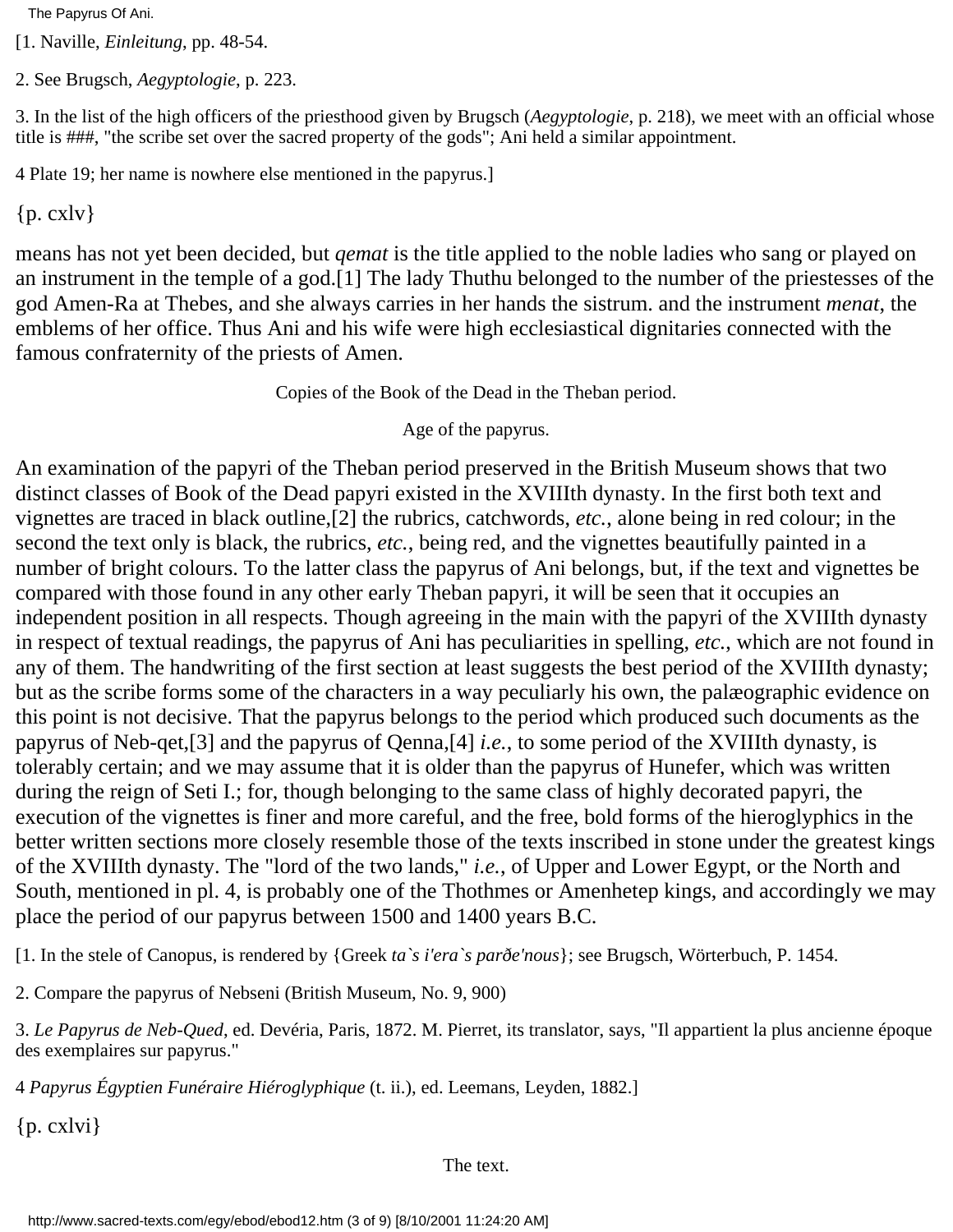The text may be divided into two parts. The first part contains unusual versions of two hymns to Ra and Osiris, the vignette of the sunrise (Chapter XVIA.), and the judgment Scene accompanied by texts, some of which occur in no other papyrus. The second part comprises about sixty-two Chapters of the Theban edition of the Book, in the following order:--I., XXII. LXXII., rubric, XVII., CXLVII., CXLVI., XVIII., XXIII., XXIV., XXVI. XXXB., LXI., LIV., XXIX., XXVII., LVIII., LIX., XLIV., XLV., XLVI., L., XCIII., XLIII., LXXXIX., XCI., XCII., LXXIV., VIII., II., IX., CXXXII., X., [XLVIII.], XV., CXXXIII., CXXXIV., XVIII., CXXIV., LXXXVI., LXXVII., LXXVIII., LXXXVII., LXXXVIII., LXXXII., LXXXV., LXXXIII., LXXXIV., LXXXIA., LXXX., CLXXV., CXXV. Introduction and Negative Confession, XLII., CXXV., Rubric, CLV., CLVI., XXIXB., CLXVI., CLI., VI., CX., CXLVIII., CLXXXV., and CLXXXVI. The titles of these Chapters arranged according to the numeration introduced by Lepsius are as follows :--

### List of Chapters.

Chapter I. "Here begin the chapters of 'coming forth by day,' and of the songs of praise and of glorifying, and of coming forth from and of going into the glorious Neter-khert in the beautiful Amenta; to be said on the day of the burial going in after coming forth." (See pp. 19, 270 and pll. 5, 6.)

The papyri belonging to the early part of the XVIIth dynasty call this Chapter the "Chapter of going in to the divine chiefs of Osiris," ###. The large numbers of the men attending the bier and of the weeping women are peculiar to the Ani papyrus.

Chapter II. "The Chapter of coming forth by day and of living after death." (See pp. 120, 321, and pl. 18.)

This Chapter is found only in one other papyrus of the Theban period (British Museum, No. 9964). Another copy of it is inscribed upon a mummy bandage preserved in the Louvre, No. 3097.'

Chapter VI.--[See Chapter CLI., of which it forms a part, pp. 233, 362, and pl. 32.] In the papyrus of Nebseni (British Museum, No. 9900) this Chapter stands by itself, and is entitled "Chapter of making the *ushabti* figures to perform work for a man in the Neter-khert,"

[1. See Naville, *Einleitung*, p. 103.]

{p. cxlvii}

Chapter VIII. "The Chapter of passing through Amenta, and of coming forth by day." (See pp. 119, 320, and pl. 18.)

As a separate composition, this Chapter is found in only two other papyri of the XVIIIth dynasty.[1]

Chapter IX. "The Chapter of coming forth by day, having passed through the tomb." (See pp. 120, 321, and pl. 18.)

The vignette in the papyrus of Ani is similar to that which stands at the head of Chapters VIII. and IX. in other papyri of this period.

Chapter X. [See Chapter XLVIII., pp. 123, 321, and pl. 18.]

Chapter XV. 1. "A hymn of praise to Ra when he riseth in the eastern sky." (See pp. 1, 236, and pl. I.)

This version is found in no other papyrus.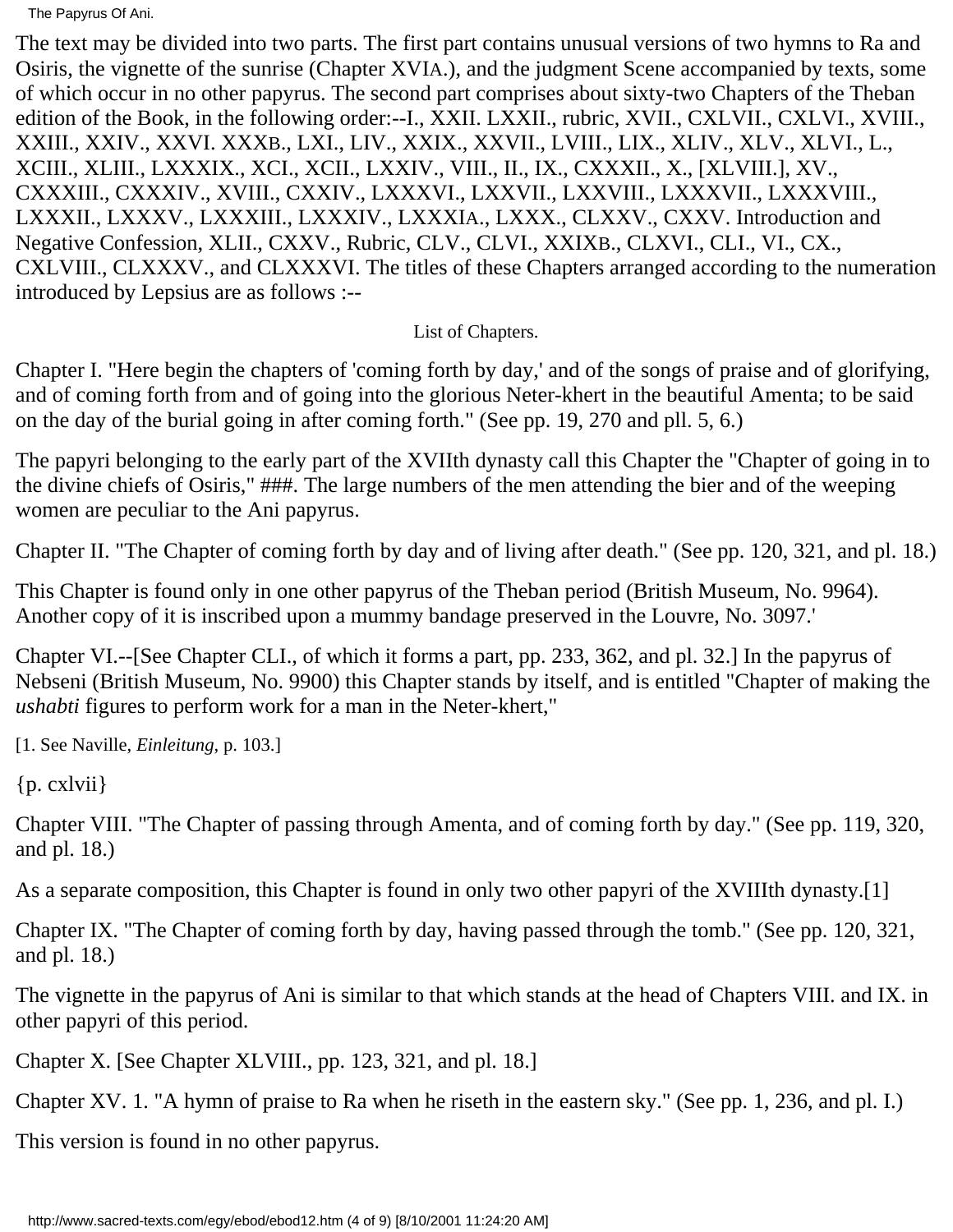Chapter XV. 2. "A hymn of praise to Osiris Unnefer, the great god in Abydos,"[2] *etc.* (See pp. 8, 253, and pl. 2.)

Chapter XV. 3. "A hymn of praise to Ra when he riseth in the eastern sky, and when he setteth in the [land of] life." (See pp. 123, 322, and pl. 18-21.)

The Litany to Osiris (pl. 19) and the hymn to Ra (pll. 24, 25) which follow are variants of the XVth Chapter, similar to those published by M. Naville.[3]

Chapter XVIA. consists of a vignette only. (See p. 252, and pl. 2.) Strictly speaking, it should form the vignette of the XVth Chapter, or of that part of it which refers to the rising sun. Like many other ancient papyri, the papyrus of Ani has no vignette referring to the sunset.

Chapter XVII. "Here begin the praises and glorifyings of coming out from and of going into the glorious Neter-khert in the beautiful Amenta, of coming forth by day in all the transformations which please him, of playing at draughts, and of sitting in the Sekh hall, and of coming forth as a living soul." (See pp. 27, 280, and Pll. 7-10.)

This is one of the oldest and most important of all the Chapters in the Book of the Dead, and it contains the most complete statements concerning the Egyptian cosmogony as formulated by the college of priests of Heliopolis. The scribe seems to have accidentally omitted a large section.

Chapter XVIII. This Chapter has no title.

[1. *I.e.*, in British Museum papyrus, No. 9964, and in a papyrus in Rome; see Naville, Einleitung, p. 118.

2. This hymn may form no part of the XVth chapter, and may have been inserted after the hymn to Ra on account of Ani's official connection with the ecclesiastical endowments of Abydos.]

{p. cxlviii}

List of Chapters.

The papyrus of Ani contains two copies of this Chapter. In the first the gods of the localities are grouped separately, and it is preceded by a very rare introduction, in which the An-mut-f and Sa-mer-f priests introduce Ani to the gods, whom he addresses in two speeches. (See p. 71, 301, and pll. 12-14.) In the second the text is not divided into distinct sections, and the gods are not grouped. (See p. 330, and pll. 23-24.)

Chapter XXII., "The Chapter of giving a mouth to Osiris Ani, the scribe It and teller of the holy offerings of all the gods." (See pp. 25, 274, and pl. 6.)

The ceremony of giving a mouth to the deceased was, according to the vignette in the papyrus of Nebseni, performed by the "Guardian of the Balance ". In the papyrus of Ani there is no vignette, and it is remarkable that this Chapter follows immediately after Chapter 1.

Chapter XXIII. "The Chapter of opening the mouth of Osiris, the scribe Ani." (See pp. 84, 306, and pl. 15.)

Chapter XXIV. "The Chapter of bringing charms unto Osiris Ani in Neter-khert." (See pp. 85, 306, and pl. 15.)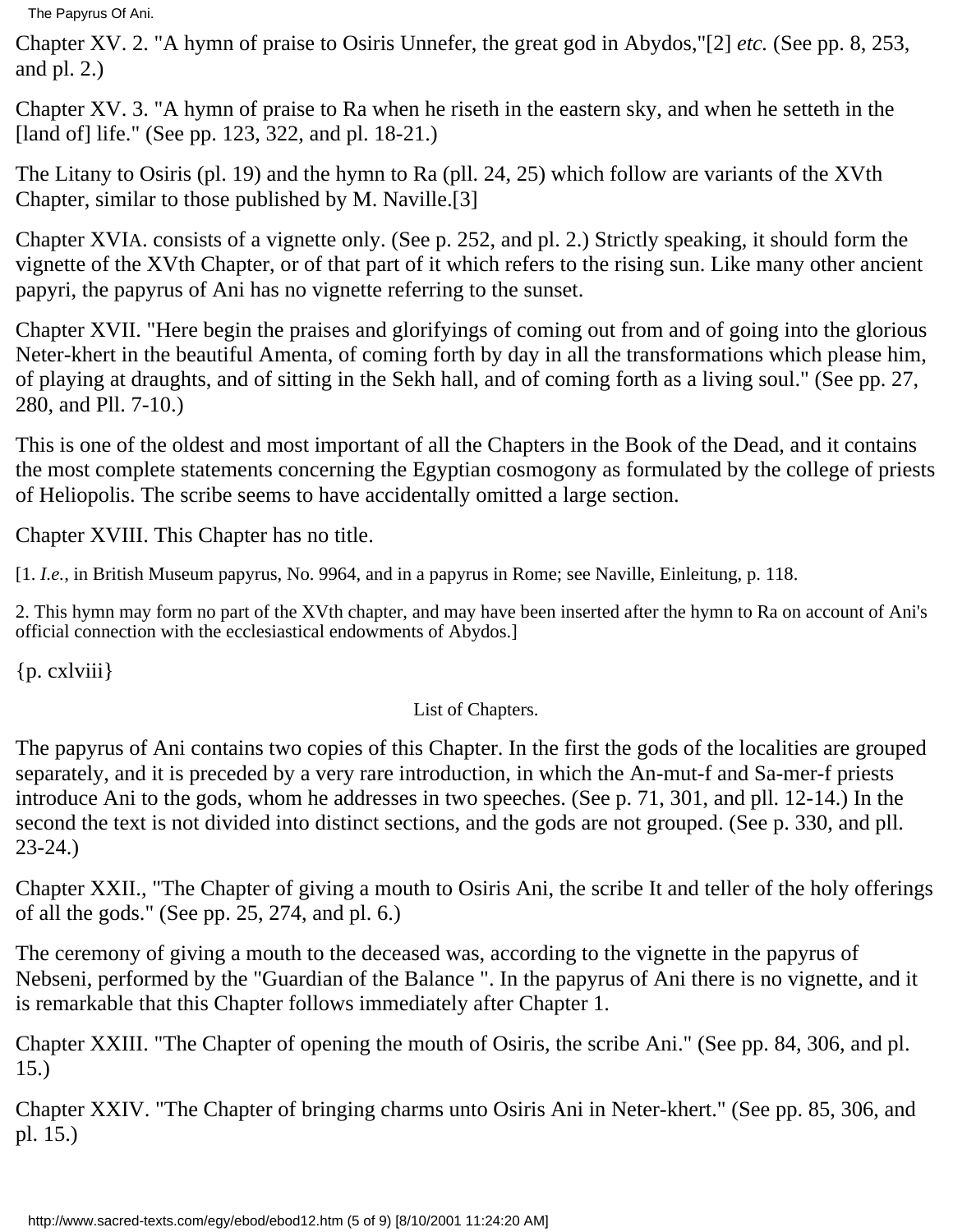As with other ancient Theban papyri, the papyrus of Ani gives no Vignette.

Chapter XXVI. "The Chapter of giving a heart unto Osiris Ani in Neter-khert." (See pp. 88, 308, and pl. 15.)

The vignette is probably unique.

Chapter XXVII. "The Chapter of not letting the heart of a man be taken away from him in Neter-khert." (See pp. 100, 312, and pl. 15.)

The vignette is unusual.

Chapter XXIX. "The Chapter of not letting the heart of a man be taken away from him in Neter-khert." (See pp. 97, 311, and pl. 15.)

No other copy of this Chapter is at present known.

Chapter XXIXB. "The Chapter of a heart of carnelian." (See pp. 228, 359, and pl. 33.)

Chapter XXXB. "The Chapter of not letting the heart of Osiris Ani be driven away from him in Neter-khert." (See pp. I 1, 90, 258, 309, and pl. 15-)

Chapter XLII. This Chapter is without title (see pp. 213, 353, and pl. 32), but in other ancient papyri it is called "Repulsing of slaughter in Suten-henen."

Chapter XLIII. "The Chapter of not letting the head of a man be cut off from him in Neter-khert." (See pp. 111, 317, and pl. 17.)

 ${p. \text{cxlix}}$ 

### List of Chapters.

As in other ancient Theban papyri, this Chapter is without vignette.

Chapter XLIV. "The Chapter of not dying a second time in Neter-khert." (See pp. 105, 315, and pl. 16.)

The vignette is peculiar to the papyrus of Ani.

Chapter XLV. "The Chapter of not suffering corruption in Neter-khert." (See pp. 106, 315, and pl. 16.)

Only one other copy of the text of this Chapter is known.[1] Among Theban papyri the vignette is peculiar to the papyrus of Ani.

Chapter XLVI. "The Chapter of not perishing and of becoming alive in Neter-khert." (See pp. 107, 316, and pl. 16.)

Only one other copy of the text of this Chapter is known (B.M. No. 9900). Among Theban papyri the vignette is peculiar to the papyrus of Ani.

Chapter XLVIII. "Another Chapter of one who cometh forth by day against his foes in Neter-khert." (See pp. 123, 321, and pl. 18.)

Only one other copy of the text of this Chapter is known (B.M. No. 9900). Among Theban papyri the vignette is peculiar to the papyrus of Ani.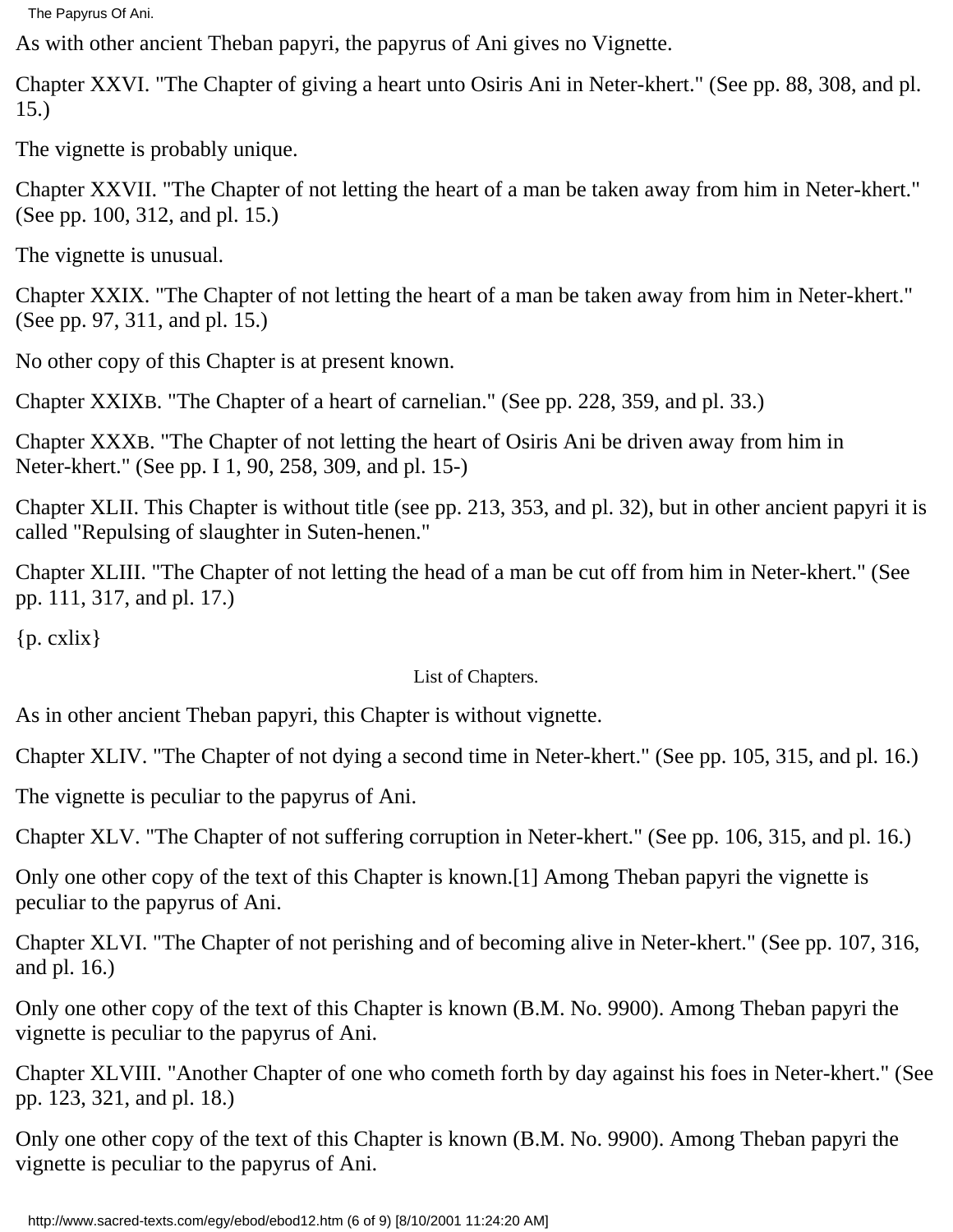Chapter L. "The Chapter of not entering in unto the block." (See pp. 108, 315, and pl. 16.)

The text of this Chapter agrees rather with the second version in the papyrus of Nebseni than with that in B.M. papyrus No. 9964. As the Ani papyrus is of Theban origin this was to be expected.

Chapter LIV. "The Chapter of giving breath in Neter-khert." (See pp. 94, 310, and pl. 15.)

Only one other copy of this Chapter is known, and it is without vignette.[2]

Chapter LVIII. " The Chapter of breathing the air, and of having power over the water in Neter-khert." (See pp. 103, 314, and pl. 16.)

No other copy of this Chapter is known.

Chapter LIX. "The Chapter of breathing the air, and of having power over the water in Neter-khert." (See pp. 104, 315, and pl. 16.)

Only one other copy of this Chapter is known.[2]

Chapter LXI. "The Chapter of not letting the soul of a man be taken away from him in Neter-khert." (See pp. 91, 309, and pl. 15.)

The vignette is similar to that in the papyrus of Sutimes, which M. Naville believes to be no older than the XIXth dynasty.[3]

[1. Naville, *Einleitung*, p. 134.

2. *Ibid.*, p. 136.

3. *Ibid.*, p. 100.]

 ${p. cl}$ 

### List of Chapters

Chapter LXXII.--Rubric. (See pp. 26, 275, and pl. 6.)

Chapter LXXIV. "The Chapter of walking with the legs and of coming forth upon earth." (See pp. 118, 320, and pl. 18.)

Chapter LXXVII. " The Chapter of changing into a golden hawk ." (See pp. 152, 332, and pl. 25.)

Chapter LXXVIII. "The Chapter of changing into a divine hawk." (See pp. 154, 333, and pl. 25, 26.)

Chapter LXXX. "The Chapter of changing into the god who giveth light in the darkness." (See pp. 182, 341, and pl. 28.)

Chapter LXXXIA. "The Chapter of changing into a lotus." (See pp. 181, 340, and pl. 28.)

The pool of water in the vignette is uncommon.

Chapter LXXXII. "The Chapter of changing into Ptah." (See pp. 170, 337, and pl. 27.)

As in other XVIIIth dynasty papyri, this Chapter has a vignette.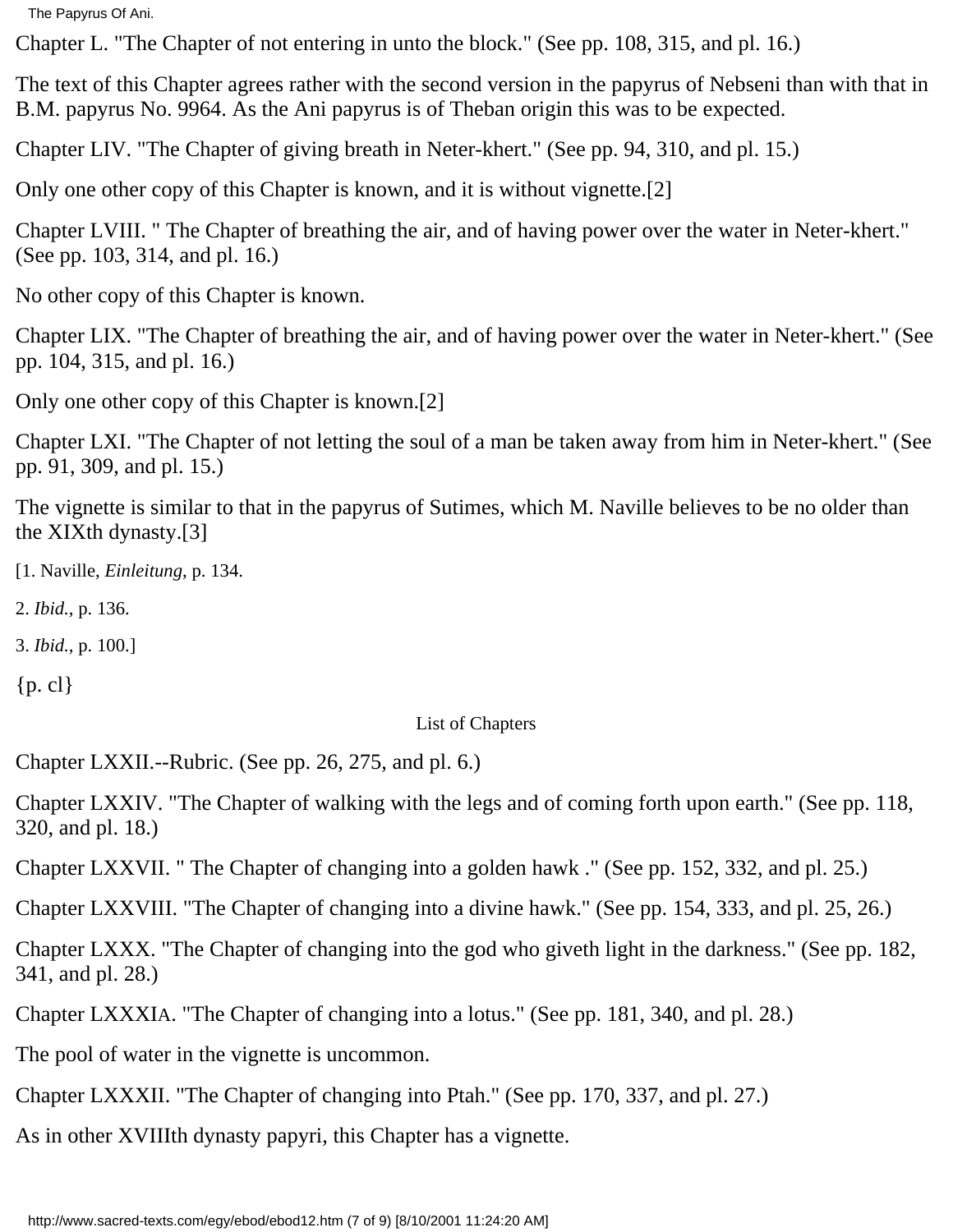Chapter LXXXIII. "The Chapter of changing into a bennu bird" (phœnix?). (See pp. 176, 339, and pl. 27.)

Like other XVIIIth dynasty papyri, this Chapter lacks the addition which is found in the papyrus of Sutimes.

Chapter LXXXIV. "The Chapter of changing into a heron." (See pp. 178, 339, and pl. 28.)

Chapter LXXXV. " The Chapter of changing into the soul of Tmu." (See pp. 172, 338, and pl. 27.)

The vignette to this Chapter is similar to that of the papyrus of Tura, surnamed Nefer-uben-f, of the XVIIIth dynasty.'

Chapter LXXXVI. "The Chapter of changing into a swallow." (See pp. 250, 331, and pl. 25.)

Chapter LXXXVII. "The Chapter of changing into Seta." (See pp. 169, 337, and pl. 27.)

Chapter LXXXVIII. "The Chapter of changing into a crocodile." (See pp. 170, 337, and pl. 27.)

Chapter LXXXIX. "The Chapter of causing the soul to be united to its body in Neter-khert." (See pp. 112, 318, and pl. 17.)

The two incense burners which stand, one at the head and one at the foot of the bier, are peculiar to the papyrus of Ani.

[1. Naville, *Einleitung*, p. 97.]

 ${p. \text{cli}}$ 

### List of Chapters.

Chapter XCI. "The Chapter of not letting the soul of a man be captive in Neter-khert." (See pp. 114, 319, and pl. 17.)

Chapter XCII. "The Chapter of opening the tomb to the soul and the shadow, of coming forth by day, and of getting power over the legs." (See pp. 115, 319, and pl. 17.)

The vignette of this Chapter is unusual and of great interest, for in it Ani's soul accompanies his shadow.

Chapter XCIII. "The Chapter of not letting a man pass over to the east in Neter-khert." (See pp. 109, 317, and pl. 17-)

The vignette as here given is peculiar to the papyrus of Ani.

Chapter XCIIIA. "Another Chapter." (See pp. 110, 317, and pl. 17.)

Chapter CX. "Here begin the Chapters of the Sekhet-hetepu, and the Chapters of coming forth by day, and of going into and coming out from Neter-khert, and of arriving in the Sekhet-Aanru, and of being in peace in the great city wherein are fresh breezes." (See pp. 236, 362, and pl. 34.)

The text is here incomplete.

Chapter CXXIV. "The Chapter of going unto the divine chiefs of Osiris." (See pp. 146, 330, and pl. 24.)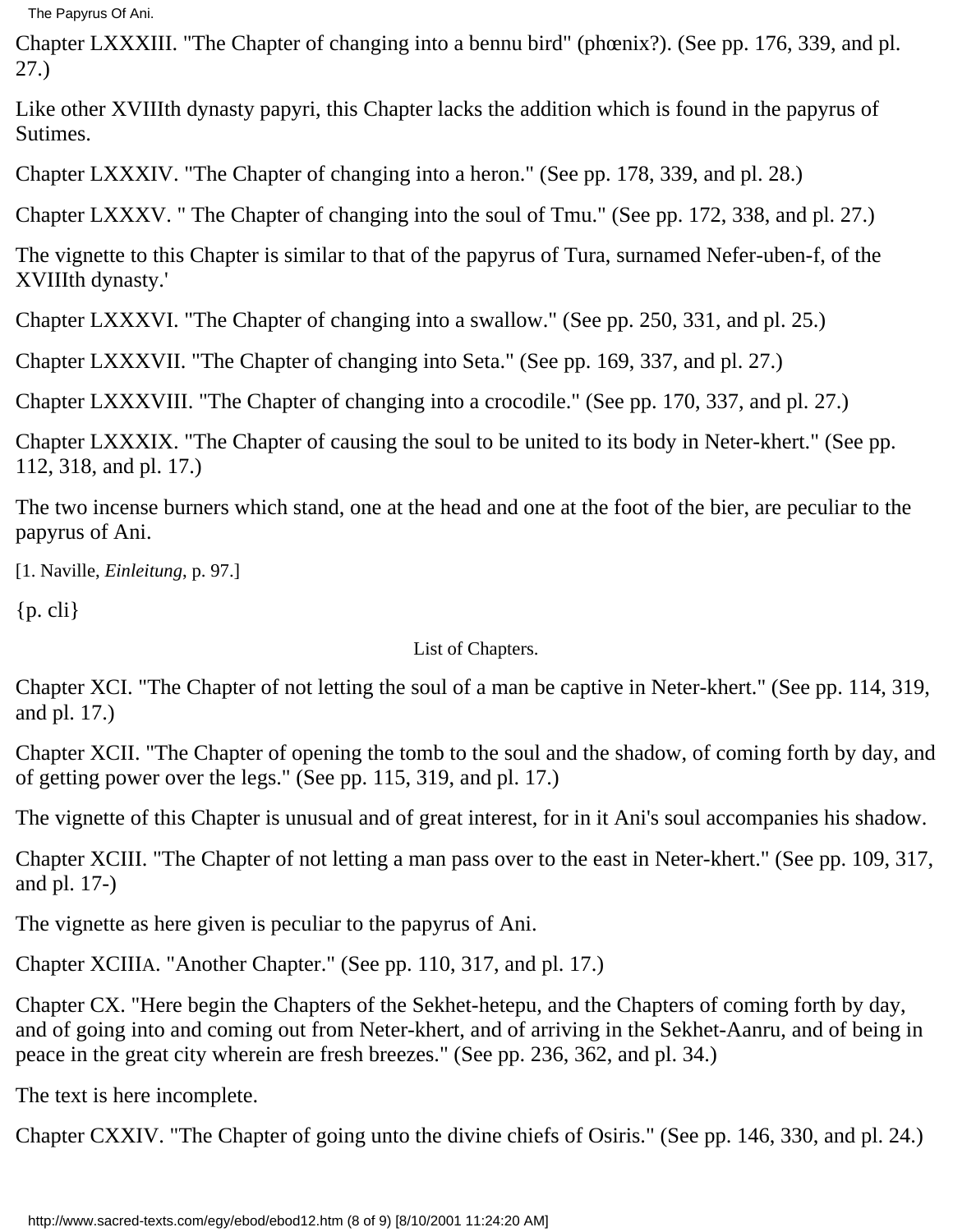In the vignette we should expect four, instead of three, gods.

Chapter CXXV. "The Chapter of entering into the Hall of double Right and Truth: a hymn of praise to Osiris." (See pp. 189, 344, and pl. 30.)

The Introduction to this Chapter as found in the papyrus of Ani is not met with elsewhere; the text which usually follows the "Negative Confession" is however omitted. The vignette as here given is peculiar to the papyrus of Ani.

Chapter CXXXII. "The Chapter of making a man to return to see again his home upon earth." (See pp. 121, 321, and pl. 18.)

Chapter CXXX III. "[A Chapter] to be said on the day of the month." (See pp. 138, 327, and pl. 21.)

Chapter CXXXIII.--Rubric. (See pp. 142, 328, and pl. 22.)

Chapter CXXXIV. "A hymn of praise to Ra on the day of the month wherein he saileth in the boat." (See pp. 142, 329, and pl. 22.)

Chapter CXLVI. "The Chapter of renewing the pylons in the House of Osiris which is in the Sekhet-Aanru." (See pp. 63, 295, and pll. 11, 12.)

Chapter CXLVII. "A Chapter to be said when Ani cometh to the first Aril." (See pp. 56, 291, and pll. 11, 12.)

Chapter CXLVIII. Without title. See pp. 239, 366, and pl. 35.)

 ${p. \text{cli}}$ 

List of Chapters.

Chapter CLI. Scene in the mummy chamber. (See pp. 229, 360, and Pll. 33, 34.)

Chapter CLV. "The Chapter of a Tet of gold." (See pp. 225, 357, and pl. 33.)

Chapter CLVI. "The Chapter of a Buckle of carnelian." (See pp. 227, 359, and pl. 33.)

Chapter CLXVI. "The Chapter of the Pillow which is placed under the head." (See pp. 228, 359, and pl. 33.)

Chapter CLXXV. " The Chapter of not dying a second time." (See pp. 184, 341, and pl. 29.)

Only one other much mutilated copy of this most important Chapter is known. In it it is declared that neither men nor gods can conceive what great glory has been laid up for Ani in his existence in the next world, and that his life therein shall be for "millions of millions of years."

Chapter CLXXXV. "A Hymn of Praise to Osiris, the dweller in Amenta, Un-nefer within Abtu (Abydos)." (See pp. 241, 367, and pl. 36.)

Chapter CLXXXVI. "A Hymn of praise to Hathor." (See pp. 242, 368. and pl. 37.)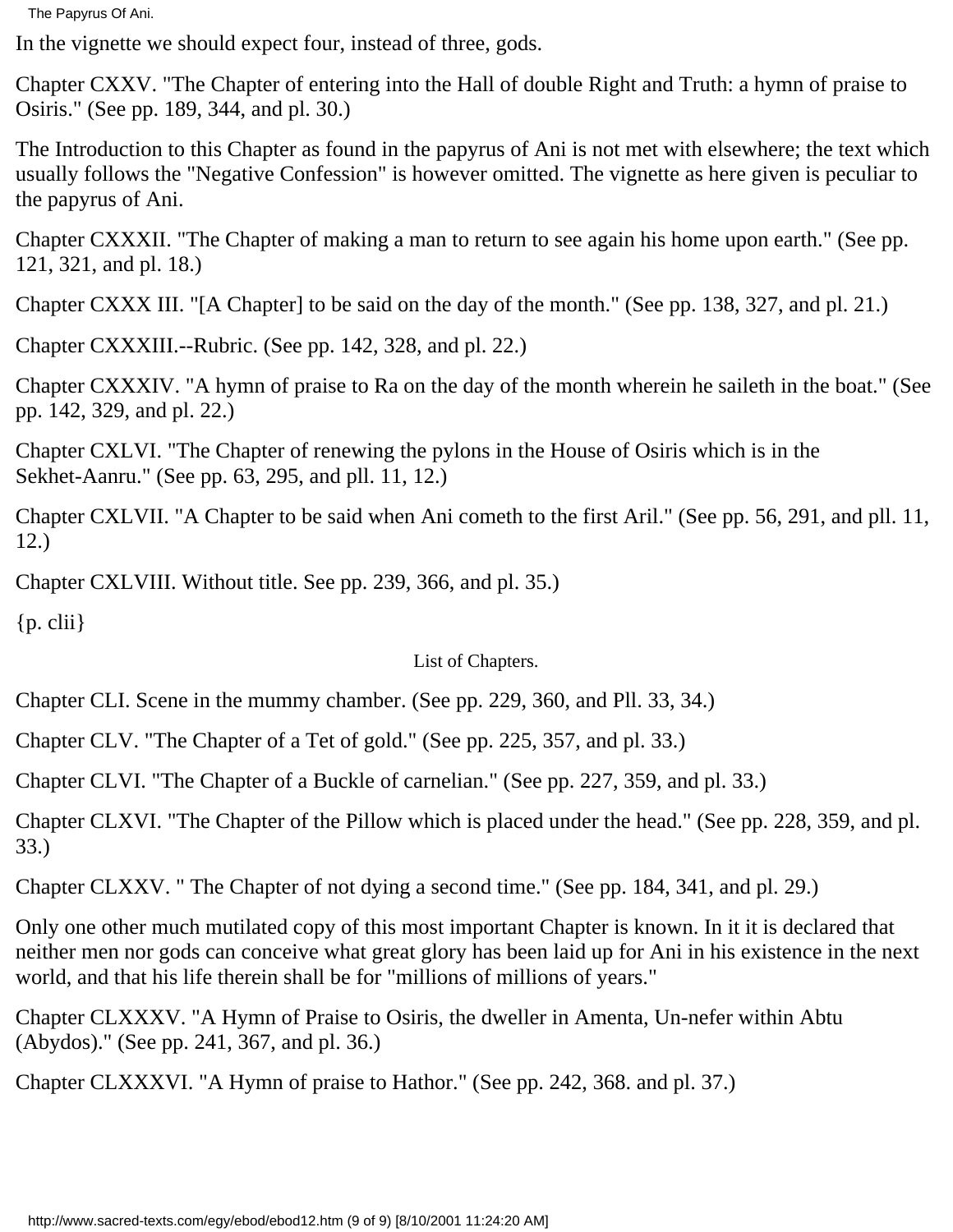# <span id="page-127-0"></span>**THE BOOK OF THE DEAD.**

## **Translation**

## **PLATE I.**

**Vignette:** The scribe Ani, standing with hands raised in adoration before a table of offerings consisting of haunches of beef, loaves of bread and cake, vases of wine and oil, fruits, lotus, and other flowers. He wears a fringed white and saffron-coloured linen garment; and has a wig, necklace, and bracelets. Behind him stands his wife "Osiris, the lady of the house, the lady of the choir of Amen, Thuthu,"[1] similarly robed and holding a sistrum and a vine (?)-branch in her right hand, and a *menat*[2] in her left.

[1. See Plate XIX.

2. The *menat*, which is often called "the counterpoise of a collar," consists of a disk, with a handle attached, and a cord. It was an object which was usually offered to the gods, with the sistrum; it was presented to guests at a feast by their host; and it was held by priestesses at religious festivals. It was either worn on the neck or carried in the left hand; and it was an emblem which brought joy to the bearer. Interesting examples of the pendent *menat* in the British Museum are No. 17,166, inscribed, "Beautiful god, lord of the two lands, maker of things, King of the North and South, Khnem-ab-Ra, son of the Sun, Aahmes (Amasis), beloved of Hathor, lady of sycamore trees"; and No. 13,950 \* in *faïence*; and Nos. 8172, 8173, and 20,607 in hard stone. No. 18,108 is the disk of a *menat* in faïence, inscribed, Hathor, lady of the town of Anitha." No. 20,760 is a disk and handle in bronze, the disk having, in hollow work, the figure of a cow, sacred to Hathor, and the handle, the upper part of which is in the form of the head of Hathor, having a sistrum. On the one side is the prenomen of Amenophis III. and on the other is Hathor, lady of the sycamore." The meaning and use of the menat is discussed by Lefébure in Le *Menat et le Nom de l'eunuque* (*Proc. Soc. Bibl. Arch*., 1891, pp. 333-349).

\* A duplicate is in the Louvre; see Perrot and Chipiez, Histoire de l'Art, l'Égypte, p. 821, No. 550.]

{p. 246}

**Text:** [Chapter XV.] (1) [1] A HYMN OF PRAISE TO RA WHEN HE RISETH IN THE EASTERN PART OF HEAVEN. Behold Osiris Ani the scribe who recordeth the holy offerings of all the gods, (2) who saith: "Homage to thee, O thou who hast come as Khepera,[2] Khepera, the creator of the gods. Thou risest, thou shinest, (3) making bright thy mother [Nut], crowned king of the gods. [Thy] mother Nut doeth homage unto thee with both her hands. (4) The land of Manu[4] receiveth thee with content, and the goddess Maat[5] embraceth thee at the two seasons. May he give splendour, and power, and triumph, and (5) a coming-forth [*i.e.*, resurrection] as a living soul to see Horus of the two horizons[6] to the

[1. The numbers in parentheses indicate the lines of the papyrus.

2. The god Khepera is usually represented with a beetle for a head; and the scarab, or beetle, was sacred to him. The name means "to become, to turn, to roll," and the abstract noun *kheperu* may be rendered by "becomings," or "evolutions." The god was self-created, and was the father of all the other gods; men and women sprang from the tears which fell from his eyes; and the animal and vegetable worlds owed their existence to him. Khepera is a phase of Tmu, the night-sun, at the twelfth hour of the night, when he "becomes" the rising sun or Harmachis (*i.e.*, Horus in the horizon). He is also described as " Khepera in the morning, Ra at mid-day, and Tmu in the evening." See Lanzone, *Dizionario*, p. 927 ff.; Grébaut,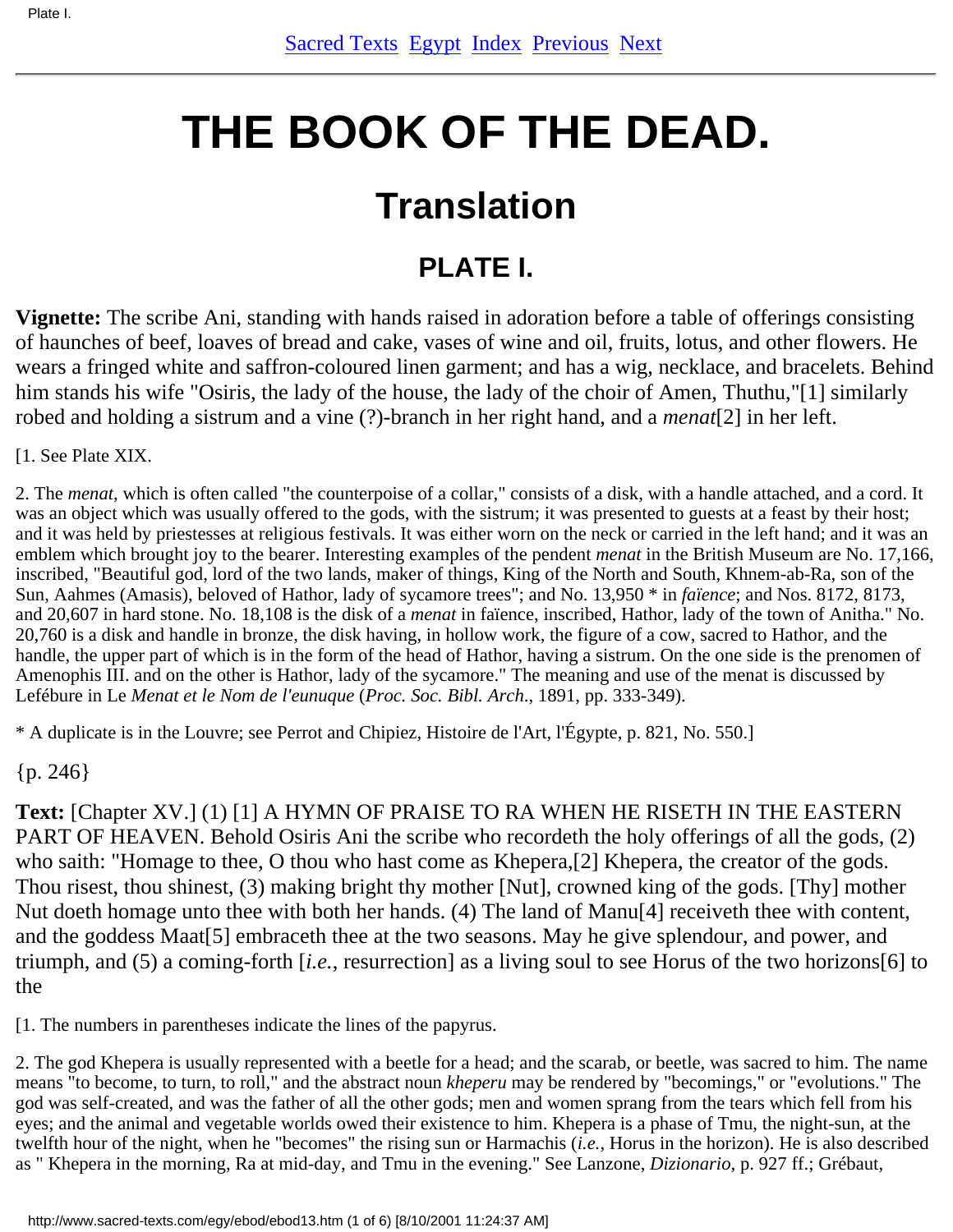*Hymne à Ammon-Ra*, p. 264, note 2; Pierret, Panthéon, pp. 74, 75; Lefébure, *Traduction Comparée des Hymnes au Soleil*, p. 39; De Rougé, *Inscription d'Ahmés*, p. 110; *Archaeologia*, vol. 52, p. 541 ff.; Wiedemann, *Die Religion der Alten Aegypter*, p. 17; Brugsch, *Religion und Mythologie*, p. 245, *etc*.

3. The goddess Nut represented the sky, and perhaps also the exact place where the sun rose. She was the wife of Seb, the Earth-god, and gave birth to Isis, Osiris, and other gods. One of her commonest titles is "mother of the gods." She is depicted as a woman bearing a vase upon her head, and sometimes wears the disk and horns usually characteristic of Isis and Hathor. She was the daughter and mother of Ra. See Lanzone, Dizionario, p. 392; Pierret, *Panthéon*, pp. 34, 36; Brugsch, *Religion und Mythologie*, pp. 603-610.

4. Manu is the name given to the mountains on the western bank of the Nile, opposite Thebes, wherein was situated *tu Manu*, "the mountain of Manu," the chief site of rock-hewn tombs. See Brugsch, *Dict. Géog*., p. 259.

5. Maat, "daughter of the Sun, and queen of the gods," is the personification of righteousness and truth and justice. In many papyri she is represented as leading the deceased into the Hall of Double Maat, where his heart is to be weighed against her emblem. She usually wears the feather, emblematic of Truth, and is called the "lady of heaven": see Lanzone, *Dizionario*, p. 276 (and tav. 109, where the twin-goddesses Maat are shown); Pierret, *Panthéon*, p. 2011. She is sometimes represented blind-fold: see Wiedemann, Religion der alten Aegypter, p. 78. For figures of the goddess in bronze and stone, see Nos. 380, 383, 386, II, 109, and II, 114 in the British Museum.

6 *Heru-khuti*, *i.e.*, "Horus of the two horizons," the Harmachis of the Greeks, is the day-sun from his rising in the eastern horizon to his setting in the western horizon; for the various forms in which he is represented, see Lanzone, *Dizionario*, tav. 129. Strictly speaking, he is the rising sun, and is one of the most important forms of Horns. As god of mid-day and evening he is called Ra-Harmachis and Tmu-Harmachis respectively. The sphinx at Gizeh was dedicated to him.]

{p. 247}

*ka*[1] of Osiris,[2] the scribe Ani, triumphant[3] before Osiris, (6) who saith: Hail all ye gods of the Temple of the Soul,[4] who weigh heaven and earth in the balance, and who provide food and abundance of meat. Hail Tatunen,[5] One, (7) creator of mankind and of the substance of the gods of the south and of the north, of the west and of the east. Ascribe [ye] praise unto Ra, the lord of heaven, the (8) Prince, Life, Health, and Strength, the Creator of the gods, and adore ye him in his beautiful Presence as he riseth in the *atet*[6] boat. (9) They who dwell in the heights and they who dwell in the depths worship thee. Thoth[7] and Maat both are thy recorders. Thine enemy[8] is given to the (10) fire, the evil one hath fallen; his arms are bound, and his legs hath Ra taken from him. The children of (11) impotent revolt shall never rise up again.

[1. According to the Egyptian belief man consisted of a body *xa*, a soul *ba*, an intelligence *xu*, and *ka*, The word *ka* means "image," the Greek *ei?'dolon* (compare Coptic *kau* Peyron, *Lexicon*, p. 61). The *ka* seems to have been the "ghost," as we should say, of a man, and it has been defined as his abstract personality, to which, after death, the Egyptians gave a material form. It was a subordinate part of the human being during life, but after death it became active; and to it the offerings brought to the tomb by the relatives of the dead were dedicated. It was believed that it returned to the body and had a share in its re-vivification. See Birch, *Mémoire sur une patère Égyptienne* (in *Trans. Soc. Imp. des Antiquaires de France*, 1858; Chabas, *Papyrus Magique*, pp. 28, 29; Maspero, *Étude sur quelques peintures*, p. 191 ff.; *Trans. Soc. Bibl. Arch*., vol. vi., p. 494 ff.; Brugsch, *Aegyptologie*, p. 181; Wiedemann, *Religion der alien Aegypter*, p. 126 f.).

2 The deceased is always identified with Osiris, or the sun which has set, the judge and god of the dead. As the sun sets in the west and rises again in the cast, so the dead man is laid in his tomb on the western bank of the Nile, and after being acquitted in the Hall of judgment, proceeds to the east to begin a new existence.

3. *maaxeru* or *maatxeru*. On this word, see Naville, *Litanie du Soleil*, p. 74; Devéria, *L'Expression Mââ-xerou* (in *Recueil de Travaux*, tom. i., p. 10 ff.).

4. Compare ### and ### Brugsch, *Dict. Géog*., pp. 185, 186.

5. Tatunen, or Tenen was, like Seb with whom he was identified, the god of the earth; his name is often joined to that of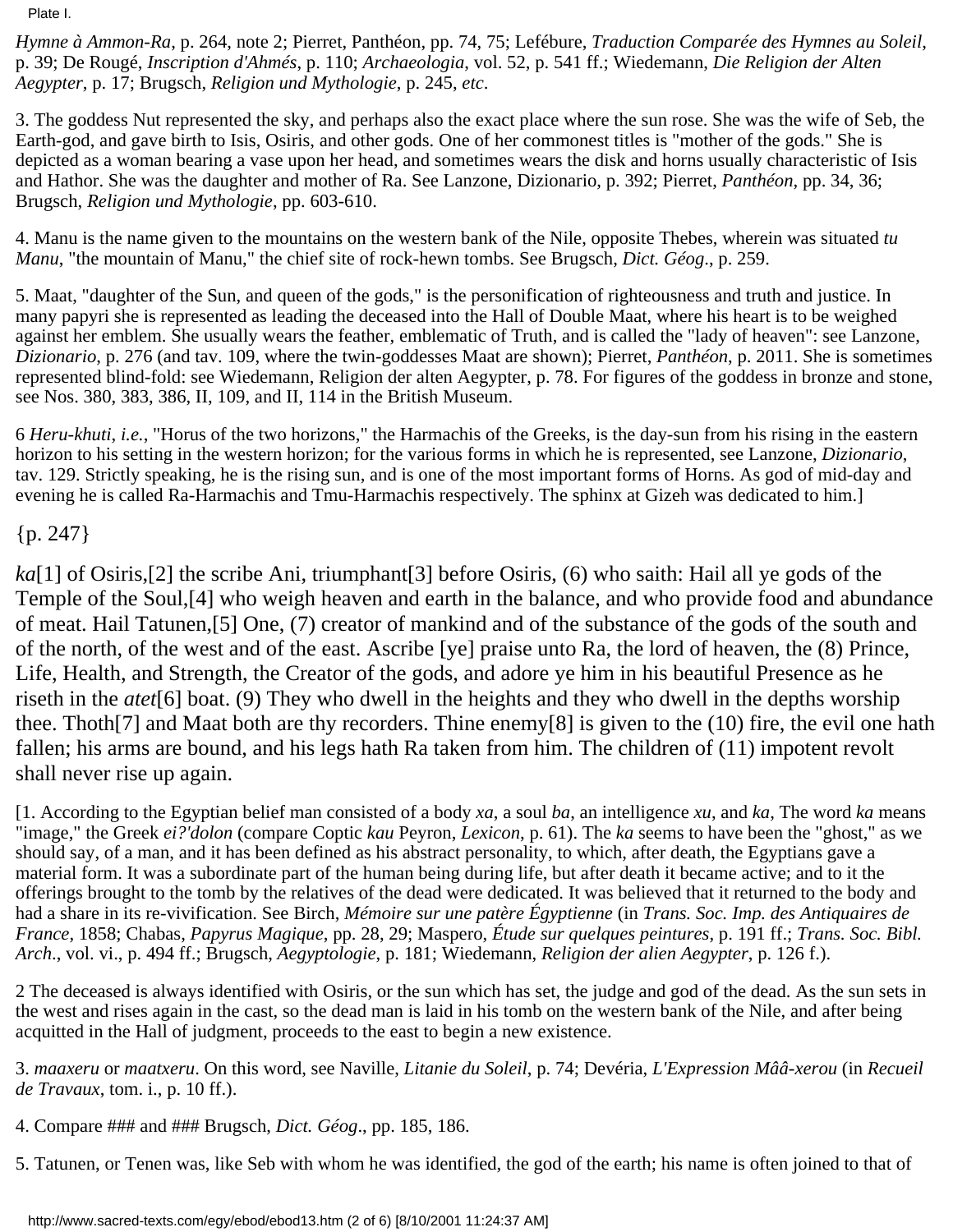Ptah, and he is then described as the creator of gods and men, and the maker of the egg of the sun and of the moon. See Lanzone, *Dizionario*, p. 1259; Wiedemann, *Religion*, p. 74; Pierret, *Panthéon*, p. 6; and Naville, *La Litanie du Soleil*, pp. 118, 119, and plate xxiv., 1. 3. This god was, in one aspect, a destroyer of created things; compare ###, Naville, *op. cit*., p. 89.

6. A name for the boat of the evening sun.

7. See *infra*, p. 257, note 2.

8 The enemy of Ra was darkness and night, or any cloud which obscured the light of the sun. The darkness personified was Apep, Nak, etc., and his attendant fiends were the *mesu betesh*, or 'children of unsuccessful revolt.']

{p. 248}

The House of the Prince[1] keepeth festival, and the sound of those who rejoice is in the (12) mighty dwelling. The gods are glad [when] they see Ra in his rising; his beams flood the world with light. (13) The majesty of the god, who is to be feared, setteth forth and cometh unto the land of Manu; he maketh bright the earth at his birth each day; he cometh unto the place where he was yesterday. (14) O mayest thou be at peace with me; may I behold thy beauties; may I advance upon the earth; may I smite the Ass; may I crush (15) the evil one; may I destroy Apep[2] in his hour[3]; may I see the *abtu*[4] fish at the time of his creation, and the *ant* fish in his creation, and the (16) *ant*[4] boat in its lake. May I see Horus in charge of the rudder, with Thoth

[1. ###, more fully ### "the great house of the old man," *i.e.*, the great temple of Ra at Heliopolis: see Brugsch, *Dict. Géog*., p. 153.

2 Apep, the serpent, personifying darkness, which Horus. or the rising sun must conquer before he can re-appear in the East.

3 Compare the following scenes which represent Apep in the form of a serpent and crocodile and ass being pierced by the deceased.

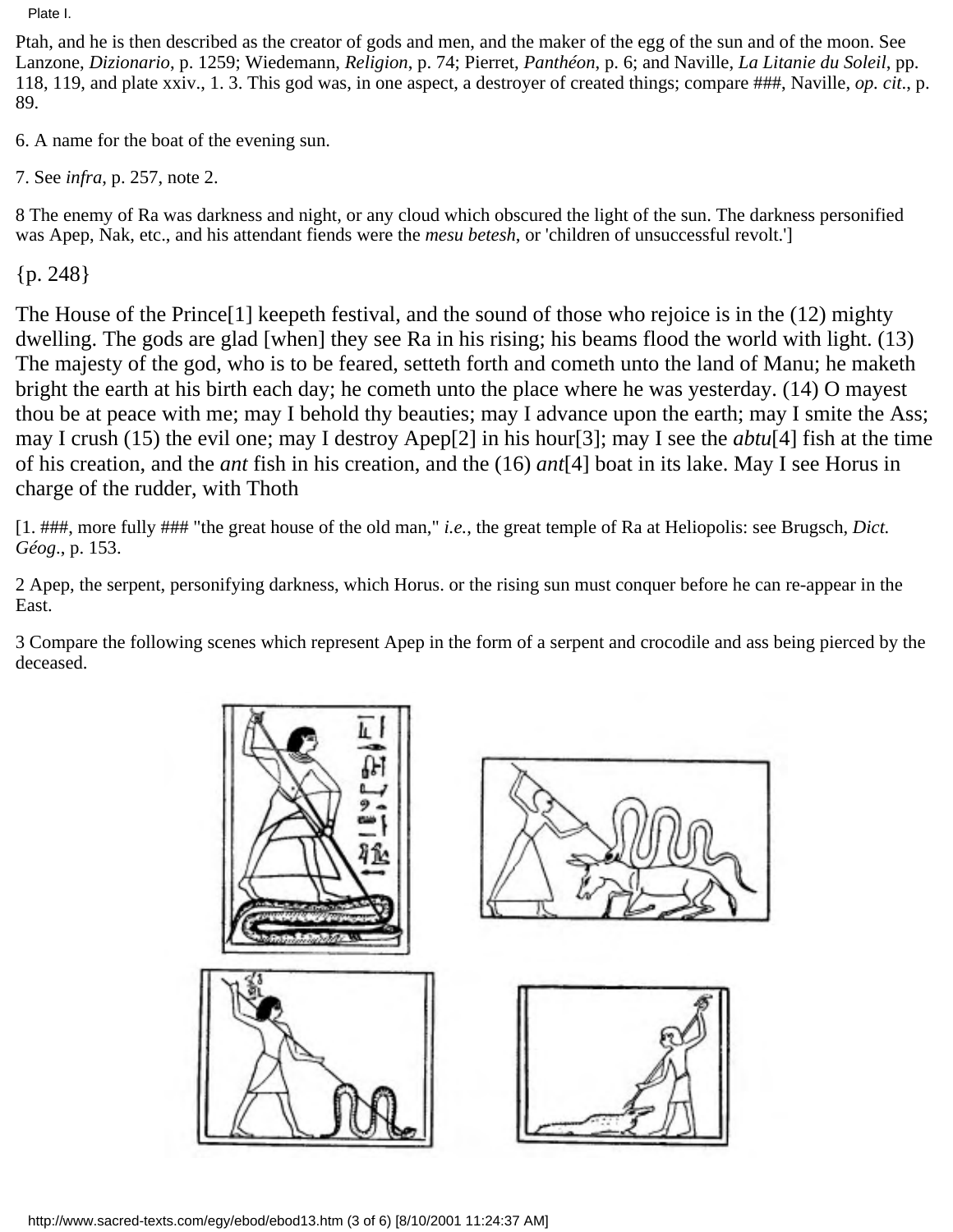4 The *abtu* and the *ant* fishes are sometimes depicted on coffins swimming at the bows of the boat of the sun.]

{p. 249}

and Maat beside him; may I grasp the bows of the (17) *seket*[1]boat, and the stern of the *atet* boat. May he grant unto the *ka* of Osiris Ani to behold the disk of the Sun and to see the Moon-god without ceasing, every day; and may my soul (18) come forth and walk hither and thither and whithersoever it pleaseth. May my name be proclaimed when it is found upon the board of the table of (22) offerings; may offerings be made unto me in my (24) presence, even as they are made unto the followers of Horus; may there be prepared for me a seat in the boat of the Sun on the day of the going forth of the (26) god; and may I be received into the presence of Osiris in the land (28) of triumph!

**Appendix**: The following versions of this chapter are taken from: I. Naville, *Todtenbuch*, Bd. I., Pl. xiv. II. Naville, *Todtenbuch*, Bd. I., Pl. xv.; III. *British Museum Papyrus* No. 9901 and IV. *British Museum Papyrus* No. 10,471.

I. (1) A HYMN OF PRAISE TO RA WHEN HE RISETH IN THE EASTERN PART OF HEAVEN. Behold Osiris, Qenna the merchant, (2) who saith: "Homage to thee, in thy rising thou Tmu in thy crowns of beauty. Thou risest, thou risest, thou Ra shinest, (3) thou shinest, at dawn of day. Thou art crowned like unto the king of the gods, and the goddess Shuti doeth homage unto thee. (4) The company of the gods praise thee from the double-dwelling. Thou goest forth over the upper air and thy heart is filled with gladness. (5) The *sektet* boat draweth onward as [Ra] cometh to the haven in the *atet* boat with fair winds. Ra rejoiceth, Ra rejoiceth. (6) Thy father is Nu, thy mother is Nut, and thou art crowned as Ra-Harmachis. Thy sacred boat advanceth in peace. Thy foe hath been cast down and his (7) head hath been cut off; the heart of the Lady of life rejoiceth in that the enemy of her lord hath been overthrown. The mariners of Ra have content of heart and Annu rejoiceth."

(8) The merchant Qenna saith: "I have come to thee, O Lord of the gods, Tmu-Harmachis, who passest over the earth  $\dots \dots$  . (9) I know that by which thou dost live. Grant that I may be like unto one of those who are thy favoured (10) ones [among the followers] of the great god. May my name be proclaimed, may it be found, may it be lastingly renewed with . . . . . . . (11) The oars are lifted into the *sektet* boat, and the sacred boat cometh in peace. (12) May I see Ra when he appeareth in the sky at dawn, and when his enemies have fallen at the block. (13) May I behold [Horns] guiding the rudder and steering with [his] two hands. (14) May I see the *abtu* fish at the moment of his creation; and may I see the *ant* fish when he maketh himself manifest at creation, and the *ant* boat upon its lake. O thou Only One, O thou Mighty One, thou Growing One, (15) who dost never wax faint, and

[1. A name of the boat of the rising sun.]

{p. 250}

from whom power cannot be taken. . . . . . . . . . . . . . the devoted (17) servant of "the lord of Abtu."

"The merchant Qenna saith: (18) "Homage to thee Heru-Khuti-Tmu, Heru-Khepera, mighty hawk, who dost cause the body [of man] to make merry, beautiful of face by reason of thy two great plumes. Thou (19) wakest up in beauty at the dawn, when the company of the gods and mortals sing songs of joy unto thee; hymns of praise are offered unto thee at eventide. The (20) starry deities also adore thee. O thou firstborn, who dost lie without movement, (21) arise; thy mother showeth loving kindness unto thee every day. Ra liveth and the fiend Nak is dead; thou dost endure for ever, and the (22) fiend hath fallen.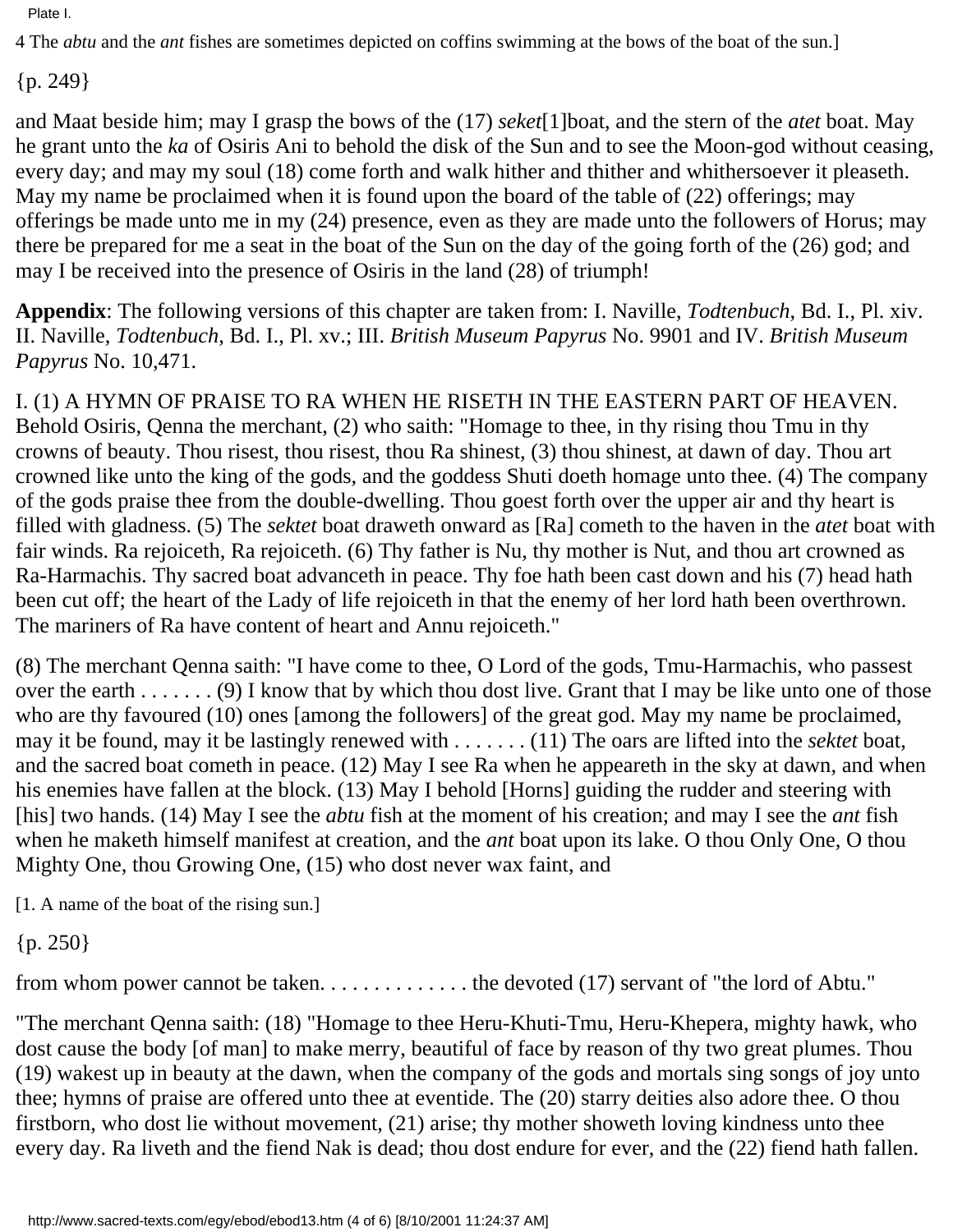"Thou sailest over the sky with life and strength. The goddess Nehebka is in (23) the *atet* boat; the sacred boat rejoiceth. Thy heart is glad and thy brow is wreathed with the twin serpents."

II. (I) A HYMN OF PRAISE TO RA WHEN HE RISETH IN THE EASTERN PART OF HEAVEN. Behold Osiris, Qenna the merchant, triumphant, who saith: (2) "Homage to thee, O thou who risest in Nu, and who at thy birth dost make the world bright with light; all the company of the gods (3) sing hymns of praise unto thee. The beings who minister unto Osiris cherish him as King of the North and of the South, the beautiful and beloved man-child. When (4) he riseth, mortals live. The nations rejoice in him, and the Spirits of Annu sing unto him songs of joy. The Spirits of the towns of Pe and Nekhen (5) exalt him, the apes of dawn adore him, and all beasts and cattle praise (6) him with one accord. The goddess Seba overthroweth thine enemies, therefore rejoice (7) within thy boat; and thy mariners are content thereat. Thou hast arrived in the *atet* boat, and thy heart swelleth with joy. O Lord of the gods, when thou (8) dost create them, they ascribe praises unto thee. The azure goddess Nut doth compass thee on every side, and the god Nu floodeth thee with his rays of light. (9) O cast thou thy light upon me and let me see thy beauties, me, the (10) Osiris Qenna the merchant, triumphant! When thou goest forth over the earth I will sing praises unto thy fair (11) face. Thou risest in the horizon of heaven, and [thy] disk is adored [when] it resteth upon the mountain to give life unto the world."

Saith Qenna the merchant, triumphant: (12) "Thou risest, thou risest, coming forth from the god Nu. Thou dost become young again and art the same as thou wert yesterday, O mighty youth who hast created thyself. Not . . . . . . . my hand. (13) Thou hast come with thy splendours, and thou hast made heaven and earth bright with thy rays of pure emerald light. The land of Punt is (14) established for the perfumes which thou smellest with thy nostrils. (15) Thou risest, O thou marvellous Being, in heaven, the twin serpents are placed upon thy brow, and thou art lord of the world and the inhabitants (16) thereof; [the company] of the gods and Qenna the merchant, triumphant, adore thee."

III. (1, 2) A HYMN OF PRAISE TO RA WHEN HE RISETH IN THE EASTERN PART OF HEAVEN. (3) Behold Osiris Hunefer, triumphant, who saith: "Homage to thee, O thou who art Ra when thou (4) risest and Tmu when thou settest. Thou risest, thou risest; thou shinest, (5) thou shinest, thou who art crowned king of the {p. 251} gods. Thou art the lord of heaven, [thou art] the lord of earth, [thou art] the creator of those who dwell in the heights (6) and of those who dwell in the depths. [Thou art] the One god who came into (7) being in the beginning of time. Thou didst create the earth, (8) thou didst fashion man, thou didst make the watery abyss of the sky, thou didst form Hapi [the Nile], and thou art the maker of streams and of the (9) great deep, and thou givest life to all that is therein. Thou hast knit (10) together the mountains, thou has made mankind and the beasts of the field, thou hast created the heavens and the earth. Worshipped be thou whom the goddess Maat embraceth at morn and at eve. Thou dost travel across the (11) sky with heart swelling with joy; the Lake of Testes is at peace. The fiend Nak hath fallen and his two arms are cut off. The *sektet* boat receiveth fair winds, and the heart of him that is in his shrine rejoiceth. Thou (12) art crowned with a heavenly form, the Only one, provided [with all things]. Ra cometh forth from Nu in triumph. O thou mighty youth, thou everlasting son, self-begotten, who didst give thyself birth, (13) O thou mighty One, of myriad forms and aspects, king of the world, Prince of Annu, lord of eternity and ruler of the everlasting, the company of the gods rejoice when thou risest and when thou sailest (14) across the sky, O thou who art exalted in the sektet boat. Homage to thee, O Amen-Ra, thou who dost rest upon Maat, thou who passest over the heaven, and every face seeth thee. Thou dost wax great as thy (15) Majesty doth advance, and thy rays are upon all faces. Thou art unknown and canst not be searched out . . . . . . . . his fellow except thyself; thou art (16) the Only One . . . . . . [Men] praise thee in thy name [Ra], and they swear by thee, for thou art lord over them. Thou hast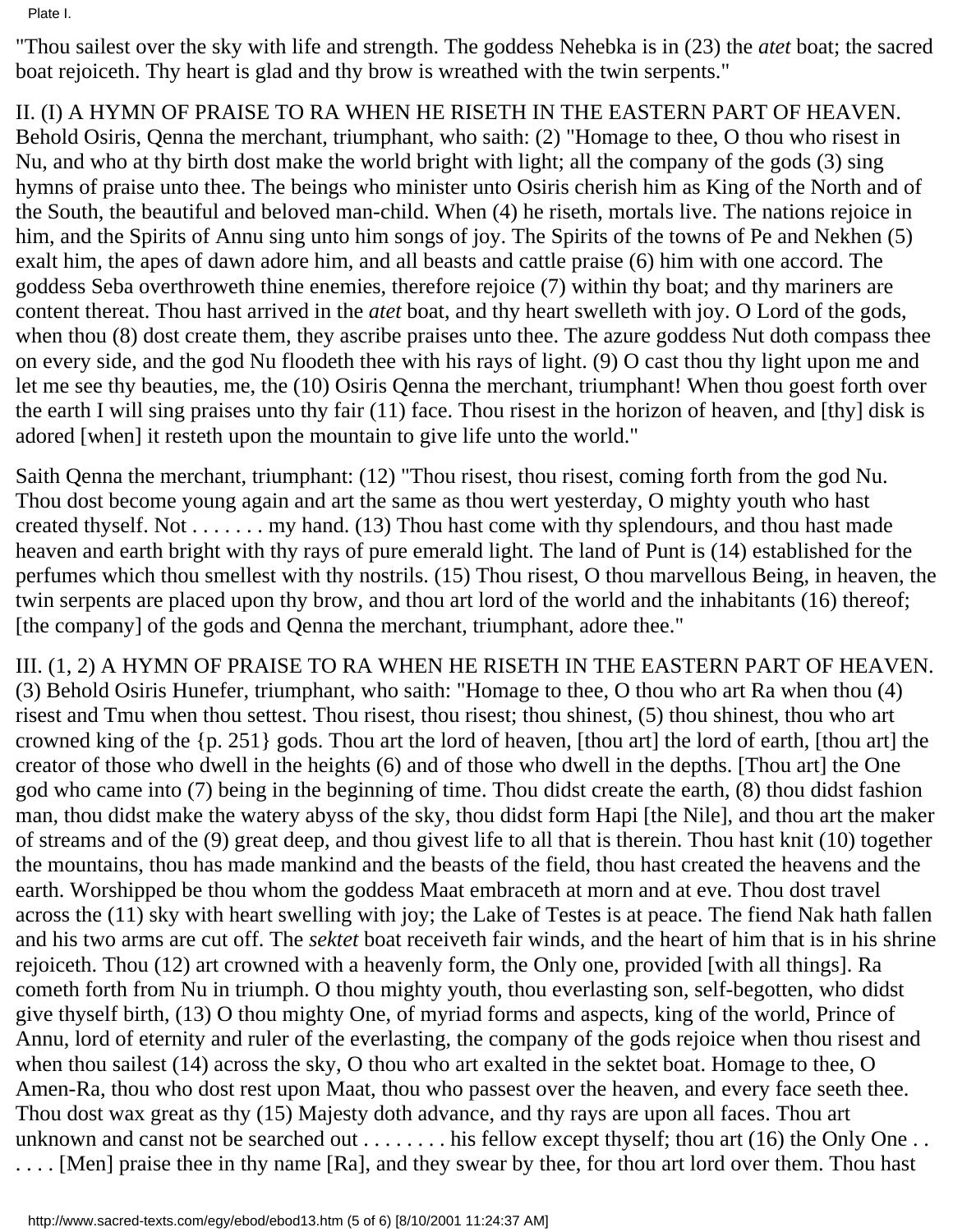heard (17) with thine ears and thou hast seen with thine eyes. Millions of years have gone over the world; I cannot tell the number of them, through which thou hast passed. Thy heart hath decreed a day of happiness in thy name [of Ra]. Thou dost pass over (18) and travellest through untold spaces of millions and hundreds of thousands of years; thou settest out in peace, and thou steerest thy way across the watery abyss to the place which thou lovest; this thou doest in one (19) little moment of time, and thou dost sink down and makest an end of the hours."

Osiris, the governor of the palace of the lord of the two lands (*i.e.*, Seti I.), Hunefer, triumphant, saith: (20) Hail my lord, thou that passest through eternity and whose being is everlasting. Hail thou Disk, lord of beams of light, thou risest and thou makest all mankind to live. Grant thou that I may behold thee at dawn each day."

IV. A HYMN OF PRAISE TO RA by Nekht, the royal scribe, captain of soldiers, who saith: "Homage to thee, O thou glorious Being, thou who art provided [with all things]. O Tmu-Heru-khuti, when thou risest in the horizon of heaven, a cry of joy cometh out of the mouth of all peoples. O thou beautiful Being, thou dost renew thyself in thy season in the form of the Disk within thy mother Hathor; therefore in every place every heart swelleth with joy at thy rising, for ever. The eastern and the western parts of heaven come to thee with homage, and give forth sounds of joy at thy rising. O Ra, thou who art Heru-khuti (Harmachis), the mighty man-child, the heir of eternity, self-begotten and self-born, king of earth, prince of the netherworld, governor of the mountains of Aukert (*i.e.*, the netherworld), thou dost rise in the horizon of heaven and sheddest upon the world beams of emerald light; thou art born from the {p. 252} water, thou art sprung from Nu, who fostereth thee and ordereth thy members. O thou who art crowned king of the gods, god of life, lord of love, all the nations live when thou dost shine. The goddess Nut doeth homage unto thee, and the goddess Maat embraceth thee at all times. They who are in thy following sing unto thee with joy and bow down to the earth when they meet thee, the god of heaven, the lord of earth, the king of right and truth, the god of eternity, the everlasting ruler, the prince of all the gods, the god of life, the creator of eternity, the maker of heaven by whom is established all that therein is. The company of the gods rejoice at thy rising, the earth is glad when it beholdeth thy rays; the peoples that have been long dead come forth with cries of joy to see thy beauties. Thou goest forth over heaven and earth, made strong each day by thy mother Nut. Thou passest through the uppermost heaven, thy heart swelleth with joy; and the Lake of Testes is content thereat. The Enemy hath fallen, his arms are hewn off, the knife hath cut asunder his joints. Ra liveth in Maa[1] the beautiful. The *sektet* boat draweth on and cometh into port; the south, the north, the west and the east turn to praise thee, O thou unformed substance of the earth, who didst create thyself. Isis and Nephthys salute thee, they sing unto thee in thy boat hymns of joy, they shield thee with their hands. The souls of the East follow thee, the souls of the West praise thee. Thou art the ruler of all gods and thou hast joy of heart within thy shrine; for the Serpent Nak is condemned to the fire, and thy heart shall be joyful for ever. Thy mother Nut is adjudged to thy father Nu."

[Next: Plate II.](#page-133-0)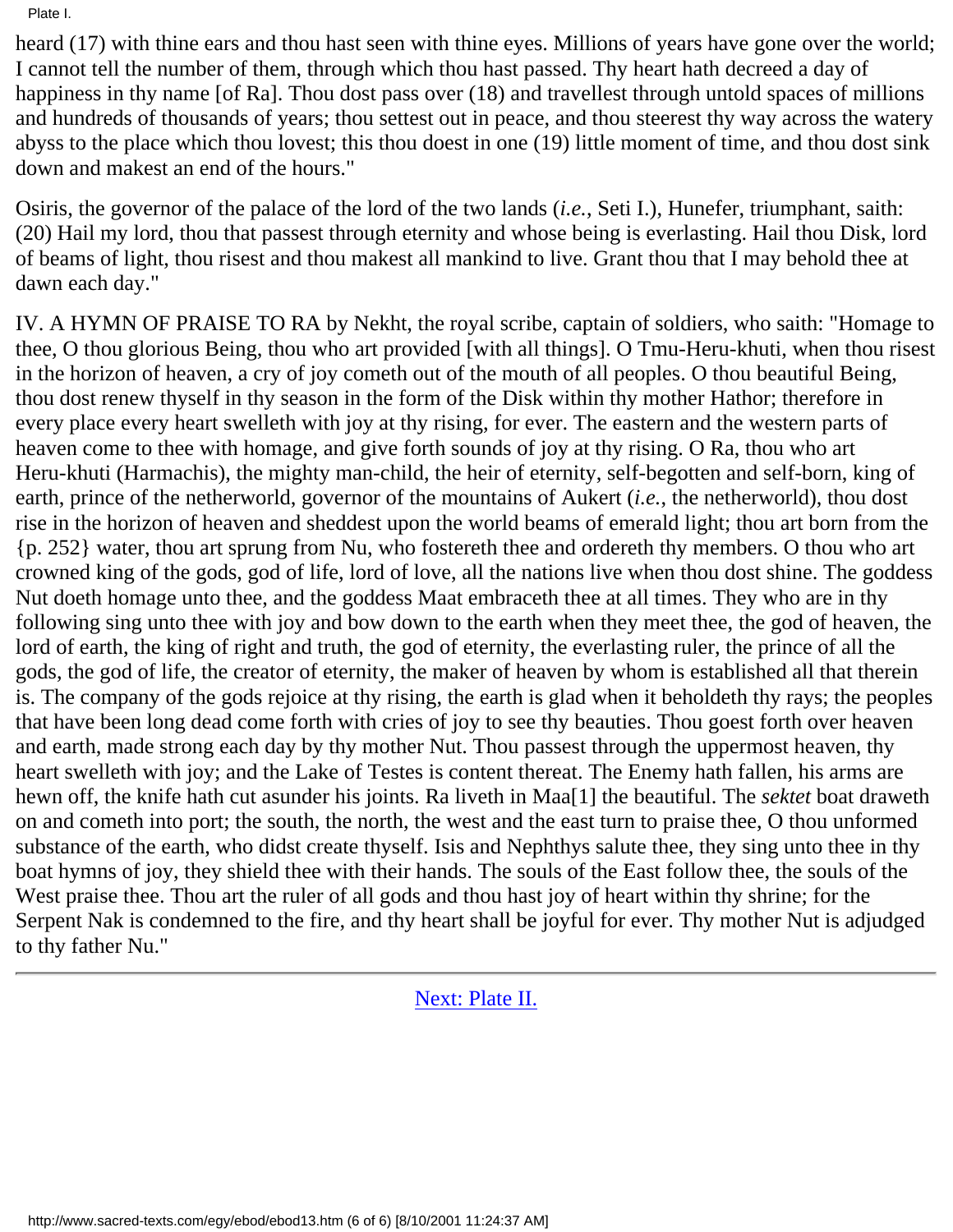# **PLATE II.**

<span id="page-133-0"></span>**Vignette I.**: The disk of the Sun, supported by a pair of arms proceeding from the ankh, the sign of life, which in turn is supported by a *tet* the emblem of the East and of the god Osiris. The *tet* stands upon the horizon. On each side of the disk are three dog-headed apes, spirits of the Dawn, their arms raised in adoration of the disk. On the right hand side of the *tet* is the goddess Nephthys and on the left is Isis each goddess raising her hands in adoration of the *tet*, and kneeling upon the emblem *aat*, or hemisphere. Above is the sky. This vignette belongs properly to the hymn to the rising sun.[2]

[1. Maa, unvarying and unalterable Law. Compare the vignette from British Museum papyrus No. 9901. (Fig. 1.)



In some papyri the apes are four (Naville, *Das Aeg. Todtenbuch*, Bd. I., B1. 26), or seven (Naville, *op. cit*., Bd. I., Bl. 21) in number.

In the vignette which usually accompanies the hymn to the setting sun (Fig. 2), but which does not occur in the present papyrus, a hawk wearing on his head a disk encircled by a serpent, *i.e.*, Ra-Harmachis, {footnote p. 253} takes the place of the disk and (*e.g.*, British Museum papyri Nos. 9901 (Naville, op. cit., Bd. I., Bl. 22,), and 10,472); and the *tet* is represented by the stand ### (Naville, *op. cit*., Bd. 1., Bl. 22), on one side of which are three hawk-headed deities, and on the other three jackal-headed deities (see Lanzone, *Dizionario*, 10, pp. 56, 57.). Beneath are Isis and Nephthys kneeling in adoration before two lion-gods, which represent yesterday and to-morrow. An interesting variant of the latter vignette occurs in British Museum papyrus No. 10,472, which was made for the lady Anhai, a singer in the temple of Amen at Thebes, about B.C. 1000, where, in addition to the apes and figures of the goddesses (the titles of Isis being ### and those of Nephthys ###, there are represented, on each side (I) the winged *utchat* with pendent uræus and *shen* ### (emblematic of the sun's circuit) and feather (2) a man, prostrate, adoring the disk; (3) four men, upright, with both hands raised in adoration; and (4) a human-headed bird ###, emblematic of the soul of the deceased lady, standing upon a pylon.]

### ${p. 253}$

Text: (1) [HYMN TO OSIRIS.] "Glory be to Osiris Un-nefer, the great god within Abydos, king of eternity, lord of the everlasting, who passeth through millions of years in his existence. Eldest son of the womb (2) of Nut, engendered by Seb the Erpat,[1] lord of the crowns of the North and South, lord of the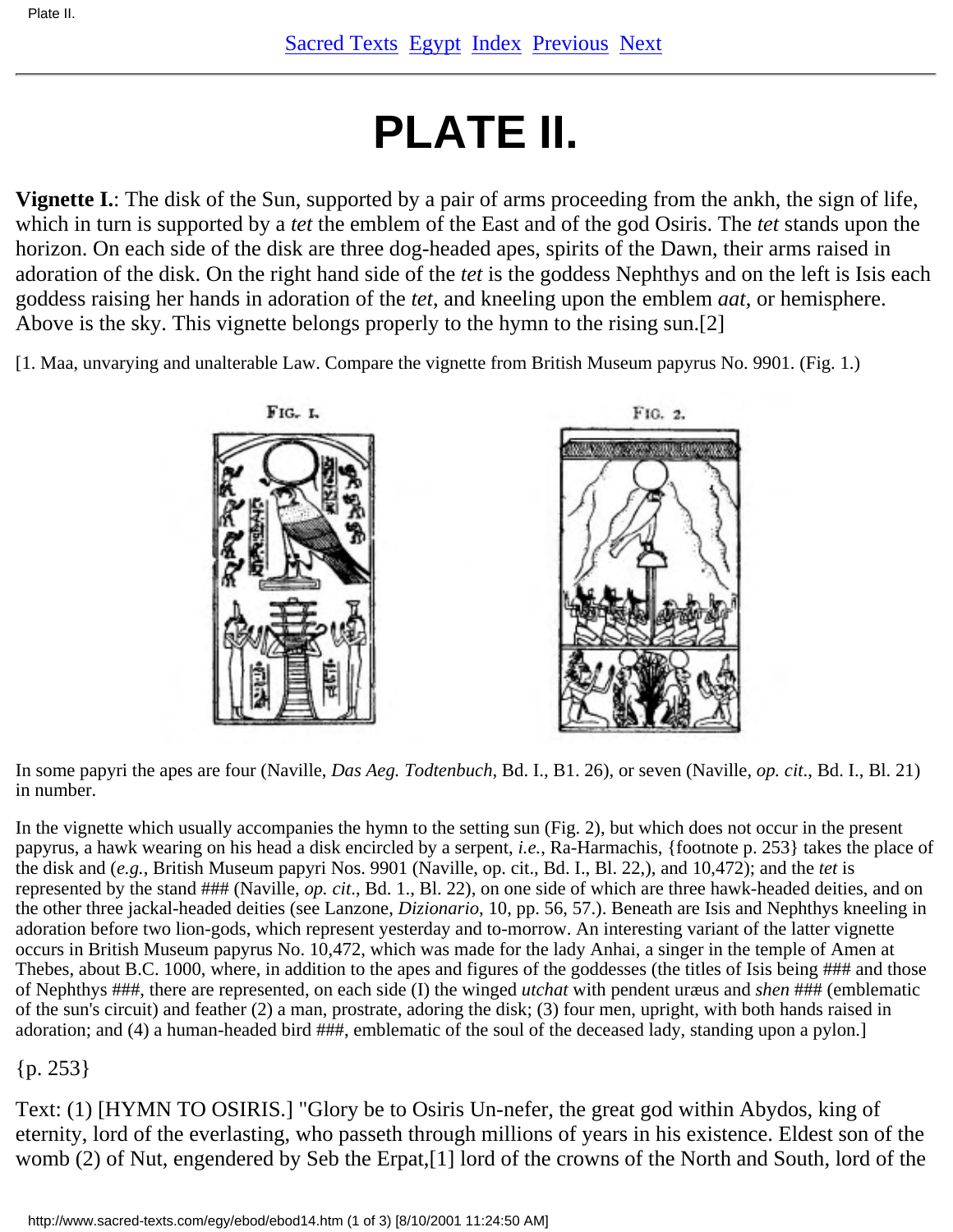lofty white crown. As Prince of gods and of men (3) he hath received the crook and the flail and the dignity of his divine fathers.[2] Let thy heart which is

[1. The word ### *er-pat* is composed of *er* "chief" and *pat* a clan, "tribe," or "family"; Seb, then, was the prince of the family of the gods. *Erpat* is a very ancient word, and was probably in use in Egypt before *suten*, the common word for "king." For a discussion on this point see Maspero, *Un Manuel de Hiérarchie Égyptienne*, p. 15 ff.; Brugsch, *Aegyptologie*, p. 210.

2 Osiris, the night sun, was the son of Ra, and the father and son of Horus. He is always represented as a mummy holding in his hands the sceptre ### crook ### and flail ###. See Lanzone, *Dizionario*, p. 690 ff.; Wiedemann, *Religion*, p. 123 ff.; Brugsch, *Religion und Mythologie*, p. 611 ff.]

 ${p. 254}$ 

in the mountain of Amenta be content, for thy son Horus is stablished upon thy throne. (4) Thou art crowned lord of Tattu[1] and ruler in Abtu.[2] Through thee the world waxeth green (5) in triumph before the might of Neb-er-tcher.[3] He leadeth in his train that which is and that which is not yet, in his name (6) Ta-her-seta-nef;[4] he toweth along the earth in triumph in his name Seker.[6] He is (7) exceeding mighty and most terrible in his name Osiris. He endureth for ever and for ever in his name Un-nefer.[6] (8) Homage to thee, King of kings, Lord of lords, Prince of princes, who from the womb of Nut hast possessed the world (9) and hast ruled all lands and Akert.[7] Thy body is of gold, thy head is of azure, and emerald light encircleth thee. O An[8] of millions of years, (10) all-pervading with thy body and

[1. The name Tettet or Tattu was borne by two towns in Lower Egypt: Busiris, the metropolis of the 9th nome, and Mendes, the metropolis of the 16th nome. See Brugsch, *Dict. Géog*., p. 978, and De Rougé, *Géographie Ancienne de la Basse Égypte*, p. 58.

2. Both Busiris and Abydos claimed to be the resting place of the body of Osiris.

3. A name of Osiris when his scattered limbs had been brought together and built up again into a body by Isis and Nephthys: see Lanzone, *Dizionario*, p. 714. The name means "lord of entirety."

4. *I.e.*, The one who draws the world.

5. Seker is, like Ptah, Osiris, and Tenen, a form of the night sun. At the festival of this god, the Hennu boat, a symbol of the god Seker of Memphis, was drawn round the sanctuary at dawn at the moment when the sun casts its golden rays upon the earth. For a list of Seker's shrines, see Lanzone, *Dizionario*, pp. 1117-1119. See also Wiedemann, *Religion*, p. 75; Pierret, *Panthéon*, p. 66.

6. A name of Osiris which, as an important name, is written at times in a cartouche, *e.g.*, ###, ###. It is usually explained to mean "the Good Being," although it has been suggested ### (*Proc. Soc. Bibl. Arch.*, 1886) that "beautiful hare" is its signification.

7. A general term for a necropolis. Akert is the country of which Osiris was the prince; and it is mentioned as connected with *Stat* and *Neter-khert*, each of which is a name of the great necropolis on the western bank of the Nile. See Brugsch, *Dict. Géog*., p. 75; Lepsius, *Todtenbuch*, chap. 165, 1. 6; Naville, *La Litanie du Soleil*, p. 98.

8. An or Ani, a name or form of Ra, the Sun-god (compare "Ani at the head of the cycle of the gods," Grébaut, *Hymne*, p. 22), and also of Osiris. Ani is also identified with the Moon-god; compare {footnote p. 255} [\*] "Hail, Ani, thou shinest upon us from heaven every day. May we never cease to behold thy rays! Thoth protecteth thee and maketh thy soul to stand up in the *maat* boat in thy name of Moon." For the identification of Ani with Horus, see Naville, *La Litanie du Soleil*, p. 99, note 10. The god Ani is also addressed as "Eye of Horus " by the deceased in the 39th chapter of the Book of the Dead, which refers to the "uniting of a soul to its body in the underworld."

\* For the hieratic text, see De Horrack, *Lamentations d'Isis et de Nephthys*, p. 4, II. 1-3.]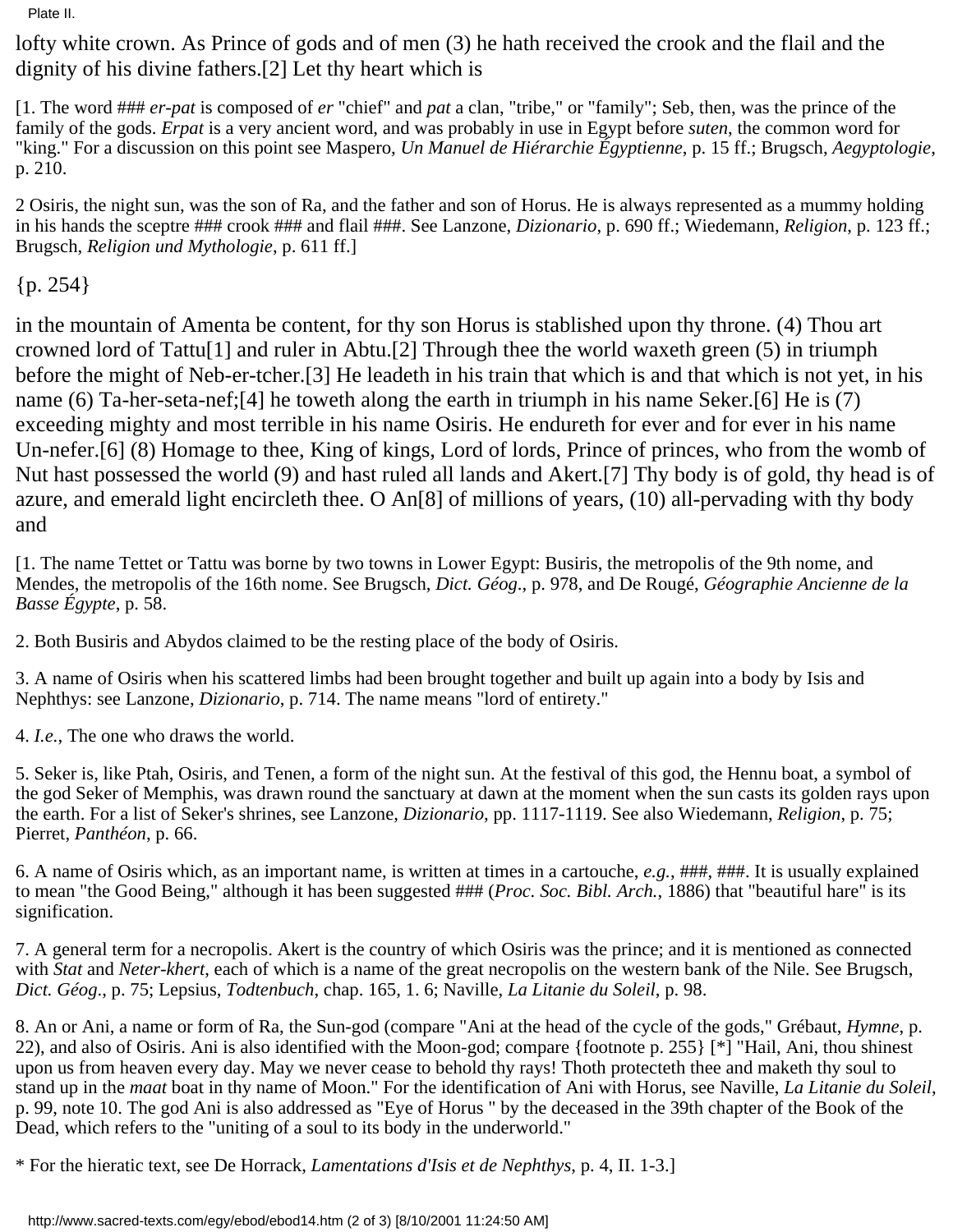${p. 255}$ 

beautiful in countenance in Ta-sert.[1] Grant thou to the *ka* of Osiris, the scribe Ani, splendour in heaven and might upon earth and triumph in Neter-khert;[1] and that I may sail down to (11) Tattu like a living soul and up to (13) Abtu like a *bennu* (phœnix); and that I may go in and come out without repulse at (15) the pylons of the Tuat.[1] May there be given unto (16) me loaves of bread in the house of coolness, and (17) offerings of food in Annu, (18) and a homestead for ever in Sekhet-Aru[2] with wheat and barley (20) therefor."

[Next: Plate III.](#page-136-0)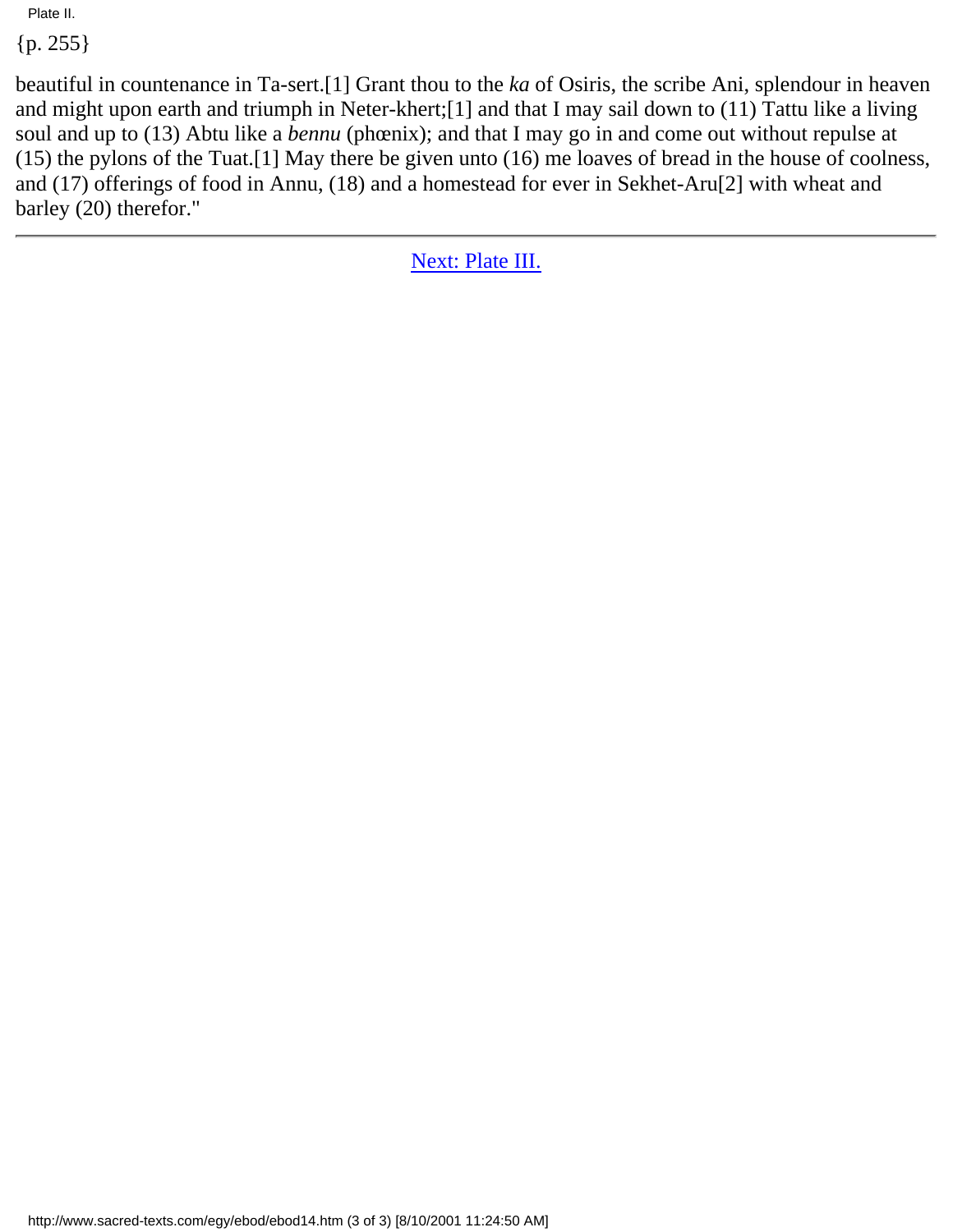# **PLATE III.**

<span id="page-136-0"></span>**Vignette:** Scene of the weighing of the Heart of the Dead. Ani and his wife enter the Hall of Double Law or Truth, wherein the heart, emblematical of the conscience, is to be weighed in the balance against the feather, emblematical of law. Above, twelve gods, each holding a sceptre are seated upon thrones before a table of offerings of fruit, flowers, etc. Their names are: Harmachis, "the great god within his boat"; Tmu; Shu; Tefnut, "lady of heaven"; Seb; Nut, "lady of Heaven" Isis; Nephthys; Horus, "the great god"; Hathor, "lady of Amenta"; and Sa. Upon the beam of the scales sits the dog-headed ape which was associated

[1. A name of the underworld.

2. Or *Sexet-Anru*, a division of the *Sexet-hetepu* (see Plate XXXV.), the Elysian fields wherein the souls of the blessed were supposed to reap and sow.

3. In British Museum papyrus No. 9901 the goddess Maat is seated on the centre of the beam of the balance. The double Maat goddesses are at times represented standing beside the balance to watch the result of the weighing, and at the same time Maat is also placed in the scale to be weighed against the heart of the deceased (Fig. x) (see Naville, *Todtenbuch*, Bd. I., Bl. 136, Pa.). {footnote page 256} In the papyrus of Qenna the head of Anubis is on the beam, and the ape, wearing disk and crescent, is seated upon a pylon-shaped pedestal beside the balance (Fig. 2). Another vignette shows Horus holding Maat in his band, weighing the heart in the presence of the Maat goddesses, and Anubis, holding the deceased by the hand, presents the heart to Osiris while Isis and Nephthys in the form of apes sit near (Fig. 3).



### ]

### ${p. 256}$

with Thoth,[1] the scribe of the gods. The god Anubis, jackal-headed, tests the tongue of the balance, the suspending bracket of which is in the form of the feather The inscription above the head of Anubis reads:--"He who is in the tomb saith, pray thee, O weigher of righteousness, to guide (?) the balance that it may be stablished.'" On the left of the balance, facing Anubis, stands Ani's "Luck" or "Destiny," *Shai* and above is the object called *mesxen* which has been described[2] as "a cubit with human head," and which is supposed to be connected with the place of birth. Behind these stand the goddesses Meskhenet and Renenet: Meskhenet[3]

[1. In the papyrus of Sutimes (Naville, *Todtenbuch*, Bd. I., Bl. 43) the ape is called *neb xemennu ut a maa*, "Lord of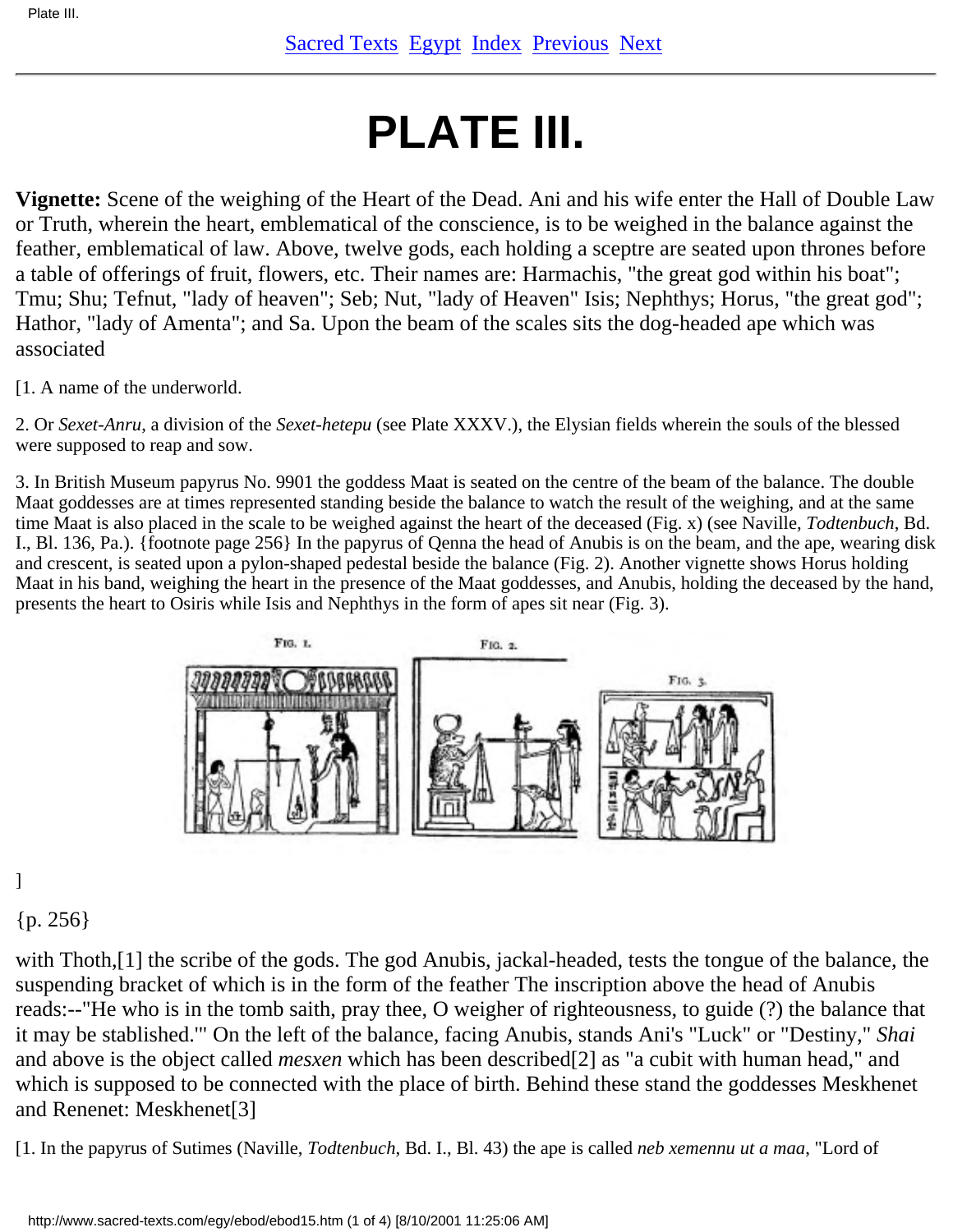Plate III.

Khemennu, just weigher"; and in British Museum papyrus No. 9900, "Thoth, lord of the scales."

2. Birch, in Bunsen's Egypt's Place, vol. v., p. 259. In the papyrus of Anhai (British Museum, No. 10,472) there is a *meskhen* on each side of the upright of the balance: one is called Shai and the other Renen.

3. Four goddesses bore the name of Meskhen, and they were supposed to assist the resurrection of Osiris; they were associated with Tefnut, Nut, Isis, and Nephthys (see Lepsius, *Denkmäler*, iv., Bl. 59a; and Mariette, *Dendérah*, iv., pl. 74 *a*). Each wore upon her head the object ###, which is said by some to represent the blossoms of palm trees (Lanzone, *Dizionario*, p. 329). Examples of this as an amulet, in hard stone, in the British Museum, are Nos. 8158, 8159, 8161, 20,618, and, in porcelain, No. 15,963.]

{p. 257}

presiding over the birth-chamber, and Renenet[1] probably superintending the rearing of children. Behind the *meskhen* is the soul of Ani in the form of a human-headed bird standing on a pylon. On the right of the balance, behind Anubis, stands Thoth,[2] the scribe of the gods, with his reed-pen and palette[3] containing black and red ink, with which to record the result of the trial. Behind Thoth stands the female monster Amam[4], the "Devourer," or Am-mit, the eater of the Dead."

[1. The name of this goddess is probably connected with the word *renen*, "to suckle." M. Pierret identifies her with the goddess of that name who presided over harvests, and is described as the "lady of the offerings of all the gods" (*Panthéon*, p. 61), having a snake's head, which in some instances is surmounted by the disk, horns and feathers of the goddess Hathor (see Lanzone, *Dizionario*, tav. 188, No. 2).

2 Thoth was the personification of intelligence. He was self-created and self-existent, and was the "heart of Ra." He invented writing, letters, the arts and sciences, and he was skilled in astronomy and mathematics. Among his many titles are "lord of Law," "maker of Law," and "begetter of Law." He justified Osiris against his enemies, and he wrote the story of the fight between Horus, the son of Osiris, and Set. As "lord of Law" he presides over the trial of the heart of the dead, and, as being the justifier of the god Osiris against his enemies, he is represented in funereal scenes as the justifier also of the dead before Osiris (see Lanzone, *Dizionario*, p. 1264 ff., and tav. cccciv., No. i; Pierret, Panthéon, pp. 10-14; and Brugsch, *Religion und Mythologie*, p. 439 ff.). Brugsch connects the name Tehuti (Thoth) with the old Egyptian word *tehu*, "ibis," and he believes that it means the "being who is like an ibis." The word *tex* also means "to measure," "to compute," "to weigh"; and as this god is called "the counter of the heavens and the stars, and of all that therein is," the connexion of the name Thoth with *tex* is evident. Bronze and *faïence* figures of the god represent him with the head of an ibis, and holding an *utchat* in his hands (see Nos. 481, 490a, and 11,385 in the British Museum). The *utchat*, or eye of the sun, has reference to the belief that Thoth brought back each morning the light of the sun which had been removed during the night.

3. The palettes of the Egyptian scribe were rectangular, and were made of wood, stone, basalt, ivory (see Nos. 5512a, 5513, 5525a, and 12,779, etc., in the British Museum). They measure from 10 to 17 inches in length, and from 2 to 3 inches in width. They usually contain two round cavities to hold red and black ink, and a groove to hold the reed-pens. The inscriptions on them, which usually have reference to Thoth, are cut, or written in ink, or inlaid in colour; the name of the owner of the palette is generally added. The colours with which the Egyptians wrote were made of vegetable substances, coloured earths, and preparations of copper.

4 She is also called "Devourer of Amenta" (i.e., the underworld), and Shai (see Lanzone, *Dizionario*, p. 129). In the British Museum papyrus No. 9901 she is described as *hat en emsuh; pehu-s em tebt her-ab-set em ma* "the fore-part of a crocodile; her hind-quarters are those of a hippopotamus; her middle part [is that] of a lion."

{footnote p. 258} The Devourer usually stands near the balance instead of behind Thoth; but there is one papyrus quoted by Naville, (Todtenbuch, Bd. I., Bl. 136) in which she is shown crouching beside the lake of fire in the infernal regions.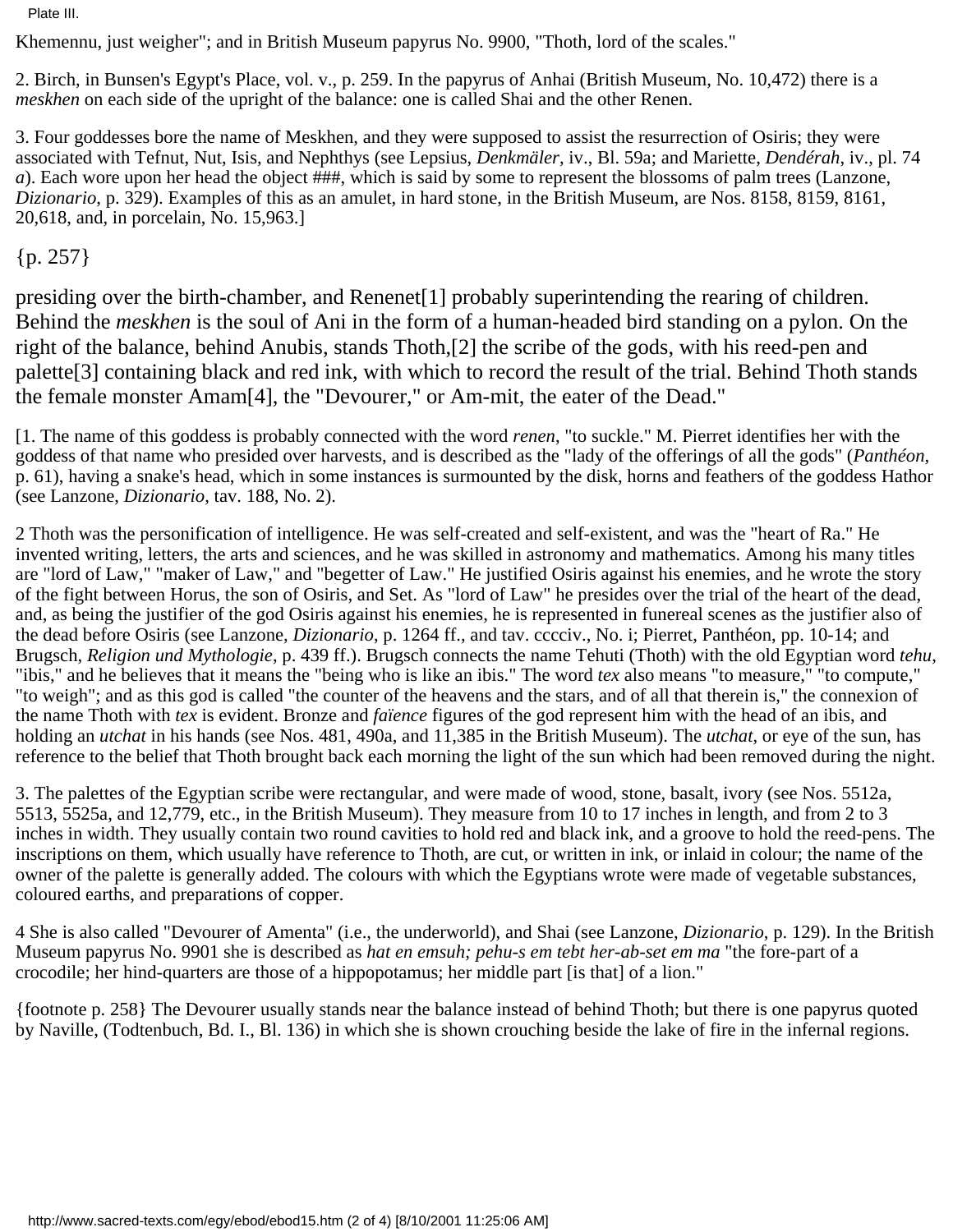Plate III.



### ]

{p. 258}

**Text:** [Chapter XXXB.] Osiris, the scribe Ani, saith:[1] "My heart my mother, my heart my mother, my heart my coming into being! May there be nothing to resist me at [my] judgment; may there be no opposition to me from the *Tchatcha*;[2] may there be no parting of thee from me in the presence of him who keepeth the scales! Thou art my *ka* within my body [which] knitteth[3] and strengtheneth my limbs. Mayest thou come forth to the place of happiness to which[4] I am advancing. "May the *Shenit*[5] not cause my name to stink, and may no lies be spoken against me in the presence of the god![6] Good is it for thee to hear." $[7]$ ......

Thoth, the righteous judge of the great company of the gods who are in the presence of the god Osiris, saith: "Hear ye this judgment. The heart of Osiris hath in very truth been weighed, and his soul hath stood as a witness for him; it hath been found true by trial in the Great Balance. There hath not been found any wickedness in him; he hath not wasted the offerings in the temples; he hath not done harm by his deeds; and he uttered no evil reports while he was upon earth."

The great company of the gods reply to Thoth dwelling in Khemennu: "That which cometh forth from thy mouth hath been ordained. Osiris, the scribe

[1. Ani's speech forms the text of Chapter XXXB. as numbered by M. Naville (*Todtenbuch*, Bd. I., Bl. 43).

2. The four gods of the cardinal points, Mestha, Hapi, Tuamautef, and Qebhsennuf (see Naville, *Todtenbuch Einleitung*, p. 164).

Some copies read, "Thou art my *ka* within my body, the god Khnemu (*i.e.*, "Moulder"), who uniteth (or formeth) and strengtheneth my limbs." Khnemu was called "builder of men, maker of the gods, the father from the beginning; creator of things which are," etc.

4 British Museum papyrus No. 9901 has "place of happiness to which thou goest with me."

5 A class of divine beings.

6 *I.e.*, "the great god, lord of Amenta."

7. This sentence appears to be unfinished; see the Egyptian text, p. 12.]

 ${p. 259}$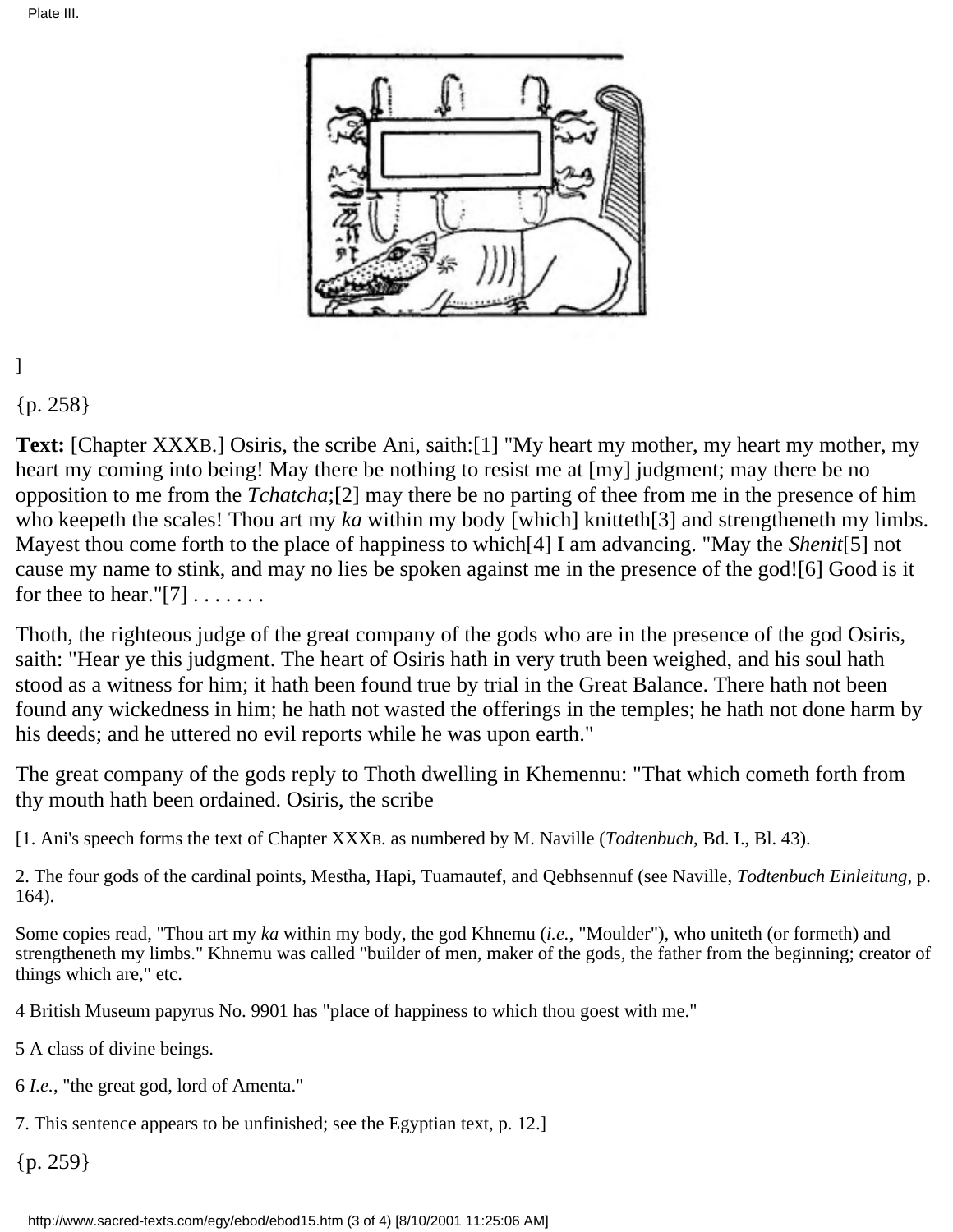Plate III.

Ani, triumphant, is holy and righteous. He hath not sinned, neither hath he done evil against us. Let it not be given to the devourer Amemet to prevail over him. Meat-offerings and entrance into the presence of the god Osiris shall be granted unto him, together with a homestead for ever in Sekhet-hetepu, as unto the followers of Horus."

[Next: Plate IV.](#page-140-0)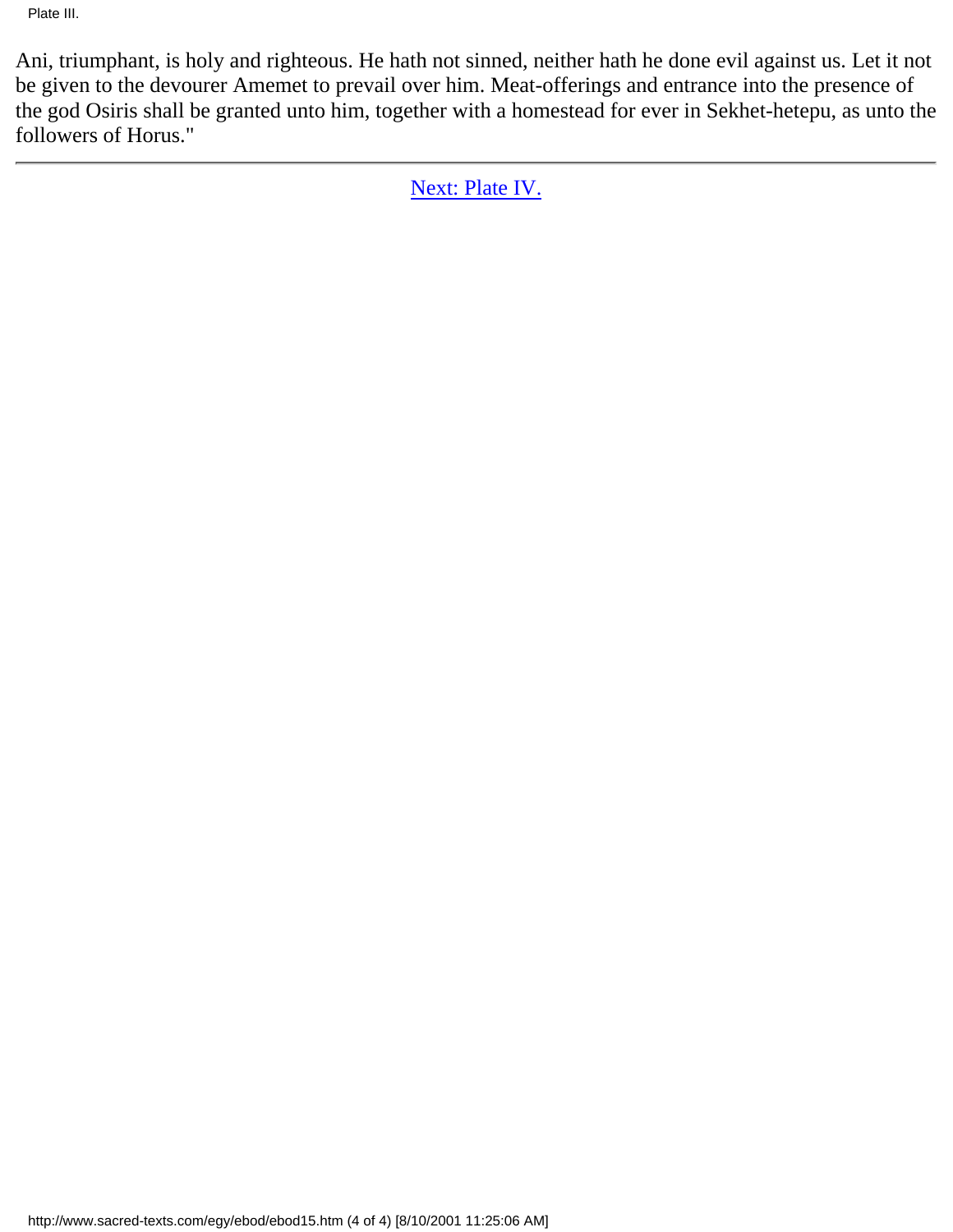# **PLATE IV.**

<span id="page-140-0"></span>**Vignette:** Ani, found just, is led into the presence of Osiris. On the left the hawk-headed god Horus, the son of Isis, wearing the double crown of the North and the South, takes Ani by the hand and leads him forward towards "Osiris, the lord of eternity" *Ausar neb t'etta*, who is enthroned on the right within a shrine in the form of a funereal chest. The god wears the *atef* crown with plumes; a *menat* (see p. 245, note 2) hangs from the back of his neck; and he holds in his hands the crook, sceptre, and flail, emblems of sovereignty and dominion. He is wrapped in bandages ornamented with scale work. The side of his throne is painted to resemble the doors of the tomb. Behind him stand Nephthys on his right hand and Isis on his left. Facing him, and standing on a lotus flower, are the four "children of Horus (*or* Osiris)," or gods of the cardinal points. The first, Mestha, has the head of a man; the second, Hapi, the head of an ape; the third, Tuamautef, the head of a jackal; and the fourth, Qebhsennuf, the head of a hawk. Suspended near the lotus is an object which is usually called a panther's skin,[1] but is more probably a bullock's hide.

The roof of the shrine is supported on pillars with lotus capitals, and is surmounted by a figure of Horus-Sept or Horus-Seker and rows of uræi.

In the centre Ani kneels before the god upon a reed mat, raising his right hand in adoration, and holding in his left hand the *kherp* sceptre. He wears a whitened wig surmounted by a "cone," the signification of which is unknown. Round his neck is a deep collar of precious stones. Near him stands a table of offerings of meat, fruit, flowers, etc., and in the compartments above are a number of vessels for wine, beer, oil, wax, etc., together with bread, cakes, ducks, a wreath, and single flowers.

[1. On the bullock's hide, in which the deceased, or the person who represented him, was supposed to wrap himself, see Virey, *Tombeau de Rekhmara*, p. 50, and plate 26, lower register.]

{p. 260}

**Appendix:** The shrine is in some instances represented in the shape of a pylon, the cornice of which is ornamented either with uræi, or with the disk of the sun and feathers, emblematic of Maat. It usually rests upon a base made in the shape of a cubit, The throne upon which Osiris sits is placed upon reed mats (British Museum papyrus No. 10,471), or upon the cubit-shaped base, or in a pool of water, from which springs a lotus flower with buds and having the four gods of the cardinal points (see British Museum papyrus No. 9901) standing upon it. In some of the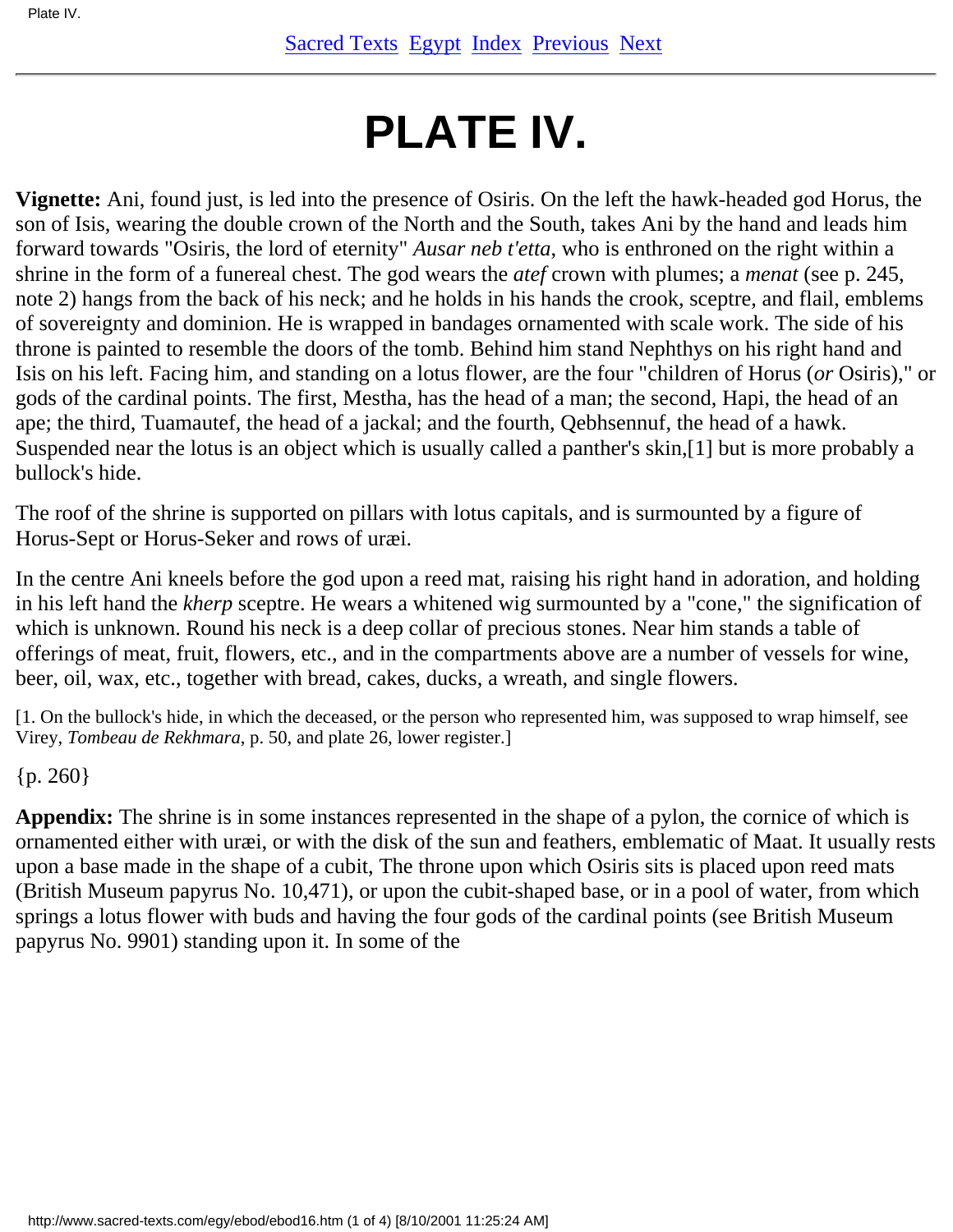

oldest papyri the body of Osiris is painted white, and he stands upright. Isis is described as "great lady, divine mother," and Nephthys as "the mistress of the underworld." In British Museum papyrus No. 10471 the scene of the presentation of the deceased to Osiris is unusual and of interest. On the right the scribe Nekht and his wife Thuau stand with both hands raised in adoration of Osiris. Behind them, upon a cubit-shaped base, is a house with four windows in its upper half, and upon the roof two triangular projections similar to those which admit air into modern houses in the East. Before the door are a sycamore (?) tree and a palm tree, with clusters of fruit; on the left is the god Osiris on his throne, and behind him stands "Maat, mistress of the two countries, daughter of Ra," above whom are two outstretched female arms proceeding from a mountain and holding a disk between the hands. In the centre, between Osiris and the deceased, is a pool of water with three sycamore (?) trees on each side, and at each corner a palm tree bearing clusters of dates; and from it there springs a vine laden with bunches of grapes.

In British Museum papyrus No. 10,472 the god seated in the shrine wears the crown of the god Tanen, and is called "Ptah-Seker-Ausar, within the hidden place, great god, lord of Ta-sert, king of eternity, prince of the everlasting."

**Text:** Saith Horus, the son of Isis: "I have come unto thee, O Unnefer, and I have brought the Osiris Ani unto thee. His heart is [found] righteous coming forth from the balance, and it hath not sinned against god or goddess. Thoth hath weighed it according to the decree uttered unto him by the company {p. 261} of the gods; and it is very true and righteous. Grant him cakes and ale; and let him enter into the presence of Osiris; and may he be like unto the followers of Horus for ever."

Behold, Osiris Ani saith: "O Lord of Amentet (the underworld), I am in thy presence. There is no sin in me, I have not lied wittingly, nor have I done aught with a false heart. Grant that I may be like unto those favoured ones who are round about thee, and that I may be an Osiris, greatly favoured of the beautiful god and beloved of the lord of the world, [I] the royal scribe indeed, who loveth him Ani, triumphant before the god Osiris."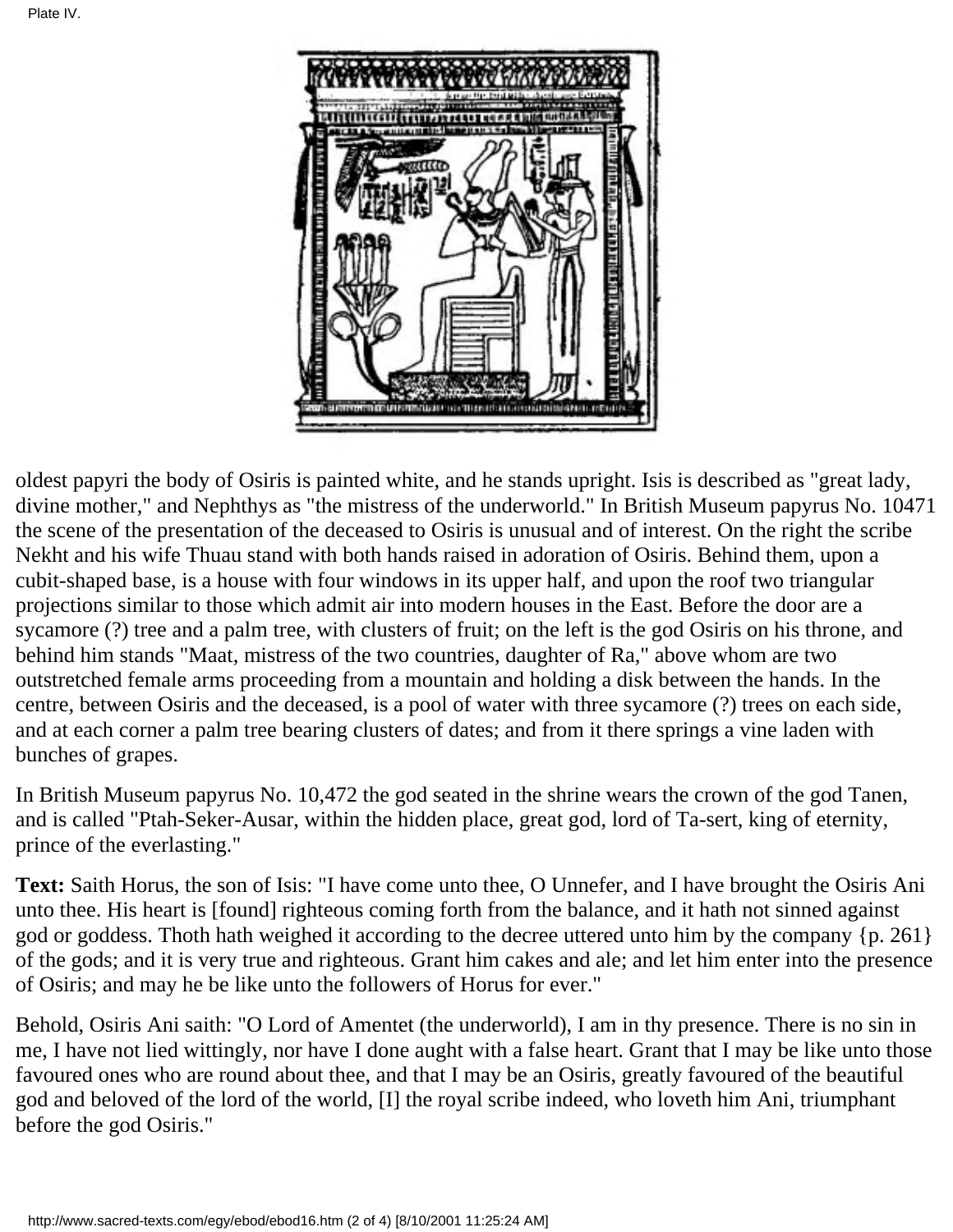**Appendix:** The usual title of this chapter [XXXB.] is, "Chapter of not allowing the heart of [the deceased] to be driven away from him in the underworld."[1] it is an address by the deceased to his own heart, which he calls his *ka* or "double" within his body. It should be accompanied by a vignette of the trial of the heart in which the heart is weighed against the dead man himself, as in the ancient Nebseni papyrus.



In the Ani papyrus, however, it will be observed that the heart is being weighed against the feather of the Law, Maat, a scene which often accompanies Chapter CXXV.

Interesting variants of the vignettes of Chapter XXXB. are given by Naville (*Todtenbuch*, Bd. I., Bl. 43), where we find the deceased addressing either his heart placed on a stand, or a beetle, or a heart to which are attached the antennæ of a beetle. In certain papyri this chapter is followed by a rubric:--"[This chapter is] to be said over a scarab[2] of green stone encircled with *smu* metal, and [having] a ring of silver, which is to be placed upon the neck of the dead. This chapter was found in Khemennu.[3]

[1. ###

2. Chapter XXXA. is never found inscribed upon scarabs.

3. *I.e.*, Hermopolis Magna, the metropolis of Un, the 15th nome of Upper Egypt, the city

called ### by the Copts, and Eshmûnên, ### by the Arabs. It was the abode of the "eight" (*xemennu*) great primeval gods, and of Thoth, the scribe of the gods. (See Meyer and Dümichen, *Geschichte des alten Agyptens*, p. 185.)]

 ${p. 262}$ 

written upon a slab of steel of the South, in the writing of the god himself, under the feet of the majesty of the god, in the time of the majesty of Men-kau-Ra,[1] the king of the North and of the South, triumphant, by the royal son Heru-tata-f[2] who found it while he was journeying to inspect the temples."[3]

The scarabs which are found in the mummies, or lying upon the breast just above the position of the heart, form an interesting section of every large Egyptian collection. In the British Museum series every important type of the funereal scarab is represented. They are made of green basalt, green granite (Nos. 7894 and 15,497), white limestone (Nos. 7917, 7927, 15,508), light green marble (No. 7905), black stone (Nos. 7907, 7909, 7913), blue paste (Nos. 7904, 14,549), blue glass (No. 22,872), and purple, blue, or green glazed *faïence* (Nos. 7868, 7869). They vary in size from 5 inches to 2 inches in length. On the hard stone examples the text of the Chapter of the Heart, more or less complete, is usually cut on the base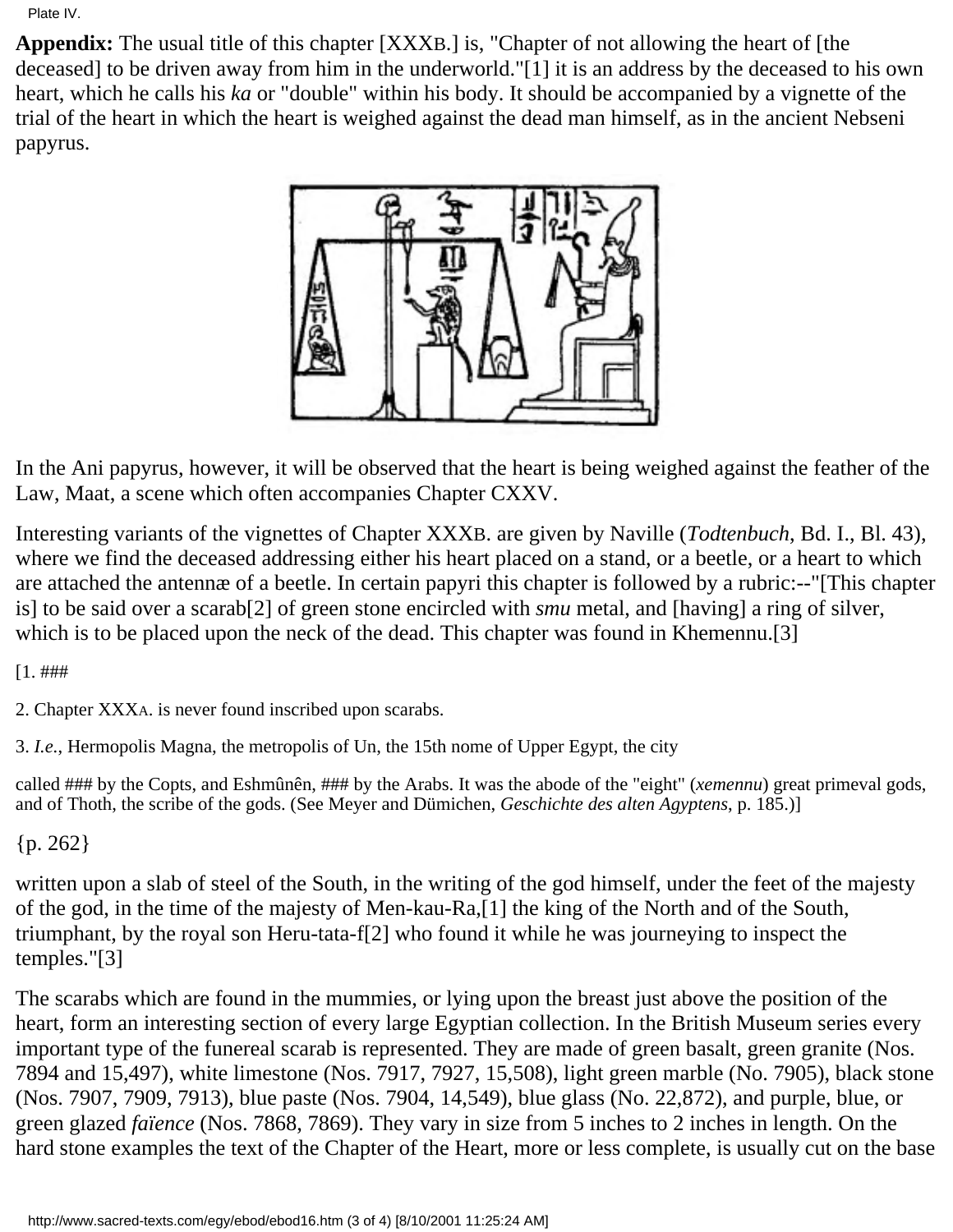in outline; but it is sometimes traced in red ink (No. 7915), or in gold (No. 15,518). Incuse hieroglyphics are sometimes filled with gold (No. 7881). The name of the person with whom the scarab was buried usually precedes the text of the Chapter of the Heart; but in many instances blank spaces are found left without insertion of the name--a proof that i, these amulets were bought ready-made. The base however is often quite plan (Nos. 7965, 7966), or figures of Osiris, Isis, and Nephthys occupy the place of the usual inscription (Nos. 15,500, 15,507). The backs of scarabs are generally quite plain, but we find examples inscribed with figures of the boat of the Sun Osiris, with flail and crook the *bennu* bird, and the *u'tat* (No. 7883), Ra and Osiris (No. 15,507), and the *bennu* bird with the inscription *neteri ab en Ra*, "the mighty heart of Ra" (No. 7878). A finehard, green stone scarab of the Greek or Roman period has upon the back the figures of four Greek deities (No. 7966). In rare instances, the beetles have a human face (Nos. 7876, 15,516) or head (No. 7999). Carefully made scarabs have usually a band of gold across and down the back where the wings join: an example of the late period (No. 7977) has the whole of the back gilded. The scarab was set in a gold oval ring, at one end of which was a smaller ring for suspension from the neck or for attachment to the bandages of the mummy (No. 15,504). The green glazed *faïence* scarab of Thothmes III. (No. 18,190) was suspended by a gold chain from a bronze torque. A thick gold wire to fit the neck is attached to No. 24,401. The base of the scarab is sometimes in the form of a heart (Nos. 7917, 7925). A remarkable example of this variety is No. 7925, in which are

[1. The fifth king of the IVth dynasty.

2. This prince is said to have been a very learned man, whose speech was difficult to be understood (see Wiedemann, *Aeg. Geschichte*., p. 191).

3. For the hieroglyphic text, see pp. 13-15. This rubric was published by Birch, *Aeg. Zeitschrift*, p. 54; and by Rosellini, *Breve Notizia interno un frammento di Papiro funebre Egizio essistente nel ducale museo di Parma*; Parma, 1839, 8vo.]

 ${p. 263}$ 

the emblems of "life," "stability," and "protection," engraved on the upper part of the base. Across the back of this scarab is -- ###;[1] On the right wing:-- ### and on the left ###[2]. A highly polished, fine green basalt scarab with human face (No. 7876) is set in a gold base, upon the face and edges of which are cut part of the Chapter of the Heart. At a period subsequent to the XXIInd dynasty inscribed funereal scarabs in marble, paste, etc., were set in pylon-shaped pectorals made of Egyptian porcelain, glazed blue, green, or yellow, which were sewed to the mummy bandages over the heart. On such pectorals the boat of the Sun is either traced in colours or worked in relief, and the scarab is placed so as to appear to be carried in the boat; on the left stands Isis, and on the right Nephthys (Nos. 7857, 7864, 7866).

[Next: Plates V. and VI.](#page-144-0)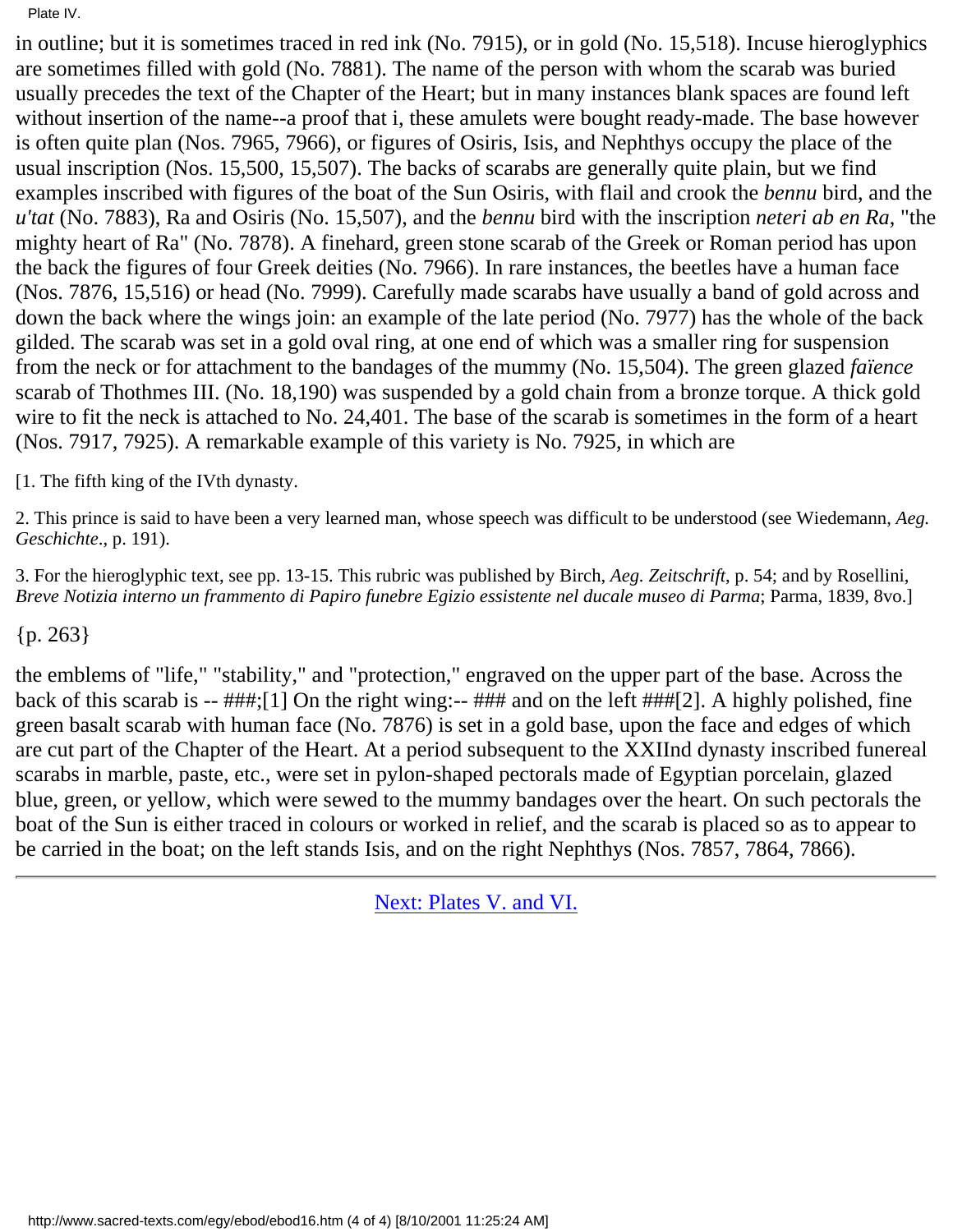# **PLATES V. AND VI.**

<span id="page-144-0"></span>**Vignettes:** The funereal procession to the tomb; running the length of the two plates. In the centre of Plate V. the mummy of the dead man is seen lying in a chest or shrine mounted on a boat with runners, which is drawn by oxen. In the boat, at the head and foot of the mummy, are two small models of Nephthys and Isis. By the side kneels Ani's wife Thuthu, lamenting. In front of the boat is the *Sem* priest burning incense in a censer,[3] and pouring out a libation from a vase; he wears his characteristic dress, a panther's skin. Eight mourners follow. one of whom has his hair whitened. In the rear a sepulchral ark or chest[4] surmounted. by a figure of Anubis and ornamented with emblems of "protection" and "stability," is drawn on a sledge by four attendants, and is followed by two others. By their side walk other attendants carrying Ani's palette, boxes, chair, couch, staff, etc.

In Plate VI. the procession is continued up to the tomb. In the centre is a

- [1. "Thou goest forth over heaven in three-fold peace [in] thy sektet boat; when thou showest thy face . . . . . . . thee."
- 2. "He giveth to thee thine eyes to see therewith, and thine cars [to hear therewith]."
- 3. For a bronze censer similar in shape, see No. 5296 a, Fourth Egyptian Room.

4. It is similar in shape to the chests which held the four jars containing the mummied intestines of the deceased. For examples of them see Nos. 8543a, 8543b in the Third Egyptian Room.]

 ${p. 264}$ 

group of wailing women, followed by attendants carrying on yokes boxes of flowers, vases of unguents, etc. In the right centre are a cow with her calf, chairs of painted wood with flowers upon them, and an attendant with shaven head, carrying a haunch, newly cut, for the funereal feast. The group on the right is performing the last rites. Before the door of the tomb stands the mummy of Ani to receive the final honours; behind him, embracing him, stands Anubis, the god of the tomb; and at his feet, in front, kneels Thuthu to take a last farewell of her husband's body. Before a table of offerings stand two priests: the *Sem* priest, who wears a panther's skin, holding in his right hand a libation vase, and in his left a censer; and a priest holding in his right hand an instrument[1] with which he is about to touch the mouth and eyes of the mummy, and in his left the instrument for "opening the mouth."[2] Behind or beside them on the ground, in a row, lie the instruments employed in the ceremony of "opening the mouth,"[2] etc., the *mesxet* instrument, the sepulchral box, the boxes of purification, the bandlet, the libation vases, the ostrich feather and the instruments called *Seb-ur*, *Temanu* or *Tun-tet*, and the *Pesh-en-kef*. The *Kher-heb* priest stands behind reading the service of the dead from a papyrus.

**Appendix:** In the papyrus of Hunefer a slab or stele with rounded top is placed by the door of the tomb (Fig. 1, p. 265). In the upper part of it the deceased is shown adoring Osiris, and below is the legend,[3] "Hail, Osiris, the chief of Amenta, the lord of eternity,

[1. This instrument is called ### *ur hekau*, and is made of a sinuous piece of wood, one end of which is in the form of a ram's head surmounted by a uræus (Fig. 1).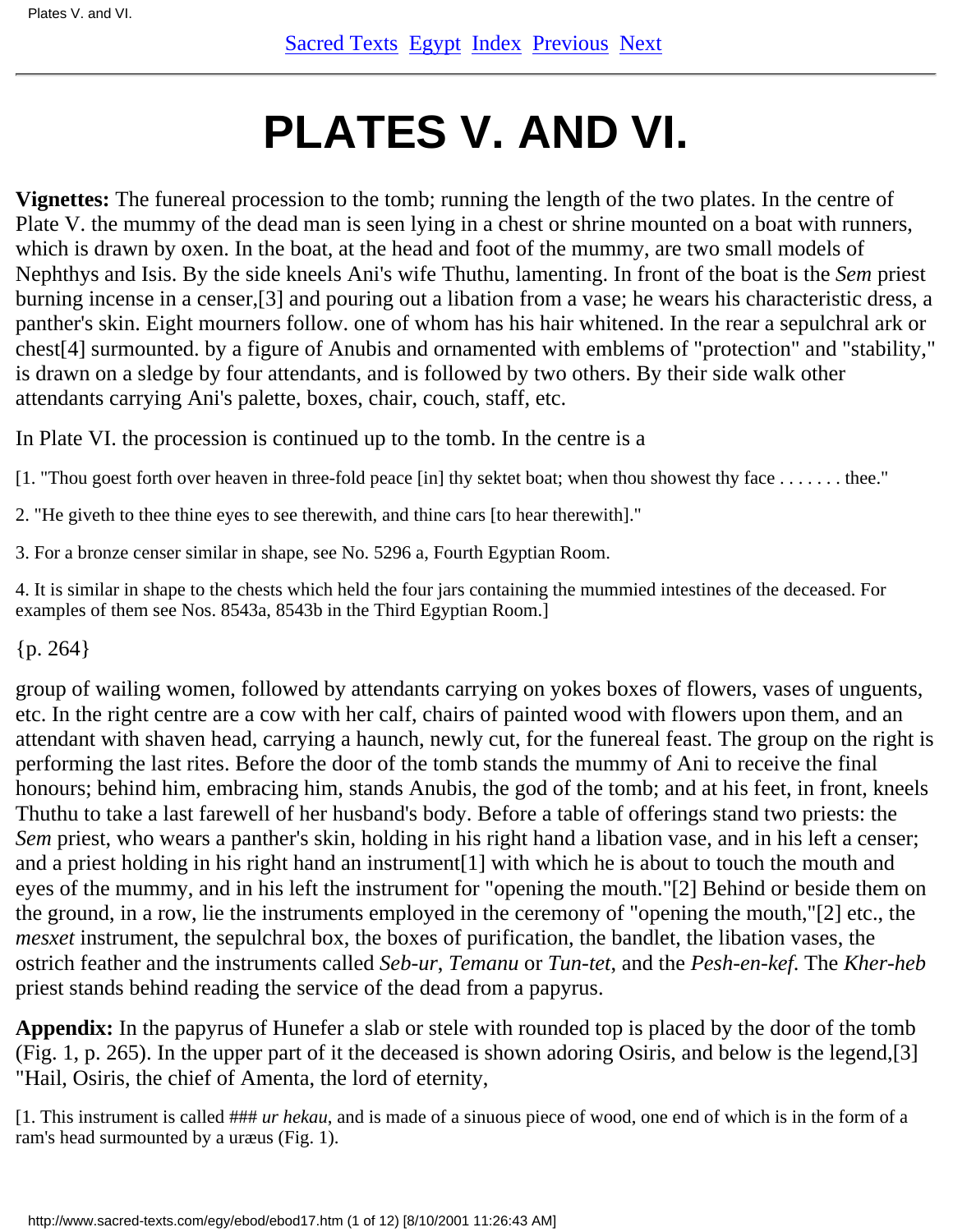2. In the Neb-seni papyrus the "Guardian of the Scale" opens the mouth of the deceased (Fig. 2).



3. ###.]

 ${p. 265}$ 

spreading out in everlastingness, lord of adorations, chief of the company of his gods; and hail, Anubis [dweller] in the tomb, great god, chief of the holy dwelling. May they grant that I may go into and come out from the underworld, that I may follow Osiris in all his festivals at the beginning of the year, that I may receive cakes, and that I may go forth into the presence of [Osiris]; I, the double (*ka*) of Osiris, the greatly favoured of his god, Hu-nefer." In the upper register of this section of the papyrus is the text of the "Chapter of opening the mouth of the statue of Osiris." The complete scene, including this stele and vignette, appears in the tomb of Pe-ta-Amen-Apt. In the vignette of the first chapter of the Book of the Dead in the papyrus of Neb-qet[1] the soul of the deceased is represented descending the steps of the tomb to carry food to its mummy in the underground chamber (Fig. 2).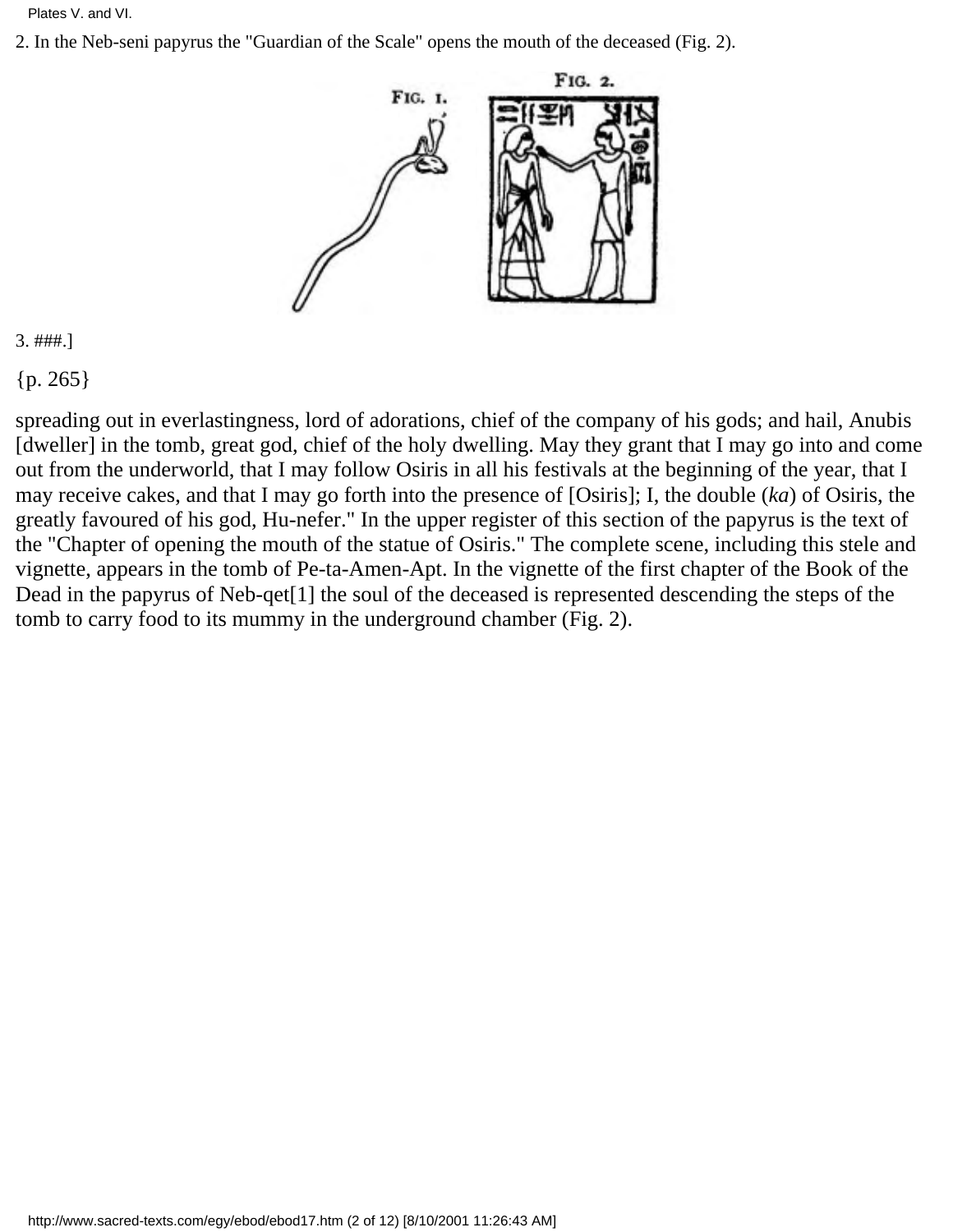FIG. 2.



The ceremonies[2] which took place at the door of the tomb in an Egyptian funeral are of considerable interest. The priest called *Kher-heb*, holding the *Sem* priest by the arm, gives directions for the slaughter of "a bull of the South." The slaughterer, standing on the bull, cuts off a fore-leg (Fig. 3) and takes out the heart. A woman, called the *Tcherauur*, who personifies Isis, then whispers in the deceased's ear, "Behold, thy lips are set in order for thee, so that thy mouth may be opened." Next, an antelope[3] and a duck[4]

[1. Devéria and Pierret, *Papyrus Funéraire de Neb-set*, plate 3.

2. The following description of them is based upon the chapters on this subject in Dümichen, *Der Grabpalast des Patuamenap*, Abth. ii I, plates x ff., pp. 3 ff.

3. ### *ari*.

4. ### *smennu*.]

 ${p. 266}$ 

are brought by order of the *Kher-heb*, and their heads are cut off.[1] The *Kher-heb* then addresses the *Sem* priest: "I have seized them for thee, I have brought unto thee thine enemies. His hands bring his head [as] his gift. I have slain them for thee, O Tmu; let not his enemies rise up against this god." The slaughterer then presents the thigh to the *Kher-heb*, and the heart to an official whose title was *Smer*, and all three then "place the thigh and the heart upon the ground before this god" (*i.e.*, Osiris). The *Kher-heb* then says to the deceased, represented by his mummy or statue: I have brought unto thee the thigh (Fig. 4) as the Eye of Horus. I have brought unto thee the heart; let there be no rising up against this god. I have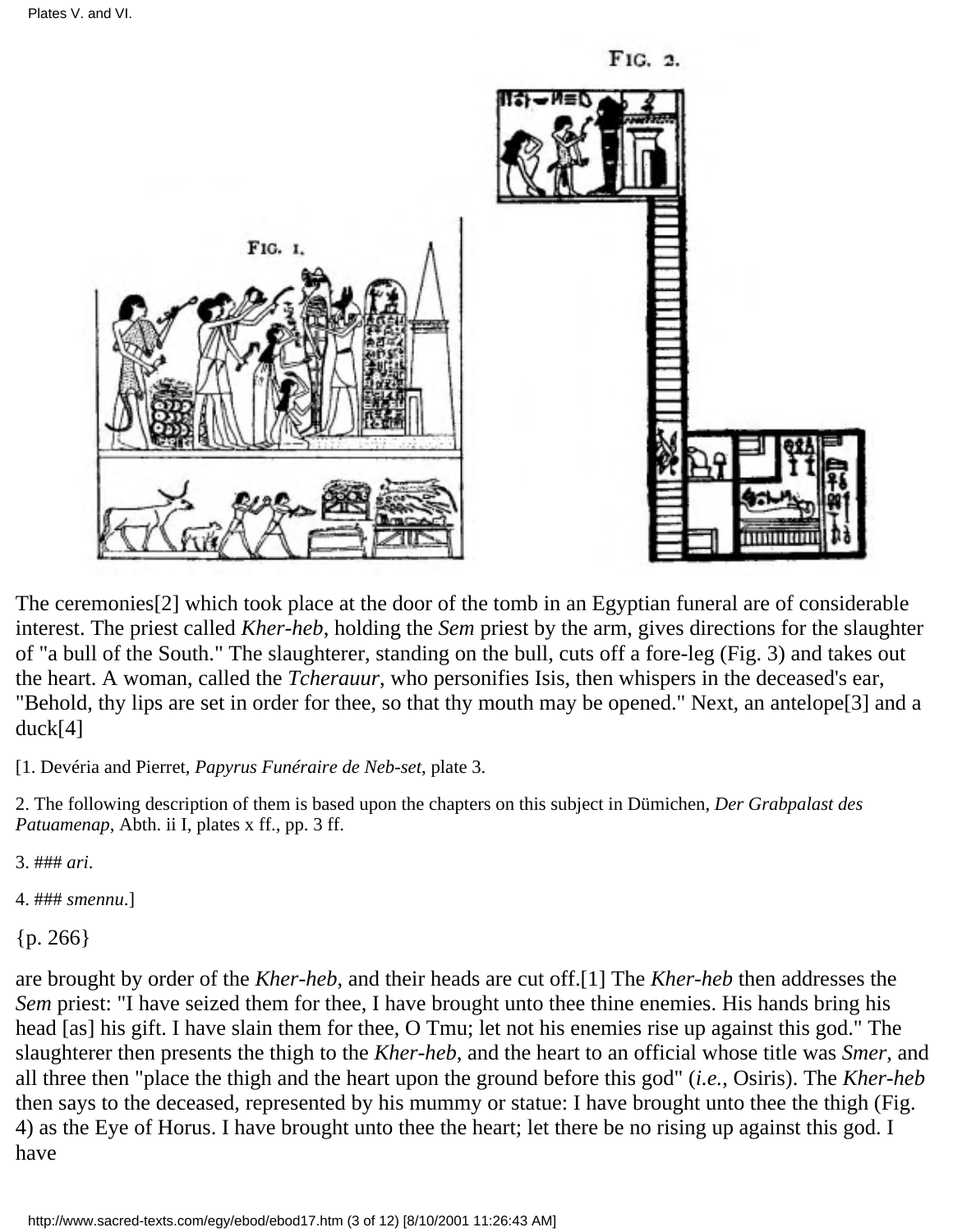

brought unto thee the antelope, his head is cut off; I have brought unto thee the duck, his head is cut off." Here the sacrifice ends.



The next part of the ceremony, *i.e.*, "the opening of the mouth and eyes," is performed by the *Sem* priest, who addresses the deceased: "I have come to embrace thee, I am thy son Horus, I have pressed thy mouth; I am thy son, I love thee. His mother beats her breast and weeps for him, and those who are in chains with him (*i.e.*, Isis and Nephthys) beat their breasts. Thy mouth was closed, but I have set in order for

[1. The slaughter of the antelope and duck typified the destruction of the enemies of the deceased; for, when Horus destroyed the enemies of his father Osiris, "he cut off their heads [which took] the form of ducks in the sky, making them to fall headlong to the ground in the form of antelopes, and into the water in the form of fishes," For the text, see Schiaparelli,. *Il Libro dei Funerali degli Antichi Egiziani* (in *Atti della R. Accademia dei Lincei*; Rome, 1883 and 1890), p. 94; Naville, *Todtenbuch*, chap. 134.]

### ${p. 267}$

"thee thy mouth[1] and thy teeth." The *Kher-heb* next calls on the *Sem* priest four times: "O *Sem*, take the *Seb-ur*[2] (Fig. 5) and open the mouth and the eyes"; and while the *Sem* priest is performing the ceremony the *Kher-heb* continues: "Thy mouth was closed, but I have set in order for thee thy mouth and thy teeth. I open for thee thy mouth, I open for thee thy two eyes. I have opened for thee thy mouth with the instrument of Anubis. I have opened thy mouth with the instrument of Anubis, with the iron tool with which the mouths of the gods were opened. Horus, open the mouth, Horus, open the mouth. Horus hath opened the mouth of the dead, as he whilom opened the mouth of Osiris, with the iron which came forth from Set, with the iron tool (Fig. 6) with which he opened the mouths of the gods. He hath opened thy mouth with it. The dead shall walk and shall speak, and his body shall [be] with the great company of the gods in the Great House of the Aged one in Annu, and he shall receive there the *ureret* crown from Horus, the lord of mankind." The *Kher-heb* next says: "Let the *Ami-Khent* priest (Fig. 7) stand behind him (*i.e.*, the deceased), and say, 'My father, my father,' four times." The eldest son of the deceased then stands behind the deceased, and in his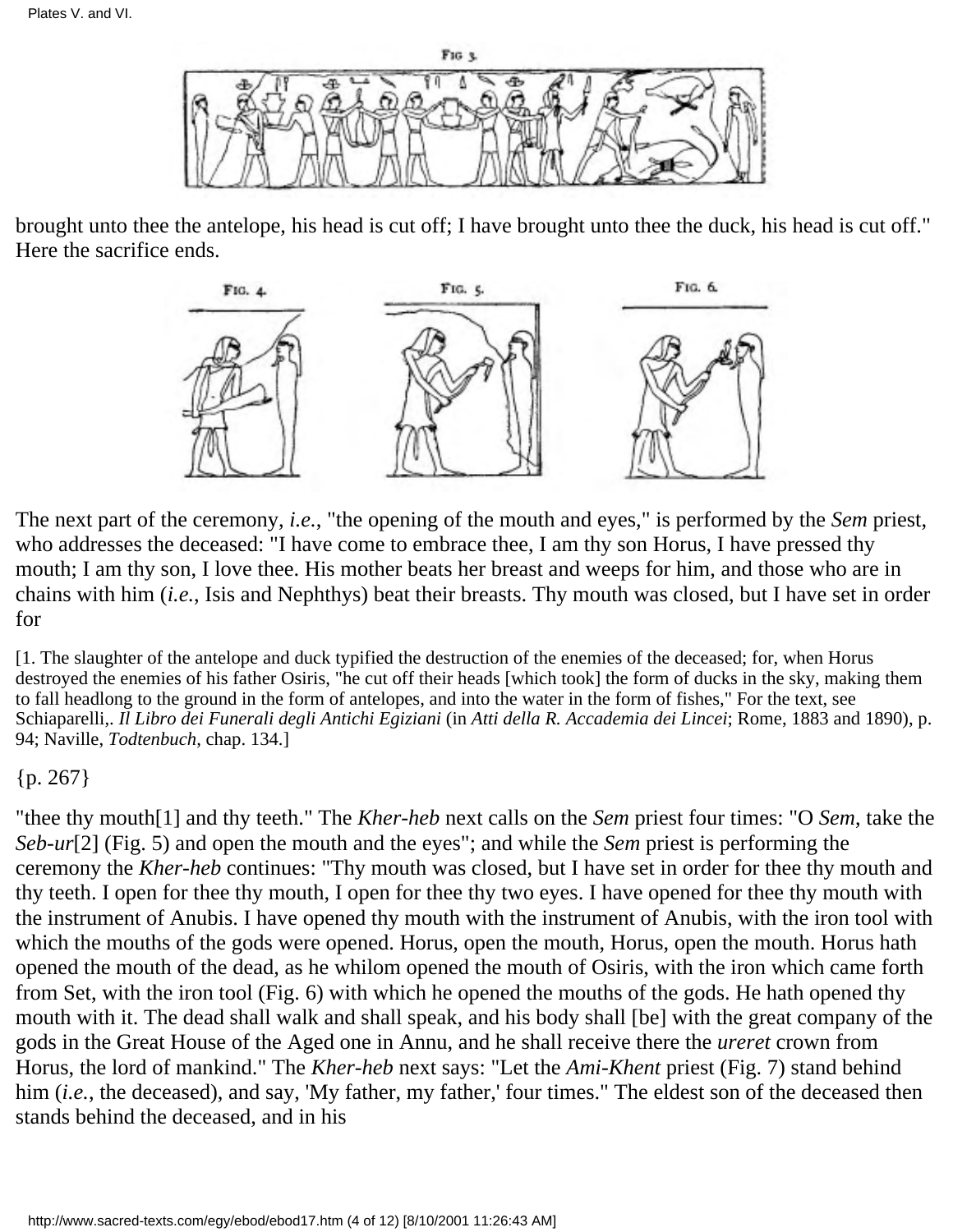



name the *Kher-heb* says: "His mother beateth her breast and weepeth for him, and those who are in chains with him also beat their breasts." Another priest, called *Am-Khent-Heru*, takes up the same position and says: "Isis goeth unto Horus, who embraceth his father." A priestly official belonging to the *mesenti* class then goes behind the deceased, and the *Sem*, *Smer* and *Kher-heb* priests stand in front, and the *Sem* priest and the *Kher-heb*, personifying Horus and Sut, respectively cry: "I am Horus, I am Sut; I will not let thee illumine the head of my father." The *Sem* priest then leaves the *Ka*-chapel and returns, leading in the *Se-mer-f*, *i.e.*, "the son who loveth him"; whereupon the *Kher-heb* says: "O Sem, let the *Se-mer-f* come into the tomb in order that he may see the god." The *Sem* priest holding him by the arm then leads forward the *Se-mer-f*, who addresses the deceased: "I have come, I have brought

[1. See Schiaparelli, *Il Libro dei Funerali degli Antichi Egiziani*; Maspero, *Le Rituel du Sacrifice Funéraire* (in *Revue de L'Histoire des Religions*, 1887, p. 159 ff.).

2. ###. For a complete list of these instruments, see Schiaparelli, *Il Libro dei Funerali degli Antichi Egiziani*, p.109.]

{p. 268}

unto thee thy son who loveth thee; he shall open for thee thy mouth and thine eyes." (Fig. 8). A tomb-official, *Am-as*, then takes up his position behind the deceased, and the *Se-mer-f* and the *Kher-heb* stand in front; the *Kher-heb* repeating four times: "The *Se-mer-f* openeth the mouth and the two eyes of the deceased, first with a needle of iron, then with a rod of *smu* metal"; the *Am-as* addressing the deceased: "Behold the *Se-mer-f*"; and the *Kher-heb* saying, in the name of the *Se-mer-f*: "I have pressed for thee thy mouth, even as thy father pressed it in the name of Seker. Hail, Horus hath pressed thy mouth for thee, he hath opened thine eyes for thee; Horus hath opened thy mouth for thee, he hath opened for thee thine eyes; they are firmly stablished. Thy mouth was closed; I have ordered thy mouth and thy teeth for thee in their true order. Thou hast [again] opened thy mouth; Horus hath opened thy mouth. I have stablished thy mouth firmly. Horus hath opened for thee thy mouth, Horus hath opened for thee thy two eyes." The *Kher-heb* then speaks on behalf of the *Sem* priest: "Thy mouth was closed up. I have ordered aright for thee thy mouth and thy teeth. Thy mouth is firmly stablished. Thy mouth was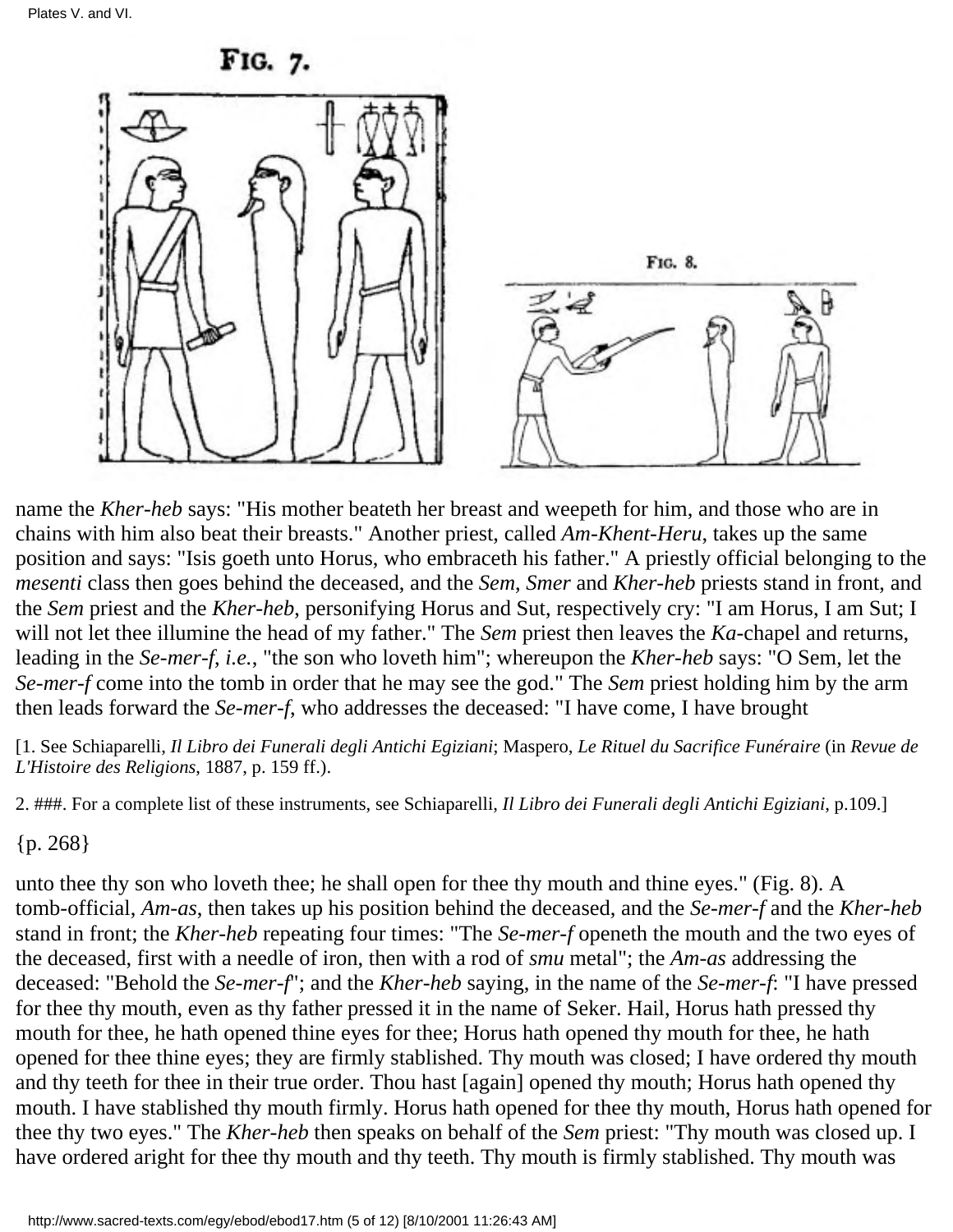tightly closed. His mouth is firmly stablished, and [his] two eyes are firmly stablished." The *Sem* priest next presents to the deceased (Fig. 9) a cone-shaped offering,[2] and at the same time the *Kher-heb* says: "Open the mouth and the two eyes, open the mouth and the two eyes. Thou hadst tightly closed thy mouth, thou hast [again] opened thy two eyes." Then the *Kher-heb* says, on behalf of the *Smer* (Fig. 10) priest who stands behind the deceased:



"One cometh unto thee for thy purification." Next the *Se-mer-f* comes forward with four boxes (Fig. 11) in his hands, and the *Kher-heb* says: "O *se-mer-f*, take the four boxes of purification, press the mouth and the two eyes, and open the mouth and the two eyes with each of them four times, and say, 'Thy mouth and thy two eyes are firmly stablished, and they are restored aright,' and say also, 'I have firmly pressed thy mouth, I have opened thy mouth, I have opened thy two eyes by means of the four boxes of purification."' The *Sem* priest then approaches

[1. ### *t'ettef*.

2. A large collection of such offerings is exhibited in the Third Egyptian Room.]

 ${p. 269}$ 

the deceased (Fig. 12) with the instrument ###[1], and the *Kher-heb* at the same time says: "O *Sem* priest, lay the *pesh-en-kef* upon his mouth, and say, 'I have stablished for thee thy two jaw-bones in thy face which was divided into two parts.'" The *Sem* priest next makes an offering of grapes (Fig. 13), the *Kher-heb* saying: "O *Sem* priest, place the grapes upon his mouth and say, 'He bringeth to thee the eye of Horus, he graspeth it; do thou also grasp it.'" After an ostrich feather has been offered (Fig. 14) by the *Sem* priest, and a number of the ceremonies described above have been repeated, and other animals slaughtered, the *Kher-heb* addresses the *Sem* priest, and says: "Take the instrument *Tun-tet*[2] (thrice) and open the mouth and the eyes" (four times). He then continues: "O *Sem* priest, take the iron instrument of Anubis, *Tun-tet* (thrice). Open the mouth and the two eyes (four times), and say, 'I open for thee thy mouth with the iron instrument of Anubis with which he opened the mouths of the gods. Horus openeth the mouth, Horus openeth the mouth,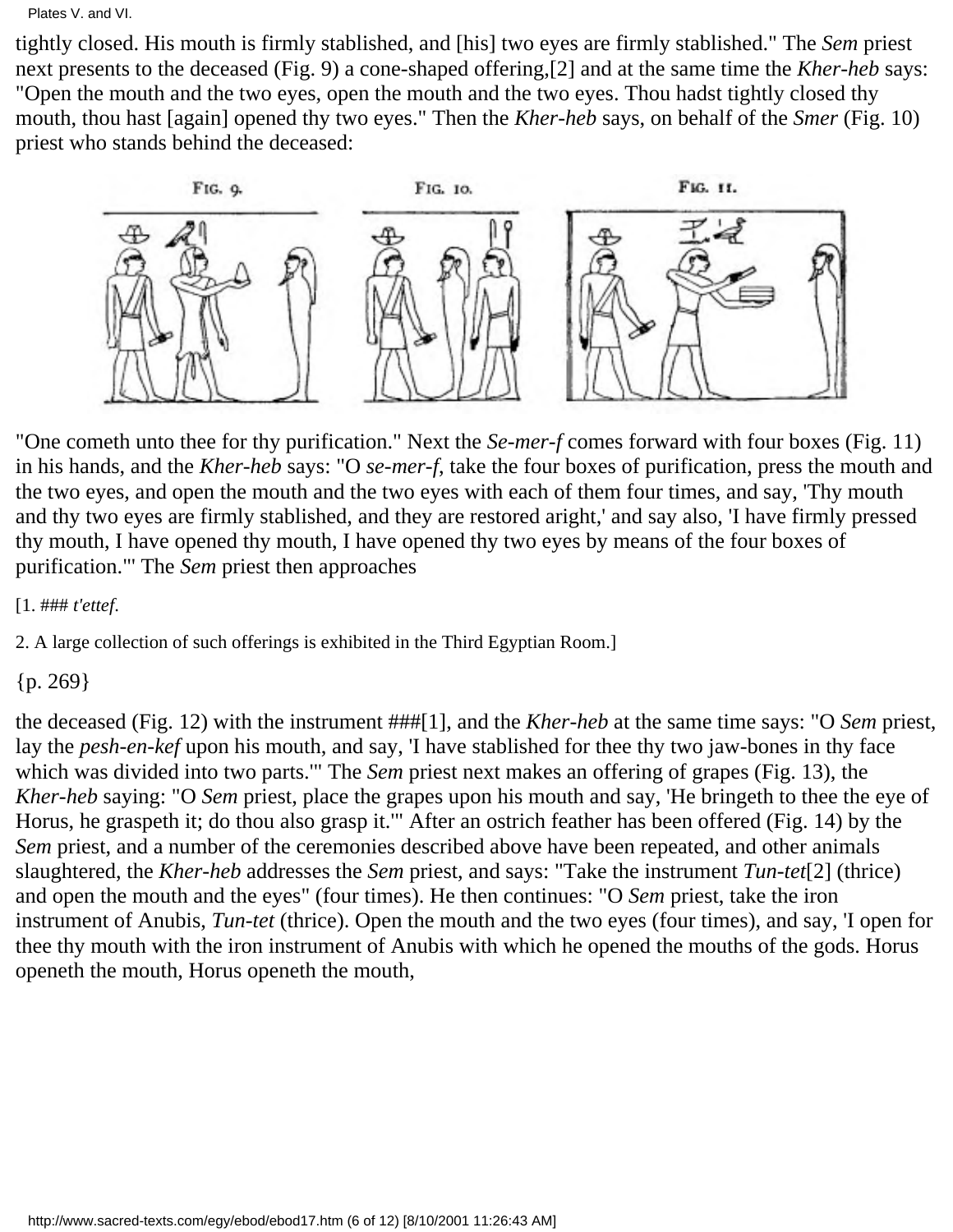Plates V. and VI.



Horus openeth the mouth with the iron which cometh forth from Set, wherewith he hath opened the mouth of Osiris. With the iron tool (*meskhet*) wherewith he opened the mouths of the gods doth he open the mouth. He [the deceased] shall go in and he shall speak [again], and his body shall dwell with the company of the great gods in Annu, wherein he hath received the *ureret* crown from Horus, lord of men. Hail, Horus openeth thy mouth and thy two eyes with the instrument *Seb-ur* or *Teman*,[3] with the instrument *Tun-tet* of the Opener of the Roads (*i.e.*, Anubis) wherewith he opened the mouth of all the gods of the North. Horus the Great[4] cometh to embrace thee. I, thy son who loveth thee, have opened thy mouth and thy two eyes. His mother beateth her breast in grief while she embraceth him, and the two sisters (*i.e.*, Isis and Nephthys), who are one, strike themselves in grief. All the gods open thy mouth according to the book of the service."' The *Kher-heb* next instructs the *Sem* priest to clothe the mummy or statue of the deceased with the *nemes*

[1. It is called *Pesh-en-kef*. See Dümichen, *Der Grabpalast des Patuamenap*, Abth. I, pp. 18, 19.

2. ###.

3.###.

4 Heru-ur, the Heroeris of the Greeks.]

{p. 270}

band or fillet (Fig. 15), and to say: "Lo! the *nemes* fillet, the *nemes* fillet, which cometh as the light, which cometh as the light; it cometh as the eye of Horus, the brilliant; it cometh forth from Nekheb. The gods were bound therewith; bound round is thy face with it in its name of *Hetch* (*i.e.*, light, or brilliance), coming forth from Nekheb. "All that could do harm to thee upon earth is destroyed." The *Sem* priest, holding a vase of ointment in his left hand, and smearing the mouth with his fore-finger (Fig. 16), says: "I have anointed thy face with ointment, I have anointed thine eyes. I have painted thine eye with *uatch* and with *mestchem*. May no ill-luck happen through the dethronement of his two eyes in his body, even as no evil fortune came to Horus through the overthrow of his eye in his body. Thy two eyes are decked therewith in its name of *Uatch*, which maketh thee to give forth fragrance, in its name of "Sweet-smelling." A number of scented unguents and perfumes are brought forward, and at the presentation of each a short sentence is recited by the *Kher-heb* having reference to the final triumph of the deceased in the underworld and to the help which the great gods will render to him.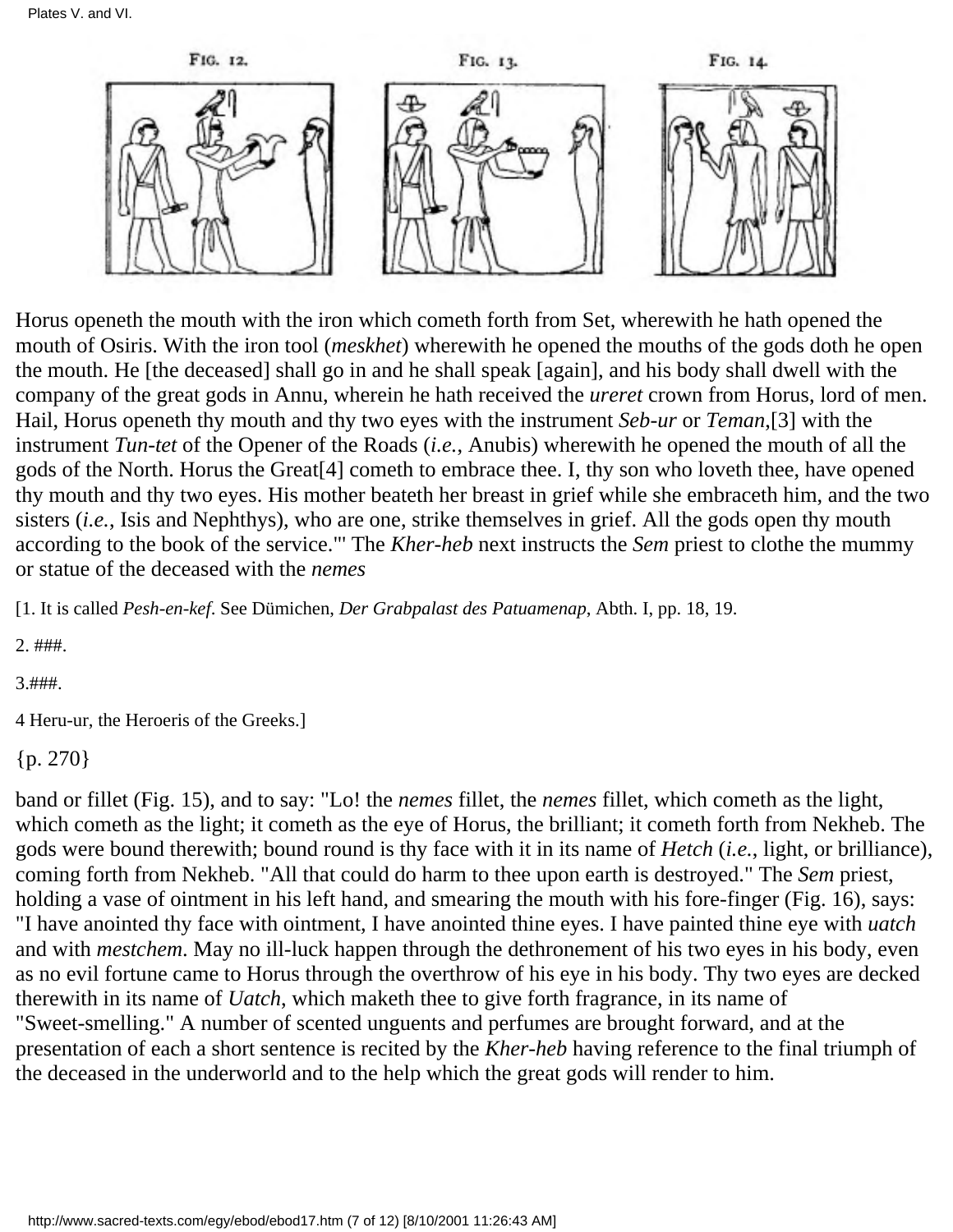Fig. 15.

Fig. 16.



### **Text:** [Chapter I.][2] (1) HERE BEGIN THE CHAPTERS OF COMING FORTH BY DAY,[3] AND OF THE SONGS OF PRAISE[4] AND (2) GLORIFYING,[4] AND OF COMING FORTH FROM AND GOING INTO THE GLORIOUS NETER-KHERT IN THE BEAUTIFUL.

[1. ###.

2 The text accompanying Plates 5 and 6 represents Chapter I., Chapter XXII., and the Rubric of Chapter LXXII., of Lepsius's numeration.

3. In Egyptian *Per em hru*. This title has been translated and explained in various ways, as *e.g.*, "Coming forth from [or as] the Day" (Birch, in Bunsen's *Egypt's Place*, vol. v., p. 161) The departure from the-day" (Birch, *Papyrus of Nas-khem*, p. 3); "Sortir du jour" (Devéria, *Catalogue*; 1874, p. 49); "Sortir du jour" (Naville, *Einleitung*, p. 23); "Sortie de la journée" (Pierret, *Le Papyrus de Neb-Qed*; 1872, p. 2); "Ausgang bei Tage" (Brugsch, *Aegyptologie*, p. 155). Another fairly common title for the Book of the Dead is "Chapter of making perfect the blessed dead" (see Naville, *Einleitung*, pp. 24, 25).

4. For other examples of the use of the words *settes* and *sexu*, see Brugsch, *Wörterbuch*, pp. 133, 1165.]

 ${p. 271}$ 

AMENTA; TO BE SAID ON (3) THE DAY OF THE BURIAL: GOING IN AFTER COMING FORTH. Osiris Ani, (4) Osiris, the scribe Ani, saith: "Homage to thee, O bull of Amenta, Thoth the (5) king of eternity is with me. I am the great god in[1] the boat of the Sun; I have (6) fought for thee. I am one of the gods, those holy princes[2] who make Osiris (7) to be victorious over his enemies on the day of weighing of words.[3] (8) I am thy mediator, O Osiris. I am [one] of the gods (9) born of Nut, those who slay the foes of Osiris (10) and hold for him in bondage the fiend Sebau. I am thy mediator, O Horus. (11) I have fought for thee, I have put to flight the enemy for thy name's sake. I am Thoth, who have made (12) Osiris victorious over his enemies on the day of weighing of words in the (13) great House of the mighty Ancient One in Annu.[4] I am Tetteti,[5] the son of Tetteti; I was (14) conceived in Tattu, I was born in (15) Tattu.[6] I am with those who weep and with the women who bewail (16) Osiris in the double land (?) of Rechtet;[7] and I make Osiris to be victorious over his enemies. (17) Ra commanded Thoth to make Osiris victorious over his enemies; and that which was (18) bidden for me Thoth did. I am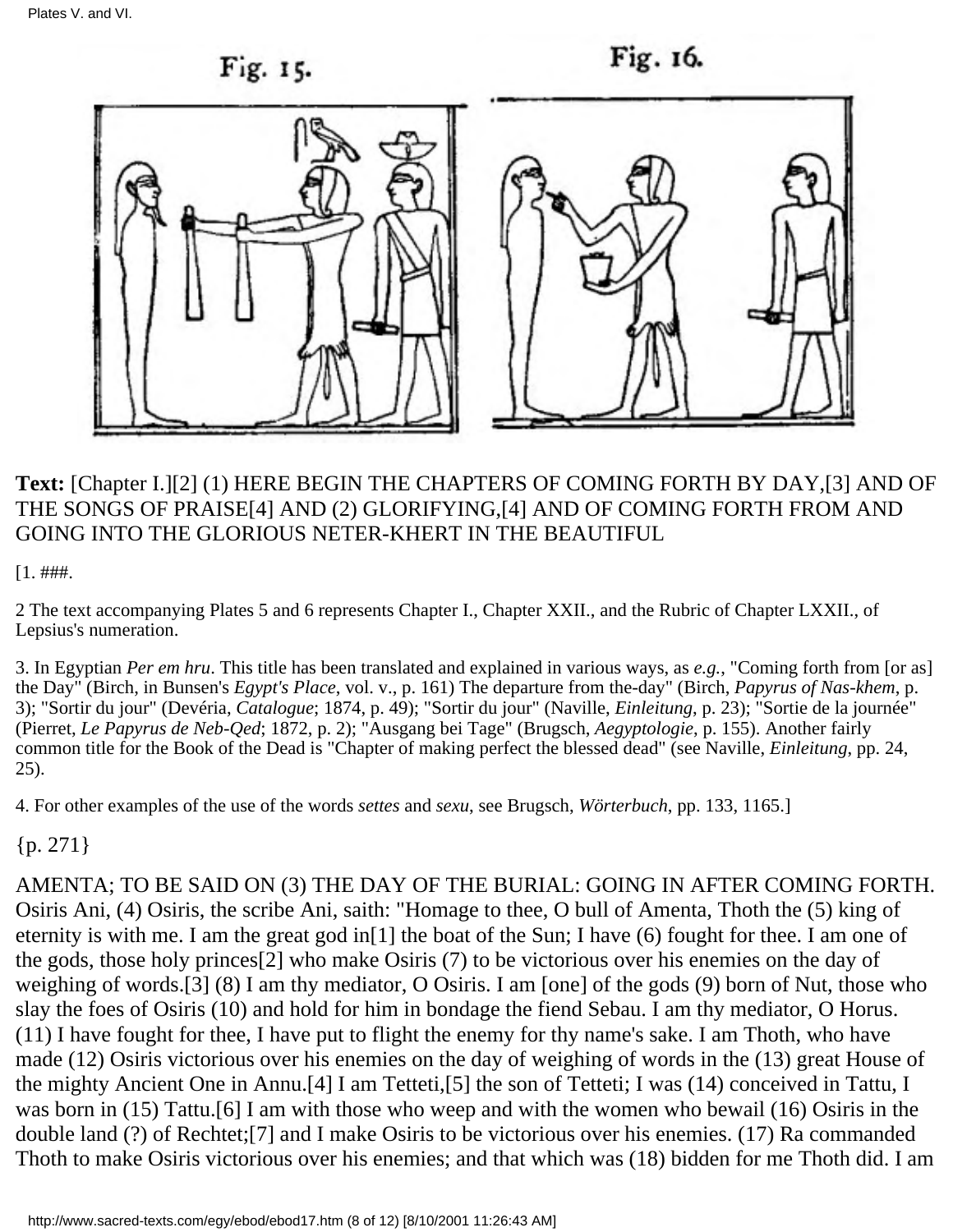with Horus on the day of the clothing of (19) Teshtesh[9] and of the opening of the storehouses of water for the purification of the god whose heart moveth not, and (20) of the unbolting of the door of concealed things in Re-stau.[10] I am with Horus who (21) guardeth the left shoulder of Osiris in

[1. The papyrus of Ani reads ### as do Pf, Pj, Pk, and Pl. See Naville, *Todtenbuch*, Bd., I., Bl, p. 2.

2. *I.e.*, Mestha, Hapi, Tuamautef, Qebhsennuf, the gods of the cardinal points.

3. Compare the use of ### in 2 Samuel, iii. 13.

4. A name of the temple of Ra in Heliopolis. See Brugsch, *Dict. Géog.*, p. 153.

5. *I.e.*, the god of Tettetu, or Busiris, a town which was believed to contain the body of Osiris.

6 See Brugsch, *Dict. Géog.*, p. 978.

7. The reading ### . . . . *Rextet* is given by British Museum papyrus No. 9964. See also Brugsch, *Dict. Géog*., p. 392.

8. The translation here follows the variant reading given by Pierret ### *utu en Ra er semaaxeru Ausar*. See *Aeg. Zeitschrift*, 1869, p. 139; and Le Livre des Morts, p. 10.

9. A name of Osiris. See Lanzone, Dizionario, p. 1262.

10. *I.e.*, "the door of the passages of the tomb." A picture of Re-stau ### is given on Plate VIII.]

{p. 272}

Sekhem, [1] and I (22) go into and come out from the divine flames [2] on the day of the destruction (23) of the fiends in Sekhem. I am with Horus on the day of the (24) festivals of Osiris, making the offerings on the sixth day of the festival,[3] [and on] the Tenat[4] festival in (25) Annu. I am a priest in Tattu, I Rere (?) in "the temple of Osiris,[6] [on the day of] casting Up (26) the earth.[7] I see the things which are concealed in Re-stau. (27) I read from the book of the festival of the Soul [which is] in Tattu.[8] I am the *Sem*[9] priest (28), and I perform his course. I am the great chief of the work [10] on the day of the placing of the *hennu*

[1. Sekhem is the metropolis of ### or ### *Khens*, the Greek Letopolites, the 2nd nome of Lower Egypt; it is the ###, or ### of the Coptic writers, and was situated about twenty-five miles north of Memphis. According to a text at Edfu, the neck of Osiris, ### *maxaq*, was preserved there. The god Horus, under the form of a lion, was worshipped at Sekhem. See Brugsch, *Aeg. Zeitschrift*, 1879, pp. 33-36; Brugsch, *Dict. Géog.*, p. 738; and De Rougé, *Géographie Ancienne*, p. 8.

2. The chief variants are ###, (see Naville, *Todtenbuch*, Bd. II, Bl. 8.) On this passage see Devéria, *Aeg. Zeitschriff*, 1870, p. 60.

3. *I.e.*, the day of the festival of Osiris who is called "Lord of the Festival of the Sixth Day." A list of the festivals of the month is given by Brugsch, *Matériaux pour servir à la reconstruction du Calendrier*; Leipzig, 1864, plate iv.

4. *I.e.*, the festival on the 7th day of the month. See Brugsch, *op. cit.*, plate iv.

5. Var. ### *Tatau*.

6. The reading of the text is not usual. British Museum papyrus No. 9901 has, after *Tattu*, ### and according to this text we should read, "I am a priest in Tattu, exalting him that is upon the steps (Pierret, "degrés de l'initiation"); I am a prophet in Abtu on the day of casting up the earth."

7. According to Devéria (*Aeg. Zeitschrift*, 1870, p. 61), "casting up the earth" means the day of digging the grave.

8 Var. ### "The Ram, lord of Tattu," *i.e.*, Osiris.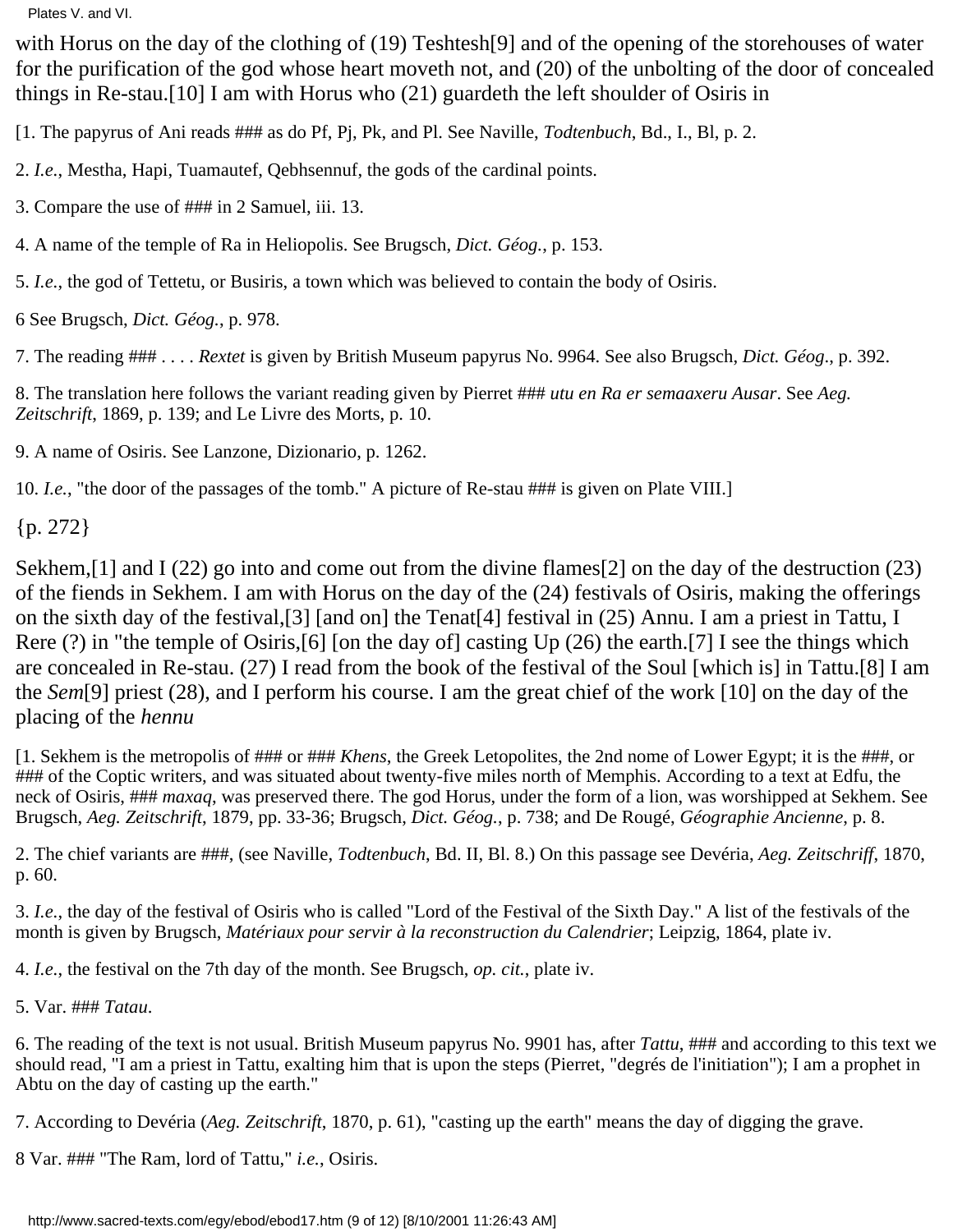9 Or *setem* ###, a priest of Ptah at Memphis.

10 ### *ur xerp ab* (or *hem*), the name of the chief priest of Ptah at Memphis (see Brugsch, *Wörterbuch*, Supp., p. 392; and Brugsch, *Aegytologie*, p. 218). The position of this official is described by Maspero, *Un Manuel de Hiérarchie Étgyptienne*, p. 53. The title was in use in the earliest times (see De Rougé, *Six Premières Dynasties*, pp. 110, 111).]

{p. 273}

boat of Seker (29) upon its sledge.[1] I have grasped the spade[2] (30) on the day of digging the ground in Suten-henen.[3] O ye who make (31) perfected souls to enter into the Hall of Osiris, may ye cause the perfected soul of Osiris, the scribe (32) Ani, victorious [in the Hall of Double Truth], to enter with you into the house of Osiris. May he hear as ye hear; may he (33) see as ye see; may he stand as ye stand; may he sit as (34) ye sit![4]

"O ye who give bread and ale to perfected souls in the Hall of (35) Osiris, give ye bread and ale at the two seasons to the soul of Osiris Ani, who is (36) victorious before all the gods of Abtu, and who is victorious with you.

"(37) O ye who open the way and lay open the paths to perfected souls in the Hall of (38) Osiris, open ye the way and lay open the paths (39) to the soul of Osiris, the scribe and steward of all the divine offerings, Ani (40) [who is triumphant] with you. May he enter in with a bold heart and may he come forth in peace from the house of Osiris. May he not (41) be rejected, may he not be turned back, may he enter in [as he] pleaseth, may he come forth [as he] (42) desireth, and may he be victorious. May his bidding be done in the house of Osiris; may he (43) walk, and may he speak with you, and may he be a glorified soul along with you.[5] He hath not been found wanting (44) there,[6] and the Balance is rid of [his] trial." $[6]$ 

**Appendix**: After the First Chapter M. Naville has printed in his *Todtenbuch* the text of a composition which also refers to the funeral, and which he has designated Chapter 1B. It is entitled "Chapter of making the

[1. The day of the festival of Seker was celebrated in the various sanctuaries of Egypt at dawn, "at the moment when the sun casts its golden rays upon the earth." The *hennu* boat was drawn round the sanctuary (see Lanzone, *Dizionario*, pp. 1117-1119.). The Serapeum was called *Pa-hennu*.

2. M. Pierret renders, "Je reçois l'office de laboureur," but the variants given by M. Naville show that some digging instrument is intended.

3 *I.e.*, *Het-suten-henen*, the Heracleopolis Magna of the Greeks, the ### of the Copts, and ### of the Arabs. See Brugsch, *Dict. Géog.*, p. 601.

4. British Museum papyrus No. 9901 adds, "in the Temple of Osiris."

5. *I.e.*, in the Hall of Double Truth.

6. For a translation of the remainder of the chapter according to the Saïtic recension, see Pierret, *Le Livre des Morts*, pp. 7, 8.]

{p. 274}

mummy to go into the underworld on the day of the funeral." The text is, however, mutilated in places; and the following version has been made by the help of the two copies of the text published by Pleyte, *Chapitres Supplémentaires au Livre des Morts*, p. 182 ff.; and by Birch, *Proc. Soc. Bibl. Arch.*, 1885, p.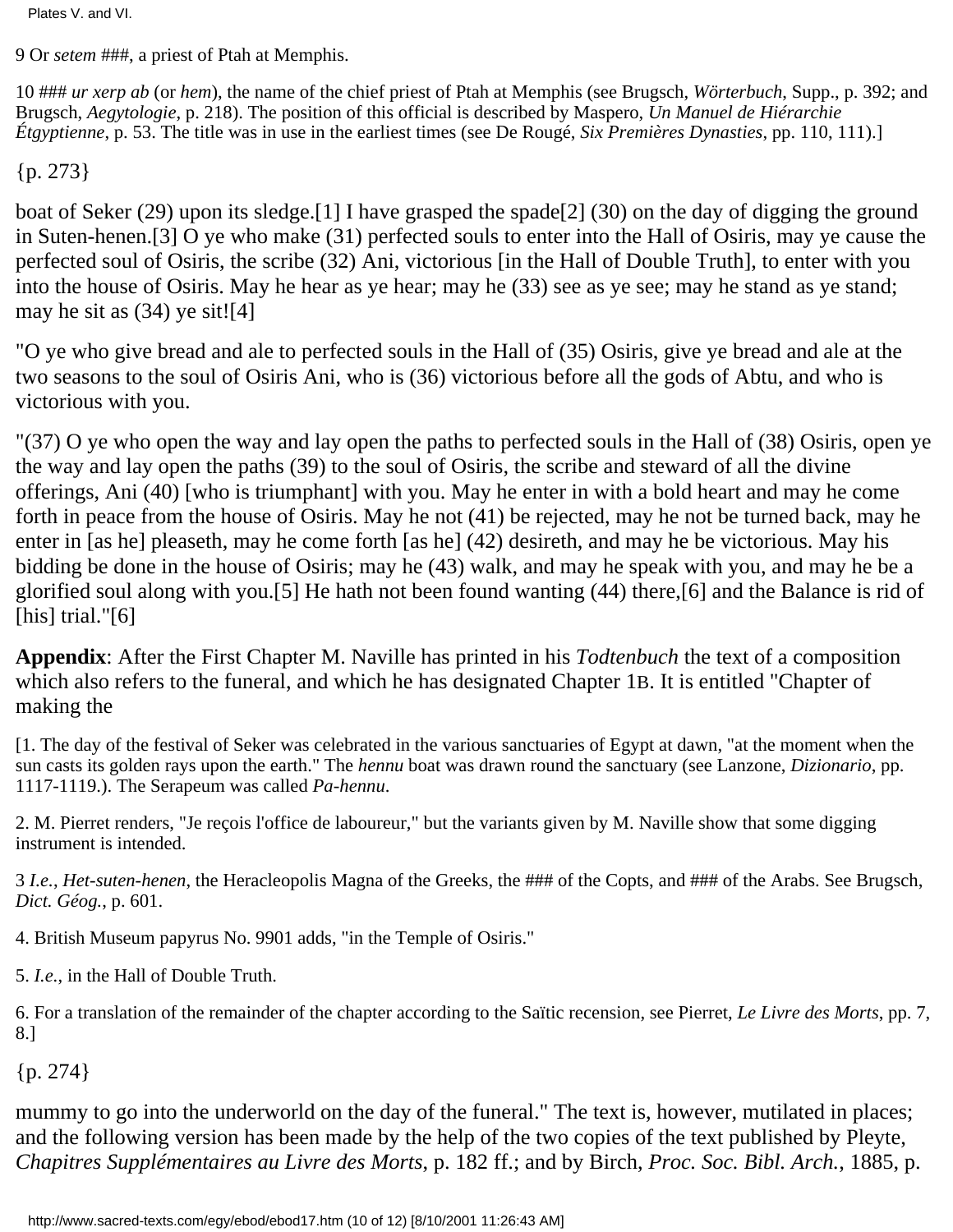#### 84 f.

[Chapter IB.] " Homage to thee,[1] O thou who livest in Set-Sert of Amenta. Osiris the scribe Nekht-Amen, triumphant, knoweth thy name. Deliver thou him from the worms which are in Re-stau, and which feed upon the bodies of men and drink their blood. Osiris, the favoured one of his divine city, the royal scribe Nekht-Amen, triumphant, is known unto you [ye worms] and he knoweth your names. This is the first bidding of Osiris, the Lord of All, who hath completed all his hidden works: 'Give thou breath [unto them] who fear those who are in the Bight of the Stream of Amenta.' He hath ordered the plans of . . . . . . . . . . . His throne is placed within the darkness, and there is given unto him glory in Re-stau. O god of light, come thou down unto me and swallow up the worms which are in Amenta, The great god who dwelleth within Tattu, whom he seeth not, heareth his prayers. They who are in affliction fear him [the god] who cometh forth with the sentence at the sacred block. Osiris, the royal scribe Nekht-Amen, cometh with the decree of the Lord of All, and Horus hath taken possession of his throne for him. He cometh with tidings; [may he enter in] according to his word and may he see Annu. The nobles have stood up on the ground before him, and the scribes magnify him. The princes bind his swathings, and make festivals for him in Annu. For him hath heaven been led captive; he hath seized the inheritance of the earth in his grasp. Neither heaven nor earth can be taken away from him, for, behold, he is Ra, the first-born of the gods. His mother suckleth him, she giveth her breast from the sky."

[*Rubric*.] The words of this chapter are to be said after [the deceased] is laid to rest in Amenta, etc.

Text: [Chapter XXII.][2] (1) CHAPTER OF GIVING A MOUTH (2) TO OSIRIS ANI, THE SCRIBE AND TELLER OF THE HOLY OFFERINGS OF ALL THE GODS. MAY HE BE VICTORIOUS IN NETER-KHERT! (3) "I rise out of the egg in the hidden land. May my mouth be given (4) unto me that I may speak with it before the great god, the lord of the underworld. (5) May my hand and my arm not be forced back by the holy (6) ministers of any god. I am Osiris, the lord of the mouth of the tomb; and Osiris, the victorious scribe Ani, hath a portion 3 with him (7) who is upon the

[1. The god addressed is Anubis, who in the vignette is shown standing by the bier.

2 The Nebseni papyrus here has a vignette in which the "Guardian of the Balance" is shown touching the mouth of the deceased. In other instances the deceased touches his own mouth.

3 The Nebseni papyrus has: "Osiris, lord of Re-stau, is the being who is on the top of the steps," The Ani papyrus incorrectly reads "his top."]

### {p. 275}

top of the steps. According to the desire of my heart, I have come from the Pool of Fire,[1] and I have quenched it. (8) Homage to thee,[2] O thou lord of brightness, thou who art at the head[3] of the Great House, and who dwellest in night (9) and in thick darkness; I have come unto thee. I am glorious, I am pure; my arms (10) support thee. Thy portion shall be with those who have gone before. O grant unto me my mouth that I may speak (11) therewith; and that I may follow my heart when it passeth through the fire and darkness."[4]

[*Rubric of Chapter* LXXII.] (I). If this writing be (2) known [by the deceased] upon earth, and this chapter be done into writing upon [his] coffin, he shall come forth by (3) day in all the forms of existence which he desireth, and he shall enter into [his] place and shall not be rejected. (4) Bread and ale and meat shall be given unto Osiris, the scribe Ani, upon the altar of Osiris. He shall (5) enter into the Fields of Aaru in peace, to learn the bidding of him who dwelleth in Tattu; (6) there shall wheat and barley be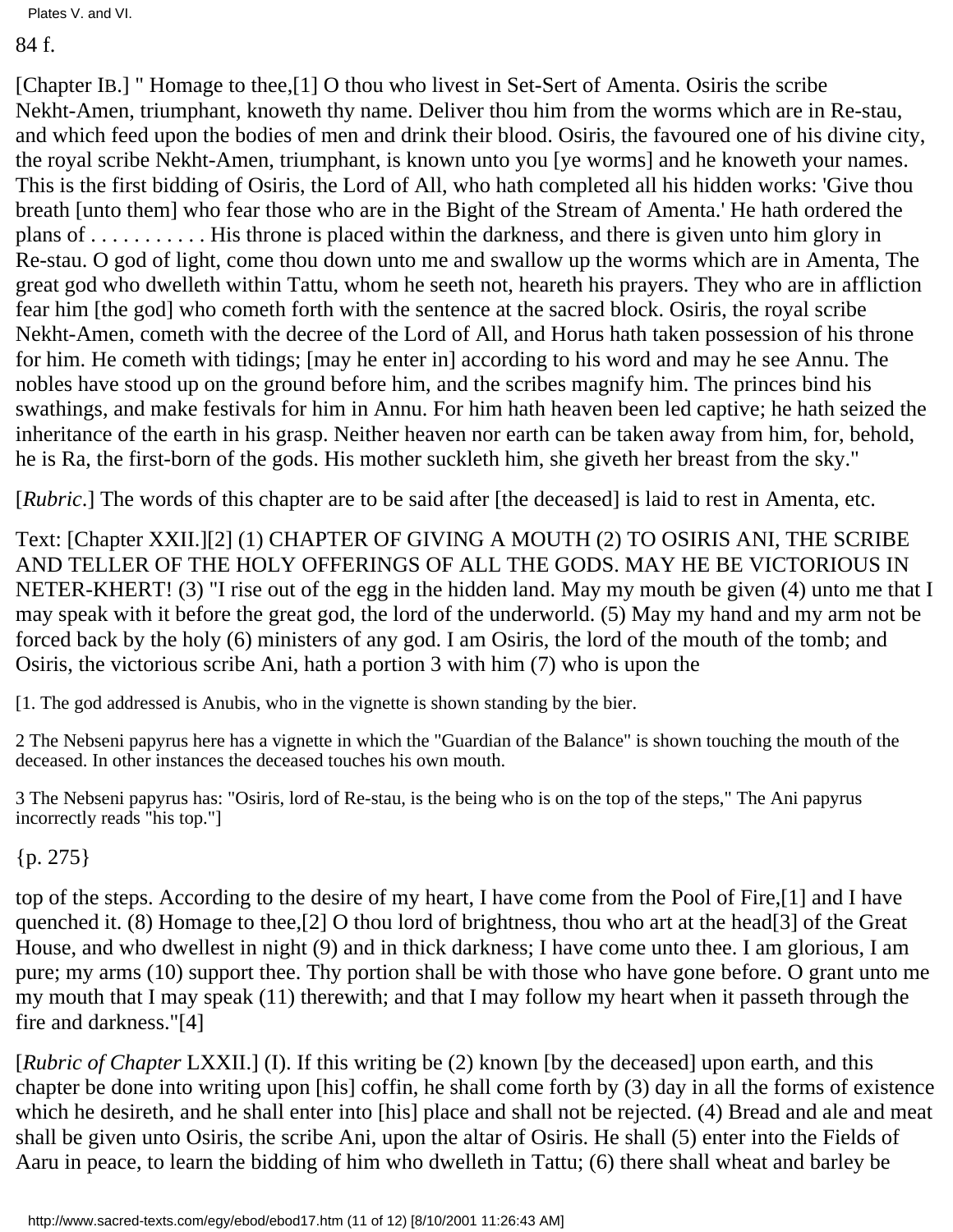given unto him; there shall he flourish as he did upon (7) earth; and he shall do whatsoever pleaseth him, even as [do] the gods who are in the underworld, (8) for everlasting millions of ages, world without end.

Appendix: The text of Chapter LXXII. does not occur in the Papyrus of Ani. It is given by M. Naville (see *Todtenbuch*, I., Bl. 84) from, a papyrus in the Louvre. In the vignettes which accompany it, the deceased is represented as adoring three gods, who are either standing in a shrine or are seated upon it. In other instances, the deceased stands by a sepulchral chest or outside a pylon with hands raised in adoration. The following is a translation of the Louvre text:--

(1) CHAPTER OF COMING FORTH BY DAY AND OF PASSING THROUGH THE AMMAHET. (2) "Homage to you, O ye lords of *kas*, ye lords of right and truth, infallible, who shall endure for ever and shall exist through countless ages, grant that (3) 1 may enter into your [presence]. I, even I, am pure and holy, and I have gotten power over the spells which are mine. judgment (4) hath been passed

[1. A variant gives the reading ### (Naville, *Todtenbuch*, Bd. IL, Bl. 84). For the situation of the pool, see Brugsch, *Dict. Géog*, p. 359.

2 The following lines of text form the XXIst chapter of the Saïte recension of the Book of the Dead. See Lepsius, *Todtenbuch*, plate xiv.; and Pierret, *Le Livre des Morts*, p. 91.

3 Compare ###.

4 The chapter which Lepsius has numbered XXIII., as being most closely connected with the XXIInd chapter, and which refers to the opening of the mouth of the deceased, follows on Plate XV.]

{p. 276}

upon me in my glorified form. Deliver ye me from the crocodile which is in the place of the lords of right and truth. Grant ye unto me (5) my mouth that I may speak therewith. May offerings be made unto me in your presence, for I know you and I know your names, and I know (6) the name of the great god. Grant ye abundance of food for his nostrils. The god Rekem passeth through the western horizon of heaven. He (7) travelleth on, and I travel on he goeth forth, and I go forth. Let me not be destroyed in the place Mesqet let not the Fiend get the mastery over me; let me not be driven back from your gates; (8) let not your doors be shut against me; for I have [eaten] bread in Pe and I have drunken ale in Tepu. If my arms be fettered in the (9) holy habitation, may my father Tmu stablish for me my mansion in the place above [this] earth where there are wheat and barley in abundance which cannot be told. May feasts be made for me there, for my soul and for my (10) body. Grant me even offerings of the dead, bread, and ale, and wine, oxen, and ducks, linen bandages and incense, wax, and all the good and fair and pure things whereby the gods do live. May I rise again in all the forms which (11) I desire without fail and for ever. May I sail up and down through the fields of Aaru; may I come thither in peace; for I am the double Lion-god."

[Next: Plates VII.-X.](#page-156-0)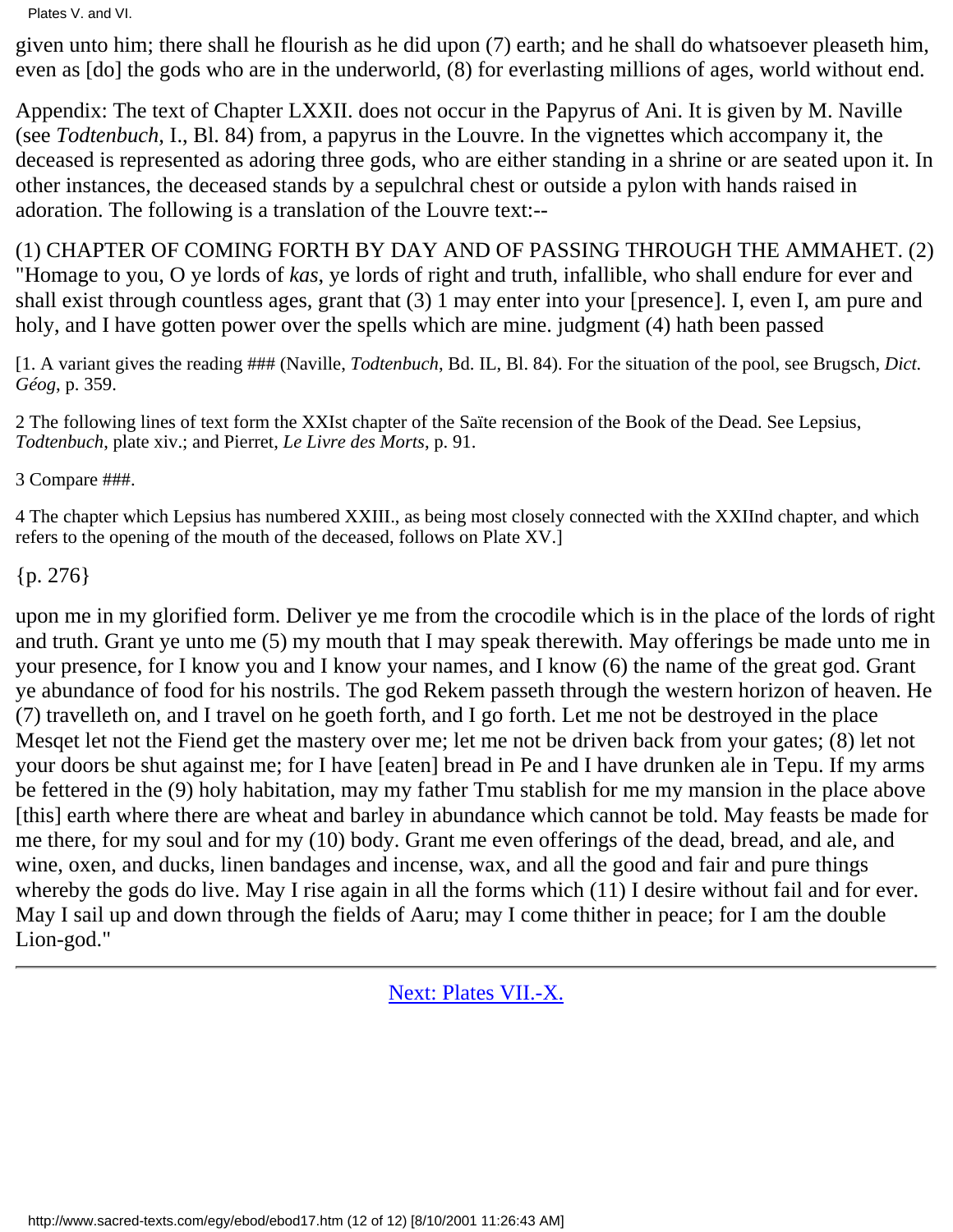## **PLATES VII.-X.**

<span id="page-156-0"></span>**Vignette**: The vignette of these plates, forming one composition, runs along the top of the text. The subjects are:-

Plate VII. i. Ani and his wife in the *seh* hall;[1] he is moving a piece on a draught-board [2] (to illustrate lines 3 and 4 of the text).

2. The souls of Ani and his wife standing upon a pylon-shaped building. The hieroglyphics by the side of Ani's soul read *ba en Ausar*, "the soul of Osiris."

[1. In the papyrus of Hunefer the first scene in this vignette is composed of Amenta, and the signs ### and ###, emblematic of food and drink. On each side is a figure of the deceased, but that on the left faces to the left and that on the right faces to the right. (1) Compare also the variant from the papyrus of Mut-em-uaa. (2)



2. See page 281, note i.]

{p. 277}

3. A table of offerings, upon which are laid a libation vase, plants, and lotus flowers[1].

4. Two lions seated back to back and supporting the horizon, over which extends the sky. The lion on the right is called *Sef*, *i.e.*, "Yesterday," and that on the left *Tuau*, *i.e.*, "Tomorrow" (to illustrate lines 13-16).

5. The *bennu* bird,[2] and a table of offerings (to illustrate lines 26-30).

6. The mummy of Ani lying on a bier within a funereal shrine; the head and foot are Nephthys and Isis in the form of hawks. Beneath the bier are vases painted to imitate variegated marble or glass,[3] a funereal box, Ani's palette, etc.[4]

Plate VIII. I.[5] The god Heh "Millions of years," wearing the emblem of "years" ( upon his head, and holding a similar object in his right hand; he is

[1. In many papyri a figure of the deceased, kneeling in adoration before the lions supporting the horizon, takes the place of the table of offerings. Here the artist probably intended to represent the souls of Ani and his wife making these offerings to the lion-gods.

2 The name of the sanctuary in which the *bennu* bird was worshipped was Het-bennu. Greek writers called this bird the phoenix, and the Egyptians considered it as a symbol of Osiris. In a text quoted by Brugsch (*Wörterbuch*, p. 397), it is said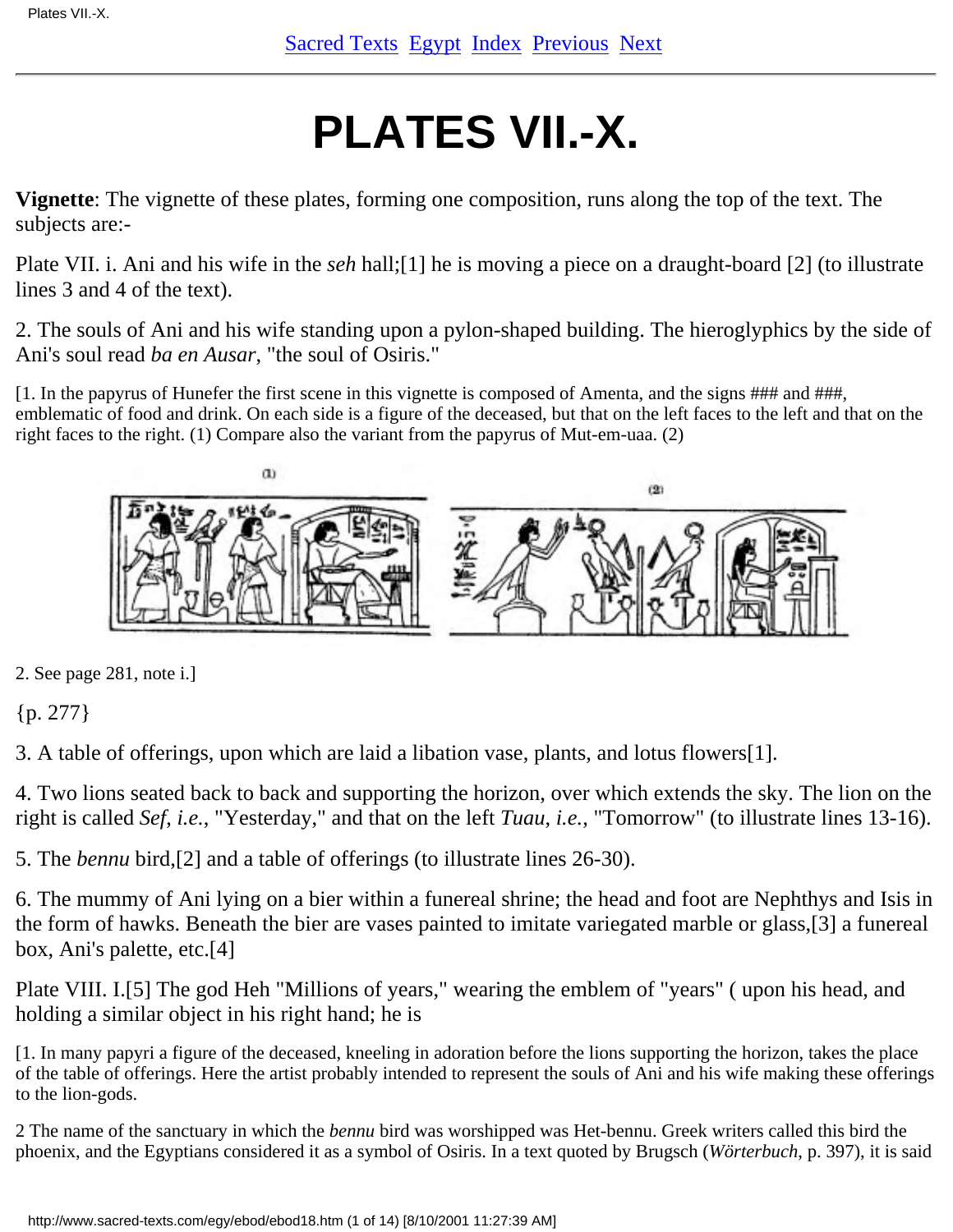to have created itself. The *bennu* was also worshipped at Diospolis Parva in Upper Egypt; and it was asserted that the thigh of Osiris was preserved in one of its sanctuaries, and his phallus in another.

3 For examples of such vases see Nos. 4875, 4879, 4887, 9529, in the Fourth Egyptian Room.

4 In many papyri the soul of the deceased in the form of a human-headed bird is seen hovering over the dead body. (Fig. 1.)

6 The papyrus of Ani omits the two uræi which are referred to in lines 33-36. According to the papyrus of Hunefer (British Museum papyrus No. 9901) they represent the North and the South. (Fig. 2.)





]

{p. 278}

kneeling and extends his left hand over a pool (?) in which is an eye (to illustrate line 46).

2. The god *Uatch-ura*, "Great Green Water," with each hand extended over a pool; that under his right hand is called *She en hesmen*, "Pool of Natron," and that under his left hand *She en Maaat*, "Pool of Nitre *or* Salt" (to illustrate lines 47-50).

3. A pylon with doors, called *Re-stau*, "Gate of the funereal passages" (to illustrate lines 56-58).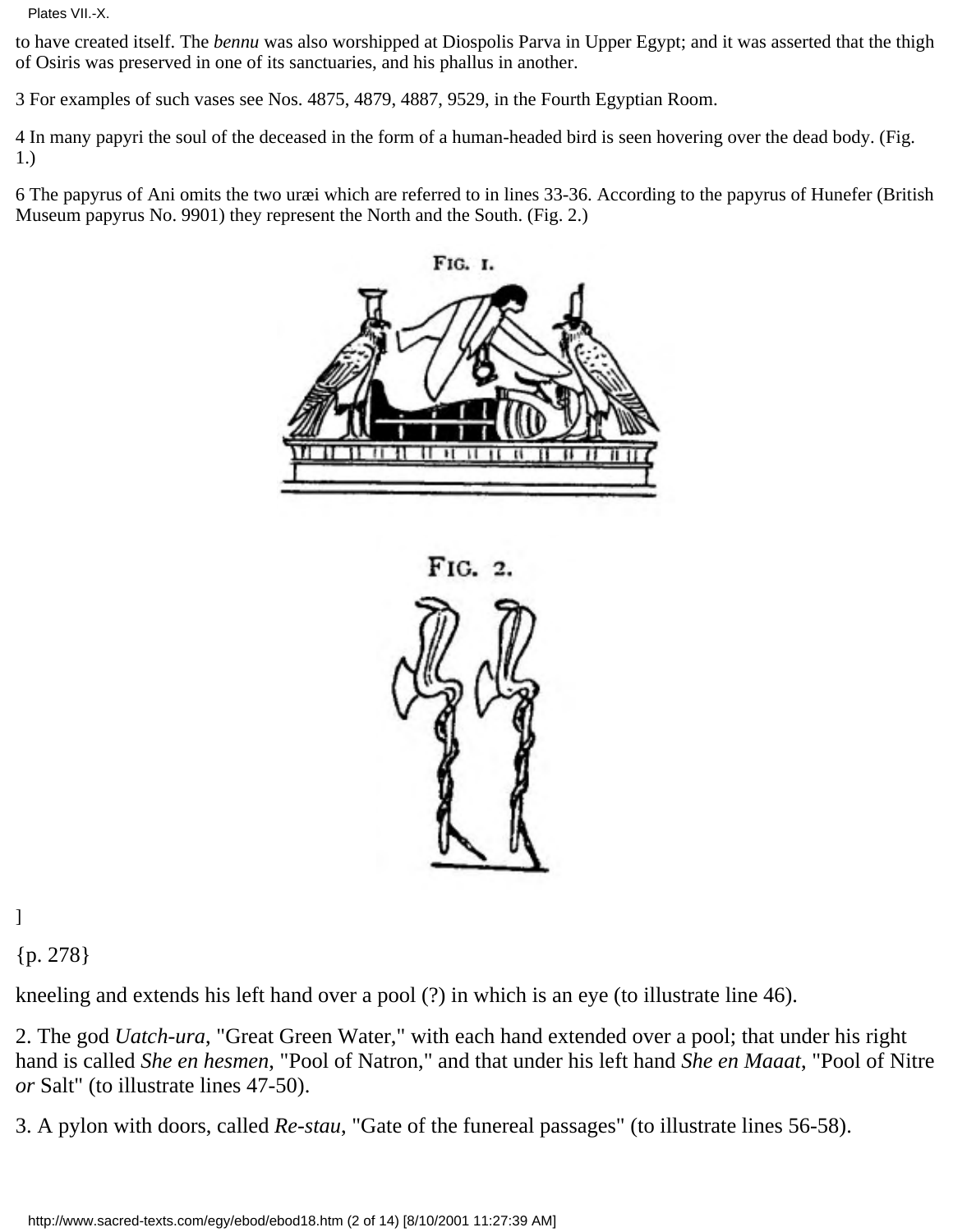4. The *utchat* facing to the left above a pylon (to illustrate line 73).

5. The cow (Fig. 1) *Mehurt maat Ra*, "Mehurt, the eye of Ra," with a flail and having on her head a disk and horns and round her neck the collar and menat (to illustrate lines 75-79).[1]



6. A funereal chest from which emerge the head of Ra, and his two arms and hands, each holding the emblem of life. The chest, which is called *aat Abtu*, "the district of Abydos," or the "burial place of the East," has upon its side figures of the four children of

[1. In the papyrus of Hunefer (British Museum papyrus No. 9902) the god Thoth is represented offering the *utchat* to the *Mehurt* cow. (Fig. 2.)



]

{p. 279]

Horus who protect the intestines of Osiris or the deceased. On the right stand Tuamautef and Qebhsennuf, and on the left Mestha and Hapi (to illustrate lines 82, 83).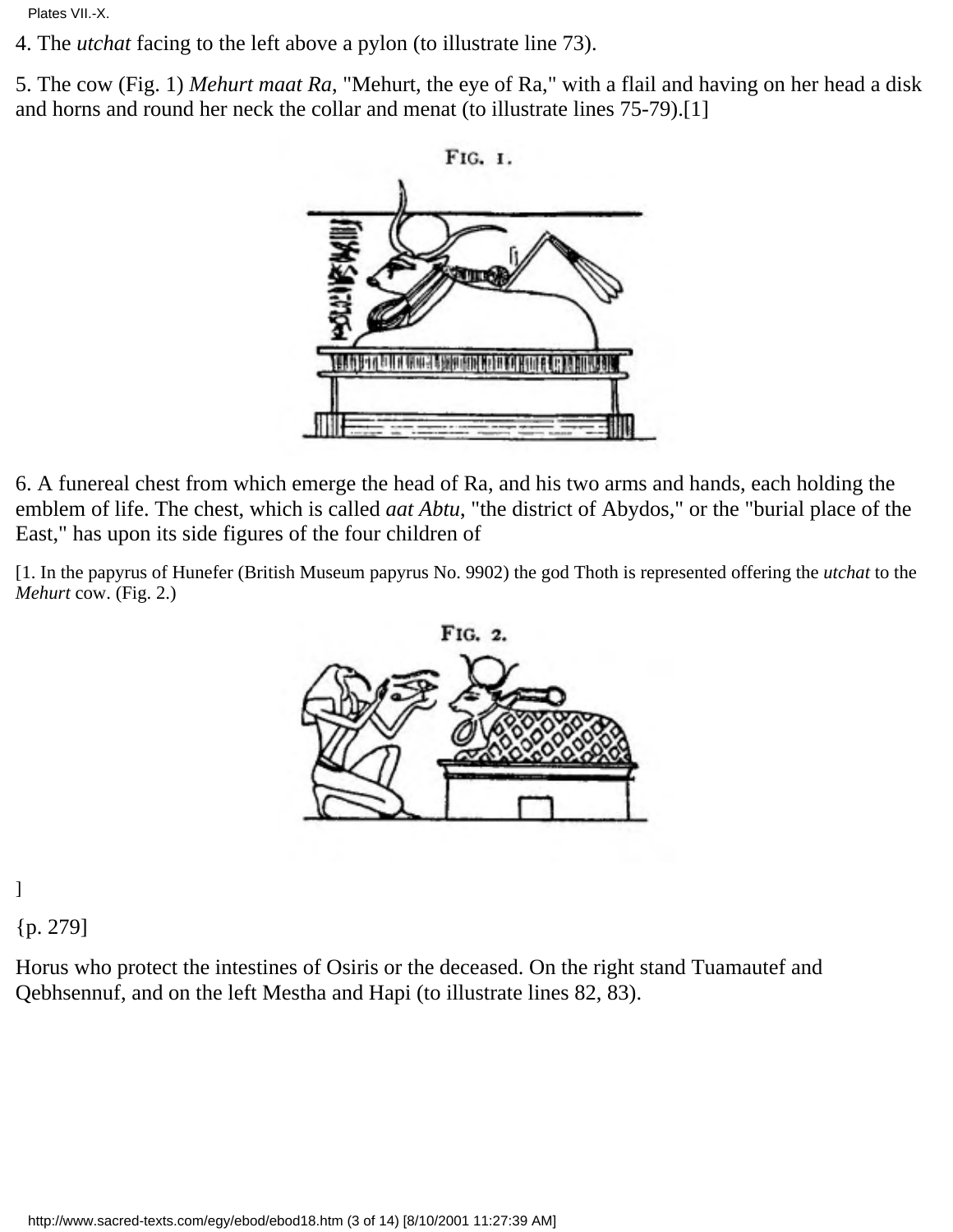

Plate IX. 1. Figures of three gods who, together with Mestha, Hapi, Tuamautef, and Qebhsennuf, are the "seven shining ones" referred to, in line 99. Their names are: Maa-atef-f, Kheri-beq-f, and Heru-khent-maati.

2. The god Anpu (Anubis), jackal-headed.

3. Figures of seven gods, whose names are Netchehnetcheh, Aaqetqet, Khenti-heh-f[1], Ami-unnut-f[2], Tesher-maa,[3], Bes-maa-em-kerh,[4] and An-em-hru[5] (to illustrate lines 99-106).

4. The soul of Ra, and the soul of Osiris in the form of a human-headed bird wearing the crown conversing in Tattu a scene of very rare occurrence, and illustrating lines 111, 112.



[1. *I.e.*, "He dwelleth in his flame."

- 2. *I.e.*, " He who is in his hour."
- 3. *I.e.*, " Red of both eyes."
- 4. *I.e.*, "Flame seeing in the night."
- 5. *I.e.*, " Bringing by day."]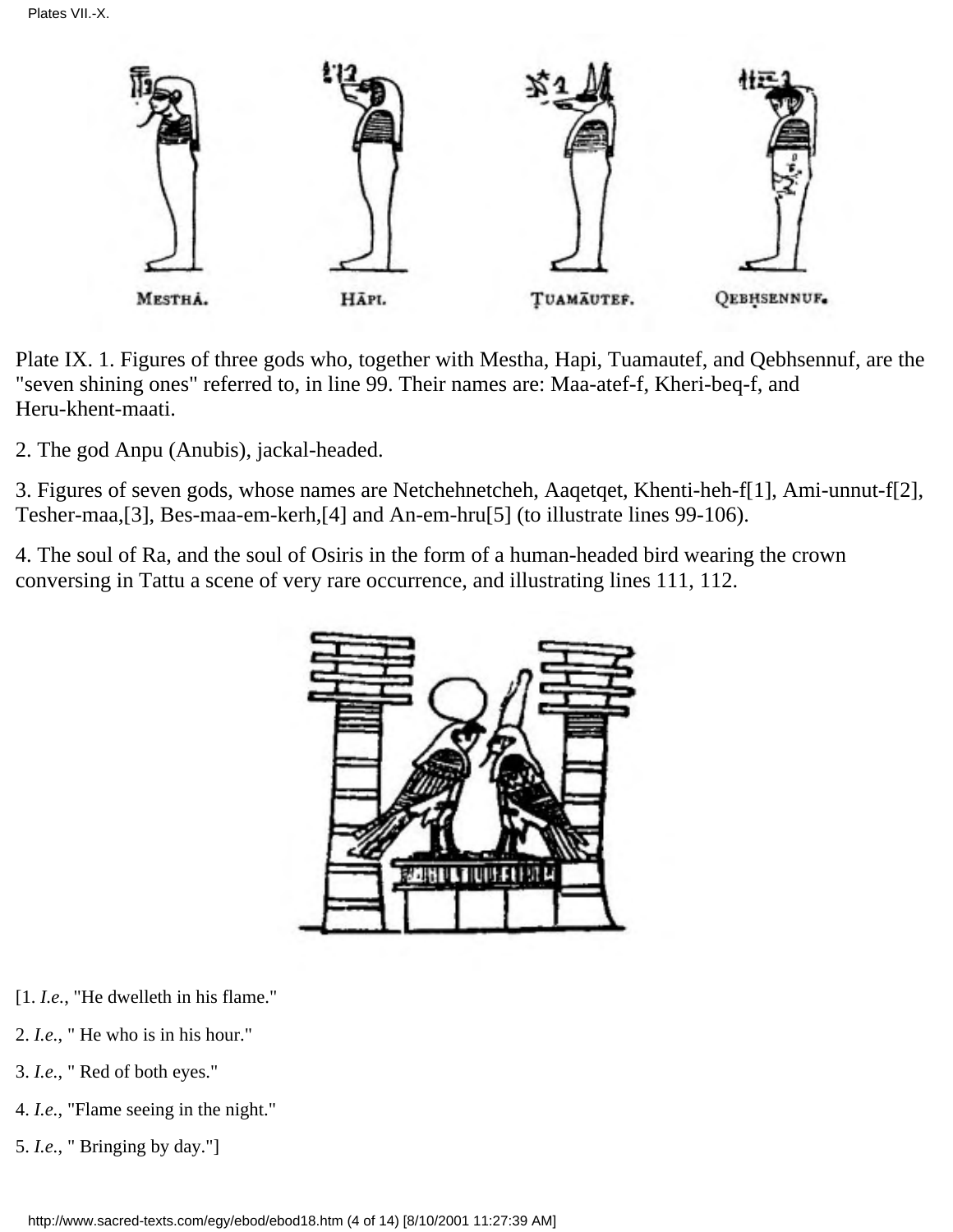{p. 280}

Plate X. I. The Cat, *i.e.*, the Sun, which dwelleth by the persea tree in Heliopolis, cutting off the head of the serpent Apepi, emblematic of his enemies.[1]

2. Three seated deities holding knives. They are probably Sau, Horus of Sekhem, and Nefer-Tmu.

3. Ani and his wife Thuthu, who holds a sistrum, kneeling in adoration before the god Khepera, beetle-headed, who is seated in the boat of the rising sun (to illustrate lines 116 ff.).

4. Two apes, emblematic of Isis and Nephthys (to illustrate lines 124, 125).

5. The god Tmu, seated within the Sun-disk in the boat of the setting sun, facing a table of offerings.

6. The god Rehu, in the form of a lion (to illustrate line 133).

7. The serpent Uatchit, the lady of flame, a symbol of the eye of Ra, coiled round a lotus flower. Above is the emblem of fire.

Text: [Chapter XVII.] (1.) HERE BEGIN THE PRAISES AND GLORIFYINGS[2] OF COMING OUT FROM AND GOING INTO (2) THE GLORIOUS NETER-KHERT IN THE BEAUTIFUL AMENTA, OF COMING OUT BY DAY[3] IN ALL THE FORMS OF EXISTENCE WHICH

[1. Compare the following variant from a papyrus in Dublin. In the papyrus of Hunefer, before the scene of the Cat cutting off Apepi's head, is one in which the deceased is represented kneeling in adoration before five ram-headed gods, whose names are Ra, Shu, Tefnut, Seb and Ba-[neb]-Tattu.



2. Pierret renders, résurrection des mânes." See *Le Livre des Morts*, p. 53.

3. Some copies read, "to be with the followers of Osiris, and to feed upon the food of Un-nefer, to come forth by day"; and others, "may I drink water at the sources of the streams, and be among the followers of Un-nefer; may I see the disk every morning." For the texts, see Naville, *Todtenbuch*, Bd. II., Bl. 29.]

{p. 281}

PLEASE HIM (*i.e.*, THE DECEASED), OF PLAYING AT DRAUGHTS' AND SITTING IN THE (3) SEH HALL, AND OF COMING FORTH AS A LIVING SOUL. Behold Osiris, the scribe Ani, after (4) he hath come to his haven [of rest]. That which hath been done upon earth [by Ani] being blessed, all (5)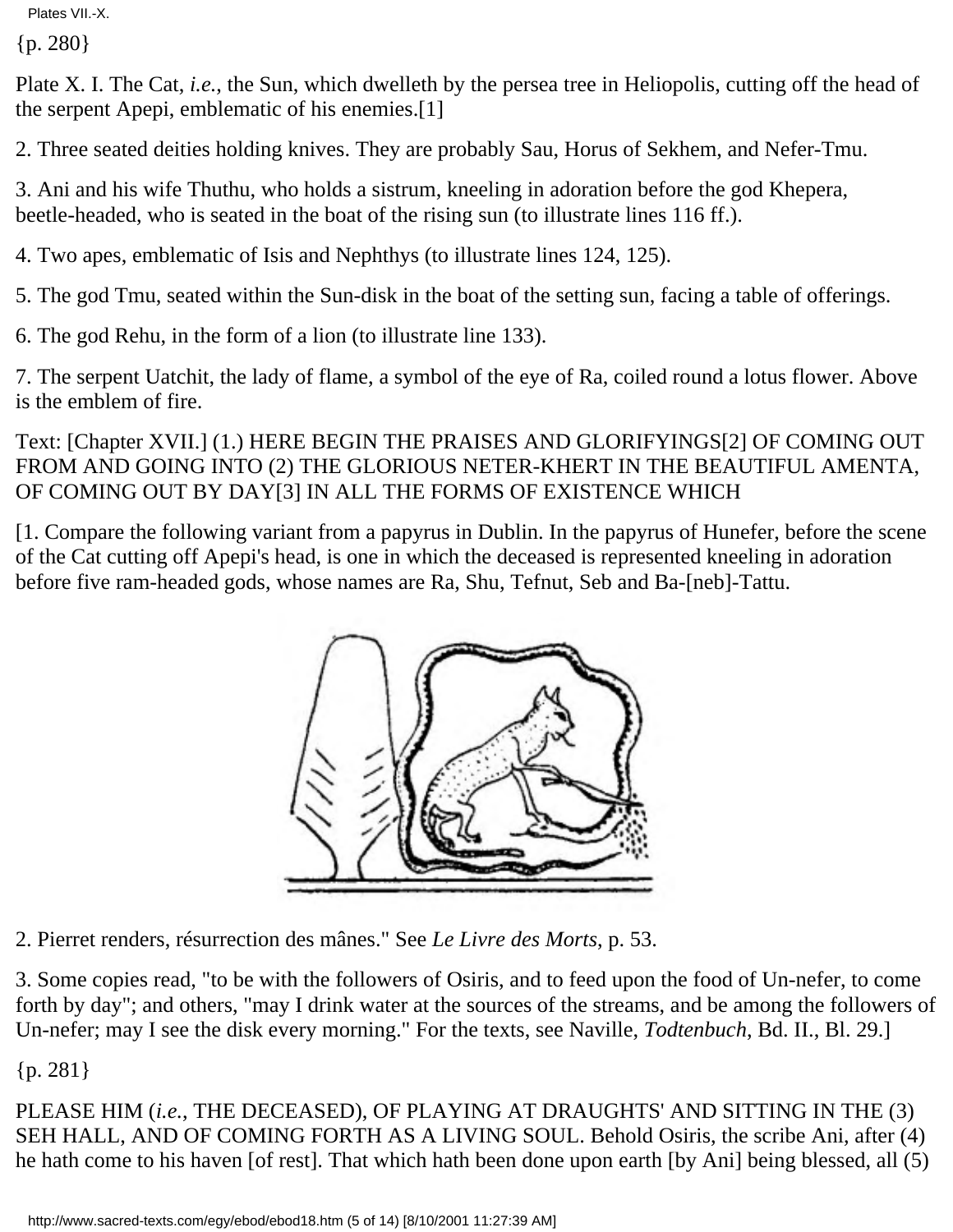the words of the god Tmu come to pass. "I am the god Tmu in [my] rising;[2] I am the only One. I came into existence in Nu. (6) I am Ra who rose in the beginning. [He hath ruled that which he made.][3]"

(7) Who then is this? It is Ra who rose for the first time in the city of (8) Suten-henen[4] [crowned][5] as a king in [his] rising.[6] The pillars of Shu[7] were not as yet created, when he was upon the (9) high place of him who is in Khemennu.[8]

"I am the great god who gave birth to himself, even Nu, (10) [who] created his name *Paut Neteru*[9] as god."

Who then (11) is this? It is Ra, the creator of the name<sup>[s]</sup> of his limbs, which came into being (12) in the form of the gods in the train of Ra.

"I am he who is not driven back among the gods."

[1. For accounts of the way in which draughts were played by the Egyptians, see Birch, in *Revue Archéologique*, 1864, p. 56 ff.; Birch, in *Aeg. Zeitschrift*, 1866, p. 97; Birch, in Trans. Boy. Son Literature, New Series, vol. ix., p. 256; and Falkner, *Oriental Games*, London, 1892. The draught-board of the ancient Egyptians is often a rectangular wooden box, the top divided into squares, containing a drawer in which the men are kept (British Museum, No. 21,576). Draught-boards were also made of blue glazed *faïence*, and bone or ivory (British Museum, No. 21,577). The draughtsmen n are of wood, bone, ivory, glazed *faïence*, or stone, and have at times the heads of lions 1) (British Museum, Nos. 13,417, 21,580, 21,581); jackals (British Museum, Nos. 604*b*, 24,660-66); and of the god Bes (British Museum, Nos. 6413*c*, 24,667-75). No. 6414*a* is inscribed with the prenomen of Necho II.

2, *I.e.*, the Sun-god when he sets and rises.

3. Supplied from the Papyrus of Nebseni. See British Museum papyrus No. 9900; Naville, *Todtenbuch*, Bd. II., Pl. xxxi.

4 See *supra*, p. 273, note 3.

5. Adding ### or ### from the variant readings given by Naville.

6. Some papyri read *Unnu*; on this town, see Brugsch, *Dict. Géog.*, p. 146.

7. Shu was the son of Ra and Hathor and the twin-brother of Tefnut. He typified the sunlight, and separated the earth from the sky, which he established and supported. For a drawing of Shu and his four supports, see Lanzone, *Dizionario*, tav. 385.

8. See Brugsch, *Dict. Géog.*, p. 749.

9. *I.e.*, " substance of the gods."]

{p. 282}

(13) Who then is this? It is Tmu in his disk, or (as others say), It is Ra in (14) his rising in the eastern horizon of heaven.

"I am Yesterday; I know (15) Tomorrow."

Who then is this? Yesterday is Osiris, and (16) Tomorrow is Ra, on the day when he shall destroy the (17) enemies of Neb-er-tcher, and when he shall stablish as prince and ruler (18) his son Horus, or (as others say), on the day when we commemorate the festival (19) of the meeting of the dead Osiris with his father Ra, and when the battle of the (20) gods was fought in which Osiris, lord of Amentet, was the leader.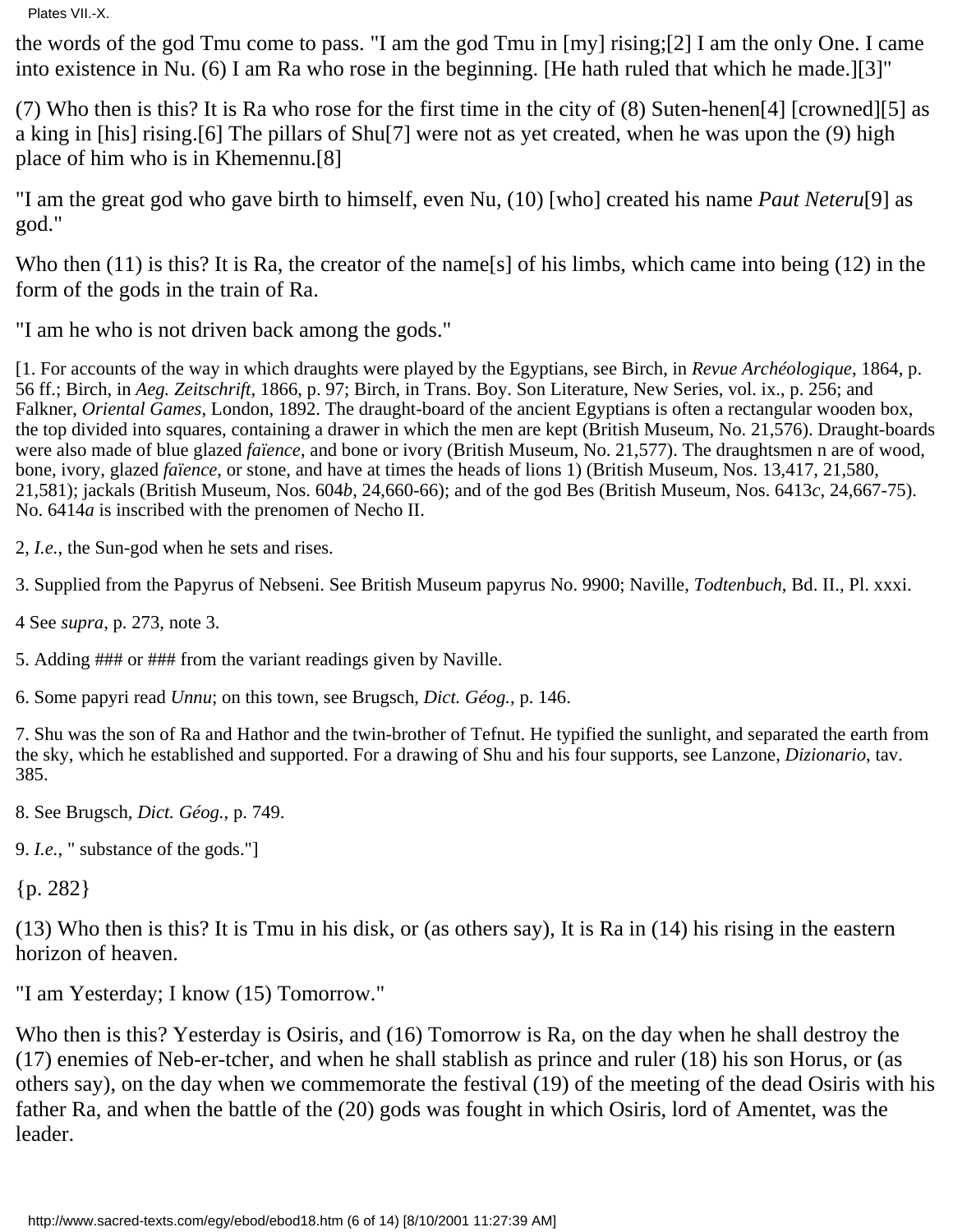What then is this? (21) It is Amentet, [that is to say] the creation of the souls of the gods when Osiris was leader in Set-Amentet; or (22) (as others say), Amentet is that which Ra hath given unto me; when any god cometh, he doth arise and (23) doeth battle for it.

"I know the god who dwelleth therein."

(24) Who then is this? It is Osiris," or (as others say), Ra is his name, even Ra (25) the self-created.

"I am the *bennu*[1] bird (26) which is in Annu, and I am the keeper of the volume of the book of things[2] which are and of things which shall be."

Who (27) then is this? It is Osiris, or (as others say), It is his dead body, or (as others say), (28) It is his filth. The things which are are and the things which shall be are his dead body; or (as others say), (29) They are eternity and everlastingness. Eternity is the day, and everlastingness (30) is the night.

"I am the god Amsu[3] in his coming-forth; may his (31) two plumes be set upon my head."

[1. See above, p. 277, note 2.

2. Or, "I am he that presideth over the arrangement (or ordering) of things," etc. Birch renders it, "The Creator of beings and existences," and Pierret, "La loi de 1'existence et des êtres." In a hymn Ra is called *neb enti*, "lord of things which are," and *ari enti*, "maker of things which are," and *ari unenet*, "maker of things which shall be." See Grébaut, *Hymne à Ammon-Ra*, pp. 5, 16, 27, who, however, believes to mean inanimate objects; see p. 130.

3. The name of this god was first read Khem, and then Min, but it has been proved (*Aeg. Zeitschriff*, 1877, p. 98, and *Trans. Soc. Bibl. Arch.*, Vol. VIII., p. 204, note 2) that the correct {footnote page 283} reading is Amsu (compare the variants in Naville, *Todtenbuch*, Bd. II., Bl. 41). This god was associated with Amen-Ra, and represented the power of reproduction (see Pierret, *Panthéon*, p. 39; and Lanzone, *Dizionario*, p. 935). The seat of his worship was Apu, the Panopolis of the Greeks, and the Akhmîm of Arabic writers. For the forms of the name of the town, see Brugsch, *Dict. Géog.*, p. 19. Figures of Amsu, in bronze and *faïence*, are common, and good examples are Nos. 43, 44, 45, 46, 47*a*, and 13,520 in the Third Egyptian Room.]

{p. 283}

Who then is this? Amsu is Horus, the (32) avenger of his father, and his coming-forth is his birth. The (33) plumes upon his head are Isis and Nephthys when they go forth to set themselves (34) there, even as his protectors, [1] and they provide that which (35) his head lacketh, [2] or (as others say), They are the two exceeding great uræi which are upon the head of their (36) father Tmu, or (as others say), His two eyes are the two plumes.

(37) "Osiris Ani, the scribe of all the holy offerings, riseth up in his place in triumph; he cometh into (38) his city."[3]

What then is this? It is the horizon of his father Tmu.

(39) "1 have made an end of my shortcomings, and I have put away my faults."

What then (40) is this? It is the cutting off of the corruptible<sup>[4]</sup> in the body of Osiris, the scribe Ani, (41) triumphant before all the gods; and all his faults are driven out.

(42) What then is this? It is the purification [of Osiris] on the day of his birth.

(43) "I am purified in my exceeding great double nest[5] which is in Suten henen, (44) on the day of the offerings of the followers of the great god who is therein."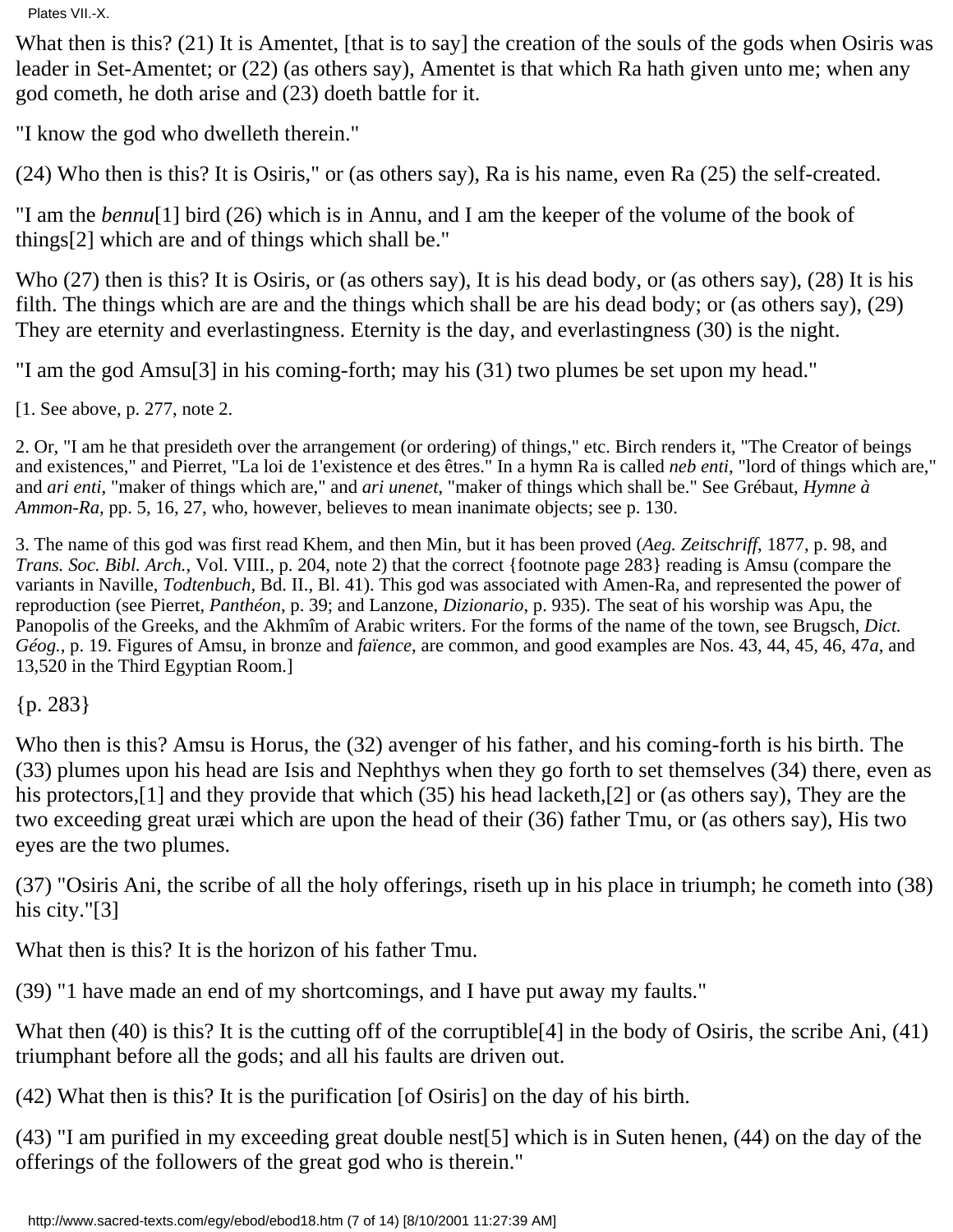(45) What then is this? "Millions of years" is the name of the one

[1. Or "grandmothers." Isis was the " greater tcherti," and Nephthys the "lesser tcherti." On the word, see Brugsch, *Wörterbuch*, Supp., p. 11335.

2. The chief variant readings are ###.

3. British Museum papyrus No. 9900 has, "I rise up in my land, I come into (or from) mine eye." The papyrus of Kenna at Leyden has the same reading as that of Ani.

4. The papyrus of Kenna has "the hind-parts."

5. The chief variants are ### and ###. See Naville, *Todtenbuch*, Bd. II., Pl. xvii.]

{p. 284}

[nest], (46) "Green Lake"[1] is the name of the other; a pool of natron, and a pool of nitre (47); or (as others say), "The Traverser of Millions of Years" is the name of the one, "Great Green Lake" (48) is the name of the other; or (as others say), " The Begetter of Millions of Years" is the name of the one, "Green Lake" is (49) the name of the other. Now as concerning the great god who is in it, it is Ra himself. (50)

"I pass over the way, I know the head[2] of the Pool of Maata."[3]

(51) What then is this? It is Re-stau;[4] that is to say, it is the underworld on the (52) south of Naarut-f,[5] and it is the northern door[6] of the tomb.

Now as concerning (53) She-Maaat,[7] it is Abtu; or (as others say), It is the road by which his (54) father Tmu travelleth when he goeth to Sekhet-Aaru,[8] (55) which bringeth forth the food and nourishment of the gods behind the shrine. (56) Now the Gate of Sert[9] is the gate of the pillars of Shu, (57) the northern gate of the underworld; or (as others say), It is the two leaves of the door through (58) which the god Tmu passeth when he goeth forth in the eastern horizon of heaven.

(59) "O ye gods who are in the presence[10] (of Osiris), grant me your arms, for I am the god (60) who shall come into being among you."

[1. According to Brugsch (*Dict. Géog.*, p. 179), "Green Lake" is the name of one of the two sacred lakes of Heracleopolis Magna.

2. Literally "heads."

3. For the locality of this name in Egypt, see Brugsch, *Dict. Géog.*, p. 248.

- 4. *I.e.*, " the door of the passages of the tomb."
- 5. The chief variants in Naville are ###.
- 6. Variants ###.
- 7. *I.e.*, the "Pool of Double Truth."

8. After the name Sekhet-Aaru, British Museum papyrus No. 9900 has "I come forth to the land of the . . . . . . . I come forth from the gate Ser." "What then is this?" The papyrus of Ani omits this passage.

9 According to Brugsch (*Die biblischen sieben jahre der Hungersnoth*, p. 13) should be read *T'eser*. In 1867 Dr. Birch translated, "I go from the Gate of the Taser" (Bunsen, *Egypt's Place*, Vol. V., p. 174).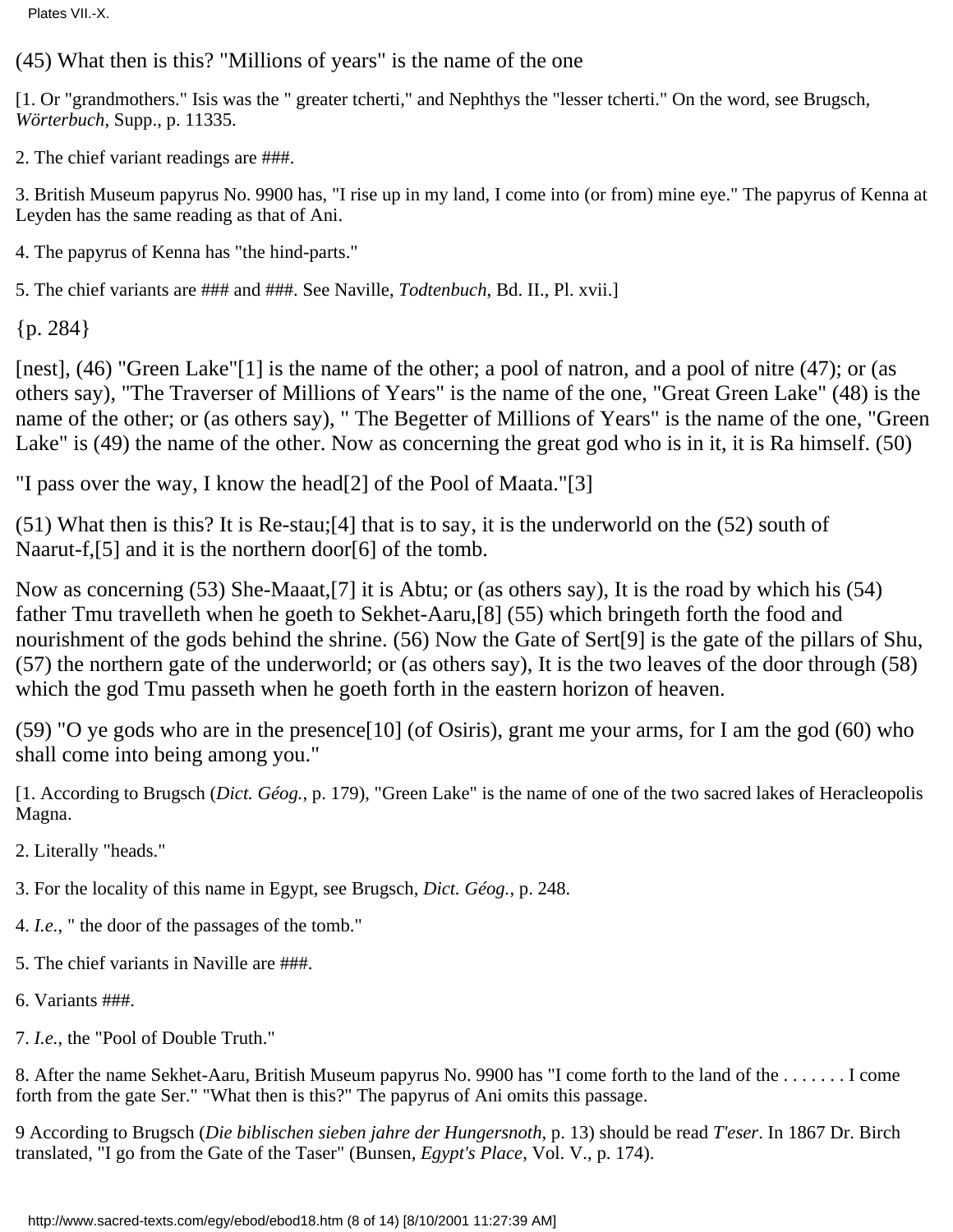10. A variant has "who are in his following." See Naville, *Todtenbuch*, Bd. II., Pl. xlix.]

{p. 285}

What then is this? It is the drops of blood (61) which fell from Ra when he went forth (62) to cut himself. They sprang into being as the gods Hu and Sa, who are in the (63) following of Ra and who accompany Tmu (64) daily and every day.

"I, Osiris, Ani (65) the scribe, triumphant, have filled up for thee the *utchat*[1] after it was darkened (66)[2] on the day of the combat of the Two Fighters."[3]

What then (67) is this? It is the day on which Horus fought with (68) Set, who cast filth in the face of Horus, and when Horus destroyed the (69) powers of Set. Thoth did this with his own hand.

(70) "I lift the hair[-cloud][4] when there are storms in the sky."

What then is this? (71) It is the right eye of Ra, which raged against [Set] when (72) he sent it forth. Thoth raiseth up the hair[-cloud], and bringeth the eye (73) alive, and whole, and sound, and without defect to [its] lord; or (as others say), It is the eye of Ra when it is sick and when it (74) weepeth for its fellow eye; then Thoth standeth up to cleanse it.

(75) "I behold Ra who was born yesterday from the (76) buttocks[5] of the cow Meh-urt;[6] his strength is my strength, and my strength is his strength."

What then (77) is this? It is the water of heaven, or (as others say), (78) It is the image of the eye of Ra in the morning at his daily birth. (79) Meh-urt is the eye of Ra. Therefore Osiris, the (80) scribe Ani, triumphant, [is] a great one among the gods (81) who are in the train of Horus. The words are] spoken for him that loveth his lord.[7]

[1. *I.e.*, the eye of the Sun.

2. Some variants give "pierced."

3. Rehui was a name given in the first instance to Horus and Set, but subsequently it was applied to any two combatants (see the passages quoted by Brugsch, *Wörterbuch*, Suppl., p. 734). British Museum papyrus No. 10,184 (Sallier IV.), states that the battle between Horus and Set took place on the 26th day of the month of Thoth, *i.e.*, October (see Chabas, *Le Calendrier*, p. 28).

4. The scribe has omitted the words *em utchat*, "from the eye of the sun." The word *shen* is a name for the clouds which cover the eye of the sun, and which are in appearance like hair. Brugsch in his *Wörterbuch* (Suppl.), p. 1193, gives the word as meaning "tempest."

5. The papyrus has ###.

6. For figures of this goddess, see Lanzone, *Dizionario*, plate 131.

7. The meaning of this passage is doubtful. Birch renders, "one of the gods who belong to Horus, whose words exceed the wish of his Lord"; and Pierret, "un de ces dieux qui suivent Horus, et parlent selon la volonté de leur seigneur."]

 ${p. 286}$ 

(82) What then is this? [*i.e.*, who are these gods?] Mestha, Hapi[1] Tuamautef, and Qebhsennuf.

(83) "Homage to you, O ye lords of right and truth, and ye holy ones who [stand] behind Osiris, who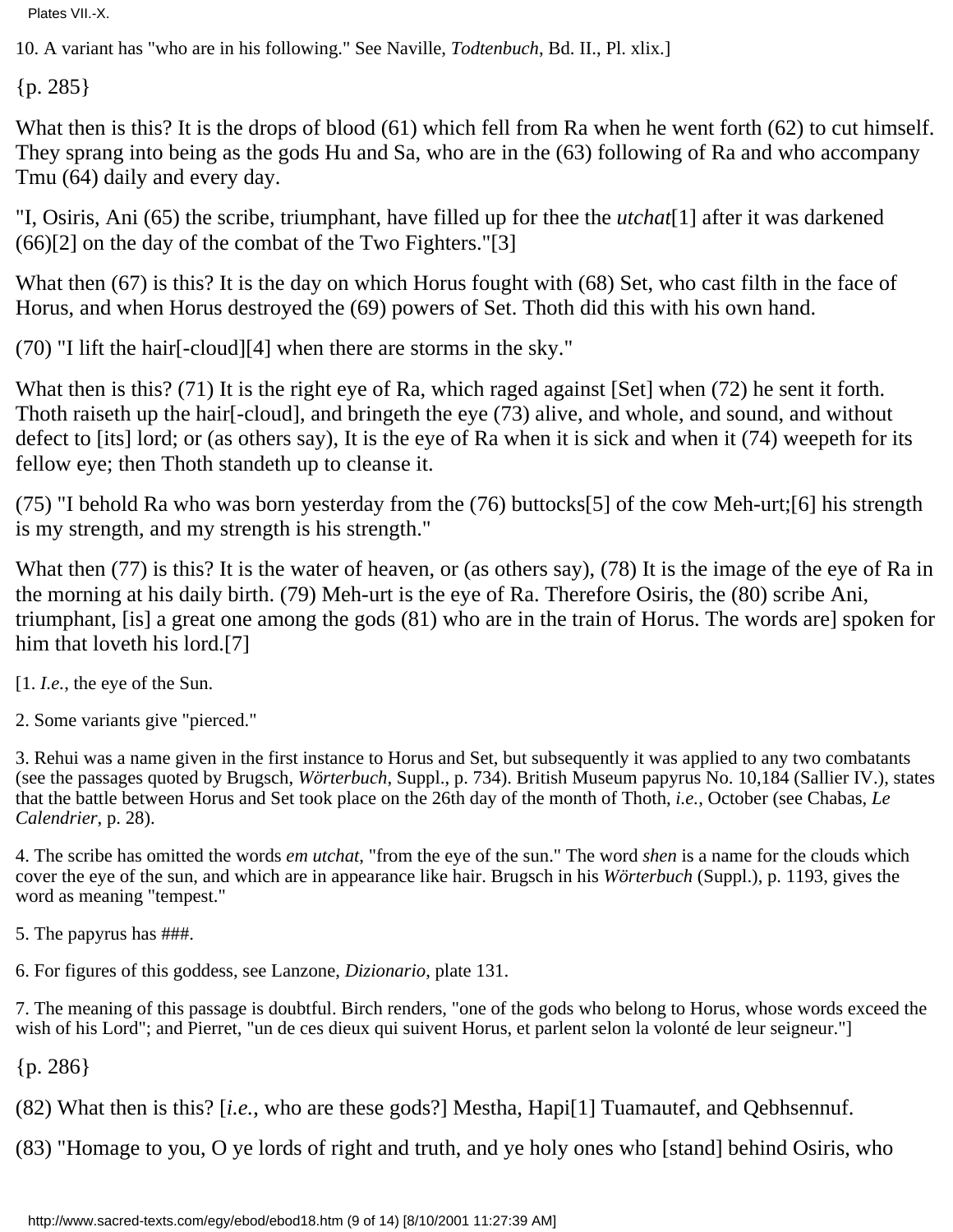utterly do away with (84) sins and crime, and [ye] who are in the following of the goddess Hetep-se(85)-khus, grant that I may come unto you. Destroy ye all the faults which (86) are within me, even as ye did for the seven Shining Ones (87) who are among the followers of their lord Sepa.[1] (88) Anubis appointed their place on the day [when was said], 'Come therefore thither.'"

What then (89) is this? These lords of right and truth are Thoth and (90) Astes, lord of Amenta. The holy ones who stand behind Osiris, even Mestha, (91) Hapi, Tuamautef, and Qebhsennuf, are they who are (92) behind the Thigh[2] in the northern sky. They who do away with (93) sins and crime and who are in the following of the goddess Hetep-se-khus (94) are the god Sebek in the waters. The goddess Hetep-se-khus is the eye of (95) Ra, or (as others say), It is the flame which followeth after Osiris to burn up (96) the souls of his foes. As concerning all the faults which are (97) in Osiris, the scribe of the holy offerings of all the gods, Ani, triumphant, [they are all that he hath done against the lords of eternity][3] since he came forth (98) from his mother's womb. As concerning (99) the seven Shining Ones, even Mestha, Hapi, Tuamautef, Qebhsennuf, (100) Maa-atef-f, Kheri-beq-f, and Horus-Khenti-maa, Anubis appointed (101) them protectors of the body of Osiris, or (as others say), (102) [set them] behind the place of purification of Osiris; or (as others say), Those seven glorious ones are (103) Netcheh-netcheh, Aqet-qet, An-erta-nef-bes-f-khenti-heh-f,[4] (104) Aq-her-unnut-f,[5] Tesher-maa-ammi (105) -het-Anes,[6]

[1. British Museum papyrus No. 10,477 reads ### which agrees with many of the variants given in Naville, *Todtenbuch*, Bd. II., P1. liii. The papyrus of Nebseni agrees with that of Ani; No. 19,471 has the curious reading, ###.

2. The Egyptian name for the constellation of the Great Bear. See Brugsch, *Astronomische und Astrologische Inschriften*, p. 123.

3. Some such words as have been omitted. See Naville, *Todtenbuch*, Bd. IL, Pl. lv.

4. *I.e.*, "He doth not give his flame, he dwelleth in the fire."

5. *I.e.*, "He goeth in at his hour."

6. *I.e.*, "He that hath two red eyes, the dweller in Het-Anes." According to Brugsch (Dict. Géog., p. 64), Het-Anes, *i.e.*, the "house of cloth," was a district belonging to the temple of Suten-henen or Heracleopolis in Upper Egypt.]

{p. 287}

Ubes-hra-per-em-khet khet,[l] and Maa (106) -em-qerh-an-nef-em-hru.[2] The chief of the holy ones (107) who minister in his chamber is Horus, the avenger of his father. As to the day (108) [upon which was said] " Come therefore thither," it concerneth the words, "Come (109) then thither," which Ra spake unto Osiris. Lo, may this be decreed for me in Amentet.

"I am the soul which dwelleth in the two (110) *tchafi*."

What then is this? It is Osiris [when] he goeth into Tattu (111) and findeth there the soul of Ra; there the one god (112) embraceth the other, and souls spring into being within the two *tchafi*.[3]

["I am the Cat which fought (?) by the Persea tree hard by in Annu, on the night when the foes of Neb-er-tcher were destroyed."]

What then is this? The male cat is Ra himself, and he is called Maau<sup>[4]</sup> by reason of the speech of the god Sa [who said] concerning him: "He is like (*maau*) unto that which he hath made, and his name became Maau"; or (as others say), It is Shu who maketh over the possessions of Seb to Osiris. As to the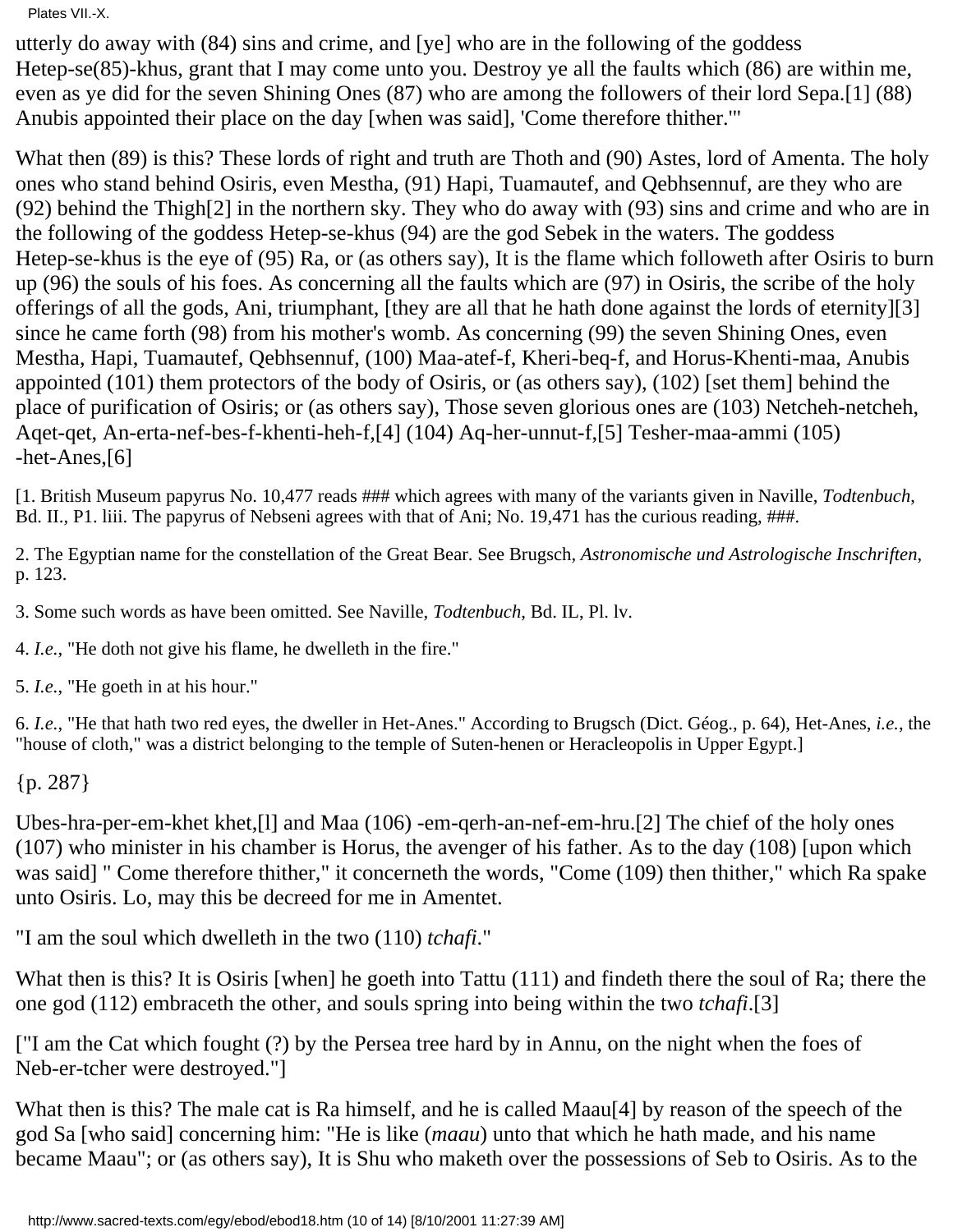fight (?) by the Persea tree hard by, in Annu, it concerneth the children of impotent revolt when justice is wrought on them for what they have done. As to [the words] "that night of the battle," they concern the inroad [of the children of impotent revolt] into the eastern part of heaven, whereupon there arose a battle in heaven and in all the earth.

"O thou who art in the egg (i.e., Ra), who shinest from thy disk and risest in thy horizon, and dost shine like gold above the sky, like unto whom there is none among the gods, who sailest over the pillars of Shu (*i.e.*, the ether), who givest blasts of fire from thy mouth, [who makest the two lands bright with thy radiance, deliver] the faithful worshippers from the god whose forms are hidden, whose eyebrows are like unto the two arms of the balance on the night of the reckoning of destruction."

[1. *I.e.*, "Blazing-face coming forth, going back."

2 *I.e.*, "The one who seeth by night, and leadeth by day."

3 This reading differs from that of any other papyrus of this period. After the words, "spring into being within the two *tchafi*," the papyrus of Nebseni has, "It is Horus, the avenger of his father, and Horus-khenti-en-maa," or (as others say), "'the two souls within the tchafi' are the soul of Ra [and] the soul of Osiris, [or] the soul which is in Shu and the soul which is in Tefnut, that is, the two souls which are in Tattu." It appears that the scribe of the Ani papyrus has here accidentally omitted a long section; the text is therefore supplied within brackets from the Nebseni papyrus, plate xiv., 1. 16 ff.

4. Note the play upon the words *maau*, "cat," and *maau*, "like."]

{p. 288}

Who then is this? It is An-a-f, the god who bringeth his arm. As concerning [the words] "that night of the reckoning of destruction," it is the night of the burning of the damned, and of the overthrow of the wicked at [the sacred] block, and of the slaughter of souls.

Who then is this? It is Nemu, the headsman of Osiris; or (as others say), It is Apep when he riseth up with one head bearing *maat* (*i.e.*, right and truth) [upon it]; or (as others say), It is Horus when he riseth up with two heads, whereof the one beareth *maat* and the other wickedness. He bestoweth wickedness on him that worketh wickedness, and *maat* on him that followeth after righteousness and truth; or (as others say), It is the great Horus who dwelleth in [Se] khem; or (as others say), It is Thoth; or (as others say), It is Nefer-Tmu, [or] Sept,[1] who doth thwart the course of the foes of Neb-er-tcher.

"Deliver me from the Watchers who bear slaughtering knives, and who have cruel fingers,[2] and who slay those who are in the following of Osiris. May they never overcome me, may I never fall under their knives."

"What then is this? It is Anubis, and it is Horus in the form of Khent-en-maa; or (as others say), It is the Divine Rulers who thwart the works of their [weapons]; it is the chiefs of the *sheniu* chamber.

"May their knives never get the mastery over me, may I never fall under their instruments of cruelty, for I know their names, and I know the being Matchet[3] Who is among them in the house of Osiris, shooting rays of light from [his] eye, but he himself is unseen. He goeth round about heaven robed in the flame of his mouth, commanding Hapi, but remaining himself unseen. May I be strong upon earth before Ra, may I come happily into haven in the presence of Osiris. Let not your offerings be hurtful to me, O ye who preside over your altars, for I am among those who follow after Neb-er-tcher according to the writings of Khepera. I fly as a hawk, I cackle as a goose; I ever slay, even as the serpent goddess Nehebka."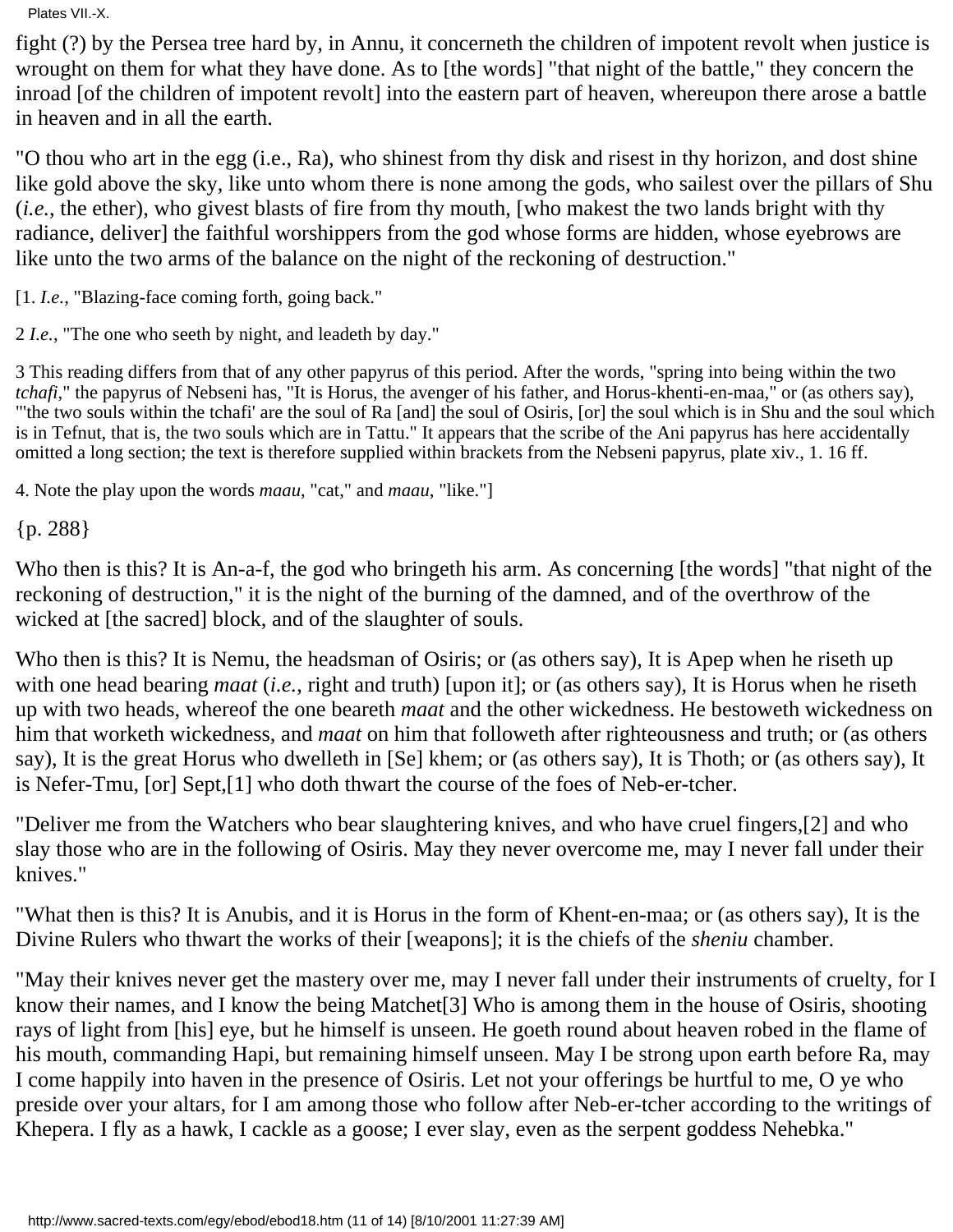What then is this? They who preside at the altars are the similitude of the eye of Ra and the similitude of the eye of Horus.

"O Ra-Tmu, lord of the Great House, prince, life, strength and health of all the gods, deliver thou [me] from the god whose face is like unto that of a dog, whose brows are as those of a man, and who feedeth upon the dead, who watcheth

[1. Many papyri read, "Nefer-Tmu, son of Bast, and the *tchatcha*."

- 2. Or instruments of death.
- 3. *I.e.*, the "Oppressor."]

{p. 289}

at the Bight of the Fiery Lake, and who devoureth the bodies of the dead and swalloweth hearts, and who shooteth forth filth, but he himself remaineth unseen."

Who then is this? "Devourer for millions of years" is his name, and he dwelleth in the Lake of Unt. [1] As concerning the Fiery Lake, it is that which is in Anrutf, hard by the *Shenit* chamber. The unclean man who would walk thereover doth fall down among the knives; or (as others say), His name is "Mathes,"[2] and he is the watcher of the door of Amenta; or (as others say), His name is "Heri-sep-f."

"Hail, Lord of terror, chief of the lands of the North and South, lord of the red glow, who preparest the slaughter-block, and who dost feed upon the inward parts!"

Who then is this? The guardian of the Bight of Amenta.

What then is this? It is the heart of Osiris, which is the devourer of all slaughtered things. The *urerit* crown hath been given unto him with swellings of the heart as lord of Suten-henen.

What then is this? He to whom hath been given the *urerit* crown with swellings of-the heart as lord of Suten-henen is Osiris. He was bidden to rule among the gods on the day of the union of earth with earth in the presence of Neb-er-tcher.

What then is this? He that was bidden to rule among the gods is [Horus] the son of Isis, who was appointed to rule in the place of his father Osiris. As to the day of the union of earth with earth, it is the mingling of earth with earth in the coffin of Osiris, the Soul that liveth in Suten-henen, the giver of meat and drink, the destroyer of wrong, and the guide of the everlasting paths.

Who then is this? It is Ra himself.

"Deliver thou [me] from the great god who carrieth away souls, and who devoureth filth and eateth dirt, the guardian of the darkness [who himself " liveth] in the light. They who are in misery fear him."

As concerning the souls within the (113) *tchafi* [they are those which are] with the god who carrieth away the soul, who eateth hearts, and who feedeth (114) upon offal, the guardian of the darkness who is within the *seker* boat; they who live in (115) crime fear him.

Who then is this? It is Suti, or (as others say), It is Smam-ur,[3] (116) the soul of Seb.

"Hail, Khepera in thy boat, the twofold company of the gods is thy body. Deliver thou Osiris (117) Ani,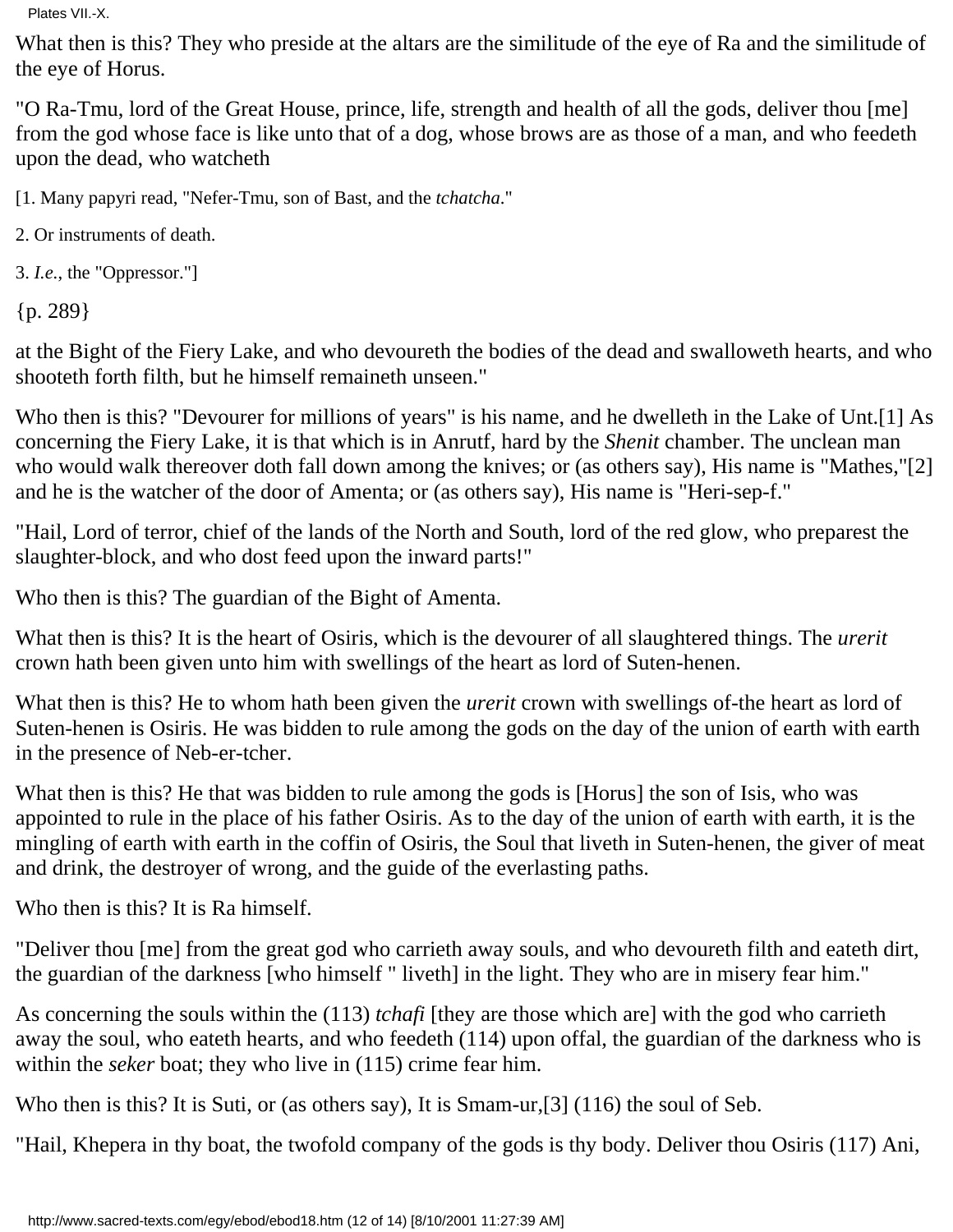triumphant, from the watchers who give judgment,

[1. Reading *se en Unt*.

2 The one with a knife.

3 *I.e.*, Great Slayer.]

 ${p. 290}$ 

who have been appointed by Neb-er(118)-tcher to protect him and to fasten the fetters on his foes, and who slaughter in the shambles (119); there is no escape from their grasp. May they never stab me with their knives, (120) may I never fall helpless in their chambers of torture. (121) Never have the things which the gods hate been done by me, for I am pure within the Mesqet. (122) Cakes of saffron have been brought unto him in Tanenet."

Who then is this? (123) It is Khepera in his boat. It is Ra himself. The watchers (124) who give judgment are the apes Isis and Nephthys. The things which the gods hate (125) are wickedness and falsehood; and he who passeth through the place of purification within the Mesqet is Anubis, who is (126) behind the chest which holdeth the inward parts of Osiris.

He to whom saffron cakes have been brought in (127) Tanenet is Osiris; or (as others say), The saffron cakes (128) in Tanenet are heaven and earth, or (as others say), They are Shu, strengthener of the two lands in (129) Suten-henen. The saffron cakes are the eye of Horus; and Tanenet is the grave (110) of Osiris.

Tmu hath built thy house, and the two-fold Lion-god hath founded thy habitation; (131) lo! drugs are brought, and Horus purifieth and Set strengtheneth, and Set purifieth and Horus strengtheneth.

(132) "The Osiris, the scribe Ani, triumphant before Osiris, hath come into the land, and hath possessed it with his feet. He is Tmu, and he is in the city."

(133) "Turn thou back, O Rehu, whose mouth shineth, whose head moveth, turn thou back from before his strength"; or (as others say), Turn thou back from him who keepeth watch (134) and is unseen. "The Osiris Ani is safely guarded. He is Isis, and he is found (135) with [her] hair spread over him. I shake it out over his brow. He was conceived in Isis and begotten in (136) Nephthys; and they cut off from him the things which should be cut off."

Fear followeth after thee, terror is upon thine (137) arms. Thou art embraced for millions of years in the arms [of the nations]; mortals go round about thee. Thou smitest down the mediators of thy (138) foes, and thou seizest the arms of the powers of darkness. The two sisters (*i.e.*, Isis and Nephthys) are given to thee for thy delight. (139) Thou hast created that which is in Kheraba, and that which is in Annu. Every god feareth thee, for thou art exceeding great and terrible; thou [avengest] every (140) god on the man that curseth him, and thou shootest out arrows . . . . . . . . Thou livest according to thy will; thou art Uatchit, the Lady of Flame. Evil cometh (141) among those who set themselves up against thee.

{p. 291}

What then is this? The hidden in form, granted of Menhu, (142) is the name of the tomb. He seeth [what is] in [his] hand, is the name of the shrine, or (143) (as others say), the name of the block. Now he whose mouth shineth and whose head moveth is (144) a limb of Osiris, or (as others say), of Ra. Thou spreadest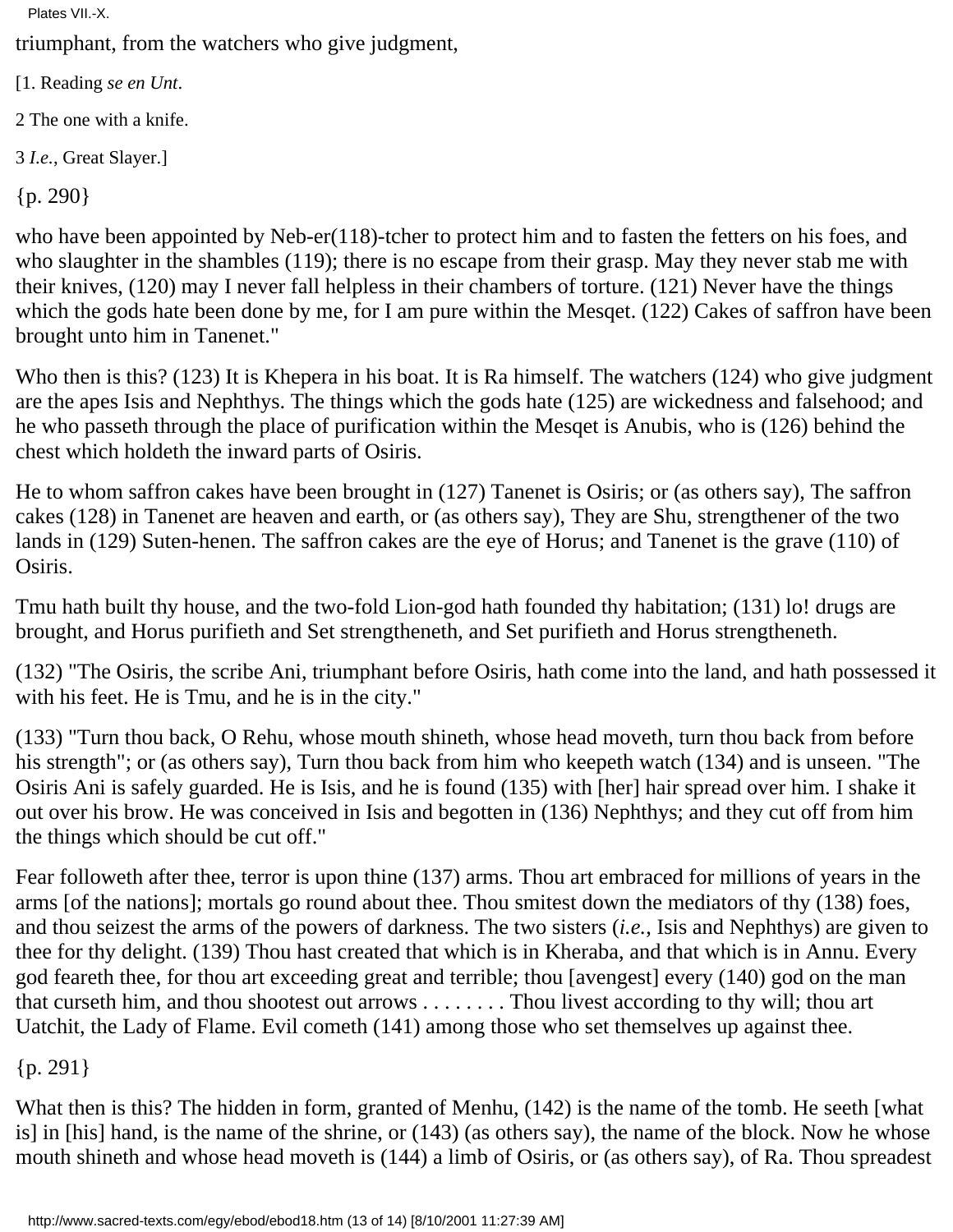thy hair and I shake it out over his brow (145) is spoken concerning Isis, who hideth in her hair and draweth her hair over her. Uatchi, the Lady of Flames, is the eye of Ra.[1]

[Next: Plates XI. and XII.](#page-170-0)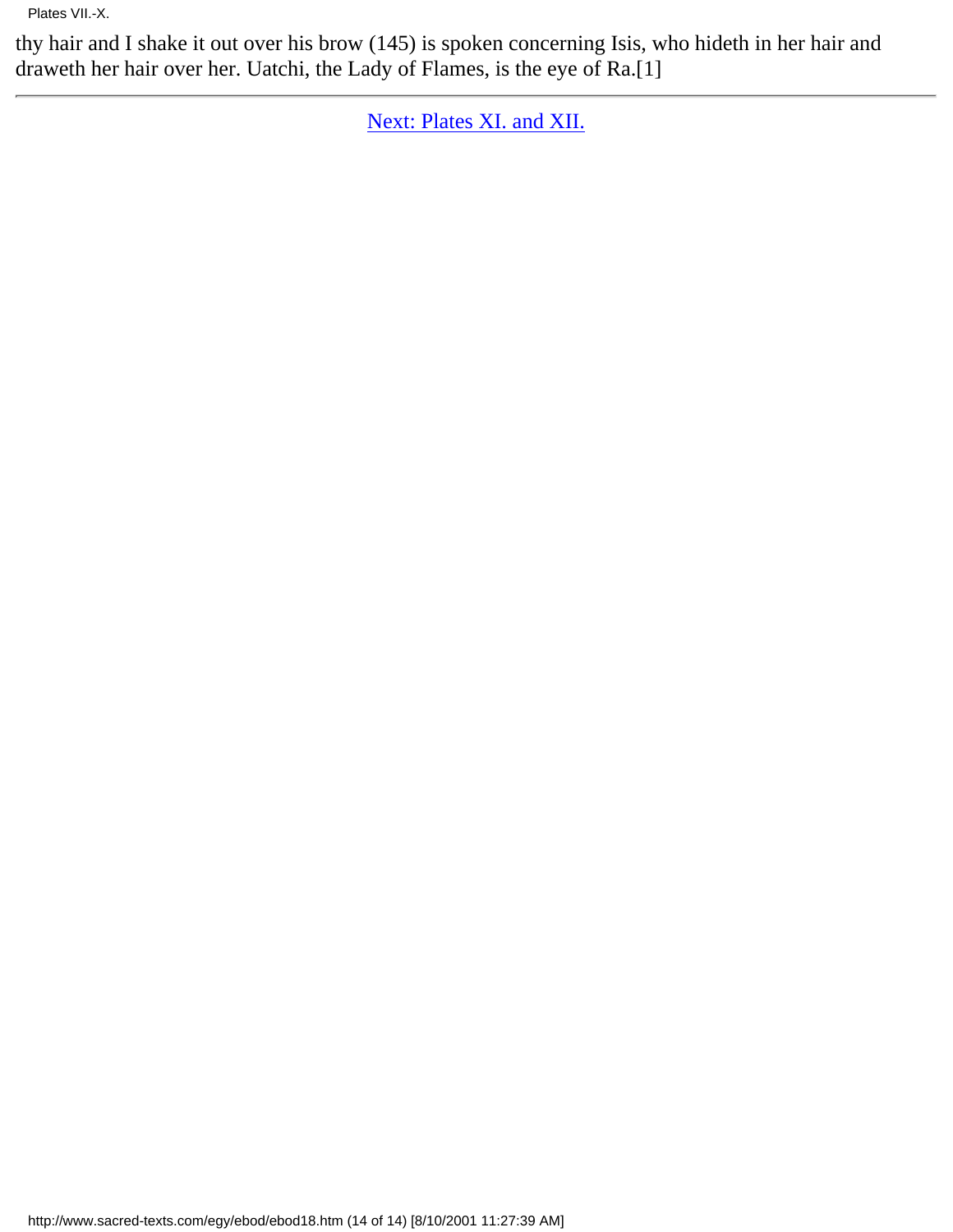## **PLATES XI. AND XII.**

<span id="page-170-0"></span>**Vignette I.**: Ani and his wife Thuthu approaching the first Arit, [3] the cornice of which is ornamented with ### *i.e.*, emblems of power, life, and stability. At the entrance sit three gods, the first having the head of a hare, the second the head of a serpent, and the third the head of a crocodile. The first holds an ear of corn (?), and each of the others a knife.

**Text** [CHAPTER CXLVII.]: (I) THE FIRST ARIT. The name of the doorkeeper is Sekhet-hra-asht-aru[3]; the name of the (2) watcher is Meti-heh (?)[4]; the name of the herald is Ha-kheru.[5]

[WORDS TO BE SPOKEN WHEN OSIRIS COMETH TO THE FIRST ARIT IN AMENTA.[6]] Saith (3) Ani, triumphant, when he cometh to the first Arit: "I am the mighty one who createth his own light. (4) I have come unto thee, O Osiris, and, purified from that which defileth thee, I adore thee. Lead on; (5) name not the name

[1. Lepsius (*Todtenbuch*, Bl. XI.) adds, after this: "Now those who rise up against me and among whom is evil [see above, l. 141] are the powers of darkness of the god Sut, when there is strife among them, for strife is flame."

2. "May it be granted to [the dead] by the decree of [the gods] who are in Tattu to destroy the souls of his foes!"

2 House or mansion. in the upper line of Plates XI. and XII. there is a series of seven *Arits*, or mansions, through which the deceased is supposed to pass. In the lower line are the ten *Sebkhets*, or pylon-shaped gateways.

3 "Reversed of face: of many forms." Var. ###.

4 Var. ###.

5 "The voice that travelleth." Var. ###. "The high-voiced."

6 Supplied from Naville, *Todtenbuch*, 1. 165.]

{p. 292}

of Re-stau unto me. Homage to thee, O Osiris, in thy might and in thy strength (6) in Re-stau. Rise up and conquer, O Osiris, in Abtu. Thou goest round about heaven, thou sailest in the presence of Ra, (7) thou seest all the beings who have knowledge.[1] Hail Ra, who circlest in [the sky]. Verily I say [unto thee], O Osiris, I am a (8) godlike ruler. (9) Let me not be driven hence[2] (10) nor from the wall of burning coals. [I have] opened the way in Re-stau; (11) I have eased the pain of Osiris; [I have] embraced that which the balance I hath weighed; [I have] made a path for him in the great valley, it and [he] maketh a path. Osiris shineth(?)."

**Vignette II.**: The second Arit, guarded by three gods; the first of whom has the head of a lion, the second the head of a man, and the third the head of a dog. Each one holds a knife.

**Text:** (1) THE SECOND ARIT. The name of (2) the doorkeeper is Un-hat[4]; (3) the name of the watcher is (4) Seqet-hra; the name of the herald is Uset.[5]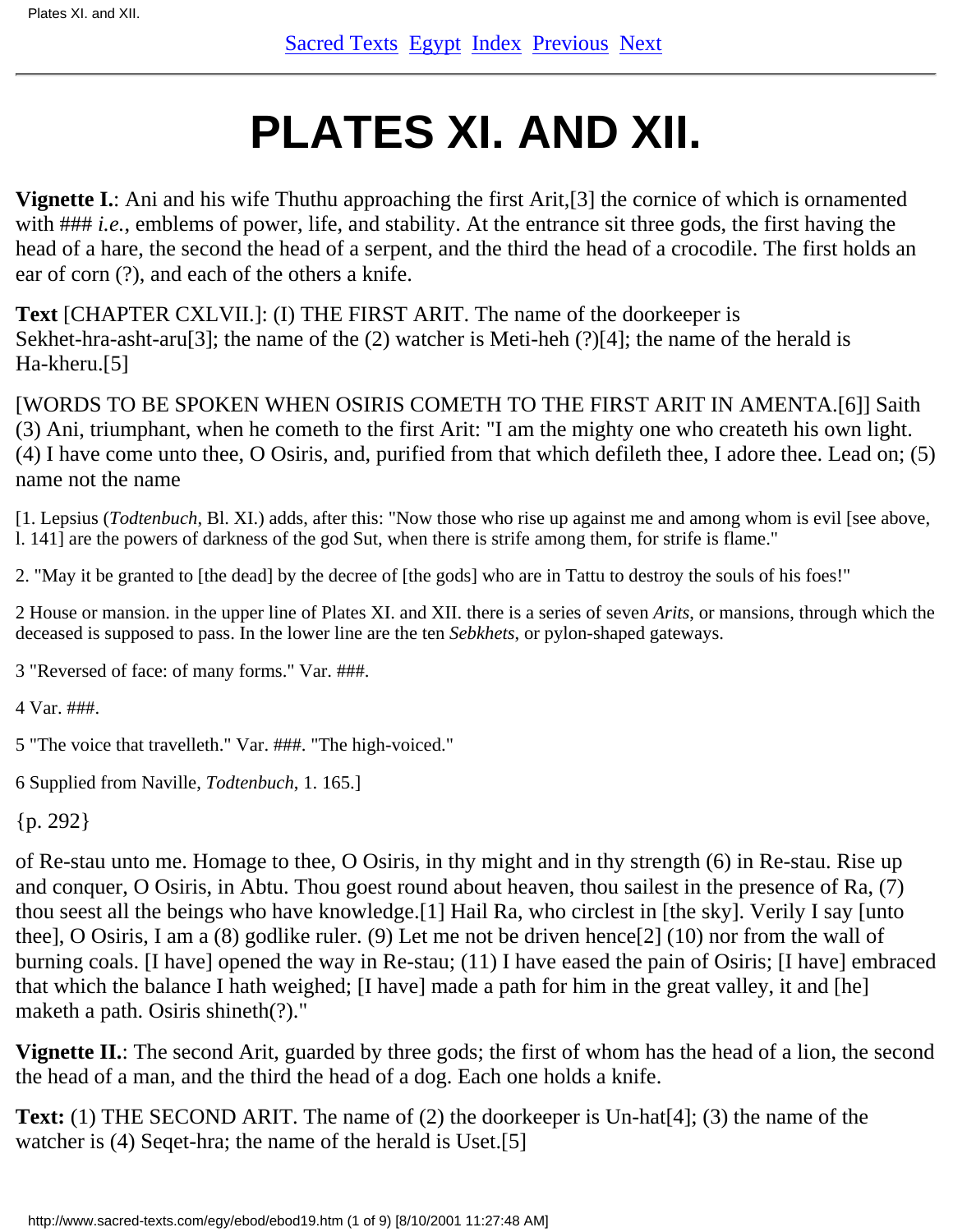(6) Saith Osiris Ani, when he cometh unto this Arit; "He sitteth to do his heart's desire, and he weigheth (7) words as the second of Thoth. The strength of Thoth[6] humbleth the (8) hidden Maata gods[7] who feed upon Maat throughout the years [of their lives].[8] I make offerings at the (9) moment when [he] passeth on his way; I pass on and enter on the way; Grant thou that I may pass through and that I may gain sight of Ra together with those who make offerings."

[1. Birch: "Pure Spirits." Pierret: "Intelligents."

2. *I.e.*, the *Arit*.

3 Literally standard or perch. Var. ###.

4 Var. ###.

5 Var. ###.

6. Var. "the strength of Osiris is the strength of Thoth."

7 Varr. *Nemasa*, and *Sah*, "Orion." The reading in Lepsius is *Masti*, "gods of the thigh."

8. Var. "their years are the years of Osiris."

9. The text here differs from all others and may be corrupt.]

 ${p. 293}$ 

**Vignette III.**: The third Arit, guarded by three gods; the first with the head of a jackal, the second the head of a dog, and the third the head of a serpent. The first holds an ear of corn (?), and each of the others a knife.

**Text:** (1) THE THIRD ARIT. The name of the (2) doorkeeper is Qeq-hauau-ent-pehui;[1] the name of the (4) watcher is Se-res-hra;[2] the name of the herald is Aaa.[3]

Saith Osiris Ani, [when he cometh to this Arit]: (6) "I am hidden [in] the great deep, [I am] the judge of the Rehui.[4] I have come and I have done away with the offences of Osiris. I am building up the standing place (7) which cometh forth from his *urerit* (?) crown. I have done his business in Abtu, I have opened the way in Re-stau, I have (8) eased the pain which was in Osiris. I have made straight his standing place, and I have made [his] path.[5] He shineth in Re-stau."

**Vignette IV.**: The fourth Arit, guarded by three gods; the first with the head of a man, the second the head of a hawk, and the third the head of a lion. The first holds an ear of corn and each of the others a knife.

**Text:** (1) THE FOURTH ARIT. The name of the (2) doorkeeper is Khesef-hra-asht- (3) kheru;[6] the name of the (4) watcher is Seres-tepu;[7] (5) the name of the herald is (6) Khesef-At.[8]

Saith Osiris, the scribe Ani, triumphant, [when he cometh to this Arit]: "I am the [mighty] bull, the (7) son of the ancestress of Osiris. O grant ye that his father, the lord of his godlike (8) companions, may bear witness for him. Here the guilty are weighed in judgment. I have brought unto (9) his nostrils eternal life. I am the son of Osiris, I have made the way, I have passed thereover into Neter-khert."

PLATE XII.--**Vignette V.:** The fifth Arit, guarded by three gods; the first with the head of a hawk, the second the head of a man, and the third the head of a snake. Each holds a knife.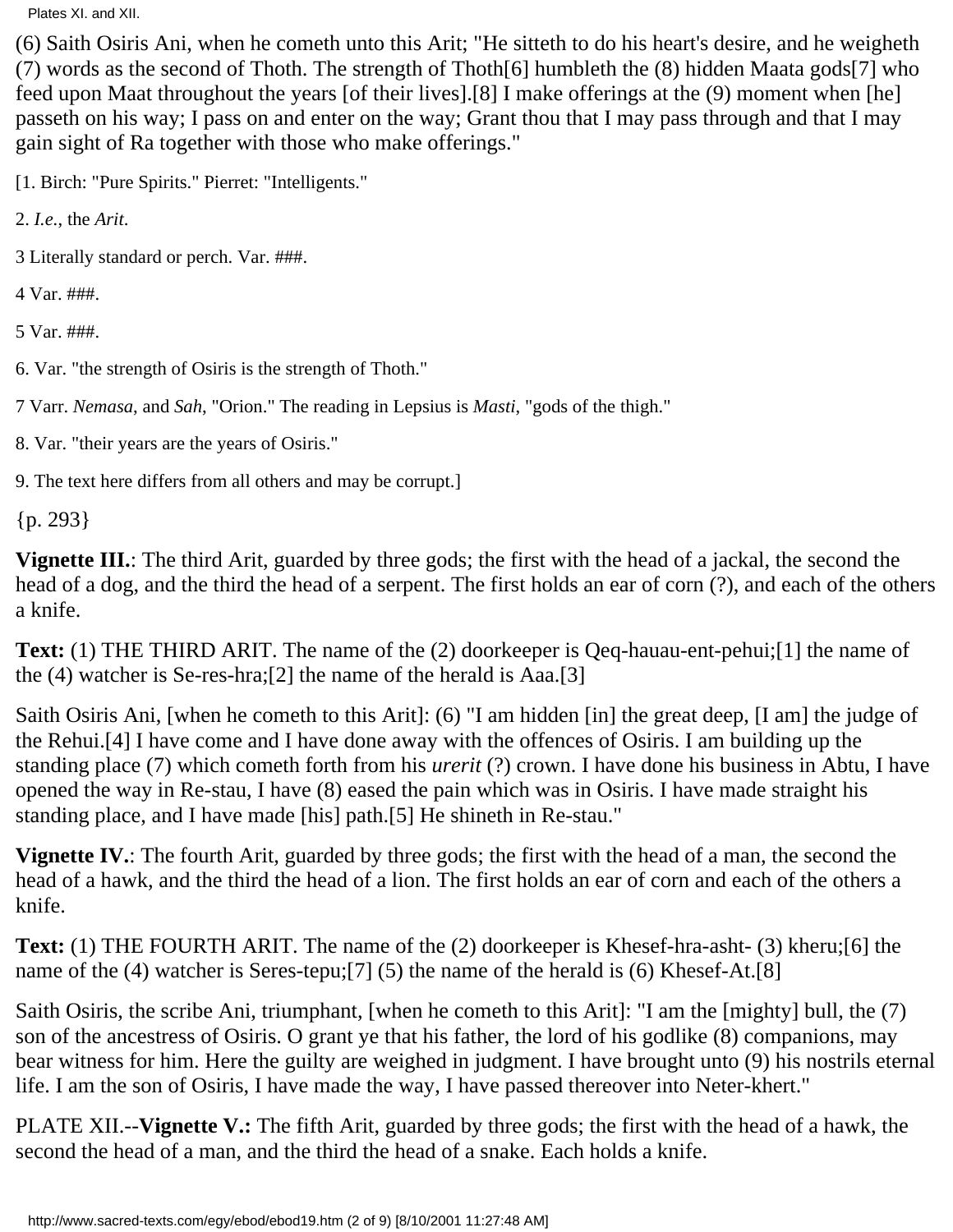[1. *I.e.*, "Eater of his own filth."

2. *I.e.*, "Making to lift up his face."

3. *I.e.*, "Great One."

4. *I.e.*, Horus and Set.

5. Var. ###. See the end of the speech of the Osiris at the first *arit*.

6. *I.e.*, "Repulsing the face, great of speech."

7 Var. ###

8. *I.e.*, "Repulser of the crocodile."]

 ${p. 294}$ 

**Text:** (1) THE FIFTH ARIT. The (2) name of the doorkeeper is Ankh-f-em-fent;[1] the name of the (3) watcher is Shabu; the name of the herald is Teb-hra-keha-kheft.[2]

Saith Osiris, the scribe Ani, triumphant, [when he cometh to this Arit]: I have brought unto thee the bones of thy jaws in Re-stau, I have brought thee thy backbone in Annu, (7) gathering together all thy members there. (8) I have driven back Apep for thee. I have poured water upon the wounds; I have made a path among you. I am the Ancient One among the gods. I have[3] made the offering of Osiris, who hath triumphed with victory, gathering his bones and bringing together all his limbs."

**Vignette VI.:** The sixth Arit, guarded by three gods; the first with the head of a jackal, and the second and third the head of a dog. The first holds an ear of corn (?), and each of the others a knife.

**Text:** (I) THE SIXTH ARIT. (2) The name of the doorkeeper is Atek-au-kehaq-kheru;[4] the name of the (4) watcher is An-hri; (5) the name of the herald is Ates-hra.

Saith Osiris, the scribe Ani, [when he cometh to this Arit]: "I have come (7) daily, I have come daily. I have made the way; I have passed along that which was created by Anubis. I am the lord of the (8) *urerit* crown . . . . . . . magical words. I, the avenger of right and truth, have avenged his eye. I have swathed the eye of Osiris, [I have] made the way]; Osiris Ani hath passed along [it] with you . . . . . . . .

**Vignette VII.:** The seventh Arit, guarded by three gods; the first with the head of a hare, the second the head of a lion, and the third the head of a man. The first and second hold a knife, and the third an ear of corn (?).

**Text:** (1) THE SEVENTH ARIT. The name of (2) the doorkeeper is Sekhem-Matenu-sen;[5] the name Of (4) the watcher is Aa-maa-kheru,[6] (5) and the name of the herald is Khesef-khemi.

Saith Osiris, [the scribe] Ani, [when he cometh to this Arit]: (6) "I have come

[1. *I.e.*, "He liveth upon worms."

2. Var. ###.

3. For what follows of this speech Naville gives no equivalent.

4. Var. Seket-tau-keha-kheru.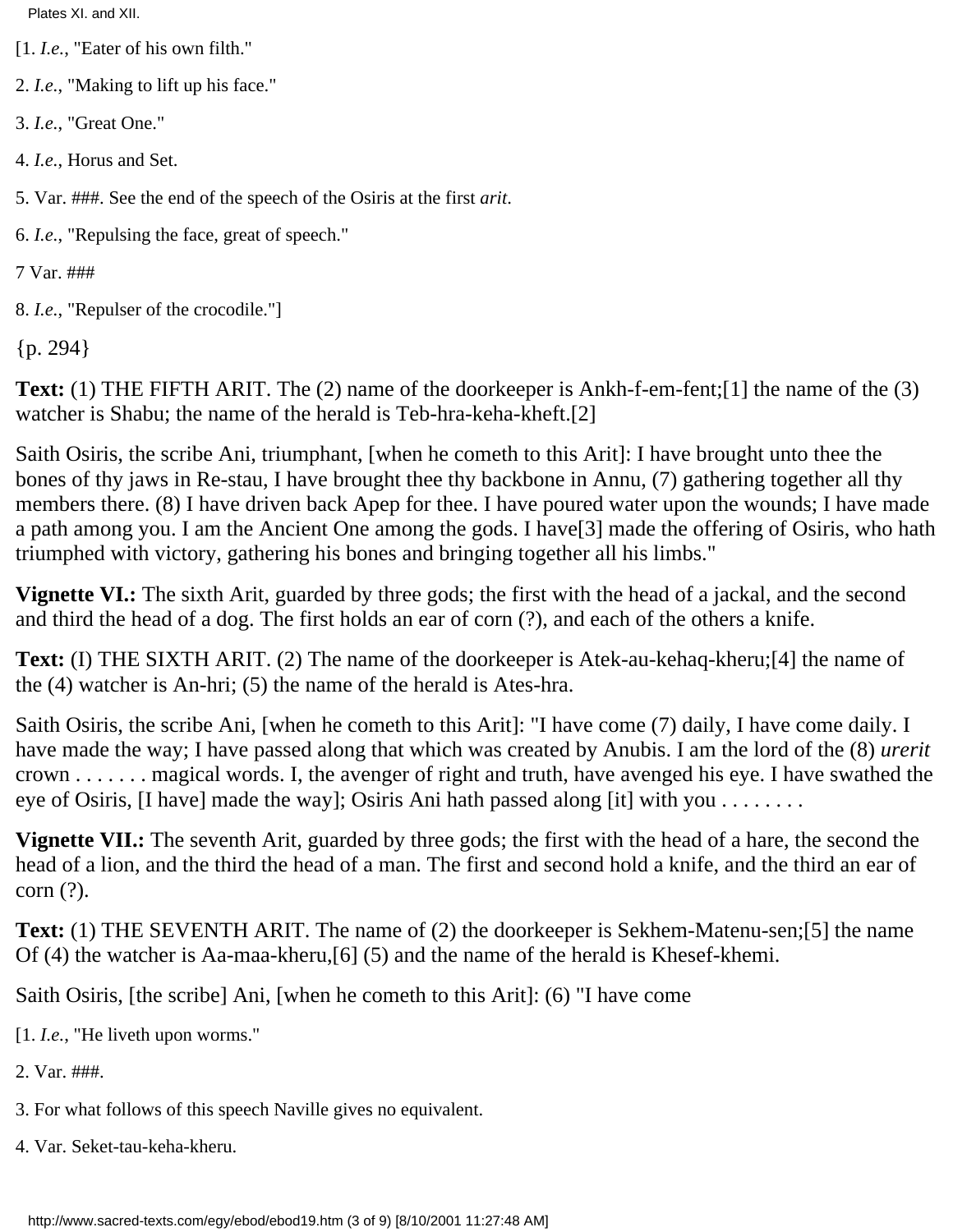5. Ates-sen.

6 Var. Aa-kheru.]

{p. 295}

unto thee, O Osiris, who art cleansed of [thine] impurities. Thou goest round about heaven, thou seest Ra, thou seest the beings who have knowledge. Hail (7) Only One! behold, thou art in the sektet boat,[1] He goeth round the horizon of heaven. I speak what I will unto his[2] body; (8) it waxeth strong and it cometh to life, as he spake. Thou turnest back his face. Prosper thou for -me all the ways [which lead] unto thee!"

**Vignette I.:** Ani and his wife Thuthu, with hands raised in adoration, approaching the first *Sebkhet* or Pylon, which is guarded by a bird-headed deity wearing a disk on his head, and sitting in a shrine the cornice of which is decorated with *khakeru* ornaments.

**Text:** [CHAPTER CXLVI.] THE FIRST PYLON. WORDS TO BE SPOKEN WHEN [ANI] COMETH UNTO THE FIRST PYLON. Saith Osiris Ani, triumphant: "Lo, the lady of terrors, with lofty walls, the sovereign lady, the mistress of destruction, who uttereth the words which drive back the destroyers, who delivereth from destruction him that travelleth along the way. The name of the doorkeeper is Neruit."

**Vignette II.:** The second Pylon, which is guarded by a lion-headed deity seated in a shrine, upon the top of which is a serpent.

**Text:** WORDS TO BE SPOKEN WHEN [ANI] COMETH UNTO THE SECOND PYLON. Saith Osiris, the scribe Ani, triumphant: "Lo, the lady of heaven, the mistress of the world, who devoureth with fire, the lady of mortals; how much greater is she than all men! The name of the doorkeeper is Mes-Ptah."

**Vignette III.:** The third Pylon, which is guarded by a man-headed deity seated in a shrine, the upper part of which is ornamented with the two *utchats* and the emblems of the orbit of the sun and of water.

**Text:** WORDS TO BE SPOKEN WHEN [ANI] COMETH UNTO THE THIRD PYLON OF THE HOUSE OF OSIRIS. Saith the scribe Ani, triumphant: "Lo, the lady of the

[1. Var. "Thou invokest Ra in the *sektet* boat of heaven."

2 Reading with Naville ###.]

{p. 296}

altar, the mighty one to whom offerings are made, the beloved[1] (?) of every god, who saileth up to Abtu. The name of the doorkeeper is Sebaq."

**Vignette IV.:** The fourth Pylon, which is guarded by a cow-headed deity seated in a shrine, the cornice of which is ornamented with uræi wearing disks.

**Text:** WORDS TO BE SPOKEN WHEN [ANI] COMETH UNTO THE FOURTH PYLON. Saith Osiris, the scribe Ani, [triumphant]: "Lo, she who prevaileth with knives, mistress of the world, destroyer of the foes of the Still-Heart, she who decreeth the escape of the needy from evil hap. The name of the doorkeeper is Nekau."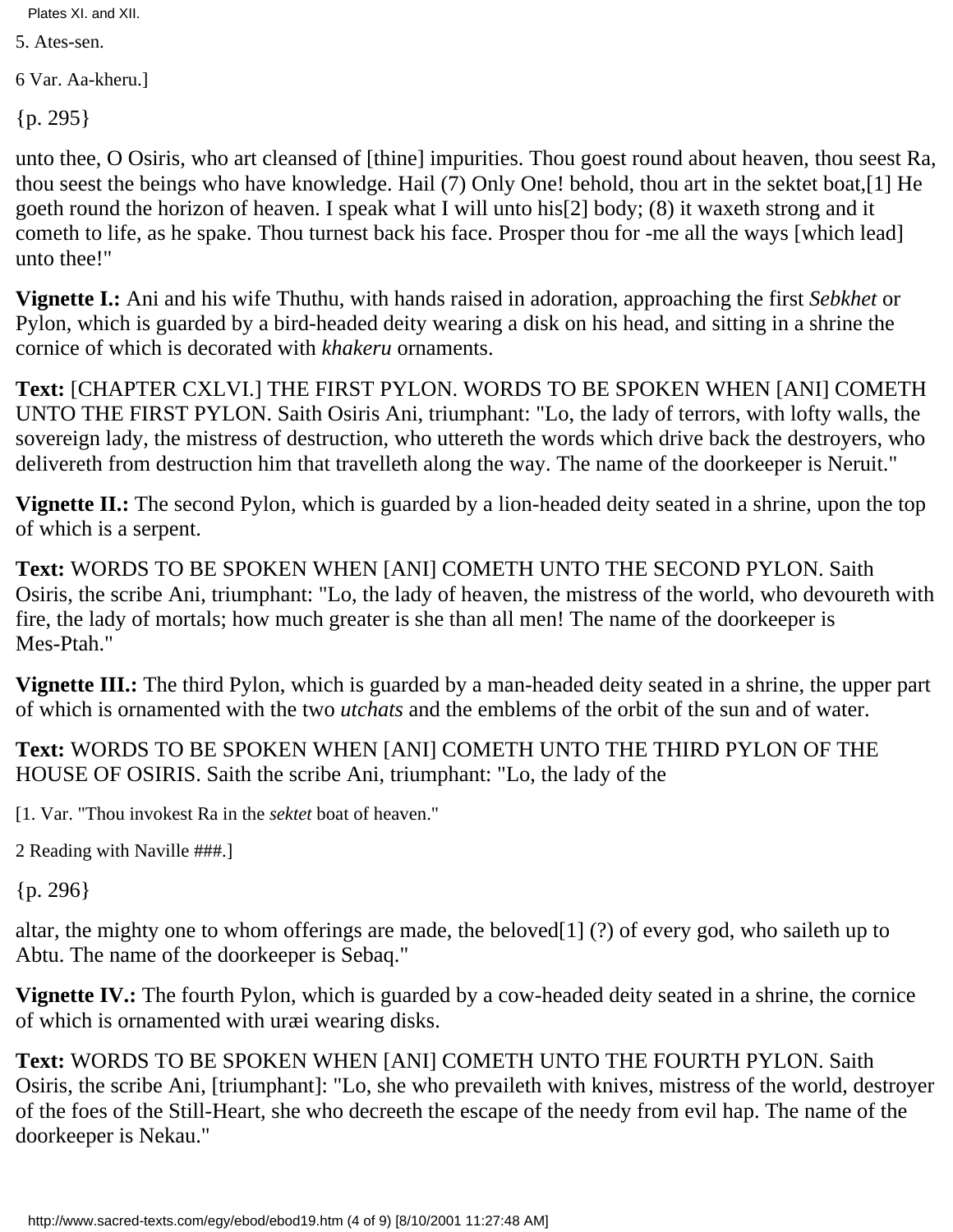**Vignette V.:** The fifth Pylon, which is guarded by the hippopotamus deity, with her fore-feet resting upon the buckle, the emblem of protection, seated in a shrine, the cornice of which is ornamented with ###, emblematic of flames of fire.

**Text:** WORDS TO BE SPOKEN WHEN [ANI] COMETH UNTO THE FIFTH PYLON. Saith Osiris, the scribe Ani, triumphant: "Lo, the flame, the lady of breath (?) for the nostrils; one may not advance to entreat her shall not come into her presence. The name of the doorkeeper is Hentet-Arqiu."

**Vignette VI.:** The sixth Pylon, which is guarded by a deity in the form of a man holding a knife and a besom and seated in a shrine, above which is a serpent.

**Text:** WORDS TO BE SPOKEN WHEN [ANI] COMETH UNTO THE SIXTH PYLON. Saith Osiris, the scribe Ani, triumphant: "Lo, the lady of light, the mighty one, to whom men cry aloud; man knoweth neither her breadth nor her height; there was never found her like from the beginning (?). There is a serpent thereover whose size is not known; it was born in the presence of the Still-Heart. The name of the doorkeeper is Semati."

**Vignette VII.:** The seventh Pylon, which is guarded by a ram-headed deity holding a besom and seated in a shrine, the cornice of which is decorated with *khakeru* ornaments.

[1. The principal variants are "every god uniteth with her"; "the heart of every god rejoiceth in her." See Naville, *Todtenbuch*, Bd. II., Bl. 371.]

 ${p. 297}$ 

**Text:** WORDS TO BE SPOKEN WHEN [ANI] COMETH UNTO THE SEVENTH PYLON. Saith Osiris, the scribe Ani, triumphant: "Lo, the robe which doth clothe the feeble one (*i.e.*, the deceased), weeping for what it loveth and shroudeth. The name of the doorkeeper is Sakti-f."

**Vignette VIII.:** The eighth Pylon, which is guarded by a hawk wearing the crowns of the North and South, seated on a sepulchral chest with closed doors; before him is a besom, and behind him is the *utchat*. Above the shrine are two human-headed hawks, emblems of the souls of Ra and Osiris, and two emblems of life.

**Text:** WORDS TO BE SPOKEN WHEN [ANI] COMETH UNTO THE EIGHTH PYLON. Saith Osiris, the scribe Ani, triumphant: "Lo, the blazing fire, the flame whereof cannot be quenched, with tongues of flame which reach afar, the slaughtering one, the irresistible, through which one may not pass by reason of the hurt which it doeth. The name of the doorkeeper is Khu-tchet-f."[1]

**Vignette IX:** The ninth Pylon, which is guarded by a lion-headed deity wearing a disk and holding a besom, seated in a shrine, the cornice of which is ornamented with uræi wearing disks.

**Text:** WORDS TO BE SPOKEN WHEN [ANI] COMETH UNTO THE NINTH PYLON. Saith Osiris Ani, triumphant: "Lo, she who is chiefest, the lady of strength, who giveth quiet of heart to her lord. Her girth is three hundred and fifty measures; she is clothed with mother-of-emerald of the south; and she raiseth up the godlike form and clotheth the feeble one The name of the doorkeeper is Ari-su-tchesef."[2]

**Vignette X.:** The tenth Pylon, which is guarded by a ram-headed deity wearing the *atef* crown and holding a besom, seated in a shrine, upon the top of which are two serpents.

**Text:** WORDS TO BE SPOKEN WHEN [ANI] COMETH UNTO THE TENTH PYLON. Saith Osiris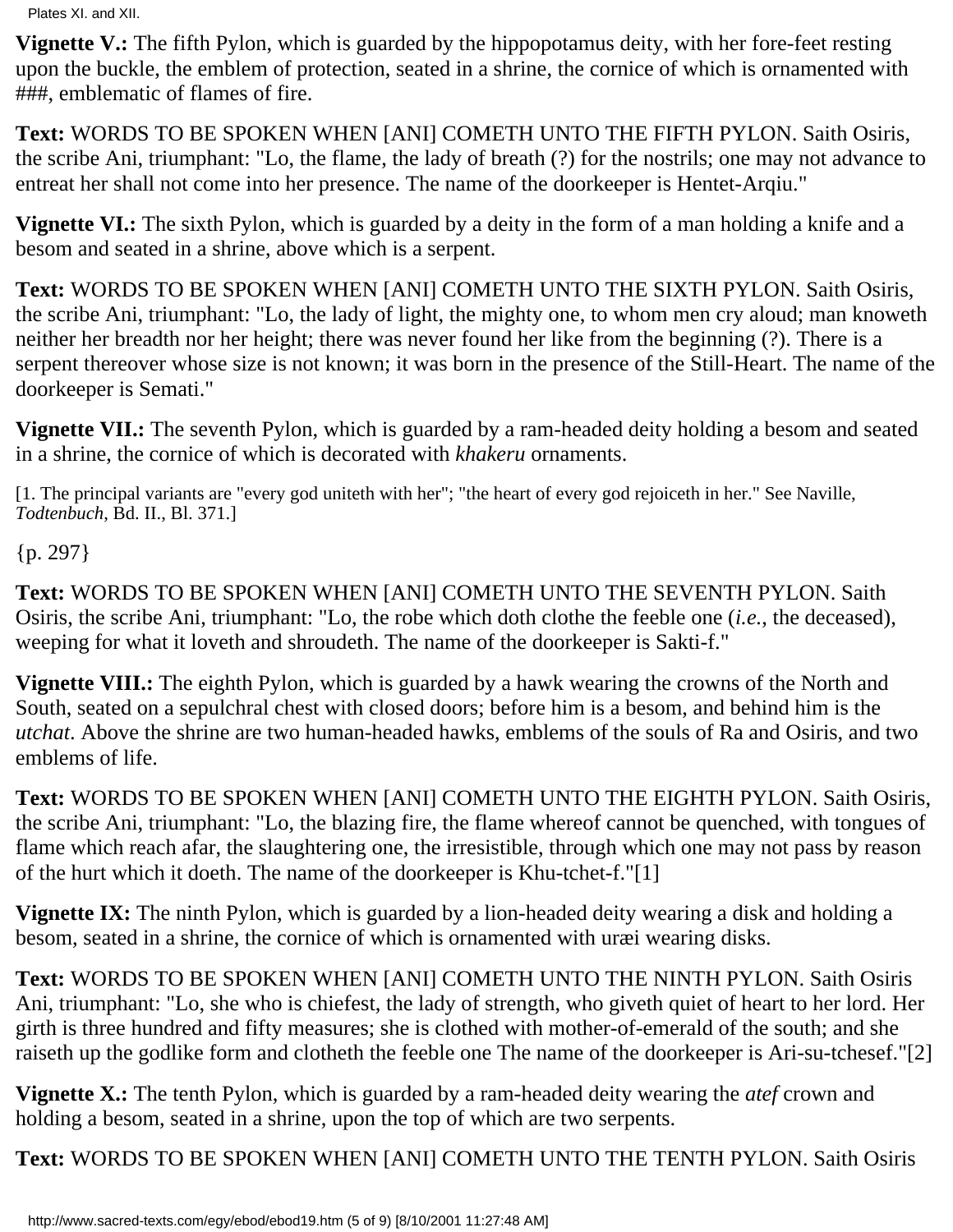Ani, [triumphant]: "Lo, she who is loud of voice, she who causeth those to cry who entreat her, the fearful one who terrifieth, who feareth none that are therein. The name of the doorkeeper is Sekhen-ur."

[1. *I.e.*, "Protecting his body."

2 *I.e.*, "He maketh himself."]

{p. 298}

**Appendix:** The several "texts" of the next eleven Pylons are wanting in this papyrus. Translations of them are here given as they are found in a papyrus published by Naville, *Todtenbuch*, Bd. I., 131. 161, 162. It will be observed that the names of the doorkeepers are wanting, and also that each text, except in the case of the twenty-first Pylon, ends with words which refer to the examination of the dead at each gate.

THE ELEVENTH PYLON. "Lo, she who repeateth slaughter, the burner up of fiends, It she who is terrible at every gateway, who rejoiceth on the day of darkness. She judgeth the feeble swathed one."

THE TWELFTH PYLON. "Lo, the invoker of the two lands, who destroyeth with flashings and with fire those who come, the lady of splendour, who obeyeth her lord daily. She judgeth the feeble swathed one."

THE THIRTEENTH PYLON. "Lo, Isis, who hath stretched forth her hands and arms over it, and hath made Hapi to shine in his hidden place. She judgeth the feeble swathed one."

THE FOURTEENTH PYLON. "Lo, the lady of the knife, who danceth in blood; she maketh [the festival of] the god Hak on the day of judgment. She judgeth the feeble swathed one."

THE FIFTEENTH PYLON. "Lo, the Bloody Soul, who searcheth out and putteth to the test, who maketh inquiry and scrutiny, who cometh forth by night, and doth fetter the Fiend in his lair; may her hands be given to the Still-Heart in his hour, and may she make him to advance and come forth unto her. She judgeth the feeble swathed one."

THE SIXTEENTH PYLON. Saith Osiris, when he cometh unto this pylon: "Lo, the Terrible one, the lady of the rain storm, who planteth ruin in the souls of men, the devourer of the dead bodies of mankind, the orderer and creator of slaughters, who cometh forth. She judgeth the feeble swathed one."

THE SEVENTEENTH PYLON. "Lo, the Hewer-in-pieces in blood, . . . . . . the lady of flame. She judgeth the feeble swathed one."

THE EIGHTEENTH PYLON. "Lo, the Lover of fire, the purifier of sinners (?), the lover of slaughter, the chief of those who adore, the lady of the temple, the slaughterer of the fiends in the night. She judgeth the feeble bandaged one."

THE NINETEENTH PYLON. "Lo, the Dispenser of light while she liveth, the mistress of flames, the lady of the strength and of the writings of Ptah himself. She maketh trial of the swathings of Pa-an."

THE TWENTIETH PYLON. "Lo, she who is within the cavern of her lord, Clother is her name; she hideth what she hath made, she carrieth away hearts and greedily drinketh water. She judgeth the feeble swathed one."

THE TWENTY-FIRST PYLON. "Lo, the knife which cutteth when [its name] is uttered, and slayeth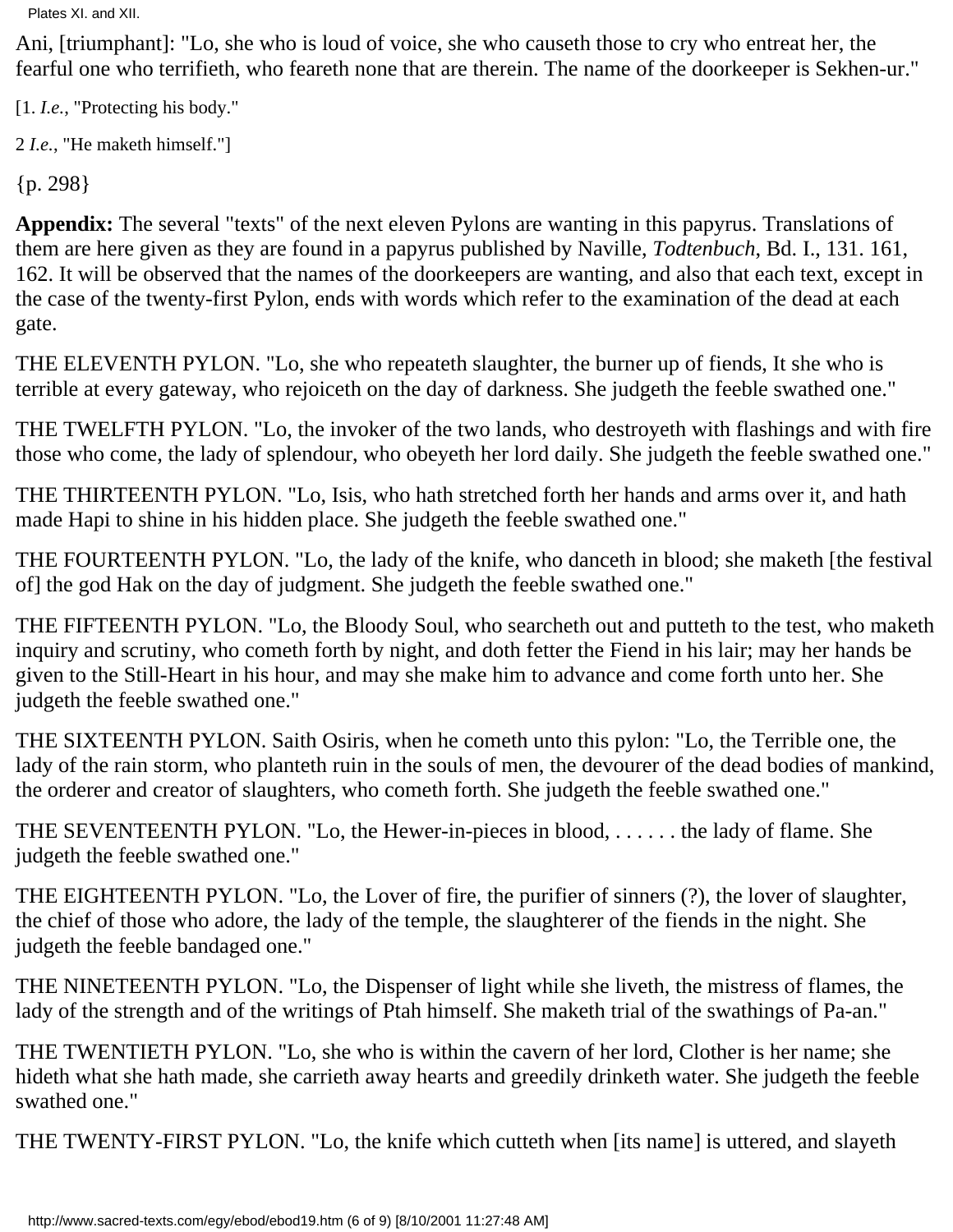those who advance towards its flames. It hath secret plots and counsels."

{p. 299}

In the late recensions of the Book of the Dead,[1] the text referring to the twenty-first Pylon reads:--

(71) "Hail," saith Horus, "O twenty-first pylon of the Still-Heart. (72) I have made the way, I know thee, I know thy name, I know the name of the goddess who guardeth thee: 'Sword that smiteth at the utterance of its [own] name, the unknown (?) goddess with back-turned face, the overthrower of those who draw nigh unto her flame' is her name. Thou keepest the secret things of the avenger of the god whom thou guardest, and his name is Amem.[2] (73) He maketh it to come to pass that the persea trees grow not, that the acacia trees bring not forth, and that copper is not begotten in the mountain. The godlike beings of this pylon are seven gods. (74) Tchen or At is the name of the one at (?) the door; Hetep-mes[3] is the name of the second one; Mes-Sep[4] is the name of the third one Utch-re[5] is the name of the fourth one; "Ap-uat[6] is the name of the fifth one; Beq[7] is the name of the sixth one; Anubis is the name of the seventh one."

(75) "I have made the way. I am Amsu-Horus, the avenger of his father, the heir of his father Un-nefer. I have come and I have overthrown all foes of my father Osiris. I have come day by day with victory, doing myself the worship of the god, (76) in the house of his father Tmu, lord of Annu, triumphant in the southern sky. I have done what is right and true to him that hath made right and truth; I have made the Haker festival for the lord thereof; I have led the way in the festival; (77) I have made offerings of cakes to the lords of the altars; and I have brought offerings and oblations, and cakes and ale, and oxen and ducks, to my father Osiris Un-nefer. I rise up in order that my soul may be made one wholly; I cause the bennu bird to come forth at [my] words. I have come daily into the holy house to make offerings of incense. (78) I have brought garments of byssus. I have set forth on the lake in the boat. I have made Osiris, the overlord of the netherworld, to be victorious over his enemies; and I have carried away all his foes to the place of slaughter in the East; they shall never come forth from the durance of the god Seb therein. (79) I have made those who stand up against Ra to be still, and [I have] made him to be victorious. I have come even as a scribe, and I have made all things plain. I have caused the god to have the power of his legs. I have come into the house of him that is upon his hill,[8] and I have seen him that is ruler in the sacred hall. (80) I have gone into Re-stau; I have hidden myself, and I have found out the way; I have travelled unto An-rutf. I have clothed those who are naked. (81) I have sailed up to Abtu; I have praised the gods Hu and Sau. (82) 1 have entered into the house of Astes, I have made supplication to the gods Khati and Sekhet in the house of Neith," or, as others say, "the rulers. I have entered into Re-stau; I have hidden myself,

[1. See Lepsius, *Todtenbuch*, pl. LXIV.

- 2. *I.e.*, "Devourer."
- 3. *I.e.*, "Born of peace."
- 4. *I.e.*, "Who giveth birth to fire."
- 5 *I.e.*, "Strong of mouth."
- 6 *I.e.*, "Opener of ways."
- 7 *I.e.*, "Olive tree."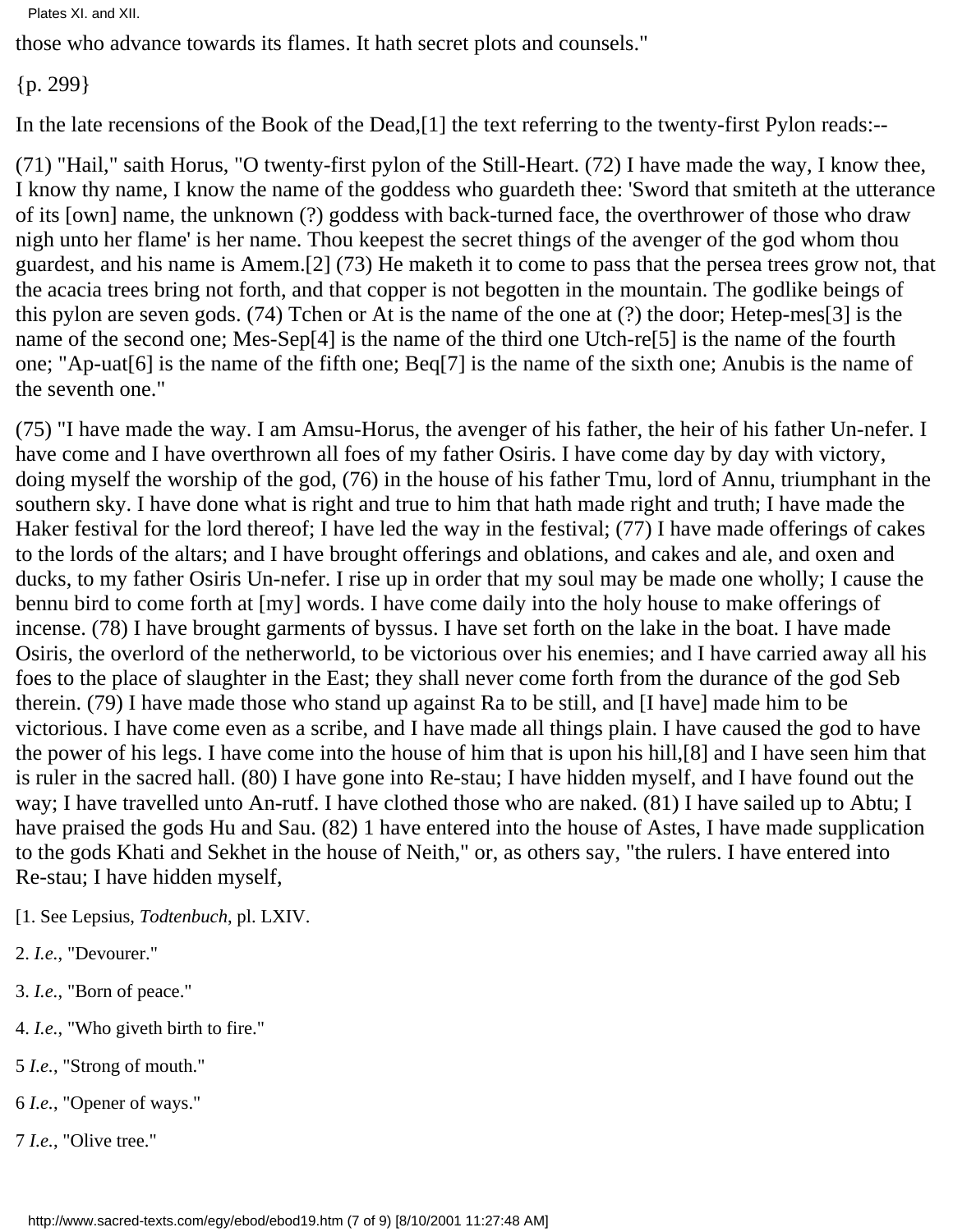8 *I.e.*, Anubis, the god of the dead.]

{p. 300}

and I have found out the way; I have travelled unto An-rutf. (83) I have clothed him who was naked. I have sailed up to Abtu; I have glorified Hu and Sau. (84) I have received my crown at my rising, and I have power to sit upon my throne, upon the throne of my father and of the great company of the gods. I have adored the *meskhen* of Ta-sert. (85) My mouth uttereth words with right and with truth. I have drowned the serpent Akhekh. I have come into the great hall which giveth strength unto the limbs; and it hath been granted to me to sail along in the boat of Hai. The fragrance of *anti* unguent ariseth from the hair of him who hath knowledge. (86) I have entered into the house of Astes, and I have made supplication to the gods Khati and Sekhet within the House of the Prince. (87) I have arrived as a favoured one in Tattu."

**Vignette** [1] [CHAPTER XVIII.--INTRODUCTION] (Upper register): The priest[2] An-maut-f, who has on the right side of his head the lock of Heru-pa-khrat, or Horus the Child, and who wears a leopard's skin, introducing Ani and his wife to the gods whose names are given in Plates XIII. and XIV.

**Text:** An-maut-f saith: "I have come unto you, O mighty and godlike rulers who are in heaven and in earth and under the earth; (2) and I have brought unto you Osiris Ani. He hath not sinned against any of the gods. Grant ye that he may be with you for all time."

(1) The adoration of Osiris, lord of Re-stau, and of the great company of the gods who are in the netherworld beside Osiris, the scribe Ani, who saith: (2) "Homage to thee, O ruler of Amenta, Unnefer within Abtu! I have come unto thee, and my heart holdeth right and truth. (3) There is no sin in my body; nor have I lied wilfully, nor have I done aught with a false heart. Grant thou to me food in the tomb, (4) and that I may come into [thy] presence at the altar of the lords of right and truth, and that I may enter into and come forth from the netherworld (my soul not being turned back), and that I may behold the face of the Sun, and that I may behold the Moon (5) for ever and ever."

**Vignette** (Lower register): The priest Se-mer-f[3] who has on the right side of his head the lock of Heru-pa-khrat and wears a leopard's skin, introducing Ani and his wife to the gods whose names are given in Plates XIII. and XIV.

[1. This and its companion vignette and the vignettes of Plates XIII.-XIV. form one composition.

2. Osiris is also called An-maut-f; see Lepsius, *Todtenbuch*, chap. cxlii., 1. 7.

3. For the functions of this priest see above, p. 268.]

{p. 301}

**Text:** Se-mer-f saith (1) I have come unto you, O godlike rulers who are in Re-stau, and I have brought unto you Osiris Ani. Grant ye [to him], as to the followers of Horus, cakes and water, and air, and a homestead in Sekhet-Hetep."[l]

(1) The adoration of Osiris, the lord of everlastingness, and of all the godlike rulers of Re-stau, by Osiris, [the scribe Ani], who (2) saith: "Homage to thee, O king of Amenta, prince of Akert, I have come unto thee. I know thy ways, (3) I am furnished with the forms which thou takest in the underworld. Grant thou to me a place in the underworld near unto the lords (4) of right and truth. May my homestead be abiding in Sekhet-hetep, and may I receive cakes in thy presence."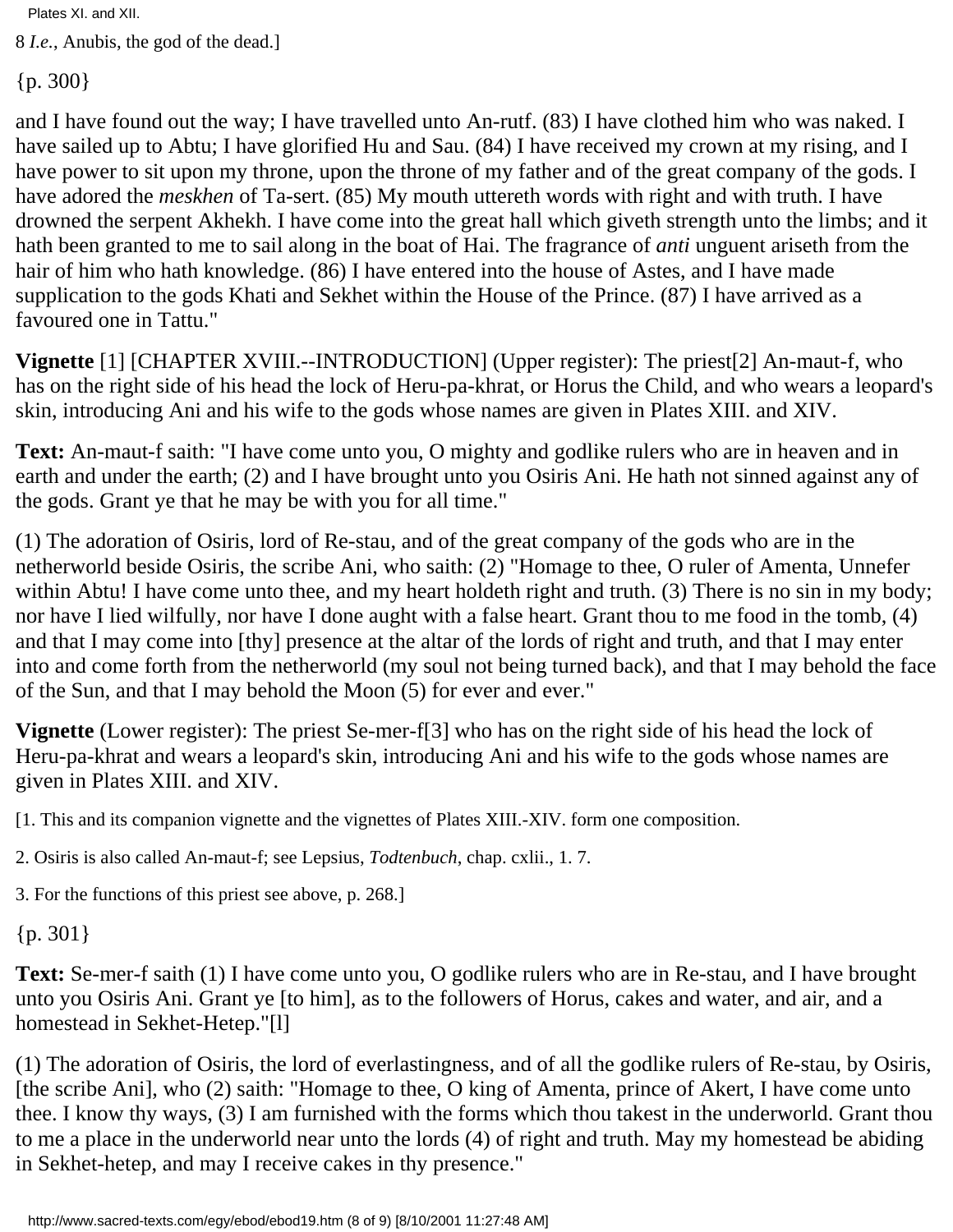[Next: Plate XIII.](#page-179-0)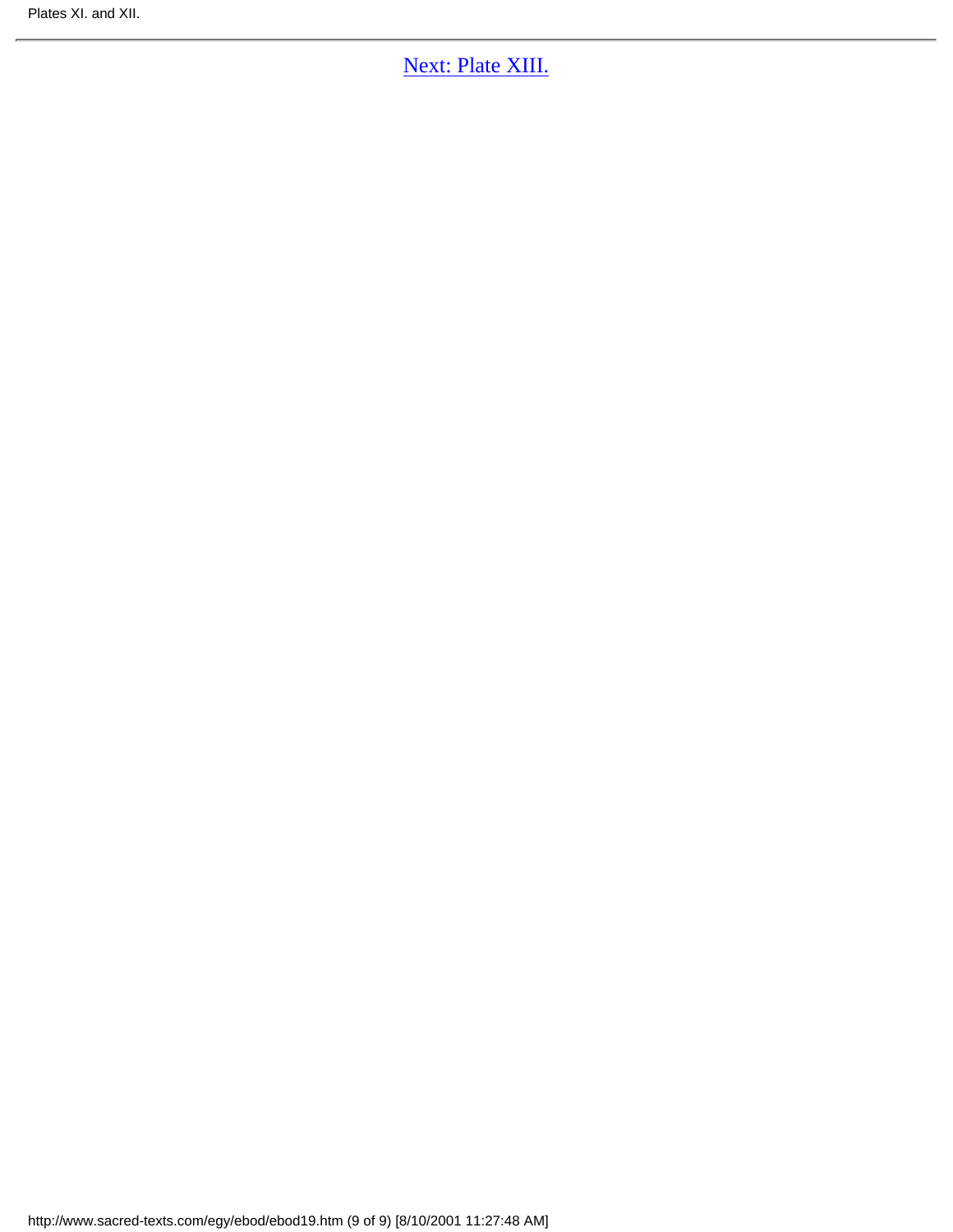## **PLATE XIII.**

<span id="page-179-0"></span>**Vignettes** (Upper register): A pylon, or gateway, surmounted by the feathers of Maat and uræi wearing disks. (Lower register): A pylon, surmounted by Anubis and an *utchat*.

**Text** [CHAPTER XVIII.]: [" (1) Hail Thoth, who madest Osiris (2) victorious over his enemies, make thou Osiris [the scribe Ani] to be victorious over his enemies, as thou didst make Osiris victorious over his enemies' in the presence of (3) the godlike rulers who are with Ra and Osiris in Annu, on the night of 'the things for the night,'[2] and on the night of battle, and (4) on the shackling of the fiends, and on the day of the destruction of Neb-er-tcher."][3]

§A. **Vignette:** The gods Tmu, Shut Tefnut, Osiris,[4] and Thoth.

**Text:** (1) The great godlike rulers in Annu are Tmu, Shu, Tefnut [Osiris, and Thoth], (2) and the shackling of the Sebau signifieth the destruction of the fiends of Set when he worketh evil (3) a second time.

"Hail, Thoth, who madest Osiris victorious over his enemies, make thou the Osiris (4) Ani to be victorious over his enemies in the presence of the great divine beings who are in Tattu, on the night of making the Tat to stand up in Tattu."

[1. *I.e.*, the Fields of Peace.

2. The words are explained to mean, "the daybreak on the sarcophagus of Osiris."

- 3. This section, omitted in the Ani papyrus, is supplied from the papyrus of Nebseni.
- 4. This god is omitted from the copy of this chapter given on Plate XXIII.]

{p. 302}

§B. **Vignette:** The gods Osiris, Isis, Nephthys, and Horus.

**Text:** (1) The great godlike rulers in Tattu are Osiris, Isis, Nephthys, and Horus, the avenger of his father. Now the "night of making the Tat to stand (2) Up in Tattu" signifieth [the lifting up of] the arm and shoulder of Osiris, lord of Sekhem; and these gods stand behind Osiris [to protect him] even as the swathings; which clothe[1] him.

(3) "Hail, Thoth, who madest Osiris victorious over his enemies, make thou the Osiris Ani triumphant over his enemies (4) in the presence of the great godlike rulers who are in Sekhem, on the night of the things of the night [festival] in Sekhem."

§C. **Vignette:** The gods Osiris and Horus, two *utchats* upon pylons, and the god Thoth.

**Text:** (1) The great godlike rulers who are in Sekhem are Horus, who is without sight, and Thoth, who is with the godlike rulers in Naarerutf. (2) Now the "night of the things of the night festival in Sekhem" signifieth the light of the rising sun on the coffin of Osiris.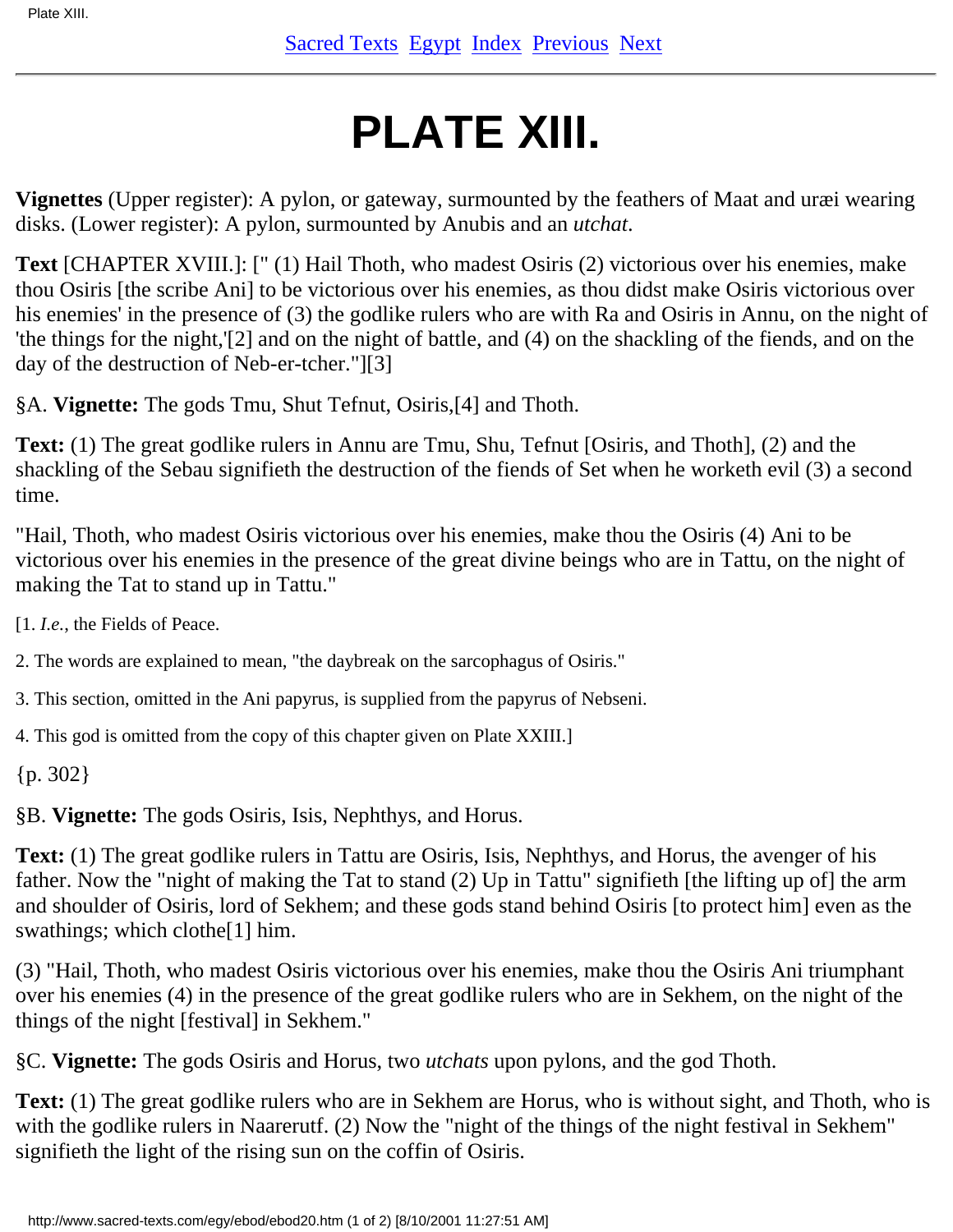Plate XIII.

"Hail, Thoth, who madest Osiris victorious (3) over his enemies, make thou the Osiris Ani triumphant over his enemies in the presence of the great godlike rulers in Pe and Tep,[2] on the (4) night of setting up the columns of Horus, and of making him to be established the heir of the things which belonged to his father."

§D. **Vignette:** The gods Horus, Isis, Mestha and Hapi.

**Text:** (1) The great divine rulers who are in Pe and Tep are Horus, Isis, Mestha, and Hapi. Now setting up the columns (2) of Horus [signifieth] the command given by Set unto his followers: "Set up columns upon it."

"Hail, Thoth, who madest Osiris victorious over his enemies (3), make thou the Osiris-Ani triumphant over his enemies in the presence of the great godlike

[1. The papyrus of Nebseni reads "Now the setting up of the double Tat signifieth the two shoulders and arms of Horus, lord of Sekhem; and they stand behind Osiris even as the swathings which clothe him."

2 See Brugsch, *Dict. Géog.*, p. 213.]

{p. 303}

it rulers in . . . . Rekhit, on the (4) night when Isis lay down to keep watch in It order to make lamentation for her brother Osiris."

§E. **Vignette:** (1) The gods Isis, Horus, Anubis,[1] Mesthi, and Thoth.

**Text:** (1) The great godlike rulers who are in. . . . Rekhit are Isis, Horus, and Mestha.

"Hail, Thoth, who madest Osiris victorious (2) over his enemies, make thou the Osiris, the scribe Ani (triumphant in peace!), to be victorious over his enemies in the presence of the great godlike ones (3) who are in Abtu, on the night of the god Naker, at the separation of the wicked dead, at the judgment of spirits made just, (4) and at the arising of joy in Tenu."[2]

[Next: Plate XIV.](#page-181-0)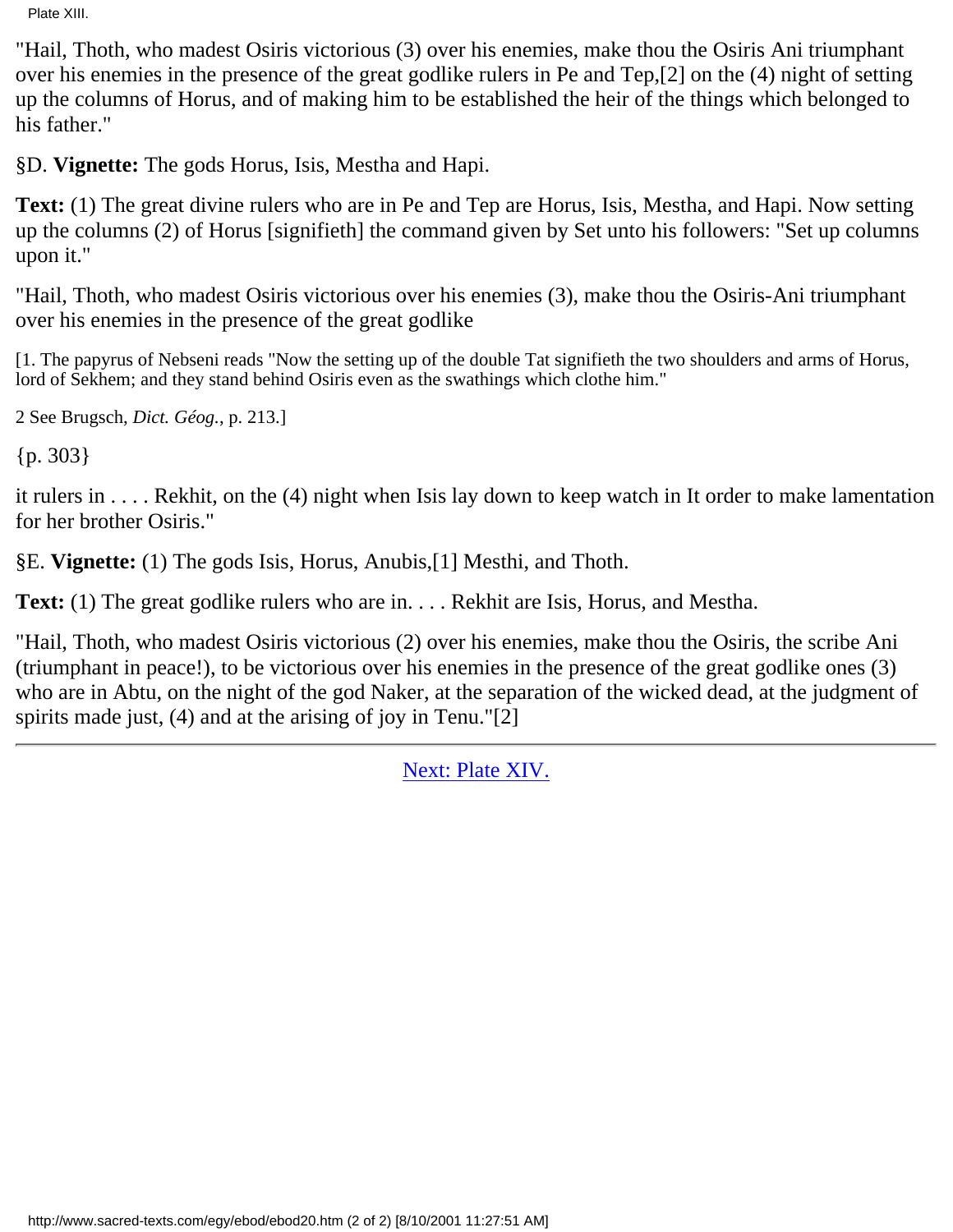# **PLATE XIV.**

<span id="page-181-0"></span>§F. **Vignette:** The gods Osiris, Isis, and Ap-uat, and the TET.

**Text** [CHAPTER XVIII.]: (1) The great godlike rulers who are in Abtu are Osiris, Isis, and Ap-uat.

"Hail, Thoth, who madest Osiris victorious (2) over his enemies, make thou the Osiris Ani, the scribe and teller of the sacred offerings of all the gods, to be victorious (3) over his enemies in the presence of the godlike rulers who judge the dead, on the night of (4) the condemnation of those who are to be blotted out."

§G. **Vignette:** The gods Thoth, Osiris, Anubis, and Astennu.[2]

**Text:** (1) The great godlike rulers in the judgment of the dead are Thoth, Osiris, Anubis, and Astennu. Now (2) the "condemnation of those who are to be blotted out" is the withholding of that which is so needful to the souls of the children of impotent revolt.

"(3) Hail, Thoth, who madest Osiris victorious over his enemies, make thou the Osiris, the scribe Ani (triumphant!), to be victorious over his enemies in the

[1. Omitted on Plate XXIV.

2. ###, the capital of the eighth nome of Upper Egypt, situated near Abydos, and probably represented by the modem village of Kûm es-Sultân. It is the ### of the Coptic writers. See Brugsch, *Dict. Géog.*, p. 951; and Amélineau, *La Géographie de l'Égypte*, p. 500.]

presence of the great godlike rulers, (4) on the festival of the breaking and turning up of the earth in Tattu, on the night of the breaking and turning up of the earth in their blood and of making Osiris to be victorious over his enemies."

§H. **Vignette:** The three gods of the festival of breaking up the earth in Tattu.

**Text:** (1) When the fiends of Set come and change themselves into beasts, the great godlike rulers, on the festival of the breaking and turning up of the earth in Tattu, (2) slay them in the presence of the gods therein, and their blood floweth among them as they are smitten down. (3) These things are allowed to be done by them by the judgment of those who are in Tattu.

"Hail, Thoth, who madest Osiris victorious over his enemies, make thou the Osiris Ani to be victorious over his enemies in the presence of the godlike rulers (4) who are in Naarutef, on the night of him who concealeth himself in divers forms, even Osiris."[1]

§1. **Vignette:** The gods Ra, Osiris, Shu, and Bebi,[2] dog-headed.

**Text:** (1) The great godlike rulers who are in Naarutef are Ra, Osiris, Shu, and Bebi.[3] Now the night of him who concealeth himself in divers forms, even Osiris," is when the thigh [and the head], and the heel, and the leg, are brought nigh unto the coffin of Osiris Un-nefer.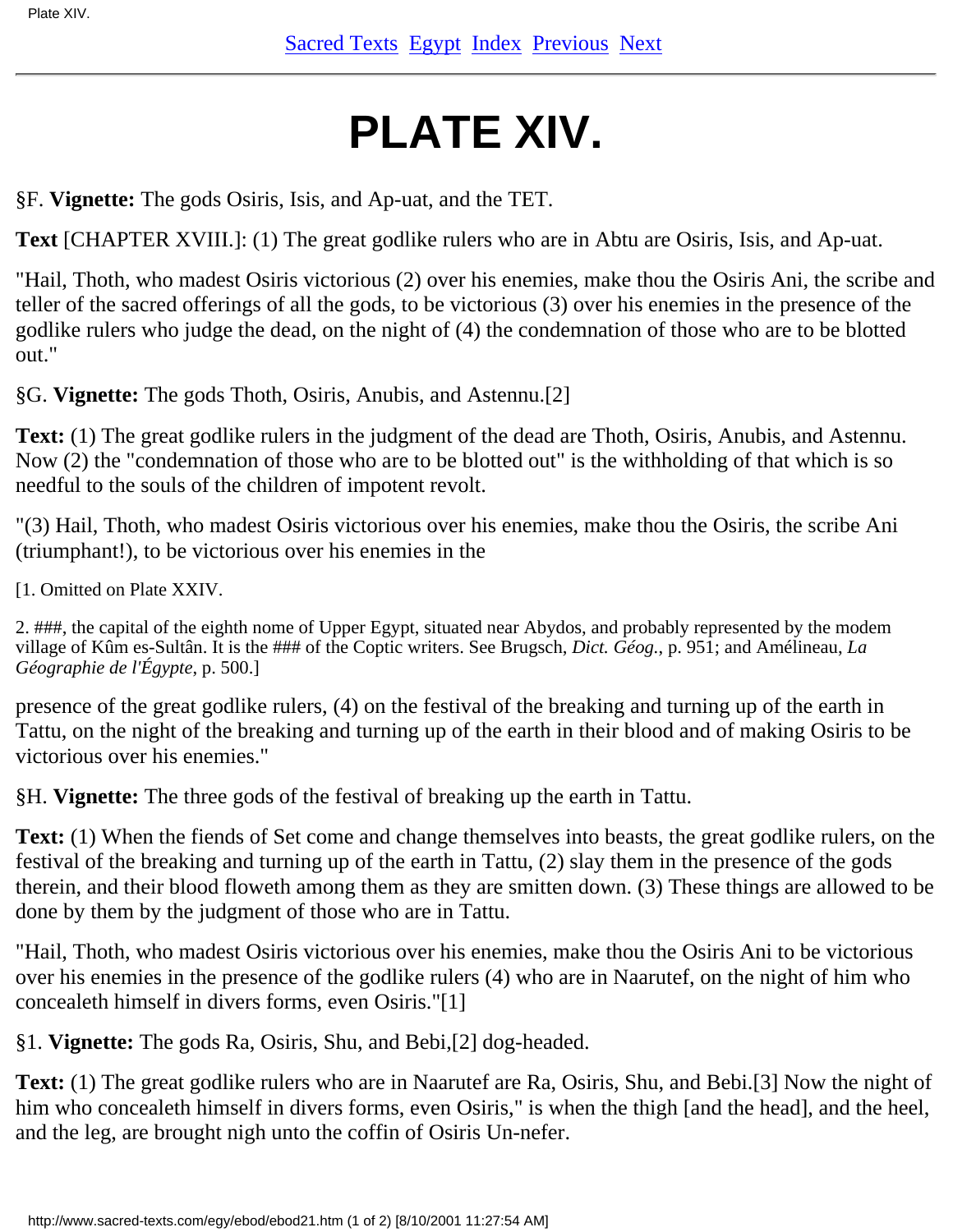"Hail, Thoth, who madest Osiris victorious (3) over his enemies, make thou the Osiris Ani (triumphant before Osiris) victorious over his enemies in the presence of the great godlike rulers who are in (4) Re-stau, on the night when Anubis lay with his arms and his hands over the things behind Osiris, and it when Horus was made to triumph over his enemies."

§J. **Vignette:** The gods Horus, Osiris, Isis, and . . . . (?)

[1. Var. *en seseta aa aru*, "of making to be hidden the one mighty of forms" (*i.e.*, Osiris). See Naville, *Todtenbuch*, Bd. II., Bl. 81.

2 Also written ###; see Brugsch, *Wörterbuch*, p. 387; Lanzone, *Dizionario*, p. 197.

3 Var. ### Ababi.]

 ${p. 305}$ 

Text: (1) The great godlike rulers in Re-stau are Horus, Osiris, and Isis. The heart of Osiris rejoiceth, and the heart of Horus (2) is glad; and therefore are the east and the west at peace.

"Hail Thoth, who madest Osiris victorious over his enemies, (3) make thou the Osiris Ani, the scribe and teller of the divine offerings of all the gods, to triumph over his enemies in the presence of the ten (4) companies of great godlike rulers who are with Ra and with Osiris and with every god and goddess in the presence of Neb-er-tcher. He hath destroyed his (5) enemies, and he hath destroyed every evil thing belonging unto him."

*Rubric:* This chapter being recited, the deceased shall come forth by day, purified after death, and [he shall make all] the forms[1] (or transformations) which his heart shall dictate. Now if this chapter be recited over him, he shall come forth[2] upon earth, he shall escape from every fire; and none of the foul things which appertain unto him shall encompass him for everlasting[3] and for ever and for ever.

[Next: Plate XV.](#page-183-0)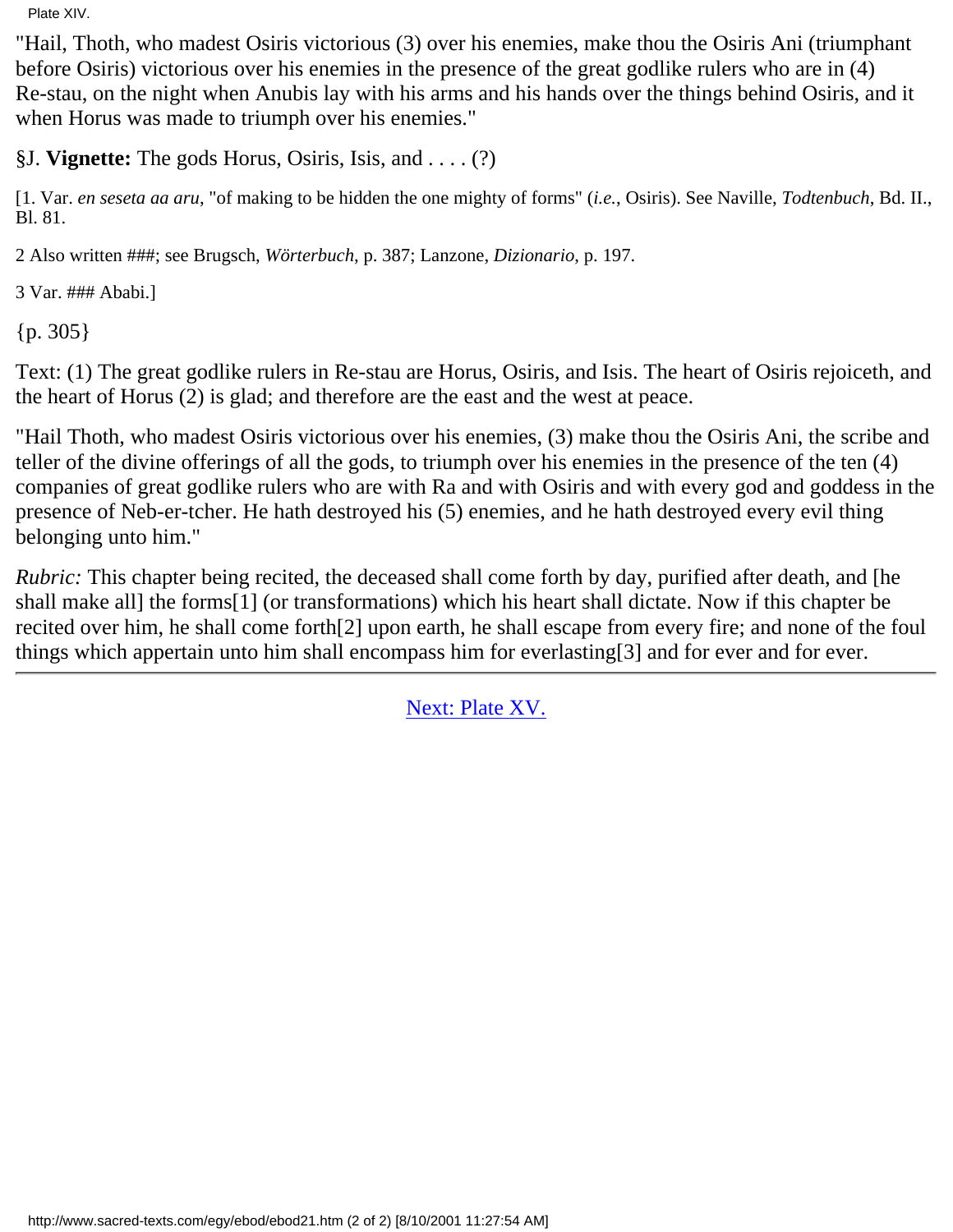# **PLATE XV.**

<span id="page-183-0"></span>**Vignette:** A seated statue of Ani, the scribe, upon which the ceremony of opening the mouth"[4] *un re*, is being performed by the *sem*[5] priest, clad in a panther's skin and holding in his right hand the instrument *Ur heka*[6] *i.e.*, "mighty one of enchantments." In front of the statue are: the

[1. Var. *arit xeperuf*.

2. The Papyrus of Nebseni has the better reading *ufa pu tep ta*, "he shall be in a good state upon earth."

3. Brugsch renders *em shes maat* by "sicut oequum et justum est"; *Wörterbuch* (Supp.), p. 1203.

4. For a description of this ceremony, see above, pp. 264-270.

5. Compare ### Naville, *Todtenbuch*, Bd. I., Bl. 34. In British Museum papyrus No. 10,470, sheet 8, the god Horus performs this ceremony upon the deceased, who is upon a stool.

6. See above, p. 264.]

 ${p. 306}$ 

sepulchral chest, the instruments Seb-ur, Tun-tet, and Temanu, and the object Pesh-en-kef.[1]

**Text** [CHAPTER XXIII.]: (I) THE CHAPTER OF OPENING THE MOUTH OF OSIRIS, THE SCRIBE ANI. To be said:[2] "May Ptah open my mouth, and may the god of my town[3] loose the swathings, even the swathings[4] which are over my mouth (2). Moreover, may Thoth, being filled and furnished with charms, come and loose the bandages, the bandages of Set which fetter my mouth (3); and may the god Tmu hurl them' at those who would fetter [me] with them, and drive them back. May my mouth be opened, may my mouth be unclosed by Shu[6] (4) with his iron[7] knife, wherewith he opened the mouth of the gods. I am Sekhet,[8] and I sit upon the great western side of heaven. (5) 1 am the great goddess Sah[9] among the souls of Annu. Now as concerning every charm and all the words which may be spoken against me (6), may the gods resist them, and may each and every one of the company of the gods withstand it them."[10]

**Text** [CHAPTER XXIV.]: (I) THE CHAPTER OF BRINGING CHARMS UNTO OSIRIS ANI [IN NETER-KHERT]. [He saith]: "I am Tmu[11]-Khepera, who gave birth unto himself upon the thigh of his divine mother.[12] Those who are in Nu[13]are made wolves, and those who are among the godlike rulers (3) are become

[1. See above, p. 264.

2. Var. "he saith."

3. Var., "By Amen, the god of my town"; Lepsius, *Todtenbuch*, Pl. xiv.

4. Var., *netiu*.

5. Var., May Tmu give me my hand to shoot them at those who fetter [me]. May my mouth be given to me, may my mouth be opened."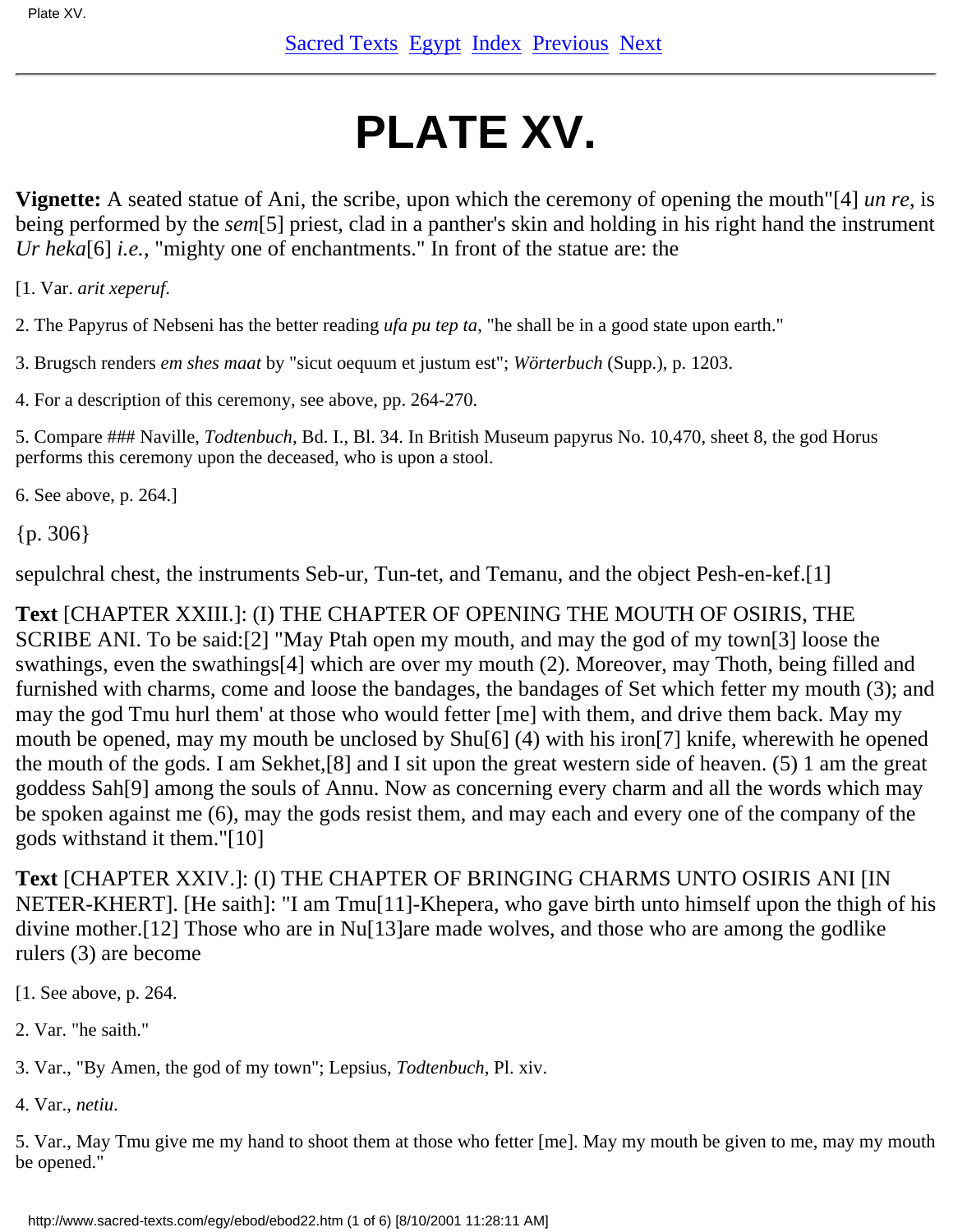6. Var., O Ptah.

7. Literally " iron of heaven " (*baat en pet* = Copt. ###); for discussions on the word, see Dümichen, *Aeg. Zeit.*, 1874, p. 49, and the authorities quoted by Brugsch, *Wörterbuch* (Suppl.), p. 416.

8. The papyrus of Nebseni adds Uatchit.

9. Var., ###.

10. Var., "Them may the gods resist, and all the company of my gods, and all the company of their gods."

11. Many papyri omit Tmu.

12. Birch, "on the lap of his mother"; Pierret, "en haut de la cuisse de sa mère."

13. *I.e.*, the sky.]

{p. 307}

hyenas.[1] Behold, I gather together the charm from every place where it is and from every man with whom it is,[2]' swifter than greyhounds and fleeter than light. (4) Hail thou who towest along the *makhent* boat of Ra, the stays of thy sails and of thy rudder are taut in the wind as thou sailest over the Lake of Fire in Neter-khert. Behold, thou gatherest together the charm (5) from every place where it is and from every man with whom it is, swifter than greyhounds and fleeter than light, [the charm] which createth the forms of existence from the (6) mother's thigh (?) and createth the gods from (or in) silence, and which giveth the heat of life unto the gods.[3] Behold, the charm is given unto me from wheresoever it is [and from him with whom it is], swifter than greyhounds and fleeter than light," or, (as others say), " fleeter than a shadow."

**Appendix:** The following chapter, which generally appears in other early copies of the Book of the Dead, is closely connected with the preceding chapter. It is here taken from the Papyrus of Nebseni.

(1) [CHAPTER XXV.] THE CHAPTER OF CAUSING THE DECEASED TO REMEMBER HIS (2) NAME IN NETER-KHERT. [He saith]: "May my name be given unto me in the great Double House, and may I remember my name in the House of Fire on the (3) night of counting the years and of telling the number of the months. I am with the Holy One, and I sit on the eastern side of heaven. If any god advanceth unto me, (4) forthwith I proclaim his name."

**Vignette:** The scribe Ani, clothed in white, and with his heart in his right hand, addressing the god Anubis.[4] Between them is a necklace of several rows of

[1. Var. *behiu*, an animal which is identified with the *hyaena croenta* by Hartmann (see Aeg. Zeit., 1864, p. 12, Col. 2).

2. Reading with the Nebseni papyrus ###.

3. Here the text is different from any given by Naville. The chief variants are ###, "which createth the gods from (or in) silence, and which maketh them powerless"; and ### "which maketh the gods to speak [from being] silent, and which maketh them speechless."

4. In the vignettes of this chapter published by M. Naville (*Todtenbuch*, Bd. I., Bl. 38) the deceased is represented: (1) seated, and addressing his heart, which stands on a support; (2) standing, holding in his hands a heart, which he offers to three deities. Another vignette represents a priest tying a heart on to a statue of the deceased; and in the late recension of the Book of the Dead published by Lepsius (Bl. 15) the deceased holds a heart to his left side and addresses a human-headed hawk emblematic of the soul.]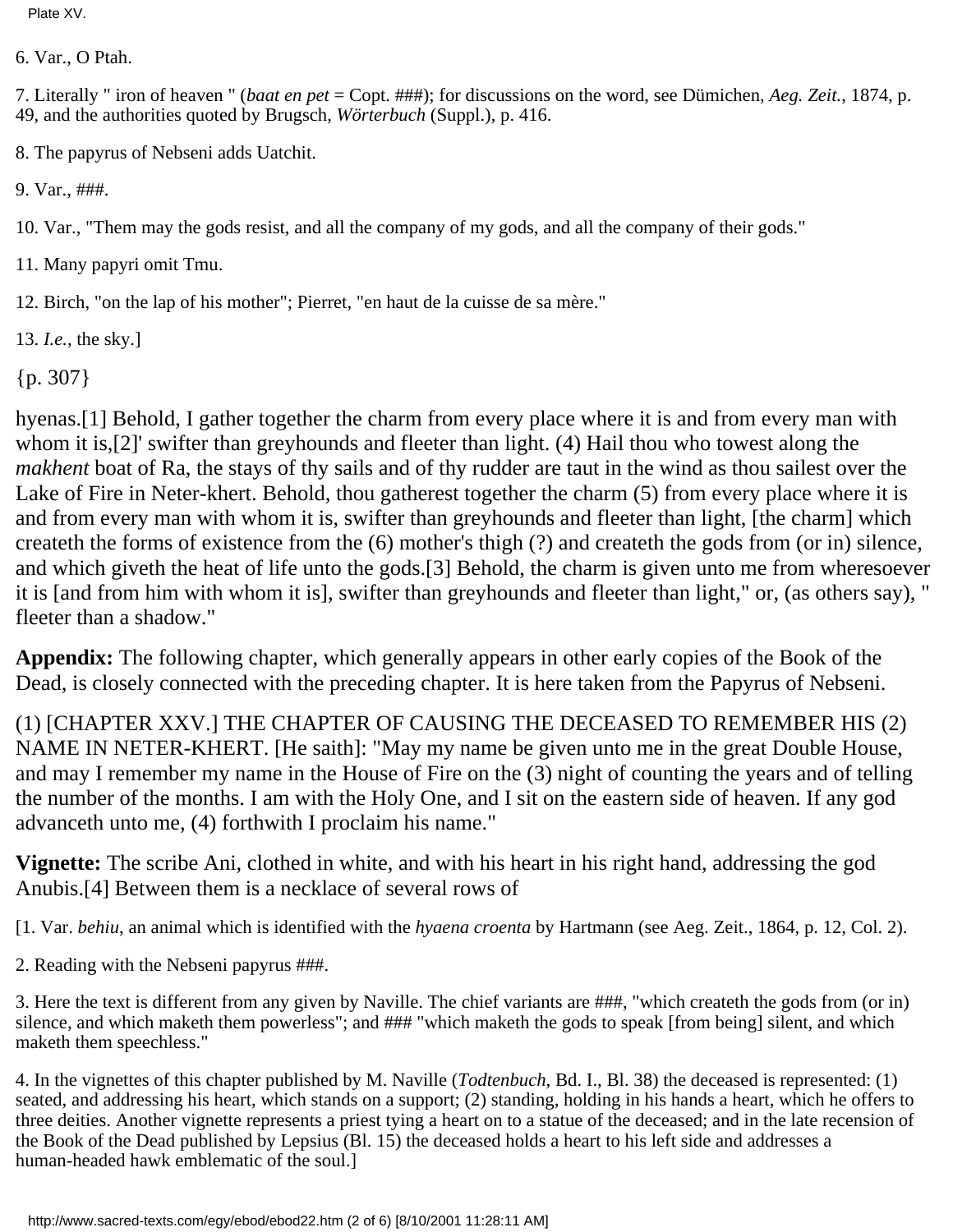#### {p. 308}

coloured beads, the clasp of which is in the shape of a pylon or gateway, and to which is attached a pectoral bearing a representation of the boat of the sun, wherein is set a scarab, emblematic of the Sun.[1]

**Text** [CHAPTER XXVII: (1) CHAPTER OF GIVING A HEART UNTO OSIRIS ANI (2) IN THE UNDERWORLD. [Ani saith]: "May my heart be with me in the House of Hearts.[2] May my heart be with me, and may it rest in [me], or I shall not eat of the cakes of Osiris on the eastern[3] side of the Lake of Flowers,[4] (3) [neither shall I have] a boat wherein to go down the Nile, and another wherein to go up, nor shall I go forward in the boat with thee. May my mouth be given unto me that I may (4) speak with it, and my two feet to it walk withal, and my two hands and arms to overthrow my foe. May the doors of heaven be opened unto me[5](5); may Seb, the Prince of the gods, open wide his two jaws unto me; may he open my two eyes which are blinded; may he cause me to stretch out my (6) feet which are bound together; and may Anubis make my legs firm that I may stand upon them. May the goddess Sekhet make me to rise (7) so that I may ascend unto heaven, and there may that be done which I command in the House of the *Ka* of Ptah.[6] I know my heart, I have gotten the mastery over (8) my heart, I have gotten the mastery over my two hands and arms, I have gotten the mastery over my feet, and I have gained the power to do whatsoever my ka pleaseth. (9) My soul shall not be shut off from my body at the gates of the underworld; but I shall enter in peace, and I shall come forth in peace."

[1. A very fine set of examples of blue, green, and yellow glazed *faïence* pectorals inlaid with scarabs is exhibited in the Fourth Egyptian Room.

2. *I.e.*, the judgment hall of Osiris, in which hearts were weighed.

3. Var. "West."

4. On the word ### see Brugsch, *Wörterbuch* (Suppl.), p. 1289, and Stern, *Glossarium*, p. 19, col. 2, where the various kinds of this sweet-smelling plant are enumerated.

5 Var. ### "May my two hands open [my] mouth in the earth": Naville, *Todtenbuch*, Bd. 11., Bl. 90.

6. *I.e.*, the heavenly Memphis.]

{p. 309}

**Text:** [CHAPTER XXXB.]. (I) THE CHAPTER[1] OF NOT LETTING (2) THE HEART OF OSIRIS, THE SCRIBE OF THE SACRED OFFERINGS OF ALL THE GODS, ANI, TRIUMPHANT, BE DRIVEN FROM HIM IN THE UNDERWORLD. Ani saith: "My heart, my mother; my heart, my mother (3). My heart whereby I come into being. May there be nothing to withstand me at [my] judgment; may there be no, resistance against me by the Tchatcha; may there be no parting of thee from me in the presence of him who keepeth the Scales! Thou art my *ka* within (4) my body, [which] knitteth and strengtheneth my limbs. Mayest thou come forth in the place of happiness [to which] I advance. May the *Shenit*,[2] who make men to stand fast, not cause my name to stink."[3]

**Vignette:** Ani holding his soul in the form of a human-headed bird.

**Text:** [CHAPTER LXI.] (I) CHAPTER OF NOT LETTING THE SOUL OF A MAN BE TAKEN AWAY FROM HIM IN THE UNDERWORLD. Osiris the scribe Ani saith: "I, even I, am he (2) who came forth from the water-flood which I make to overflow and which becometh mighty as the River [Nile]."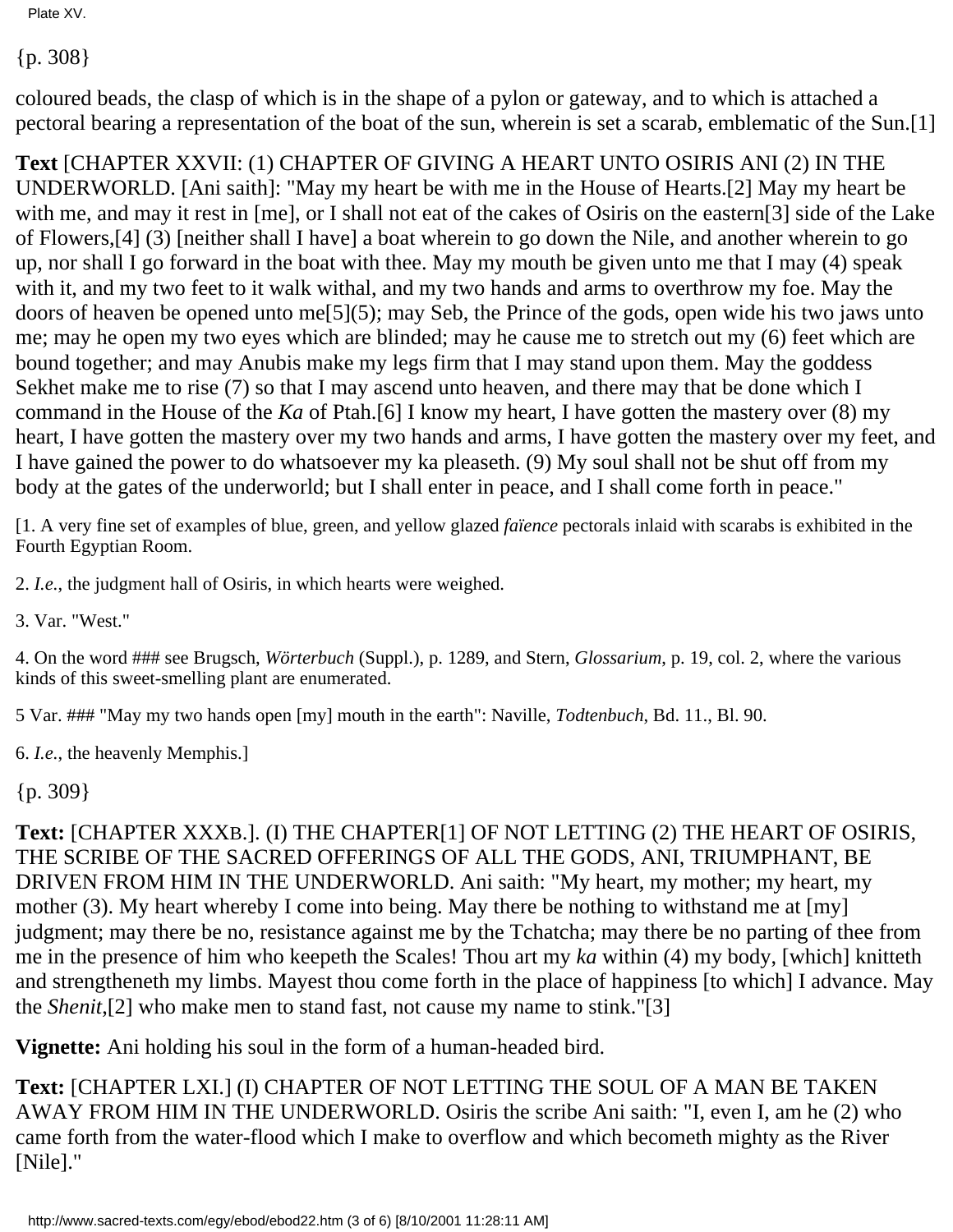**Appendix;** In many early papyri the text of Chapter LXI. forms part of a longer composition which M. Naville calls Chapters LXI.,[4] LX.,[5] and LXII.,[6] and which reads:--

(1) CHAPTER OF DRINKING WATER IN THE UNDERWORLD. [He saith]: "I, even I, am he who cometh forth from (2) Seb. The flood hath been given unto him,

[1. This chapter is usually accompanied by a vignette. In that in the papyrus of Nebseni the deceased is being weighed against his own heart; an ape, "Thoth, lord of the Balance," seated on a pedestal, holds the tongue of the balance. In British Museum Papyrus No. 9964 the deceased is also weighed against his own heart, but at the same time a figure of himself is also watching the process. In the papyrus of Sutimes a square weight lies in each pan of the scales. Other vignettes have simply a scarab, or the deceased addressing his heart, which rests on a standard. See Naville, *Todtenbuch*, Bd. I., Bl. 43.

2. A class of divine beings.

3. The chapter as here given is incomplete; the missing words are: "pleasant for us, pleasant is the hearing, and there is gladness of heart at the weighing of words. Let not lies be spoken against me near the god, in the presence of the great god, the lord of Amentet. Verily, how great shalt thou be when thou risest up in triumph!"

4. The vignette represents the deceased on his knees embracing his soul.

- 5. Vignette: a man kneeling and holding a lotus.
- 6. Vignettes: the deceased scooping water with his hands out of a tank.]

and he hath gotten power over it as Hapi. I, even I, open the (3) two doors of heaven: and the two doors of the watery abyss have been opened unto me by Thoth and by Hapi, the divine twin sons of heaven, (4) who are mighty in splendours. O grant ye that I may gain power over the water, even as Set overcame his foes on the day(?) (5) when he terrified the world. I have passed by the great ones shoulder against shoulder, even as they have passed by that great and splendid god who is (6) provided [with all things] and whose name is unknown. I have passed by the mighty one of the shoulder. (7) The flood of Osiris hath been passed through by me, and Thoth-Hapi-Tmu, the lord of the horizon, hath opened unto me the flood in his name, 'Thoth, the cleaver of the earth.' (8) I have gained power over the water, even as Set gained power over his foes. I have sailed over heaven. I am Ra. I am the Lion-god. I am the young bull (9). I have devoured the Thigh, I have seized the flesh. I have gone round about the streams in Seket-Aru. Boundless eternity hath been granted unto me, and, behold, (10) I am the heir of eternity; to me hath been given everlastingness."

Closely connected with the above chapter are the two following short chapters:--[1]

**Vignette:** The deceased drinking water from a running stream.

**Text** [CHAPTER LXIIIA.]: (I) THE CHAPTER OF DRINKING WATER AND OF NOT BEING BURNED IN THE FIRE. [The deceased] saith: "Hail, Bull of Amenta. I am brought unto thee, I am the oar of Ra (3) wherewith he ferried over the aged ones; let me not be buried nor consumed. I am Beb,[2] (4) the first-born son of Osiris, who doth wash every god within his eye in Annu. I am the Heir, (5) the exalted (?), the mighty one, the Still [of Heart]. I have made my name to flourish, and I have delivered [it], that I may make myself to live [in remembrance] on this day."

**Vignette:** The deceased standing near flames of fire.

**Text** [CHAPTER LXIIIB.]: (I) THE CHAPTER OF NOT BEING SCALDED WITH WATER. [He saith]: "I am the oar (2) made ready for rowing, wherewith Ra ferried over the Aged godlike ones. (3) I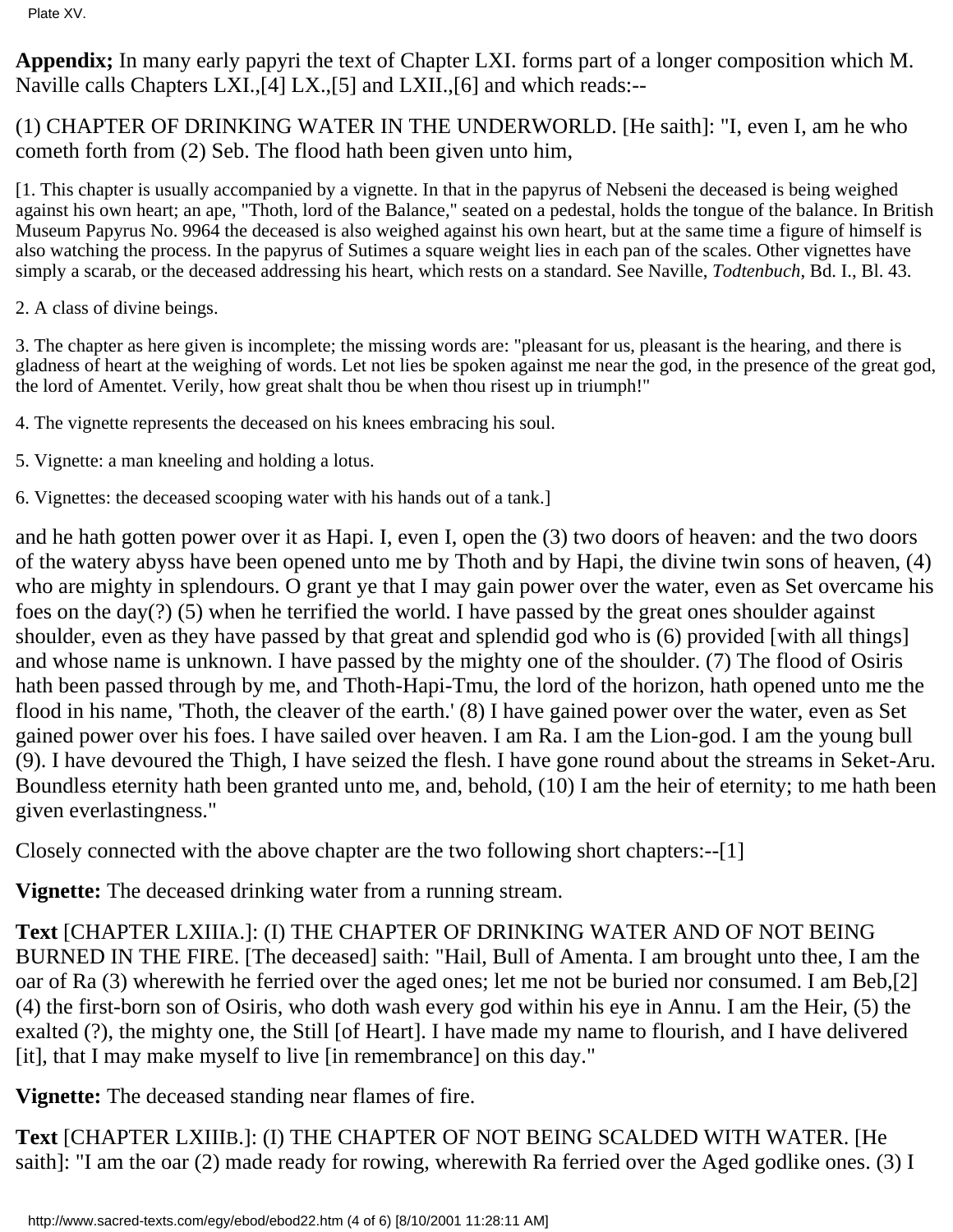carry the moistures of Osiris to the lake away from the flame which cannot be passed (4); he is turned aside from the path thereof and he is not burned in the fire. I lie down with the *hamemu*; (5) I come unto the Lion's lair, killing and binding; and I follow the path by which he came forth."

**Vignette:** Ani carrying a sail, emblematic of breath and air.

**Text** [CHAPTER LIV.]: (1) CHAPTER OF GIVING BREATH IN THE UNDERWORLD. Saith Osiris Ani: "I am the Egg of the Great Cackler, and I watch and guard that

[1. For the texts see Naville, *Todtenbuch*, Bd. I., Bll. 73, 74.

2. The variants are ### and ###.]

{p. 311}

great place[1] (2) which the god Seb hath proclaimed upon earth. I live; and it liveth; I grow strong, I live, I sniff the air. I am (3) Utcha-aab,[2] and I go round behind [to protect] his egg. I have thwarted the chance of Set, the mighty one of strength. (4) Hail thou who makest pleasant the world with *tchefa* food, and who dwellest in the blue [sky]; watch over the babe in his cot when he cometh forth unto thee."

**Appendix:** The two following chapters, which are closely connected with the preceding chapter, are respectively supplied from Naville, *Todtenbuch*, Bd. I., 131. 67, and the Nebseni Papyrus.

**Vignette:** Anubis leading the deceased into the presence of Osiris.

**Text:** [CHAPTER LV.]: (I) ANOTHER CHAPTER OF GIVING BREATH. [He saith]: "I am Sabsabu. I am Shu. (2) I draw in the air in the presence of the god of sunbeams as far as the uttermost ends of heaven, as far as the ends of the earth, as far as the bounds of Shu (3); and I give breath unto those who become young [again]. I open my mouth, and I see with mine eyes."[3]

**Vignette:** A man holding a sail in his left hand.

**Text** [CHAPTER LVI.]: CHAPTER OF SNIFFING THE AIR UPON EARTH. [He saith]: "(2) Hail, Tmu, grant thou unto me the sweet breath which is in thy two nostrils. I embrace the mighty throne which is in Unnu,[4] and I watch and guard the Egg of the Great Cackler. I grow, and it groweth; it groweth, and I grow; I live, and it liveth; I sniff the air, and it sniffeth the air."

**Vignette:** Ani standing, with a staff in his left hand.

**Text** [CHAPTER XXIX.]: (I) THE CHAPTER OF NOT LETTING THE HEART OF A MAN BE TAKEN AWAY FROM HIM IN THE UNDERWORLD. Saith Osiris Ani, triumphant: "Turn thou back, O messenger of all the gods. (2) Is it that thou art come to carry away[5] this my heart which liveth? My heart which liveth

[1. The text of Lepsius gives "I guard that great egg," *etc.*

2. The variant text given by Naville indicates by that these words are the name or title of a god. Birch translates them by "Discriminator of Purity," and Pierret by "le sauvé dont le nom est pur."

3. For the texts see Naville, *Todtenbuch*, Bd. I., Bll. 67, 68, 69.

4. Hermopolis.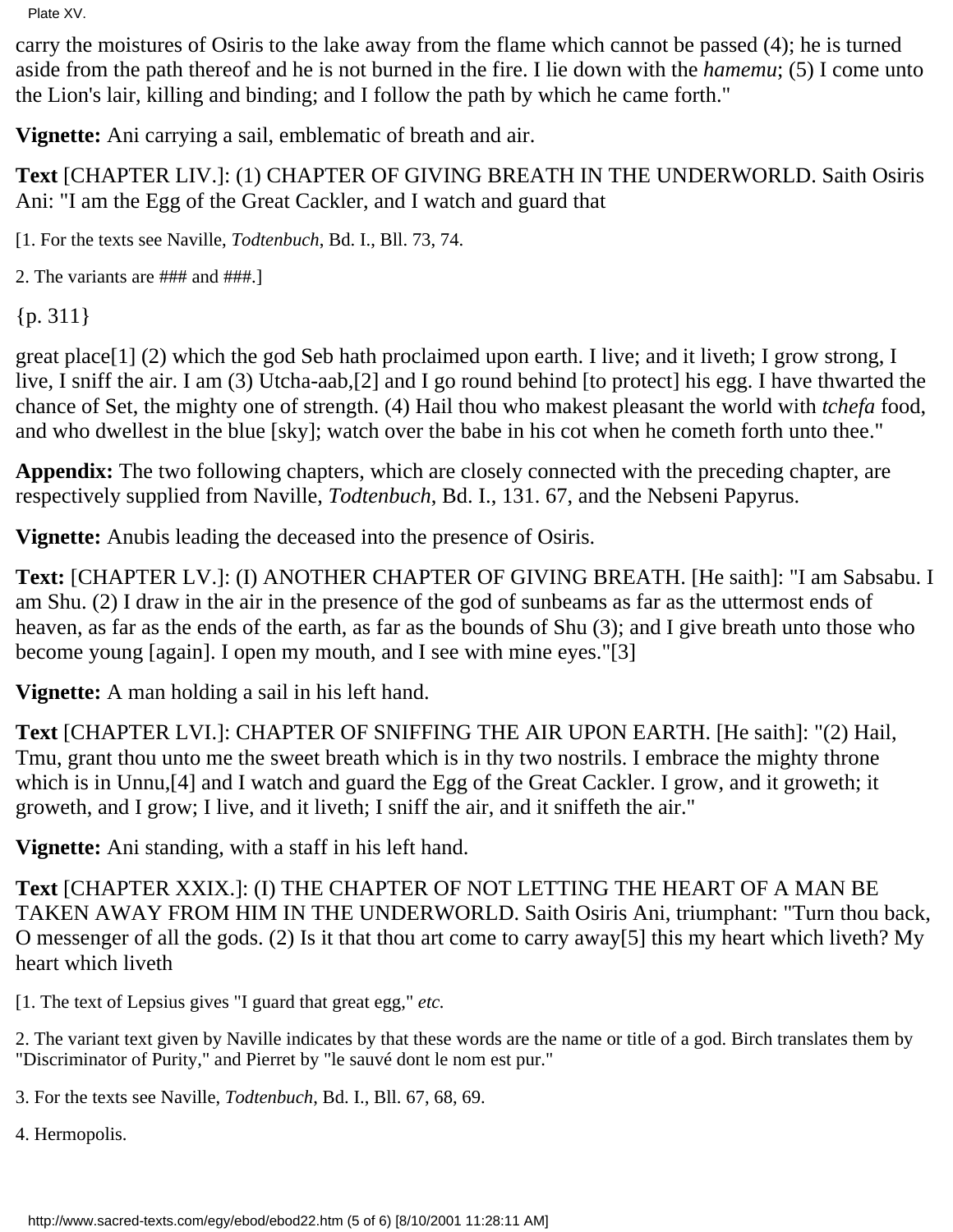5. In a variant vignette given by Naville the deceased holding his heart in both hands offers it to three gods; and in another a man is about to fasten a necklace with a pendent heart to the statue of the deceased.]

shall not be given unto thee. (3) [As I] advance, the gods give ear unto my supplications, and they fall down upon their faces wheresoever they be."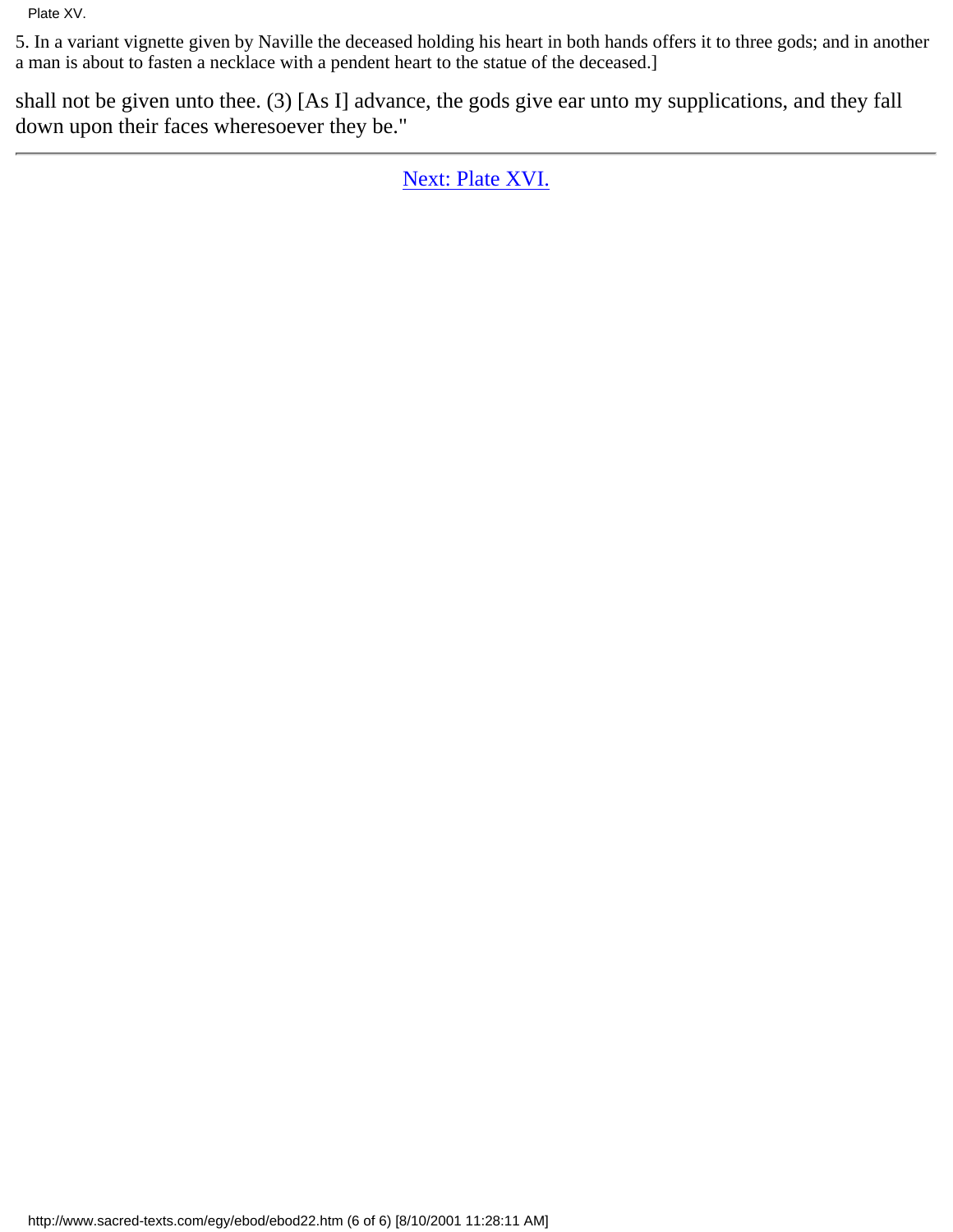# **PLATE XVI.**

<span id="page-189-0"></span>**Vignette:** Ani standing, with both hands raised in prayer, before four gods who are seated on a pedestal in the form of Maat; before him is his heart set upon a pedestal.

**Text** [CHAPTER XXVII.]: (I) THE CHAPTER OF NOT LETTING THE HEART OF A MAN BE TAKEN AWAY FROM HIM IN THE UNDERWORLD.[1] Saith Osiris Ani: "Hail, ye who carry away hearts, [hail] ye who steal hearts! (2) ye have done.[2] Homage to you, O ye lords of eternity, ye possessors of everlastingness, " take ye not away this heart of Osiris Ani (3) in your grasp, this heart of Osiris. And cause ye not evil words to spring up against it; because this heart of Osiris Ani is the heart of the one of many names, the mighty one whose words are his limbs, and who sendeth forth his heart to dwell in (4) his body. {???} heart of Osiris Ani is pleasant unto the gods; he is victorious, he hath {???} gotten power over it; he hath not revealed what hath been done unto it. He {???} gotten power (5) over his own limbs. His heart obeyeth him, he is the lord thereof, it is in his body, and it shall never fall away therefrom. I, Osiris, the scribe Ani, victorious in peace, and triumphant in the beautiful Amenta and on the mountain of eternity, bid thee be obedient unto me in the underworld."

**Appendix:** The three following chapters, which do not occur in the Ani papyrus, form part of the group of the chapters relating to the heart. They are here supplied from Naville, *Todtenbuch*, Bd. I., Pl. xl., xlii., xxxix.

[1. In Naville's edition there follow the words *hab-nef ab-f xenti xat-f temam ab-f er neteru sexem am-f*, "his heart goeth to inhabit his body; his heart is perfect before the gods, he gaineth possession of it."

2. The reading of Naville's edition is better here. "Ye who steal hearts, and who make the heart of a man to come into existence according to that which hath been done by him; may it (*i.e.*, his heart) be made strong by you."]

{p. 313}

**Text** [CHAPTER XXIXA.]:[1] (1) THE CHAPTER OF THE HEART NOT BEING CARRIED AWAY IN THE UNDERWORLD. He saith: "My heart (2) is with me, and it shall never come to pass that it shall be carried away. I am the lord of hearts, the slayer of the heart. (3) I live in right and in truth, and I have my being therein. I am Horus, a pure heart (4) within a pure body. I live by my word, and my heart doth live. Let not my heart be taken away (5), let it not be wounded, and may no wounds or gashes be dealt upon me because it hath been taken away[2] from me. (6) May I exist in the body of my father Seb, and in the body of my mother Nut. I have not done evil (7) against the gods; I have not sinned with boasting."

**Vignette:** The deceased adoring a heart.

**Text** [CHAPTER XXXA.]: (I) THE CHAPTER OF NOT (2) LETTING THE HEART OF A MAN BE DRIVEN AWAY FROM HIM IN THE UNDERWORLD. [He saith]: "My heart, my mother; my heart, my mother. My heart of my life upon earth. May naught rise up (3) against me in judgment in the presence of the lord of the trial; let it not be said concerning me and of that which I have done. 'He hath done deeds against that which is right and true'; may naught be against me in the presence of the great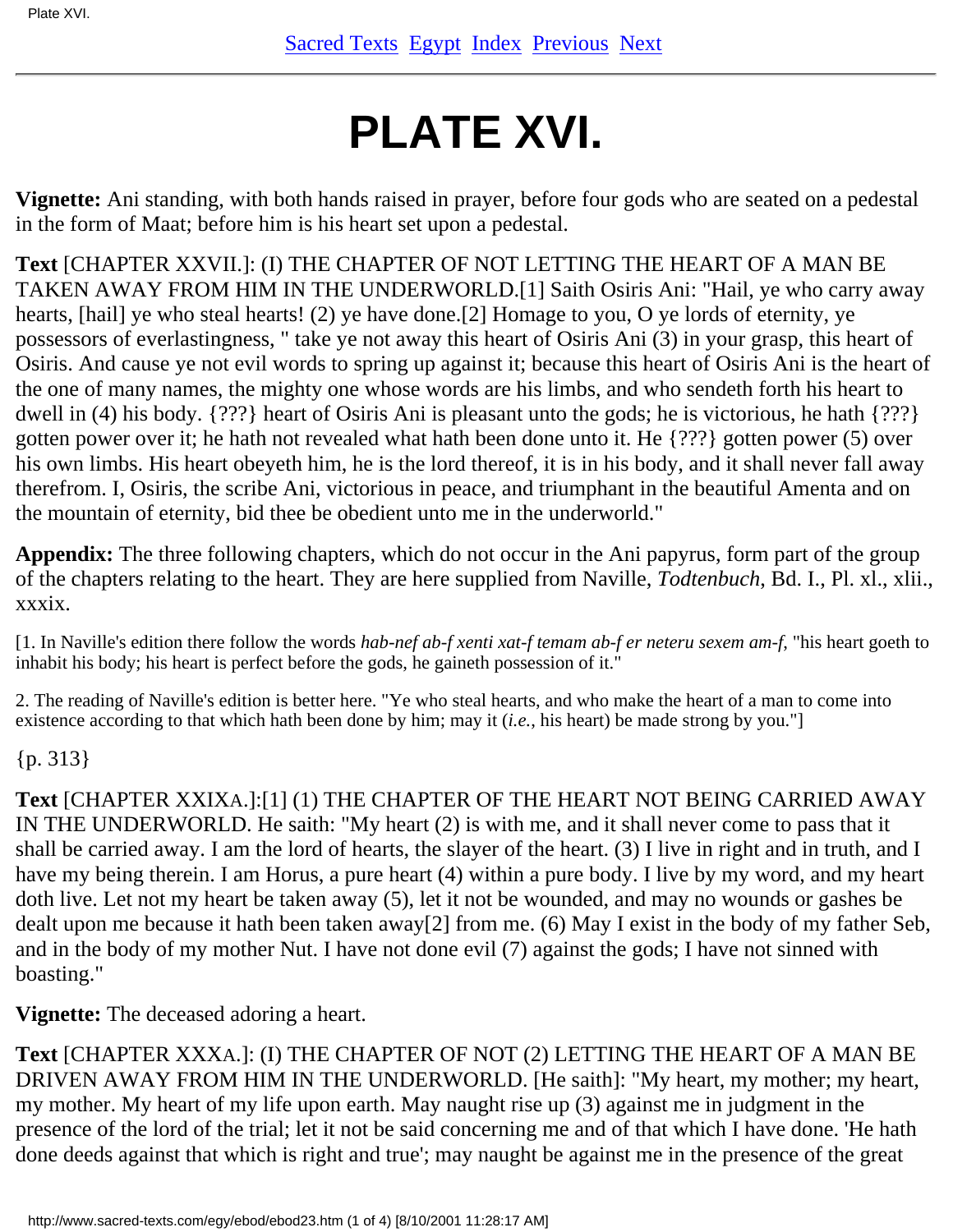god, the lord of Amenta. Homage to thee, O my heart! Homage to thee, O my heart! Homage to you, O my reins![3] Homage to you, O ye gods who rule over the divine clouds, and who (5) are exalted by reason of your sceptres; speak ye comfortably unto Ra, and make me to prosper before Nehebka." And behold him, even though he be joined to the earth in the innermost parts thereof, and though he be laid upon it, he is not dead in Amenta, but is a glorified being therein.

**Vignette:** The deceased holding his heart to his breast with his left hand, and kneeling before a monster with a knife in its hand.

**Text** [CHAPTER XXVIII.]: (1) [THE CHAPTER OF] NOT LETTING THE HEART OF THE DECEASED BE CARRIED AWAY IN THE UNDERWORLD. [Saith he]: (2) "Hail, Lion-god! I am Un.[4] That which I hate is the block of the god. Let not this my heart be taken away from me by (3) the Fighter[5] in Annu. Hail thou who dost bind Osiris, and who hast seen Set! Hail thou who returnest after smiting and destroying him. (4) This heart sitteth and weepeth in the presence of Osiris; it hath with it the staff for which it entreated him. May there be given unto me for it, may there be decreed unto me for it the hidden things[6] of the heart in the (5) house of Usekh-hra; may

[1. See Naville, *Todtenbuch*, Bd. I., Bl. 40.

2. Understanding some word like ###; see the text in Lepsius.

- 3. Brugsch believes that the word means the liver or kidneys, or some special organ.; see *Wörterbuch*, p. 421.
- 4. Reading; another variant has "I am Ra."
- 5 *I.e.*, the being represented in the vignette.
- 6 Var. *ta ab*, "warmth of heart."]

{p. 314}

there be granted unto it food at the bidding of the Eight.[1] Let not this my heart be "taken from me! I make thee to dwell in thy place, joining together hearts in (6) Sekhet-hetepu, and years of strength in all places of strength, carrying away food (?) at thy it moment with thy hand according to thy great strength. My heart is placed upon the altars of Tmu (7), who leadeth it to the den of Set; he hath given unto me my heart, whose will hath been done by the godlike rulers in Neter-khert. When they find the leg[2] and the swathings they bury them."

**Vignette:** Ani and his wife Thuthu, each holding the emblem of air in the left hand, and drinking water with the right from a pool, on the borders of which are palm trees laden with fruit.

**Text** [CHAPTER LVIII.]: (1) THE CHAPTER OF BREATHING THE AIR AND OF HAVING POWER OVER THE WATER IN THE UNDERWORLD. Saith Osiris Ani: "Open to me! Who art thou then, and whither dost thou fare? (2) I am one of you. Who is it with thee? It is Merti. Separate thou from him, each from each, when thou enterest the Mesqen. He letteth me sail to the temple of the divine beings who have found their faces(?). (4) The name of the boat is 'Assembler of Souls'; the name of the oars is 'Making the hair to stand on end'; the name it of the hold is 'Good'; (5) and the name of the rudder is 'Making straight for the middle' . . . . . . [3] . . . . . . (6) Grant ye to me vessels of milk together with cakes, loaves of bread, cups of drink, and flesh in the temple of (7) Anubis."

*Rubric:* If this chapter be known [by Ani] he shall go in after having come forth from the underworld.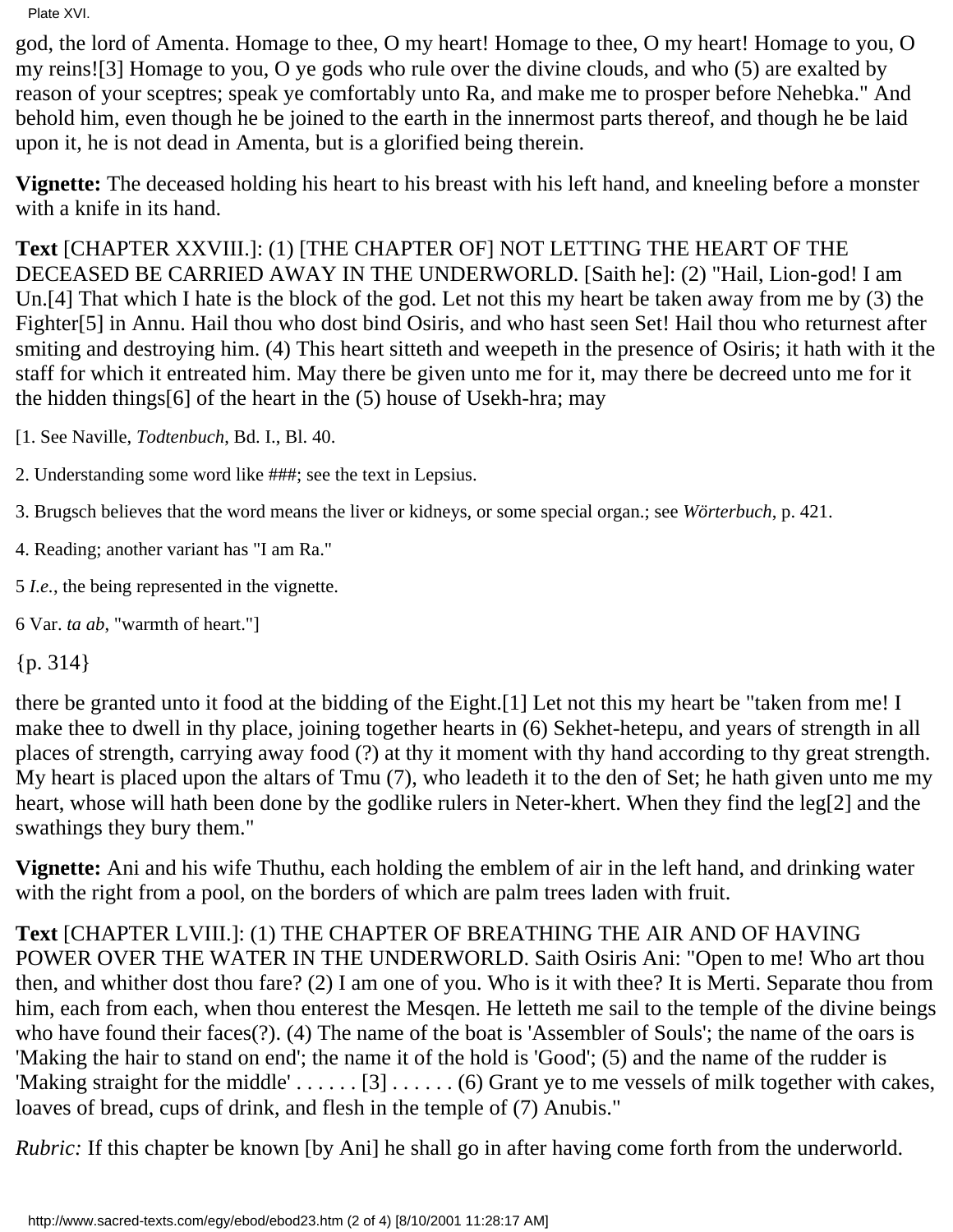**Vignette:** Ani kneeling beside a pool of water, where grows a sycamore tree; in the tree appears the goddess Nut pouring water into Ani's hands from a vessel

[1. Var. *Re xemennu*, "Mouth of Hermopolis."

2. This meaning is indicated by the determinative in the variant given by Naville, *Todtenbuch*, Bd. II., Bl. 95. The whole sentence may be a rubrical direction.

3 The text here appears to be corrupt, or at least some words have been omitted, for the equivalent passage in Lepsius reads ###. The variant reading indicated by *ki t' et* shows that this passage offered difficulties to the ancient Egyptian readers.]

 ${p. 315}$ 

**Text** [CHAPTER LIX.]: (I) THE CHAPTER OF SNIFFING THE AIR, AND OF GETTING POWER OVER THE WATERS IN THE UNDERWORLD. Saith Osiris Ani: "Hail, sycamore tree of the goddess Nut! Grant thou to me of the water and the air which are in (2) thee. I embrace thy throne which is in Unnu,[l] and I watch and guard (3) the egg of the Great Cackler. It groweth, I grow; it liveth, I live; (4) it sniffeth the air, I sniff the air, I the Osiris Ani, in triumph."

**Vignette:** Ani seated upon a chair before a table of offerings; [2] in his right hand he holds the *kherp* sceptre[3] and in his left a staff.

**Text** [CHAPTER XLIV]: (I) THE CHAPTER OF NOT DYING A SECOND TIME IN THE UNDERWORLD.[4] Saith Osiris Ani: "My place of hiding is opened, my place of hiding is revealed! Light hath shone (2) in the darkness. The eye of Horus hath ordered my coming into being, and the god Apuat hath nursed me. I have hidden (3) myself with you, O ye stars that never set. My brow is like unto that of Ra; my face is open; (4) my heart is upon its throne; I utter words, and I know; in very truth, I am Ra himself. I am not treated with scorn, (5) and violence is not done unto me. Thy father, the son of Nut, liveth for thee. I am thy first-born, (6) and I see thy mysteries. I am crowned like unto the king of the gods, and I shall not die a second time in the underworld."

**Vignette:** The mummy of Ani embraced by Anubis, the god of the dead.

**Text** [CHAPTER XLV.]: (I) THE CHAPTER OF NOT CORRUPTING IN THE UNDERWORLD. Saith Osiris Ani: "O thou who art without motion like unto Osiris! O thou who art without motion like unto Osiris! (2) O thou whose

[1. *I.e.*, Hermopolis.

2. For an account of the manner in which altars and other objects were represented on Egyptian monuments, see Borchardt, *Die Darstellung innen verzierter Schalen aus Aegyptischen Denkmätern* (in *Aeg. Zeitschrift*, Bd. XXXI., 1893, p. 1).

3. For a kherp sceptre in bronze, see No. 22,842 in the 2nd Egyptian Room.

4. Chapters CLXXV. and CLXXVI. bear the same title. For Chapter CLXXV. see Plate XXIX.

Chapter CLXXVI. (Naville, Todtenbuch, Bd. I., Pl. cc.) reads:--

"What I hate is the land of Abydos. May I never enter into the den, and may there never be done unto me any of those things which the gods hate, for I am . . . . pure within the Mesqet. May Neb-er-tcher give unto me his splendours on the day of the funeral in the presence of the Lord of Things."

"If this chapter be known [he] shall be in the condition of one who is acquitted in the underworld."]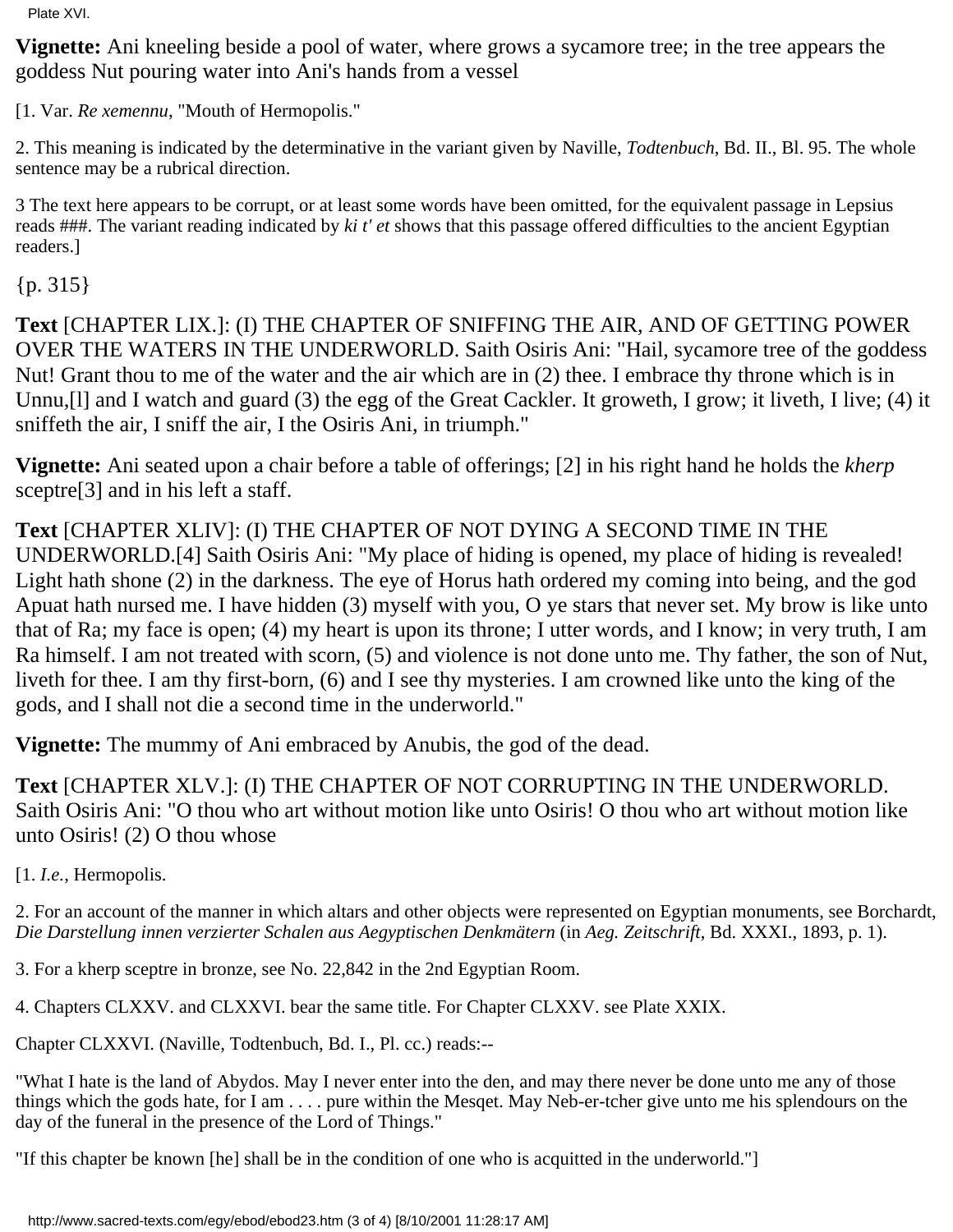{p. 316}

limbs are without motion like unto [those of] Osiris! Let not thy limbs be (3) without motion, let them not corrupt, let them not pass away, let them not decay; let it be (4) done unto me even as if I were the god Osiris."

*Rubric:* If this chapter be known by the Osiris Ani, he shall not corrupt in the underworld.

**Vignette:** A doorway. By one post stands the soul of Ani in the form of a human-headed hawk and by the other the bird.

**Text:** [CHAPTER XLVI.] (I) THE CHAPTER OF NOT PERISHING AND OF BECOMING ALIVE IN THE UNDERWORLD. Saith Osiris Ani: "Hail, (2) children of:' Shu! Hail, children of Shu, [children of] the place of the dawn, who as the children of light have gained possession of his crown. May I rise up and may I fare forth like Osiris."

**Vignette:** Ani the scribe standing with his back to a block and knife

**Text:** [CHAPTER XL.] (I) THE CHAPTER OF NOT ENTERING IN UNTO THE BLOCK. Saith Osiris Ani: "The four bones[1] of my neck and of my back are joined together for me in heaven by Ra, the guardian of the earth. (2) This was granted on the day when my rising up out of weakness upon my two feet was ordered, on the day (3) when the hair was cut off. The bones of my neck and of my back have been joined together by Set and by the company of the gods, even as they were (4) in the time that is past; may nothing happen to break them apart. Make ye [me] strong against my father's murderer. I have gotten power over the two earths. Nut hath joined together my bones, and [I] behold [them] as they were in the time that is past [and I] see [them] even in the same order as they were [when] the gods had not come into being (6) in visible forms.[2] I am Penti, I, Osiris the scribe Ani, triumphant, am the heir of the great gods."

[Next: Plate XVII.](#page-193-0)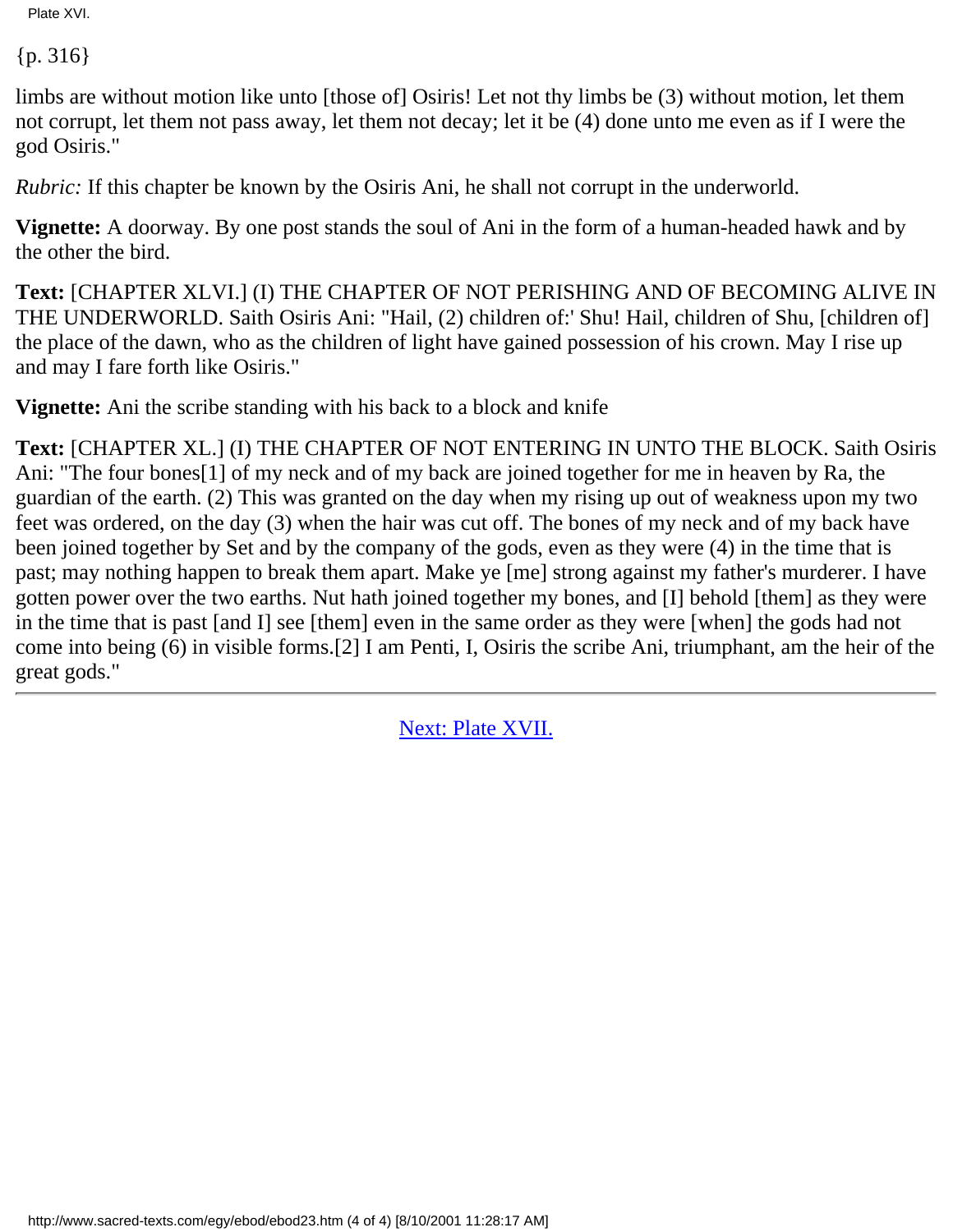# **PLATE XVII.**

<span id="page-193-0"></span>**Vignette:** Ani standing in adoration before three gods, each of whom holds a sceptre in his left hand, and the symbol of life in his right.

[1. Adding *thest ftu*, from the papyrus of Nebseni.

2. Var. ### *axemu*. this word see Brugsch, *Wörterbuch* (Suppl.), p. 279.]

{p. 317}

**Text** [CHAPTER XCIII.]: (I) THE CHAPTER OF NOT LETTING A MAN PASS OVER TO THE EAST IN THE UNDERWORLD. Saith Osiris Ani: "Hail, manhood of (2) Ra, which advanceth and beateth down opposition; things which have been without movement for millions of years come into being through the god Baba. Hereby am I made stronger than (3) the strong, and hereby have I more power than they who are mighty. And therefore neither shall I be borne away nor carried by force to the East, to take part in the festivals of the fiends; (4) nor shall there [be given unto me] cruel gashes with knives, nor shall I be shut in on every side, nor gored by the horns [of the god Khepera]".......... .[1]

**Vignette:** Ani adoring a god in a boat whose head is turned face backwards.

**Text** [CHAPTER XCIIIA.]: ANOTHER CHAPTER.[2] [Saith Osiris Ani]: "So then shall no evil things be done unto me by the fiends, neither shall I (6) be gored by the horns [of Khepera]; and the manhood of Ra, which is the head of Osiris, shall not be swallowed up. Behold me, (7) I enter into my homestead, and I reap the harvest. The gods speak with me. (8) Gore thou not them, O Ra-khepera. In very truth sickness shall not arise in the eye of Tmu nor shall it (9) be destroyed. Let me be brought to an end, may I not be carried into the East to take part in the festivals of the fiends who are my enemies (10); may no cruel gashes be made in me. I, Osiris, the scribe Ani, the teller of the divine offerings of all the gods, triumphant with happy victory, the lord to be revered. am not carried away into the East."

**Text** [CHAPTER XLIII.]: (1) THE CHAPTER OF NOT LETTING THE HEAD OF A MAN BE CUT OFF FROM HIM IN THE UNDERWORLD. Saith Osiris Ani: (2) "I am the great One, son of the great One; I am Fire, the son of Fire, to whom was (3) given his head after it had been cut off. The head of Osiris was not carried away from him; let not the head of Osiris Ani (4) be carried away from him. I have knit together my bones, I have made myself whole and sound; I have become young once more; I am Osiris, the Lord of eternity."

**Vignette:** The mummy of Ani lying on a bier; above is his soul in the form of a human-headed bird, holding *shen*, the emblem of eternity, in its claws. At the head and foot stands an incense burner with fire in it.

[1. The text of the rest of this chapter is corrupt.

2. In other early papyri these two chapters form one; the division probably arose from a blunder on the part of the scribe.]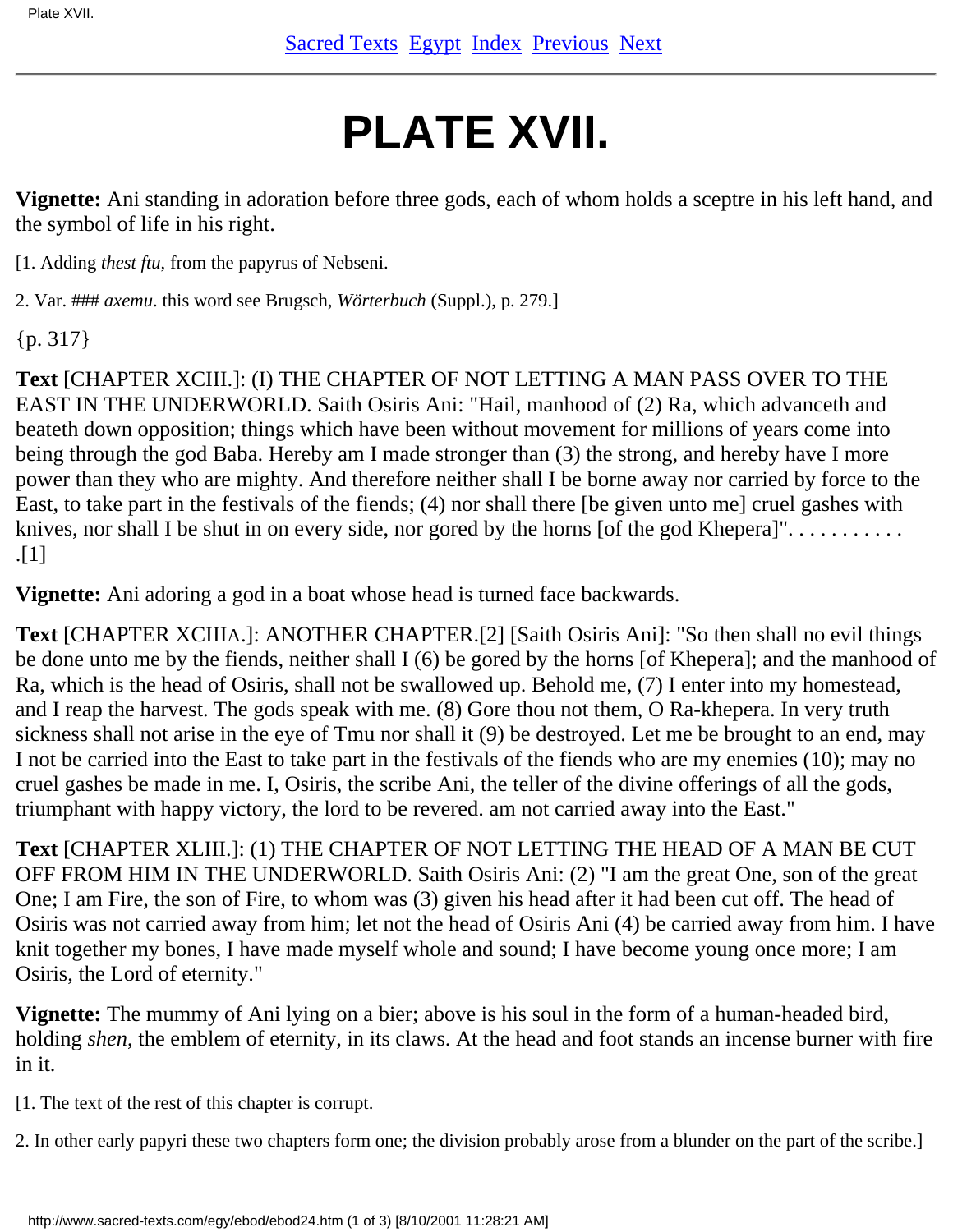Plate XVII.

{p. 318}

**Text** [CHAPTER LXXXIX.]: (1) THE CHAPTER OF CAUSING THE SOUL TO BE UNITED TO ITS BODY IN THE UNDERWORLD. Saith Osiris Ani: "Hail, thou god Annitu! Hail, O Runner, (2) dwelling in thy hall! O thou great god, grant thou " that my soul may come unto me from wheresoever it may be. If it would tarry, then bring thou unto me (3) my soul from wheresoever it may be. [ If] thou findest [me], O Eye of Horus, make thou me to stand up like those beings who are like unto Osiris and who never lie down in death. Let not (4) Osiris Ani, triumphant, triumphant, lie down in death in Annu, the land wherein souls are joined unto their bodies, even in thousands. My soul doth bear away with it my victorious spirit (5) whithersoever it goeth[1] . . . . . . . . . . . (6) If it would tarry, grant thou that my soul may look upon my body. [If] thou findest [me], O Eye of Horus, make thou me to stand up like unto those[1] . . . . . . . (7) Hail, ye gods, who row in the boat of the lord of millions of years, who tow it (8) above the underworld, who make it to pass over the ways of Nu, who make souls to enter into their glorified bodies, (9) whose hands are filled with righteousness, and whose fingers grasp your sceptres, destroy ye (10) the foe. The boat of the Sun rejoiceth, and the great god advanceth in peace. Behold [ye gods], grant that this soul of Osiris Ani (11) may come forth triumphant before the gods, and triumphant before you, from the eastern horizon of heaven, to follow unto the place where it was yesterday, in peace, in peace, in Amenta. (12) May he behold his body, may he rest in his glorified frame, may he never perish, and may his body never see corruption."

*Rubric:* To be said over a golden [figure of a] soul inlaid with precious stones, which is to be placed on the neck of Osiris.

**Vignette:** Ani's soul, in the form of a human-headed bird, standing in front of a pylon.[2]

[1. Some words are omitted here.

2. The three following variants show: (1) the soul flying through the door of the tomb to the deceased; (2) the deceased, accompanied by his soul, standing at the open door of the tomb; and (3) the deceased, with his soul hovering over him, standing with his back to the door of the tomb, upon which is the disk of the rayed sun.

{Illustrations}

]

{p. 319}

**Text** [CHAPTER XCI.]: (I) THE CHAPTER OF NOT LETTING THE SOUL OF A MAN BE CAPTIVE IN THE UNDERWORLD. Saith Osiris Ani: "Hail thou who art exalted, thou who art adored, (2) thou mighty one of souls, thou Ram (or Soul), possessor of terrible power, who dost put fear of thee into the hearts of the gods, thou who art crowned upon thy mighty throne! It is he who maketh the path for the *khu* and for (3) the soul of Osiris Ani. I am furnished [with that which I need], I am a *khu* furnished [with that which I need], I have made my way unto the place wherein are Ra and Hathor."

*Rubric:* If this chapter be known, Ani shall become like unto a shining being fully equipped in the underworld. He shall not be stopped at any door in the underworld from going in and coming out millions of times.

**Vignette:**[1] Ani standing at the doorway of the tomb; and Ani's shadow, accompanied by his soul.

**Text** [CHAPTER XCII.]: (I) THE CHAPTER OF OPENING THE TOMB TO THE SOUL OF THE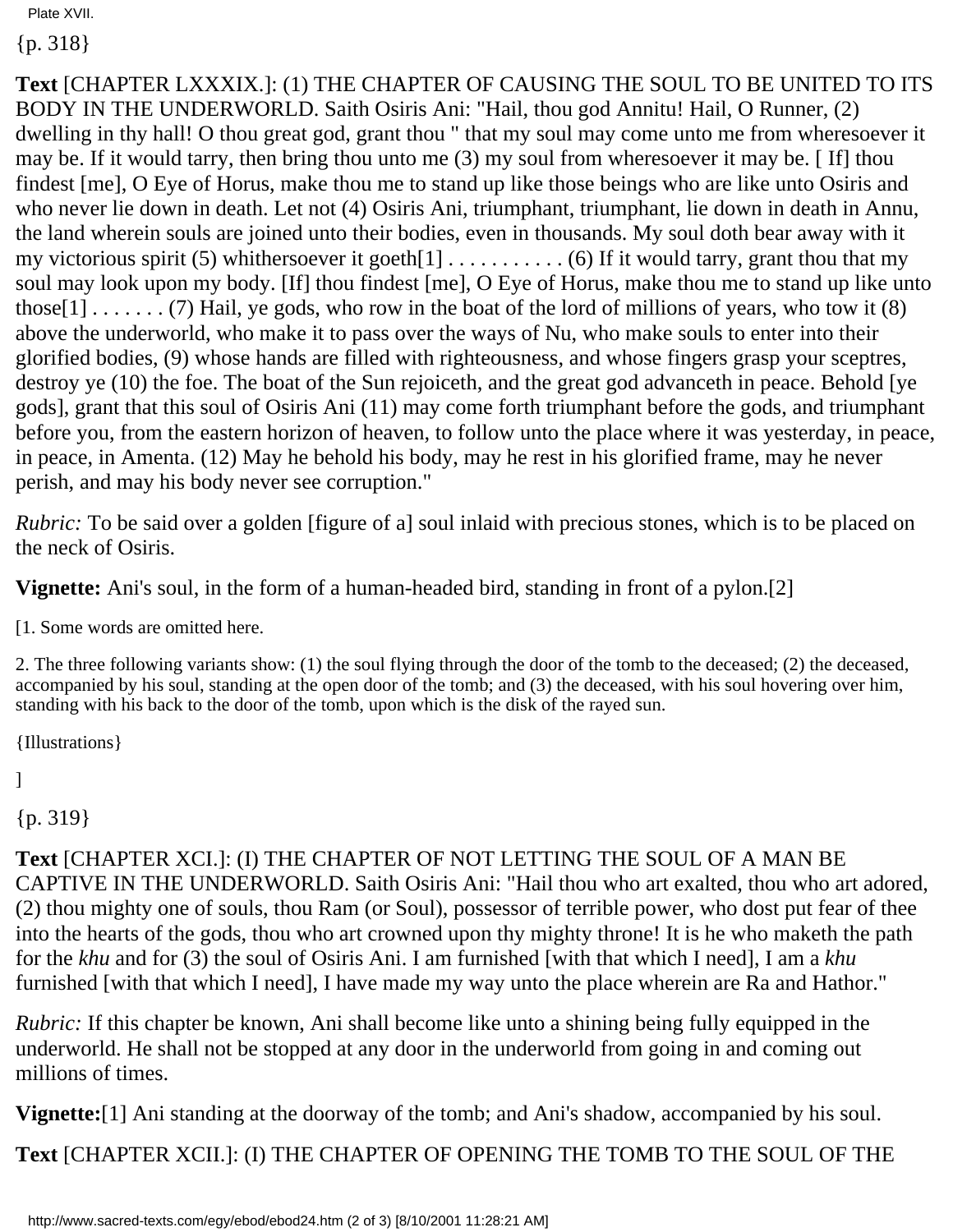Plate XVII.

SHADOW, OF COMING FORTH BY DAY, AND OF GETTING POWER OVER THE LEGS. Saith Osiris, the scribe Ani, triumphant: "(2) The place of bondage is opened, that which was shut is opened,[2] and; the place of bondage is opened unto my soul [according to the bidding of][3] the eye of Horus. I have bound and stablished (3) glories upon the brow of Ra. [My] steps are made long, [my] thighs are lifted up; I have passed along the great path, and my limbs are strong. (4) 1 am Horus, the avenger of his father, and I bring the *ureret* crown to rest upon its place. The path of souls is opened [to my soul]."

[Next: Plate XVIII.](#page-196-0)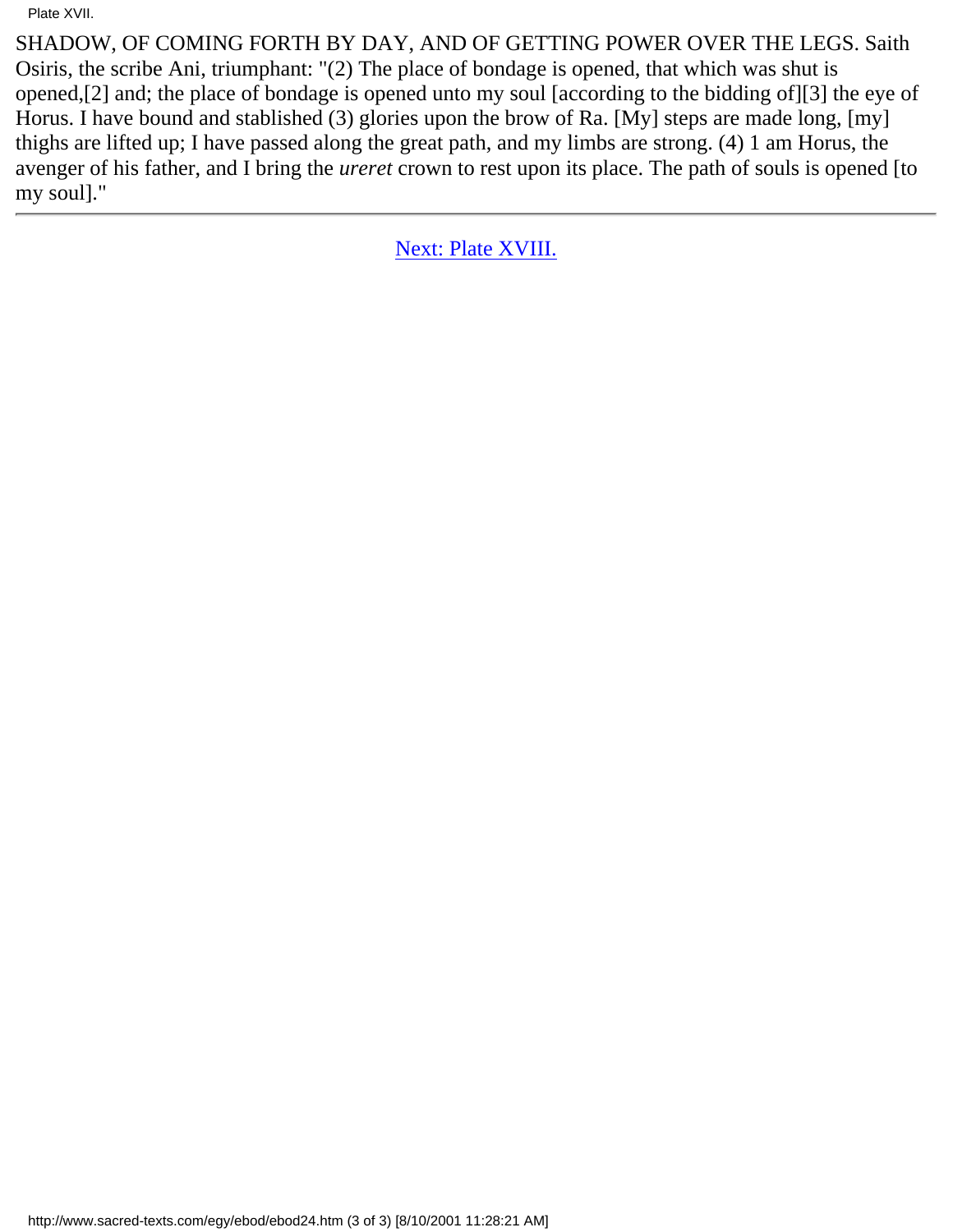# **PLATE XVIII.**

<span id="page-196-0"></span>My soul (5) seeth the great god within the boat of Ra on the day of souls. My soul is (6) in the front among those who tell the years. Come; the eye of Horus, which stablisheth glories (7) upon the brow of Ra and rays of light upon the faces of those who are with the limbs of Osiris, hath delivered my soul. (8) O shut ye not in my soul, fetter ye not my shade (9) may it behold the great god

[1. See Plate XVIII.

2 The reading of the Nebseni papyrus is ###.

3 Adding ### from the Nebseni papyrus.]

{p. 320}

within the shrine on the day of the judgment of souls, may it repeat the words of Osiris. (10) May those beings whose dwelling-places are hidden, who fetter the limbs of Osiris, who fetter the souls of the khu, who shut in  $(11)$  the shade[s] of the dead and can do evil unto me-may they do no evil unto me, may they turn away their path from me. Thy heart (12) is with thee; may my soul and my khu be prepared against their attack. May I sit down among the great rulers who (13) dwell in their abodes; may my soul not be set in bondage by those who fetter the limbs of Osiris, and who fetter souls, and who shut in (14) the shade[s] of the dead. The place which thou possessest, is it not Heaven? "

*Rubric:* If this chapter be known, he shall come forth by day and his soul shall not be shut in.

**Vignette:** Ani kneeling, with both hands raised in adoration, by the side of the Seker[1] boat placed upon its sledge.

Text [CHAPTER LXXIV.]: (I) THE CHAPTER OF WALKING WITH THE TWO LEGS, AND OF COMING FORTH UPON EARTH. Saith Osiris Ani: "Thou hast done all thy work, O Seker, thou hast done all thy work, O Seker, in thy dwelling place within my legs in the (2) underworld. I shine above the Leg[2] of the Sky, I come forth from heaven; I recline with the glorified (3) spirits. Alas! I am weak and feeble; alas! I am weak and feeble. I walk. I am weak and feeble in the (4) presence of those who gnash with the teeth in the underworld, I Osiris, the scribe Ani, triumphant in peace."

**Vignette:** The emblem of Amenta and Ani standing with a staff in his left hand.

**Text** [CHAPTER VIII.]: (I) THE CHAPTER OF PASSING THROUGH AMENTA, AND OF COMING FORTH BY DAY. Saith Osiris Ani: "The hour (?) openeth; (2) the head of Thoth is sealed up; perfect is the eye of Horus. I have delivered the eye of Horus which shineth with splendours on the forehead of Ra, (3) the father of the gods. I am the same Osiris, dwelling in Amenta. Osiris knoweth his day and that he shall not live therein; nor shall I live therein. (4) I am the Moon among the gods; I shall not come to an end. Stand up, therefore, O Horus; Osiris hath counted thee among the gods."

[1. The god Seker was a form of the night sun, like Ptah, Osiris and Tanen; see Lanzone, *Dizionario*, P. 1113.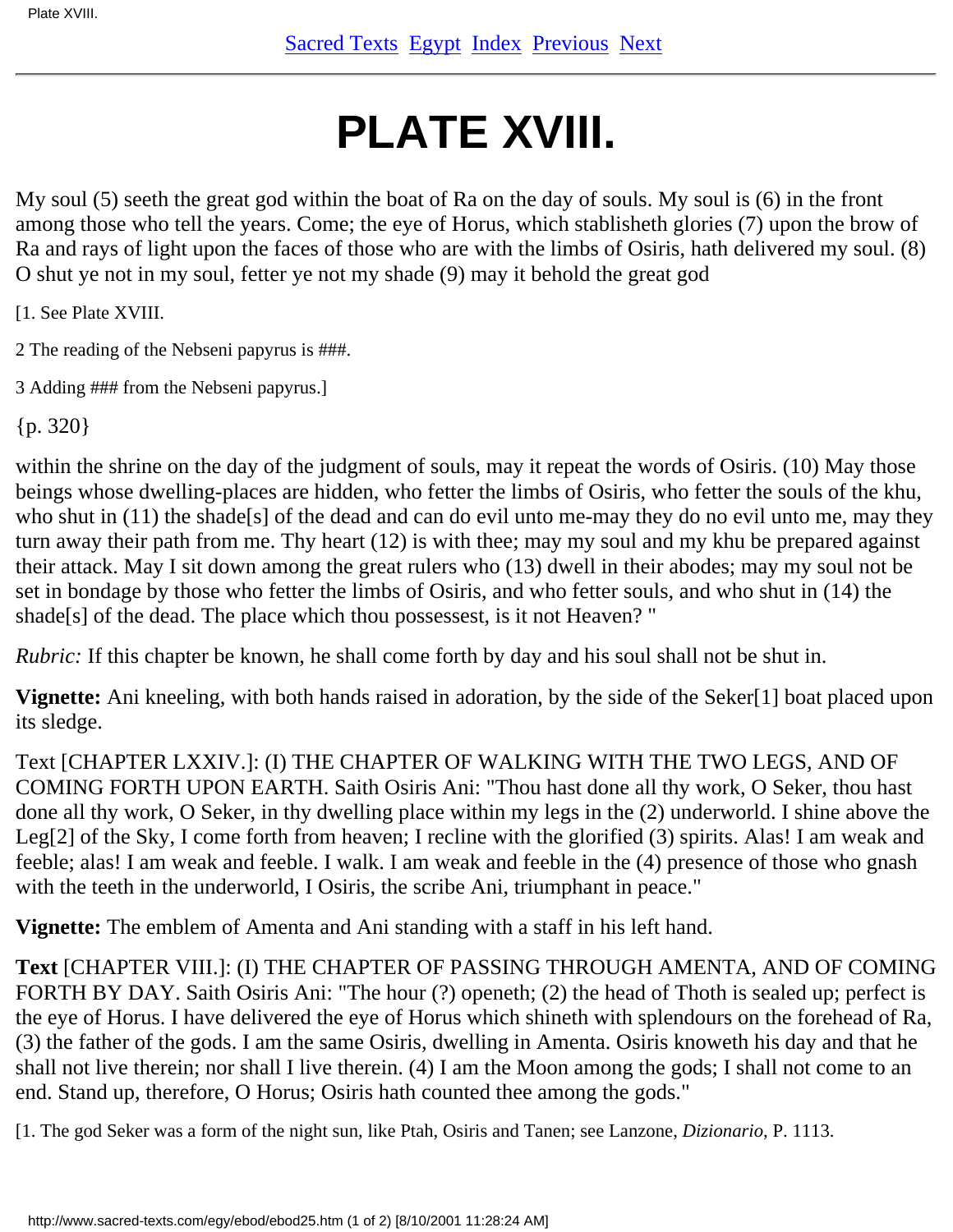Plate XVIII.

2 The name of a constellation.]

{p. 321}

**Text** [CHAPTER II. (1) THE CHAPTER OF COMING FORTH BY DAY, AND OF LIVING AFTER DEATH. Saith Osiris Ani: "Hail, Only One, shining from the Moon! (2) Hail, Only One, shining from the Moon! Grant that this Osiris Ani may come forth among the multitudes which are round about thee; (3) let him be established as a dweller among the shining ones; and let the underworld be opened unto him. And behold Osiris, (4) Osiris Ani shall come forth by day to do his will upon earth among the living."

**Vignette:** Ani, standing with both hands raised in adoration before a ram crowned with plumes and disk; in front of the ram is a table, upon which are a libation vase and a lotus flower.

**Text** [CHAPTER IX.]: (1) THE CHAPTER OF COMING FORTH BY DAY, HAVING PASSED THROUGH THE TOMB. Saith Osiris Ani: "Hail Soul, thou mighty one of strength! (2) Verily I am here, I have come, I behold thee. I have passed through the underworld, I have seen [my] father (3) Osiris, I have scattered the gloom of night. I am his beloved one. I have come; I behold my father (4) Osiris. I have stabbed Set to the heart. I have done the things [needed] by my father Osiris. (5) I have opened every way in heaven and upon earth. I am the son beloved of his father Osiris (6). I have become a ruler, I have become glorious, I am furnished [with what I need]. Hail, all ye gods, and all ye shining ones, make ye a way for me, the Osiris, the scribe Ani, triumphant."

**Vignette:** Ani, with a staff in his left hand, standing before a door.

**Text** [CHAPTER CXXXII.]: THE CHAPTER OF MAKING A MAN TO RETURN TO SEE AGAIN HIS HOME UPON EARTH. Saith Osiris Ani: "I am the Lion-god (2) coming forth with strides. I have shot forth arrows, I have wounded [the prey], I have wounded the prey. I am the Eye of Horus; I have opened the (3) eye of Horus in his hour. I am come unto the furrows. Let Osiris Ani come in peace."

**Vignette:** Ani piercing a serpent.

**Text** [CHAPTER X. [XLVIII.]: ANOTHER CHAPTER OF ONE WHO COMETH FORTH BY DAY AGAINST HIS FOES IN THE UNDERWORLD. Saith Osiris Ani: "I have divided the heavens, (2) I have passed through the horizon, I have traversed the earth, [following] upon his footsteps. I am borne away by the mighty and shining ones because, behold, (3) I am furnished with millions of years which

{p. 322}

have magic virtues. I eat with my mouth, I chew with my jaws; and, behold, (4) I am the god who is the lord of the underworld: May there be given unto me, Osiris Ani, that which abideth for ever without corruption."

[Next: Plate XIX.](#page-198-0)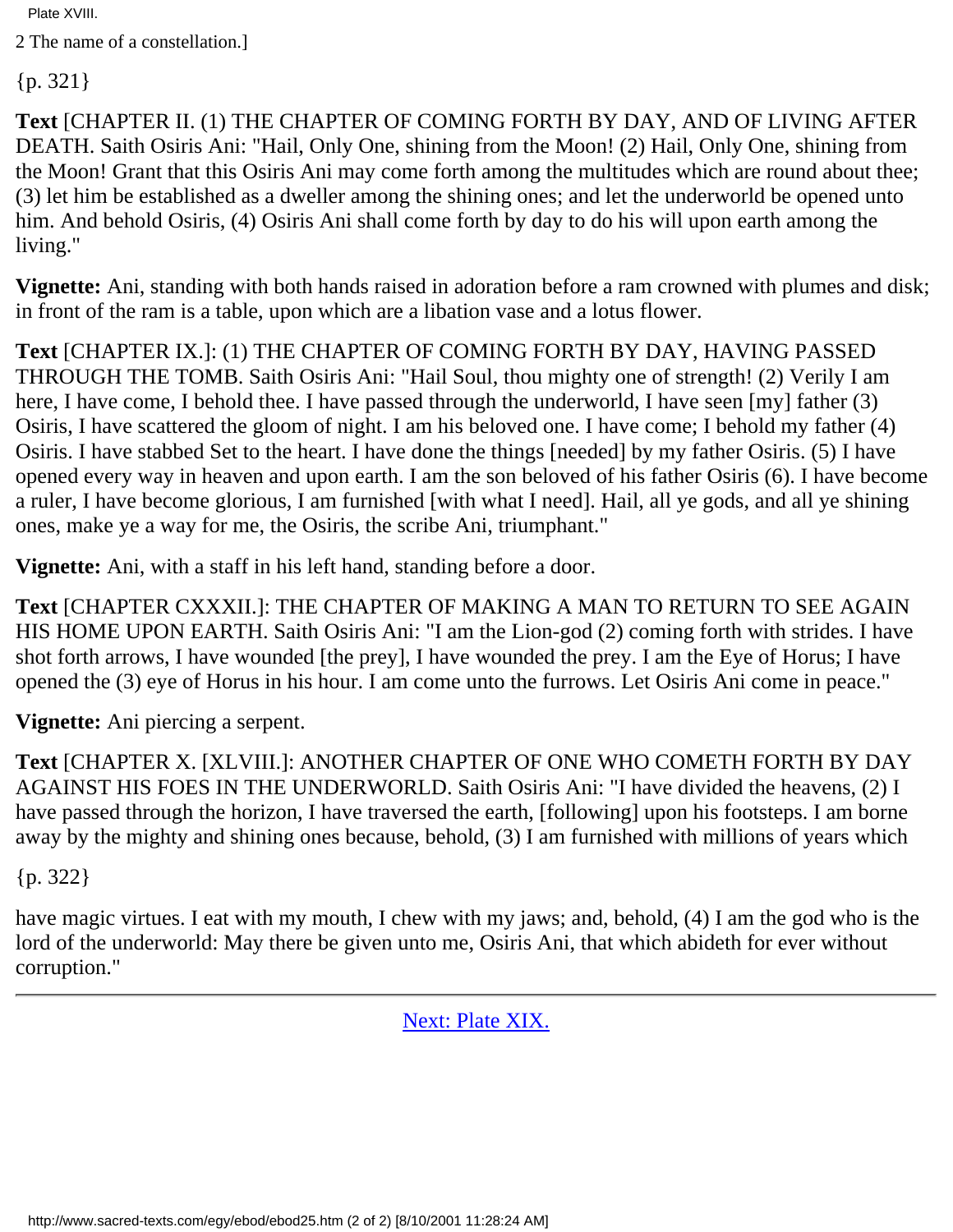### **PLATE XIX.**

<span id="page-198-0"></span>**Vignette:** Ani standing, with both hands raised in adoration, before Ra, hawk-headed and seated in a boat floating upon the sky. On the bows sits Heru-pa-khrat (Harpocrates) or, "Horus the child"; and the side is ornamented with feathers of Maat, and the *utchat*. The handles of the oars and the tops of the rowlocks are shaped as hawks' heads, and on the blades of the oars are ###.

Text [CHAPTER XV.]: (I) A HYMN OF PRAISE TO RA WHEN HE RISETH UPON THE HORIZON, AND WHEN HE SETTETH IN THE [LAND OF] LIFE. Saith Osiris, the scribe Ani: "Homage to thee, O Ra, (2) when thou risest [as] Tmu-Heru-khuti (Harmachis), Thou art adored [by me] when thy beauties are before mine eyes, and when thy shining rays (3) [fall] upon my body. Thou goest forth in peace in the *Sektet* boat with [fair] winds, and thy heart is glad; [thou goest forth] in the *Atet* boat, (4) and its heart is glad. Thou stridest over the heavens in peace, and thy foes are cast down; the never-resting stars (5) sing hymns of praise unto thee, and the stars which never set glorify thee as thou (6) sinkest in the horizon of Manu, O thou who art beautiful in the two parts of heaven, thou lord who livest and art established, O my lord! Homage to thee, O thou who art Ra when thou risest, and Tmu (7) when thou settest in beauty. Thou risest and shinest upon the back of thy mother [the sky], O thou who art crowned king (8) of the gods. Nut doth homage unto thee, and everlasting and never-changing order embraceth thee at morn and at eve. Thou stridest over the heaven, being glad of heart, and the Lake (9) Testes is at peace. The Fiend hath fallen to the ground; his arms and his hands have been hewn off, and the knife hath severed the joints of his body. Ra hath a fair wind (10); the *Sektet* boat goeth forth and sailing along it cometh into port. The gods of the south and of the north, of the west and of the east praise thee, (11) from whom all forms of life came into being. Thou sendest forth the word, and the earth is flooded with silence, O thou only One, who livedst in heaven before ever the earth and the mountains were made. (12) O Runner, Lord, only One, thou maker of things which are, thou hast moulded the tongue of the company of the gods, thou hast drawn forth whatsoever cometh from the waters, and thou springest up from them over the flooded land of the Lake of Horus (13). Make me to sniff the air which cometh forth from thy nostrils, and the north wind which cometh forth from thy mother [the Sky]. Make thou glorious my shining form, O Osiris, make thou (14) strong my soul. Thou art worshipped in peace, O lord of the gods, thou art exalted by reason of thy wondrous works. Shine with thy rays of light upon my body day by day, upon me, (15) Osiris, the scribe, the teller of the divine offerings it of all the gods, the overseer of the granary of the lords of Abydos, the royal it scribe in truth, who loveth him (*i.e.*, Ra); Ani, triumphant in peace."

**Vignette:** Ani, standing with both hands raised in adoration. Behind him is his wife:

#### *Ausar nebt per qematet en Amen Thuthu.*

Osiris, the lady of the house, priestess of Amen, Thuthu.

**Text** [CHAPTER XV.]: (1) A HYMN OF PRAISE. "O OSIRIS, lord of eternity, Un-nefer, Horus of the two horizons, whose forms are manifold, whose creations are without number, (2) Ptah-Seker-Tem in Annu, the lord of the tomb, and the creator of Memphis and of the gods, the guide of the underworld, whom [the gods] (3) glorify when thou settest in Nut. Isis embraceth thee in peace, and she driveth away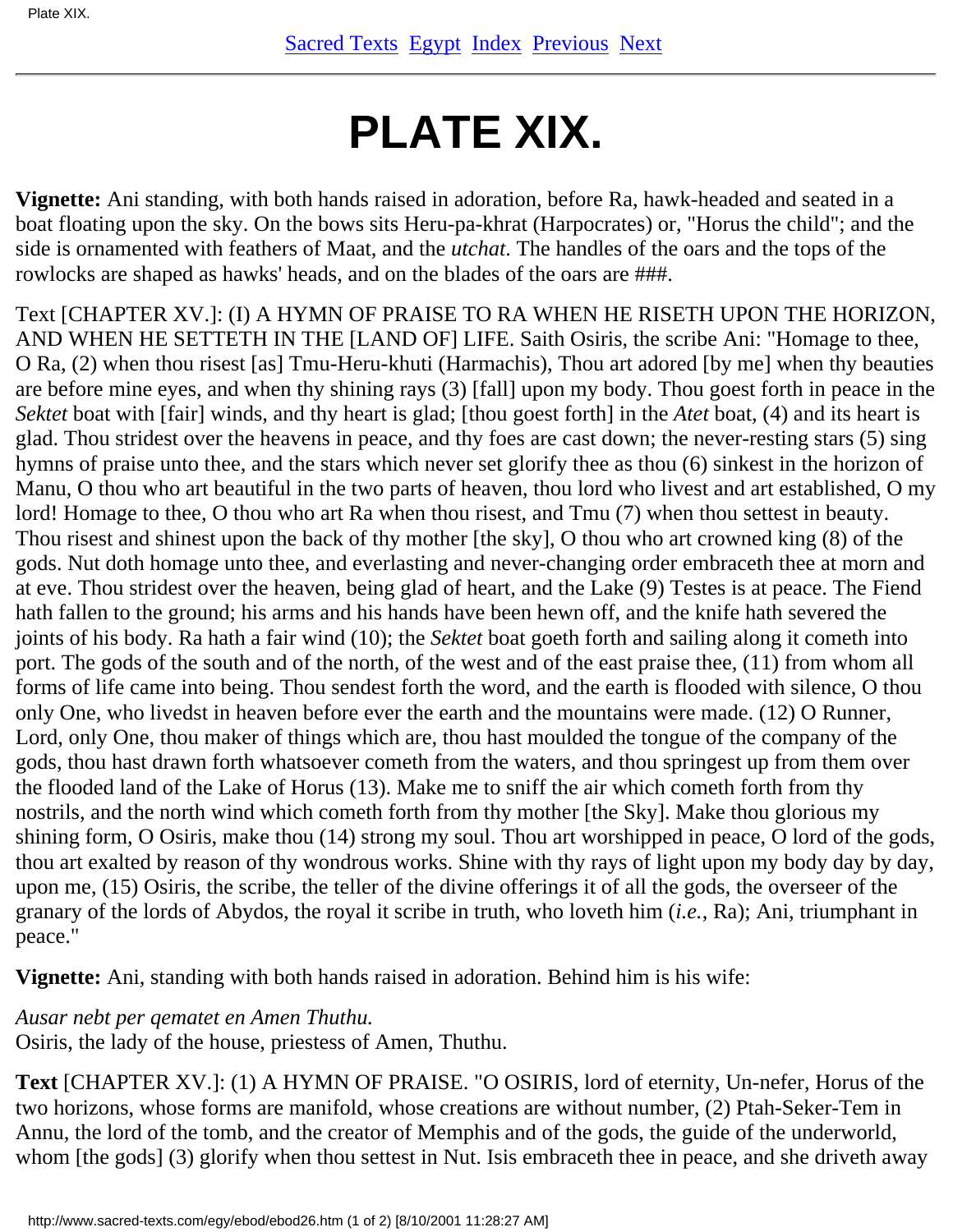Plate XIX.

the fiends from the mouth of (4) thy paths. Thou turnest thy face upon Amenta, thou makest the world to shine as with smu metal. The dead rise up to behold thee, they breathe the (5) air and they look upon thy face when the disk shineth on its horizon; their hearts are at peace for that they behold thee, O thou who art eternity and everlastingness."

[Litany]: (1) "Homage to thee, [O lord of] starry deities in An, and of heavenly beings in Kher-aba; thou god Unti, who art more glorious than the gods who are hidden in Annu.

"(2) Homage to thee, O An in Antes (?), Horus, thou dweller in both horizons, with long strides thou stridest over heaven, O thou who dwellest in both horizons.

"(3) Homage to thee, O soul of everlastingness, thou Soul who dwellest in Tattu, Un-nefer, son of Nut; thou art lord of Akert.

"(4) Homage to thee in thy dominion over Tattu; the urerit crown is established upon thy head; thou art the One whose strength is in himself, and thou dwellest in peace in Tattu.

"(5) Homage to thee, O lord of the acacia tree, the Seker boat is set upon its sledge; thou turnest back the Fiend, the worker of evil, and thou causest the *utchat* to rest upon its seat.

"(6) Homage to thee, O thou who art mighty in thine hour, thou great and mighty god, dweller in An-rut-f, lord of eternity and creator of everlastingness; thou art the lord of Suten-henen.

"(7) Homage to thee, O thou who restest upon Right and Truth, thou art the lord of Abtu, and thy limbs are joined unto Ta-sertet; thou art he to whom fraud and guile are hateful.

"(8) Homage to thee, O thou who art within thy boat, thou bringest Hapi (*i.e.*, the Nile) forth from his source; the light shineth upon thy body, and thou art the dweller in Nekhen.

"(9) Homage to thee, O creator of the gods, thou King of the North and of the South; O Osiris, victorious, ruler of the world in thy gracious seasons; thou art the lord of the world.

"O grant thou unto me a path whereon I may pass in peace, for I am just and true; I have not spoken lies wittingly, nor have I done aught with deceit."

[Next: Plate XX.](#page-200-0)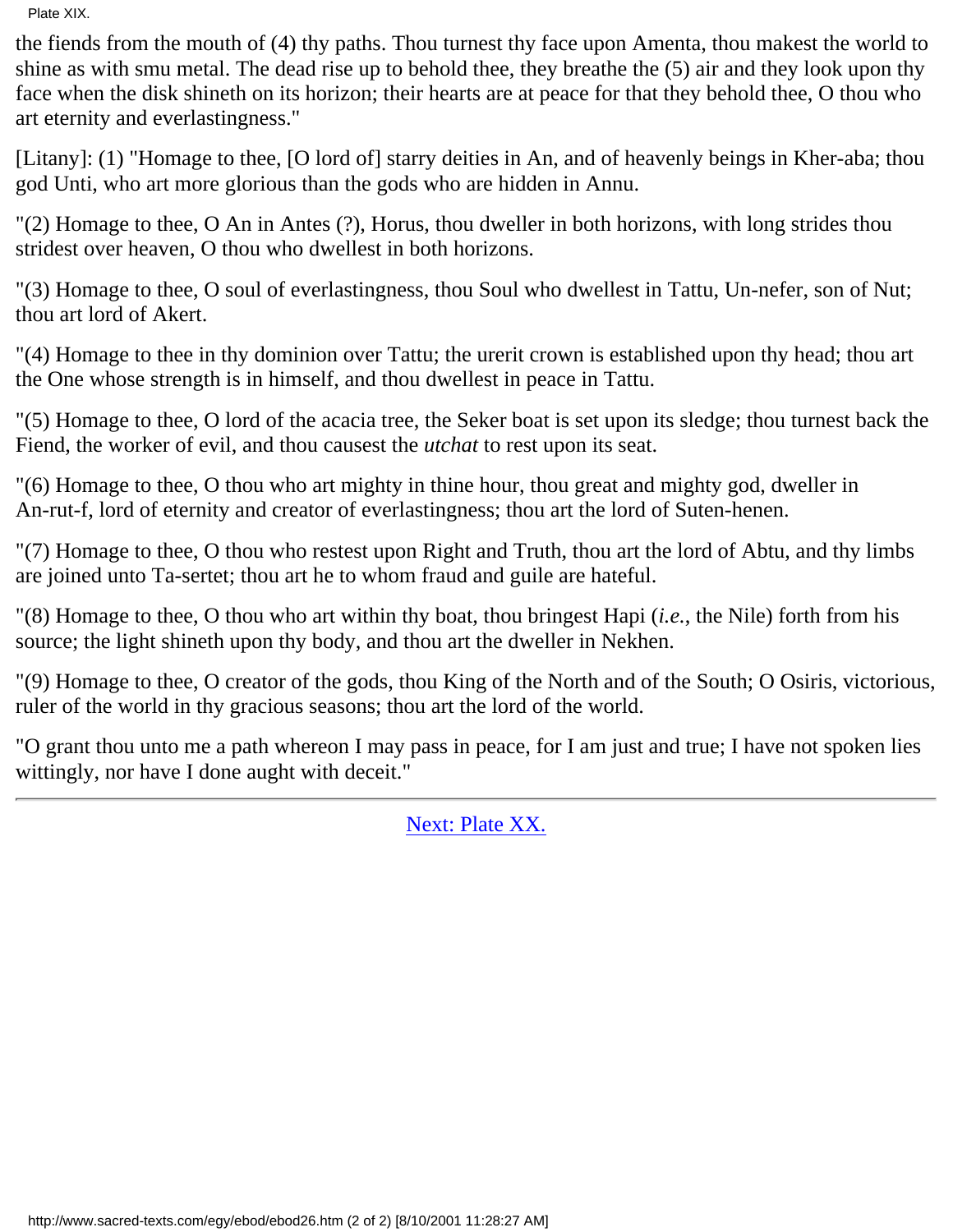# **PLATE XX.**

<span id="page-200-0"></span>**Vignette:** Osiris and Isis in a sepulchral shrine.

**Text** [CHAPTER XV.]: (I) A HYMN OF PRAISE To RA WHEN HE RISETH IN THE EASTERN PART OF THE HEAVEN. They who are in (2) his train rejoice, and lo! Osiris Ani in triumph saith "Hail, thou Disk, thou lord of rays, who risest (3) in the horizon day by day. Shine thou with thy beams of light upon the face of Osiris Ani, who is victorious: for he singeth hymns of praise unto thee at (4) dawn, and he maketh thee to set at eventide with words of adoration. May the soul of Osiris Ani, the triumphant one, come forth with (5) thee from heaven, may he go forth in the *matet* boat, may he come into port in the *sektet* boat, may he cleave his path among the (6) never resting stars in the heavens."

Osiris Ani, being at peace and in triumph, adoreth his lord, the lord of (7) eternity, saying: "Homage to thee, O Horus of the two horizons, who art

{p. 325}

Khepera the self-created; when thou risest on the horizon and (8) sheddest thy beams of light upon the lands of the North and the South thou art beautiful, yea beautiful, and all the gods rejoice when they behold thee, (9) the King of heaven. The goddess Nebt-Unnet is stablished upon thy head; her portions of the south and of the north are upon thy brow (10); she taketh her place before thee. The god Thoth is stablished in the bows of thy boat to destroy utterly all thy foes. (11) Those who dwell in the underworld come forth to meet thee, bowing in homage as they come towards thee, and to behold [thy] beautiful (12) Image. And I have come before thee that I may be with thee to behold thy Disk every day. May I not be shut in the tomb, may I not be turned back (13), may the limbs of my body be made new again when I view thy beauties, even as do all thy favoured ones, {14) because I am one of those who worshipped thee whilst they lived upon earth. May I come in unto the land of eternity, may I come even (15) unto the everlasting land, for behold, O my lord, this hast thou ordained for me."

And lo, Osiris Ani, triumphant in peace, the triumphant one, saith (16) Homage to thee, O thou who risest in thy horizon as Ra, thou art stablished by a law which changeth not nor can it be altered. Thou passest over the sky, and every face watcheth thee (17) and thy course, for thou hast been hidden from their gaze. Thou dost show thyself at dawn and at eventide day by day. (18) The *Sektet* boat, wherein is thy majesty, goeth forth with might; thy beams shine upon [all] faces; [the number] of thy yellow rays cannot be known, nor can thy bright beams (19) be told. The lands of the gods, and the colours of the eastern lands of Punt, must be seen, ere that which is hidden (20) [in thee] may be measured [by man]. Alone and by thyself thou dost manifest thyself [when] thou comest into being above Nu. May Ani (21) advance, even as thou dost advance; may he never cease [to go forward], even as thy majesty ceaseth not [to go forward], even though it be for a moment; for with strides dost thou (22) in one little moment pass over the spaces which would need hundreds of thousands and millions of years [for man to pass over; this] thou doest, and then dost thou sink down. Thou (23) puttest an end to the hours of the night, and thou dost number them, even thou; thou endest them in thine own appointed season, and the earth becometh light. (24) Thou settest thyself before thy handiwork[1] in the likeness of Ra;[1] thou risest in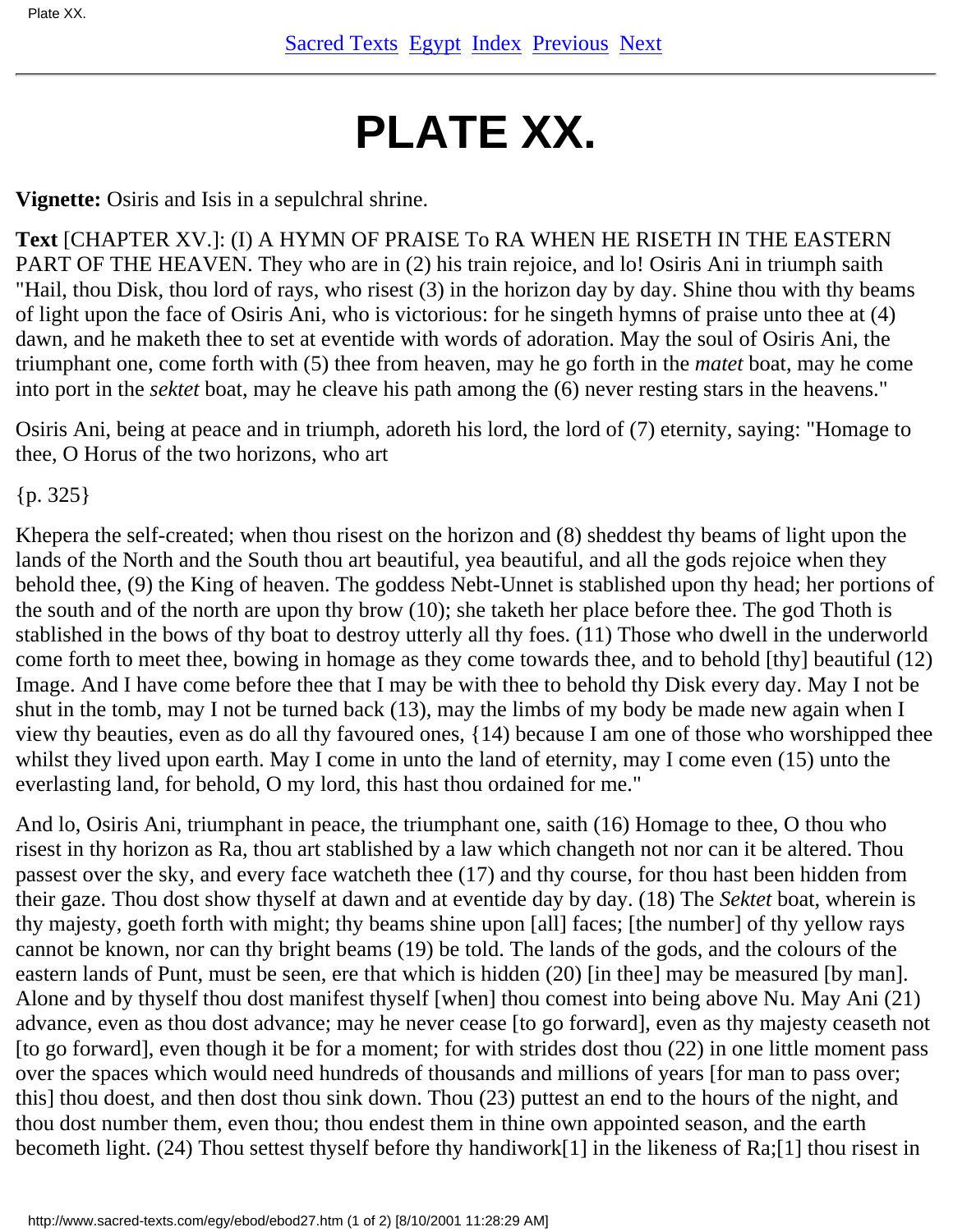Plate XX.

the horizon."

[1. There is a play on the words ### and ###.]

{p. 326}

Osiris, the scribe Ani, triumphant, declareth his (25) praise of thee when thou shinest, and when thou risest at dawn he crieth in his joy at thy birth: (26) "Thou art crowned with the majesty of thy beauties; thou mouldest thy limbs as thou dost advance, and thou bringest them forth without birth-pangs in the form of Ra (27), as thou dost climb up into the upper air. Grant thou that I may come unto the heaven which is everlasting, and unto the mountain [where dwell] thy favoured ones. (28) May I be joined unto those shining beings, holy and perfect, who are in the underworld; and may I come forth with them to behold thy beauties when thou shinest (29) at eventide and goest to thy mother Nut.

[Next: Plate XXI.](#page-202-0)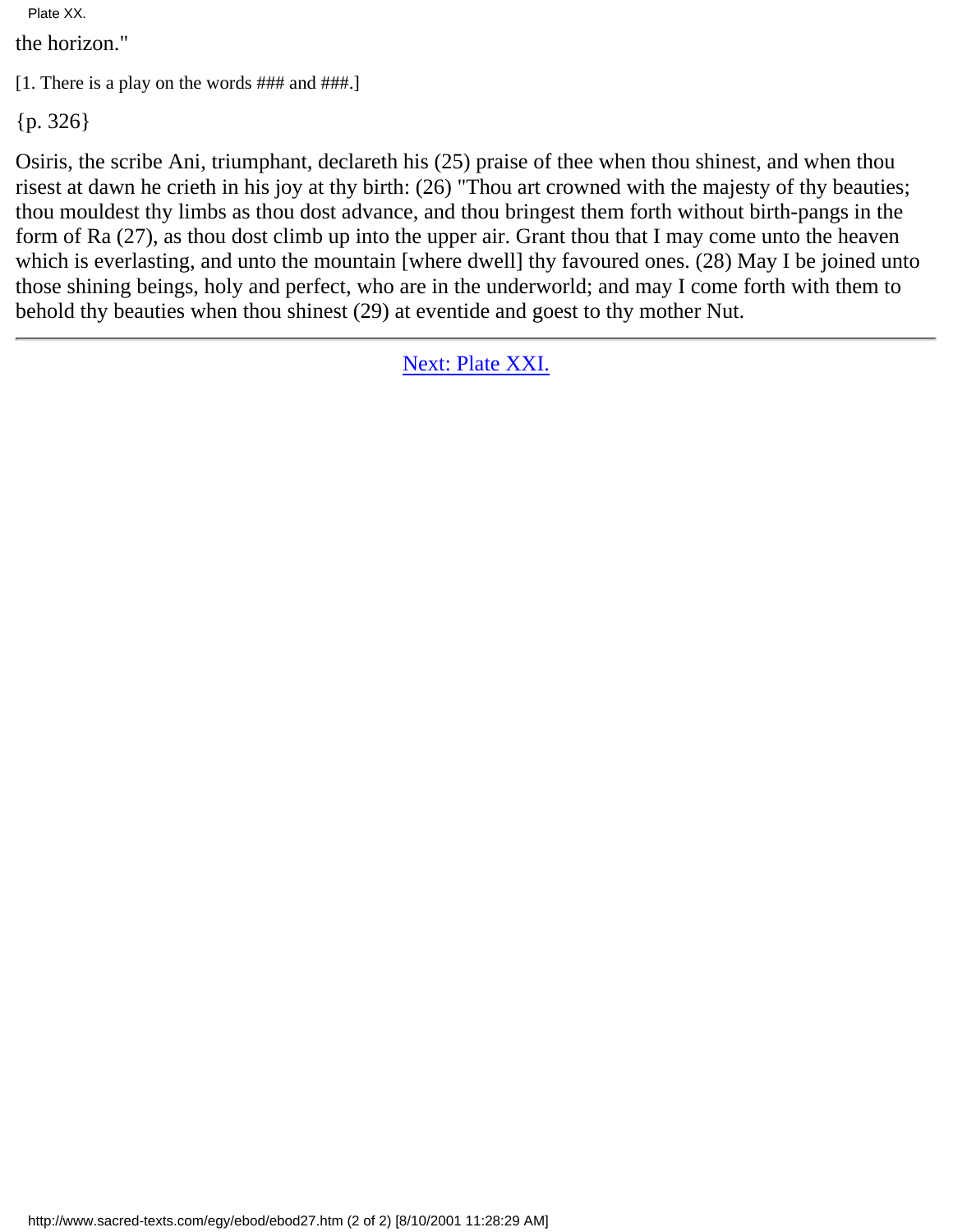# **PLATE XXI.**

<span id="page-202-0"></span>"Thou dost place thy disk in the west, and my two hands are [raised] in adoration [of thee] when thou settest (30) as a living being. Behold, thou art the maker of eternity, and thou art adored [when] thou settest in the heavens. I have given my heart unto thee without wavering, (31) O thou who art mightier than the gods."

Osiris Ani, triumphant, saith: "A hymn of praise to thee, O thou who risest (32) like unto gold, and who dost flood the world with light on the day of thy birth. Thy mother giveth thee birth upon [her] hand, and thou dost give light unto the course of the Disk. (33) O thou mighty Light, who shinest in the heavens, thou dost strengthen the generations of men with the Nile-flood, and dost cause gladness in all lands, and in all (34) cities, and in all the temples. Thou art glorious by reason of thy splendours, and thou makest strong thy *ka* with *hu* and *tchefau* foods. O thou who art the mighty one of victories, (35) thou who art the Power of [all] Powers, who dost make strong thy throne against the powers of wickedness, who art glorious in majesty in the *sektet* boat, and who art exceeding (1-6) mighty in the *atet* boat, make thou glorious Osiris Ani with victory in the netherworld; grant thou that in the underworld he may be void of (37) sin. I pray thee to put away [his] faults behind thee; grant that he may be one of thy venerable (38) servants who are with the shining ones; may he be joined unto the souls which are in Ta-sertet; and may he journey into the Sekhet-Aaru (39) by a prosperous and happy path, he the Osiris, the scribe Ani, triumphant.

"(40) Thou shalt come forth into heaven, thou shalt pass over the sky, thou shalt be joined unto the starry deities. (41) Praises shall be offered unto thee in thy boat, thou shalt be hymned in the diet boat, (42) thou shalt behold Ra within

#### {p. 327}

his shrine, thou shalt set together with his disk day by day, thou shalt see (43) the ant fish when it springeth into being in the waters of turquoise, and thou shalt see (44) the *abtu* fish in his hour. May it come to pass that the Evil One shall fall when he layeth a snare to destroy me, (45) and may the joints of his neck and of his back be cut in sunder."

"Ra [saileth] with a fair wind, and the *sektet* boat draweth on (46) and cometh into port. The mariners of Ra rejoice, and the heart of Nebt-ankh (47) is glad, for the enemy of her lord hath fallen to the ground. Thou shalt behold Horus on the watch [in the Boat], and Thoth and Maat upon either side of him. (48) All the gods rejoice when they behold Ra coming in peace (49) to make the hearts of the shining ones to live. May Osiris Ani, triumphant, the scribe of the divine offerings of the lords of Thebes, be with them."

**Vignette:** Ra, hawk-headed, with the disk upon his head and the emblem of life upon his knees, seated in the solar bark;[1] before him stands Ani with both hands raised in adoration.

**Text** [CHAPTER CXXXIII.]: (1) TO BE SAID ON THE DAY OF THE MONTH.[2] (2) Osiris Ani, the scribe, triumphant in peace, triumphant, saith: "Ra riseth (2) in his horizon, and the company of his gods follow after the god when he appeareth from his secret place, when he showeth strength and bringeth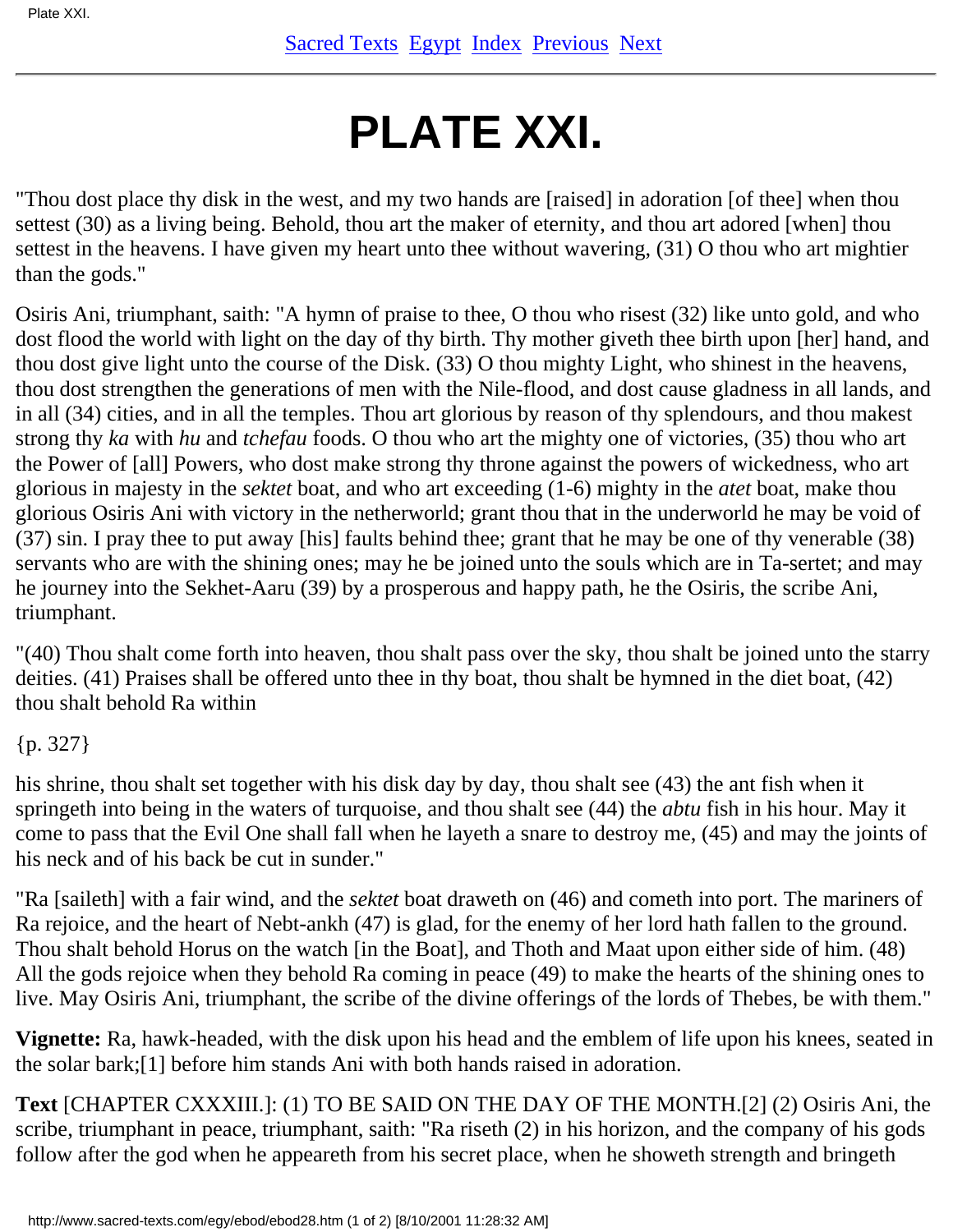Plate XXI.

himself forth (3) from the eastern horizon of heaven at the word of the goddess Nut. They rejoice at the journeyings of Ra, the Ancient One; the Great One (4) rolleth along in his course. Thy joints are knitted together,[3] O Ra, within thy shrine. Thou breathest the winds, thou drawest in the breezes, (5) thou makest thy jaw-bones to cat in thy dwelling on the day when thou dost scent right and truth. Thou turnest aside the godlike followers (6) [who] sail after the sacred boat, in order that they may return again unto the mighty ones according to thy word. Thou numberest thy bones, thou gatherest together thy members; (7) thou turnest thy face towards the beautiful Amenta; thou comest thither renewed

[1. In the Nebseni papyrus the god is seated on a throne, and he holds the sceptre in his right hand; in the Turin papyrus (Lepsius, Bl. 54) the god is seated within a shrine.

2. This chapter is generally entitled "The Book of making perfect (or strong) the *khu* in the netherworld, in the presence of the great company of the gods.

3. Or, "thou art exalted."]

{p. 328}

day by day. Behold, thou Image of gold, who possessest the splendours (8) of the Disk of heaven, thou lord of terror; thou rollest along and art renewed day by day. Hail, there (9) is rejoicing in the heavenly horizon, and shouts of joy are It raised to the ropes which tow thee along. May the gods who dwell in (10) heaven ascribe praises unto Osiris Ani, when they behold him in triumph, as unto Ra. May Osiris, the scribe Ani, be a prince (11) who is known by the ureret crown; and may the meat offerings and the drink offerings of Osiris Ani, triumphant, be apportioned unto him; may he wax exceeding strong in his body; and may he be the (12) chief of those who are in the presence of Ra. May Osiris, the scribe Ani, triumphant, be strong upon earth and in the world under the earth; and (13) O Osiris, scribe Ani, triumphant, mayest thou rise up strengthened like unto Ra day by day. Osiris Am, triumphant, shall not tarry, (14) nor shall he rest without motion in the earth for ever. Clearly, clearly shall he see with his two eyes, and with his two ears shall be hear what is right and true. (15) Osiris, the scribe Ani, triumphant, cometh back, cometh back from Annu; Osiris Ani, triumphant, is as Ra when he rangeth the oars (16) among the followers of Nu.

[Next: Plate XXII.](#page-204-0)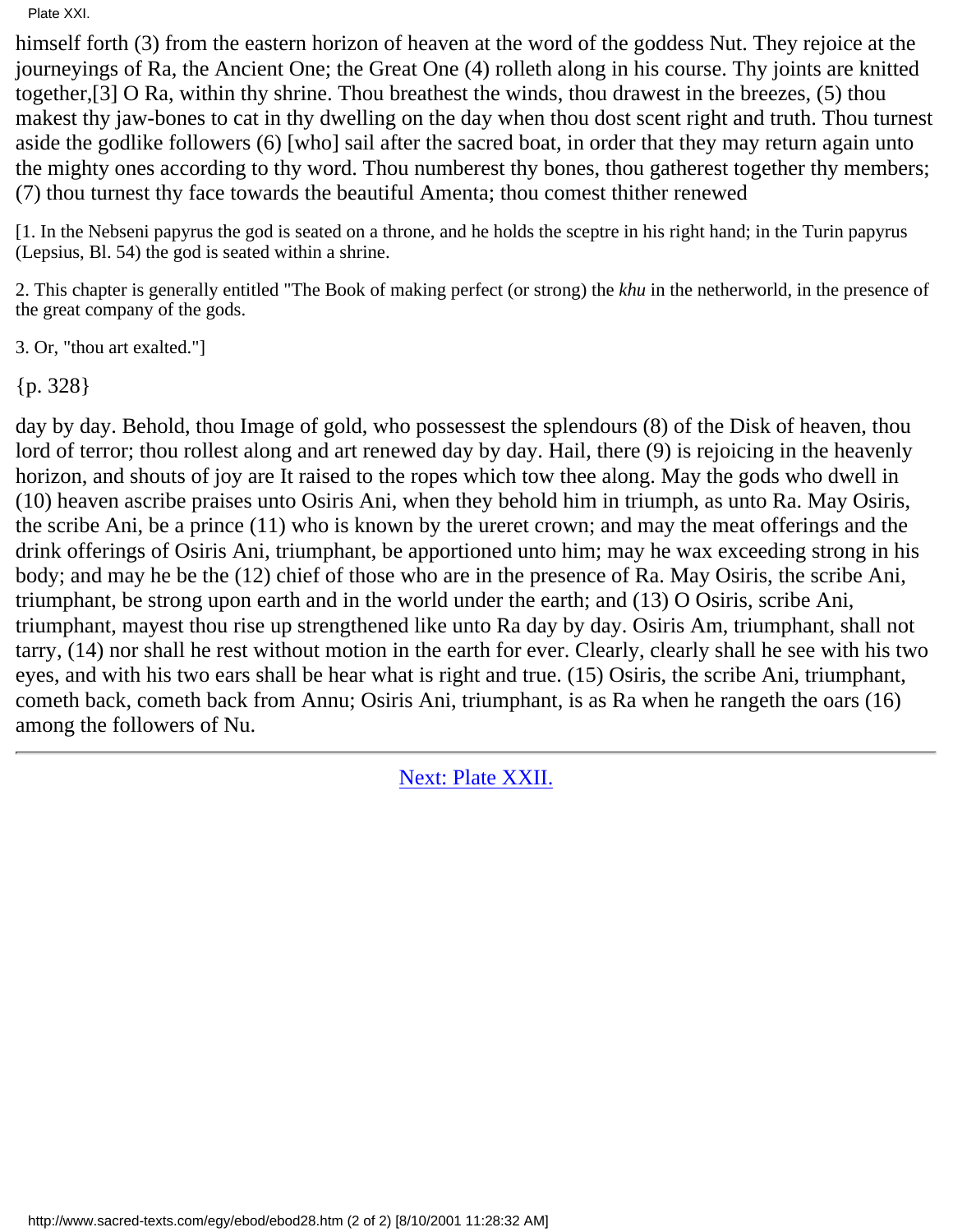### **PLATE XXII.**

<span id="page-204-0"></span>"Osiris Ani, triumphant, hath not revealed what he hath seen,(17) he hath not, he hath not told again what he hath heard in the house which is hidden. Hail, there are shouts of joy to Osiris Ani, triumphant, (18) for he is a god and the flesh of Ra, he is in the boat of Nu, and his ka is well pleased according to the will of the god. (19) Osiris Ani, triumphant, is in peace, he is triumphant like unto Horus, and he is mighty because he hath divers forms."

**Vignette:** Ra seated in a boat, sailing across the sky towards the starstudded heaven.

*Rubric:* These words shall be recited over a boat (20) seven cubits in length, and painted green for the godlike rulers. Then shalt thou make a heaven of stars (21) washed and purified with natron and incense. Behold, thou shalt make an image (22) of Ra upon a table of stone painted yellow (?), and it shall be placed in the fore-part of the boat. (23) Behold, thou shalt make an image of the dead man whom thou wilt make perfect in strength (24) in the boat; and thou shalt make it to travel in the divine boat of Ra, (25) and Ra himself will look upon it therein. Thou shalt show it to no man but thyself, (26) or to thy father or to

{p. 329}

thy son; let them watch with their faces, and he shall be seen in the underworld as a messenger of Ra.

**Vignette:** Ra, hawk-headed, with a disk upon his head, seated in a boat; before him is a large disk.

**Text** [CHAPTER CXXXIV.]: (I) A HYMN OF PRAISE TO RA ON THE DAY OF THE MONTH WHEREON HE SAILETH IN THE BOAT. [Osiris, the scribe Ani, saith]: "Homage to thee, O thou who art in thy boat! Thou risest, thou risest, (2) thou shinest with thy rays, and thou hast made mankind to rejoice for millions of years according to thy will. Thou showest thy face unto the beings whom thou hast created, O Khepera, (3) in thy boat. Thou hast overthrown Apepi. O ye children of Seb, overthrow ye the foes of Osiris (4) Ani, triumphant, destroy ye the adversaries of righteousness from the boat of Ra. Horus shall cut off your (5) heads in heaven in the likeness of ducks; ye shall fall down upon the earth and become beasts, and into the water in the likeness of fishes. [Osiris, the scribe Ani,] destroyeth every hostile fiend, male (6) and female, whether he passeth through heaven, [or] appeareth (7) upon earth, or cometh forth upon the water, or passeth along before the starry deities; and Thoth strengtheneth them . . . . . . (8) coming forth from Anreti. Osiris, the scribe Ani, is silent, and becometh the second of Ra. Behold thou the god, the great slaughterer, (9) greatly to be feared, he washeth in your blood, he batheth in your gore; Osiris, (10) the scribe Ani, destroyeth them from the boat of his father Ra-Horus. The mother Isis giveth birth unto Osiris, the scribe (11) Ani, triumphant, whose heart liveth, and Nephthys nurseth him (12); even as they did for Horus, who drove back the fiends of Sut. They saw (13) the *urertu* crown stablished upon his head, and they fell down upon their faces. Behold, O ye shining ones, ye men (14) and gods, ye damned ones, when ye behold Osiris Ani, triumphant like unto Horus and adored (15) by reason of the ureret crown, fall ye down upon your faces; for Osiris Ani is victorious (16) over his foes in the heavens above and [on the earth] beneath, in the presence of the godlike rulers (17) Of all the gods and goddesses."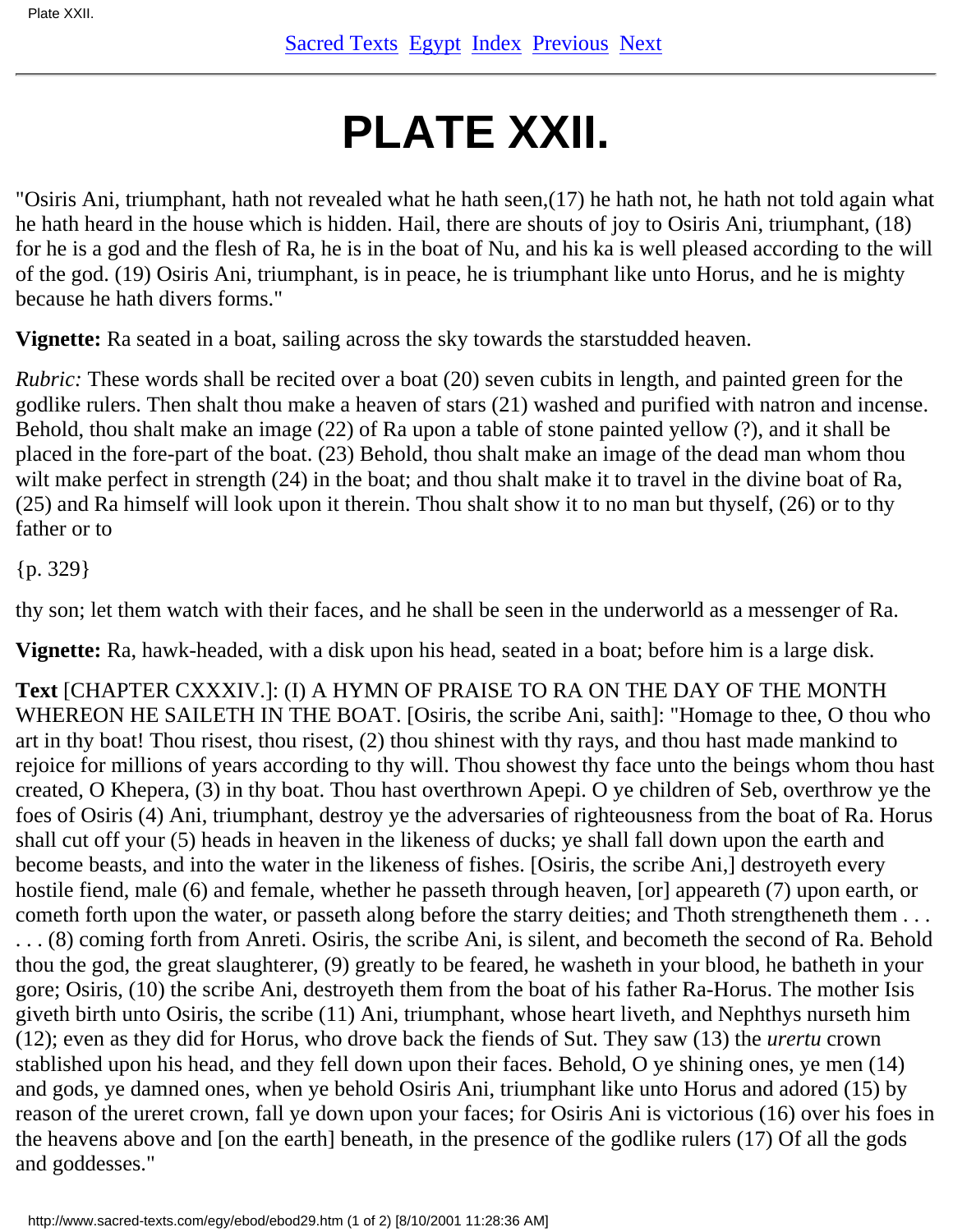Plate XXII.

*Rubric:* These words shall be recited over a great hawk which hath the white crown set upon his head. Then shall the names of Tmu, (18) Shu, Tefnut, Seb, Nut, Osiris, Isis, Nephthys, be written with green colour upon a (19) new table, anointed with unguents and placed in a boat together with a figure of the dead man (20). Then shall they put incense upon the fire, and set ducks to

{p. 330}

be roasted (21). This is a rite of Ra when his boat cometh; and it shall cause the dead man to go with Ra into every place whithersoever he saileth, and the foes of Ra shall be (22) slaughtered in very truth. The Chapter of the *sektet* boat shall be recited on the sixth day of the festival.

Vignette: The ladder by which the soul passes from the underworld to the body.[1]

[Next: Plate XXIII. and Plate XXIV.](#page-206-0)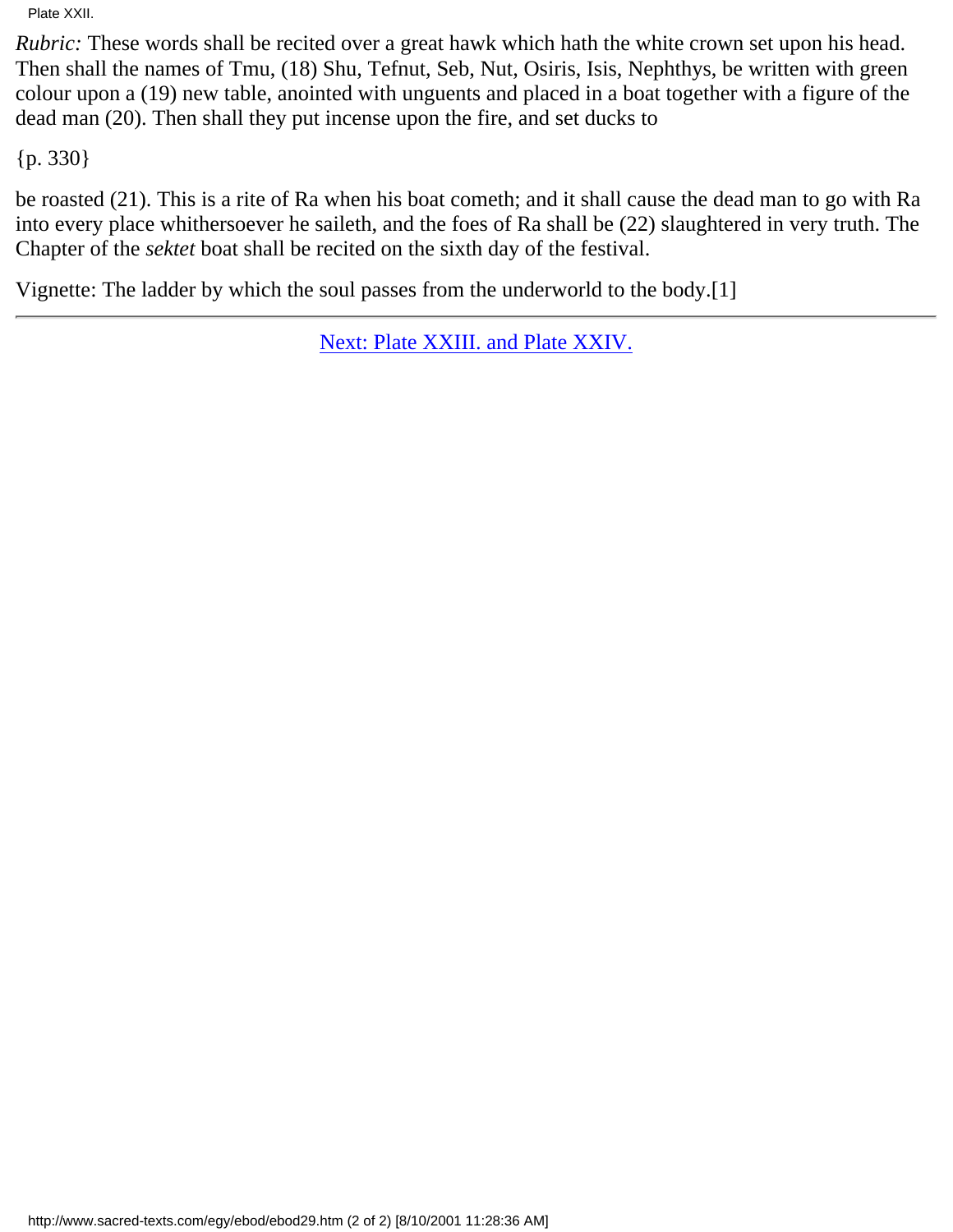### <span id="page-206-0"></span>**PLATE XXIII. AND PLATE XXIV.**

The whole of Plate XXIII. and part of Plate XXIV contain a repetition of the XVIIIth Chapter of the "Book of the Dead," which has also been given on Plates XIII. and XIV. The arrangement of the gods in the vignette is, however, slightly different.

### **PLATE XXIV. (2).**

**Vignette:** Ani and his wife adoring three gods, who are seated on a pylon or door-shaped pedestal.

**Text** [CHAPTER CXXIV.]: (I) THE CHAPTER OF GOING UNTO THE GODLIKE RULERS OF OSIRIS. Osiris, the scribe Ani, triumphant, saith: "My soul hath builded for me a (2) dwelling-place in Tattu. I have waxed strong in the town Pe. I have ploughed [my] fields in all my forms, and my palm tree standeth therein like unto the god Amsu. I eat not that which I abominate, (3) I eat not that which I loathe; that which I abominate I abominate, and I feed not upon filth. (4) There are food offerings and meat for those who shall not be destroyed thereby. I raise not up myself on my two arms unto any abomination, I walk not thereupon (5) with my shoes, because my bread is [made] from white grain, and my ale from the red (6) barley of the Nile. The *sektet* boat and the *atet* boat bring them unto me, and I feed upon them (7) under the trees, whose beautiful branches I myself do know. (8) How glorious do I make the white crown [when] I lift up the uræi! (9) Hail, guardian of the door, who givest peace unto the two lands, bring thou unto me those who make offerings! Grant that

[1. In the Appendix to Plates V. and V1. (see above, p. 265), is a reproduction from the papyrus of Neb-set at Paris, of a scene in which the soul of the deceased is represented as descending the ladder with food for the body in the tomb below.]

{p. 331}

I may (10) lift up the earth; that the shining ones may open their arms unto me; that the company of the gods may (11) speak with the words of the shining ones unto Osiris Ani; that the hearts of the gods may direct [him] (12); and that they may make him powerful in heaven among the gods who have taken unto themselves visible forms. (13) Yea, let every god and every goddess whom he passeth make Osiris, the scribe Ani, triumphant at the new year. He feedeth upon hearts (14) and consumeth them when he cometh forth from the east. He hath been judged by the forefather of Light. He is (15) a shining one arrayed in heaven among the mighty ones. The food of Osiris, the scribe Ani, triumphant, is even (16) the cakes and ale which are made for their mouths. I go in through the Disk, I come out through the god Ahui. I speak with the followers (17) of the gods, I speak with the Disk, I speak with the shining ones, and the Disk granteth me to be victorious in the (18) blackness of night within Meh-urt near unto his forehead. Behold, I am with Osiris, and I (19) proclaim that which he telleth forth among the mighty ones. He speaketh unto me the words of men, and I listen and (20) 1 tell again unto him the words of the gods. I, Osiris Ani, triumphant, come even as one who is equipped for the journey. Thou raisest up [right and truth] (2 1) for those who love them. I am a shining one clothed in power, mightier than any other shining one."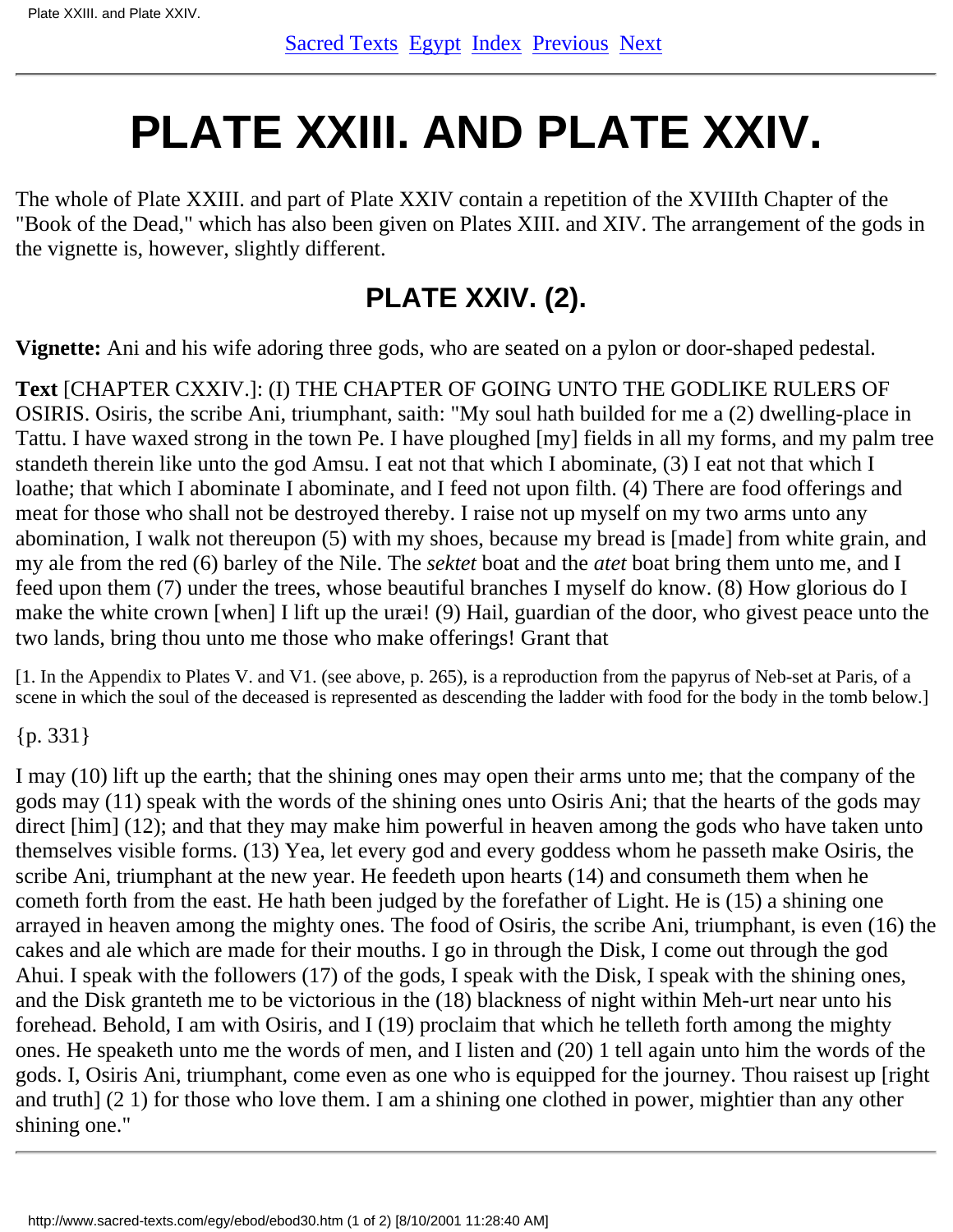Plate XXIII. and Plate XXIV.

[Next: Plate XXV.](#page-208-0)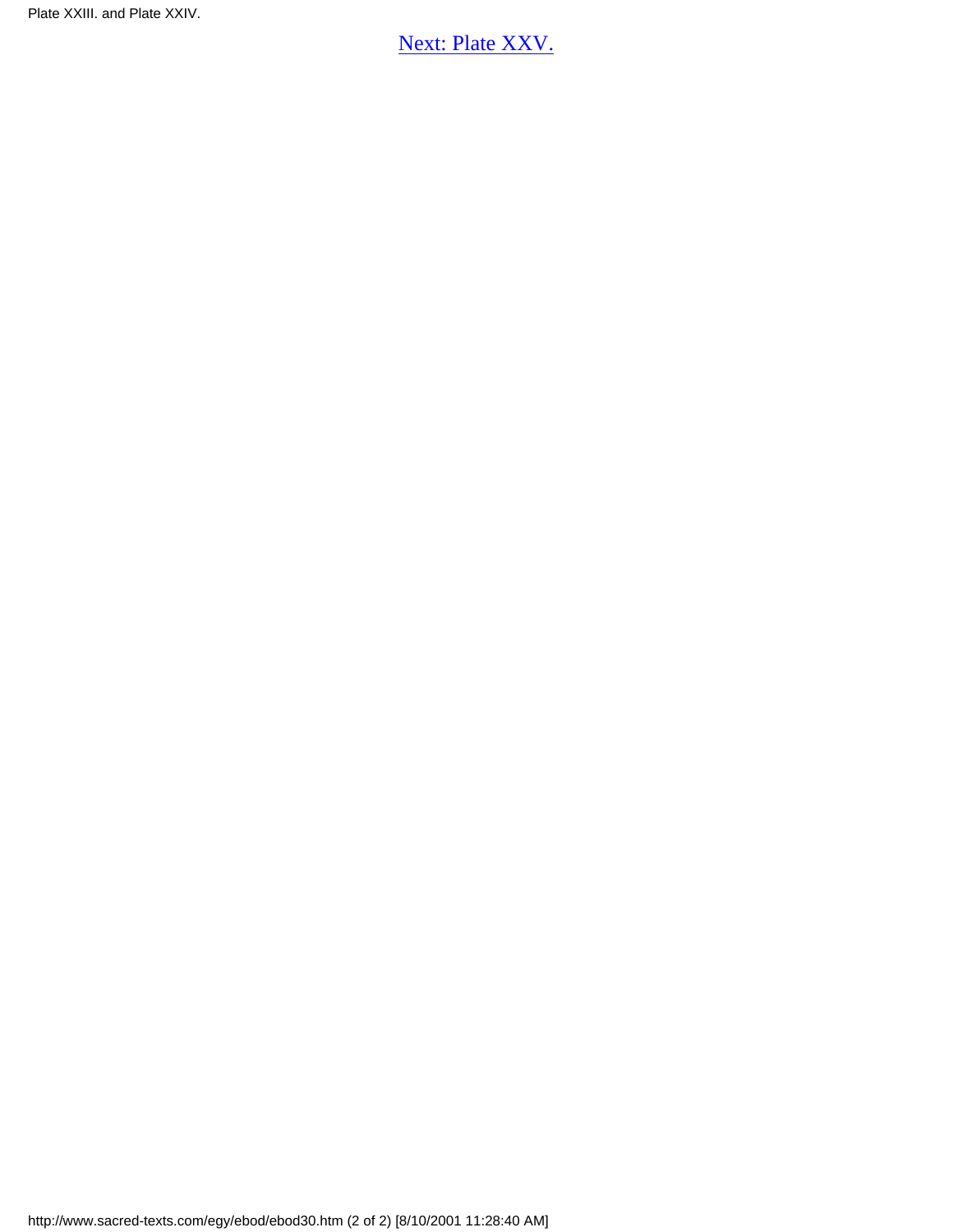# **PLATE XXV.**

<span id="page-208-0"></span>**Vignette:** A swallow perched on a conical object painted red and green.

**Text** [CHAPTER LXXXVI.]: (I) HERE BEGIN THE CHAPTERS OF MAKING

TRANSFORMATIONS. THE CHANGING INTO A SWALLOW. (2) Saith Osiris Ani, triumphant: "I am the swallow, [I am] the swallow, [I am] the scorpion, the daughter of Ra. Hail, ye gods, whose scent is sweet; hail, ye gods, whose scent is sweet! Hail, thou Flame, which comest forth from (4) the horizon! Hail, thou who art in the city. May the Guardian of the Bight lead me on. O stretch out up unto me (5) thine bands that I may be able to pass my days in the Island of Flame. I have fared forth with my warrant. I have come with the power thereof. Let the doors be opened unto me (6). How shall I tell what I have seen therein? Horus was like unto the prince of the sacred bark, and the throne of his father was given unto him. Sut, the son of Nut, also hath gotten the fall which he (7) wrought for Horus. He who is in Sekhem passed judgment upon me. I stretched out my hands and my arms unto Osiris. I have passed on

{p. 332}

to judgment, (8) and I have come that I may speak; grant that I may pass on and deliver my message. I enter in, having been judged; I come out (9) at the door of Neb-er-tcher magnified and glorified. I am found pure at the Great place of passage [of souls]. I have put away my faults. (10) I have done away mine offences. I have cast out the sins which were a part of me. I, even I, am pure, (11) I, even I, am mighty. O ye doorkeepers, I have made my way [unto you]. I am like unto you. I have come forth by day. I have walked with my legs, and I have gotten the power of the footstep wherewith do walk the shining ones of light (12). I, even I, know the hidden ways to the doors of the Field of Aaru; and (13), though my body be buried, yet let me rise up; and may I come forth and overthrow all my foes upon earth."

**Appendix**[1]: *Rubric*. If this chapter be known [by the deceased], he shall come forth by day in Neter-khert, and he shall go in again after he hath come forth. if this chapter be not known, he shall not enter in after he hath come forth, nor shall he come forth by day.

**Vignette:** A golden hawk holding a flail, emblem of rule.

**Text** [CHAPTER LXXVII.]: (1) CHAPTER OF CHANGING INTO A GOLDEN HAWK. Saith Osiris Ani: "(2) May I, even I, arise in the *seshet* chamber, like unto a hawk of gold (3) coming forth from his egg. May I fly and may I hover as a hawk, with a back seven (4) cubits wide, and with wings made of emeralds of the South. May I come forth from the *sektet* boat (5), and may my heart be brought unto me from the mountain of the east. May I alight on the *atet* boat, and may those who are in (6) their companies be brought unto me, bowing down as they come. May I rise, may I gather myself together (7) as the beautiful golden hawk [which hath] the head of a *bennu* bird. May I enter into the presence of Ra daily to hear his words, and may I sit down among the (8) mighty gods of Nut. May a homestead be made ready for me, and may offerings of food and drink be put before me therein. May I eat therein; (9) may I become a shining one therein; may I be filled therein to, my heart's fullest desire; may sacred wheat be given unto me to eat. May I, by myself, get power over the guardian of my head."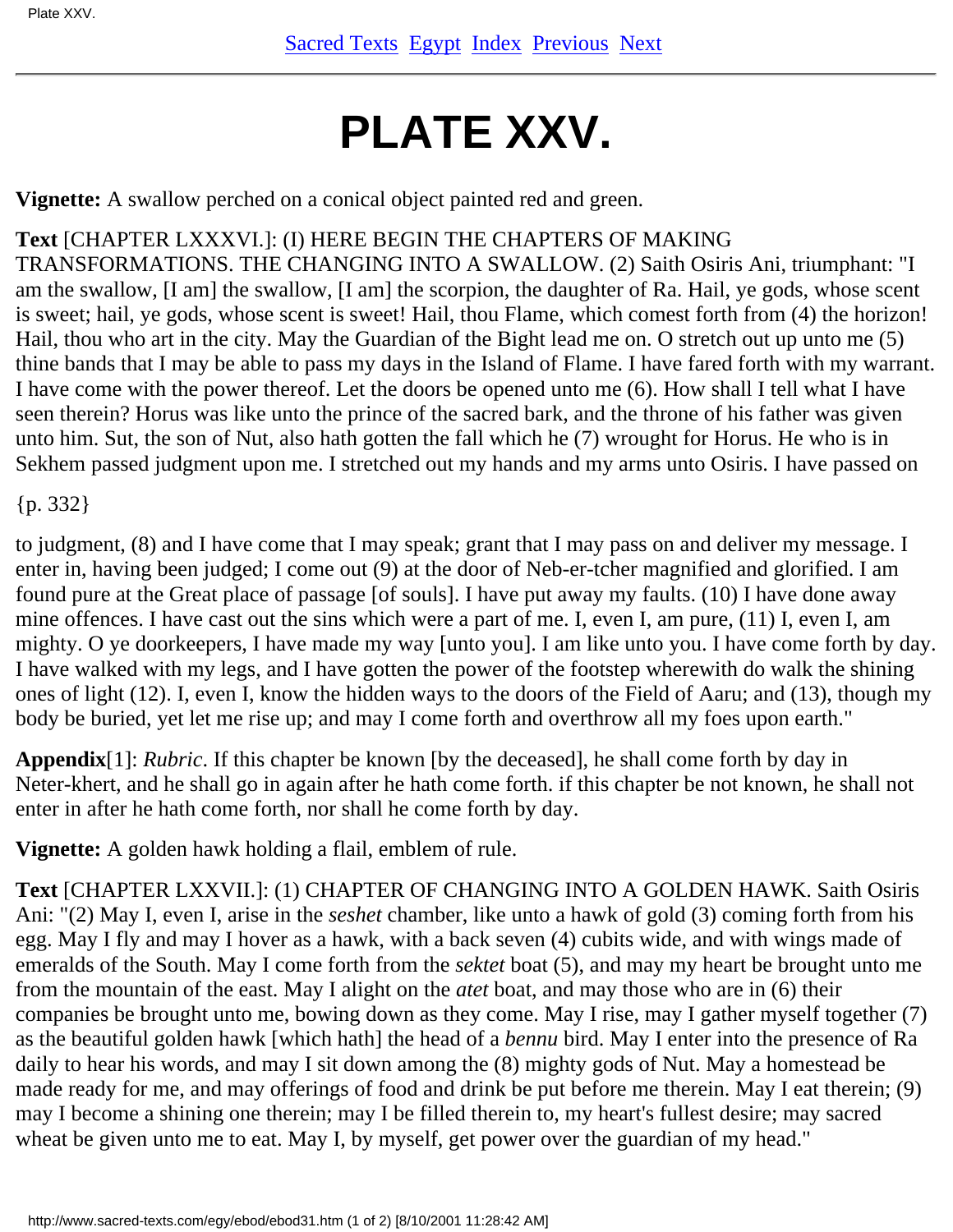Vignette: A green hawk, holding a flail, and standing upon a pylon-shaped pedestal.

[1. See Lepsius, *Todtenbuch*, Bl. 32.]

{p. 333}

**Text** [CHAPTER LXXVIII.]: (1) THE CHAPTER OF CHANGING INTO A SACRED HAWK. Saith Osiris Ani: (2) "Hail, thou mighty one, come unto Tattu. Make thou my paths, and let me pass round [to visit] my (3) thrones. Make me to renew myself and make me to wax strong. (4) Grant that I may be feared, and make me to be a terror. May the gods of the underworld fear me, and may they fight for me in their (5) habitations. Let not him that would do harm unto me draw nigh unto me. Let me walk through the house of darkness. May I (6), the feeble, clothe and cover myself; and may they (*i.e.*, the gods) not do the like unto me. Hail, ye gods who hear my speech! Hail, ye rulers who are among the followers of Osiris. Be ye therefore silent, O ye gods, [when] the god speaketh with me; he heareth what is right and (7) true. What I speak unto him, do thou also speak, O Osiris. Grant thou that I may go round my course according to the order which cometh forth from thy mouth concerning me. May I see thy forms; (8) may I be able to understand thy will. Grant that I may come forth, that I may get power over my legs, and that I may be like unto Neb-er-tcher (9) upon his throne. May the gods of the underworld fear me, and may they fight for me in their habitations. Grant thou that I may pass on my way with the godlike ones who rise up (10). May I be set up upon my resting-place like unto the Lord of Life; may I be joined unto Isis, the divine Lady. May the gods (11) make me strong against him that would do harm unto me, and may no one come to see me fall helpless. May I pass over the paths (12), may I come into the furthermost parts of heaven. I entreat for speech with Seb, I make supplication unto Hu (13) and unto Neb-er-tcher that the gods of the underworld may fear me, and that they may fight for me in their habitations, when they see that thou hast (14) provided me with the fowl of the air and the fish of the sea.

"I am one of those shining ones who live in rays of light. (15) 1 have made my form like unto the form [of the god] who cometh out and manifesteth himself in Tattu; for I have become worthy of honour by reason of his honour, (16) and he hath spoken unto thee of the things which concern me. Surely he hath made the fear of me [to go forth], and hath created terror of me! The gods of the

[Next: Plate XXVI.](#page-210-0)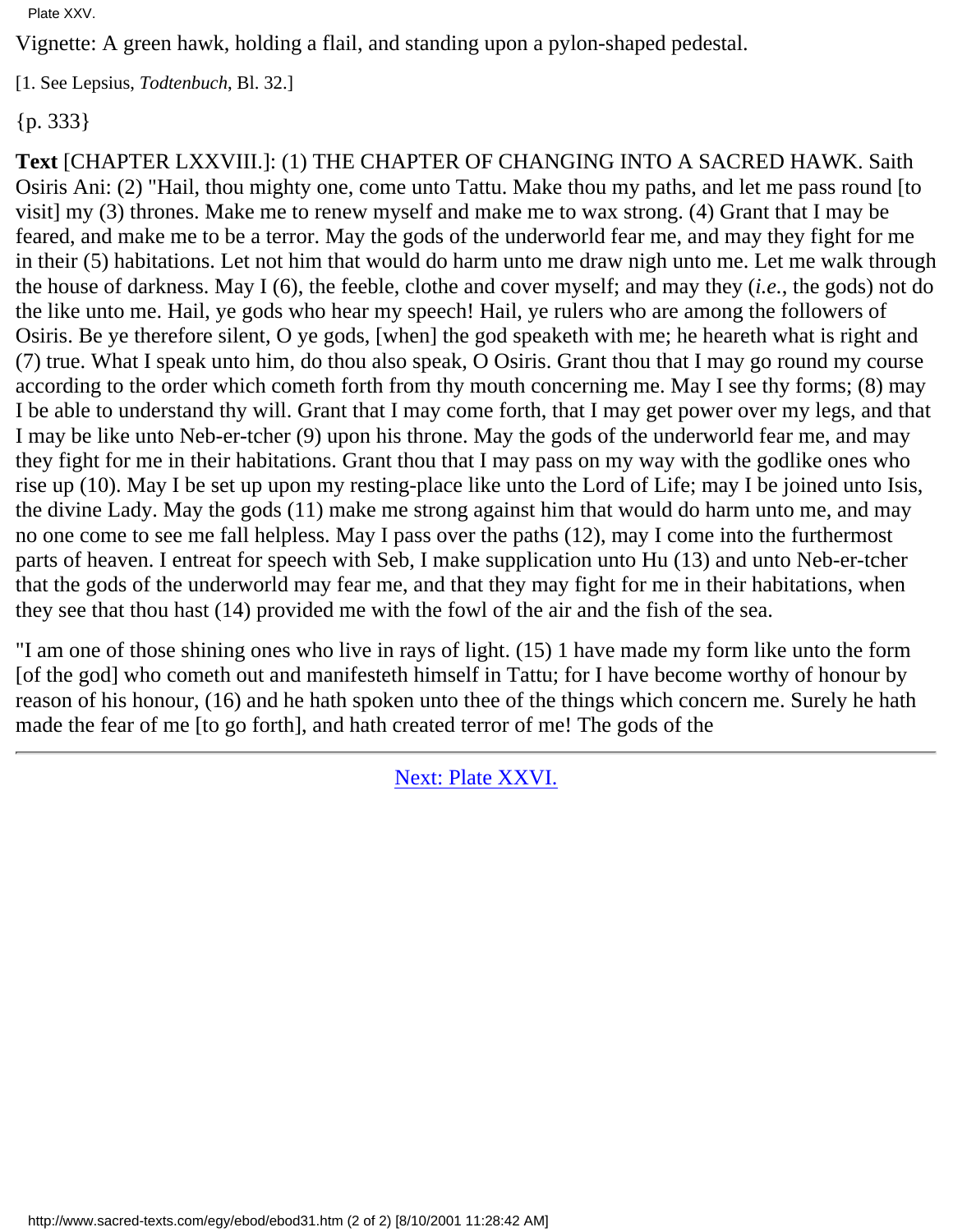### **PLATE XXVI.**

<span id="page-210-0"></span>underworld fear me, and they (17) fight for me [in their habitations]. I, in very truth I am a shining one and a dweller in light, who hath been created and who hath come into being (18) from the body of the god. I am one of the shining

{p. 334}

ones who dwell in light, whom (19) Tmu himself hath created, and who have.(come into being from the eyelashes of his eye. He doth create and glorify and make noble the faces of those who live with him. (20) Behold, the only One in Nu! They do homage unto him as he cometh forth from the horizon, and they strike fear of him into the gods (21) and into the shining ones who have come into being with him.

"I am the One among the worms which the eye of the Lord, the only One, hath created. And lo! (22) before Isis was, and when Horus was not yet, I had waxed strong, and flourished. I had grown old, and I had become greater (23) than they who were among the shining ones who had come into being with him, and I, even I, arose in the form of a sacred hawk (24), and Horus made me worthy in the form of his own soul, to take possession of all that belongeth unto Osiris in the underworld. The double Lion-god, (25) the warder of the things that belong to the house of the *nemmes* crown which is in his hiding place, saith unto me: 'Get thee back to the heights of heaven, seeing that through Horus (26) thou hast become glorified in thy form; the *nemmes* crown is not for thee; thou hast speech even unto the ends (27) of heaven.' I, the guardian, take possession of the things which belong to Horus and Osiris in the underworld. Horus telleth aloud unto me that which (28) his father had said concerning me in years [gone by], on the day of the burial [of Osiris]. I have given unto thee the *nemmes* of the double Lion-god which I possess, (29) that thou mayest pass onward and mayest travel over the path of heaven, and that they who dwell on the confines of the horizon may see thee, and that the gods of the underworld may fear thee (30) and may fight for thee in their habitations. The god Auhet is of them. The gods, the lords of the boundaries of heaven, they who are the warders (31) of the shrine of the lord, the only One, have fallen before my words, have fallen down before [my] words. Hail! He that is exalted upon his tomb is on my side, and he hath bound upon my head the *nemmes* crown. (32) The double Lion-god hath decreed it, the god Auhet hath made a way for me. I, even I, am exalted, and the double Lion-god hath bound the *nemmes* crown on me, and (33) my head covering hath been given unto me. He hath stablished my heart through his strength and through his great might, and I shall not (34) fall through Shu. I am Hetep, the lord of the two uræi, the being who is adored. I know the shining god, (35) and his breath is in my body. I shall not be driven back by the Bull which causeth men to tremble, but I shall come daily into the house of the double Lion-god, and I shall come forth therefrom into the house of Isis. I shall behold sacred things which are hidden, there shall be

{p. 335}

done unto me holy (37) hidden rites, I shall see what is there; my words shall make full the majesty of Shu, and they shall drive away evil hap. (38) I, even I, am Horus who dwell in splendours. I have gained power over his crown, I have gained power over his radiance (39), and I have travelled over the remotest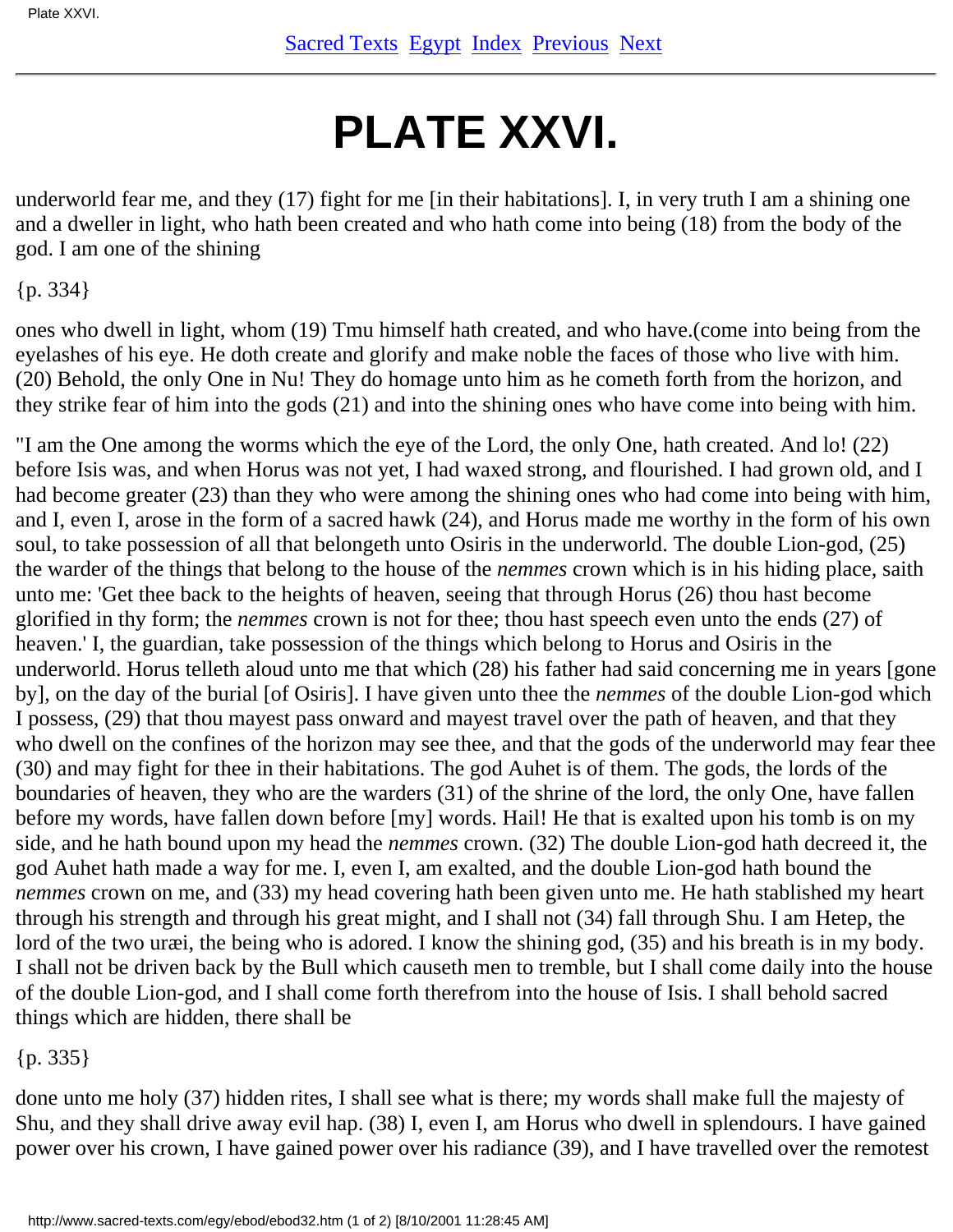Plate XXVI.

parts of heaven. Horus is upon his throne, Horus is upon his seat. My (40) face is like unto that of a divine hawk. I am one who hath been armed by his lord. I have come forth from Tattu. I have seen Osiris, I have risen up on (41) either side of him. Nut [hath shrouded me]. The gods behold me, and I have beheld the gods. The eye of Horus hath consumed me, who dwell in darkness. The gods (42) stretch forth their arms unto me. I rise up, I get the mastery, and I drive back evil which opposeth me. The gods open unto me the holy (43) way, they see my form, and they hear my words which I utter in their presence. O ye gods of the underworld, who set yourselves up against me, (44) and who resist the mighty ones, the stars which never set have led me on my way. I have passed along the holy paths of the *hemtet* chamber unto your lord, (45) the exceedingly mighty and terrible Soul. Horus hath commanded that ye lift up your faces to (46) look upon me. I have risen up in the likeness of a divine hawk, and Horus hath set me apart in the likeness of his own soul, to take possession of that which belongeth unto Osiris in the underworld. (47) I have passed along the way, I have travelled on and I have come even among those who live in their hiding places and who guard the house of Osiris. (48) 1 speak unto them of his power and I make them to know the terrible power of him that is provided with two horns [to fight] against Sut; and they (49) know who hath carried off the sacred food which the power (?) of Tmu had brought for him. The gods of the underworld have proclaimed (50) a happy coming for me. O Ye who live in your hiding places and who guard the house of Osiris, and who have magnified your names, (51) grant ye that I may come unto you. I bind together and I gather up your powers, and I order the strength of the paths of those who guard the (52) horizon of the *hemtet* of heaven. I have stablished their habitations for Osiris, I have ordered his ways, I have done what hath been bidden. (53) I have come forth from Tattu, I have beheld Osiris, I have spoken unto him concerning the things of his son, the divine Prince whom he loveth. There is a wound in the heart of Set, (54) and I have seen him who is without

[Next: Plate XXVII.](#page-212-0)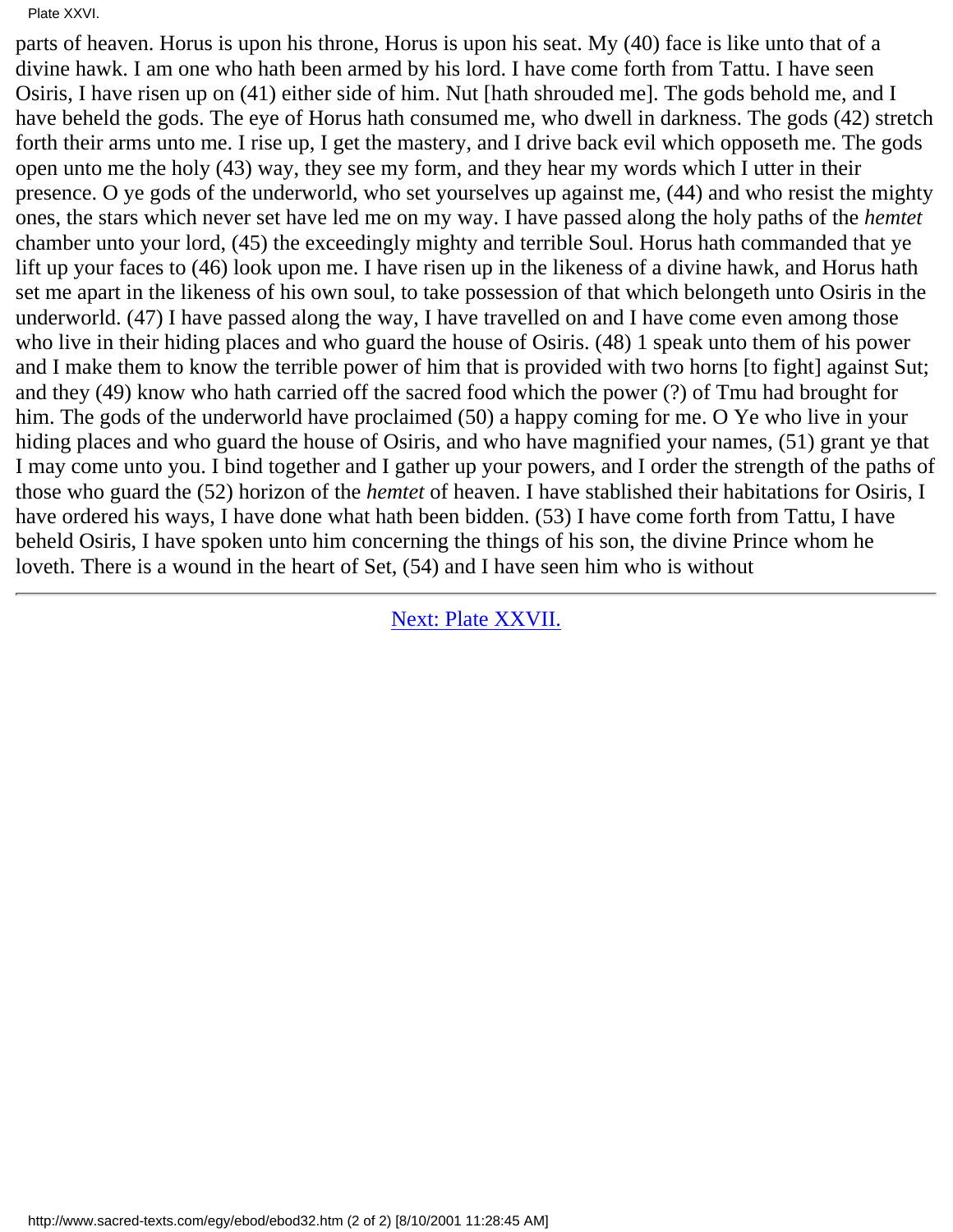## **PLATE XXVII.**

<span id="page-212-0"></span>life. O, I have made them to know the plans of the gods which Horus hath devised (55) at the bidding of his father Osiris. Hail, lord, thou most terrible

{p. 336}

and mighty soul! Let me come, even me, (56) let me lift myself up! I have opened and passed through the underworld. I have opened the paths of the warders (57) of heaven and of the warders of the earth. I have not been driven back by them; and I have lifted up thy face, O lord of eternity."

**Appendix:** The following is the end of the LXXVIIIth chapter according to the Paris papyrus quoted by Naville (*Todtenbuch*, Bd. I., Bl. 89, ll. 43-48):--

"Thou art exalted upon thy throne, O Osiris. Thou hearest joyful things, O Osiris. Thy, strength is vigorous, O Osiris. Thy head is bound to thy body, O Osiris. Thy brow is made firm, O Osiris. Thy heart is joyful. O be thou pleased to establish gladness for thy servants. Thou art stablished as a bull of Amenta. Thy son Horus is crowned king upon thy throne; all life is with him. Unto thy son are given millions of years, and the fear of him shall endure for untold ages. The company of the gods shall fear him. Unto thy son is given . . . . . . . . . of the company of the gods; he changeth not his word. Horus is the food and the altar. I go to unite myself unto [my] father; and deliverance cometh from [my] father, from [my] brother, and from the friend of Horns. Horus is in the following of his father. He dwelleth amid decay. He ruleth Khem. To thy son have the gods given the crown of millions of years, and for millions of years it maketh him to live in the eye [of Horus], the single eye of the god [which is called] Nebt-er-tcher, the queen of the gods."

**Vignette:** The deceased kneeling, with both hands raised in adoration, before three gods.

**Text** [CHAPTER LXXIX.]: (I) THE CHAPTER OF BEING AMONG THE COMPANY OF THE GODS AND OF BEING CHANGED INTO THE (2) PRINCE OF THE GODLIKE RULERS. [The deceased] saith: "Homage to thee, O Tmu, (3) lord of heaven, thou creator of things which are and which come forth from the earth; who makest to come into being that which is sown, the lord of things which shall be, the begetter of the gods, the great god (4) who made himself, the lord of life who maketh mankind to flourish. Homage to you, O ye lords of creation, ye pure being whose abodes (5) are hidden. Homage to you, O ye lords of eternity, whose forms are hidden, and whose dwelling-places are unknown. (6) Homage to you, O ye gods who dwell in the abode (?) of the flooded lands. Homage to you, O ye gods who live in the underworld. Homage to you, O ye gods who dwell in heaven. (7) Grant ye that I may come [unto you], for I know you. I am pure, I am holy, I am mighty, I have a soul, (8) 1 have become powerful, I am glorious; I have brought unto you perfume and incense, and natron. Blot out from your hearts (9) whatsoever ye have in them against me. I have come, having done away all the evil which dwelleth in your hearts against me, I have made an end of all the sin which I committed (10) against you; I have brought unto you that which is good, I have made to come unto you that which is right and true. I, even I, know (11) you, I know your names, I know your forms which are not known, which come into being (12) with you. I have come unto you.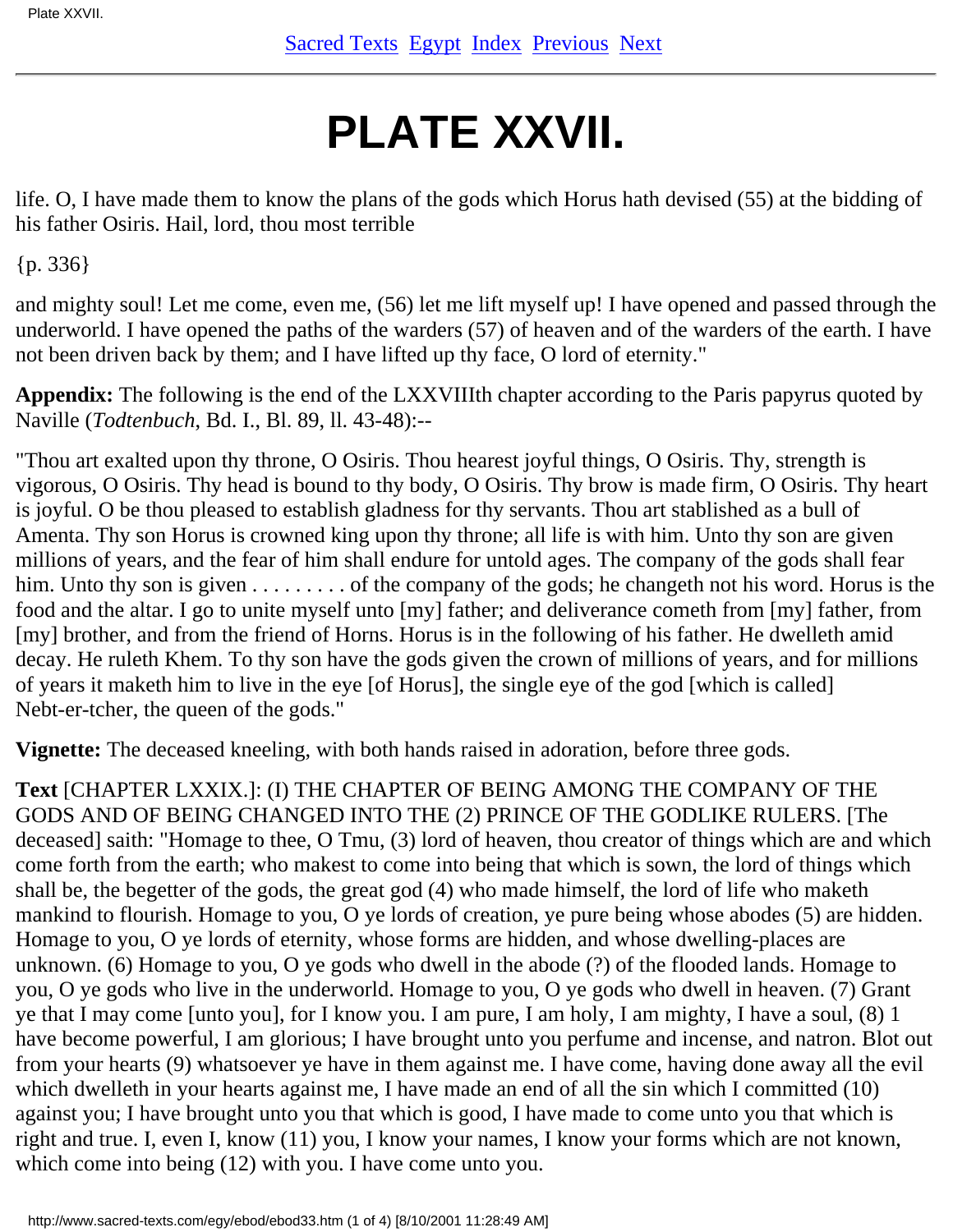Plate XXVII.

{p. 337}

I have risen among men like unto the god, living among the (13) gods. I am strong before you like unto the god who is exalted upon his resting-place; when he cometh the gods rejoice, and goddesses and mortal women (14) are glad when they behold him. I have come unto you. I have risen (15) upon the throne of Ra, I sit upon my seat in the horizon. I receive offerings upon my altar, (16) 1 drink drink-offerings at eventide as one made noble by the lord of mortals. I am exalted (17) even as the holy god, the lord of the great House. The gods rejoice when they see him in his (18) beautiful manifestation on the body of Nut, who giveth birth unto him daily."

**Vignette:** The serpent Seta, with human legs.

**Text** [CHAPTER LXXXVI L]: (1) THE CHAPTER OF CHANGING INTO SETA. Osiris Ani, triumphant, saith: "I am the serpent Seta, whose years are many. I lie down and I am born day by day. I am (3) the serpent Seta, which dwelleth in the limits of the earth. I lie down, I am born, (4) I renew myself, I grow young day by day."

**Vignette:** A crocodile upon a pylon or doorway.

**Text** [CHAPTER LXXXVIII.]: (1) THE CHAPTER OF CHANGING INTO A CROCODILE. Saith Osiris Ani, triumphant: (2) "I am the crocodile which dwelleth in terror, I am the sacred crocodile and I cause destruction. (3) I am the great fish in Kamui. I am the lord to whom homage (4) is paid in Sekhem; and Osiris Ani is the lord to whom homage is paid in Sekhem."

**Vignette:** The god Ptah in a shrine, before which is a table of offerings.

**Text** [CHAPTER LXXXII.]: (1) THE CHAPTER OF CHANGING INTO PTAH. Saith Osiris Ani, triumphant: "I eat bread, (2) I drink ale, I put on apparel, (3) I fly like a hawk, I cackle like a goose, and I alight upon the path (4) hard by the hill of the dead on the festival of the great Being. That which is abominable, that which is abominable, have I not eaten; and that which (5) is foul have I not swallowed. That which my *ka* doth abominate hath not entered into my body. I have lived according to the (6) knowledge of the glorious gods. I live and I get strength from their bread, I get strength when I eat it beneath the (7) shade of the tree of Hathor, my lady. I make an offering, and I make bread in Tattu, and oblations in (8) Annu. I array myself in the robe of the goddess Matait, and I rise up and I sit me down wheresoever my heart desireth (9). My head is like unto the head of Ra; when my limbs are gathered

{p. 338}

together, I am like unto Tmu. The four regions of Ra are the limits of the earth. I come forth; my tongue (10) is like unto the tongue of Ptah, my throat is even as that of Hathor, and I tell forth the words of my father Tmu with my lips. He it is who constrained (11) the handmaid, the wife of Seb; and unto him are bowed [all] heads, and there is fear of him. Hymns of praise are sung in honour of my mighty deeds (12), and I am accounted the heir of Seb, the lord of the earth, the protector. The god Seb giveth cool water, he maketh his dawnings to be mine. They who dwell in (13) Annu bow down their heads before me, for I am their bull. I grow strong from moment to moment; my loins are made strong for millions of years."

#### **Vignette:** A Ram.

**Text** [CHAPTER LXXXV.]: (1) THE CHAPTER OF CHANGING INTO THE SOUL OF Tmu. Saith Osiris Ani, triumphant: (2) "I have not entered into the house of destruction; I have not been brought to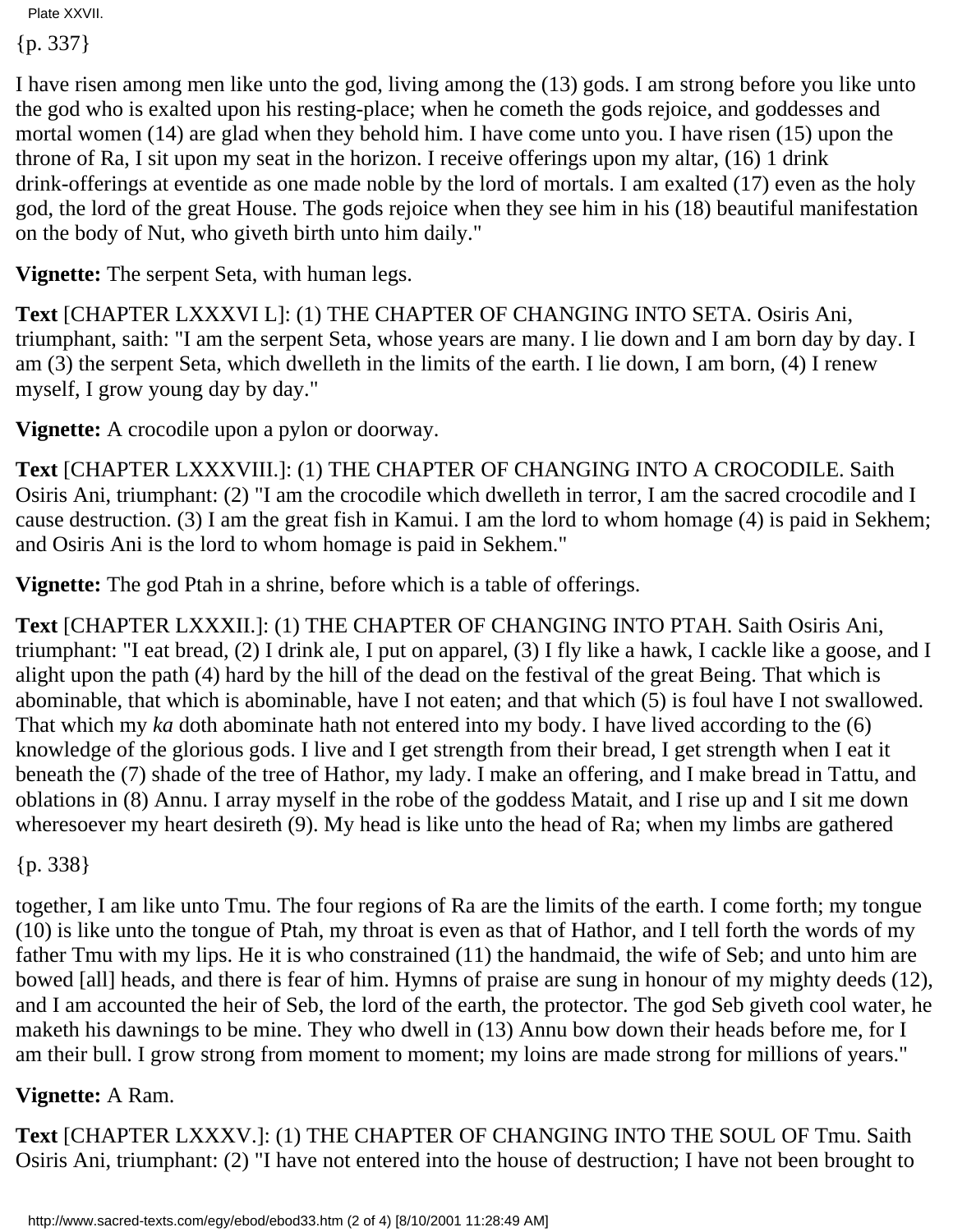Plate XXVII.

naught, I have not known decay. I am (3) Ra who come forth from Nu, the divine Soul, the creator of his own limbs. Sin is an abomination unto me, (4) and I look not thereon; I cry not out against right and truth, but I have my being (5) therein. I am the god Hu, and I never die (6) in my name of 'Soul.' I have brought myself into being together with Nu in my name of (7) 'Khepera.' In their forms have I come into being in the likeness of Ra. I am the lord of light."

**Appendix:** In other ancient papyri the LXXXVth Chapter of the Book of the Dead ends as follows (Naville, Todtenbuch, Bd. I., Bl. 97):--

"What I hate shall be buried (5). Let me not enter into the secret place of the god Tuaa. I ascribe glory unto Osiris, and I pacify the heart of those who dwell in the god of creation, who love me, who spread (6) abroad fear of me, and who strike terror of me into those who dwell in their own places. Behold me, for I am exalted upon my resting-place, Nu, (7) upon the place which is adjudged unto me. I am Nu, and those who work evil shall not overthrow me. I am the eldest and the first-born son of matter; my (8) soul is the gods, who are the eternal souls. I am the creator of darkness who maketh his dwelling-place in the limits of the regions of heaven. I come, and my soul advanceth (9) over the way of the Ancient Ones. I cause darkness in the limits of the sky, and at my will I come unto the boundaries thereof I walk upon my feet, I am strong (10) to pass over the sky, and I fetter with bonds the darkness and the worm that hideth therein. I make my steps to advance unto the lord of the two hands (?) My soul (11) and the soul of my body are the uræi, and I live for

#### {p. 339}

ever, the lord of years, and the prince of eternity. I am exalted as lord of the earth, I am exalted (?). I grow young in (12) the cities, I grow youthful in my homestead, my name is 'My name decayeth not.' I am the Soul, the creator of Nu, who maketh his dwelling-place in (13) Neter-khert. My nest is not seen, my egg is not broken. I am the lord of millions of years. I make my nest in the limits of heaven. I descend unto the earth of Seb (14). I do away with my faults. I behold my father, the lord of Mash; and his body breatheth in Annu. I am provided with what I need 05) by Khnemu and Khui in the place of burial in Amenta . . . . . . . .

#### **Vignette:** A *bennu* bird

### **Text** [CHAPTER LXXXIII.]: (1) THE CHAPTER OF CHANGING INTO A *bennu*.

Saith Osiris, the scribe Ani, triumphant in peace: "I came into being from unformed matter, (2) I created myself in the image of the god Khepera, and I grew in the form of plants. I am hidden in the likeness of the Tortoise. I am formed out of the atoms of all the gods. (3) I am the yesterday of the four [quarters of the world], and I am the seven uræi which came into existence in the East, the mighty one who illumineth the nations (4) by his body. He is god in the likeness of Set; and Thoth dwelleth in the midst of them by (5) judgment of the dweller in Sekhem and of the spirits of Annu. I sail (6) among them, and I come; I am crowned, I am become a shining one, (7) I am mighty, I am become holy among the gods. I am the god Khonsu who driveth back all that opposeth him."

**Appendix:** The following rubric to this chapter is found in a papyrus at Paris; see Naville, *Todtenbuch*, Bd. II., Bl. 185:--

If this chapter be known, the purified one shall come forth by day after his burial, and he shall change his forms at his heart's desire. He shall dwell among the servants of Un-nefer, and he shall be satisfied with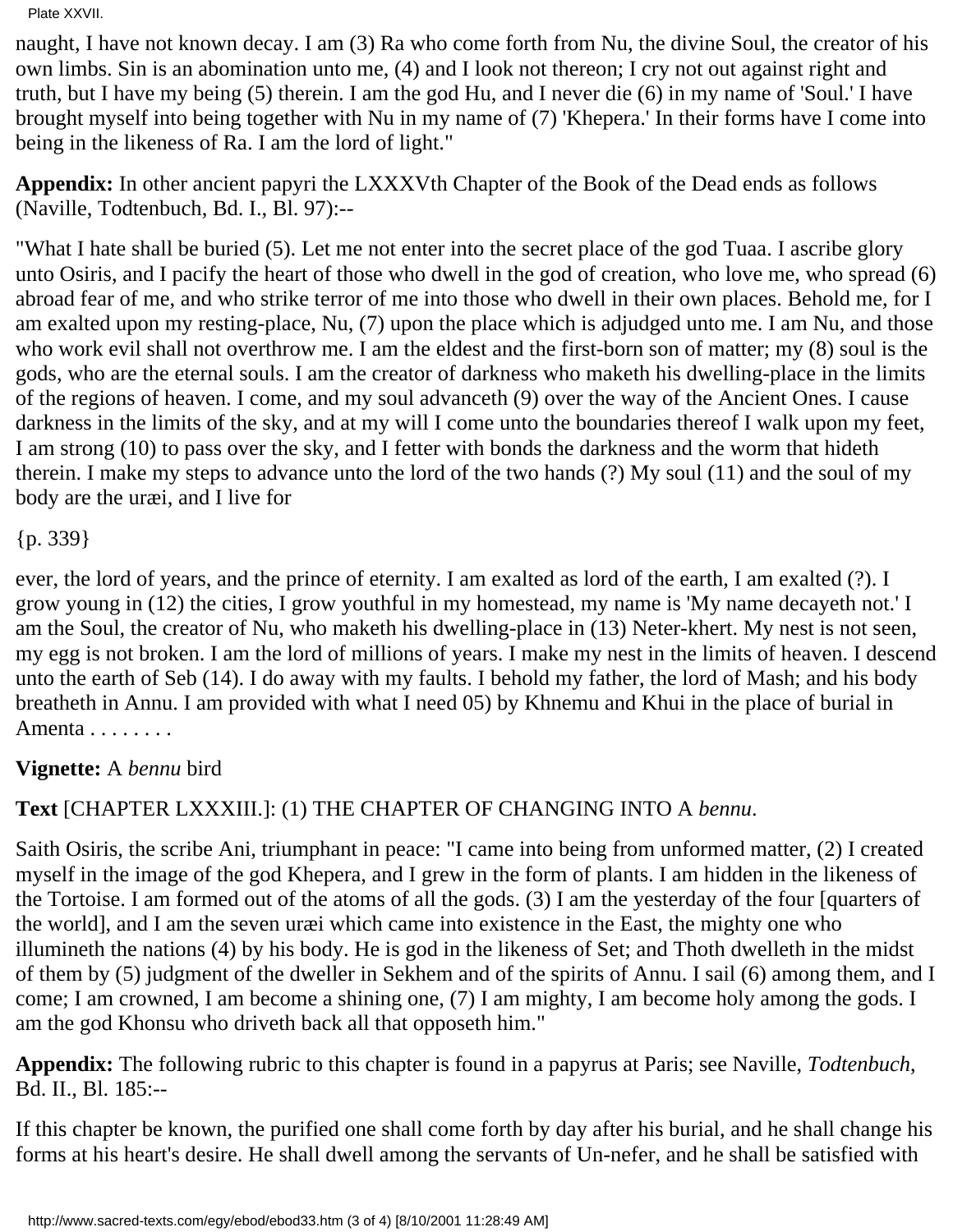Plate XXVII.

the food of Osiris, and with the meals of the tomb. He shall behold the disk of the Sun, and shall travel over the earth with Ra. He shall be triumphant before Osiris, and there shall no evil thing get dominion over him for ever and for all eternity and for ever.

[Next: Plate XXVIII.](#page-216-0)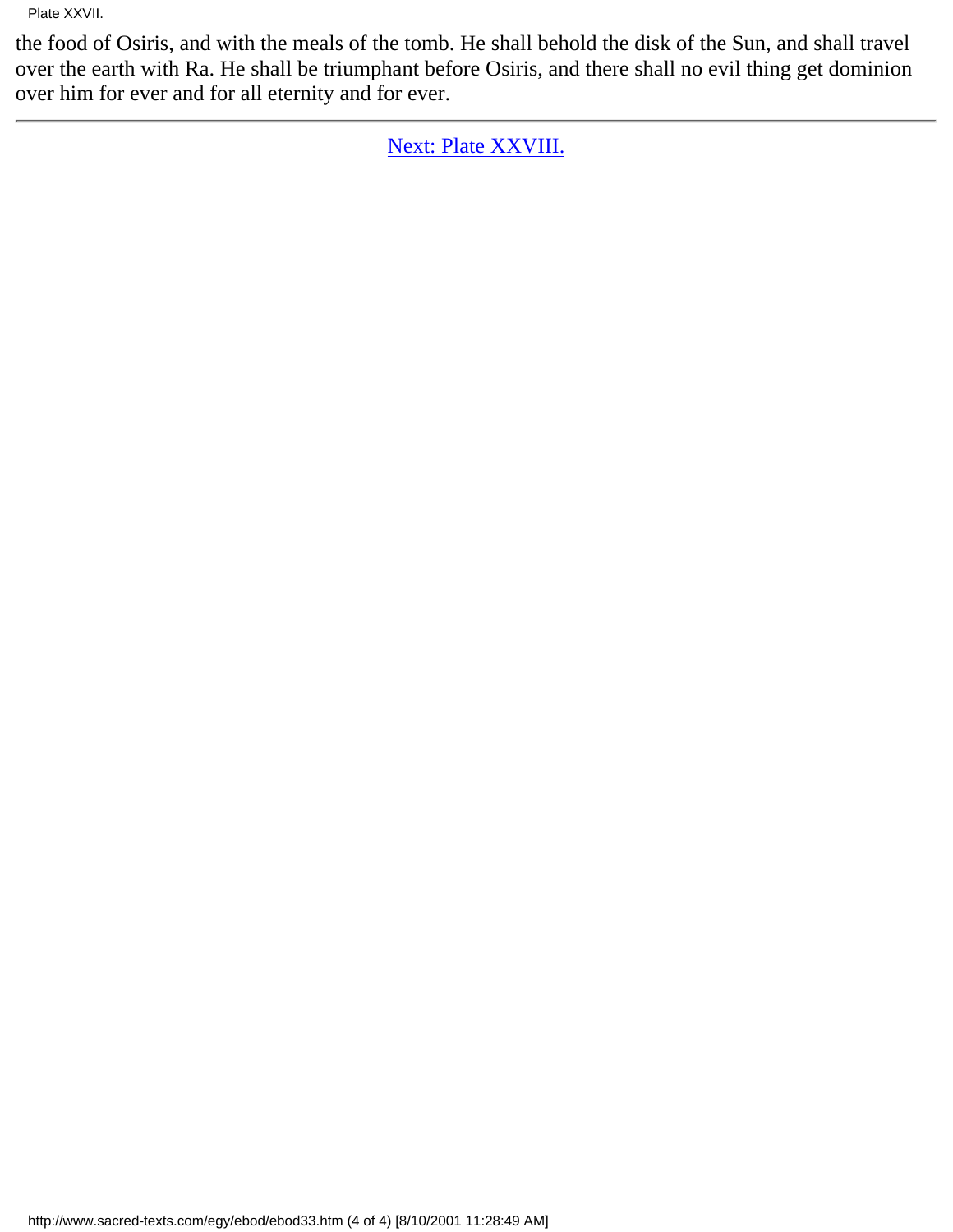# **PLATE XXVIII.**

<span id="page-216-0"></span>**Vignette:** A heron.

### **Text** [CHAPTER LXXXIV.]: (I) THE CHAPTER OF CHANGING INTO A HERON.

Saith Osiris, the scribe Ani: (2) "I have gotten dominion over the beasts which are brought for sacrifice, with the knife held at their heads and their hair, (3) for

{p. 340}

those who dwell in their emerald [fields], the ancient and the shining ones who make ready (4) the hour of Osiris Ani, triumphant in peace. He maketh slaughter upon earth, and I make slaughter upon earth. I am strong, and I have passed along the (5) lofty path [which leadeth] unto heaven. I have made myself pure, with long strides I have gone unto my city, holding on my way to Sepu (?). (6) I have stablished [the one who is] in Unnu. I have set the gods upon their places, and I have made glorious the temples of those who live in their shrines. (7) I know the goddess Nut, I know the god Tatunen, I know Teshert, I have brought with me their horns. I know (8) Heka, I have heard his words, I am the red calf which is limned with the pen. When they hear [my words], the gods say: (9) 'Let us bow down our faces, and let him come unto us; the light shineth beyond you.' My hour is within my body. (10) I have not spoken [evil] in the place of right and truth, and each day I advance in right and truth. I am shrouded in darkness when I sail up to celebrate the festival of the (11) dead one, and to embalm the Aged one, the guardian of the earth--I the Osiris, the scribe Ani, triumphant! I have not entered into (12) the hiding places of the starry deities. I have ascribed glory unto Osiris. I have pacified the heart of the gods who follow after him. I have not felt fear (13) Of those who cause terror, even those who dwell in their own lands. Behold, I am exalted (14) upon [my] resting place upon my throne. I am Nu, and I shall never be overthrown by the Evil-doer. I am the god Shu (15) who sprang from unformed matter. My soul is god; my soul is eternity. I am the creator of darkness, and I (16) appoint unto it a resting place in the uttermost parts of heaven. I am the prince of eternity, I am the exalted one [in] Nebu. I grow young in [my] city, ( 17) I grow young in my homestead. My name is 'Never-failing.' My name is 'Soul, Creator of Nu, who maketh (18) his abode in the underworld.' My nest is not seen, and I have not broken my egg. I am lord of millions of years- I have made my nest (19) in the uttermost parts of heaven. I have come down unto the earth of Seb. I have done away with my faults. I have seen my father (20) as the lord of Shautat. As concerning Osiris Ani, may his body dwell in Annu; may it be manifested unto those who are with the Shining One in the place of burial in Amenta. . . . . . "

**Vignette:** A human head springing from a lotus in a pool of water.

**Text** [CHAPTER LXXXIA.]: (1) [THE CHAPTER OF] CHANGING INTO A LOTUS. Saith Osiris Ani: "I am the (2) pure lotus which cometh forth from the

 ${p. 341}$ 

god of light, the guardian of the nostrils of Ra, the guardian (3) of the nose of Hathor. I advance and I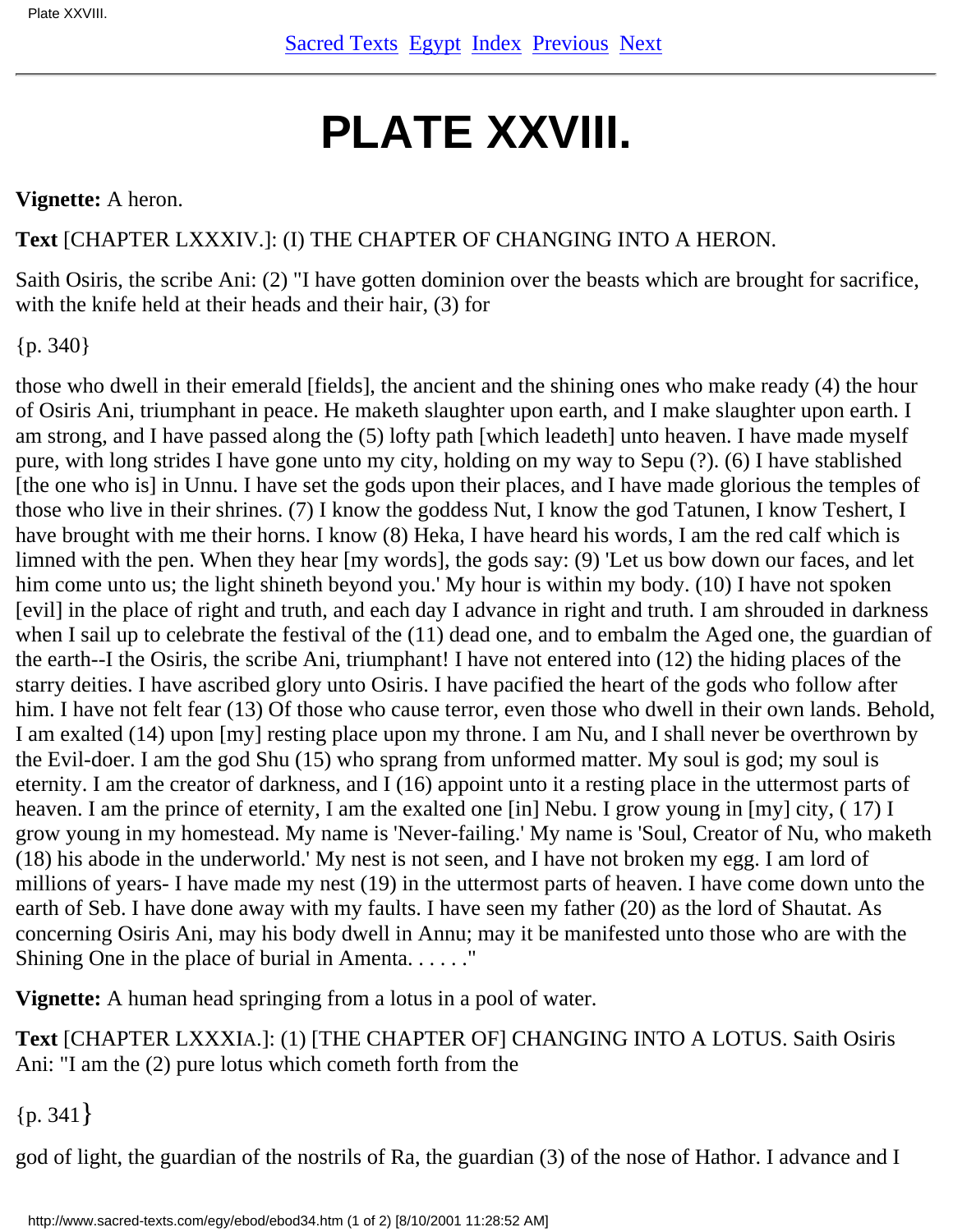Plate XXVIII.

hasten (4) after him who is Horus. I am, the pure one who cometh forth from the field."

**Vignette:** A god with a disk upon his head.

**Text** [CHAPTER LXXX.]: (I) [Tim, CHAPTER OF] CHANGING INTO THE GOD WHO GIVETH LIGHT IN THE DARKNESS. Saith Osiris, the scribe Ani, triumphant: I am (2) the girdle of the robe of the god Nu, which shineth and sheddeth light, which abideth in his presence and sendeth forth light into the darkness, which knitteth together the two fighters (3) who live in my body through the mighty spell of the words of my mouth, which raiseth up him that hath fallen--for (4) he who was with him in the valley of Abtu hath fallen--and I rest. I have remembered him. (5) I have carried away the god Hu from my city wherein I found him, (6) and I have led away the darkness captive by my might. I have upheld the Eye [of the Sun] when its power waned (7) at the coming of the festival of the, fifteenth day, and I have weighed Sut in the heavenly mansions beside the Aged one who is with him. I have endowed (8) Thoth in the House of the Moon-god with all that is needful for the coming of the festival of the fifteenth day. I have carried off the *ureret* crown; right and truth are in my body. (9) The months are of emerald and crystal. My homestead is among the sapphire furrows. (10) I am the lady who sheddeth light in darkness. I have come to give forth light in darkness, and lo! it is lightened and made bright. I have illumined the blackness (11) and I have overthrown the destroyers. I have made obeisance unto those who are in darkness, and I have raised up (12) those who wept and who had bidden their faces and had sunk down. Then did they look upon me. I am the Lady, and I will not let you hear concerning me."

[Next: Plates XXIX. and XXX.](#page-218-0)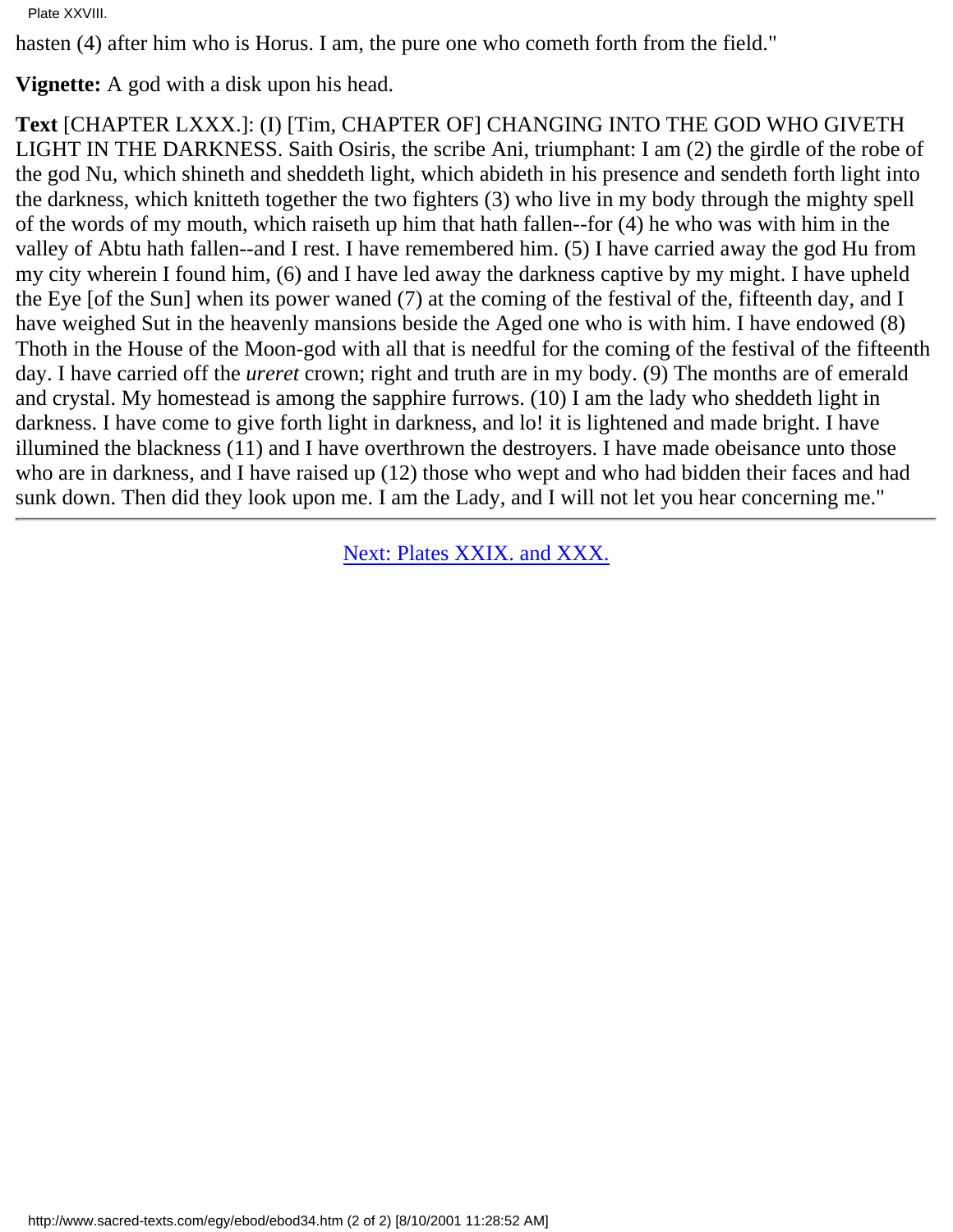### **PLATES XXIX. AND XXX.**

<span id="page-218-0"></span>Vignette (PLATE XXIX.): Ani and his wife standing with hands raised in adoration before the god Thoth, who has *ankh*, "life," upon his knees, and is seated on a pylon-shaped throne.

Text [CHAPTER CLXXV.]: (1) THE CHAPTER OF NOT DYING A SECOND TIME. Saith Osiris Ani, triumphant: "(2) Hail, Thoth! What is it that hath happened unto the holy children of Nut? (3) They have done battle, they have upheld

#### {p. 342}

strife, they have done evil, (4) they have created the fiends, they have made slaughter, they have caused (5) trouble; in truth, in all their doings the mighty have worked against the weak. (6) Grant, O might of Thoth, that that which the god Tmu hath decreed [may be done]! And thou regardest not evil, nor art thou (7) provoked to anger when they bring their years to confusion and throng in and push to disturb their months; for in all that they have done (8) unto thee they have worked iniquity in secret. I am thy writing palette, O Thoth, and I have brought unto thee thine ink jar. I am not (9) of those who work iniquity in their secret places; let not evil happen unto me."

Saith Osiris, the scribe Ani: (10) "Hail, Tmu! What manner [of land] is this into which I have come? It hath not water, it hath not air; it is deep unfathomable, (11) it is black as the blackest night, and men wander helplessly therein. In it a man may not live in quietness of heart; nor may the longings of love be satisfied therein. (12) But let the state of the shining ones be given unto me for water and for air and for the satisfying of the longings of love, and let quietness of heart be given unto me for bread (13) and for ale. The god Tmu hath decreed that I shall see his face, and that I shall not suffer from the things which pain him. May the gods hand on (14) their thrones for millions of years. Thy throne hath descended unto thy son Horus. The god Tmu hath decreed that his course shall be among the holy princes. (15) In truth, he shall rule over thy throne, and he shall be heir of the throne of the dweller in the Lake of Fire. It hath been decreed that in me he shall see his likeness, and that (16) my face shall look upon the lord Tmu. How long then have I to live? It is decreed that thou shalt live for millions of millions of years, a life of millions of years. (17) May it be granted that I pass on unto the holy princes, for I am doing away with all that I did when this earth came into being from Nu (18), and when it sprang from the watery abyss even as it was in the days of old. I am Fate (?) and Osiris, and I have changed my form into the likeness of divers serpents (19). Man knoweth not, and the gods cannot see, the two-fold beauty which I have made for Osiris, who is greater than all the gods. I have granted that he [shall rule] in the mount of the dead (20). Verily his son Horus is seated upon the throne of the dweller in the double Lake of Fire, as his heir. I have set his throne in (21) the boat of millions of years. Horus is established upon his throne, amid the friends [of Osiris] and all that belonged unto him. Verily the soul of Sut, which (22) is greater than all the gods, hath departed to [Amenta]. May it be granted that I bind his soul in the divine boat (23) at my will . . . . . . . . . O my Osiris, thou hast done for me that which thy father

{p. 343}

Ra did for thee. May I abide upon the earth lastingly; (24) may I keep possession of my throne; may my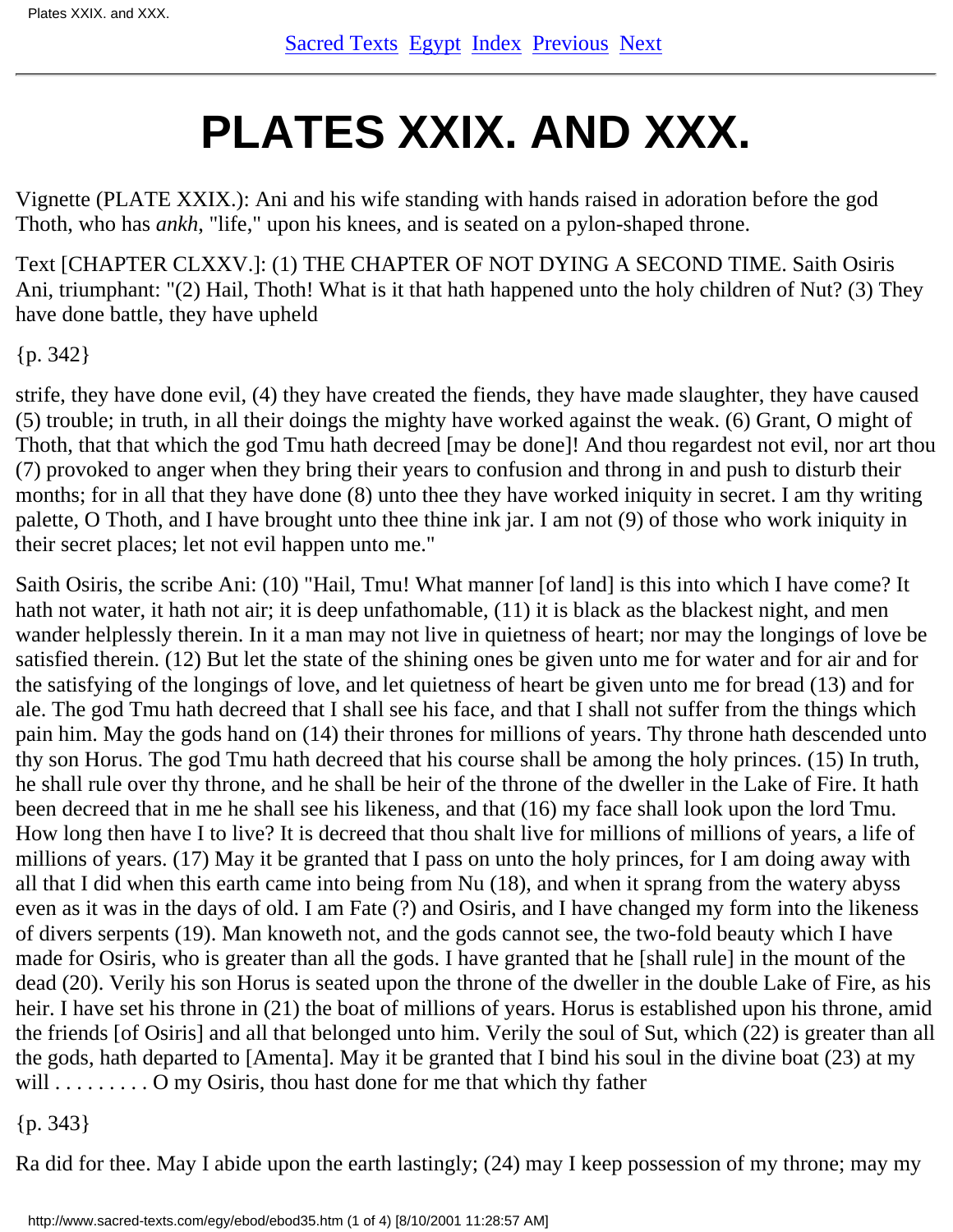Plates XXIX. and XXX.

heir be strong; may my tomb and my friends who are upon earth flourish; (25) may my enemies be given over to destruction and to the shackles of the goddess Serq! I am thy son, and Ra is my father (26). For me likewise hast thou made life, strength and health. Horus is established upon his throne. Grant that the days of my life may come unto worship and honour."

**Appendix:** From the fragmentary copy of this chapter which M. Naville has published in his *Todtenbuch*, Bd. L, Bll. 198, 199, it is clear that the text given in the papyrus of Ani forms only about one-half of it, and that its contents refer to the glorious state of the deceased, who lives again in the form of Horus. He enters among the revered dead; shouts of joy ascend in Suten-henen, and gladness reigns in Naarutef he hath inherited the throne of Osiris, and ruleth the whole earth, and the company of the gods are content thereat; the god Sut feareth him; all sorts and conditions of men both dead and living come before him, and bow down in homage when they behold him; the god hath made all to fear him; Sut cometh unto him with head bent low to the earth; the deceased breaketh and turneth up the earth in blood in Suten-henen; (compare Chap. XVIII., §G); his name shall endure for millions of millions of years; his name shall abide in Suten-henen, and he shall wear the mighty *atef* crown upon his head for millions, and hundreds of thousands, and tens of thousands, and thousands, and hundreds, and tens of years; bread, ale, oxen, wild fowl, all good and pure things and fresh water from the river shall in abundance be offered unto him, *etc.* From the concluding lines we find that the chapter was to be recited over a figure of the god Horus made of lapis-lazuli, which was to be placed near the neck of the deceased, and which was supposed to give him power upon earth with men, gods, and the shining spirits; the effect upon him would, moreover, be exceedingly beneficial if it were recited in the underworld.

{p. 344}

**Vignette I.** (PLATE XXX.): The god Osiris, bearded and wearing the id white crown, stands in a shrine the roof of which is surmounted by a hawk's head and uræi; at the back of his neck hangs the *menat* (see above p. 245), and in his hands he holds the crook, sceptre, and flail, emblems of royalty, power, and dominion. Behind him stands the goddess Isis, who rests her right hand upon his right shoulder; in her left hand she holds the sign of life. Before Osiris, upon a lotus flower, stand the four children of Horus, the gods of the cardinal points, Mestha, Hapi, Tuamautef, and Qebhsennuf.

**Vignette II.** (PLATE XXIX.): Ani and his wife Thuthu standing, with hands raised in adoration to Osiris, before a table of offerings.

**Text** [CHAPTER CXXV.]: (1) THE CHAPTER OF ENTERING INTO THE HALL OF DOUBLE RIGHT AND TRUTH: A HYMN OF PRAISE TO OSIRIS, THE DWELLER IN AMENTET. Osiris, the scribe Ani, triumphant, saith: (2) "I have come and I have drawn nigh to see thy beauties; my two hands are raised in adoration of thy name Right and Truth. I have drawn nigh unto the place where the acacia tree groweth not, (3) where the tree thick with leaves existeth not, and where the ground yieldeth neither herb nor grass. And I have entered in unto the place of secret and hidden things, (4) 1 have held converse with the god Sut . . . . . . . Osiris, the scribe Ani, hath entered into the House of Osiris, and he hath seen the hidden (5) and secret things which are therein. The holy rulers of the pylons are in the form of shining ones. (6) Anubis spake unto him with the speech of man when he came from Ta-mera, saying, 'He knoweth our paths and our cities, I have been pacified, (7) and the smell of him is to me even as the smell of one of you.'"

Ani saith unto him: "I am Osiris, the scribe Ani, triumphant in peace, triumphant! (8) I have drawn nigh to behold the great gods, and I feed upon the meals of sacrifice whereon their *kas* feed. I have been to the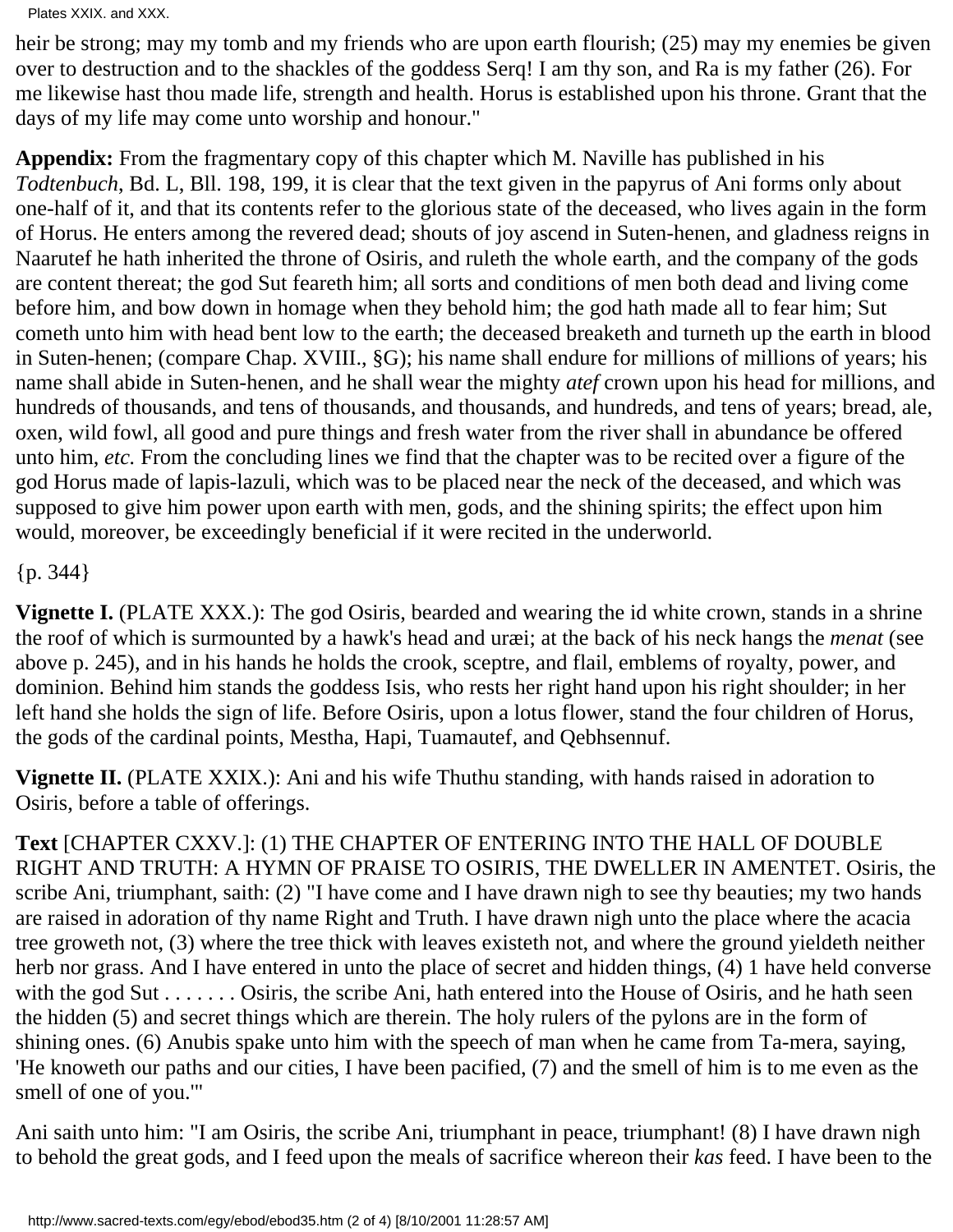```
Plates XXIX. and XXX.
```
boundaries [of the

{p. 345}

lands] (9) of the Ram, the lord of Tattu, and he hath granted that I may come forth as a bennu bird and that I may have the power of speech. I have passed through the river-flood. I have made (10) offerings with incense. I have made my way by the side of the thick-leaved tree of the children (?). I have been in Abtu in the House of Satet. (11) I have flooded and I have sunk the boat of my enemies. I have sailed forth upon the Lake in the *neshem* boat. I have seen the noble (12) ones of Kam-ur. I have been in Tattu, and I have constrained myself to silence. I have set the divine Form upon his two feet. (13) I have been with the god Pa-tep-tu-f, and I have seen the dweller in the Holy Temple. I have entered into the House (14) Of Osiris, and I have arrayed myself in the apparel of him who is therein. I have entered into Re-stau, and I have beheld the hidden things (15) which are therein. I have been swathed, but I found for myself a thoroughfare. I have entered into An-aarut-f, and I have clothed my body with the apparel (16) which is therein. The *antu* unguent of women hath been given unto me . . . . . . . . . Verily, Sut spake unto me (17) the things which concern himself, and I said, I Let the thought of the trial of the balance by thee be even within our hearts.'"

The majesty of the god Anubis saith: (18) "Dost thou know the name of this door to declare it unto me?" Osiris, the scribe Ani, triumphant, (19) triumphant in peace, saith: "'Driven away of Shu' is the name of this (20) door." Saith the majesty of the god Anubis: (21) "Dost thou know the name of the upper (22) leaf and of the lower leaf thereof?" [Osiris, the scribe Ani, triumphant in peace saith]:"' Lord of right and truth, [standing] (23) upon his 'two feet' is the name of the upper (24) leaf, and 'Lord of might and power, dispenser of (25) cattle' [is the name of the lower leaf]." [The majesty of the god Anubis saith]: "Pass thou, for thou knowest [the names] (26), O Osiris, the scribe, teller (27) of the divine offerings of all the gods of Thebes, Ani, triumphant, lord to be revered."

**Appendix:** The usual introduction to the CXXVth Chapter reads (see Naville, *Todtenbuch*, Bd. I., Bl. 133) as follows:--

I. (1) THE FOLLOWING SHALL BE SAID BY A MAN WHEN HE COMETH UNTO THE HALL OF DOUBLE RIGHT AND TRUTH, WHEREIN HE IS PURGED (2) OF ALL THE SINS WHICH HE HATH DONE, AND WHEREIN HE SEETH THE FACES OF ALL THE GODS: Hail to thee, great god, the lord of Right and Truth! I have come unto thee, O my lord, (3) and I have drawn nigh that I may look upon thy beauties. I know thee, and I know the names of the forty-two gods who dwell with thee in this (4) Hall of Double Right and Truth, and that they may set the sinners in the gives, who live and who feed upon their blood on the day (5) when the natures of men are accounted before Un-neferu.

{p. 346}

In very truth 'Rekhti-merti-f-ent-Maat' is thy name. Verily (6) I have come unto thee, and I bring before thee Right and Truth. For thy sake I have rejected wickedness. I have done no hurt unto man, nor have I wrought harm unto beasts. I have committed no crime (7) in the place of Right and Truth. I have had no knowledge of evil; nor have I acted (8) wickedly. Each day have I laboured more than was required of me. (9) My name hath not come forth to the boat of the Prince. I have not despised God. (10) I have not caused misery; nor have I worked affliction. I have done not (11) that which God doth abominate. I have caused no wrong to be done to the servant by his master. I have (12) caused none to feel pain. I have made [no man] to weep. (13) I have not committed murder; nor have I ever bidden any man "to slay on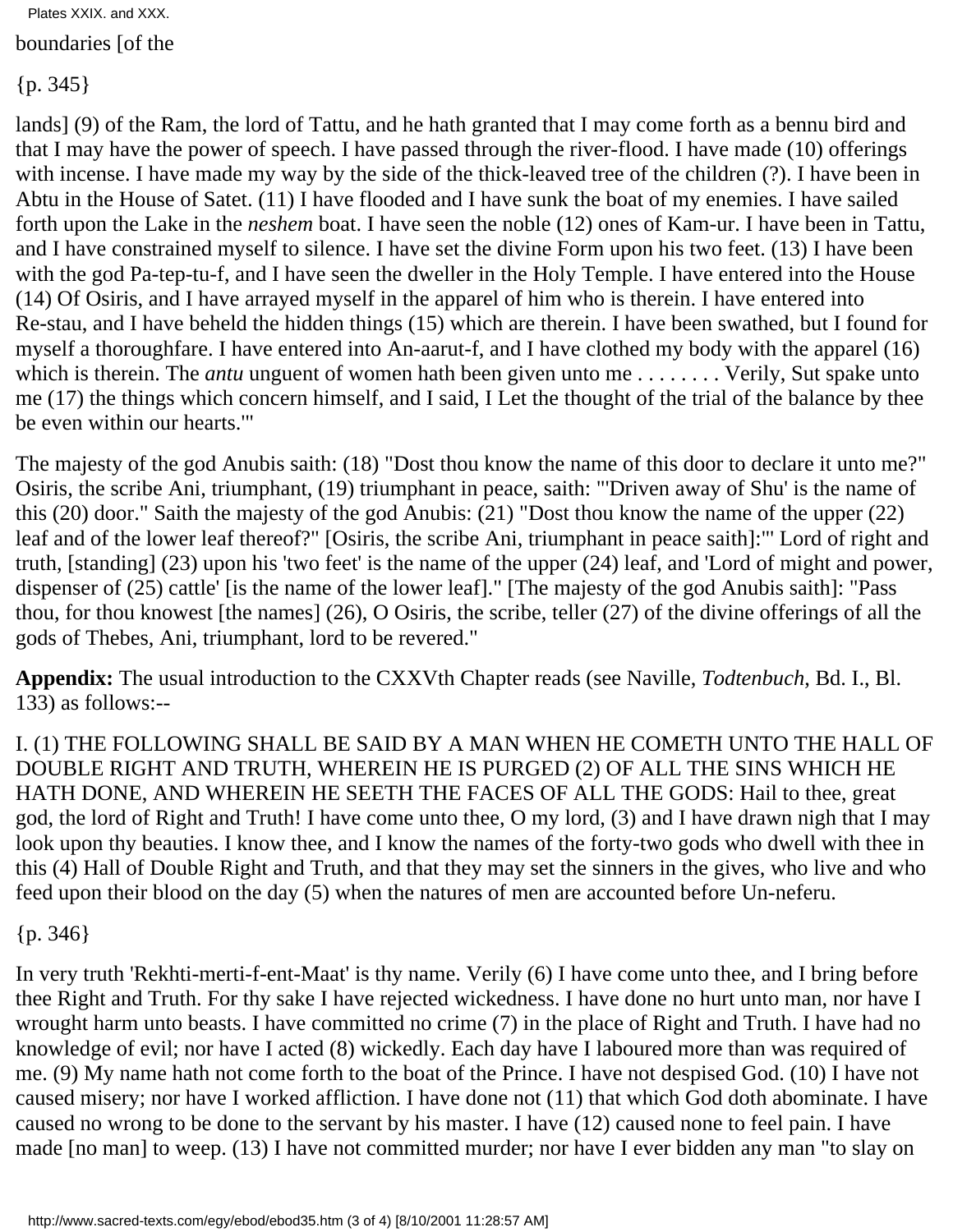Plates XXIX. and XXX.

my behalf. I have not wronged the people. I have not filched that which hath been offered in (14) the temples; nor have I purloined the cakes of the gods. I have not carried away the (15) offerings made unto the blessed dead. I have not committed fornication, nor have I defiled my body. (16) I have not added unto nor have I minished the offerings which are due. I have not stolen from the orchards; nor have I trampled down the fields. I have not added to the weight of the balance; (17) nor have I made light the weight in the scales. I have not snatched the milk from the mouth of the babe. I have not (18) driven the cattle from their pastures. I have not snared the water-fowl of the gods. I have not caught fishes (19) with bait of their own bodies. I have not turned back water at its springtide. I have not broken the channel of running water. I have not quenched the flame (20) in its fulness. I have not disregarded the seasons for the offerings which are appointed; I have not turned away the cattle set apart for sacrifice. I have not thwarted the processions of the god. (21) 1 am pure. I am pure. I am pure. I am pure. I am pure with the purity of the great Bennu bird which is in Suten-henen; for, lo! I am the nostrils of (22) the lord of the winds who maketh all men to live on the day when the eye of the sun becometh full in Annu, in the second month of the season of coming forth until the end thereof, (23) in the presence of the lord of this earth. I behold the eye of the sun wax full in Annu. May no evil happen unto me in this land in the (24) Hall of Double Right and Truth, because I know, even I, the names of the gods who live therein and who are the followers of the great god."

[Next: Plates XXXI. and XXXII.](#page-222-0)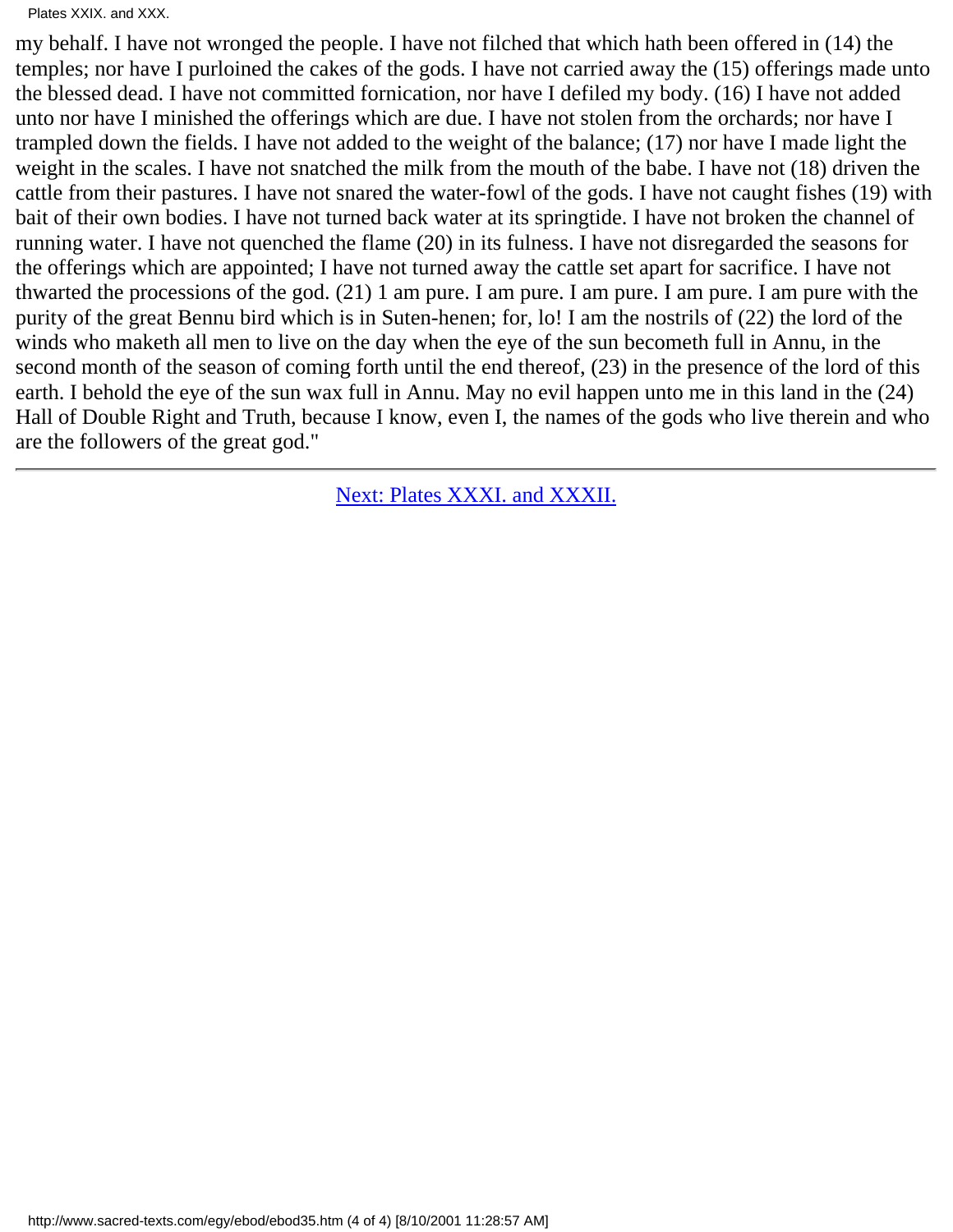# **PLATES XXXI. AND XXXII.**

<span id="page-222-0"></span>**Vignettes:** The Hall of Double Right and Truth, wherein Ani has to address severally the forty-two gods, who are seated in a row in the middle of the, hall. At each end is a door that on the right is called "Neb-Maat-heri-tep-retui-f" and that on the left "Neb-pehti-thesu-menment." On the centre of the roof, which is crowned with

 ${p. 347}$ 

a series of uræi and feathers emblematic of Maat, is a seated deity with hands extended, the right over the eye of Horus and the left over a pool (see the Vignette of Plate VIII. above, p. 278).[1] On the right, at the end of the hall (Plate XXXII.), are four small vignettes, in which are depicted: (1) Two seated figures of the goddess Maat, with emblematic of Right and Truth, on the head, and sceptres and emblems of life in the right and left hands. (2) Osiris, seated, wearing the *atef* crown, and holding in his hands the crook and flail. Before him, by the side of an altar of offerings, stands Ani, with both hands raised in adoration. (3) A balance with the heart, symbolizing the conscience of Ani, in one scale, and emblematic of Right and Truth, in the other. Beside the balance is the tri-formed monster Amemit. (4) Thoth, ibis-headed, seated on a pylon-shaped pedestal, painting a large feather of Maat.

#### **Text:** [THE NEGATIVE CONFESSION.]

(1) Ani saith: "Hail, thou whose strides are long, who comest forth from Annu, I have not done iniquity."

(2) "Hail, thou who art embraced by flame, who comest forth from Kheraba, I have not robbed with violence."

(3) "Hail, Fentiu, who comest forth from Khemennu, I have not stolen."

(4) "Hail, Devourer of the Shade, who comest forth from Qernet, I have done no murder; I have done no harm."

(5) "Hail, Nehau, who comest forth from Re-stau, I have not defrauded offerings."

(6) "Hail, god in the form of two lions, who comest forth from heaven, I have not minished oblations."

(7) "Hail, thou whose eyes are of fire, who comest forth from Saut, I have not plundered the god."

(8) "Hail, thou Flame, which comest and goest, I have spoken no lies."

(9) "Hail, Crusher of bones, who comest forth from Suten-henen, I have not snatched away food."

(10) "Hail, thou who shootest forth the Flame, who comest forth from Het-Ptah-ka, I have not caused pain."

[1. In the Nebseni Papyrus a dog-headed ape and a balance are represented on each side of the seated deity, and at each end of the roof; and each uræus wears a disk and horns.]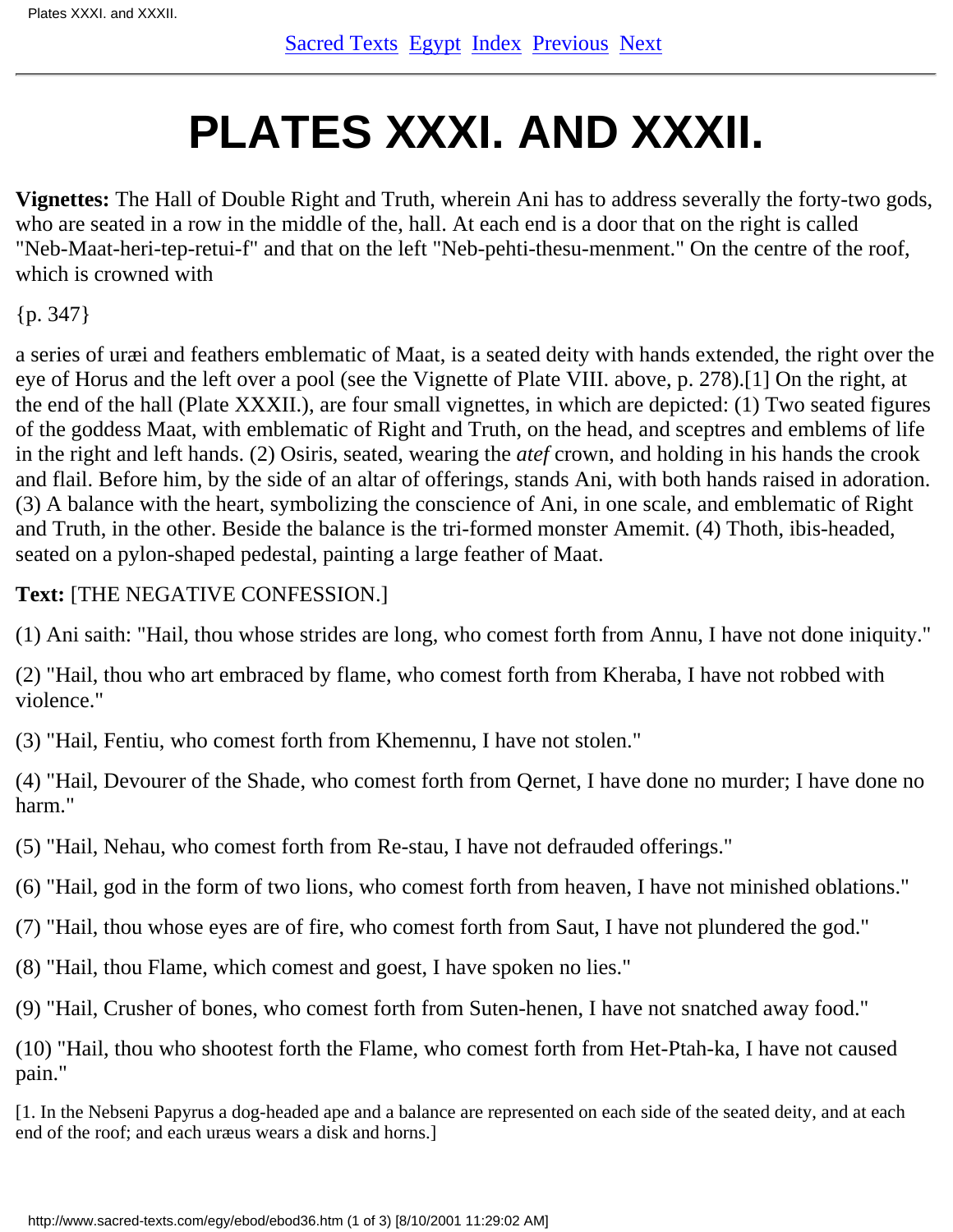Plates XXXI. and XXXII.

{p. 348}

(11) "Hall, Qerer, who comest forth from Amentet, I have not committed fornication."

(12) "Hail, thou whose face is turned back, who comest forth from thy hiding place, I have not caused shedding of tears."

(13) "Hail, Bast, who comest forth from the secret place, I have not dealt deceitfully."

(14) "Hail, thou whose legs are of fire, who comest forth out of the darkness, I have not transgressed."

(15) "Hail, Devourer of Blood, who comest forth from the block of slaughter, I have not acted guilefully."

(16) "Hail, Devourer of the inward parts, who comest forth from Mabet, I have not laid waste the ploughed land."

(17) "Hail, Lord of Right and Truth, who comest forth from the city of Right and Truth, I have not been an eavesdropper."

(18) "Hail, thou who dost stride backwards, who comest forth from the city of Bast, I have not set my lips in motion [against any man]."

(19) "Hail, Sertiu, who comest forth from Annu, I have not been angry and wrathful except for a just cause."

(20) "Hail, thou. being of two-fold wickedness, who comest forth from Ati (?) I have not defiled the wife of any man."

(21) "Hail, thou two-headed serpent, who comest forth from the torture-chamber, I have not defiled the wife of any man."

(22) "Hail, thou who dost regard what is brought unto thee, who comest forth from Pa-Amsu, I have not polluted myself."

(23) "Hail, thou Chief of the mighty, who comest forth from Amentet, I have not caused terror."

(24) "Hail, thou Destroyer, who comest forth from Kesiu, I have not transgressed."

(25) "Hail, thou who orderest speech, who comest forth from Urit, I have not burned with rage."

(26) "Hail, thou Babe, who comest forth from Uab, I have not stopped my ears against the words of Right and Truth."

(27) "Hail, Kenemti, who comest forth from Kenemet, I have not worked grief"

(28) "Hail, thou who bringest thy offering, I have not acted with insolence."

(29) "Hail, thou who orderest speech, who comest forth from Unaset, I have not stirred up strife."

 ${p. 349}$ 

(30) "Hail, Lord of faces, who comest forth from Netchfet, I have not judged hastily."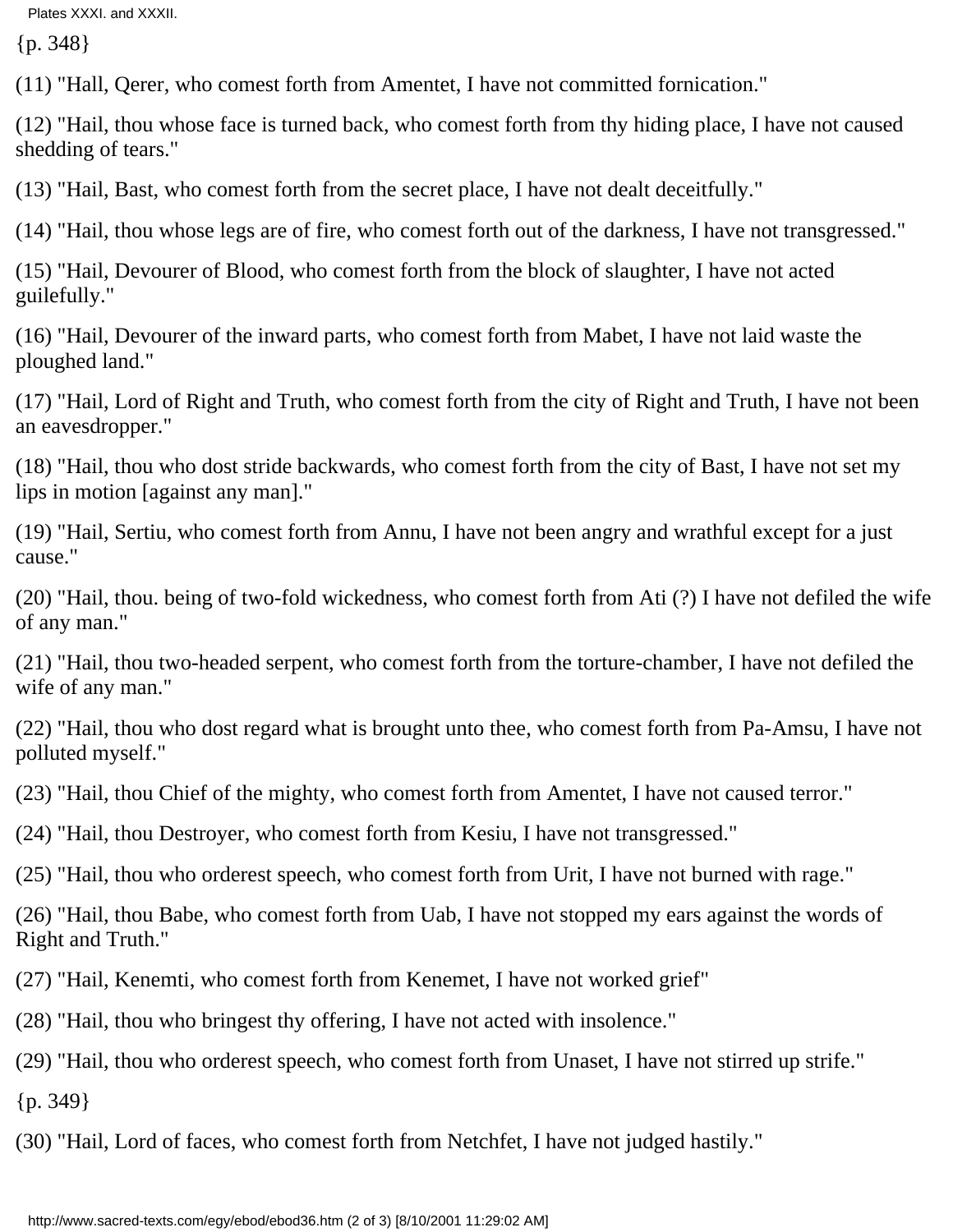Plates XXXI. and XXXII.

- (31) "Hail, Sekheriu, who comest forth from Utten, I have not been an eavesdropper."
- (32) "Hail, Lord of the two horns, who comest forth from Saïs, I have not multiplied words exceedingly."
- (33) "Hail, Nefer-Tmu, who comest forth from Het-Ptah-ka, I have done neither harm nor ill."

[Next: Plate XXXII.](#page-225-0)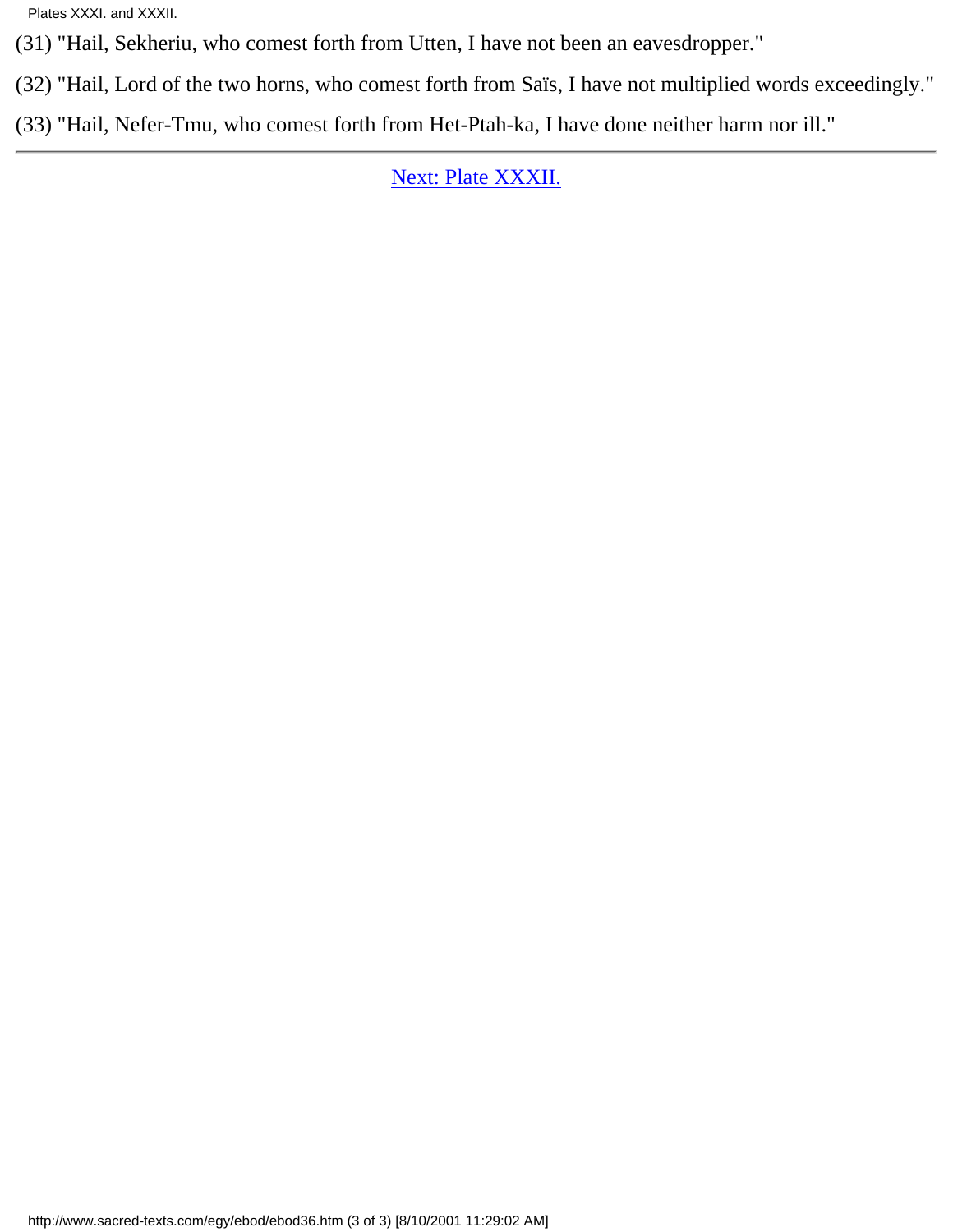### **PLATE XXXII.**

<span id="page-225-0"></span>(34) "Hail, Tmu in thine hour, who comest forth from Tattu, I have never cursed the king."

(35) "Hail, thou who workest with thy will, who comest forth from Tebu, I have never fouled the water."

(36) "Hail, thou bearer of the sistrum, who comest forth from Nu, I have not spoken scornfully."

(37) "Hail, thou who makest mankind to flourish, who comest forth from Saïs, I have never cursed God."

(38) "Flail, Neheb-ka, who comest forth from thy hiding place, I have not stolen."

(39) "Hail, Neheb-nefert, who comest forth from thy hiding place, I have not defrauded the offerings of the gods."

(40) "Hail, thou who dost set in order the head, who comest forth from thy shrine, I have not plundered the offerings to the blessed dead."

(40 "Hail, thou who bringest thy arm, who comest forth from the city of Maati, I have not filched the food of the infant, neither have I sinned against the god of my native town."

(42) "Hail, thou whose teeth are white, why comest forth from Ta-she, I have not slaughtered with evil intent the cattle of the god."

**Appendix:** The following version of the Negative Confession is given in the Nebseni Papyrus (Naville, *Todtenbuch*, Bd. I., Bll. 134, 135), showing important variations in the text and in the order in which the gods are addressed.

"(1) Hail, thou whose strides are long, who comest forth from Annu, I have not done iniquity. (2) Hail, thou who art embraced by flame, who comest forth from Kher-aba, I have not robbed with violence. (3) Hail Fenti who comest forth from

{p. 350}

Khemennu, I have not made any to suffer pain. (4) Hail, Devourer of Shades, who comest forth from [thy] retreat, I have not robbed. (5) Hail, thou whose limbs are terrible to look upon, who comest forth from Restau, I have done no murder. (6) Hail, thou god who art in the form of two lions, who comest forth from heaven, I have not defrauded offerings. (7) Hail, thou god whose two eyes are of fire, who comest forth from Sekhem, I have not done harm.[1] (8) Hail, Fiery god, who comest and goest,[2] I have not robbed God. (9) Hail, Crusher of Bones, who comest forth from Suten-henen, I have told no lies. (10) Hail, thou who shootest thyself forth from the flame, who comest forth from Het-Ptah-ka, I have not snatched away food. (11) Hail, Qerti, who comest forth from Amentet, I have not worked affliction. (12) Hail, thou whose teeth are white, who comest forth from Ta-she, I have not transgressed. (13) Hail, Devourer of blood, who comest forth from the block, I have not slaughtered the cattle which are set apart for the gods. (14) Hail, Devourer of the inward parts, who comest forth from Mabit, I have done no evil. (15) Hail, lord of Right and Truth, who comest forth from Maati, I have not laid waste the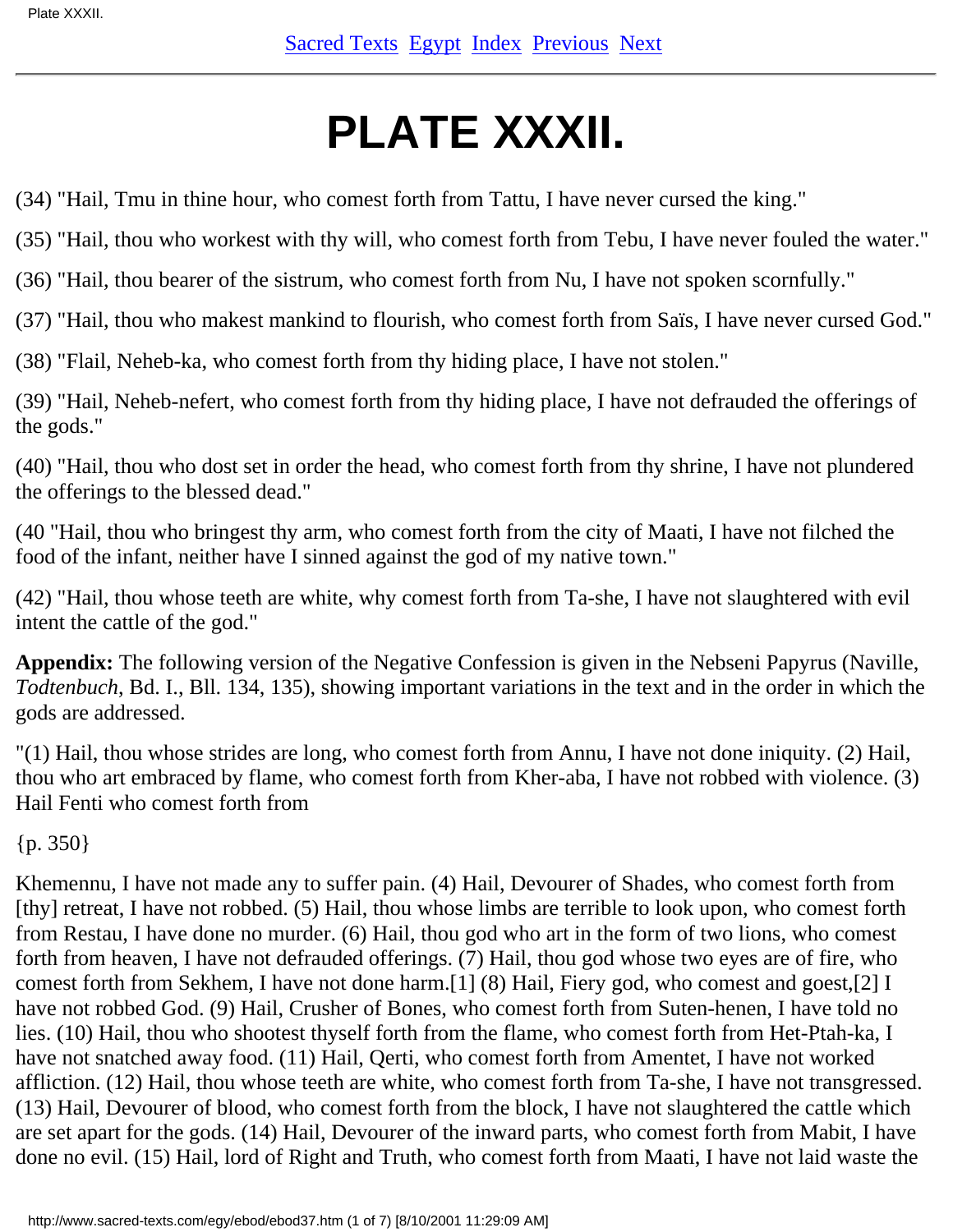ploughed lands. (16) Hail, Strider, who comest forth from Bast, I have not been an eavesdropper. (17) Hail, Aaati, who comest forth from Annu, I have not set my lips in motion against any man. (18) Hail, thou god of two-fold evil, who comest forth from Ati, I have not been angry without a cause. (19) Hail, thou god who art in the likeness of a serpent, who comest forth from the torture-chamber, I have not committed adultery with the wife of any man. (20) Hail, thou who regardest that which is brought before thee, who comest forth from Pa-Amsu, I have not polluted myself (21) Hail, thou mighty Chief, who comest forth from the city of acacia trees, I have not caused terror. (22) Hail, Khemi, who comest forth from Kesui, I have not done that which is abominable. (23) Hail, thou who orderest speech, who comest forth from Urib, I have never uttered fiery words. (24) Hail, thou Babe, who comest forth from the Heq-at nome, I have not stopped my ears against the words of Right and Truth. (25) Hail, thou who orderest speech, who comest forth from Unes, I have not stirred up strife. (26) Hail, Bast, who comest forth from the secret city, I have not caused [any] to weep. (27) Hail, thou whose face is turned behind thee, I have not lusted, nor have I committed fornication, nor have I done any other abominable thing. (28) Hail, Blazing feet, who comest forth from the darkness, I have not avenged myself (29) Hail, Kenemti, who comest forth from Kenemti, I have never worked grief. (30) Hail, thou who bringest thy offering, who comest forth from Sau, I have not acted insolently. (31) Hail, lord of faces, who comest forth from Tchefet, I have never judged hastily. (32) Hail, Sekheriu, who comest forth from Unth, I have not transgressed, nor have I vexed or angered God. (33) Hail, lord of the two horns, who comest forth from Saui, I have not multiplied my speech overmuch. (34) Hail, Nefer-Tmu, who comest forth from Het-Ptah-ka, I have done no harm nor have I done

[1. Var. "I have or worked deceit in the place of Right and Truth." See Naville, *Todtenbuch*, Bd. II., p. 292.

2. One variant has, "who comest forth from Seshet" and another, "who comest forth from Annu"; see Naville, *Todtenbuch*, Bd. II., Bl. 292; Lepsius, Todtenbuch, Bl. 47, 1. 21.]

 ${p. 351}$ 

evil. (35) Hail, Tmu in thine hour, who comest forth from Tattu, I have not worked treason. (36) Hail, thou who workest in thy heart, who comest forth from Tebtu, I have never befouled the water. (37) Hail, thou bearer of the sistrum, who comest forth from Nu, I have not spoken scornfully. (38) Hail, thou who dost make mankind to flourish, who comest forth from thy hall, I have not cursed God. (39) Hail, Neheb-nefert, who comest forth from . . . . . . . I have not behaved myself with arrogance (?). (40) Hail, Neheb-kau, who comest forth from thy city, I have not been overweeningly proud. (40) Hail, Tcheser-tep, who comest forth from thy hiding place, I have never magnified my condition beyond what was fitting. (42) Hail, thou who bringest thine arm, who comest forth from Aukert, I have never slighted the god in my town."

In the Nebseni papyrus (Naville, *Todtenbuch*, Bd. I., Bll. 137, 138), the CXXVth Chapter ends as follows:--

(2) "Homage to you, O ye gods, I know You, (3) and I know your names. Cast me not down to your (4) knives of slaughter, and bring not my wickedness into the presence of the god whom ye follow, (5) and let not the time of my failings come before you. I pray you, declare me right and true in the presence of the (6) universal God, because I have done that which is right and true in Ta-mera; I have not cursed the  $\text{god} \dots \dots$ 

"Homage to you, O ye gods who live in your hall Of (7) Right and Truth, and who have no evil in your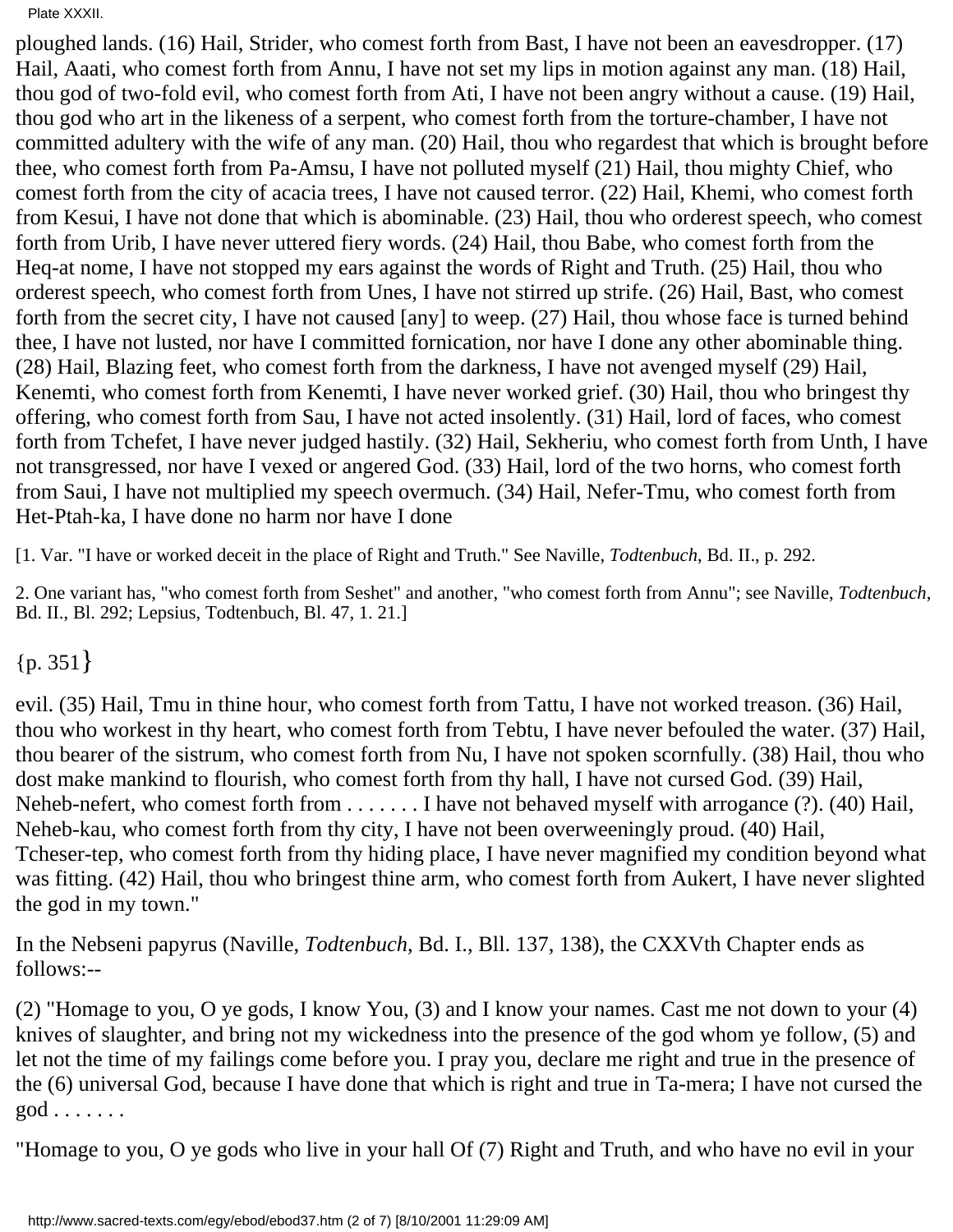bodies, who feed on your own substance in (8) the presence of Horus who liveth in his disk, deliver ye me from Baabi, who feedeth on the inwards of the mighty ones on the day of the great judgment which shall be holden by you. (9) I have come unto you; I have committed no faults; I have not sinned; I have done no evil; I have accused no man falsely; therefore let nothing be done against me. I live in right and truth, (10) and I feed my heart upon right and truth. That which men have bidden I have done, and the gods are satisfied thereat. I have pacified the god, for I have done his (11) will. I have given bread unto the hungry and water unto those who thirst, clothing unto the naked, and a boat unto the shipwrecked mariner. (12) I have made holy offerings unto the gods; and I have given meals of the tomb to the sainted dead. O, then, deliver ye me, and protect me; accuse me not before the great god. (13) I am pure of mouth, and I am pure of hands. May those who see me say, 'Come in peace, come in peace.' For I have heard the speech which the Ass held with the Cat in the House of Hept-re. (14) 1 have borne witness before him [the god] and he hath given judgment. I have beheld the dividing of the persea trees (15) within Re-stau. I offer up prayers in the presence of the gods, knowing that which concerneth them. I have come forward to make a declaration of right and truth, and to place (16) the balance upon its supports within the groves of amaranth. Hail, thou who art exalted upon thy resting place, thou lord of the *atef* crown, who declarest thy name as the lord of the (17) winds, deliver thou me from thine angels of destruction, who make dire deeds to happen and calamities to arise, and (18) who have no covering upon their faces, because I have done right and truth, O thou Lord of right and truth. I am pure, in my fore-parts have I been made clean, and in my hinder parts have I (19) been purified; my reins have been bathed in the Pool of right and

#### {p. 352}

truth, and no member of my body was wanting. I have been purified in the pool of the south. I have rested in Hemet, on the north of the (20) field of the grasshoppers, wherein the holy mariners do purify themselves in the night season, that they may pacify (?) the heart of the gods after I have passed over it (21) by night and by day. May the gods say unto me, 'We let him come,' and they say unto me, 'Who art thou, and what is thy name?' My name is 'I grew among (22) the flowers, dwelling in the olive tree.' Then shall they say unto me, 'Pass on straightway.' I have passed by the city on the north of the groves, and the gods say, 'What didst thou see there?' [I saw] the Leg and the Thigh. (23) 'What hadst thou to do with them?' I saw rejoicings in the lands of the Fenkhu. 'What did they give thee?' They gave me a (24) flame of fire together with a crystal tablet. 'What didst thou therewith?' I burned it at the place of Maati together with the things of the night. 'What didst thou (25) find there at the place of Maati?' A sceptre of flint which maketh a man to prevail. 'What then is [the name] of this sceptre of flint?' 'Giver of winds' is its name. 'What then didst thou unto the flame of fire with the tablet of (26) crystal after thou didst bury it?' I uttered words over it, I made (27) adjuration thereby, I quenched the fire, and I used the tablet to create (28) a pool of water. 'Come, then, pass through the door of this Hall of two-fold Maati, for thou (29) knowest us.' 'I will not let thee enter in over me,' saith the bolt of the door, (30) 'unless thou tell my name.' 'Weight of the place of right and truth' is thy name. I will not let thee (31) pass in by me,' saith the right post of the door, 'unless thou tell my name.' (32) 'Weigher of the labours of right and truth' is thy name. 'I will not let thee enter in by me,' saith the left Post (33) of the door, 'unless thou tell my name.' 'judge of (34) wine' (?) is thy name. 'I will not let thee pass,' saith the threshold of the door, (35) unless thou tell my name.' 'Ox of Seb' is thy name. 'I will not open unto thee,' (36) saith the bolt-socket of the door, 'unless thou tell my name.' 'Flesh of his (37) mother' is thy name. I will not open unto thee,' saith the lock of the door, 'unless thou tell my name.' The *utchat* of Sebek, the Lord of Bakhan, liveth' is thy name. (38) 'I will not open unto thee, and I will not let thee pass over me,' saith the dweller at the door,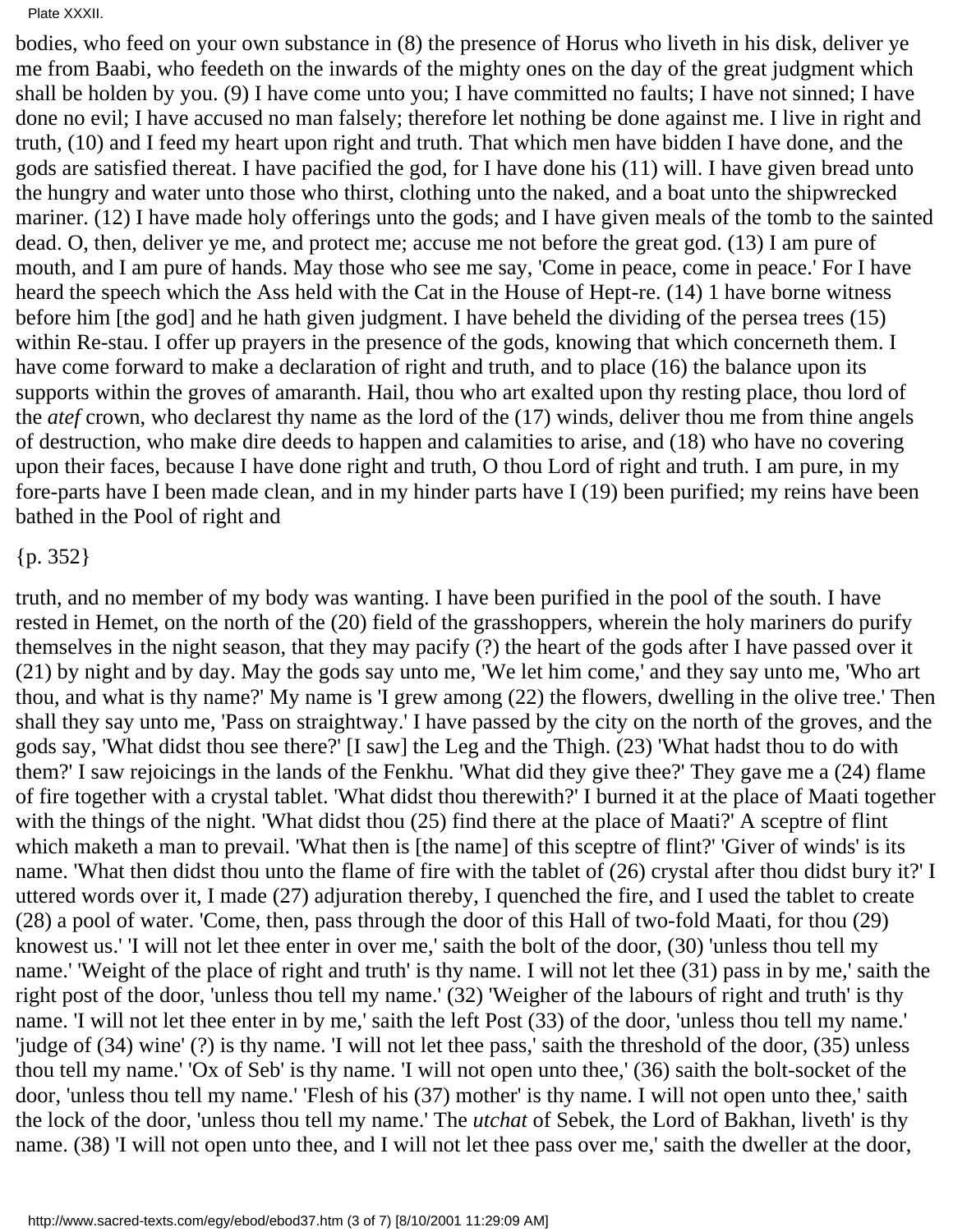'unless thou tell my name.' 'Arm of Shu that placeth itself to protect Osiris' (39) is thy name. 'We will not let thee pass by us,' say the posts of the door, 'unless thou tell our names.' 'Serpent children of Rennut' are your names. 'Thou (40) knowest us, pass thou by us.' 'Thou shalt not tread upon me,' saith the floor of the hall, I unless thou tell my name.' 'I am silent, I am pure.' 'I know not (41) [the names of] thy two feet with which thou wouldst walk upon me; tell them unto me.''..... before Amsu' is the name of my right foot, 'Grief of Nephthys' is the name Of (42) my left foot. 'Tread thou upon me, for thou knowest me.' 'I will not question thee,' saith the warder of the door of the hall, unless thou tell my name.' 'Discerner of hearts, (43) searcher of reins' is thy name. I will question thee now. Who is the god that liveth in his hour? Say thou.' The teller of the two lands. 'Who then is the teller (44) of the two lands?' It is Thoth. 'Come then,' saith Thoth, 'come hither (?).' And I come forward to the test. 'What, now, is thy condition?' I am pure from (45) all evil, I am shielded from the baleful acts of those who live in their days, and I am not among them. 'I have tried thee. (46) Who is he that goeth down into the fire, the walls whereof are [crowned]

#### ${p. 353}$

with uræi, and whose paths are in the lake [of fire]?' He who passeth through it (47) is Osiris. 'Advance thou, in very truth thou hast been tested. Thy bread is in the *utchat*, thine ale is in the *utchat*, and meals of the tomb are brought forth unto thee upon earth from the *utchat*. This hath been decreed for thee.'"

### **PLATE XXXII. (continued).**

**Vignette:** The god Nu.

**Text:** (1) The hair of Osiris Ani, triumphant, is the hair of Nu.

**Vignette:** Ra, hawk-headed, and wearing a disk.

**Text:** (2) The face of Osiris, the scribe Ani, is the face of Ra.

**Vignette:** The goddess Hathor, wearing disk and horns.

**Text:** (3) The eyes of Osiris Ani, triumphant, are the eyes of Hathor.

**Vignette:** The god Ap-uat and standard.

**Text:** (4) The ears of Osiris Ani, triumphant, are the ears of Ap-uat.

**Vignette:** The god Anpu, jackal-headed.

**Text:** (5) The lips of Osiris Ani, triumphant, are the lips of Anpu.

**Vignette:** The scorpion Serqet, holding the *shen*, and *ankh*.

**Text:** (6) The teeth of Osiris Ani, triumphant, are the teeth of Serqet.

**Vignette:** The goddess Isis.

**Text:** (7) The neck of Osiris Ani, triumphant, is the neck of Isis.

**Vignette:** The ram-headed god, with uræus between the horns.

**Text:** (8) The hands of Osiris Ani, triumphant, are the hands of the Ram, the lord of Tattu.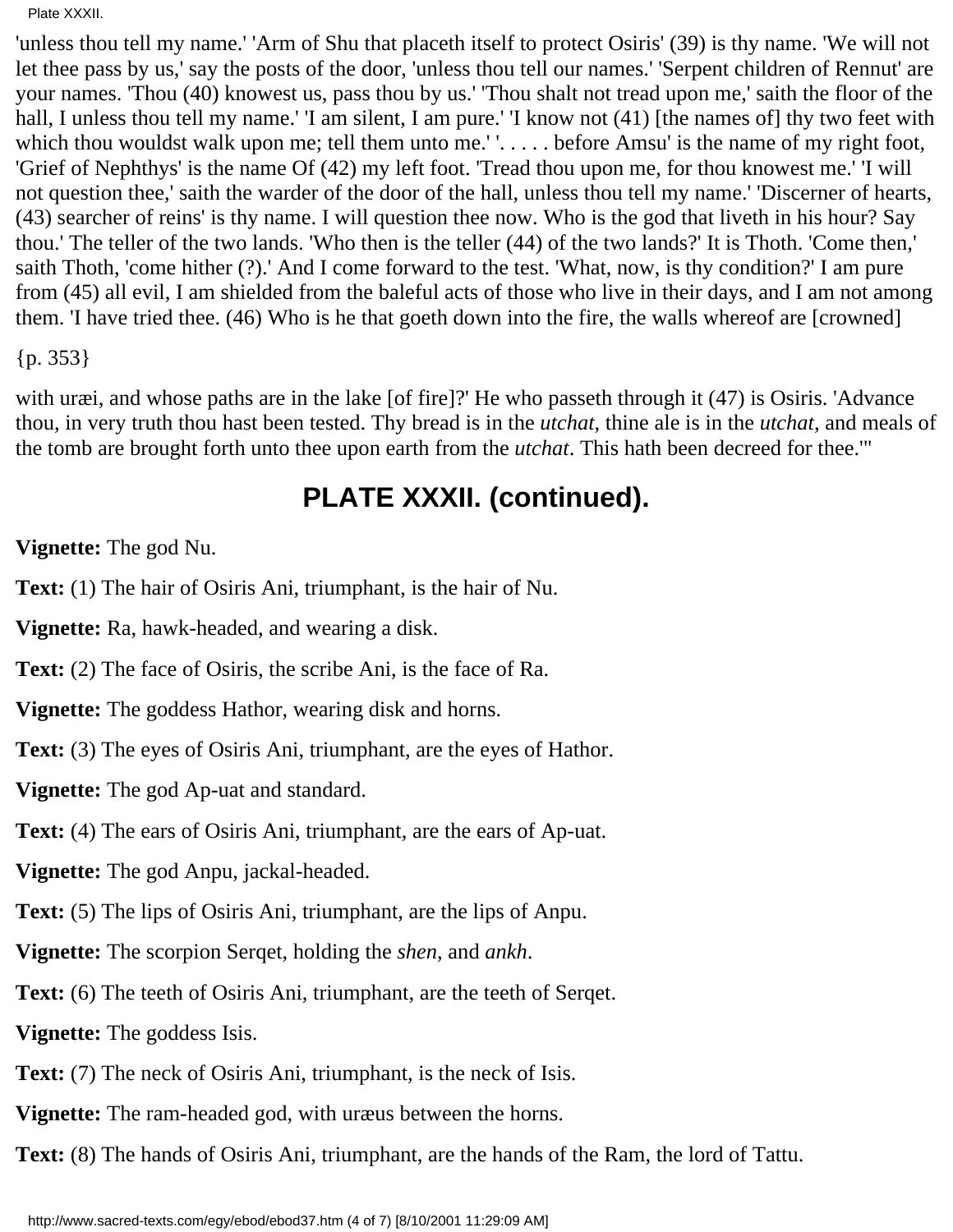**Vignette:** The god Uatchit, serpent-headed.

**Text:** (9) The shoulder of Osiris Ani, triumphant, is the shoulder of Uatchit.

{p. 354}

**Vignette:** The goddess Mert, with outstretched hands, standing upon the emblem of gold, and having on her head a cluster of plants.

**Text:** (10) The throat of Osiris Ani, triumphant, is the. blood of Mert.

**Vignette:** The goddess Neith.

**Text:** (11) The fore-arms of Osiris Ani, triumphant, are the fore-arms of the lady of Sais.

**Vignette:** The god Sut.

**Text:** (12) The backbone of Osiris Ani, triumphant, is the backbone of Sut.

**Vignette:** A god.

**Text:** (13) The chest of Osiris Ani, triumphant, is the chest of the lords of Kher-aba.

**Vignette:** A god.

**Text:** (14) The flesh of Osiris Ani, triumphant, is the flesh of the Mighty One of terror.

**Vignette:** The goddess Sekhet, lion-headed, wearing a disk.

**Text:** (15) The reins and back of Osiris Ani, triumphant, are the reins and back of Sekhet.

**Vignette:** An *utchat* upon a pylon.

**Text:** (16) The buttocks of Osiris Ani, triumphant, are the buttocks of the Eye of Horus.

**Vignette:** Osiris, wearing the atef crown and holding the flail and crook.

**Text:** (17) The privy member of Osiris Ani, triumphant, is the privy member of Osiris.

**Vignette:** The goddess Nut.

 ${p. 355}$ 

**Text:** (18) The legs of Osiris Ani, triumphant, are the legs of Nut.

**Vignette:** The god Ptah.

**Text:** (19) The feet of Osiris Ani, triumphant, are the feet of Ptah.

**Vignette:** The star Orion.

**Text:** (20) The fingers of Osiris Ani, triumphant, are the fingers of Saah (Orion).

**Vignette:** Three Uræi.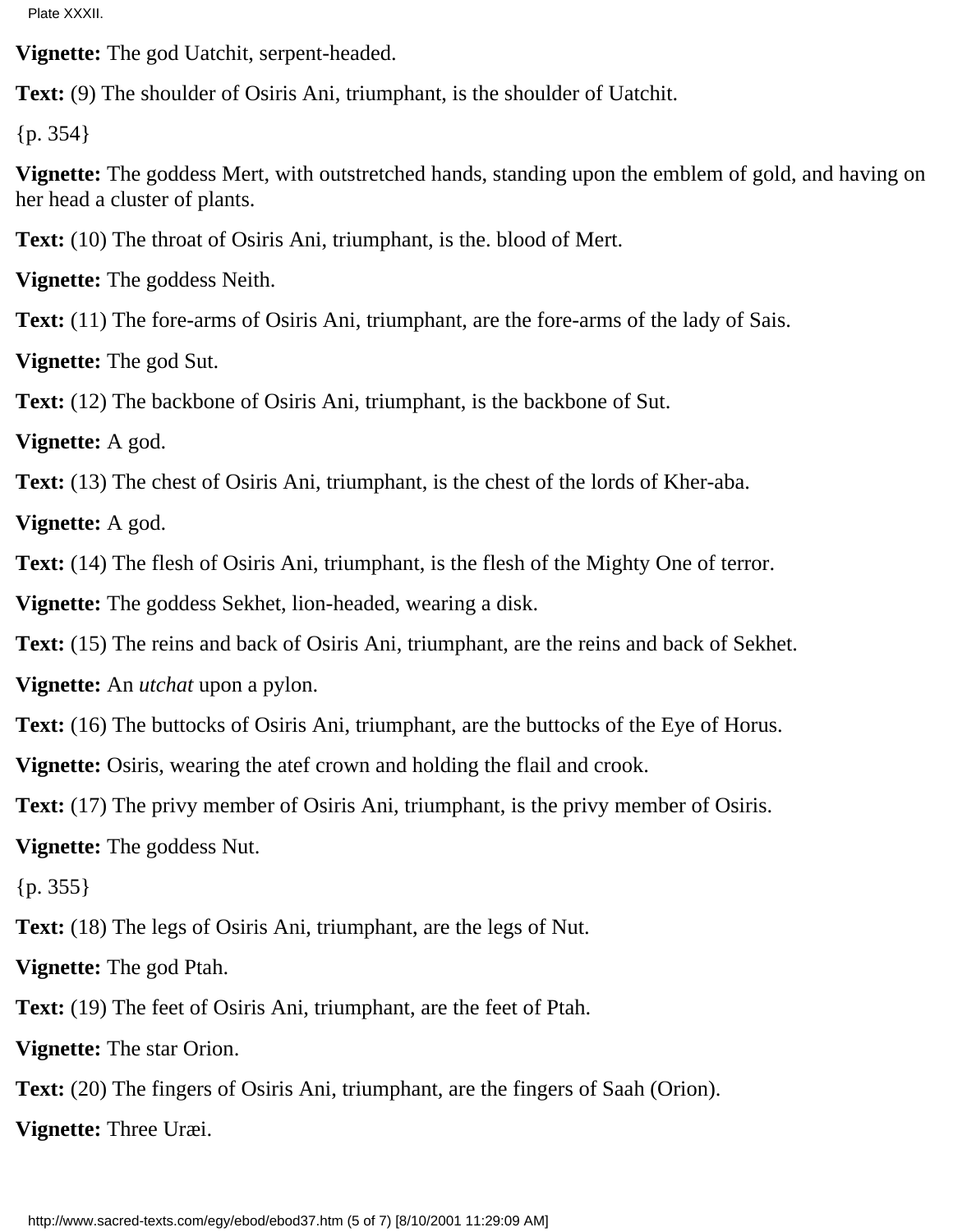**Text:** (21) The leg-bones of Osiris Ani, triumphant, are the leg-bones of the living uræi.

**Appendix:** The complete version of the XLIInd Chapter of the Book of the Dead, referring to the identification of the body of Osiris with those of the gods, reads as follows[1]:--

(1) [CHAPTER XLII.] THE CHAPTER OF DRIVING BACK SLAUGHTER IN SUTENHENEN. Saith Osiris: "O land of the sceptre! (2) O white crown of the divine Form! O holy resting place! I am the Child. I am the Child. I am the Child. I am the Child. Hail, thou goddess Aburt! Thou sayest daily, 'The slaughter block is (3) made ready as thou knowest, and thou who wert mighty hast been brought to decay.' I establish those who praise me. I am the holy knot within the tamarisk tree, more beautiful (4) in brightness than yesterday." To be said four times. I am Ra who establish those who praise him. I am the knot within the tamarisk tree, more beautiful in brightness than the disk of yesterday.  $\dots \dots$  (5) going forth on this. day. My hair is the hair of Nu. My face is the face of Ra. Mine eyes are the eyes of Hathor. Mine ears are the ears of Ap-uat. (6) My nose is the nose of Khent-sheps.[2] My lips are the lips of Anpu. My teeth are the teeth of Khepera. My neck is the neck of Isis, the divine lady. (7) My hands are the hands of Khnemu, the lord of Tattu. My fore-arms are the fore-arms of Neith, the lady of Saïs. My backbone is the backbone of Sut. My privy member is the privy member of Osiris. My reins (8) are the reins of the lords of Kher-aba. My breast is the breast of the awful and terrible One. My belly and my backbone are the belly and backbone of Sekhet. My buttocks (9) are the buttocks of

[1. For the text, see Naville, *Todtenbuch*, Bd. I., Bl. 56.

2. Varr. Khentet-khas, Khentet-khaset, and Khenti-sekhem.]

 ${p. 356}$ 

the eye of Horus. My hips and thighs are the hips and thighs of Nut. My feet are the feet of Ptah. My fingers and leg-bones arc the fingers and leg-bones of the living (10) uræi. There is no member of my body which is not the member of some god. Thoth shieldeth my body altogether, and I am [like] unto Ra every day. (11) None shall seize me by mine arms; none shall drag me away by my hand. And there shall do me hurt neither men, nor gods, nor sainted dead, nor they who have perished, nor any one of those of olden times, (12) nor any mortal, nor human being. I come forth and advance, and my name is unknown. I am yesterday, and my (13) name is 'Seer of millions of years.' I travel, I travel along the path of Horus the judge. I am the lord of eternity; I feel and I have power to perceive. I am the lord of the red crown. I am the Sun's eye, yea, (14) I am in my egg, in my egg. It is granted unto me to live therewith. I am in the Sun's eye, when it closeth, and I live by the strength thereof I come forth and I shine; (15) I enter in and I come to life. I am in the Sun's eye, my seat is on my throne, and I sit thereon within the eye. I am Horus who pass through millions of years. (16) I have governed my throne and I rule it by the words of my mouth; and whether [I] speak or whether [I] keep silence, I keep the balance even. Verily my forms are changed. I am the (17) god Unen, from season unto season; what is mine is within me. I am the only One born of an only One, who goeth round about in his course; (18) 1 am within the eye of the Sun. Things are not evil nor hostile unto me, nor are they against me. I open the door of heaven. I govern my throne, and I give [new] birth to myself on this day. [I am] not the Child who trod (19) the path of yesterday, but I am 'To-day' for untold nations. It is I who make you strong for millions of years, whether ye be in the heaven, or (20) in the earth, or in the south, or in the north, or in the west or in the east; fear of me is in your hearts. I am the pure one who dwell within the sacred eye. I shall not die (21) again. My hour resteth with you, but my forms are within my dwelling-place. I am he who is unknown, and the gods with rose-bright countenances are (22) with me. I am the unveiled one. The season wherein [the god] created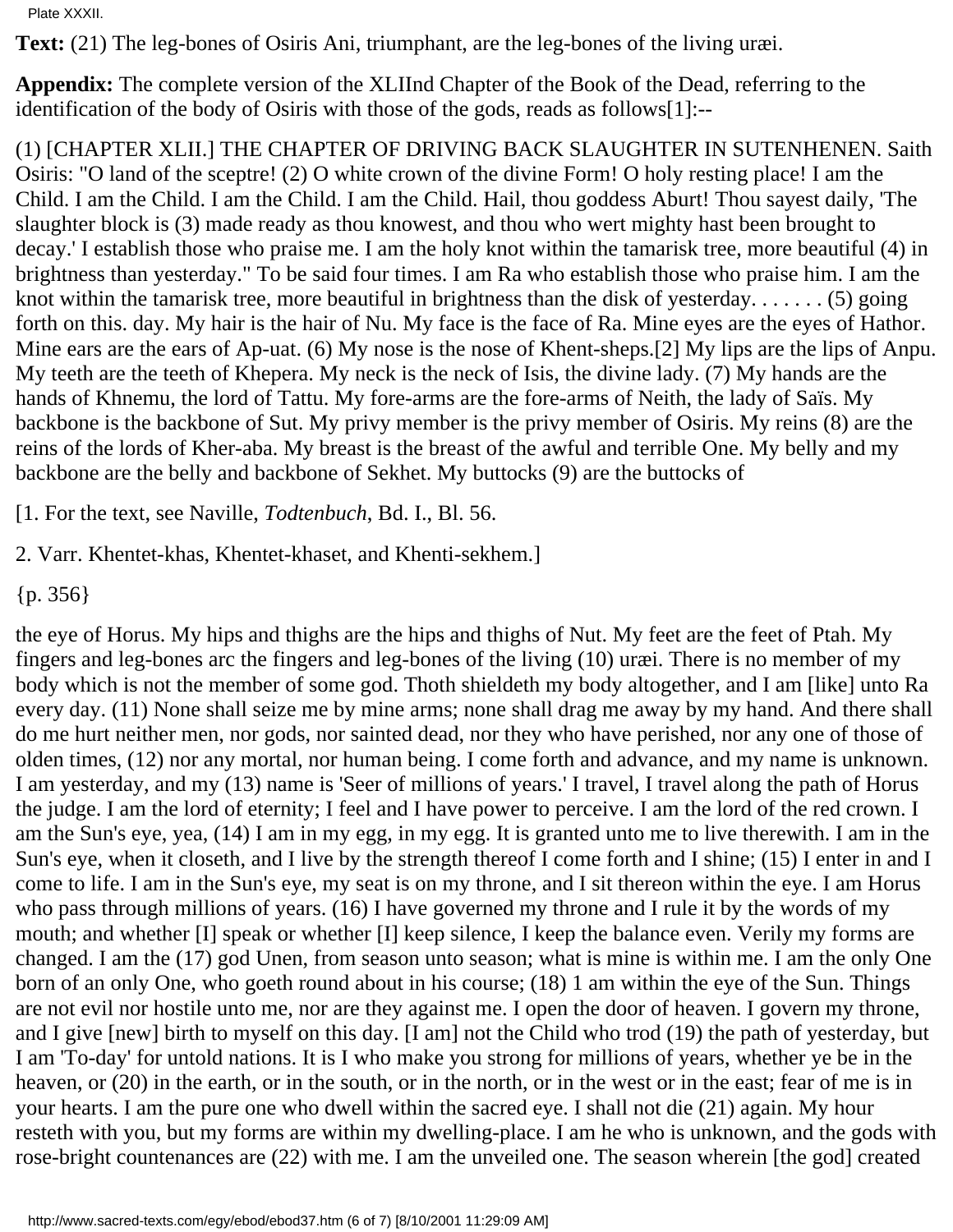heaven for me and enlarged the bounds of the earth and made great the progeny thereof cannot be found Out. (23) My name setteth itself apart and removeth from all evil things through the words which I speak unto you. I am he who riseth and shineth; the wall of walls; the only One, [son] of an only One. Ra (24) never lacketh his form, he never passeth away, he never passeth away. Verily, I say: I am the plant which cometh forth from Nu, and my mother is Nut. Hail, (25) O my Creator, I am he who hath no power to walk, the great knot within yesterday. My power is in my hand. I am not known, [but] I am he who knoweth (26) thee. I cannot be held with the hand, but I am he who can hold thee in his hand. [Hail] O Egg! [Hail] O Egg! I am Horns who live for millions of years, whose flame lighteth upon your faces and (27) blazeth in your hearts. I have the command of my throne, and I advance in mine hour. I have opened the paths, I have turned myself away from all evil. I am (28) the ape of gold, three palms and two fingers [high], which is without legs and without arms, and which dwelleth in the House of Ptah. I go forth even as goeth forth the ape Of (29) gold three palms and two fingers [high], which hath neither legs nor arms, and which dwelleth in the house of Ptah." When [thou] hast said this chapter thou shalt open a way and enter thereon.

 ${p. 357}$ 

[Next: Plate XXXIII.](#page-232-0)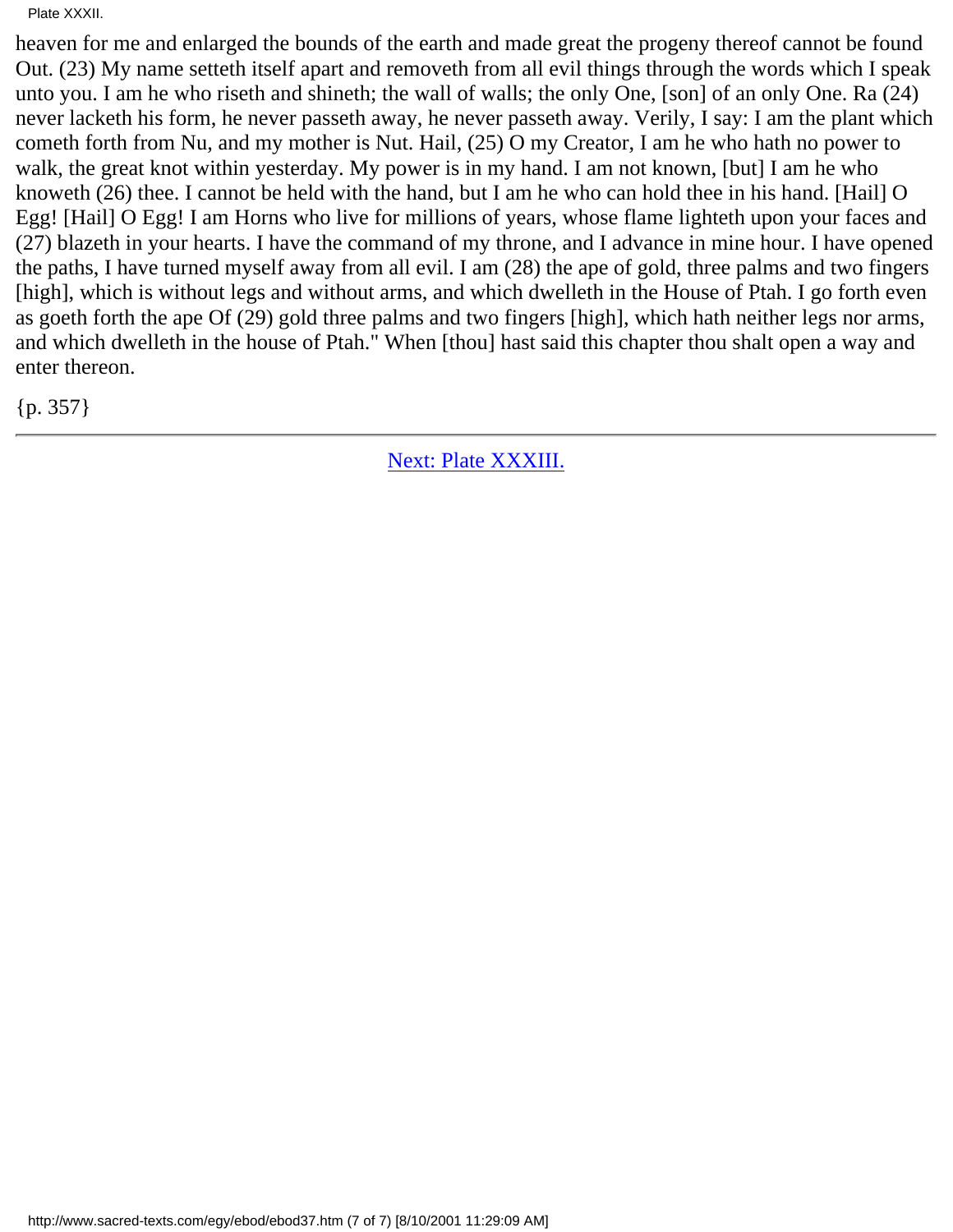### **PLATE XXXIII.**

<span id="page-232-0"></span>**Vignette:** A lake of fire, at each corner of which is seated a dog-headed ape.<sup>[1]</sup>

*Rubric:* (1) Osiris Ani, triumphant, is girt about with [fine] raiment, he is shod with (2)white sandals, and he is anointed with very precious *anta* ointment; and a bull, (3) and herbs, and incense, and ducks, and flowers, and ale, and cakes have been offered unto him. And behold, thou shalt limn upon a clean tile (4) the image of a table of offerings in clean colours, and thou shalt bury it in a field whereon (5) swine have not trampled. If this word then be written upon it, he himself shall rise again, (6) and his children's children shall flourish even as Ra flourisheth without ceasing. He shall dwell in favour (7) in the presence of the king among the chiefs, and cakes and cups of drink and portions of meat shall be given unto him upon the table (8) of the great god. He shall not be thrust from any door in Amentet; he shall travel on (9) together with the kings of the north and of the south, and he shall abide with the (10) followers of Osiris near unto Un-nefer, for ever, and for ever, and for ever.

#### **Vignette:** a Tet,[2]

[1. A somewhat similar scene forms the vignette to Chapter CXXVI., but in addition to the apes there are two uræi at each corner. The text reads: "Hail, ye four apes who sit in the bows of the boat of Ra, who make the right and truth of Neb-er-tcher to advance, who apportion unto me my weakness and my strength, who pacify the gods by the flame of your mouths, who give holy offerings unto the gods, and sepulchral meals of the tomb unto the shining ones, who feed upon right and truth, who are without falsehood, and who abominate wickedness. Destroy ye the evil which is in me, do away with mine iniquity, put away the wounds which I had upon earth, and destroy all wickedness which cleaveth unto me." [The apes say]: "Enter thou in and let nothing whatever oppose thee." "Grant ye that I may pass through the tomb, and that I may enter into Re-stau, and that I may go in through the hidden doors of the underworld, and that offerings and other things may be made unto me as unto those shining ones who pass into and out from the paths of the tomb, and who go through [the doors thereof].

2 The ### represents four pillars, *i.e.*, the four quarters of heaven, or the whole universe. As a religious emblem it symbolizes the god Osiris. A fine collection of *tets* is exhibited in the Fourth Egyptian Room (Table-Case K, and Wall-Case, No. 114), and among them may be noted: No. 2097,.a blue glazed *faïence* pendent tet, with the horns, disk, and plumes No. 739, blue glazed *faïence* pendent *tet*, with five cross-bars, and No. 8260, lapis-lazuli pendent *tet*, with horns, disk, and plumes; No. 8275, carnelian *tet*; No. 8270, agate *tet*; No. 20,623, opaque blue glass *tet* inscribed with the name of its owner; No. 20,636, stone *tet* inlaid with lapis-lazuli, carnelian, plasma, and mother of emerald.]

#### {p. 358}

**Text:** [CHAPTER CLV.] (1) THE CHAPTER OF A TET OF GOLD: Osiris Ani, triumphant, saith: "Thou risest, O still heart! (2) Thou shinest, O still heart! Place thou thyself upon my side. I have come arid I have brought unto thee a tet of gold; rejoice thou in it."

**Appendix:** In the late recension of this chapter (Lepsius, *Todtenbuch*, Bl. 75) the rubric is divided into two parts, which read: "To be recited over a Tet of gold inlaid (?) in sycamore wood, and placed on the neck of the shining one; and he shall pass in through the doors of the underworld by the might of the words here spoken. It shall set him in his place on the day of the new year among the followers of Osiris.

"If this chapter be known by the deceased he shall become perfect in the underworld. He shall not be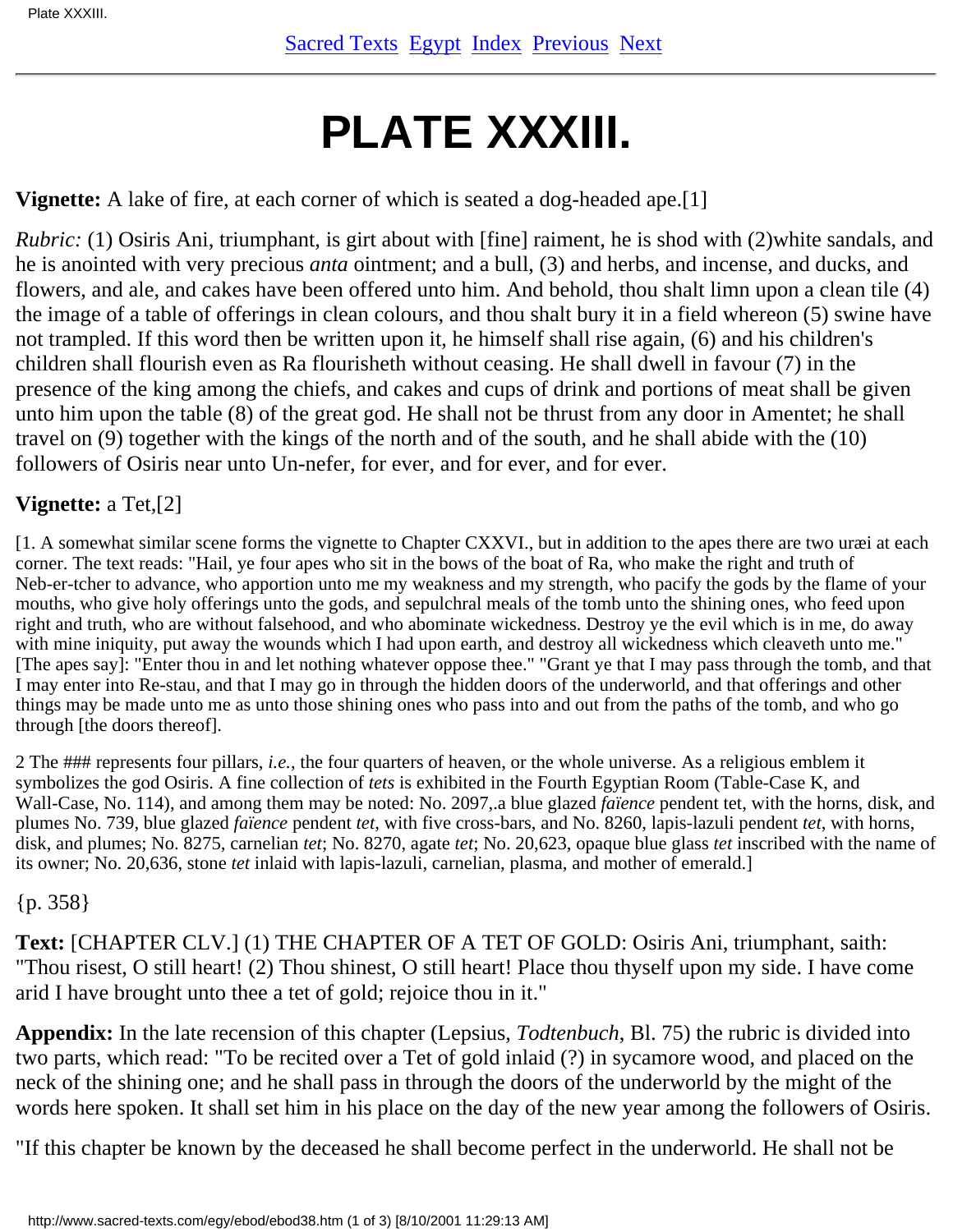thrust back at the doors of Amentet; cakes and ale and meat offerings shall be offered unto him upon the altars of Ra, or (as some say) of Osiris Un-nefer; and he shall triumph over his foes in the underworld for ever and for ever."

**Vignette:** A buckle, or tie.

### **Text:** [CHAPTER CLVI.]. (1) THE CHAPTER OF A BUCKLE OF CARNELIAN.[1]

Saith Osiris Ani, triumphant: "The blood of Isis, the charms of Isis, (2) the power of Isis, are a protection unto me, the chief, and they crush that which I abhor."

**Appendix:** *Rubric:*[2] This chapter shall be said over a buckle of red jasper[3] (*or* carnelian) which hath been dipped in water of *ankham* flowers and inlaid in sycamore wood, and hath been placed on the neck of the shining one. If this chapter be inscribed upon it, it shall become the power of Isis, and it shall protect him; and Horus, the son of Isis, shall rejoice when he seeth it. No way shall be impassable to him, and one hand shall extend unto heaven, and the other unto earth. If this chapter be known [by the

[1. The Nebseni papyrus adds the words, "to be placed near the neck of this shining one."

2. See Maspero, *Mémoire sur Quelques Papyrus du Louvre*, p. 8.

3. The amulet of the buckle is usually made of carnelian, red jasper, red porphyry, red glass, or red *faïence*, but examples in grey and black stone and wood are also known at times it was made entirely of gold, but it was frequently set in gold only. Large wooden models of the buckle were placed in the wooden hands which were fastened on the breasts of coffins; they usually lay upon the left breast, and the tee on the right. In the fine collection of buckles in the British Museum the following are of interest: No. 20,641, pendent buckle of red glass inscribed with the Chapter of the Buckle No. 20,621, black stone pendent buckle, with hollow loop, inscribed with the Chapter of the Buckle; No. 20,646, grey stone buckle inscribed ###. No. 20,619, red glass (?) buckle set in a gold frame, and inscribed with a few words of the Chapter of the Buckle, and the name of Aah-mes the scribe; No. 8258, mottled glass buckle having the loop inlaid with blue composition; No. 8259, red *faïence* double buckle, pierced lengthwise for threading in a necklace.]

{p. 359}

deceased] he shall be among those who follow Osiris Un-nefer, triumphant. The gates of the underworld shall be opened unto him, and a homestead shall be given unto him, together with wheat and barley, in the Sekhet-Aaru; and the followers of Horus who reap therein shall proclaim his name as one of the gods who are therein.

### **Vignette:** A heart.

**Text:** [CHAPTER XXIXB.]. (1) THE CHAPTER OF A HEART OF CARNELIAN. Saith Osiris Ani, triumphant: "I am the *Bennu*, the soul of Ra, and the guide of the gods into (2) the underworld. The souls come forth upon earth to do the will of their *ka's*, and the soul of Osiris Ani cometh forth to do the will of his *ka*."

### **Vignette:** A head-rest.

Text: [CHAPTER CLXVI.] (I) THE CHAPTER OF THE PILLOW WHICH IS PLACED UNDER THE HEAD OF OSIRIS ANI, TRIUMPHANT, TO WARD OFF WOES FROM THE DEAD BODY OF OSIRIS. (2) [Ani saith]: "Lift up thy head to the heavens, for I have knit thee together triumphantly. Ptah hath overthrown his foes and thine; all his enemies have fallen, and they shall never more rise up again, O Osiris."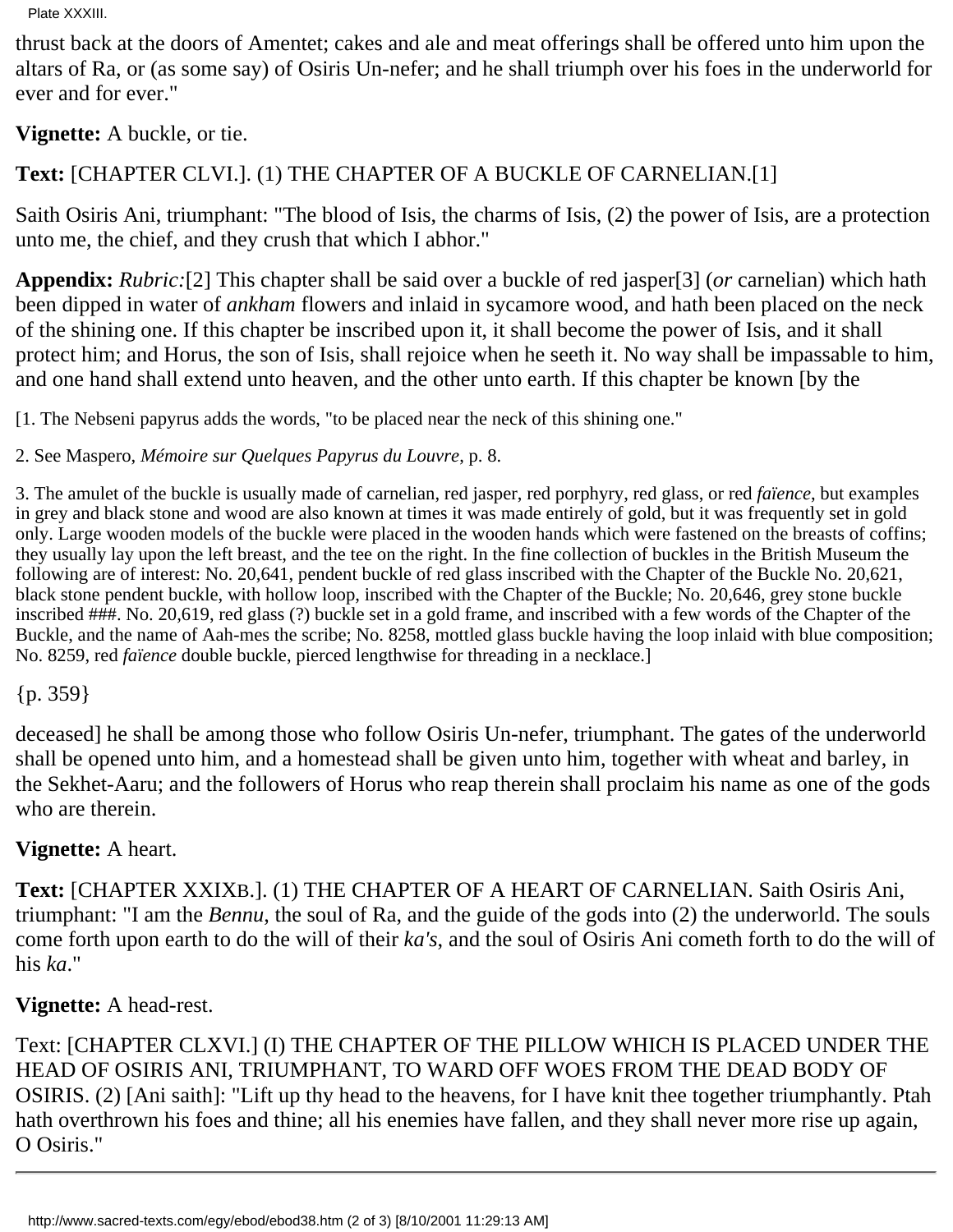[Next: Plates XXXIII and XXXIV.](#page-235-0)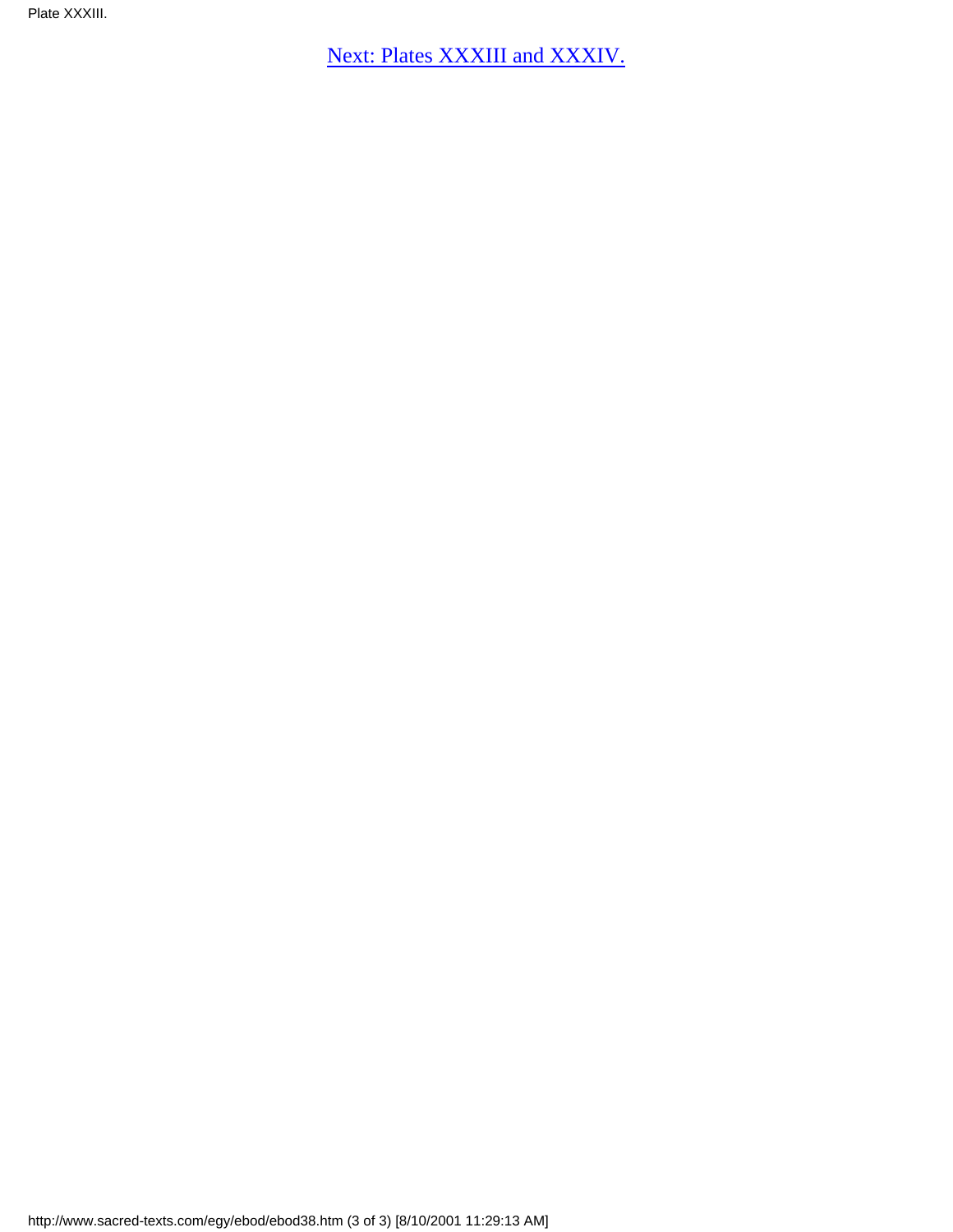## **PLATES XXXIII AND XXXIV.**

<span id="page-235-0"></span>Vignette: The mummy-chamber, arranged as a plan, representing the floor and walls laid flat, in fifteen compartments. In the centre, under a canopy, is place d the bier bearing the mummy of Ani, beside which stands the god Anubis,[1]

[1. In the Nebseni papyrus the text referring to Anubis reads: "Anubis, who dwelleth in the region of the embalmed, the chief of the holy house, layeth his hands upon the lord of life (*i.e.*, the mummy),

It and provideth him with all that belongeth unto him, and saith: 'Flail to thee, thou beautiful one, the lord! Thou hast been gazed upon by the Sun's eye, thou hast been bound up by Ptah-Seker, thou hast been made whole by Anubis; breath hath been given unto thee by Shu, and thou hast been raised up by the fair one, the prince of eternity. Thou hast thine eyes. Thy right eye is in the sektet boat, and thy left eye is in the *sektet* boat. Thine eye-brows appear fair before the company of the gods. Thy brow is in the charge of Anubis. The back of thy head is in good case in tile presence of the sacred hawk. Thy fingers are stablished by written decree in the presence of the lord of Khemennu, and Thoth giveth unto thee the speech of the sacred books. Thy hair is in good case in the presence of Ptah-Seker. Osiris is in bliss, and reverence is done unto him before the company of the great gods. He looketh upon the great god, he is led on fair paths, he is made strong with meals of the tomb, and his enemies are cast down beneath him in presence of the company of the great gods who are in the great house of the aged one in Annu.'"]

#### {p. 360}

with hands outstretched over the body. At the foot of the bier kneels the goddess Isis, and at the head the goddess Nephthys, each being accompanied by a flame of fire, which is placed in the compartment immediately behind her. The Tet occupies the compartment immediately above the bier, and the jackal--emblematic of Anubis or Ap-uat--couchant on the tomb, with a sceptre having pendent *menats*--occupies the compartment below. The four children of Horus, or gods of the cardinal points--Mestha, Hapi, Tuamautef, and Qebhsennuf--stand in the corners of the four adjoining compartments. In each of the two upper and outer compartments is the human-headed bird emblematic of the soul, standing on a pylon, the one on the right being turned to the west or setting sun, the other on the left facing the east or rising sun. In the right lower compartment stands the figure of the Perfected Soul; in the corresponding compartment on the left is a Ushabti figure.

**Text** [CHAPTER CLI.] [Isis saith:] "I have come to be a protector unto thee. I waft (2) unto thee air for thy nostrils, and the north wind, which cometh forth from the god Tmu, unto thy nose (3)- 1 have made whole thy lungs. I have made thee (4) to be like unto a god. Thine enemies have fallen beneath thy feet. (5, 6) Thou hast been made victorious in (7) Nut, and thou art mighty to prevail with the gods."

[Nephthys saith:] "(2) I have gone round about to protect thee, brother Osiris; (3) 1 have come to be a protector unto thee. [My strength shall be behind thee, my strength shall be behind thee, for ever. Ra hath heard thy cry, and the gods have granted that thou shouldst be victorious. Thou art raised up, and thou art victorious over that which hath been done unto thee. Ptah hath thrown down thy foes, and thou art Horus, the son of Hathor.]"[1]

[1. In Ani the text is corrupt, and the passage within brackets is translated from the following version (Naville, Todtenbuch, Bd. II., Bl. 428):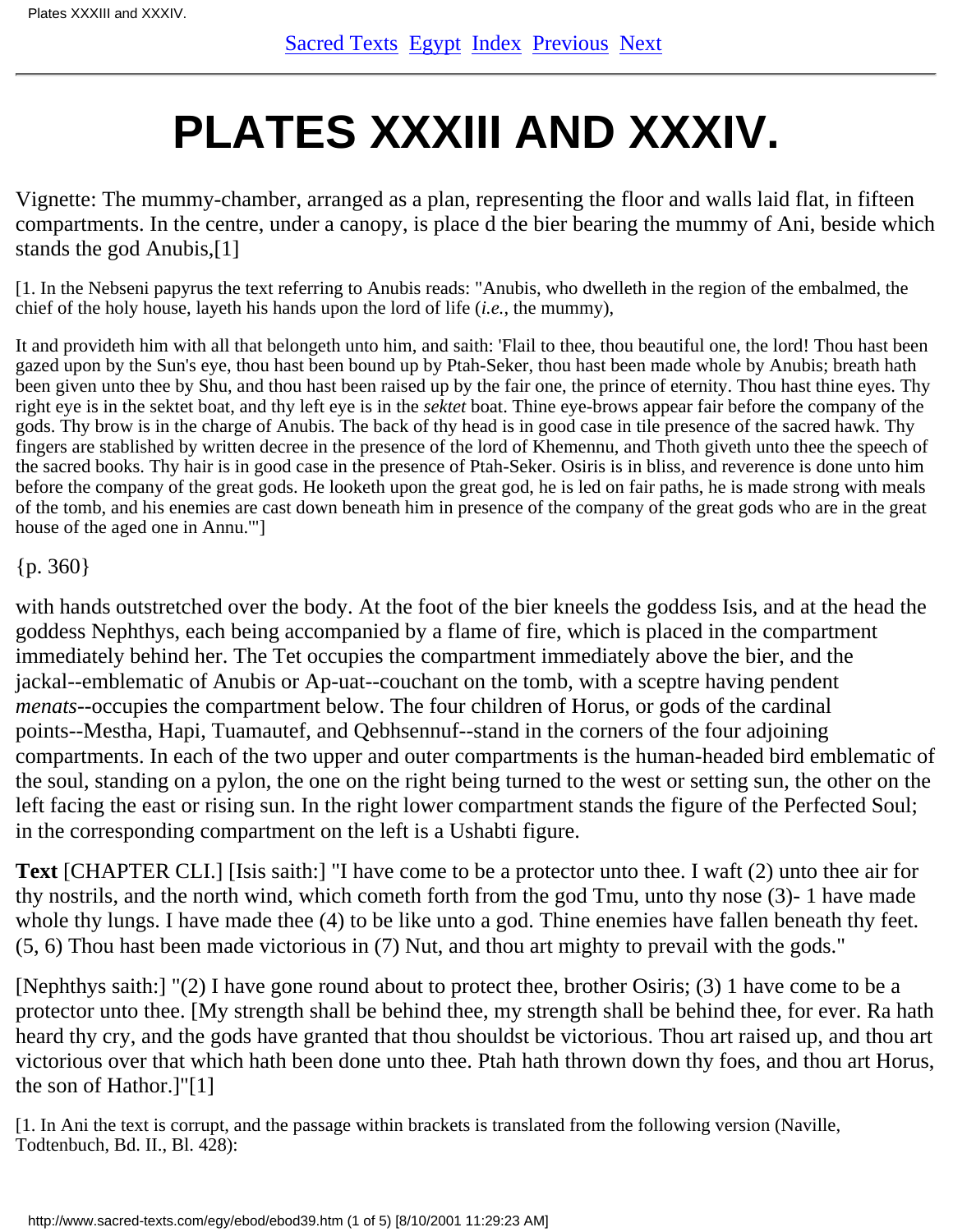*maket-d ha-k sep sen t'etta setem nas-k an Ra smaaxeru an neteru thes-tu semaaxeru-k her arit erek xer en Ptah xeft-k entek Heru sa Het-Heru*.]

{p. 361}

[The flame of Isis saith:] "I protect thee with this flame, and I drive away him (the foe) from the valley of the tomb, and I drive away the sand from thy feet. I embrace Osiris Ani, who is triumphant in peace and in right and truth."[1]

[The flame of Nephthys saith:] "I have come to hew in pieces. I am not hewn in pieces, nor will I suffer thee to be hewn in pieces. I have come to do violence, but I will not let violence be done unto thee, for I am protecting thee."

[The Tet saith:] "I have come quickly, and I have driven back the footsteps of the god whose face is hidden.[2] I have illumined his sanctuary. I stand behind the sacred Tet or, the day of repulsing disaster.[3] I protect thee, O Osiris."

[Mestha saith:] I am Mestha, thy son, O Osiris Ani, triumphant. I have come to protect thee, and I will make thine abode to flourish everlastingly. I have commanded Ptah, even as Ra himself commanded him."

[Hapi saith:] "I am Hapi thy son, O Osiris Ani, triumphant. I have come to protect thee. Thy head and thy limbs are knit together; and I have smitten down thine enemies beneath thee. I have given unto thee thy head for ever and for ever, O Osiris Ani, triumphant in peace."

[Tuamautef saith:] "I am thy beloved son Horus. I have come to avenge thee, O my father Osiris, upon him that did evil unto thee; and I have put him under thy feet for ever, and for ever, and for ever; O Osiris Ani, triumphant in peace."

[1. The text here is corrupt. Brit. Mus. papyrus, No. 10,010 (Naville, *Todtenbuch*, Bd. II., Bl. 429) reads *nuk ahu sa er teb ament xesef-a xesef su er teka set au seset-na set au setenem-na uat au-a em sa*, "I surround with sand the hidden tomb, and drive away the violent one therefrom. I lighten the valley of the tomb, I cast light therein, I traverse the ways, and I protect [Osiris]."

2 Reading *i-a em heh xesef nemmat kep-hra-f sehet' kep-f*.

See Naville, *Todtenbuch*, Bd. II., Bl. 428.

3 Variant *hru xesef sat*, "day of driving back slaughter."]

{p. 362}

[Qebhsennuf saith:] "I am thy son, O Osiris Ani, triumphant. I have come to protect thee. I have collected thy bones, and I have gathered together thy members. [I have brought thy heart and I have placed it upon its throne within thy body. I have made thy house to flourish after thee, O thou who livest for ever.]"[1]

[The bird which faceth the setting sun saith]: "Praise be to Ra when he setteth in the western part of heaven. Osiris Ani, triumphant in peace in the underworld, saith: 'I am a perfected soul,'"

[The bird which faceth the rising sun saith]: "Praise be to Ra when he riseth in the eastern part of heaven from Osiris Ani, triumphant."

[The Perfected Soul saith]: "I am a perfected soul in the holy egg of the *abtu* fish. I am the great cat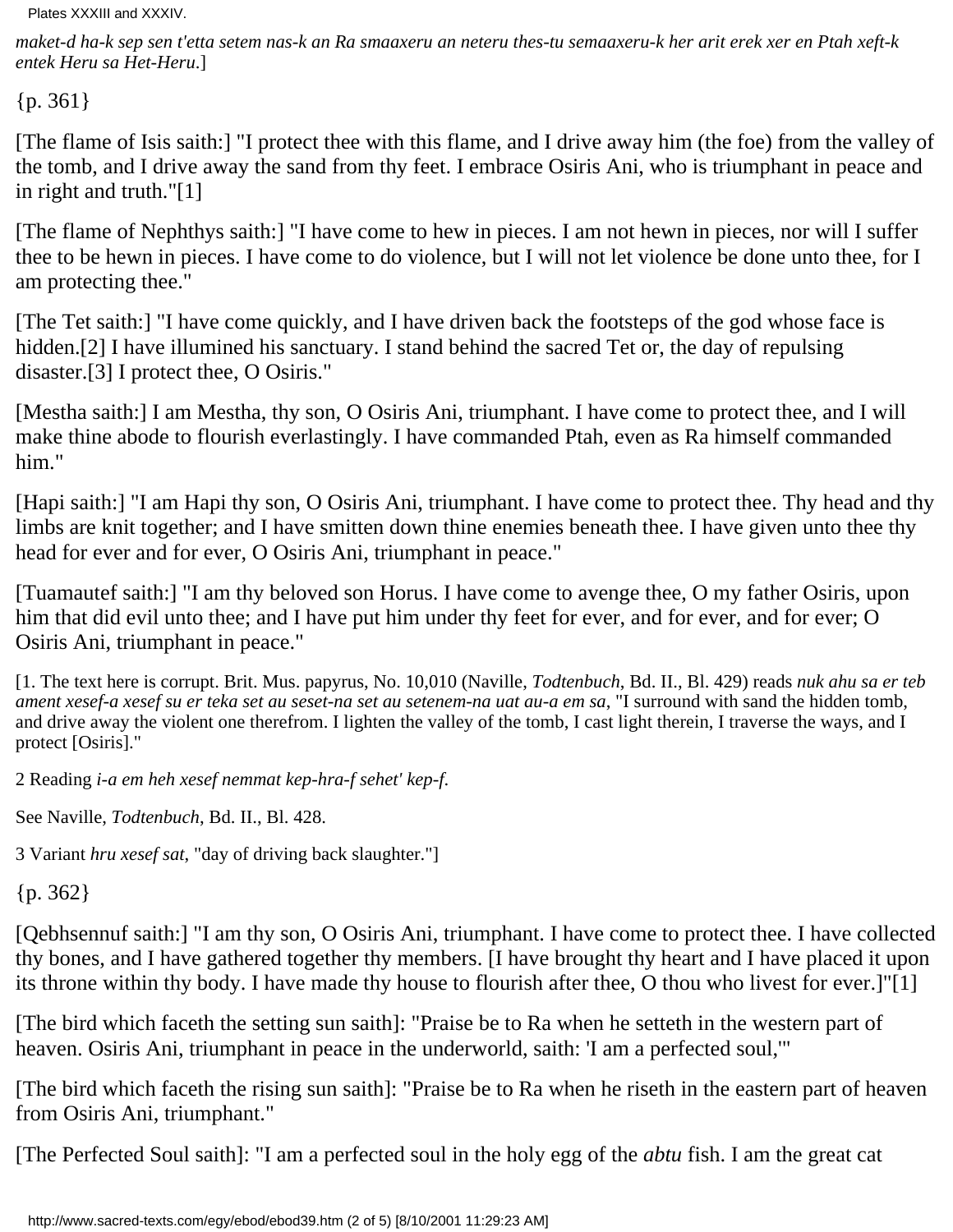which dwelleth in the seat of right and truth wherein riseth the god Shu."

[The text near the Ushabti Figure (Chapter VI.) reads]: Osiris Ani, the overseer, triumphant, saith: " Hail, *shabti* figure! If it be decreed that Osiris [Ani] shall do any of the work which is to be done in the underworld, let all that standeth in the way be removed from before him; whether it be to plough the fields, or to fill the channels with water, or to carry sand from [the East to the West]." The *shabti* figure replies: "I will do [it]; verily I am here [when] thou callest."

**Vignette:** Ani, with both hands raised in adoration, standing before a table of offerings; behind him is his wife holding lotus and other flowers in her left hand.

**Text:** [Chapter CX.] (1) HERE BEGIN THE CHAPTERS OF THE SEKHET-HETEPU, AND THE CHAPTERS OF COMING FORTH BY DAY, AND OF GOING INTO AND OF COMING OUT FROM THE UNDERWORLD, AND OF ARRIVING IN THE SEKHET(2) AANRU, AND OF BEING IN PEACE IN THE GREAT CITY WHEREIN ARE FRESH BREEZES. Let me have power there. Let me become strong to plough there. (3) Let me reap there. Let me eat there. Let me drink there. [Let me woo there.][2] And let me do all these things there, even as they are done upon earth.

[1. In the papyrus of Ani the text of the end of the speech of Qebbsennuf appears to be corrupt the words within brackets are translated from other papyri, and the Egyptian would run as follows: *an-na nek ab-k ta-a nek su her auset-f em xat-k serut-na pa-k emxet-k anx-tha t'etta*.

2. Reading, with the Nebseni papyrus, *nehep am*.]

{p. 363}

Saith Osiris Ani, triumphant: (4) "Set hath carried away Horus to see what is being built in the Field of Peace, and he spreadeth the air over (5) the divine soul within the egg in its day. He hath delivered the innermost part of the body of Horus from the holy ones of Akert (?).[1] Behold I have sailed in the mighty boat on the Lake of Peace.[2] I, even I, have crowned him in the House of (6) Shu. His starry abode reneweth its youth, reneweth its youth. I have sailed on its Lake that I may come unto its cities, and I have drawn nigh It unto the city Hetep.[3] For behold, I repose at the seasons [of Horus]. I have passed through the region of the company of the gods who are aged and venerable. (7) 1 have pacified the two holy Fighters[4] who keep ward upon life. I have done that which is right and fair, and I have brought an offering and have pacified the two holy Fighters. I have cut off the (9) hairy scalp of their adversaries, and I have made aft end of the (10) woes which befel [their] children; (11) I have done away all the evil which came against their souls; I have gotten dominion over it, (12) 1 have knowledge thereof. I have sailed forth on the waters [of the lake] (13) that I may come unto the cities thereof. I have power (14) over my mouth, being furnished [with] charms; let not. [the fiends] get the mastery over me, (16) let them not have dominion over me. May I be equipped in thy Fields of Peace. What thou wishest that shalt thou do, [saith the god]."

**Vignette:** The Sekhet-hetepet or "Fields of Peace," surrounded and intersected with streams. They contain the following:

(*a.*) Thoth, the scribe of the gods, holding pen and palette, introduces Ani, who is making an offering, and his *ka* to three gods who have the heads of a hare, serpent, and bull respectively, and are entitled *pauti*, " the company of the gods." Ani and a table of offerings in a boat. Ani addressing a hawk standing

[1. Reading, with the Nebseni papyrus, *ma Akeru*.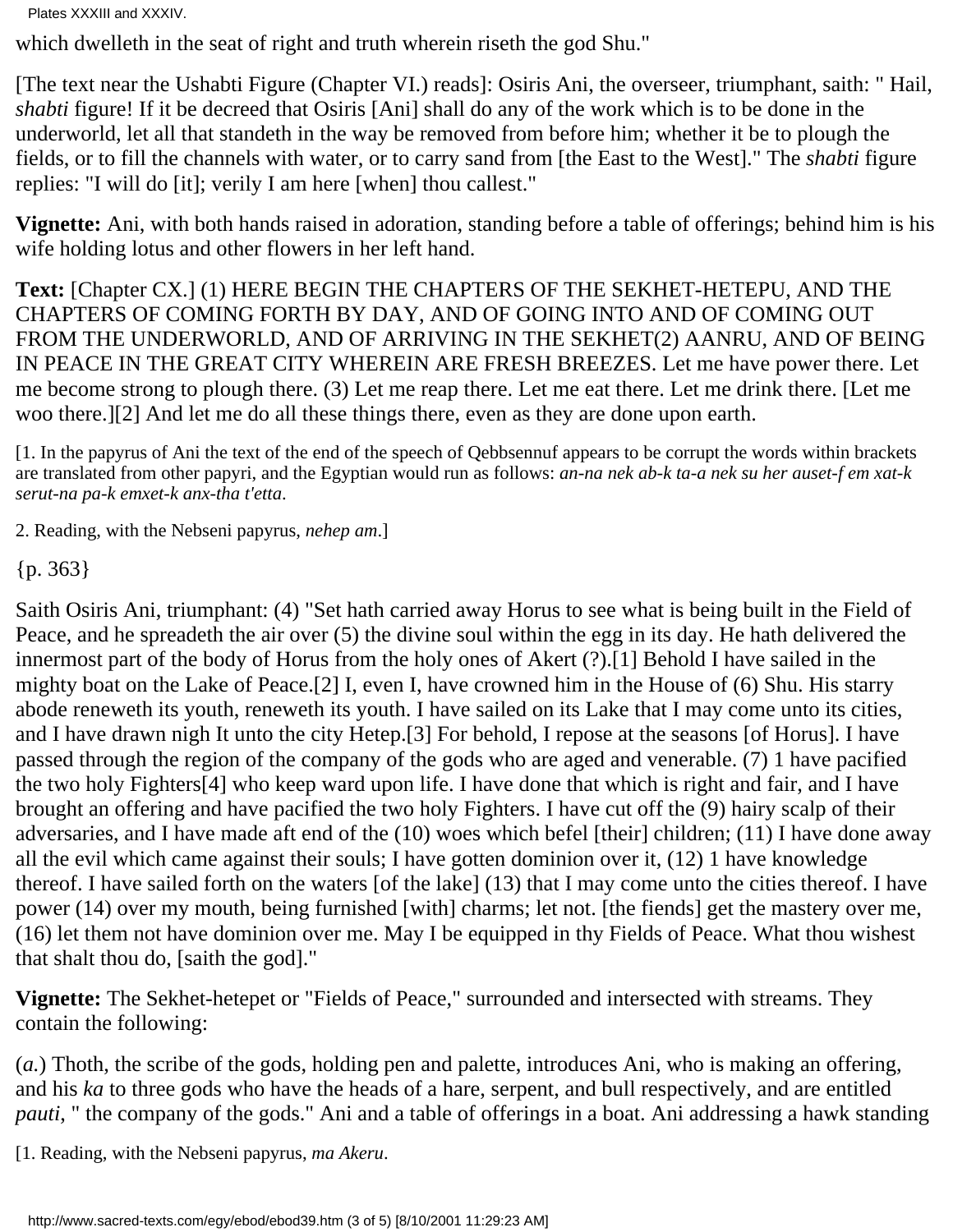2. Adding from the Nebseni papyrus: *as kua xenen-a uaa pen aa em Se-Hetep*.

3. Adding from the Nebseni papyrus: *renp-th renp-th xen-na em se-s er sper-a er nut-s xent-a er Hetep-sen entet*.

4. *I.e.*, Horus and Set.]

 ${p. 364}$ 

on a pylon-shaped pedestal, before which are an altar and a god. Three ovals.[1] The legend reads *un em hetep sexet nifu er fent*, "Being at peace in the Field [of Peace], and having air for the nostrils."

(*b.*) Ani reaping wheat, with the words *asex Ausar*, "Osiris reaps"; guiding the oxen treading out the corn; standing with hands and holding the *kherp* sceptre, and kneeling before two vessels of red barley and wheat. The hieroglyphics seem to mean, "the food of the shining ones." Three ovals.[2]

(*c.*) Ani ploughing[3] with oxen in a part of the Fields of Peace called "Sekhet-aanre"; with the word *sekau*, to plough. The two lines of hieroglyphics read:--

*re en hete'et atru 1000 em au-f an t'et usex-f an un remu neb am-f an hefau nebt am-f.*

Chapter of the River-horse. The river is one thousand [cubits] in its length. Not can be told its width. Not exist fishes any in it, not [exist] serpents any in it.

[1. In the Nebseni papyrus they are called Qetqetmu, Hetepmu, and Urmu.

2. Instead of three, the Nebseni papyrus has four ovals, which are called Hetep, An (?), Uakhakha, and Neb-taui.

3 In the Turin papyrus, published by Lepsius, the ploughing, sowing, reaping and treading out the corn are all shown in one division, and the deceased stands in adoration before "Hapi, the father of the gods."

In the papyrus of Nebseni the deceased adores the company of the gods who live in the Field of Hetep, saying: "Hail to you, O ye lords of *kas*, I have come in peace into your fields to receive *tchefau* food. Grant ye that I may come to the great god daily, and that I may have sepulchral meals, and that my *ka* may be supplied with the meat and drink offered to the dead. May Osiris and the company of the gods, who dwell in the Field of Hetep, give a royal oblation, may they {footnote p. 365} grant meat and drink and all good things, and bandages and incense every day. And may I sit down at the table [of the god] daily to receive bread of his bread, and cakes, and wine, and milk, and *tchefau* food; and may I follow in the train of the god when he maketh his appearance in his festivals in Res-tau." (For the text see Naville, Todtenbuch, Bd. I., Bl. 123.)]

 ${p. 365}$ 

(*d.*) A boat bearing a flight of steps and floating on a stream;[1] above is the legend *tehefau*,[2] (?)~ A boat of eight oars, each end shaped like a serpent's head, bearing a flight of steps; at the stern is written and at the bows *meter am Un-nefer*, "the god therein is Un-nefer." The stream which flows on the convex side of the small island is called *ashet pet*, "flood (?) of [heaven]." On the other island is placed a flight of steps, by the side of which is written The space to the left represents the abode of the blessed dead, and is described as:--

*duset xu au-sen meh sexef at meh xemt an saku aqeru asexet-sen*

The seat of the shining ones. Their length is cubits seven the wheat cubits three the blessed dead who are perfected they reap [it].

[1. In the Turin papyrus this boat is called *uda en Ra-Heru-xuti xeft t'a-f er Sexet Aanre*: the boat of Ra-Harmachis when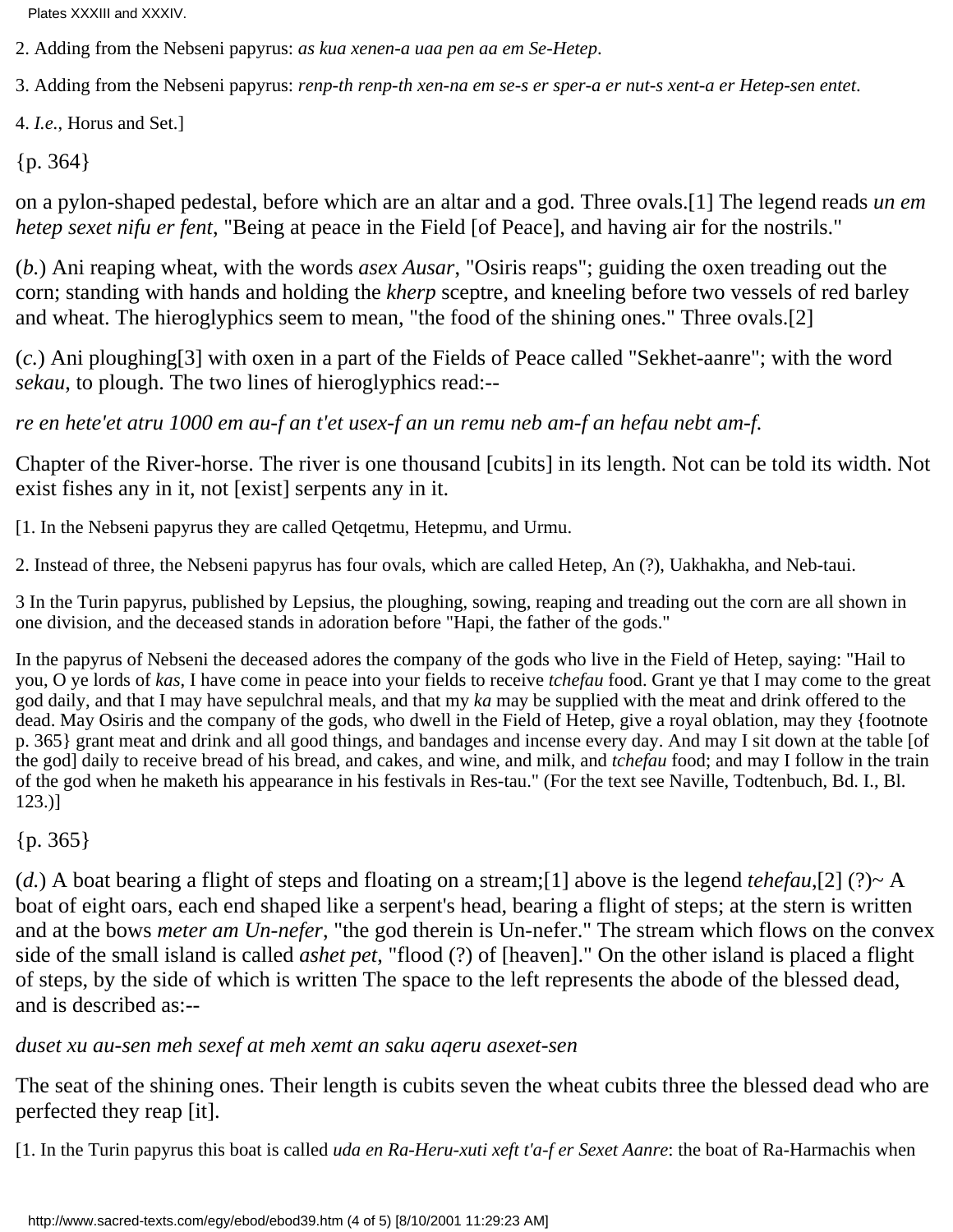he goeth forth into the Field of Aanre.

2 In the Turin papyrus the words t'efu uru are written between the boats, the ends of which are shaped like serpents' heads.

3 In ancient papyri qeqsu is written, and in the Turin papyrus ###. In the Nebseni papyrus four gods dwell on this island, and the accompanying text says that they are "the great company of the gods in Sekhet-hetep; but in the Turin papyrus three gods only, whose names are Shu, Tefnut, and Seb respectively, are depicted.

4 A small division called the "birthplace of the gods" is not marked in the Ani papyrus, although it is found in that of Nebseni (see Naville, *Todtenbuch*, Bd. i., Bl. 123).]

 ${p. 366}$ 

[Next: Plates XXXV. and XXXVI.](#page-240-0)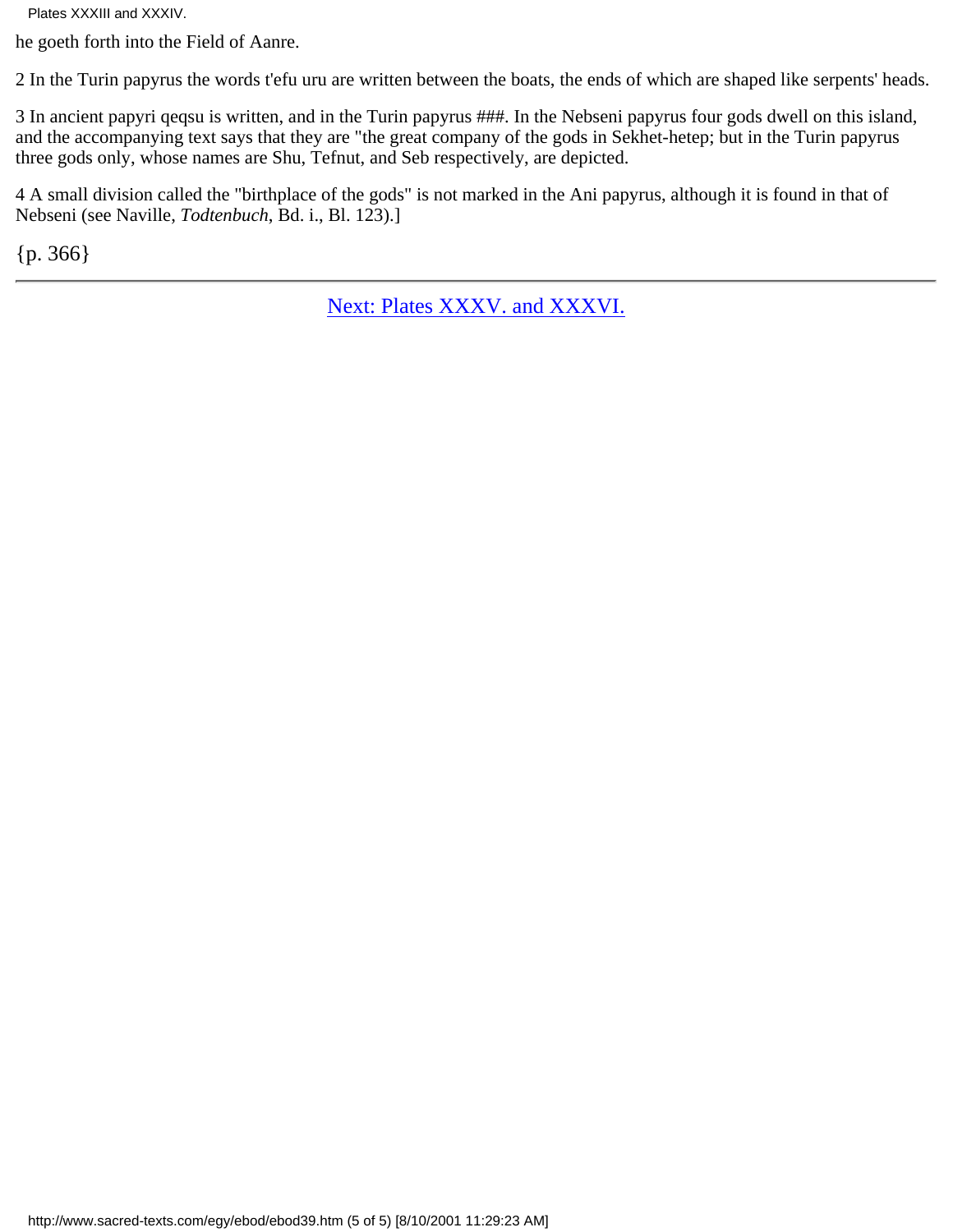## **PLATES XXXV. AND XXXVI.**

<span id="page-240-0"></span>**Vignette:** A hall, within which, on the left, Ani stands before two tables of offerings bearing libation water and lotus-flowers, with hands raised, adoring Ra, hawk-headed.[1] Next are ranged seven cows, each one couchant before a table of offerings, and each having a *menat* attached to the neck;[2] and a bull standing before a table of offerings. Behind them are four rudders; and on the extreme right are four triads of gods, each triad having a table of offerings bearing a libation vase and a lotus-flower (?).

**Text:** [CHAPTER CXLVIII.]. (i) Saith Osiris Ani, triumphant: "Homage to thee, (2) O thou lord, thou lord of right and truth, the One, the lord of eternity and creator (3) of everlastingness, I have come unto thee, O my lord Ra. I have made (4) meat offerings unto the seven kine and unto their bull. O ye who give (5) cakes and ale to the shining ones, grant ye to my soul to be with

[1. In the Turin papyrus, published by Lepsius, the god wears the triple or *atef* crown instead of a disk and serpent, and the text describes him as "Osiris the lord of eternity, the prince, the lord of everlastingness, the great god, the governor of Akertet." Behind the god stands a female figure wearing upon her head, emblematic of "the beautiful Amenta," with both her hands "extended to receive" the deceased. The address to Osiris and Amenta by the deceased reads: "Homage to thee, O thou Bull of Amentet, Prince, lord of everlastingness, the great god, the governor of Akertet, receive thou the Osiris into the beautiful Amentet in peace, and may it stretch forth its hands to receive me."

2 In other papyri the names of these animals are given as follows:

*het kau nebt tcher*, "the dwelling of the has of the lord of the universe"; (2) *sentet utheset*, "orbit, the raising of the god"; (3) *amenit xentet auset-s*, "the hidden one dwelling in her place"; (4) *hatet sahet*, "the divine noble one of the north (?)"; (5) *urt meru tesert*, "the greatly beloved, red of hair"; (6) *xnemt anxit*, "the consort of life"; (7) *sexem ren-s em abet-s*, "her name prevaileth in her dwelling"; (8) *ka t'ai kauit*, "Bull, making the kine to be fruitful."]

 ${p. 367}$ 

you. (6) May Osiris Ani, triumphant, be born upon your thighs; may he be like unto one (7) Of you for ever and for ever; and may he become a glorious being (8) in the beautiful Amenta."

[*Address to the Rudders*]: "(1) Hail, thou beautiful Power,[1] thou beautiful it rudder of the northern heaven."

"(2) Hail, thou who goest round about heaven, thou pilot of the world, thou beautiful rudder of the western heaven."

"(3) Hail, thou shining one, who livest[2] in the temple wherein are the gods in visible forms, thou beautiful rudder of the eastern heaven."

"(4) Hail, thou who dwellest in the temple of the bright-faced ones,[3] thou it beautiful rudder[4] of the southern heaven."

[*Address to the four Triads*[5]]: "(5) Hail, ye gods who are above the earth, ye pilots of the underworld."

"(6) Hail, ye mother-gods who are above the earth, who are in the underworld, and who are in the House of Osiris."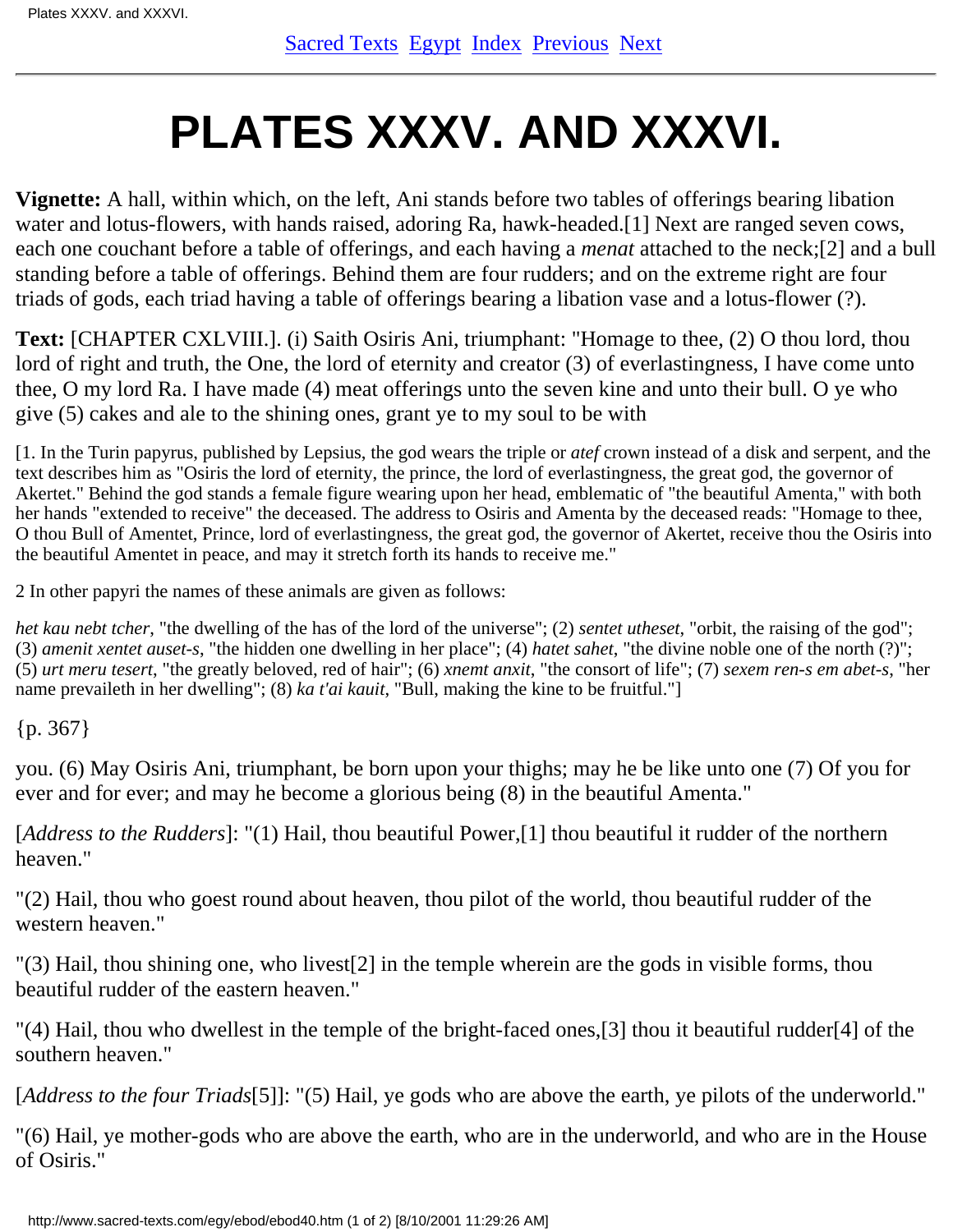Plates XXXV. and XXXVI.

"(7) Hail, ye gods, ye pilots of Tasert, ye who are above the earth, ye pilots of the underworld."

"(8) Hail, ye followers of Ra, who are in the train of Osiris."

**Vignette:** Ani standing before a table of offerings, with both hands raised in adoration. Behind him is his wife, wearing a lotus-flower and a cone upon her head, and holding a sistrum. and lotus-flower in her left hand.

**Text:** [CHAPTER CLXXXV. (?)] (I) A HYMN OF PRAISE TO OSIRIS THE DWELLER IN AMENTET, UN-NEFER WITHIN ABTU, Osiris Ani, triumphant, saith: Hail, O my lord, who dost traverse (2) eternity, and whose existence endureth for ever. Hail, Lord of Lords, King of Kings, Prince, the God of gods who (3) live with Thee, I have come unto Thee Make thou for me a seat with those who are in the underworld, and who adore (4) the images of thy *ka* (5) and who are among those who [endure] for (6) millions of millions of years

[1. Variant *ka-f nefer* "his beautiful *ka*."

2. Reading *xenti her ab*.

3. Reading *her abu het teser*.

4. In the Turin and the older papyri each rudder is accompanied by an *utchat*.

5. In the Turin papyrus the four children of Horus take the place of these triads.]

{p. 368}

 $\ldots \ldots$  . [1] (10) May no delay arise for me in Ta-mera. Grant thou (11) that they all may come unto me, great (12) as well as small. Mayest thou grant unto the ka of Osiris Ani [the power] to go into and to come forth (13) from the underworld; and suffer him not to be driven back at the gates of the Tuat."

[Next: Plate XXXVII.](#page-242-0)